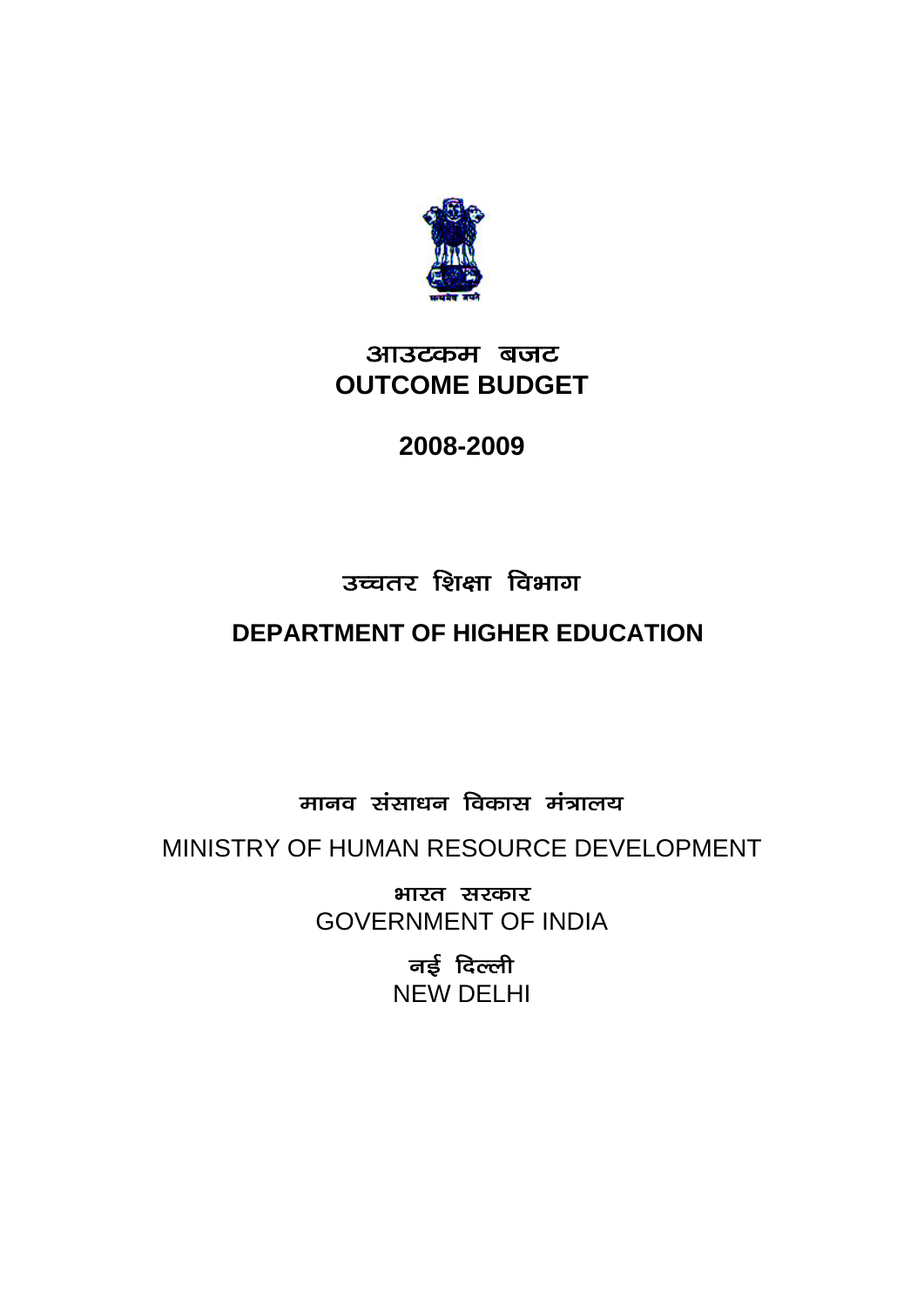## **CONTENTS**

|                                                                            | <u>Page No.</u> |
|----------------------------------------------------------------------------|-----------------|
| <b>Executive Summary</b>                                                   | $1 - 3$         |
| <b>Chapter-I</b><br>Introduction                                           | $4-6$           |
| <b>Chapter-II</b><br><b>Outlay and Projected Outcomes</b>                  | $7 - 56$        |
| <b>Chapter-III</b><br><b>Major Reforms Measures and Policy Initiatives</b> | 57-59           |
| <b>Chapter-IV</b><br><b>Review of Past Performances</b>                    | 60-79           |
| <b>Chapter-V</b><br><b>Financial Review</b>                                | 80-82           |
| <b>Chapter-VI</b><br>Review of Statutory/ Autonomous Bodies                | 83-121          |

## **APPENDIX**

| Appendix I- Overall Trends in Expenditure vis a vis Budget<br>Estimates/ Revised Estimates in Recent Year (Plan)          | 122-127 |
|---------------------------------------------------------------------------------------------------------------------------|---------|
| Appendix II- Overall Trends in Expenditure vis a vis Budget<br>Estimates/ Revised Estimates in Recent Year (Non-<br>Plan) | 128-132 |
| Appendix III- Object Head-wise Expenditure                                                                                | 133     |
| Appendix IV- Trend of Expenditure (month wise) during 2006-07<br>and 2007-08                                              | 134     |
| Appendix V- Utilization Certificate in respect of Grants/ Loans<br>Released                                               | 135     |
| Appendix VI- Position of Unspent Balance with State<br>Governments & Other Implementing Agencies                          | 136     |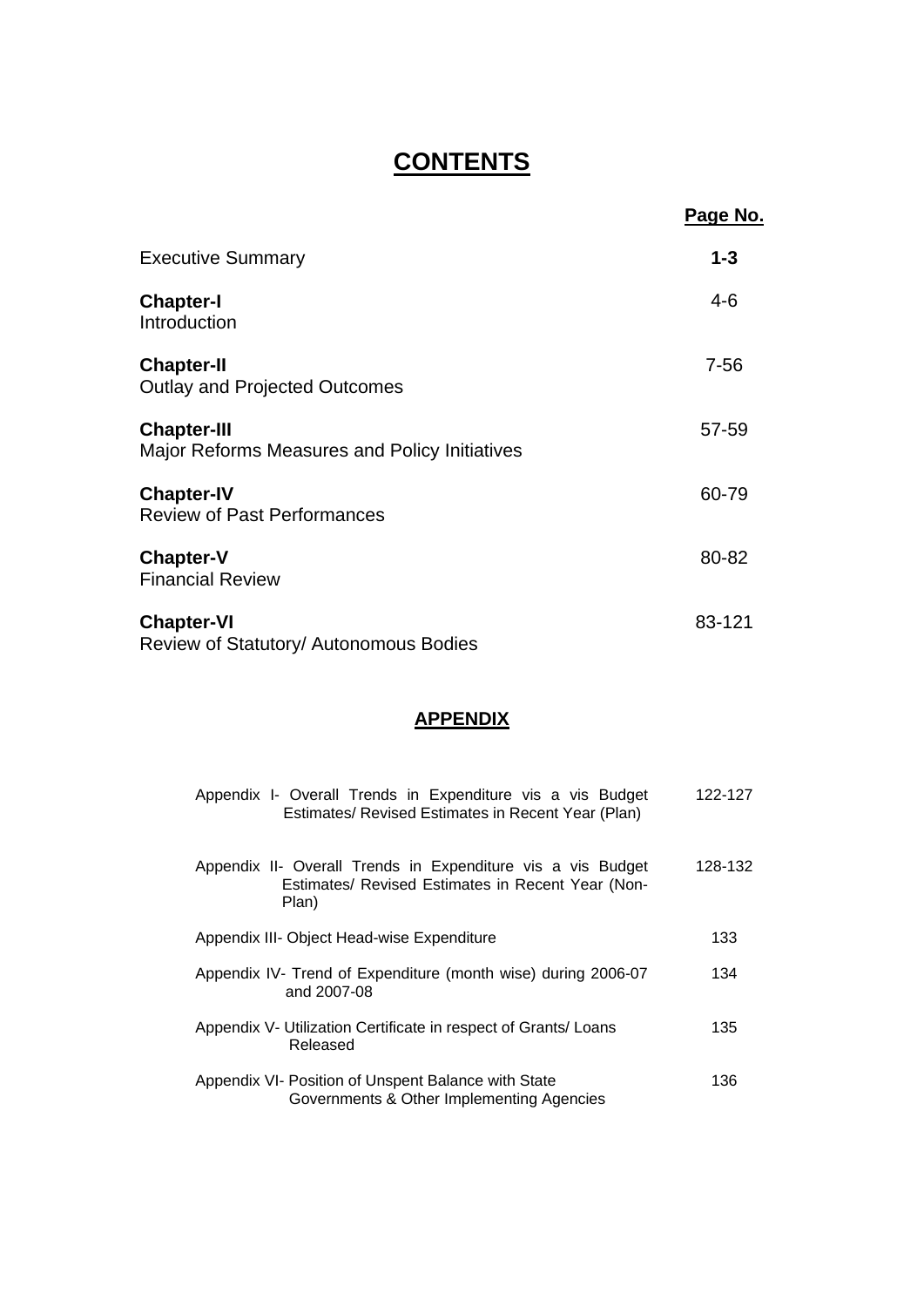### **EXECUTIVE SUMMARY**

There has been phenomenal growth in the Higher Education System and a virtual explosion in the number of Universities and colleges. As against 20 universities and 500 Colleges at the time of Independence, the country has now 413 Universities – 251 State Universities, 24 Central Universities, 100 Deemed Universities, 5 Institutions established under State Legislation and 33 Institutes of National Importance established by Act of Parliament. In addition, there are 20677 Colleges including 2166 Women Colleges.

At the beginning of the academic year 2007-08, the total number of students enrolled in the Universities and Colleges was 116.13 Lakhs (approx). The enrollment of women was about 40% of the total enrollment.

Education is on the Concurrent List subject to Entry 66 in the Union List of the Constitution. This gives exclusive Legislative Power to the Central Government for coordination and determination of standards in institutions of higher education or research, and scientific and technical institutions. The Union Government is responsible for major policies relating to higher education in the country. In discharging its responsibility, it has established statutory bodies such as,

- $\triangleright$  Universities Grants Commission for coordination, determination and maintenance of standards in higher education,
- $\triangleright$  All India Council for Technical Education for proper planning and coordinated development of technical education system throughout the country
- $\triangleright$  Distance Education Council for promotion of Open University and Distance Education system and for coordination and determination of standards of teaching, evaluation and research in such systems.

University Grants Commission (UGC) is responsible for coordination determination, and maintenance of standards, release of grants. Professional councils such as All India Council for Technical Education (AICTE), Distance Education Council (DEC), are responsible for recognition of courses, promotion of professional institutions and providing grants to undergraduate programmes and various awards. National Assessment and Accreditation Council (NAAC) is an autonomous institution established by the UGC in 1994 to assess and accredit institutions of higher education that volunteer for the process, based on prescribed criteria. 129 Universities and 2954 colleges/institutions have been accredited by NAAC so far.

The advances in information and communication technology provide great opportunities to enhance teaching and learning in higher education by both on campus and distance education. The Open University System was initiated in the country to augment opportunities for higher education as an instrument of democratizing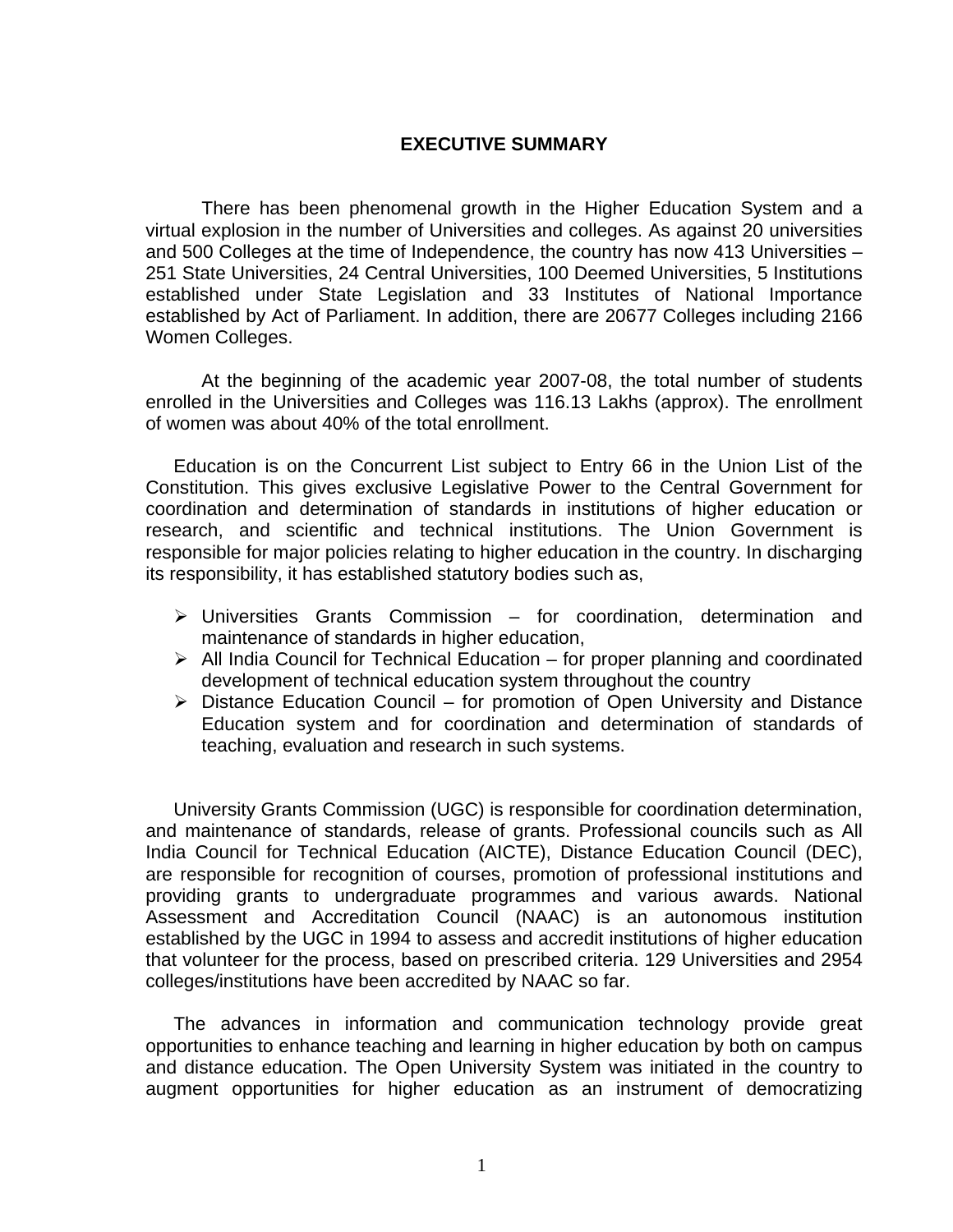education and also to make it a lifelong process. The first Open University in the country was established by Andhra Pradesh in 1982. In 1985, the Indira Gandhi National Open University (IGNOU) was established under an Act of Parliament. The IGNOU has designed, developed and delivered high quality academic programmes in the Humanities, Sciences and Social Sciences as well as in professional areas like Computer Applications, Engineering, Management, Nursing and Tourism. Most of the University's programmes are structured on modular pattern, leading to the award of certificates, diplomas and degrees. The Open University programmes have proved to be highly cost effective. The current indications are that their cost is much lower than the cost normally incurred by the traditional system on comparable programmes. The Open Universities arrive at lower cost through economies of scale since their fixed costs get distributed over a large number of students.

EDUSAT the first Indian satellite built exclusively for serving the educational sector is a collaborative project of the Ministry of Human Resource Development, Indira Gandhi National Open University, and the Department of Space/ Indian Space Research Organization. It is mainly intended to meet the demand for an interactive satellite based distance education system for the country. It strongly reflects India's commitment to use space technology for national development especially for the development of the population in the remote and rural locations.

Over the decades, the Department has also established or substantially funded a number of premier institutions, which have come to acquire a reputation for excellence. Some of these are:

- $\triangleright$  7 Indian Institutes of Technology (IITs)
- $\triangleright$  7 Indian Institutes of Management (IIMs)
- ¾ Indian Institute of Science (IISc), Bangalore,
- $\triangleright$  Indian School of Mines, Dhanbad
- ▶ 23 Central Universities, including IGNOU
- $\triangleright$  4 Indian Institutes of Information Technology (IIITs)
- $\geq$  20 National Institutes of Technology (NITs)
- ¾ 3 Indian Institutes of Science Education and Research (IISERs)
- $\triangleright$  School of Planning and Architecture

As a part of the ongoing efforts to setup new Institutions, Government of India has proposed to set up two more IISERs at Bhopal and Trivandrum; 4 new IITs in the states of Bihar, Rajasthan, Andhra Pradesh and Himachal Pradesh; 20 new IIITs including some in PPP mode; 2 new Schools of Planning and Architecture (SPAs); 16 new Central Universities and 14 new Universities of world class standards.

About 98% of the Budget of the Department is spent in the form of Grant in aid to various autonomous bodies and institutions for implementing the programmes of the department. These organizations enjoy autonomy in the discharge of their functions keeping in view overall policy of the Government. The performance of these bodies is reviewed by respective Boards of Management and Finance Committees to which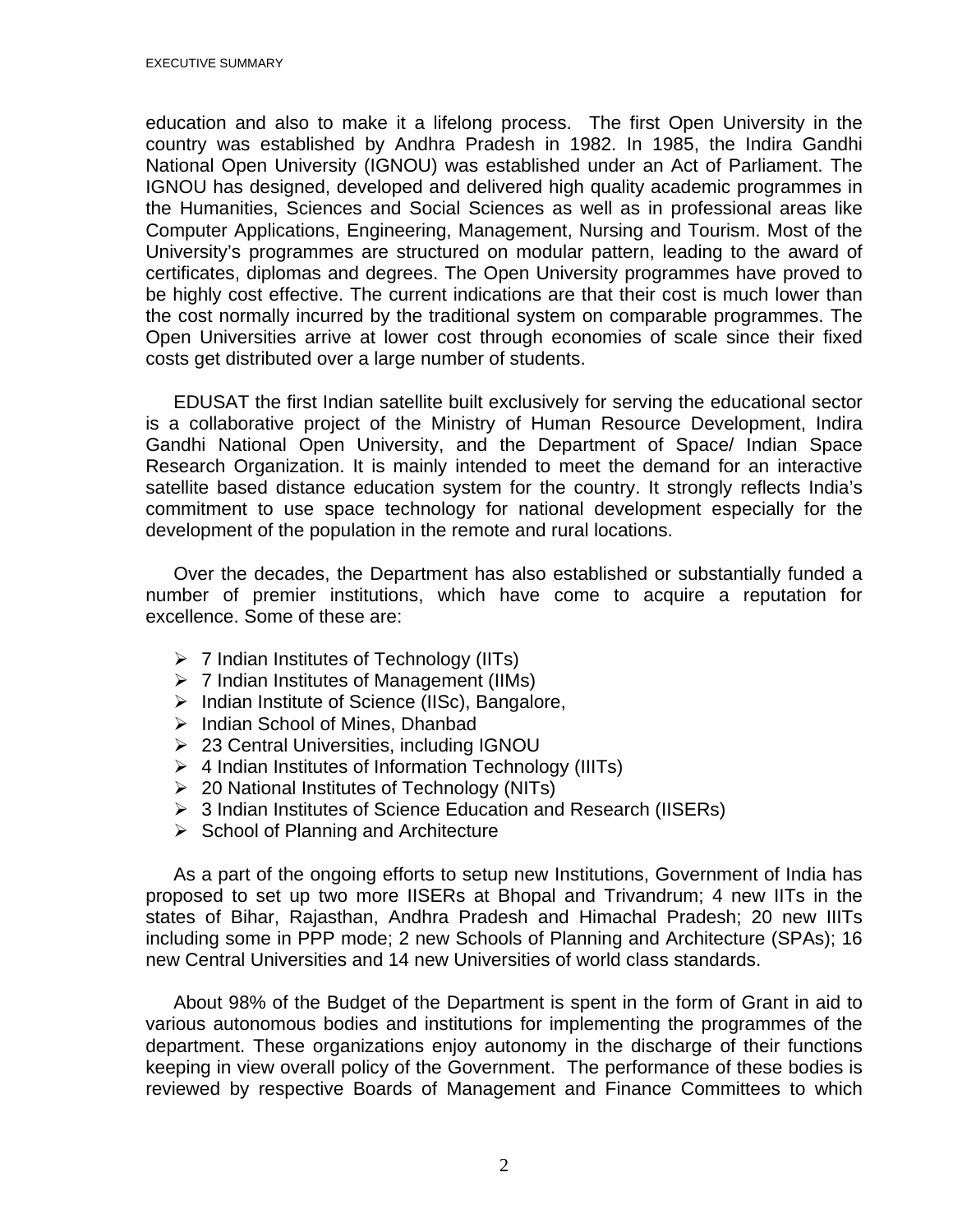officers from the respective administrative department as also representative from AICTE, UGC and Finance are nominated. In the Department also the approval for sanction of grant in aid is scrutinized keeping in view the provisions of General Financial Rules and the instructions issued by Ministry of Finance from time to time. Necessary checks are also exercised to ensure that adequate amount of grants are released at the appropriate time and no amount lies with the grantee institution unutilized. Chapter  $V -$  Financial review summarises the extent of Utilisation Certificate due and the unspent balance lying with the grantee institutions/State Governments. The outlay institution wise and the grants released are posted on the Ministry's website on a monthly basis by the Chief Controller of Accounts.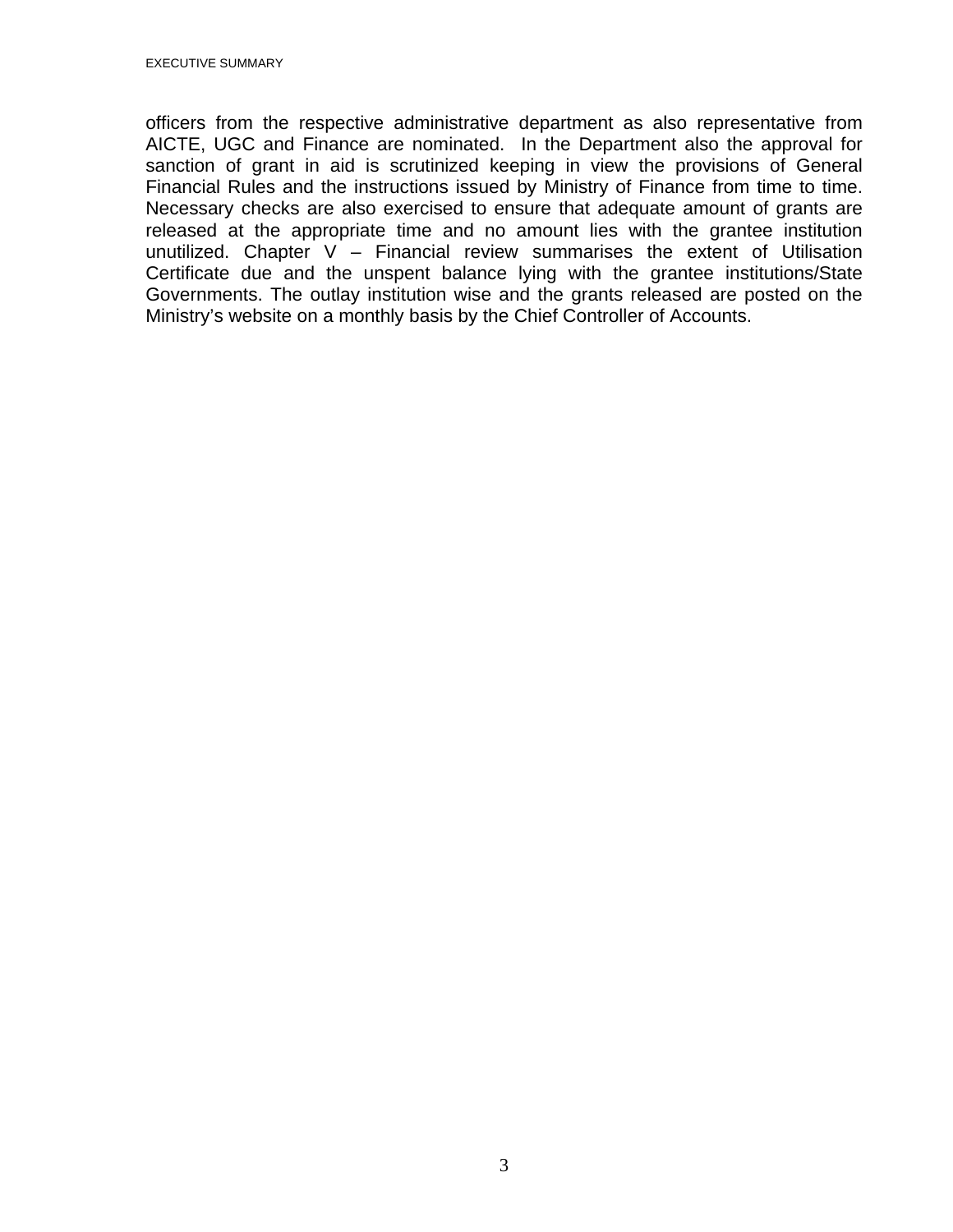## **CHAPTER- I**

### **INTRODUCTION**

### **FUNCTIONS**

 The functions of the Department of Higher Education are to evolve educational policy in all its aspects and to coordinate and determine standards in higher education including research. The Department is also entrusted with the responsibility to expand and develop technical education, to improve quality of text books, to administer scholarships and other schemes, to foster and encourage studies and research in Sanskrit and other classical languages and to co-ordinate its functions with the programmes of assistance and other activities of UNESCO.

Main Objectives of the Department of Higher Education of the Government of India can be stated to be the following:

- 1. Laying down of National Policy on Education, and overseeing its implementation.
- 2. Planned development, including expansion of access and qualitative improvement in University and Higher Education, and Technical Education with special attention to disadvantaged groups, e.g. Scheduled Castes, Scheduled Tribes, Girls, Minorities and Disabled
- 3. Development of all Indian Languages
- 4. Scholarships to deserving students
- 5. Promotion of Books and administration of Copyright Act
- 6. International Cooperation in the field of Education, including with UNESCO.

## **ORGANIZATIONAL STRUCTURE**

 The Ministry of Human Resource Development is headed by the Minister of Human Resource Development. He is currently assisted by two Ministers of State. The Minister provides policy and overall leadership to the Ministry.

 At the executive level, the Department of Higher Education is headed by a Secretary, who is assisted by one Special Secretary, and several Joint Secretaries or equivalent officers. Each Joint Secretary heads a Bureau. At present, work of the Department is divided into six Bureaux as follows:

- University & Higher Education, Minorities Education, Book Promotion & Copyrights
- Technical Education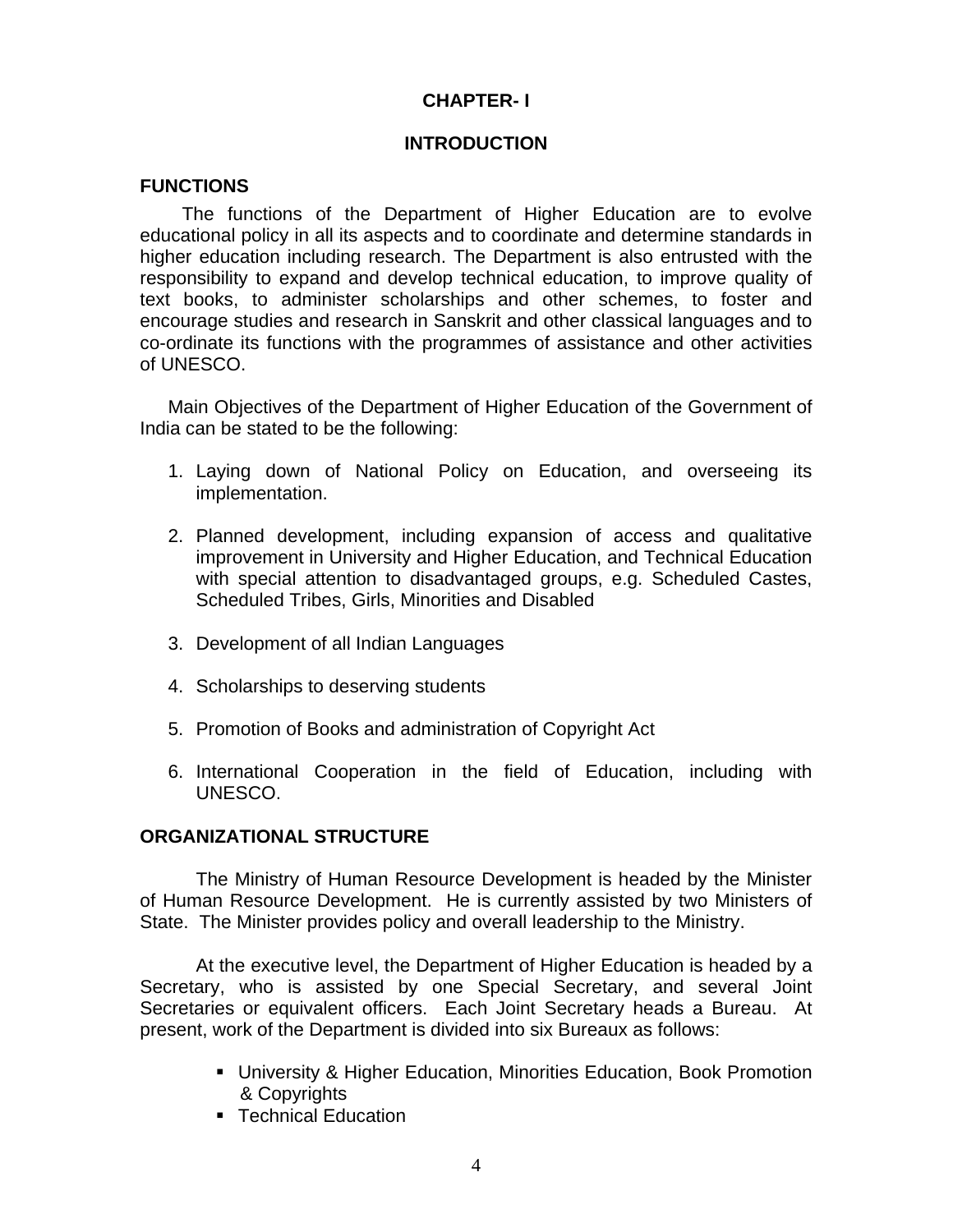- **Distance Education & Scholarships**
- Planning and Languages
- UNESCO, International Cooperation, Admin., Coordination, Policy, **Statistics**
- **Integrated Finance Division**

The Department of Higher Education carries out substantial part of its work through autonomous organizations, chiefly the following:

## **1. University & Higher Education**

- ¾ University Grants Commission (UGC)
- $\geq 23$  Central Universities
- ¾ Indian Council of Social Science Research (ICSSR)
- ¾ Indian Council of Historical Research (ICHR)
- ¾ Indian Council of Philosophical Research (ICPR)
- ¾ Indian Institute of Advanced Studies (IIAS), Shimla

## **2. Technical Education**

- ¾ All India Council of Technical Education (AICTE)
- $\triangleright$  7 Indian Institutes of Technology (IITs)
- $\triangleright$  7 Indian Institutes of Management (IIMs)
- ¾ 20 National Institutes of Technology (NITs)
- $\triangleright$  4 Indian Institutes of Information Technology (IIITs)
- $\triangleright$  4 National Institutes of Technical Teachers' Training & Research (NITTTRs)
- ¾ 4 Regional Boards of Apprenticeship/ Practical Training
- $\geq 3$  Indian Institutes of Science for Education and Research
- ¾ Indian School of Mines, Dhanbad
- $\triangleright$  National Institute of Industrial Engineering, Mumbai
- $\triangleright$  School of Planning and Architecture

## **3. Languages**

- $\triangleright$  Three Deemed University in the field of Sanskrit, viz. Rashtriya Sanskrit Sansthan (RSKS), New Delhi, Shri Lal Bahadur Shastri Rashtriya Sanskrit Vidyapeeth (SLBSRSV), New Delhi, and Rashtriya Sanskrit Vidyapeeth (RSV), Tirupati.
- ¾ Kendirya Hindi Sansthan (KHS), Agra
- ¾ Central Institute of English & Foreign Languages (CIEFL), Hyderabad
- ¾ National Council for Promotion of Urdu Languages (NCPUL)
- ¾ National Council for Promotion of Sindhi Language (NCPSL)

## **4. Miscellaneous**

- ¾ National University of Educational Planning & Administration (NUEPA)
- ¾ National Book Trust (NBT)
- ¾ National Commission for Minority Educational Institutions (NCMEI)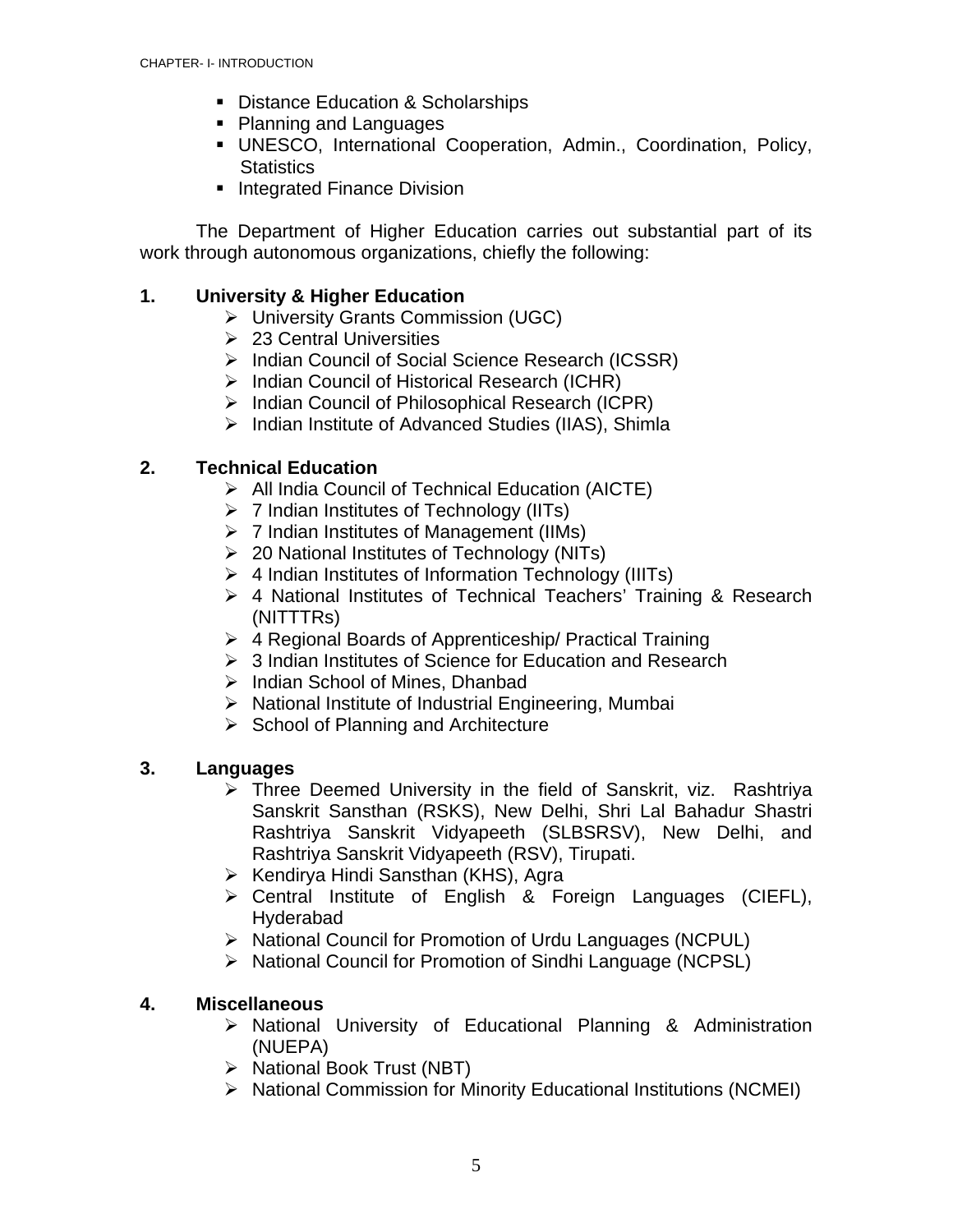In additional to the above, the Department also has three attached offices and one Public Sector Undertaking (PSU) as given below:

### **5. Attached Offices**

- ¾ Central Hindi Directorate (CHD), New Delhi
- ¾ Commission for Scientific & Technical Terminology (CSTT), New Delhi
- ¾ Central Institute of Indian Languages (CIIL), Mysore

## **6. PSU**

¾ Educational Consultants (India) Limited (Ed.CIL), Noida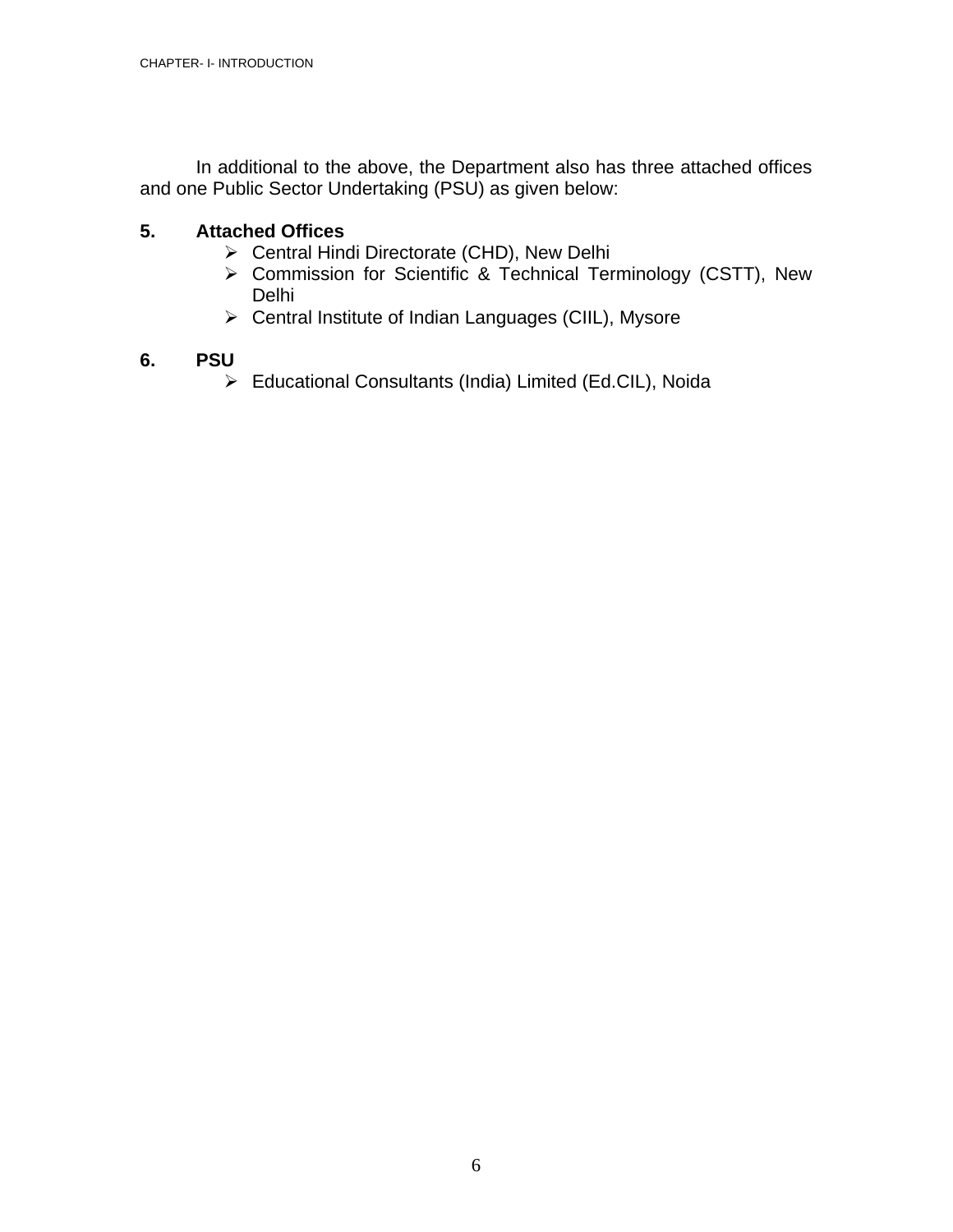## *CHAPTER-II*  **OUTLAY AND PROJECTED OUTCOMES**

| o.<br>No | Name of the<br>/Sector<br>Scheme/ | <b>Objective/ Outcomes</b> |      | <b>Outlav 2008-09</b><br>(Rs. in crore) | <b>Complementary</b><br><b>Extra-Budget</b><br>Resources | Quantifiable<br><b>Deliverable/Physical</b><br>Output | <b>Projected Outcome</b> | Process/<br><b>Timelines</b> | Remarks/<br><b>Risk</b><br><b>Factors</b> |
|----------|-----------------------------------|----------------------------|------|-----------------------------------------|----------------------------------------------------------|-------------------------------------------------------|--------------------------|------------------------------|-------------------------------------------|
|          | <b>Programme</b>                  |                            | Plan | Non-Plan                                |                                                          |                                                       |                          |                              |                                           |
|          |                                   |                            |      |                                         |                                                          |                                                       |                          |                              |                                           |

|                  | <b>Higher Education</b>            |                                                                                                                                                                                                                                                                                                                                                                                                                                                                                                      |                                                                                                                         |         |                                                                                                                                                                                                                                                                                                                                                                                                                                                                                                                           |                                                                                                                                                                                                                                                                                                                                                                                                                                                                                                                                                                                                                                                                                                                                    |                                                                                                                                                                                                                                   |                                                                                                                                                                                                                                                                                                                                                                                                           |
|------------------|------------------------------------|------------------------------------------------------------------------------------------------------------------------------------------------------------------------------------------------------------------------------------------------------------------------------------------------------------------------------------------------------------------------------------------------------------------------------------------------------------------------------------------------------|-------------------------------------------------------------------------------------------------------------------------|---------|---------------------------------------------------------------------------------------------------------------------------------------------------------------------------------------------------------------------------------------------------------------------------------------------------------------------------------------------------------------------------------------------------------------------------------------------------------------------------------------------------------------------------|------------------------------------------------------------------------------------------------------------------------------------------------------------------------------------------------------------------------------------------------------------------------------------------------------------------------------------------------------------------------------------------------------------------------------------------------------------------------------------------------------------------------------------------------------------------------------------------------------------------------------------------------------------------------------------------------------------------------------------|-----------------------------------------------------------------------------------------------------------------------------------------------------------------------------------------------------------------------------------|-----------------------------------------------------------------------------------------------------------------------------------------------------------------------------------------------------------------------------------------------------------------------------------------------------------------------------------------------------------------------------------------------------------|
| $\overline{1}$ . | University<br>Grants<br>Commission | To promote quality in<br>teaching and research in<br>higher education.<br>To<br>the<br>strengthen<br>universities<br>and<br>institutions<br>of<br>higher<br>education for enhancing<br>to<br>higher<br>access<br>education with equity.<br>regional<br>To<br>remove<br><i>imbalances</i><br>in<br>higher<br>education.<br>To support excellence in<br>University<br>system<br>academic<br>through<br>interventions as well as<br>through<br>supporting<br>efficient<br>management<br>and governance. | 3439.95<br>(344.45 in<br>NER)<br>(including<br>an amount<br>of Rs.875<br>crore for<br><b>OSC</b><br>recommen<br>dation) | 2009.40 | • Assistance to central<br>Universities<br>• Assistance to<br>State<br>Universities<br>$\bullet$ Support<br>to<br>three<br>universities<br>celebrating 150th year<br>of higher education<br>• Assistance to deemed<br>be<br>Universities<br>to<br>Assistance to colleges<br>Delhi<br>• Assistance to<br>Colleges<br>• Assistance<br>to<br>autonomous colleges<br>• Vocationalisation<br>of<br>higher<br>education<br>Assistance<br>to<br><b>Staff</b><br>Academic<br>colleges<br>• Assistance<br>to<br>University<br>with | Assistance<br>to<br>central<br>universities in NE region<br>would remove regional<br>imbalance and address<br>the problems of access,<br>quality and equity in<br>higher<br>education<br>in in<br>region.<br>Increase in the number of<br>State University assisted<br>would, to some extent<br>the<br>regional<br>remove<br>disparities in<br>providing<br>better quality<br>higher<br>education in all parts of<br>country.<br>Strengthening<br>research<br>Infrastructure<br>in<br>universities would lead in<br>revival of interest in the<br>&<br>basic<br>science<br>humanities.<br>Increase in number of<br>hostel<br>would<br>women<br>ensure higher access to<br>higher access education<br><b>The</b><br>women.<br>among | Access.<br>equity, quality<br>and relevance<br>of<br>higher<br>education are<br>the recurring<br>concerns for<br>which higher<br>shall<br>outlay<br>be required<br>during<br>the<br>five-year plan<br>and<br>subsequent<br>years. | The outputs<br>and<br>outcomes<br>are<br>dependent<br>not only on<br>the<br>availability<br>of financial<br>outlays but<br>also on the<br>relevant<br>higher<br>education<br>policy with<br>regard<br>to<br>public<br>the<br>investment<br>higher<br>in.<br>education<br>for<br>enhancing<br>capacity<br>and quality<br>upward<br>harmonizati<br>οf<br><b>on</b><br>standard in<br>higher<br>education at |
|                  |                                    |                                                                                                                                                                                                                                                                                                                                                                                                                                                                                                      |                                                                                                                         |         | for<br>potential<br>excellence                                                                                                                                                                                                                                                                                                                                                                                                                                                                                            | study centers<br>women<br>would<br>contribute<br>to<br>empowerment for women                                                                                                                                                                                                                                                                                                                                                                                                                                                                                                                                                                                                                                                       |                                                                                                                                                                                                                                   | global<br>the<br>level<br>which<br>(ever<br>are                                                                                                                                                                                                                                                                                                                                                           |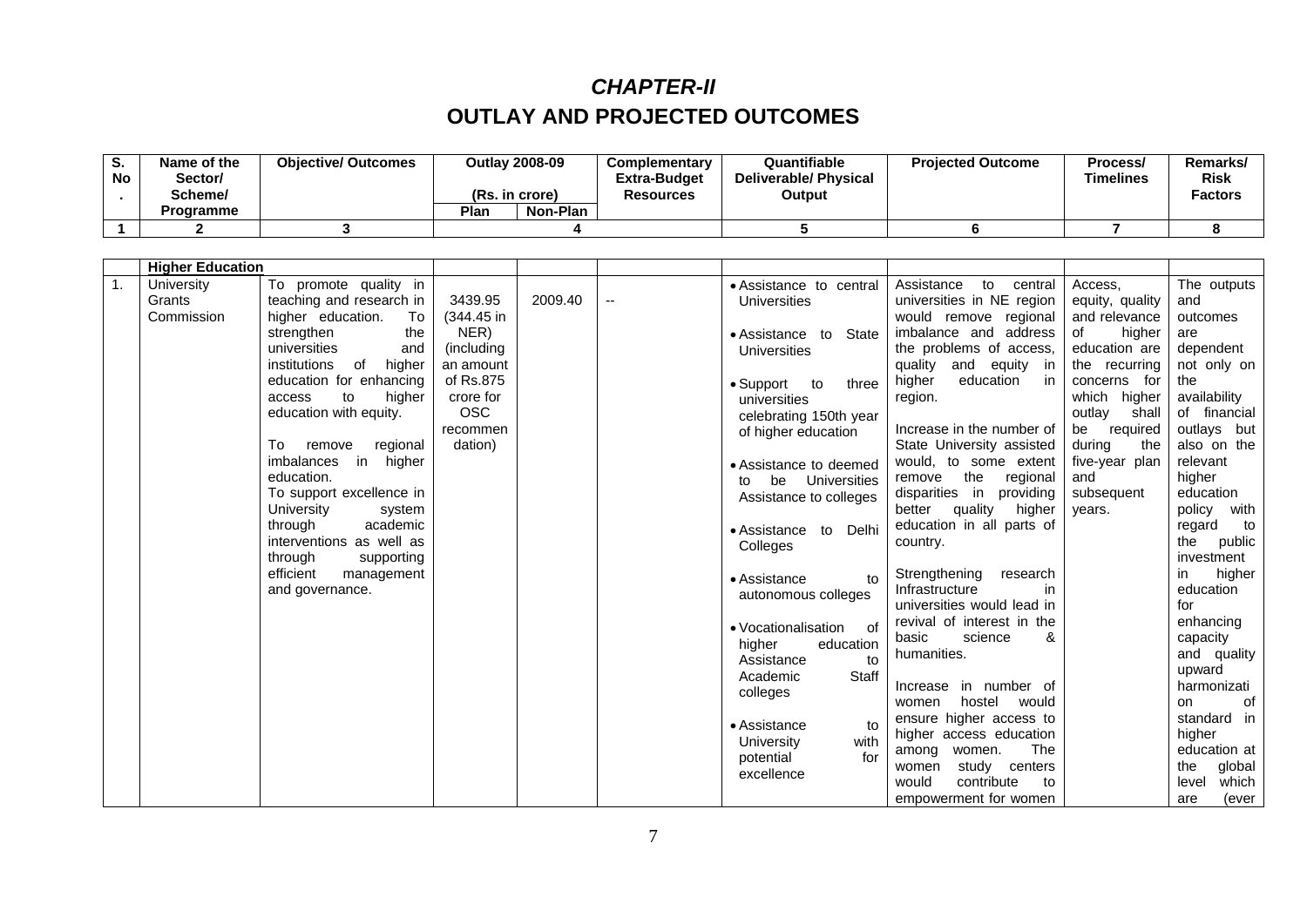| o.<br><b>No</b> | Name of the<br>Sector/<br>Scheme/<br><b>Programme</b> | <b>Objective/ Outcomes</b> | Outlay 2008-09<br>(Rs. in crore)<br>Plan<br>Non-Plan | Complementary<br><b>Extra-Budget</b><br><b>Resources</b> | Quantifiable<br>Deliverable/ Physical<br>Output | <b>Projected Outcome</b> | Process/<br><b>Timelines</b> | Remarks/<br><b>Risk</b><br><b>Factors</b> |
|-----------------|-------------------------------------------------------|----------------------------|------------------------------------------------------|----------------------------------------------------------|-------------------------------------------------|--------------------------|------------------------------|-------------------------------------------|
|                 |                                                       |                            |                                                      |                                                          |                                                 |                          |                              |                                           |

|  |  | • Assistance<br>to        | through focus on gender                          | evolving)     |
|--|--|---------------------------|--------------------------------------------------|---------------|
|  |  | colleges with potential   | issues and rights.                               | yet           |
|  |  | for excellence            |                                                  | unforeseen    |
|  |  |                           | The remedial coaching                            | may effect    |
|  |  | • Major/Minor research    | other<br>and<br>centers                          | the outputs   |
|  |  | project in science and    | scheme meant for the                             | and           |
|  |  | technology                | weaker and marginalized                          | outcomes.     |
|  |  |                           | section of society justice                       | The           |
|  |  | • Major/Minor research    | the SC/ST and<br>of                              | Planning      |
|  |  | project in science        | disadvantaged<br>minority                        | Commission    |
|  |  | humanities and social     | groups besides bringing                          | been<br>has   |
|  |  | science                   | people<br>with<br>the                            | approached    |
|  |  |                           | disabilities<br>in<br>the                        | higher<br>for |
|  |  | Assistance<br>• Special   | development mainstream                           | level<br>for  |
|  |  | programme                 | by providing success to                          | plan          |
|  |  | <b>CAS-74</b>             | higher education.                                | allocation,   |
|  |  | <b>DSA-145</b>            | UGC info. Net shall                              | if<br>whjich  |
|  |  | <b>DRS-251</b>            | enable the<br>University                         | made          |
|  |  |                           | system to reap<br>the                            | available     |
|  |  | • Area Studies program    | benefits<br>for<br>of<br>$\overline{\mathsf{I}}$ | would         |
|  |  |                           | knowledge assimilation,                          | necessitate   |
|  |  | • Hostels for women       | generation and delivery.                         | upward        |
|  |  |                           | Greater<br>thrust<br>on                          | adjustment    |
|  |  | $\bullet$ Women<br>Study  | Vocalionlisation<br>shall                        | of<br>targets |
|  |  | Centers                   | make<br>the<br>higher                            | and           |
|  |  |                           | education relevant to self                       | impacts.      |
|  |  | • Networking<br>of        | employment market.                               |               |
|  |  | Universities              |                                                  |               |
|  |  |                           | <b>The</b><br>centers<br>for                     |               |
|  |  | • Remedial coaching for   | excellence,<br>inter                             |               |
|  |  | SC/ST                     | University<br>college                            |               |
|  |  |                           | research<br>strengthening                        |               |
|  |  | • Special<br>cells<br>for | <b>SAPMRP</b><br>infrastructure<br>and           |               |
|  |  | SC/ST                     | academic<br>staff                                |               |
|  |  |                           | college are expected to                          |               |
|  |  | • Remedial coaching for   | contribute in enhancing                          |               |
|  |  | disadvantage minority     | the quality of teaching<br>and research in the   |               |
|  |  |                           |                                                  |               |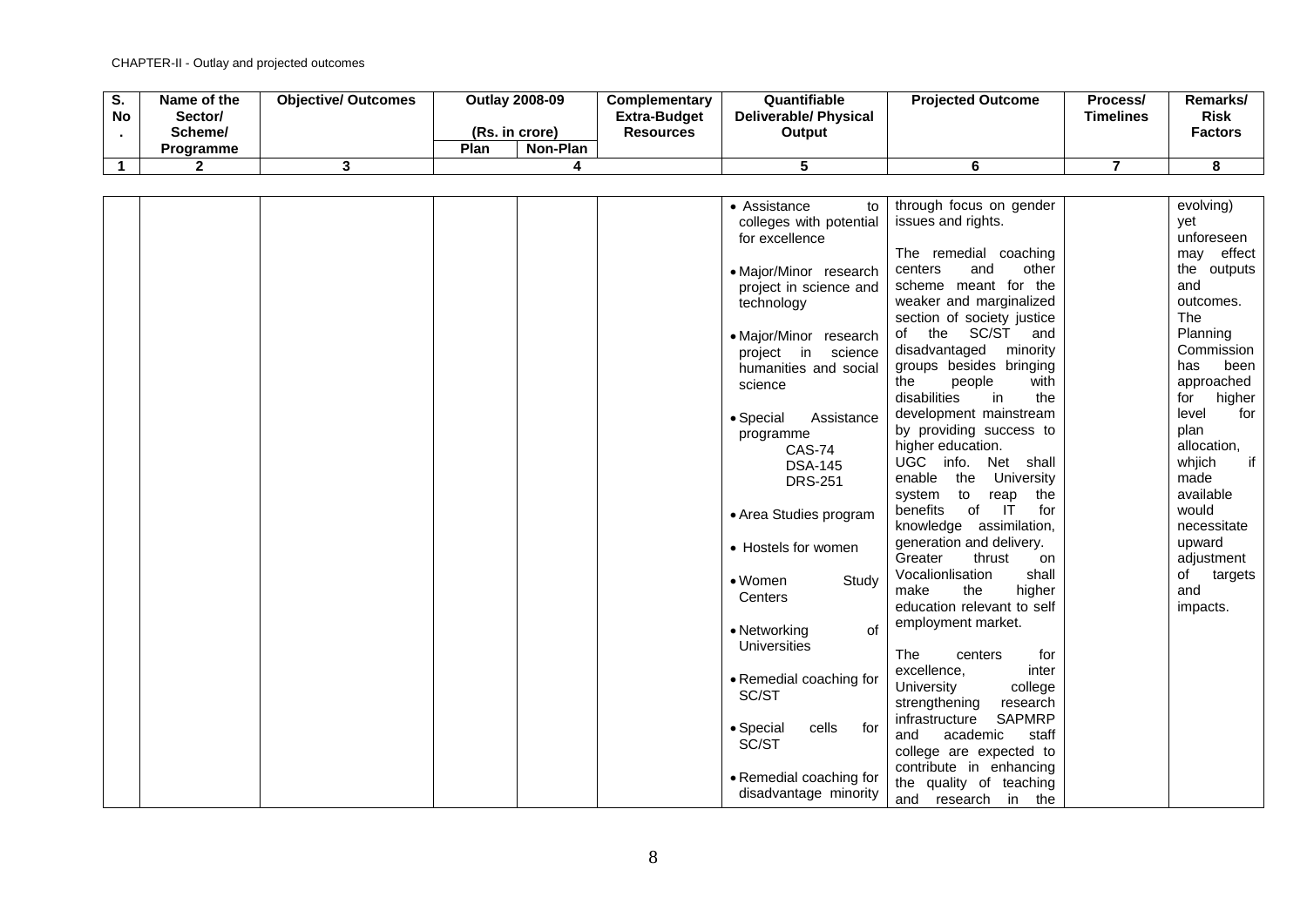| o.<br><b>No</b> | Name of the<br>/Sector<br>Scheme/ | <b>Objective/ Outcomes</b> | <b>Outlay 2008-09</b><br>(Rs. in crore) |          | <b>Complementary</b><br><b>Extra-Budget</b><br><b>Resources</b> | Quantifiable<br>Deliverable/ Physical<br>Output | <b>Projected Outcome</b> | Process/<br><b>Timelines</b> | Remarks/<br><b>Risk</b><br><b>Factors</b> |
|-----------------|-----------------------------------|----------------------------|-----------------------------------------|----------|-----------------------------------------------------------------|-------------------------------------------------|--------------------------|------------------------------|-------------------------------------------|
|                 | Programme                         |                            | Plan                                    | Non-Plan |                                                                 |                                                 |                          |                              |                                           |
|                 |                                   |                            |                                         |          |                                                                 |                                                 |                          |                              |                                           |

|    |                       |                                                    |          |       |                                  | groups                        | University system.                                |                                |                          |
|----|-----------------------|----------------------------------------------------|----------|-------|----------------------------------|-------------------------------|---------------------------------------------------|--------------------------------|--------------------------|
|    |                       |                                                    |          |       |                                  |                               |                                                   |                                | The                      |
|    |                       |                                                    |          |       |                                  | . Higher education for        |                                                   |                                | implementat              |
|    |                       |                                                    |          |       |                                  | person with special           |                                                   |                                | ion<br>is                |
|    |                       |                                                    |          |       |                                  | needs                         |                                                   |                                | subject<br>to            |
|    |                       |                                                    |          |       |                                  |                               |                                                   |                                | judgment of              |
|    |                       |                                                    |          |       |                                  | • The intake capacity in      |                                                   |                                | Hon'ble                  |
|    |                       |                                                    |          |       |                                  | Central Universities is       |                                                   |                                | Supreme                  |
|    |                       |                                                    |          |       |                                  | expected to increase          |                                                   |                                | Court and                |
|    |                       |                                                    |          |       |                                  |                               |                                                   |                                | approval of              |
|    |                       |                                                    |          |       |                                  | by 54% over a period          |                                                   |                                | proposals                |
|    |                       |                                                    |          |       |                                  | of 3 years, besides<br>the    |                                                   |                                | by                       |
|    |                       |                                                    |          |       |                                  | augmenting<br>infrastructural |                                                   |                                | competent                |
|    |                       |                                                    |          |       |                                  |                               |                                                   |                                | authority.               |
|    |                       |                                                    |          |       |                                  | capabilities as<br>also       |                                                   |                                |                          |
| 2. | <b>Indian Council</b> | To coordinate research                             |          |       |                                  | faculty strength.             | The<br>activities<br>of the                       | <b>The</b>                     | Subject to               |
|    | of Social             | in social sciences to                              | 25.00    | 26.00 | Sale<br>from the                 | • Research Grant Plan         | Council would help in                             | applications/                  |                          |
|    | Science               |                                                    | (2.50 in |       | priced                           | -75 (on going 200)            |                                                   |                                | approval of<br>competent |
|    | Research              | encourage programmes<br>of                         |          |       |                                  | · Fellowship Plan -           | exploring new areas of<br>in<br>social            | proposals for                  |                          |
|    | (ICSSR)               | inter-disciplinary<br>research and to take         | NER)     |       | Publications,<br>Journals etc.   | 270<br>(on<br>going           | research<br>The outcome<br>sciences.              | fellowships,<br>research       | authority.               |
|    |                       |                                                    |          |       |                                  | fellowship 200)-              |                                                   |                                |                          |
|    |                       | necessary<br>measures                              |          |       | Photocopying                     | • Maintenance<br>οf           | of the research projects                          | grants,                        |                          |
|    |                       | providing<br>such<br>as<br>financial and technical |          |       | charges, supply                  | Research Institutes           | undertaken or financed                            | seminars,                      |                          |
|    |                       |                                                    |          |       | of Bibliography,                 | <b>P/NP - 27</b>              | by the Council are likely                         | workshops                      |                          |
|    |                       | assistance,<br>guidance,                           |          |       | hiring<br>0t<br>conference hall, | • Regional Centres -          | to be of use for giving a<br>new direction to the | courses<br>etc.<br>would<br>be |                          |
|    |                       | advice, review progress                            |          |       | hostel                           | $P/NP - 6$                    | policies<br>in<br>socio-                          | invited in the                 |                          |
|    |                       | of research in social                              |          |       | rooms<br>rent                    | • International               | economic sector of the                            |                                |                          |
|    |                       | sciences and bring out                             |          |       |                                  | Collaboration Plan -          |                                                   | beginning of<br>the financial  |                          |
|    |                       | publications etc. as are                           |          |       |                                  | 200                           | country.                                          | The                            |                          |
|    |                       | vital for promotion of<br>social sciences in the   |          |       |                                  | Courses<br>$\bullet$ Training |                                                   | year.<br>financial             |                          |
|    |                       |                                                    |          |       |                                  | <b>Plan - 20</b>              |                                                   | assistance to                  |                          |
|    |                       | country.                                           |          |       |                                  | • Publication<br>Division     |                                                   |                                |                          |
|    |                       | To<br>achieve<br>its                               |          |       |                                  | <b>Plan - 60</b>              |                                                   | the ongoing                    |                          |
|    |                       | objectives, the Council                            |          |       |                                  | • Documentation               |                                                   | projects and<br>fellowships    |                          |
|    |                       | provide<br>financial                               |          |       |                                  | Services Plan - 4320          |                                                   | shall<br>be                    |                          |
|    |                       | assistance to institutes                           |          |       |                                  | • Other Programmes            |                                                   | provided after                 |                          |
|    |                       |                                                    |          |       |                                  | Plan - 135                    |                                                   |                                |                          |
|    |                       | involves in the research                           |          |       |                                  | East<br>$\bullet$ North       |                                                   | reviewing                      |                          |
|    |                       | in social sciences, enter                          |          |       |                                  |                               |                                                   | their                          |                          |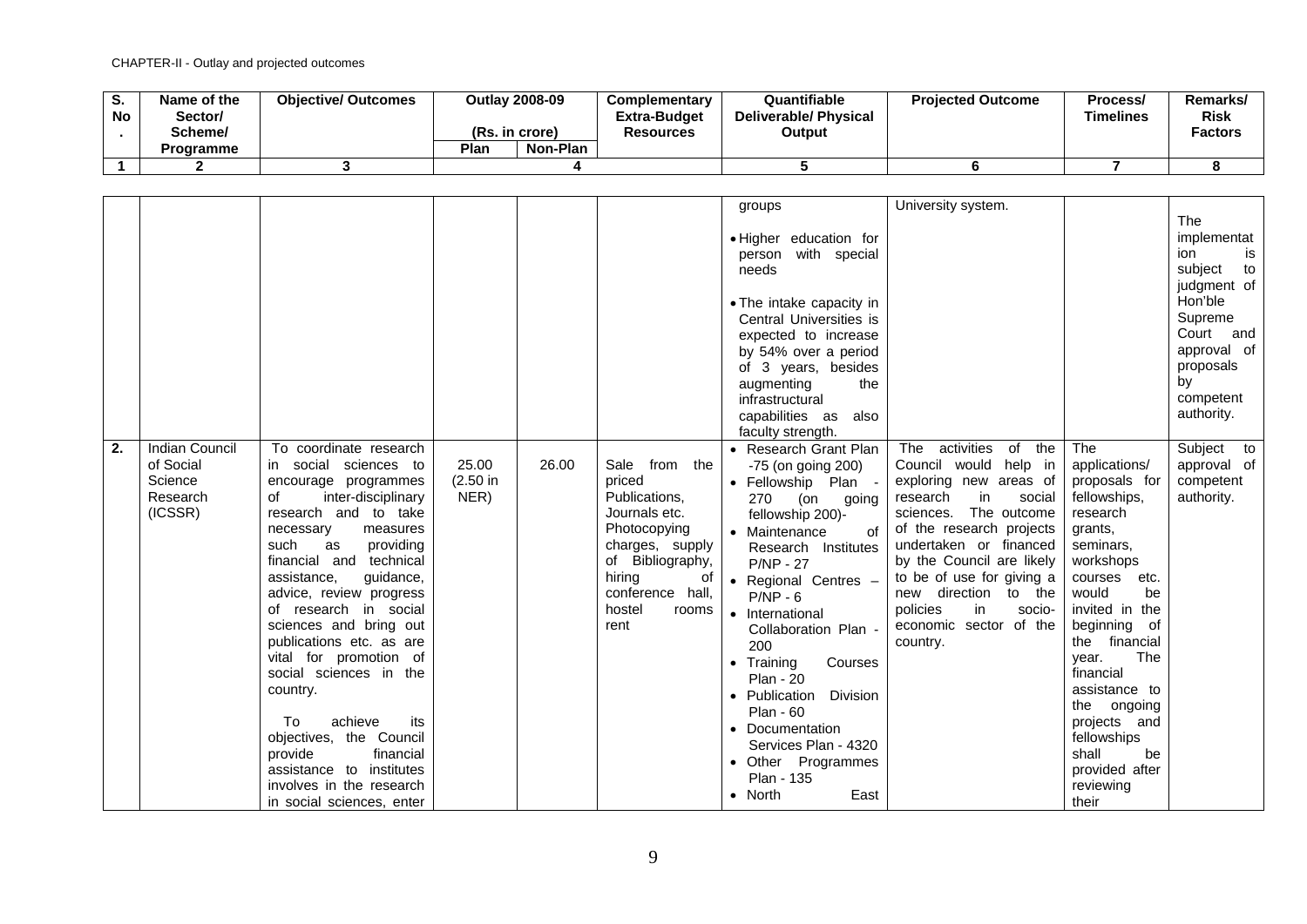| v.<br><b>No</b> | Name of the<br>/Sector<br>Scheme/ | <b>Objective/ Outcomes</b> |      | <b>Outlay 2008-09</b><br>(Rs. in crore) | <b>Complementary</b><br><b>Extra-Budget</b><br>Resources | Quantifiable<br><b>Deliverable/Physical</b><br>Output | <b>Projected Outcome</b> | Process/<br><b>Timelines</b> | Remarks/<br><b>Risk</b><br><b>Factors</b> |
|-----------------|-----------------------------------|----------------------------|------|-----------------------------------------|----------------------------------------------------------|-------------------------------------------------------|--------------------------|------------------------------|-------------------------------------------|
|                 | Programme                         |                            | Plan | Non-Plan                                |                                                          |                                                       |                          |                              |                                           |
|                 |                                   |                            |      |                                         |                                                          |                                                       |                          |                              |                                           |

|    |                                                              | international<br>into<br>collaborations,<br>award<br>provide<br>fellowships,<br>research grant, study<br>and<br>grants<br>documentation services.<br><b>The</b><br>Council<br>also<br>publishes a half-yearly<br>journal alongwith<br>the<br>proceedings<br>of<br>the<br>seminars<br>and<br>workshops.                                                                                                                                                                                                                                                                                                                |                            |      |                                                                                    | Programme Plan -<br>70                                                                                                                                                                                                                                                                                                                                                                                                                                                                                                                           |                                                                                                                                                                                                                                                                                                                                                                                                                                                                                                                                                                                                                          | Progress;<br>providing<br>maintenance<br>grant to the<br>grantee<br>institutions is<br>ongoing<br>an<br>process. The<br>Council<br>proposes<br>to<br>undertake<br>its<br>activities<br>in<br>accordance<br>with the Annual<br>Action Plan. |                                                      |
|----|--------------------------------------------------------------|-----------------------------------------------------------------------------------------------------------------------------------------------------------------------------------------------------------------------------------------------------------------------------------------------------------------------------------------------------------------------------------------------------------------------------------------------------------------------------------------------------------------------------------------------------------------------------------------------------------------------|----------------------------|------|------------------------------------------------------------------------------------|--------------------------------------------------------------------------------------------------------------------------------------------------------------------------------------------------------------------------------------------------------------------------------------------------------------------------------------------------------------------------------------------------------------------------------------------------------------------------------------------------------------------------------------------------|--------------------------------------------------------------------------------------------------------------------------------------------------------------------------------------------------------------------------------------------------------------------------------------------------------------------------------------------------------------------------------------------------------------------------------------------------------------------------------------------------------------------------------------------------------------------------------------------------------------------------|--------------------------------------------------------------------------------------------------------------------------------------------------------------------------------------------------------------------------------------------|------------------------------------------------------|
| 3. | <b>Indian Council</b><br>of Historical<br>Research<br>(ICHR) | The Government of India<br>established the ICHR in<br>1972 as an autonomous<br>institution with a view to<br>providing<br>financial<br>assistance for historical<br>research<br>and<br>and<br>encouraging<br>fostering objective and<br>scientific<br>writing<br>0f<br>history. The broad aims<br>of the Council are to<br>bring historians together<br>and provide a forum for<br>exchange of views<br>among them; to sponsor<br>historical<br>research<br>programme and projects<br>and assist institutions<br>and<br>organizations<br>engaged in historical<br>research; to award and<br>administer<br>fellowships | 4.50<br>$(0.45$ in<br>NER) | 6.10 | Rs.0.05<br>crore<br>for<br>revenues<br><b>ICHR</b><br>publications and<br>journals | The following activities<br>will be taken up:<br>Research<br>Projects,<br>Fellowships (Jr. PDF<br>and National),<br>Study<br>travel<br>cum<br>grant,<br>Publication<br>subsidy,<br>CEP.<br><b>ICHR</b><br>Seminar/Conference,<br>Assistance<br>to<br>professional<br>organization<br>of<br>historians for holding<br>seminar, sysposia and<br>conferences, ICHR own<br>publications,<br>computerization of the<br>ICHR library.<br>Apart from this, the<br>main thrust of<br>the<br>following<br>ongoing<br>project during 2008-09<br>would be:- | The Council reiterates<br>that its activities planned<br>out of the projected<br>budget estimates would<br>help in exploring new<br>areas of research in<br>History and its progress.<br>The<br>Council's<br>publications, which are<br>quite many every year,<br>projects Indian expertise<br>in history both in the<br>country and the world at<br>the highest levels. The<br>promotion of research in<br>history especially Indian<br>history to the outside<br>world is done through<br>international collaboration<br>and academic linkages<br>for the enrichment of<br>knowledge in the vast<br>domain of history. |                                                                                                                                                                                                                                            | Subject to<br>approval by<br>competent<br>authority. |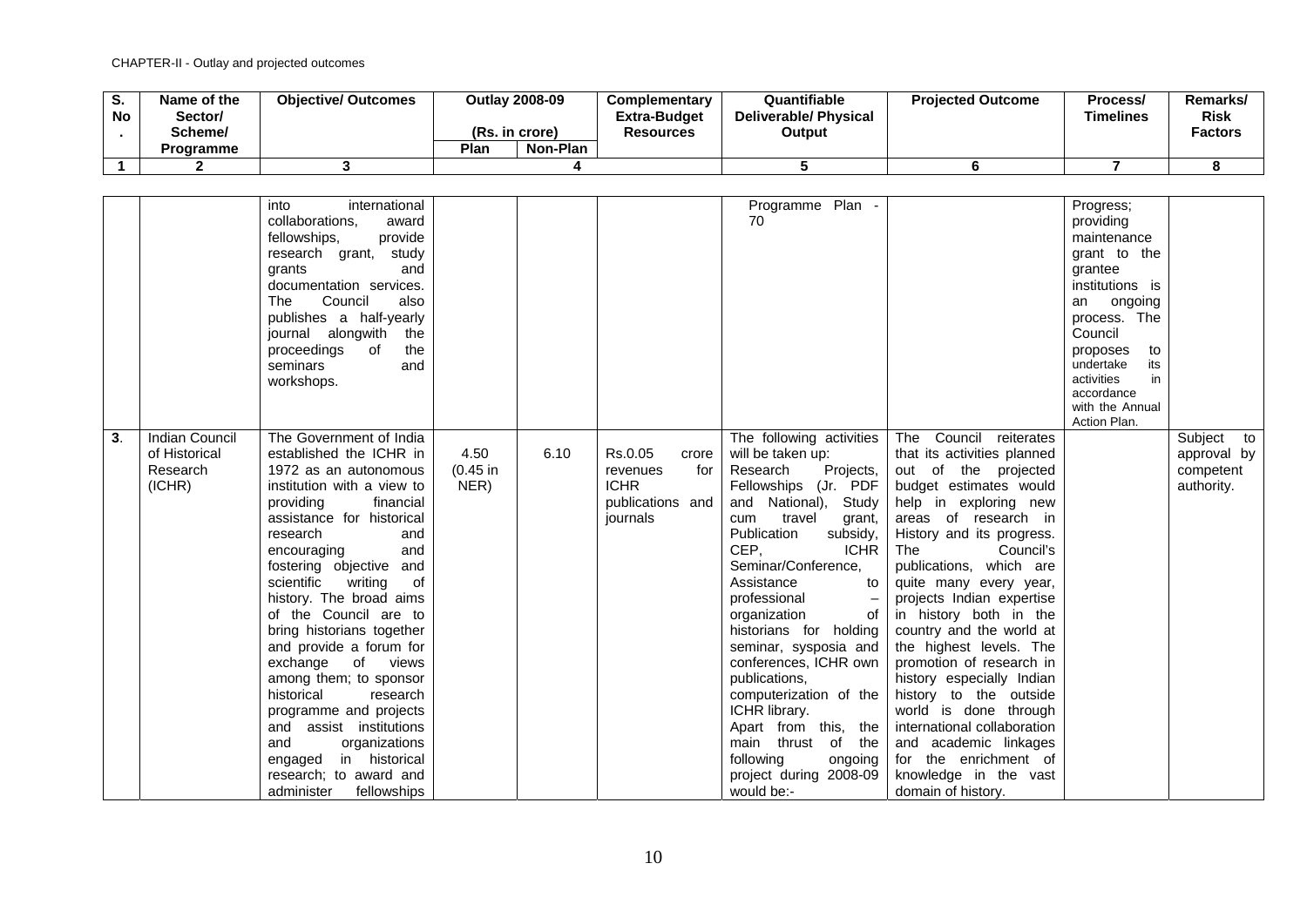| o.<br><b>No</b> | Name of the<br>/Sector<br>Scheme/<br>Programme | <b>Objective/ Outcomes</b> | (Rs. in crore)<br>Plan | <b>Outlay 2008-09</b><br>Non-Plan | Complementary<br>Extra-Budget<br><b>Resources</b> | Quantifiable<br><b>Deliverable/ Physical</b><br>Output | <b>Projected Outcome</b> | Process/<br>Timelines | <b>Remarks</b><br><b>Risk</b><br><b>Factors</b> |
|-----------------|------------------------------------------------|----------------------------|------------------------|-----------------------------------|---------------------------------------------------|--------------------------------------------------------|--------------------------|-----------------------|-------------------------------------------------|
|                 |                                                |                            |                        |                                   |                                                   |                                                        |                          |                       |                                                 |
|                 |                                                |                            |                        |                                   |                                                   |                                                        |                          |                       |                                                 |

|    |                         | for historical research by |             |      |    | Freedom<br>(a) Towards    |                           |                |  |
|----|-------------------------|----------------------------|-------------|------|----|---------------------------|---------------------------|----------------|--|
|    |                         | students, teachers and     |             |      |    | 1937-47<br>Project        |                           |                |  |
|    |                         | other research workers;    |             |      |    | (compilation, editing     |                           |                |  |
|    |                         |                            |             |      |    |                           |                           |                |  |
|    |                         | to organize and support    |             |      |    | and publication of        |                           |                |  |
|    |                         | seminars,<br>workshops     |             |      |    | remaining 7 vols of       |                           |                |  |
|    |                         | and conferences for the    |             |      |    | the projects.)            |                           |                |  |
|    |                         | promotion of historical    |             |      |    | (b) Dictionary of social, |                           |                |  |
|    |                         | research; and to develop   |             |      |    | economic<br>and           |                           |                |  |
|    |                         | and support centres for    |             |      |    | administrative terms      |                           |                |  |
|    |                         | documentation<br>and       |             |      |    | Indian/Asian<br>in.       |                           |                |  |
|    |                         | library services oriented  |             |      |    | Inscriptions,             |                           |                |  |
|    |                         | towards<br>historical      |             |      |    | (c) Documents<br>on       |                           |                |  |
|    |                         | research. The ICHR has     |             |      |    | Economic History of       |                           |                |  |
|    |                         | taken a broad view of      |             |      |    | British Rule in India,    |                           |                |  |
|    |                         | history so as to include   |             |      |    | The work on the above     |                           |                |  |
|    |                         | in its fold the history of |             |      |    | mentioned projects will   |                           |                |  |
|    |                         | society, economy, art,     |             |      |    | gain momentum during      |                           |                |  |
|    |                         | philosophy,<br>literature, |             |      |    | the year 2008-09 and      |                           |                |  |
|    |                         | science and technology,    |             |      |    | the major part of the     |                           |                |  |
|    |                         | epigraphy, numismatics,    |             |      |    | work of the projects will |                           |                |  |
|    |                         | archaeology,<br>socio-     |             |      |    | be completed during       |                           |                |  |
|    |                         | economic formations and    |             |      |    | this year.                |                           |                |  |
|    |                         | allied subjects.           |             |      |    | Computerisation<br>and    |                           |                |  |
|    |                         |                            |             |      |    | digitalization of<br>the  |                           |                |  |
|    |                         |                            |             |      |    |                           |                           |                |  |
|    |                         |                            |             |      |    | <b>ICHR Library</b>       |                           |                |  |
| 4. | <b>National Council</b> | -To Promote rural higher   |             |      |    | 1) Strengthening of       | Rural higher education is | The time for   |  |
|    | of Rural                | education on the lines of  | 2.00        | 0.75 | -- | <b>Rural Higher</b>       | promoted on Gandhian      | completion of  |  |
|    | Institutes,             | Mahatma<br>Gandhi's        | $(0.20)$ in |      |    | Education                 | principles.               | these projects |  |
|    | Hyderabad               | revolutionary ideas on     | NER)        |      |    | 2) Assistance to Nai      |                           | ranges from 1  |  |
|    | (N.C.R.1)               | education, so as to take   |             |      |    | <b>Talim Gandhian</b>     |                           | years to 3     |  |
|    |                         | up challenges of micro-    |             |      |    | <b>Basic education</b>    |                           | years          |  |
|    |                         | planning,<br>for           |             |      |    | institutions              |                           |                |  |
|    |                         | transformation of rural    |             |      |    | 3) Assistance to Nai      |                           |                |  |
|    |                         | areas as envisaged in      |             |      |    | <b>Talim Gandhian</b>     |                           |                |  |
|    |                         | National<br>Policy<br>on   |             |      |    | <b>Basic Education</b>    |                           |                |  |
|    |                         | Education (NPE) 1986,      |             |      |    | institutions of North     |                           |                |  |
|    |                         | -To Consolidate, network   |             |      |    | East Region               |                           |                |  |
|    |                         | and develop institutions   |             |      |    | 4) Integration of         |                           |                |  |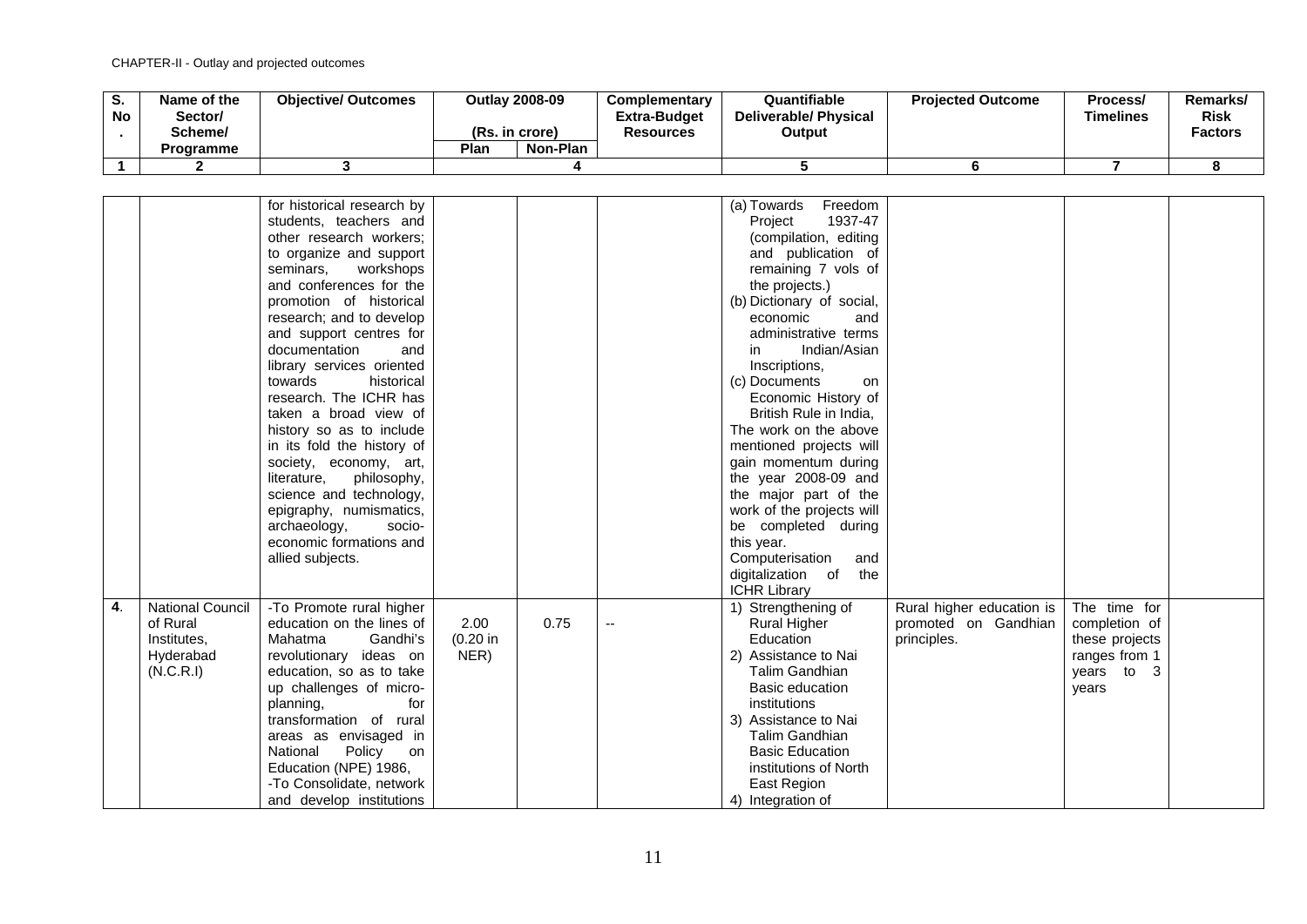| v.<br><b>No</b> | Name of the<br>Sector/<br>Scheme/ | <b>Objective/ Outcomes</b> | (Rs. in crore) | <b>Outlay 2008-09</b> | Complementary<br><b>Extra-Budget</b><br><b>Resources</b> | Quantifiable<br>Deliverable/ Physical<br>Output | <b>Projected Outcome</b> | Process/<br><b>Timelines</b> | <b>Remarks</b><br><b>Risk</b><br><b>Factors</b> |
|-----------------|-----------------------------------|----------------------------|----------------|-----------------------|----------------------------------------------------------|-------------------------------------------------|--------------------------|------------------------------|-------------------------------------------------|
|                 | <b>Programme</b>                  |                            | Plan           | Non-Plan              |                                                          |                                                 |                          |                              |                                                 |
|                 |                                   |                            |                |                       |                                                          |                                                 |                          |                              |                                                 |

|    |                                                  | engaged in programmes<br>Gandhian<br><b>Basic</b><br>of<br><b>Education and Naitalim;</b><br>- To encourage other<br>educational<br>institutions<br>and voluntary agencies<br>to develop in accordance<br>Gandhian<br>with<br>philosophy of education.<br>-Design a variety of<br>courses at tertiary level<br>around emerging rural<br>occupation;<br>-Strengthen the content<br>of all these institutions<br>with<br>emphasis<br>on<br>science and technology;<br>-Encourage field oriented<br>of<br>courses<br>rural<br>institutes:<br>-To promote research as<br>a tool for social and rural<br>development:<br>-To promote extension<br>services<br>to<br>the<br>through<br>community |                             |      |                                                                                                    | Gandhian institution<br>through networking<br>of Rural Education,<br>Training, field<br>Research with<br>different<br>organizations /<br>institutions<br>5) Promotion of Rural<br><b>Higher Education</b><br>through developing<br>courses and<br>modules on<br>Gandhian education,<br>development,<br>economics,<br>management<br>approaches values<br>etc.<br>6) Strengthening of<br>NCRI establishment |                                                                                                                                                                                                                                                                                                                 |                                                                                                                                                      |                                                      |
|----|--------------------------------------------------|--------------------------------------------------------------------------------------------------------------------------------------------------------------------------------------------------------------------------------------------------------------------------------------------------------------------------------------------------------------------------------------------------------------------------------------------------------------------------------------------------------------------------------------------------------------------------------------------------------------------------------------------------------------------------------------------|-----------------------------|------|----------------------------------------------------------------------------------------------------|-----------------------------------------------------------------------------------------------------------------------------------------------------------------------------------------------------------------------------------------------------------------------------------------------------------------------------------------------------------------------------------------------------------|-----------------------------------------------------------------------------------------------------------------------------------------------------------------------------------------------------------------------------------------------------------------------------------------------------------------|------------------------------------------------------------------------------------------------------------------------------------------------------|------------------------------------------------------|
|    |                                                  | micro level planning and                                                                                                                                                                                                                                                                                                                                                                                                                                                                                                                                                                                                                                                                   |                             |      |                                                                                                    |                                                                                                                                                                                                                                                                                                                                                                                                           |                                                                                                                                                                                                                                                                                                                 |                                                                                                                                                      |                                                      |
| 5. | Indian Institute<br>of Advanced<br>Study, Shimla | The objectives of the<br>Institute are to have free<br>and creative inquiry into<br>themes<br>the<br>and<br>problems of life<br>and<br>thought which have deep<br>human significance and<br>provide<br>to<br>an<br>environment suitable for<br>academic research to<br>scholars, particularly in                                                                                                                                                                                                                                                                                                                                                                                           | 3.00<br>$(0.30)$ in<br>NER) | 4.50 | 0.15<br>crore<br>by<br>way of sale of<br><b>IIAS Publications</b><br>and income from<br>entry fee. | 1(a) Fellowships<br>Ongoing -<br>20<br>15<br>$New -$<br>(b) National Fellowships<br>Ongoing $-$<br>nil<br>5<br>$New -$<br>2 (a). National Seminars<br>12<br>(b). Conferences /<br>Workshops – to be                                                                                                                                                                                                       | The Institute stipulates tha The<br>its activities planned out o would initiate<br>the<br>projected<br>estimates would help<br>exploring<br>new areas<br>research<br>Sciences<br>Social<br>Sciences, Indiar fellowship<br>Natural<br>Culture,<br>Religion,<br>and<br>its<br>publications would enricl academic- | Institute<br>οf<br>budge process<br>inviting<br>o applications<br>in Humanities and proposals<br>and for<br>the<br>Comparative programmes &<br>other | Subject to<br>approval by<br>competent<br>authority. |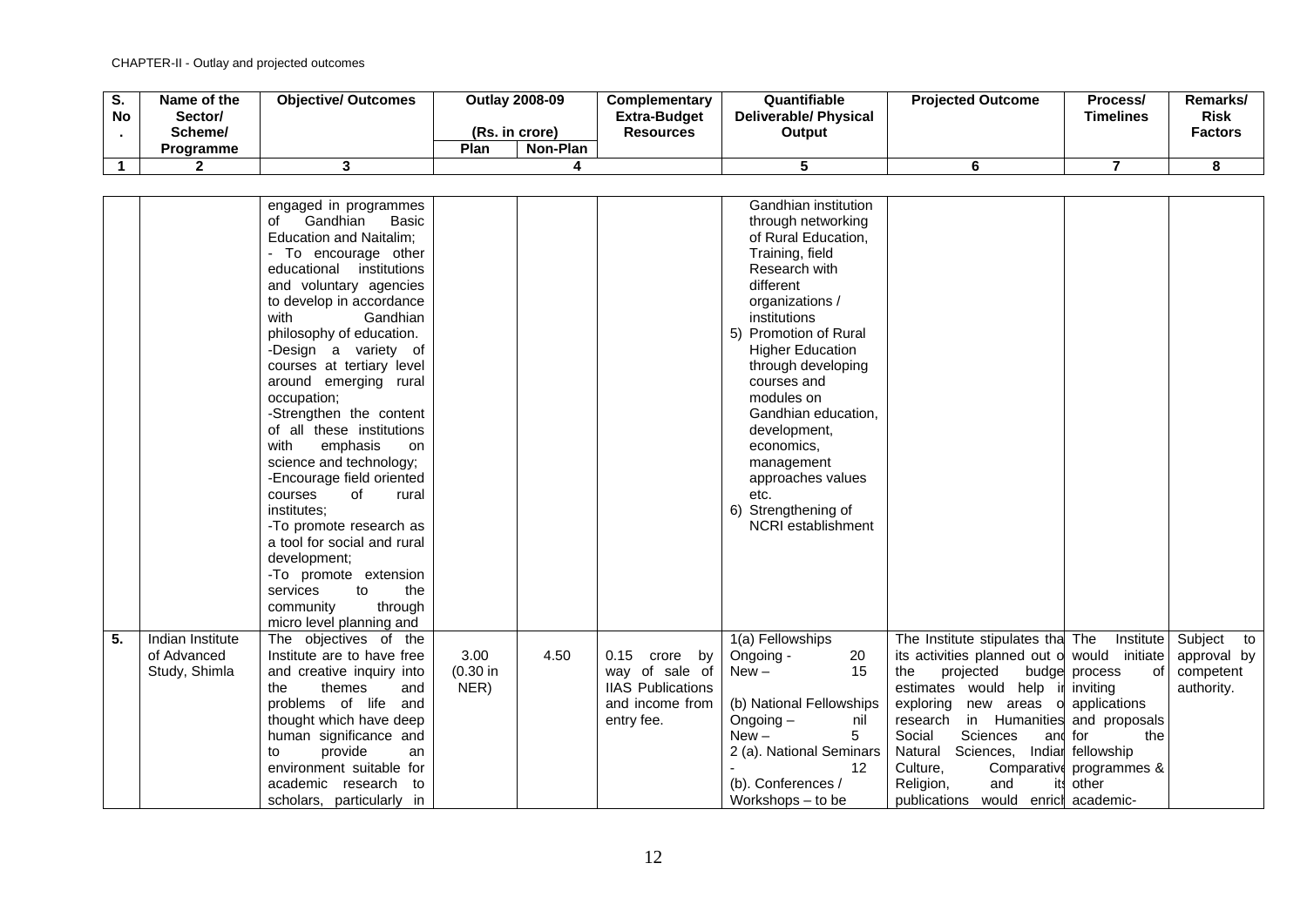| v.<br><b>No</b> | Name of the<br>Sector/<br>Scheme/<br>Programme | <b>Objective/ Outcomes</b> | (Rs. in crore)<br>Plan | <b>Outlay 2008-09</b><br>Non-Plan | <b>Complementary</b><br><b>Extra-Budget</b><br>Resources | Quantifiable<br><b>Deliverable/Physical</b><br>Output | <b>Projected Outcome</b> | Process/<br><b>Timelines</b> | Remarks/<br><b>Risk</b><br><b>Factors</b> |
|-----------------|------------------------------------------------|----------------------------|------------------------|-----------------------------------|----------------------------------------------------------|-------------------------------------------------------|--------------------------|------------------------------|-------------------------------------------|
|                 |                                                |                            |                        |                                   |                                                          |                                                       |                          |                              |                                           |
|                 |                                                |                            |                        |                                   |                                                          |                                                       |                          |                              |                                           |

|    |                                                                                      | selected subjects in the<br>fields of Humanities,<br>Social Sciences, Natural<br>Sciences, and Indian<br>Culture & Comparative<br>Religions.                                    |                          |      |                                                                                                                    | decided.<br>3(a) Visiting Professors<br>Ongoing-<br>4<br>10<br>New-<br>3(b) Visiting Scholars<br>Ongoing -<br>16<br>30<br>New-<br>4. Meetings<br>$\overline{2}$<br>Ongoing-<br>10 <sup>1</sup><br>New-<br>5. Library Books and<br>Periodicals<br>2400<br>Ongoing-<br>5000<br>New-<br>6. Word Processor for<br>Fellows (Electronic<br>Equipment)<br>Ongoing -<br>4<br>New-<br>10 | the literature.                                                                                                                                                                                                              | related<br>activities from<br>April 2008.                                                                                                                           |                                                                                                  |
|----|--------------------------------------------------------------------------------------|---------------------------------------------------------------------------------------------------------------------------------------------------------------------------------|--------------------------|------|--------------------------------------------------------------------------------------------------------------------|---------------------------------------------------------------------------------------------------------------------------------------------------------------------------------------------------------------------------------------------------------------------------------------------------------------------------------------------------------------------------------|------------------------------------------------------------------------------------------------------------------------------------------------------------------------------------------------------------------------------|---------------------------------------------------------------------------------------------------------------------------------------------------------------------|--------------------------------------------------------------------------------------------------|
| 6. | Project of<br>History of Indian<br>Science,<br>Philosophy and<br>Culture<br>(PHISPC) | To publish 96 Volumes/<br>monographs up to 2009-<br>10.                                                                                                                         | 2.00<br>(0.20 in<br>NER) | --   | Sales<br>revenue<br><b>PHISPC</b><br>for<br>publications<br>to<br>the tune of Rs.15<br>lakhs<br>is<br>anticipated. | Nine Volumes will be<br>published during 2008-<br>09.<br>One volume in 1 <sup>st</sup><br>Quarter, 2 volumes in<br>$2nd$ quarter, 3 volumes<br>each in $3^{\text{rd}}$ and $4^{\text{th}}$<br>quarter.                                                                                                                                                                          | <b>PHISPC</b><br>have<br>been<br>publishing Volumes and<br>will be made available for<br>research purpose for<br>various<br>researchers,<br>Ph.D., students of the<br>country through various<br>Universities and libraries. | <b>PHISPC</b><br>will<br>achieve target<br>within<br>the<br>financial year<br>2008-09<br>as<br>per Annual<br>Action<br>Plan<br>prepared.                            | There<br>will<br>be<br>no<br>variation for<br>the achieve-<br>ment of the<br>physical<br>target. |
| 7. | Financial<br>Assistance to<br>National<br>Research<br>Professorship                  | To facilitate the research<br>work by academics and<br>their<br>scholars<br>in<br>fields<br>respective<br>or<br>specialization<br>and<br>contribute to knowledge<br>generation. |                          | 0.52 |                                                                                                                    | There are 11 National<br>Research Professors in<br>position.<br>Maximum<br>number of slots for<br>NRPs is 12. Besides<br>there are 4 Pensioners.                                                                                                                                                                                                                                | promote research<br>To<br>work to widen the<br>frontiers of knowledge in<br>the specialized.                                                                                                                                 | <b>NRPs</b><br>are<br>appointed for<br>a period of<br>five<br>years,<br>which can be<br>extended for<br>another term<br>of five years.<br>Thereafter, a<br>National | $\sim$                                                                                           |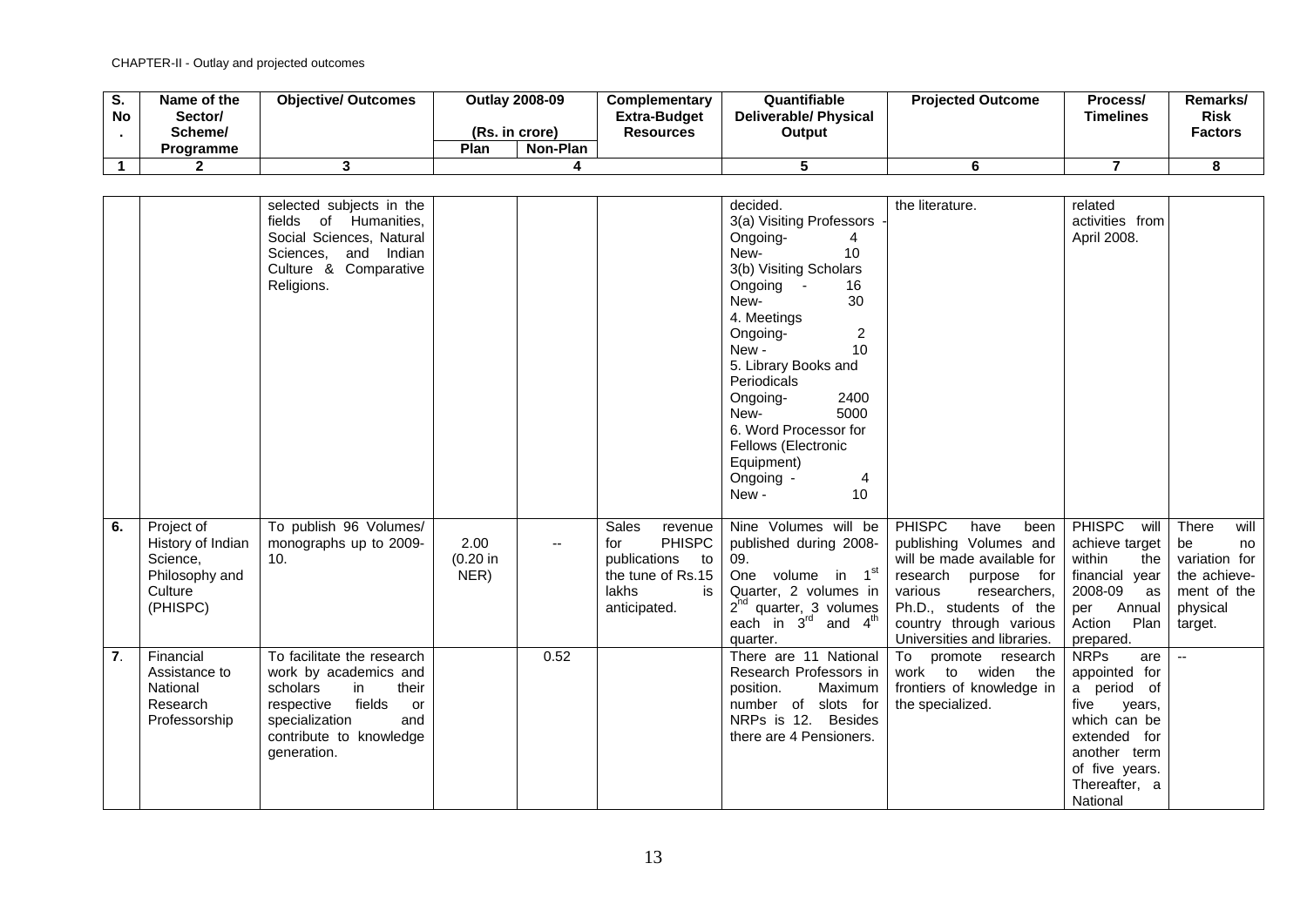| v.<br><b>No</b> | Name of the<br>/Sector<br>Scheme/ | <b>Objective/ Outcomes</b> |                  | <b>Outlay 2008-09</b><br>(Rs. in crore) | Complementary<br><b>Extra-Budget</b><br><b>Resources</b> | Quantifiable<br><b>Deliverable/ Physical</b><br>Output | <b>Projected Outcome</b> | Process/<br>Timelines | Remarks/<br><b>Risk</b><br><b>Factors</b> |
|-----------------|-----------------------------------|----------------------------|------------------|-----------------------------------------|----------------------------------------------------------|--------------------------------------------------------|--------------------------|-----------------------|-------------------------------------------|
|                 | Programme                         |                            | Non-Plan<br>Plan |                                         |                                                          |                                                        |                          |                       |                                           |
|                 |                                   |                            |                  |                                         |                                                          |                                                        |                          |                       |                                           |

|    |                       |                             |          |      |                     |                                |                          | Research         |              |
|----|-----------------------|-----------------------------|----------|------|---------------------|--------------------------------|--------------------------|------------------|--------------|
|    |                       |                             |          |      |                     |                                |                          | Professor is     |              |
|    |                       |                             |          |      |                     |                                |                          | entitled to life |              |
|    |                       |                             |          |      |                     |                                |                          | pension.         |              |
| 8. | <b>Indian Council</b> | The Council promotes        | 3.00     | 2.60 | Estimated Rs.12     | Award of Fellowships:          |                          |                  |              |
|    | of Philosophical      | research in philosophy      | (0.30 in |      | lakhs from sale     | Ongoing $-242$                 |                          |                  |              |
|    | Research              | and allied<br>disciplines.  | NER)     |      | publications,<br>of | $New - 75$                     |                          |                  |              |
|    | (ICPR)                | The other activities of the |          |      | journals, etc.      |                                |                          |                  |              |
|    |                       | Council include awarding    |          |      |                     | οf<br>Organisation             |                          |                  |              |
|    |                       | fellowships,<br>organizing  |          |      |                     | Seminars, conferences          |                          |                  |              |
|    |                       | academic<br>seminars.       |          |      |                     |                                |                          |                  |              |
|    |                       |                             |          |      |                     | and workshops:                 |                          |                  |              |
|    |                       | conferences, and grants     |          |      |                     | $Planned - 80$                 |                          |                  |              |
|    |                       | academic pursuits<br>for    |          |      |                     |                                |                          |                  |              |
|    |                       | brings<br>and<br>out        |          |      |                     | Refresher<br>Organizing        |                          |                  |              |
|    |                       | publications.               |          |      |                     | courses                        |                          |                  |              |
|    |                       |                             |          |      |                     |                                |                          |                  |              |
|    |                       |                             |          |      |                     | Organizing<br>Lectures,        |                          |                  |              |
|    |                       |                             |          |      |                     | review meet/colloquium         |                          |                  |              |
|    |                       |                             |          |      |                     |                                |                          |                  |              |
|    |                       |                             |          |      |                     | Publications - 5 nos.          |                          |                  |              |
|    |                       |                             |          |      |                     |                                |                          |                  |              |
|    |                       |                             |          |      |                     | Participation<br>in            |                          |                  |              |
|    |                       |                             |          |      |                     | exhibitions and<br>book        |                          |                  |              |
|    |                       |                             |          |      |                     | fairs.                         |                          |                  |              |
|    |                       |                             |          |      |                     |                                |                          |                  |              |
|    |                       |                             |          |      |                     | <b>Publication of Journals</b> |                          |                  |              |
|    |                       |                             |          |      |                     | -JICPR $-$ 4 Nos.              |                          |                  |              |
|    |                       |                             |          |      |                     |                                |                          |                  |              |
|    |                       |                             |          |      |                     | Exchange programme             |                          |                  |              |
|    |                       |                             |          |      |                     | with Russia and Indo-          |                          |                  |              |
|    |                       |                             |          |      |                     | French<br>Cultural             |                          |                  |              |
|    |                       |                             |          |      |                     |                                |                          |                  |              |
|    |                       |                             |          |      |                     | Exchnage programme             |                          |                  |              |
| 9. | Area Intensive        | The scheme is having        |          |      |                     | Madrassas<br>will<br>be        | Students enrolled in the |                  | - Dependent  |
|    | and Madarsa           | two components:-            | 55.00    |      |                     | assisted<br>State<br>by        | targeted Madarsas can    |                  | on Madrasa   |
|    | Modernisation         | Infrastructure              | (9.55 in |      |                     | Governments<br>to              | join<br>mainstream       |                  | seeking      |
|    | Programme             | Development: To provide     | NER)     |      |                     | appoint teachers<br>in         | at higher<br>education   |                  | assistance   |
|    | (AIMMP)               |                             |          |      |                     | English/Maths/ Science         | levels of madrassas      |                  | & its proper |
|    |                       | basic<br>educational        |          |      |                     | subjects. Choice of            | and higher education.    |                  | implementat  |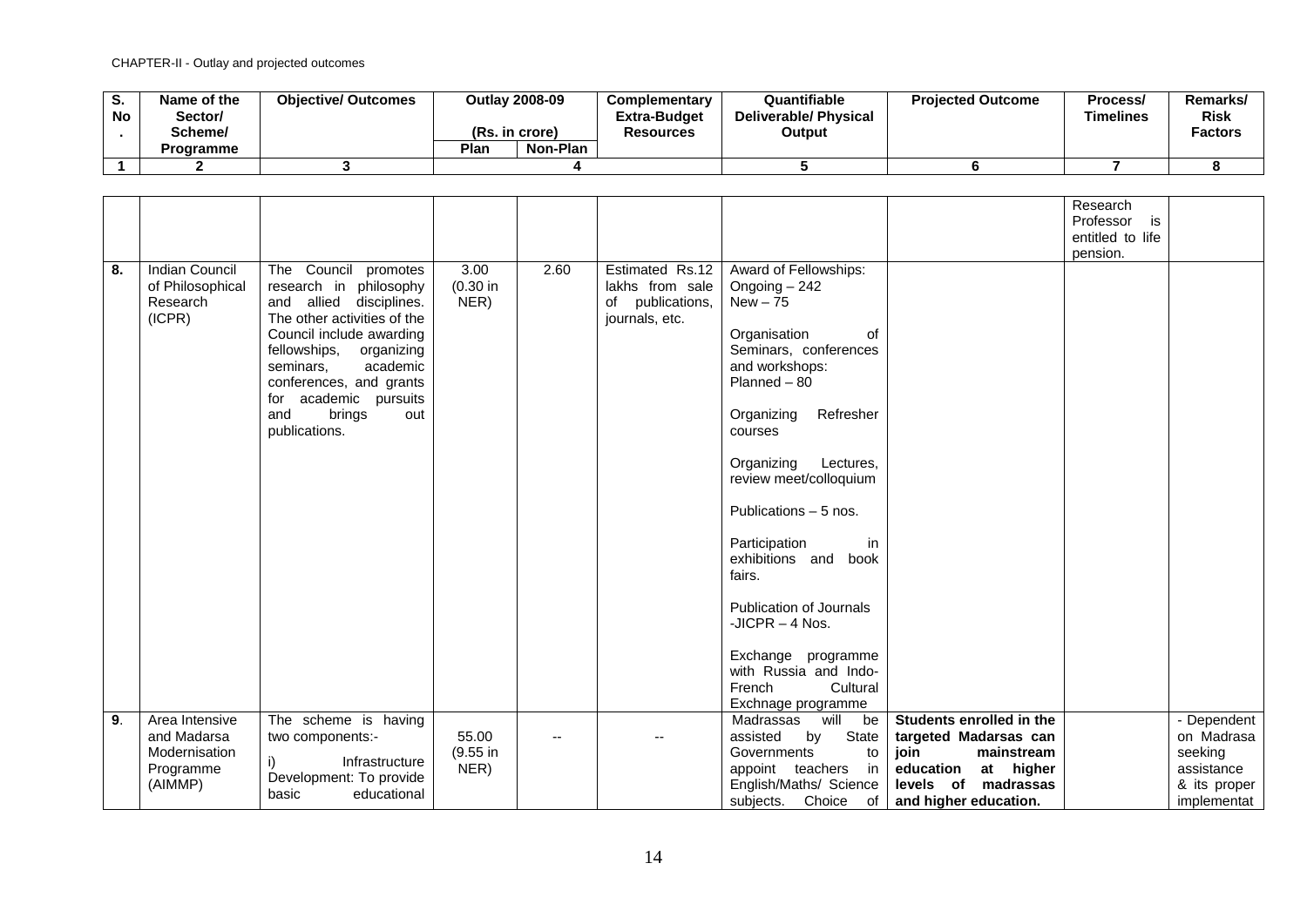| o.<br><b>No</b> | Name of the<br>Sector/<br>Scheme/<br>Programme | <b>Objective/ Outcomes</b> | <b>Outlay 2008-09</b><br>(Rs. in crore)<br>Plan<br>Non-Plan | Complementary<br><b>Extra-Budget</b><br><b>Resources</b> | Quantifiable<br><b>Deliverable/Physical</b><br>Output | <b>Projected Outcome</b> | Process/<br><b>Timelines</b> | Remarks/<br><b>Risk</b><br><b>Factors</b> |
|-----------------|------------------------------------------------|----------------------------|-------------------------------------------------------------|----------------------------------------------------------|-------------------------------------------------------|--------------------------|------------------------------|-------------------------------------------|
|                 |                                                |                            |                                                             |                                                          |                                                       |                          |                              |                                           |
|                 |                                                |                            |                                                             |                                                          |                                                       |                          |                              |                                           |

|     |                                                                      | infrastructure in Primary<br>and Secondary schools<br>where the need is felt on<br>the basis of school<br>mapping<br>exercise<br>through State Govts. By<br>the identified areas of                                                                                                                                                                                                                                                             |     |      |     | subject and teachers<br>are made by Madrasa<br>Managements.<br>It is estimated that 6000<br>Madrassas<br>(approx)<br>will be assisted under<br>the Scheme through |                                                                                                                                                    |                                                                                                                                                                                                                | ion.<br>Approval<br>$\overline{\phantom{0}}$<br>οf<br>concerned<br>state Govt. |
|-----|----------------------------------------------------------------------|-------------------------------------------------------------------------------------------------------------------------------------------------------------------------------------------------------------------------------------------------------------------------------------------------------------------------------------------------------------------------------------------------------------------------------------------------|-----|------|-----|-------------------------------------------------------------------------------------------------------------------------------------------------------------------|----------------------------------------------------------------------------------------------------------------------------------------------------|----------------------------------------------------------------------------------------------------------------------------------------------------------------------------------------------------------------|--------------------------------------------------------------------------------|
| 10. | National                                                             | minority communities.<br>Madrasa<br>ii)<br>Modernisation: Two<br>teachers salary per<br>Madrasa @ Rs.3000/-<br>p.m. per teachers to<br>teach<br>Modern<br>Subjects like Science,<br>Math, English and<br>Social Studies without<br>interfering in their<br>traditional teaching<br>NCMEI was established                                                                                                                                        | Nil | 2.26 | Nil | the State Governments.<br>physical<br>No<br>targets                                                                                                               | To redress the grievance                                                                                                                           | The                                                                                                                                                                                                            |                                                                                |
|     | Commission for<br>Minority<br>Educational<br>Institutions<br>(NCMEI) | through an Ordinance<br>followed by an Act of<br>Parliament<br>which<br>received assent of the<br>President on 6 <sup>th</sup> January<br>2005. The Commission<br>Central/State<br>advises<br>Governments on matters<br>relating to Minority<br>Education<br>Institutions<br>and looks into specific<br>complaints of deprivation<br>or violation of the rights<br>of the minorities to<br>establish and administer<br>educational institutions |     |      |     | could be fixed                                                                                                                                                    | of Minorities regarding<br>their right to establish<br>institutions<br>and<br>of<br>such<br>declaration<br>institutions as minority<br>institutons | Commission<br>adjudicates<br>on the petition<br>or complaints<br>regarding<br>refusal<br>by<br>State<br>or<br>Central<br>Government<br>to issue a<br><b>NOC</b><br>for<br>establishing<br>such<br>institutions |                                                                                |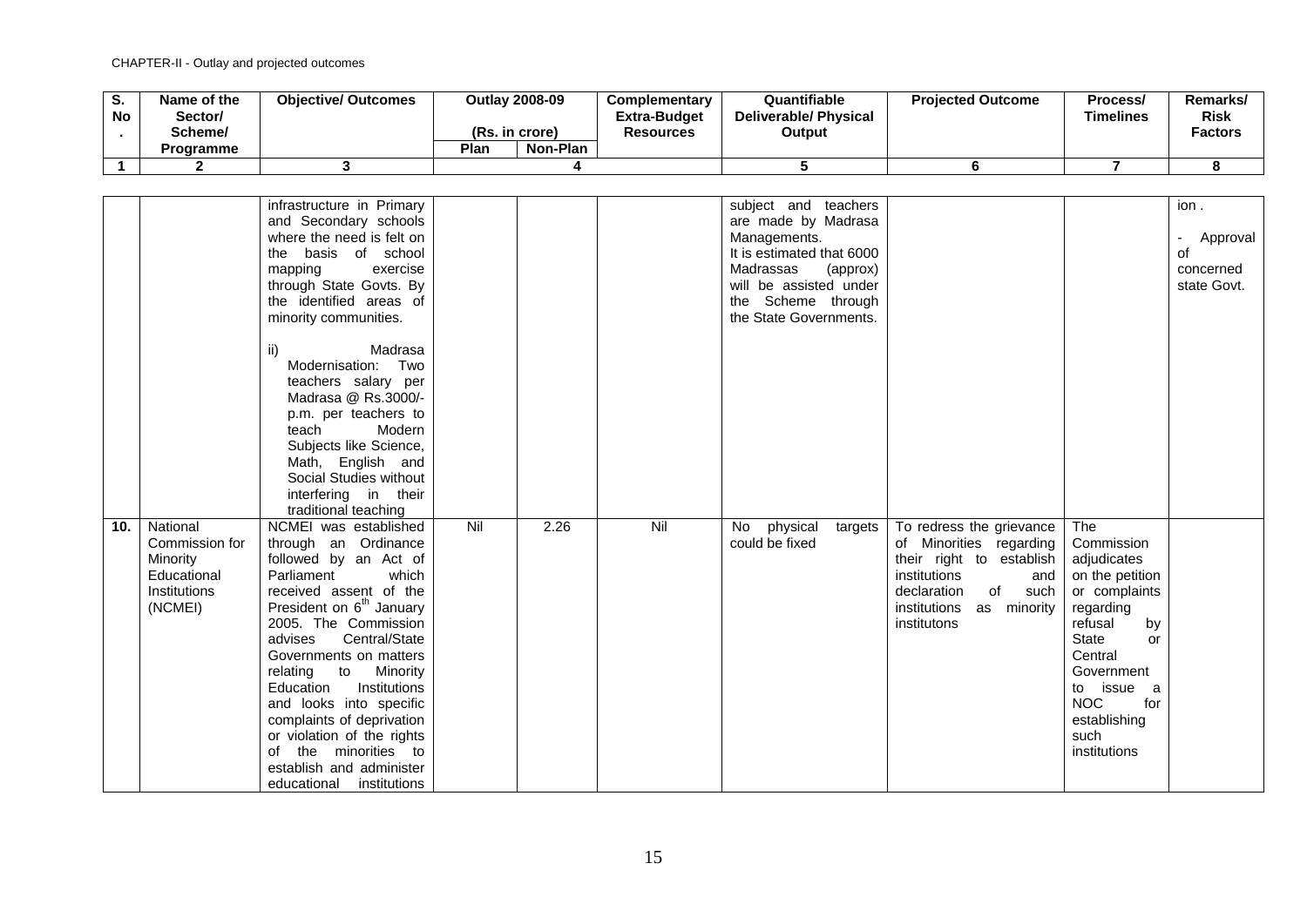| o.<br><b>No</b> | Name of the<br>/Sector<br>Scheme/ | <b>Objective/ Outcomes</b> | <b>Outlay 2008-09</b><br>(Rs. in crore) |          | <b>Complementary</b><br><b>Extra-Budget</b><br><b>Resources</b> | Quantifiable<br>Deliverable/ Physical<br>Output | <b>Projected Outcome</b> | Process/<br><b>Timelines</b> | Remarks/<br><b>Risk</b><br><b>Factors</b> |
|-----------------|-----------------------------------|----------------------------|-----------------------------------------|----------|-----------------------------------------------------------------|-------------------------------------------------|--------------------------|------------------------------|-------------------------------------------|
|                 | Programme                         |                            | Plan                                    | Non-Plan |                                                                 |                                                 |                          |                              |                                           |
|                 |                                   |                            |                                         |          |                                                                 |                                                 |                          |                              |                                           |

|            |                                                                   | of their choice.                                                                                                                                                                                                                                                                                                                                                                                                                                                                                                   |                            |      |                                                                                                                                                                             |                                                                                                                                                                                                                         |                                                                                                                               |                                                                                                                                                                                                                                                                             |                                                                                                                                                                                                                                                            |
|------------|-------------------------------------------------------------------|--------------------------------------------------------------------------------------------------------------------------------------------------------------------------------------------------------------------------------------------------------------------------------------------------------------------------------------------------------------------------------------------------------------------------------------------------------------------------------------------------------------------|----------------------------|------|-----------------------------------------------------------------------------------------------------------------------------------------------------------------------------|-------------------------------------------------------------------------------------------------------------------------------------------------------------------------------------------------------------------------|-------------------------------------------------------------------------------------------------------------------------------|-----------------------------------------------------------------------------------------------------------------------------------------------------------------------------------------------------------------------------------------------------------------------------|------------------------------------------------------------------------------------------------------------------------------------------------------------------------------------------------------------------------------------------------------------|
| 11.        | Educational<br>loan interest<br>Subsidy<br>Scheme<br>(New Scheme) | It is proposed to provide<br>some avenues to enable<br>students<br>needy<br>to<br>mitigate their financial<br>problems. The Scheme<br>provide<br>proposes<br>to<br>subsidy on interest on<br>loan borrowed from the<br>banks.<br>under<br>the<br>educational loan scheme<br>circulated by the Indian<br>Bank Association for<br>professional<br>persuing<br>education.                                                                                                                                             | 2.00                       | --   |                                                                                                                                                                             | subject to<br>Will<br>be<br>approval of competent<br>authority.                                                                                                                                                         | <b>Students</b><br>from<br>poor<br>economic<br>background<br>higher<br>pursue<br>can<br>professional<br>studies<br>with ease. |                                                                                                                                                                                                                                                                             | The scheme<br>under<br>is<br>preparation.<br>Subject to<br>approval by<br>competent<br>authority.                                                                                                                                                          |
|            | <b>Distance Learning</b>                                          |                                                                                                                                                                                                                                                                                                                                                                                                                                                                                                                    |                            |      |                                                                                                                                                                             |                                                                                                                                                                                                                         |                                                                                                                               |                                                                                                                                                                                                                                                                             |                                                                                                                                                                                                                                                            |
| 12.<br>(a) | Indira Gandhi<br><b>National Open</b><br>University<br>(IGNOU)    | strengthen<br>and<br>To<br>diversify<br>offerings<br>of<br>degree, diploma and<br>certificate programmes<br>related to the needs of<br>employment<br>as<br>necessary for building<br>the economy of the<br>country:<br>To provide opportunities<br>for higher education to a<br>large cross-section of<br>our people, in particular<br>the<br>disadvantaged<br>segments of society;<br>To promote acquisition<br>and up-gradation of<br>knowledge and offer<br>opportunities for training<br>and retraining in the | 50.00<br>(5.00. in<br>NER) | 1.00 | Rs.237.71<br>cr.<br>(income<br>from<br>resources<br>own<br>through<br>fee<br>collection<br>and<br>internal<br>other<br>resources<br>to<br>meet<br>recurring<br>expenditure) | Annual enrollment: 5.5<br>lakhs<br>Total enrollment: 20<br>lakhs<br>New programmes: 15<br>New courses: 60<br>New Regional Centres:<br>2<br>New study centres :<br>100<br>Number of new<br>Overseas study centres<br>: 5 | Increase in enrolment of<br>students by 4 % or by<br>20,000                                                                   | The process<br>οf<br>enhancement<br>of enrolment<br>has<br>cumulative<br>effect<br>and<br>depends on a<br>series<br>οf<br>factors.<br>Different<br>components<br>such<br>as<br>creation<br>οf<br>centres,<br>development<br>οf<br>course<br>material<br>and<br>launch<br>оf | Non-<br>availability<br>of faculty in<br>the<br>respective<br>disciplines<br>and delay in<br>approval<br>process of<br>various<br>activities<br>may lead to<br>underachiev<br>ement of the<br>targets.<br>Launching<br>of region $-$<br>based<br>programme |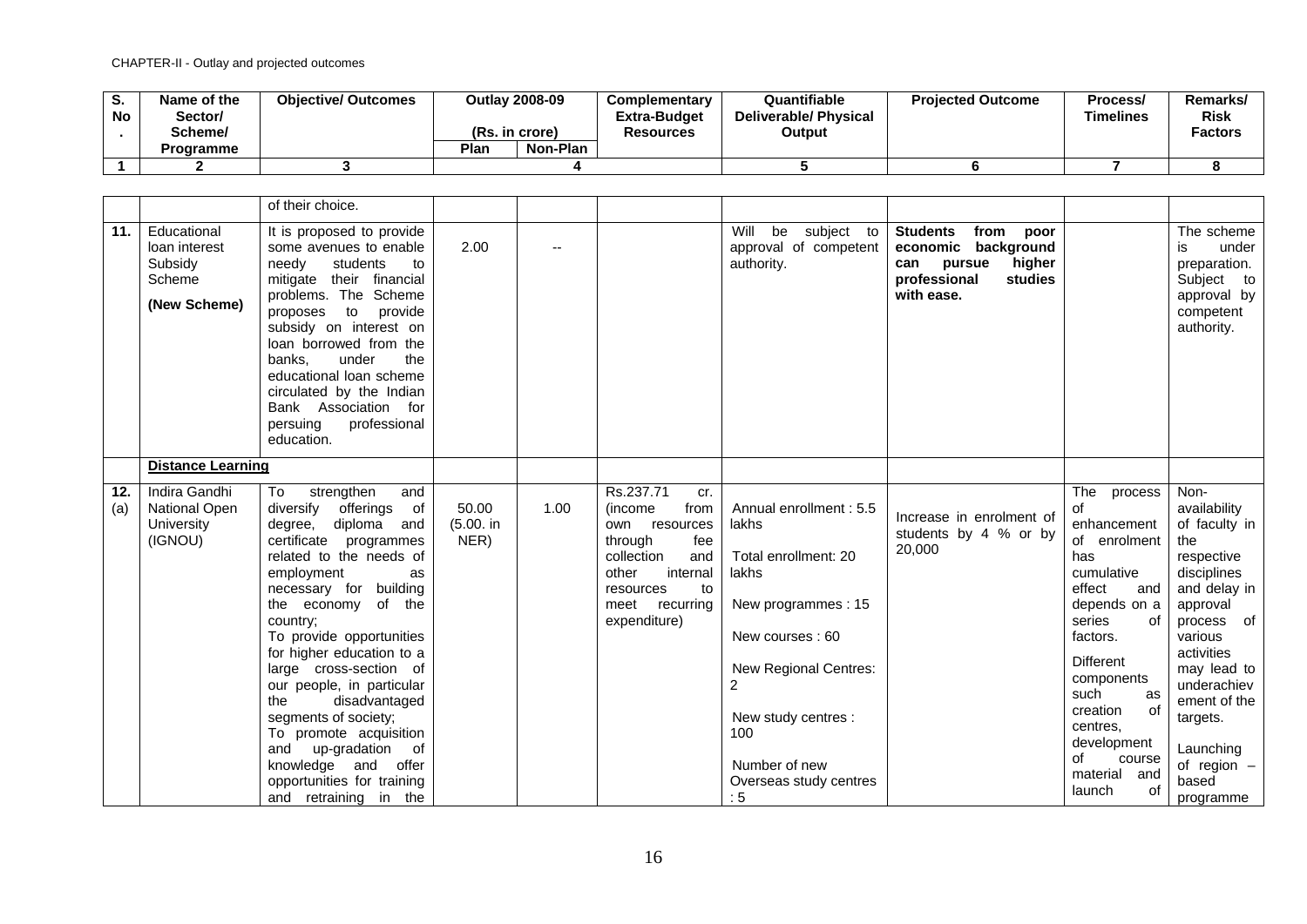| v.<br><b>No</b> | Name of the<br>Sector/<br>Scheme/<br>Programme | <b>Objective/ Outcomes</b> | (Rs. in crore)<br>Plan | <b>Outlay 2008-09</b><br>Non-Plan | <b>Complementary</b><br><b>Extra-Budget</b><br>Resources | Quantifiable<br><b>Deliverable/Physical</b><br>Output | <b>Projected Outcome</b> | Process/<br><b>Timelines</b> | Remarks/<br><b>Risk</b><br><b>Factors</b> |
|-----------------|------------------------------------------------|----------------------------|------------------------|-----------------------------------|----------------------------------------------------------|-------------------------------------------------------|--------------------------|------------------------------|-------------------------------------------|
|                 |                                                |                            |                        |                                   |                                                          |                                                       |                          |                              |                                           |
|                 |                                                |                            |                        |                                   |                                                          |                                                       |                          |                              |                                           |

| contexts of innovation<br>and research;<br>To<br>encourage<br>an<br>innovative system of<br>university<br>level<br>education, flexible and<br>open with regard to<br>methods and pace of<br>learning, combination of<br>courses, eligibility for<br>enrolment, age of entry,<br>conduct of examination<br>and delivery of the<br>programmes<br>to<br>encourage excellence |  | Establishment of 35<br>ROTs per quarter | programme<br>etc of this<br>series<br>has<br>different<br>initiation<br>points.<br>The<br>final<br>decision<br>on<br>initiation<br>of<br>steps<br>depends<br>upon<br>communicatio<br>of<br>n<br>availability of<br>resources.<br>The work on<br>most of the<br>components<br>is academic in<br>nature<br>and<br>be<br>shall<br>started<br>immediately<br>after<br>availability of<br>resources.<br>The other set<br>of activities is | s is a first $-$<br>effort<br>time<br>the<br>by<br>Regional<br>Centres.<br>The<br>programme<br>s proposed<br>as on date<br>do not have<br>parallel in<br>the<br>conventiona<br>I system. It<br>be<br>may<br>difficult<br>to<br>identify the<br>resource<br>persons |
|---------------------------------------------------------------------------------------------------------------------------------------------------------------------------------------------------------------------------------------------------------------------------------------------------------------------------------------------------------------------------|--|-----------------------------------------|--------------------------------------------------------------------------------------------------------------------------------------------------------------------------------------------------------------------------------------------------------------------------------------------------------------------------------------------------------------------------------------------------------------------------------------|--------------------------------------------------------------------------------------------------------------------------------------------------------------------------------------------------------------------------------------------------------------------|
|                                                                                                                                                                                                                                                                                                                                                                           |  |                                         | to strengthen<br>the measures<br>for use of ICT<br>distance<br>in<br>education                                                                                                                                                                                                                                                                                                                                                       |                                                                                                                                                                                                                                                                    |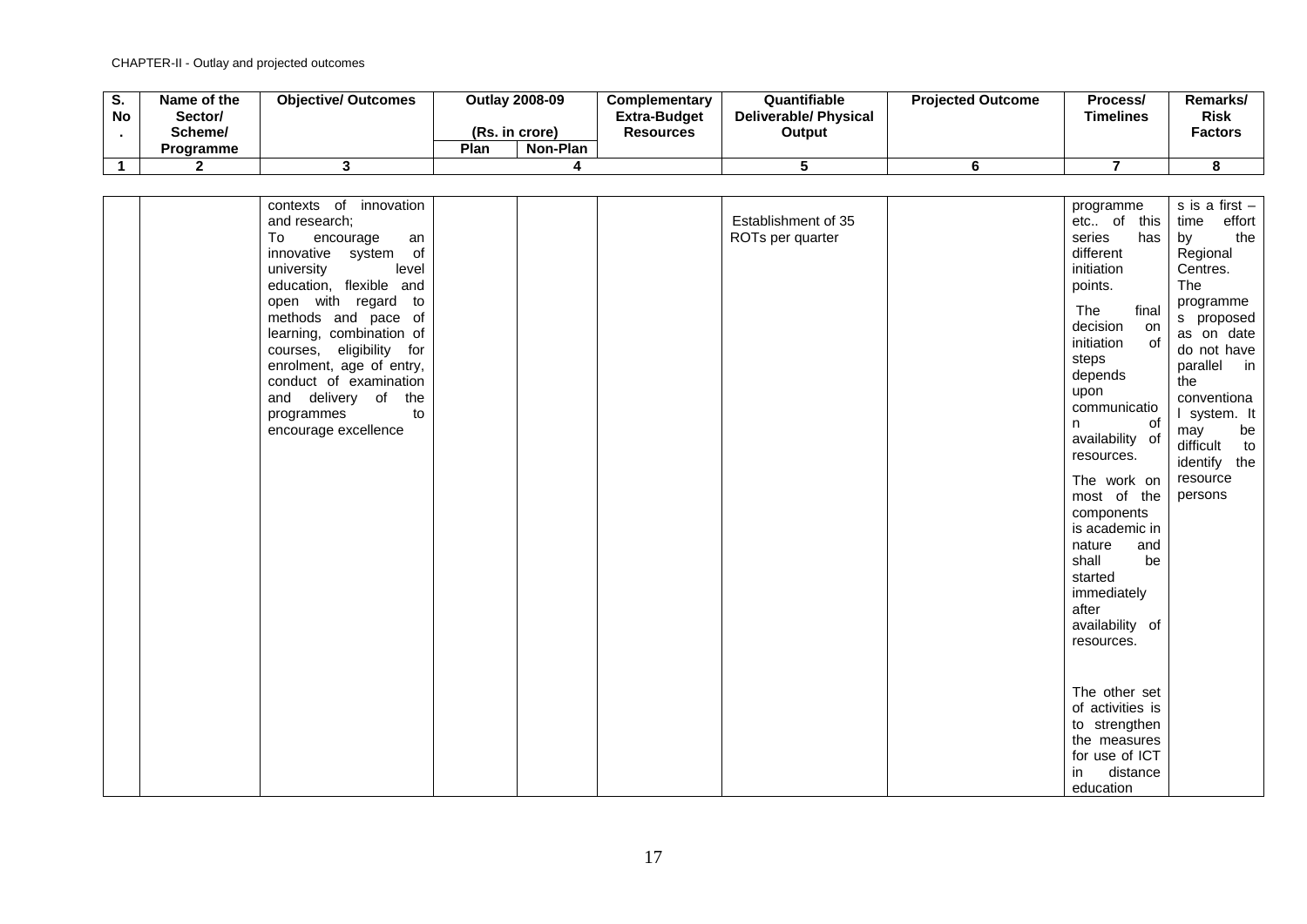| o.<br><b>No</b> | Name of the<br>/Sector<br>Scheme/<br><b>Programme</b> | <b>Objective/ Outcomes</b> | (Rs. in crore)<br>Plan | <b>Outlay 2008-09</b><br>Non-Plan | Complementary<br><b>Extra-Budget</b><br><b>Resources</b> | Quantifiable<br>Deliverable/ Physical<br>Output | <b>Projected Outcome</b> | Process/<br>Timelines | Remarks/<br><b>Risk</b><br><b>Factors</b> |
|-----------------|-------------------------------------------------------|----------------------------|------------------------|-----------------------------------|----------------------------------------------------------|-------------------------------------------------|--------------------------|-----------------------|-------------------------------------------|
|                 |                                                       |                            |                        |                                   |                                                          |                                                 |                          |                       |                                           |
|                 |                                                       |                            |                        |                                   |                                                          |                                                 |                          |                       |                                           |

|            |                                                              |                                                                                                                                                                                                                                                                                                                                                                                                                                                         |                             |                |            |                                                                                                                                                                                                                                                                                                            |                                                                                                                                                                                                                                                                  | programmes.                                                                                                                                                                                                                             |                                                                                                                                                                              |
|------------|--------------------------------------------------------------|---------------------------------------------------------------------------------------------------------------------------------------------------------------------------------------------------------------------------------------------------------------------------------------------------------------------------------------------------------------------------------------------------------------------------------------------------------|-----------------------------|----------------|------------|------------------------------------------------------------------------------------------------------------------------------------------------------------------------------------------------------------------------------------------------------------------------------------------------------------|------------------------------------------------------------------------------------------------------------------------------------------------------------------------------------------------------------------------------------------------------------------|-----------------------------------------------------------------------------------------------------------------------------------------------------------------------------------------------------------------------------------------|------------------------------------------------------------------------------------------------------------------------------------------------------------------------------|
| 12.<br>(b) | Assistance to<br>State Open<br><b>Universities</b><br>(SOUs) | To Coordinate, promote,<br>and<br>accredit<br>assess<br>and<br>distance<br>open<br>learning systems<br>to<br>determine the standards.<br>Provide<br>financial<br>assistance to State Open<br>Universities<br>and<br>Education<br><b>Distance</b><br>Institutions in India.                                                                                                                                                                              | 70.00<br>(7.00 in<br>NER)   | $\overline{a}$ |            | Assistance of SOUs<br>and Distance Education<br>Institutes and National<br>Institute of Open<br>Schooling for their<br>capacity building<br>Number of SOUs to<br>whom financial<br>assistance will be<br>provided: 13<br>Number of CCIs to<br>whom financial<br>assistance will be<br>provided: 75         | Improved<br>efficiency in<br>delivery<br>system<br>of<br>programmes and launch<br>of new programmes of<br>greater relevance<br>in<br>Increase<br>the<br>enrolment of students in<br>SOUs and CCIs by 10 %                                                        | Invitation<br>of<br>proposals30.0<br>4.2008<br>Scrutiny<br>0f<br>proposals<br>15.05.2008<br>Decision on<br>Proposals30.<br>06.2008<br>Release<br>of<br>grant31.7.200<br>8<br>Utilization<br>2007-08<br>Final<br>evaluation<br>31.3.2009 | Timely<br>proper<br>utilization of<br>grants,<br>submission<br>of UCs, in<br>time, delay<br>in<br>preparation<br>οf<br>proposals,<br>meeting of<br>Council and<br>submission |
| 13.        | <b>National Mission</b><br>in Education<br>through ICT       | Identification<br>and<br>nurturing of talent and<br>lifelong<br>learning,<br>development<br>οf<br>knowledge modules to<br>address<br>to<br>the<br>personalized needs of<br>learners.<br>having right<br>content to take care of<br>aspirations,<br>their<br>and<br>their<br>delivery through<br>ICT.<br>Certification of<br>of<br>the<br>competencies<br>human<br>resources<br>acquired through formal<br>or non-formal means as<br>also to develop and | 502.00<br>(50.20 in<br>NER) | <b>NIL</b>     | <b>NIL</b> | 1. Development of e-<br>contents including<br>curriculum based<br>videos and web<br>courses for various<br>classes and various<br>subjects<br>2. Standardization<br>quality assurance and<br>formatting of Contents<br>already available or<br>being generated<br>3. Pedagogical<br>research for enhancing | Improved connectivity of<br>Indian students to the<br>"Knowledge world" in<br>cyberspace<br>To make them<br>'Netizens',<br>Enhancement of their<br>self-learning skills;<br>Development of their<br>competencies for on-line<br>problem solving and<br>learning. | The Scheme<br>is yet to be<br>approved.<br>Draft memo<br>for EFC has<br>been<br>circulated.                                                                                                                                             | The<br>implementat<br>ion is<br>subject to<br>judgment of<br>Hon'ble<br>Supreme<br>Court and<br>approval of<br>proposals<br>by<br>competent<br>authority.                    |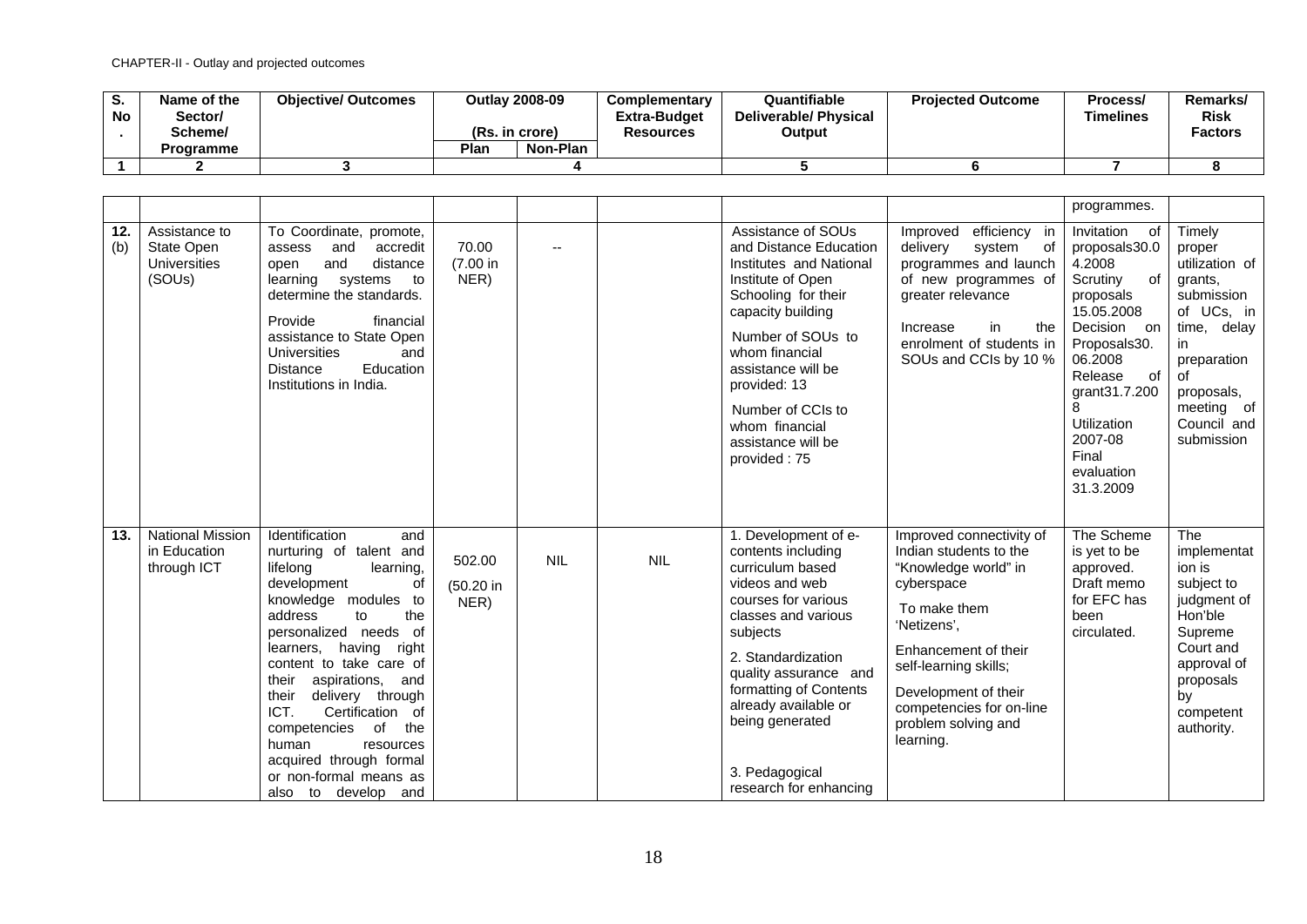| o.<br><b>No</b> | Name of the<br>/Sector<br>Scheme/ | <b>Objective/ Outcomes</b> | <b>Outlay 2008-09</b><br>(Rs. in crore) |          | <b>Complementary</b><br><b>Extra-Budget</b><br><b>Resources</b> | Quantifiable<br><b>Deliverable/ Physical</b><br>Output | <b>Projected Outcome</b> | Process/<br><b>Timelines</b> | Remarks/<br><b>Risk</b><br><b>Factors</b> |
|-----------------|-----------------------------------|----------------------------|-----------------------------------------|----------|-----------------------------------------------------------------|--------------------------------------------------------|--------------------------|------------------------------|-------------------------------------------|
|                 | Programme                         |                            | Plan                                    | Non-Plan |                                                                 |                                                        |                          |                              |                                           |
|                 |                                   |                            |                                         |          |                                                                 |                                                        |                          |                              |                                           |

| maintain the database     | efficiency of learning   |
|---------------------------|--------------------------|
| having profile of human   | modules                  |
| resources.                |                          |
|                           |                          |
|                           |                          |
|                           | 4. Research for          |
| In order to deliver the   |                          |
|                           | development of very      |
| benefits of ICT enabled   | low cost, low power-     |
|                           | consuming access         |
| including<br>Learning     | device                   |
| vocational<br>academic,   |                          |
| and life<br>skills, the   |                          |
|                           |                          |
| Mission would also focus  | 5. Spreading Digital     |
| attention<br>six<br>on    |                          |
| challenge areas with a    | literacy                 |
| view<br>achieving<br>to   |                          |
|                           |                          |
| technological             |                          |
| breakthrough in the field | 6. Creation of virtual   |
| of:                       | reality laboratories for |
|                           | practical exposures.     |
| (a) very low cost, low    |                          |
|                           |                          |
| consuming<br>power        |                          |
| access device and free    | 7. Conversion of         |
| bandwidth for every       | Content available in     |
| Indian,                   |                          |
|                           | beta format video tapes  |
| (b)<br>research<br>in     | to digital format        |
|                           |                          |
| pedagogical techniques    |                          |
| and development of        |                          |
| pedagogically efficient   | 8. Evolution of          |
| learning modules for the  | Standards for setting up |
|                           | <b>Virtual Technical</b> |
| entire<br>spectrum<br>оf  |                          |
| learners,                 | <b>Universities</b>      |
|                           |                          |
| (c) standardization and   |                          |
| quality assurance of      |                          |
| contents to make them     | 9. Stabilising a System  |
|                           | for electronically       |
| world class               | disbursing college and   |
|                           |                          |
| (d) research in the field | university level         |
| reality<br>οf<br>virtual  |                          |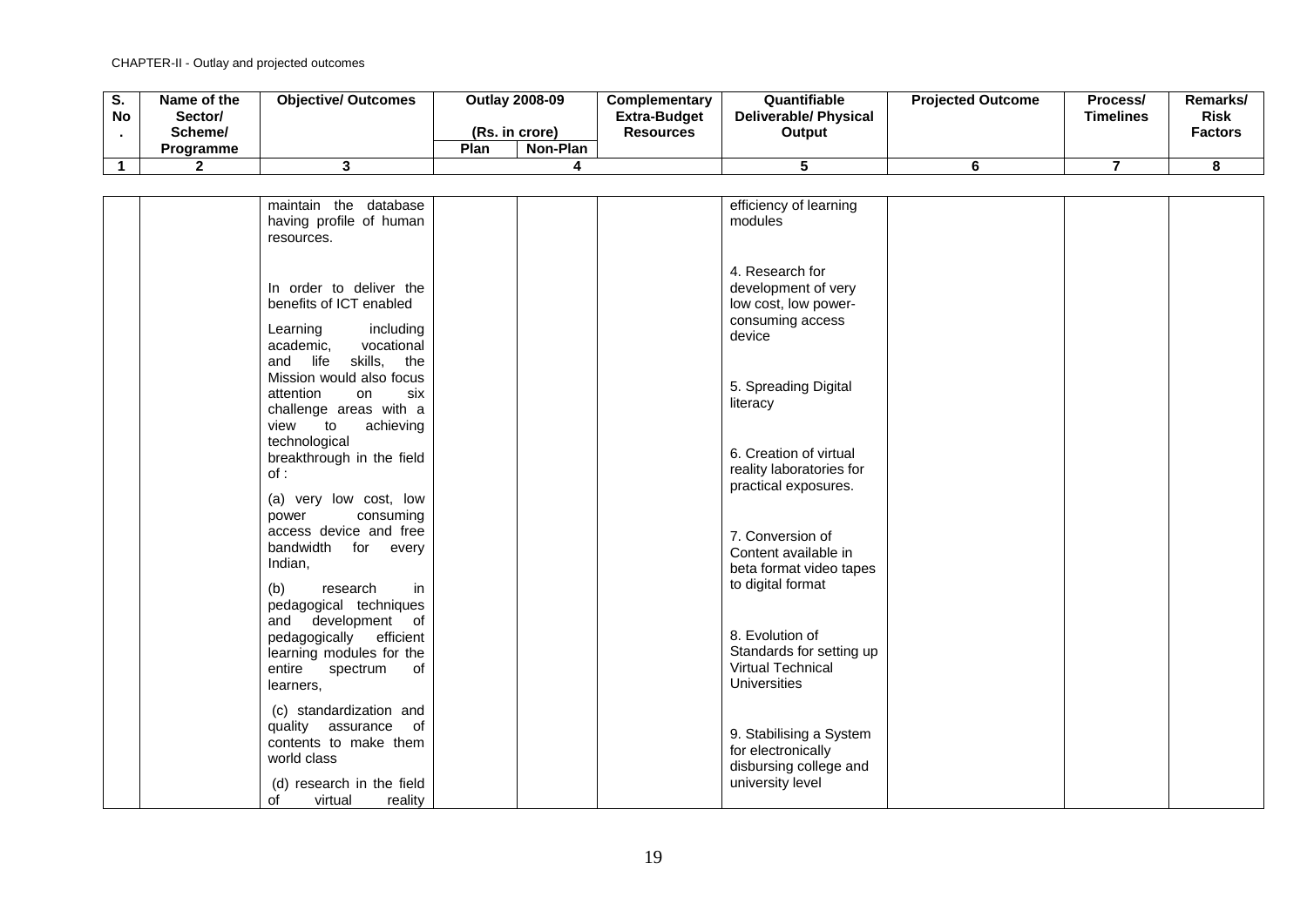| o.<br><b>No</b> | Name of the<br>/Sector<br>Scheme/ | <b>Objective/ Outcomes</b> | <b>Outlay 2008-09</b><br>(Rs. in crore) |          | <b>Complementary</b><br><b>Extra-Budget</b><br><b>Resources</b> | Quantifiable<br><b>Deliverable/ Physical</b><br>Output | <b>Projected Outcome</b> | Process/<br><b>Timelines</b> | Remarks/<br><b>Risk</b><br><b>Factors</b> |
|-----------------|-----------------------------------|----------------------------|-----------------------------------------|----------|-----------------------------------------------------------------|--------------------------------------------------------|--------------------------|------------------------------|-------------------------------------------|
|                 | Programme                         |                            | Plan                                    | Non-Plan |                                                                 |                                                        |                          |                              |                                           |
|                 |                                   |                            |                                         |          |                                                                 |                                                        |                          |                              |                                           |

|     |                                      | laboratories,                                                                                                                                                                                                                                           |                          |      |                          | Scholarships.                                       |                                              |                                                                                                                                                                                         |  |
|-----|--------------------------------------|---------------------------------------------------------------------------------------------------------------------------------------------------------------------------------------------------------------------------------------------------------|--------------------------|------|--------------------------|-----------------------------------------------------|----------------------------------------------|-----------------------------------------------------------------------------------------------------------------------------------------------------------------------------------------|--|
|     |                                      | techniques<br>(e)<br>and<br>strategies for imparting<br>digital literacy to every<br>Indian, and<br>(f) creation of virtual<br>technological university.                                                                                                |                          |      |                          |                                                     |                                              |                                                                                                                                                                                         |  |
|     |                                      | The Mission would also<br>build<br>to<br>attempt<br>network<br>knowledge<br>within<br>and<br>between<br>institutions of<br>higher<br>learning in the county<br>with a view to achieving<br>critical<br>mass<br>of<br>researchers in any given<br>field. |                          |      |                          |                                                     |                                              |                                                                                                                                                                                         |  |
| 14. | Commonwealth<br>of Learning<br>(COL) | Promote<br>education<br>distance<br>through<br>learning<br>among<br>nations<br>commonwealth<br>with focused attention as<br>activities pertaining to<br>of<br>development<br>instructional<br>material,<br>use of ICT and training.                     | $\overline{\phantom{a}}$ | 4.00 | $\overline{\phantom{a}}$ | Contribution<br>of<br>Government of India to<br>COL | To meet Government of<br>India's commitment. | COL is an<br>international<br>agency. The<br>budgetary<br>amount<br>is<br>Government<br>of<br>India's<br>contribution<br>and released<br>in<br>one<br>installment<br>after<br>approval. |  |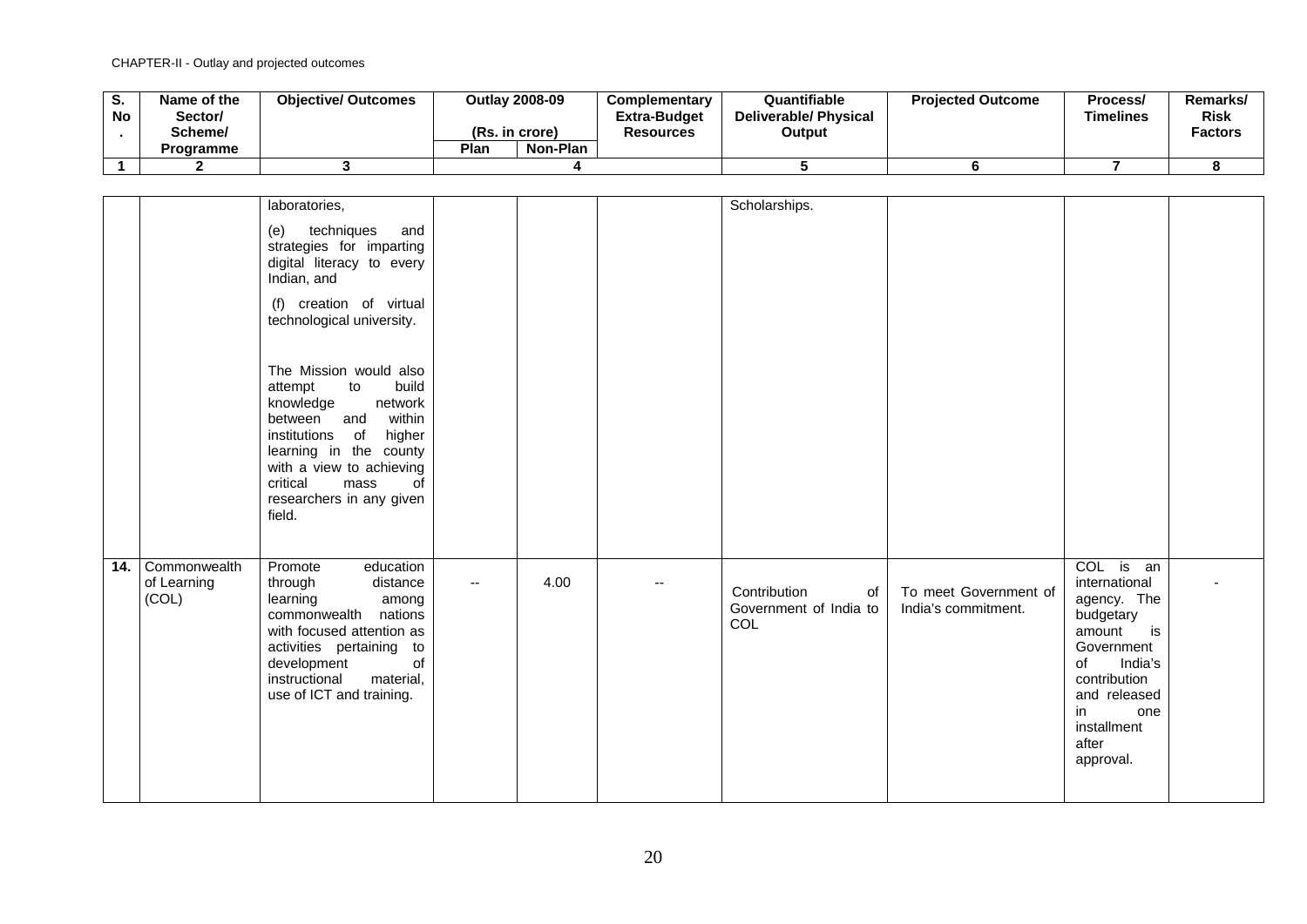| S.<br>No    | Name of the<br>Sector/                                                                                       | <b>Objective/ Outcomes</b>                                                                                                                                                                                                                                                                                                                             |                              | <b>Outlay 2008-09</b>    | Complementary<br><b>Extra-Budget</b> | Quantifiable<br><b>Deliverable/ Physical</b>                                                                                         | <b>Projected Outcome</b>                                                                                                                                  | Process/<br><b>Timelines</b>                               | Remarks/<br><b>Risk</b>                                                                                                                                                                                                     |
|-------------|--------------------------------------------------------------------------------------------------------------|--------------------------------------------------------------------------------------------------------------------------------------------------------------------------------------------------------------------------------------------------------------------------------------------------------------------------------------------------------|------------------------------|--------------------------|--------------------------------------|--------------------------------------------------------------------------------------------------------------------------------------|-----------------------------------------------------------------------------------------------------------------------------------------------------------|------------------------------------------------------------|-----------------------------------------------------------------------------------------------------------------------------------------------------------------------------------------------------------------------------|
|             | Scheme/                                                                                                      |                                                                                                                                                                                                                                                                                                                                                        |                              | (Rs. in crore)           | <b>Resources</b>                     | Output                                                                                                                               |                                                                                                                                                           |                                                            | <b>Factors</b>                                                                                                                                                                                                              |
|             | Programme                                                                                                    |                                                                                                                                                                                                                                                                                                                                                        | Plan                         | Non-Plan                 |                                      |                                                                                                                                      |                                                                                                                                                           |                                                            |                                                                                                                                                                                                                             |
| $\mathbf 1$ | $\mathbf{2}$                                                                                                 | 3                                                                                                                                                                                                                                                                                                                                                      |                              | 4                        |                                      | 5                                                                                                                                    | 6                                                                                                                                                         | $\overline{7}$                                             | 8                                                                                                                                                                                                                           |
|             |                                                                                                              |                                                                                                                                                                                                                                                                                                                                                        |                              |                          |                                      |                                                                                                                                      |                                                                                                                                                           |                                                            |                                                                                                                                                                                                                             |
| 15.         | Scheme of<br>Scholarships for<br>College and<br>University<br><b>Students</b>                                | provide<br>To<br>financial<br>assistance to meritorious<br>students of colleges and<br>universities<br>including<br>engineering, Medical and<br>professional<br>with<br>programmes<br>a,<br>provision of renewal on<br>year to year basis within<br>the same<br>stage<br>of<br>education<br>subject<br>to<br>fulfillment<br>of eligibility<br>criteria | 50.00<br>(5.00 in<br>NER)    | $\overline{\phantom{a}}$ |                                      | 40,000<br>fresh<br>scholarships<br>are<br>expected<br>be<br>to<br>awarded<br>the<br>during<br>year.                                  | 40,000<br>meritorious<br>students will be able to<br>pursue higher studies                                                                                | The<br>process<br>will continue<br>throughout<br>the year. | This will be<br>a<br>new<br>scheme.<br>The<br>outcome<br>indicated<br>will<br>be<br>subject<br>to<br>the approval<br>οf<br>the<br>proposed<br>scheme of<br>scholarships<br>college<br>for<br>and<br>University<br>Students. |
|             | <b>Development of Language</b>                                                                               |                                                                                                                                                                                                                                                                                                                                                        |                              |                          |                                      |                                                                                                                                      |                                                                                                                                                           |                                                            |                                                                                                                                                                                                                             |
| 16.         | <b>Directorate of Hindi</b>                                                                                  |                                                                                                                                                                                                                                                                                                                                                        |                              |                          |                                      |                                                                                                                                      |                                                                                                                                                           |                                                            |                                                                                                                                                                                                                             |
|             |                                                                                                              |                                                                                                                                                                                                                                                                                                                                                        | 9.50<br>(0.95)<br>in<br>NER) | 6.50                     |                                      |                                                                                                                                      |                                                                                                                                                           |                                                            |                                                                                                                                                                                                                             |
| 16.<br>(a)  | Scheme of<br><b>Teaching Hindi</b><br>through<br>Correspondenc<br>е                                          | Propagation<br>and<br>development of Hindi                                                                                                                                                                                                                                                                                                             |                              |                          |                                      | Preparation<br>and<br>publication of teaching<br>material<br>for<br>the<br>of various<br>students<br>courses run under the<br>scheme | Teaching<br>Hindi to<br>i.<br>11000 Students.<br>Contact<br>ii.<br>Personal<br>Programmes<br>for<br>Students-25<br>iii. Publications-4                    | yearly                                                     |                                                                                                                                                                                                                             |
| 16.<br>(b)  | Hindi through<br>cassettes                                                                                   | $-do-$                                                                                                                                                                                                                                                                                                                                                 |                              |                          |                                      | Enhancement in the<br>learning rate of Hindi.                                                                                        | i. Preparation of 1 CD on<br>various topics including<br>Hindi Grammar.                                                                                   | vearly                                                     |                                                                                                                                                                                                                             |
| 16.<br>(c)  | Grants to<br><b>Voluntary Hindi</b><br>Organizations<br>and Dakshin<br><b>Bharat Hinidi</b><br>Prachar Sabha | Propagation<br>and<br>development of Hindi by<br>Participation of general<br>public                                                                                                                                                                                                                                                                    |                              |                          |                                      | About Ten lakhs non-<br>Hindi speaking people<br>will be able to learn<br>Hindi.                                                     | i. Grants to 250 VHOs &<br>Publication Grant with<br>due<br>emphasis<br>on<br>providing assistance to<br>the NGOs functioning in<br>North-Eastern States. | yearly                                                     |                                                                                                                                                                                                                             |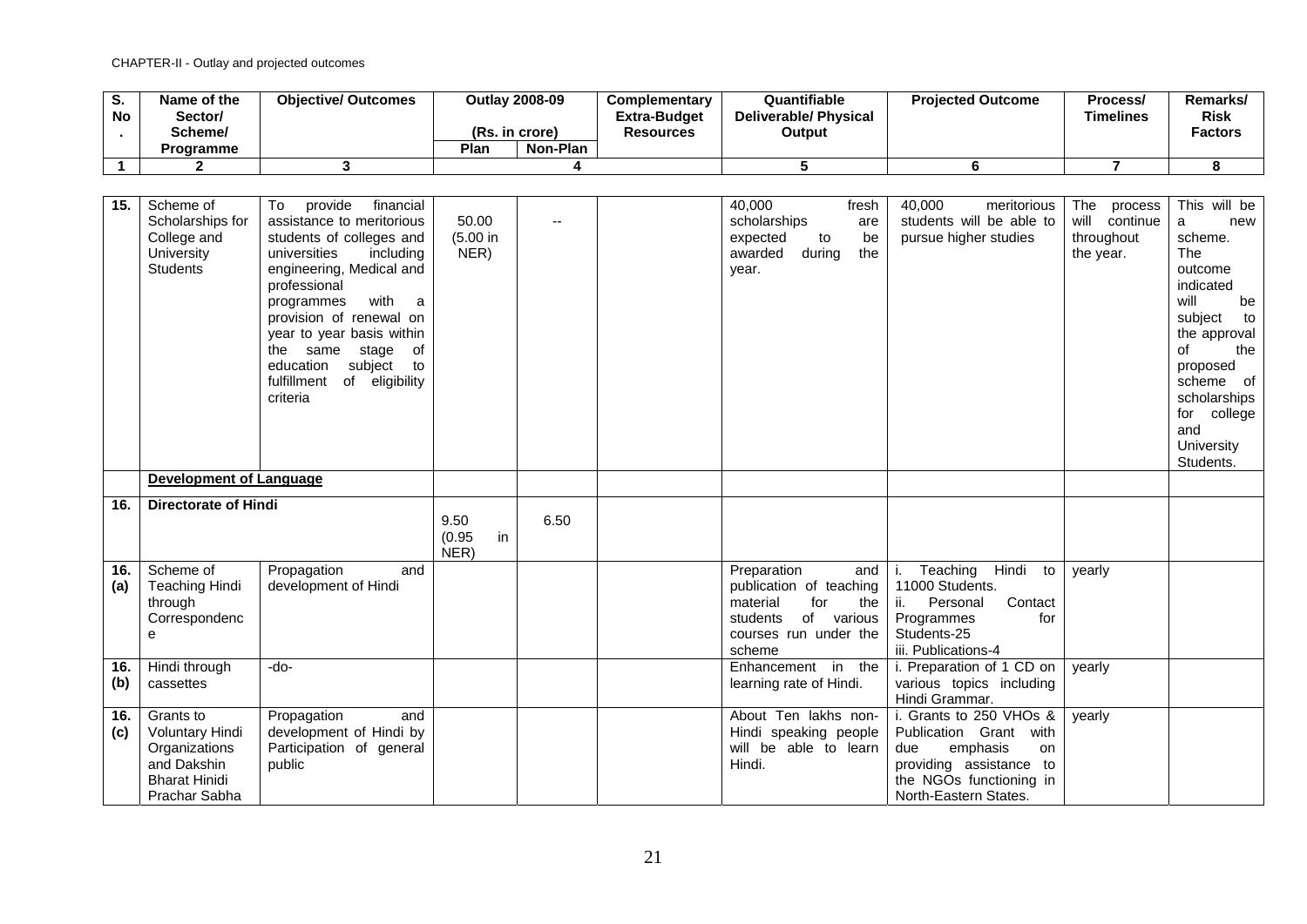| o.<br>No | Name of the<br>/Sector<br>Scheme/ | <b>Objective/ Outcomes</b> | (Rs. in crore) | <b>Outlay 2008-09</b> | <b>Complementary</b><br><b>Extra-Budget</b><br>Resources | Quantifiable<br><b>Deliverable/Physical</b><br>Output | <b>Projected Outcome</b> | Process/<br><b>Timelines</b> | Remarks/<br><b>Risk</b><br><b>Factors</b> |
|----------|-----------------------------------|----------------------------|----------------|-----------------------|----------------------------------------------------------|-------------------------------------------------------|--------------------------|------------------------------|-------------------------------------------|
|          | <b>Programme</b>                  |                            | Plan           | Non-Plan              |                                                          |                                                       |                          |                              |                                           |
|          |                                   |                            |                |                       |                                                          |                                                       |                          |                              |                                           |

|     | (DBHP)                            |                                    |              |      |                                               |                                    |          |  |
|-----|-----------------------------------|------------------------------------|--------------|------|-----------------------------------------------|------------------------------------|----------|--|
| 16. | Publication                       | Propagation<br>and                 |              |      | Ensuring availability                         | Dictionaries/<br>5<br>i)           | yearly   |  |
| (d) | i) Publication of                 | development of Hindi by            |              |      | of standard reference                         | conversation guides.               |          |  |
|     | Dictionaries &                    | producing<br>dictionaries          |              |      | material<br>and                               |                                    |          |  |
|     | Conversation                      | and Standard reference             |              |      | publications in Hindi.                        |                                    |          |  |
|     | Guides.                           | material. This includes            |              |      |                                               |                                    |          |  |
|     |                                   | exhibition<br>of<br>all            |              |      |                                               |                                    |          |  |
|     |                                   | free<br>publications<br>and        |              |      |                                               |                                    |          |  |
|     |                                   | distribution<br>of<br>books        |              |      |                                               |                                    |          |  |
|     |                                   | purchased throuth open             |              |      |                                               |                                    |          |  |
|     | ii) Free                          | advertisement.                     |              |      |                                               | ii) 1050 Institutions              |          |  |
|     | distribution of                   |                                    |              |      | ii) For propagation &<br>Development in Hindi |                                    |          |  |
|     | Hindi Books to                    |                                    |              |      |                                               |                                    |          |  |
|     | Non-Hindi                         |                                    |              |      |                                               |                                    |          |  |
|     | speaking                          |                                    |              |      |                                               |                                    |          |  |
|     | States.                           |                                    |              |      |                                               |                                    |          |  |
|     |                                   |                                    |              |      | iii) 12 Exhibitions will be                   | iii)12 Exhibitions                 |          |  |
|     | iii) Exhibition of                |                                    |              |      | held at various places.                       |                                    |          |  |
|     | Hindi Books.                      |                                    |              |      |                                               |                                    |          |  |
|     |                                   |                                    |              |      | iv) 4 issue of Bhasha                         | iv) 06+02                          |          |  |
|     | iv) Publication of                |                                    |              |      | Magazine is likely to be                      |                                    |          |  |
|     | Bhasha (Bi-                       |                                    |              |      | published including one                       |                                    |          |  |
|     | monthly),                         |                                    |              |      | special<br>issue<br>on                        |                                    |          |  |
|     | Varshiki &                        |                                    |              |      | 'Bhartiya<br>Yayavar                          |                                    |          |  |
|     | Sahityamala.                      |                                    |              |      | Sahitya'.                                     |                                    |          |  |
| 16. | Awards to Hindi                   | Propagation<br>and                 |              |      | 19 awards to Hindi                            | The Selection of authors           | yearly   |  |
| (e) | Authors.                          | development of Hindi by            |              |      | authors of Non-Hindi                          | is under process.                  |          |  |
|     |                                   | original<br>recognizing            |              |      | speaking areas                                |                                    |          |  |
|     |                                   | writing and translation            |              |      | awards<br>5<br>under                          |                                    |          |  |
|     |                                   | work of repute.                    |              |      | Shiksha Puraskar.                             |                                    |          |  |
|     |                                   |                                    |              |      |                                               |                                    |          |  |
| 17. | Commission for Scientific & Tech. |                                    | 4.50         | 2.00 |                                               |                                    |          |  |
|     | Terminology (CSTT) Non-Plan       |                                    | in<br>(0.45) |      |                                               |                                    |          |  |
|     |                                   | Evolution                          | NER)         |      |                                               | Evolution and definition           |          |  |
|     | 1. Preparation<br>of technical    | and<br>Τ.<br>of<br>standardisation |              |      | 160<br>Programmes<br>leading                  | to evolving of approximately 20000 | One year |  |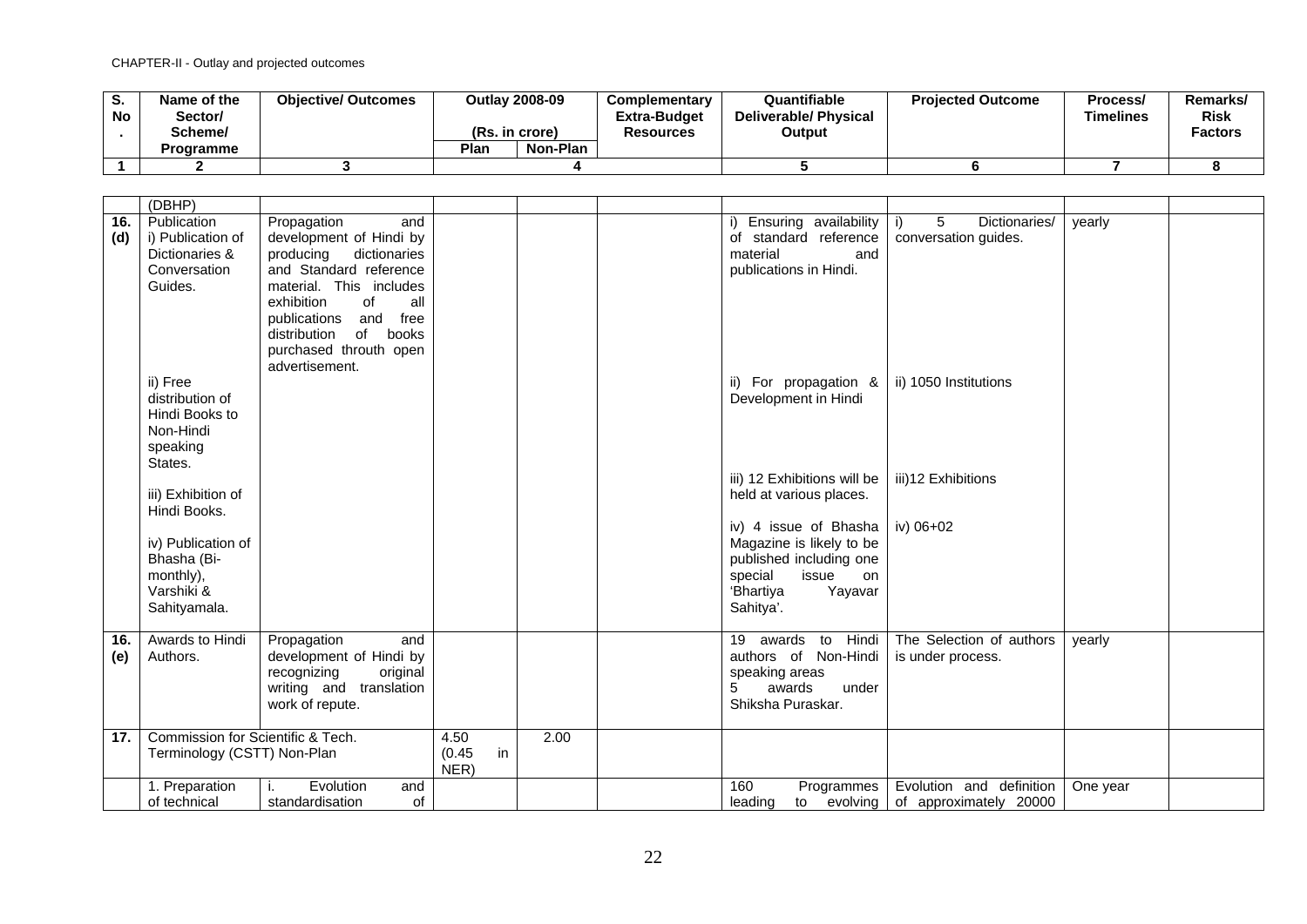| o.<br><b>No</b> | Name of the<br>Sector/<br>Scheme/ | <b>Objective/ Outcomes</b> | (Rs. in crore) | <b>Outlav 2008-09</b> | Complementary<br><b>Extra-Budget</b><br><b>Resources</b> | Quantifiable<br>Deliverable/ Physical<br>Output | <b>Projected Outcome</b> | Process/<br><b>Timelines</b> | Remarks/<br><b>Risk</b><br><b>Factors</b> |
|-----------------|-----------------------------------|----------------------------|----------------|-----------------------|----------------------------------------------------------|-------------------------------------------------|--------------------------|------------------------------|-------------------------------------------|
|                 | <b>Programme</b>                  |                            | Plan           | Non-Plan              |                                                          |                                                 |                          |                              |                                           |
|                 |                                   |                            |                |                       |                                                          |                                                 |                          |                              |                                           |

| dictionaries/<br>glossaries                                                                                                               | technical terms in Hindi<br>various<br>regional<br>in<br>Language                                                                                                                                              |  | terms to be evolved /<br>defined                                                                             | terms and training around<br>5000 participants                                                                  |          |                                                                            |
|-------------------------------------------------------------------------------------------------------------------------------------------|----------------------------------------------------------------------------------------------------------------------------------------------------------------------------------------------------------------|--|--------------------------------------------------------------------------------------------------------------|-----------------------------------------------------------------------------------------------------------------|----------|----------------------------------------------------------------------------|
| 2. Preparation<br>And Publication<br>Of University<br>Level Books In<br>Hindi/ Regional<br>Languages /<br>Monographic/<br>Digest Journals | Identifying<br>the<br>xii.<br>courses of engineering,<br>medical and agriculture<br>and preparing textbooks<br>and reference materials<br>for the three disciplines.                                           |  | 20 Publications                                                                                              | Reference<br>materials,<br>journals, etc. regularly to<br>cater the needs of the<br>targets.                    | One Year |                                                                            |
| 3. Scheme Of<br>National<br>Terminology                                                                                                   | xviii.<br>Establishing<br>National<br>Terminology<br>Bank at where all the<br>literature<br>relating<br>to<br>terminology would be<br>available at one place.                                                  |  | $\overline{of}$<br>Creation<br>national<br>terminology bank.                                                 | To<br>make<br>the<br>facility<br>available in the form of<br>literatures to the users                           | One Year | <b>New</b><br>Scheme<br>proposed in<br>the<br>11th<br>Five<br>Year<br>Plan |
| 4. Scheme Of<br>Production Of<br>Terminology<br>CDs And<br>Maintenance Of<br>Website                                                      | to make available<br>xix.<br>works<br>of<br>the<br>the<br>Commission in the form<br>of CDs, updating<br>the<br>website<br>and<br>maintenance of website<br>for the use of the public<br>in an interactive way. |  | Creation of atleast 20<br>CDs of terminology and<br>updation of website in<br>proper and interactive<br>form | To make the terminology<br>literature available in the<br>CD form and to interact<br>with the users on the net. | One Year |                                                                            |
| 5. Scheme Of<br>Terminology<br>Club<br>Establishment<br>And                                                                               | of<br>Creation<br>XX.<br>Terminology Clubs in all<br>States of the country so<br>the<br>that<br>literature<br>published<br>by<br>the                                                                           |  | Establishing at least 5<br>terminology clubs in the<br>country in the different<br>states                    | To make the Commission<br>literature available in the<br>states<br>through<br>the<br><b>Terminology Clubs</b>   | One Year |                                                                            |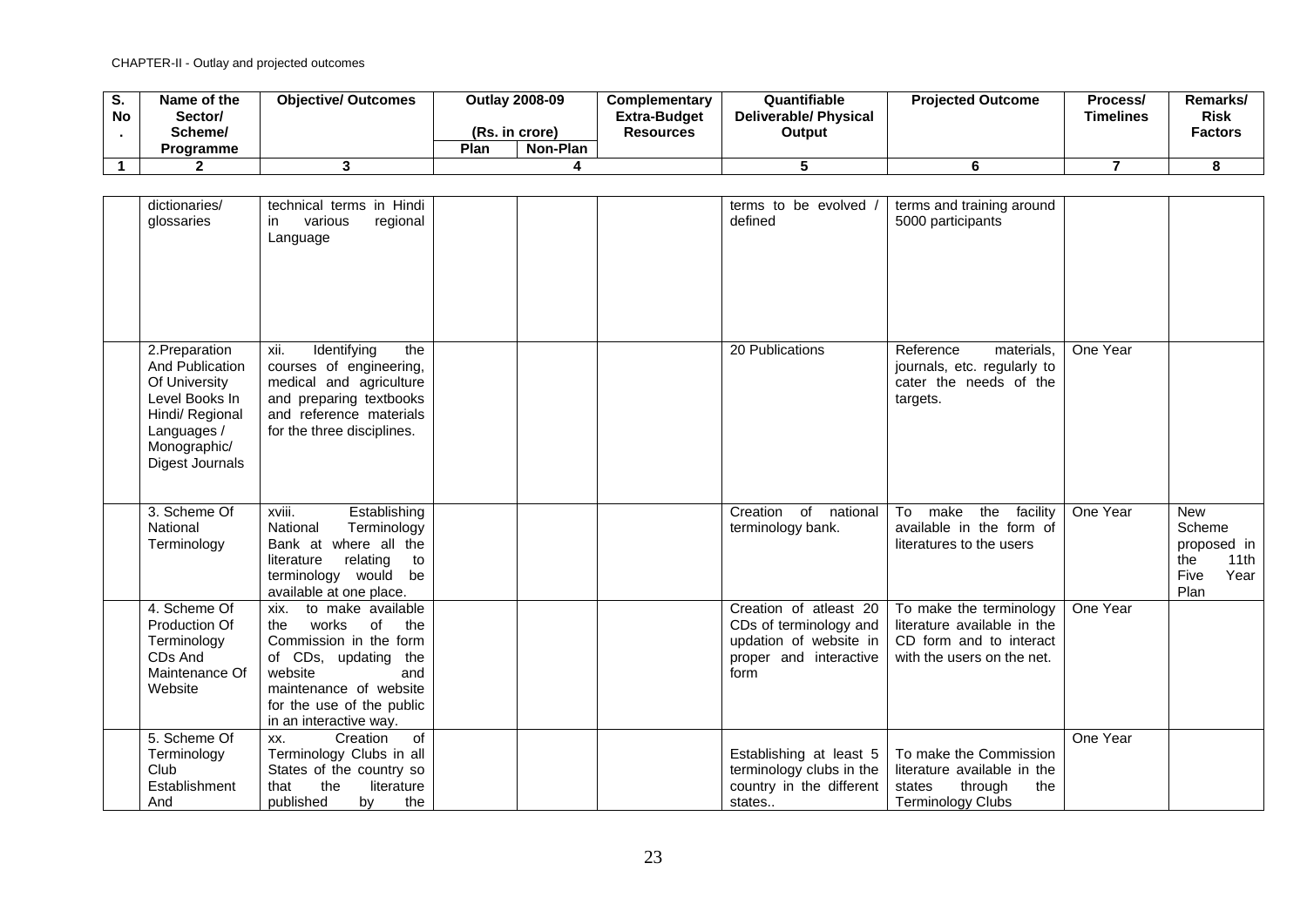| u.<br><b>No</b> | Name of the<br>/Sector<br>Scheme/<br><b>Programme</b> | <b>Objective/ Outcomes</b> | (Rs. in crore)<br>Plan | <b>Outlay 2008-09</b><br>Non-Plan | <b>Complementary</b><br><b>Extra-Budget</b><br><b>Resources</b> | Quantifiable<br><b>Deliverable/ Physical</b><br>Output | <b>Projected Outcome</b> | Process/<br><b>Timelines</b> | <b>Remarks</b><br><b>Risk</b><br><b>Factors</b> |
|-----------------|-------------------------------------------------------|----------------------------|------------------------|-----------------------------------|-----------------------------------------------------------------|--------------------------------------------------------|--------------------------|------------------------------|-------------------------------------------------|
|                 |                                                       |                            |                        |                                   |                                                                 |                                                        |                          |                              |                                                 |
|                 |                                                       |                            |                        |                                   |                                                                 |                                                        |                          |                              |                                                 |

|     | Maintenance    | Commission<br>are          |        |    |      |                               |                               |         |  |
|-----|----------------|----------------------------|--------|----|------|-------------------------------|-------------------------------|---------|--|
|     |                |                            |        |    |      |                               |                               |         |  |
|     |                | the<br>available in<br>all |        |    |      |                               |                               |         |  |
|     |                | States.                    |        |    |      |                               |                               |         |  |
| 18. | Kendriya Hindi | Promotion of Hindi in      |        |    |      |                               | It is an advance centre       | Yearly. |  |
|     | Shikshan,      | India and abroad.          | 5.00   |    | 8.50 | Preparation of                | for training, teaching and    |         |  |
|     | Mandal, Agra.  |                            | (0.50) | in |      | <b>Instructional Material</b> | research in Hindi and an      |         |  |
|     |                | To make the teachers       | NER)   |    |      | a.) Development and           | apex institute working in     |         |  |
|     |                | capable<br>of              |        |    |      | Production of learners        |                               |         |  |
|     |                | teaching                   |        |    |      |                               | the area of Applied Hindi     |         |  |
|     |                | Hindi in their States at   |        |    |      | dictionaries (Hindi and       | Linguistics. The main         |         |  |
|     |                | higher level secondary     |        |    |      | tribal languages).            | objective of the Sansthan     |         |  |
|     |                | level, and primary level.  |        |    |      |                               | Indian<br>to<br>bring<br>is   |         |  |
|     |                |                            |        |    |      | b.) Collection and            | Languages closer to           |         |  |
|     |                |                            |        |    |      | folktales in 5 tribal         | each other and develop        |         |  |
|     |                | To raise the standard of   |        |    |      | languages.                    | Hindi as a bridge for         |         |  |
|     |                | teaching in Hindi          |        |    |      |                               | good communicability at       |         |  |
|     |                |                            |        |    |      | 2. Expansion and              | all levels. Therefore, the    |         |  |
|     |                |                            |        |    |      |                               |                               |         |  |
|     |                | To provide advanced        |        |    |      | Development of                | outcome can not be            |         |  |
|     |                | study of hindi language    |        |    |      | Orientation and               | quantified. It is intangible. |         |  |
|     |                | and literature             |        |    |      | <b>Refresher Courses.-</b>    |                               |         |  |
|     |                |                            |        |    |      | Training of teachers.         |                               |         |  |
|     |                | To organize research in    |        |    |      |                               |                               |         |  |
|     |                | teaching of Hindi          |        |    |      | 3. Innovation in              |                               |         |  |
|     |                |                            |        |    |      | Language Technology-          |                               |         |  |
|     |                |                            |        |    |      | Preparation of the            |                               |         |  |
|     |                |                            |        |    |      | AVD,CD and DVD.               |                               |         |  |
|     |                |                            |        |    |      |                               |                               |         |  |
|     |                |                            |        |    |      |                               |                               |         |  |
|     |                |                            |        |    |      | 4. Propagation of Hindi       |                               |         |  |
|     |                |                            |        |    |      | Abroad - Training of          |                               |         |  |
|     |                |                            |        |    |      | students from abroad.         |                               |         |  |
|     |                |                            |        |    |      |                               |                               |         |  |
|     |                |                            |        |    |      | 5. hindi Sevi Samman          |                               |         |  |
|     |                |                            |        |    |      | Yojna - 16 scholars           |                               |         |  |
|     |                |                            |        |    |      | belonging to different        |                               |         |  |
|     |                |                            |        |    |      | parts of world are            |                               |         |  |
|     |                |                            |        |    |      | awarded by Sansthan           |                               |         |  |
|     |                |                            |        |    |      | for their contribution in     |                               |         |  |
|     |                |                            |        |    |      | developing and                |                               |         |  |
|     |                |                            |        |    |      |                               |                               |         |  |
|     |                |                            |        |    |      | propagation of Hindi          |                               |         |  |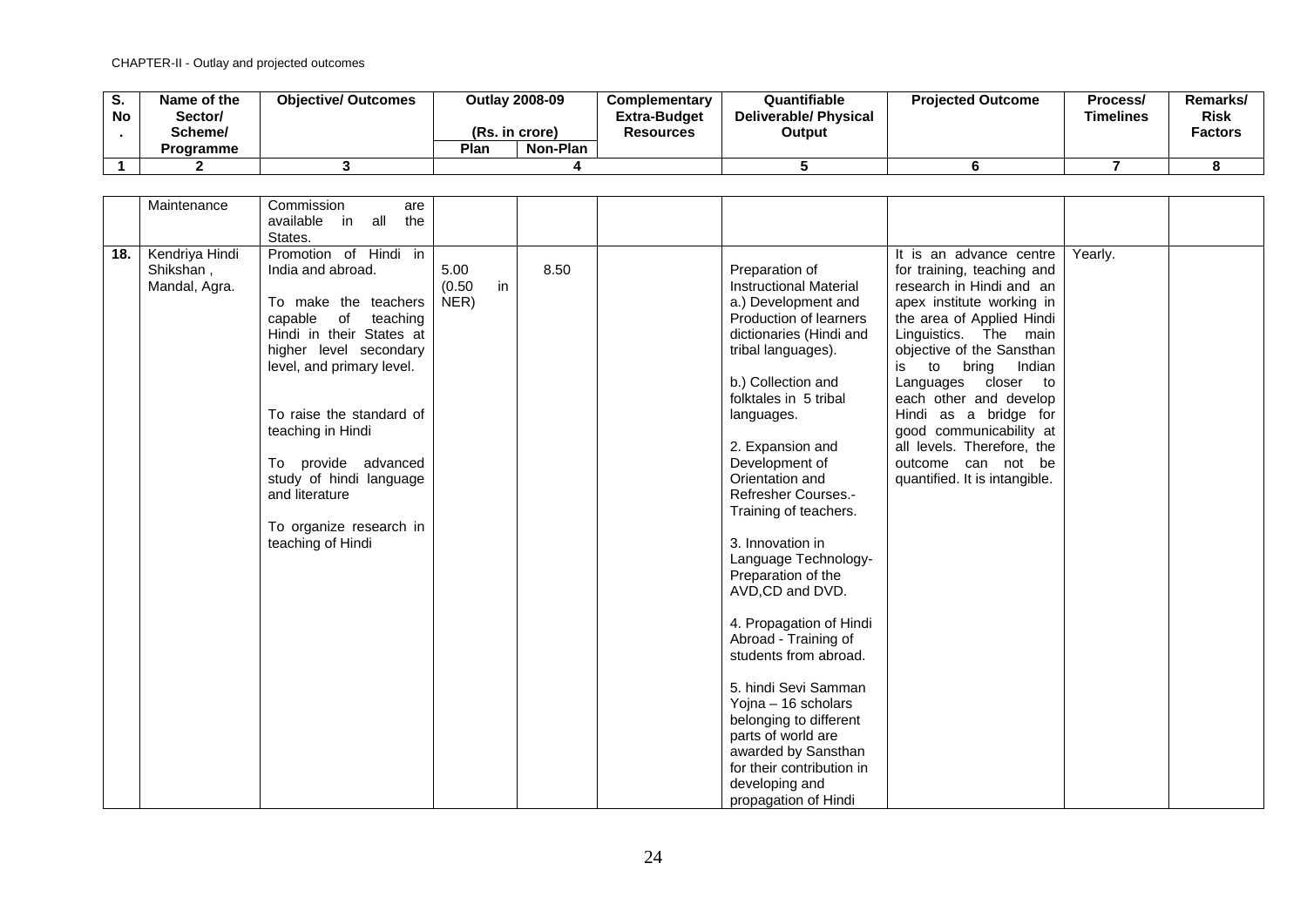| o.<br><b>No</b> | Name of the<br>Sector/<br>Scheme/<br><b>Programme</b> | <b>Objective/ Outcomes</b> | <b>Outlav 2008-09</b><br>(Rs. in crore)<br>Plan<br>Non-Plan | Complementary<br><b>Extra-Budget</b><br>Resources | Quantifiable<br><b>Deliverable/Physical</b><br>Output | <b>Projected Outcome</b> | Process/<br>Timelines | Remarks/<br>Risk<br><b>Factors</b> |
|-----------------|-------------------------------------------------------|----------------------------|-------------------------------------------------------------|---------------------------------------------------|-------------------------------------------------------|--------------------------|-----------------------|------------------------------------|
|                 |                                                       |                            |                                                             |                                                   |                                                       |                          |                       |                                    |
|                 |                                                       |                            |                                                             |                                                   |                                                       |                          |                       |                                    |

|     |                                                              |                                                           |                               |                | 6.6 days to 20 days<br>short term courses to<br>refresh the knowledge<br>of working teachers.                                                                                                                                                                                                                                                                                                                                                                                                                                                                                    |                                                                                                                                                                                                                                                 |           |                                                      |
|-----|--------------------------------------------------------------|-----------------------------------------------------------|-------------------------------|----------------|----------------------------------------------------------------------------------------------------------------------------------------------------------------------------------------------------------------------------------------------------------------------------------------------------------------------------------------------------------------------------------------------------------------------------------------------------------------------------------------------------------------------------------------------------------------------------------|-------------------------------------------------------------------------------------------------------------------------------------------------------------------------------------------------------------------------------------------------|-----------|------------------------------------------------------|
| 19. | <b>National Council</b><br>for Promotion of<br>Urdu Language | To promote, develop and<br>Urdu<br>propagate<br>Language. | 19.00<br>in<br>(1.90)<br>NER) | $\overline{a}$ | Besides continuing to<br>run the existing centres<br>50 new DTP centres<br>would be started<br>5 new Calligraphy and<br>graphic design Centres<br>will be added during the<br>year.<br>Publication<br>of<br>50<br>manuscripts<br>Assistance to 65 UNI<br>Urdu newpapers<br>Purchase of 225 books<br>including 60 journals<br>Seminar grants to 50<br>organisations.<br>12 national seminars<br>Start 39 Urdu study<br>centres, 29 Arabic and<br>34<br>centres<br>for<br>certificates.<br>The<br>work<br>for<br>construction of<br>Office<br>building<br>will<br>be<br>completed. | To<br>impart Language<br>and IT skill to Urdu<br>speaking Minority for<br>linking<br>Urdu<br>to<br>employment to<br>make<br>Urdu<br>learners<br>are<br>employable work force<br>which results in their<br>integration with<br>the<br>mainstream | One Year  | Subject to<br>approval of<br>competent<br>authority. |
| 20. | Central Institute<br>of Indian<br>Languages,<br>Mysore and   | Ten<br>month<br>Teacher<br><b>Training Course</b>         | 34.00<br>in<br>(3.40)<br>NER  | 8.50           | <b>Teachers Trainined</b><br>561<br>Nos.<br>18<br>in<br>languages                                                                                                                                                                                                                                                                                                                                                                                                                                                                                                                |                                                                                                                                                                                                                                                 | 10 months |                                                      |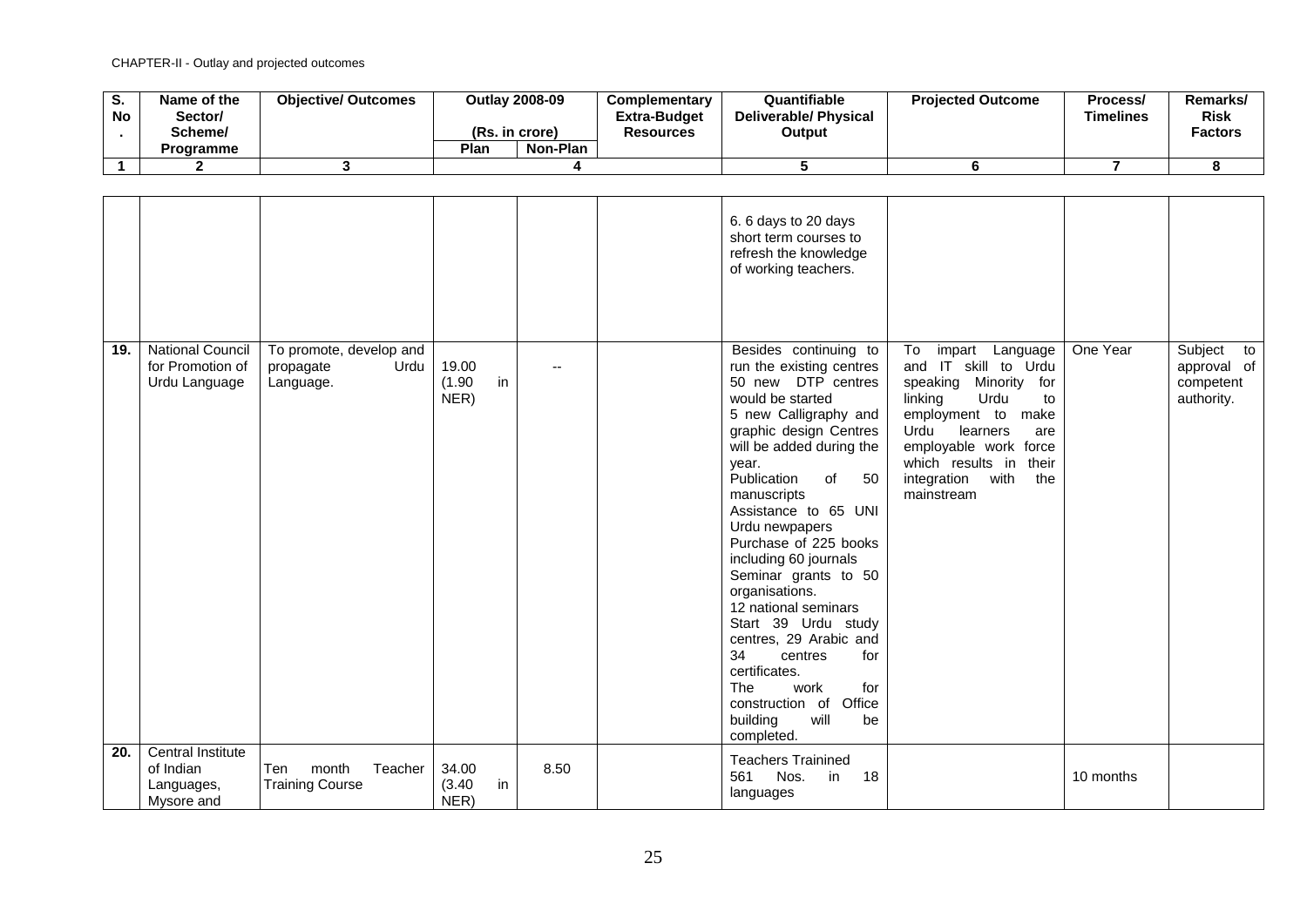| o.<br><b>No</b> | Name of the<br>Sector/<br>Scheme/ | <b>Objective/ Outcomes</b> | <b>Outlav 2008-09</b><br>(Rs. in crore) |          | Complementary<br><b>Extra-Budget</b><br><b>Resources</b> | Quantifiable<br><b>Deliverable/ Physical</b><br>Output | <b>Projected Outcome</b> | Process/<br>Timelines | Remarks/<br><b>Risk</b><br><b>Factors</b> |
|-----------------|-----------------------------------|----------------------------|-----------------------------------------|----------|----------------------------------------------------------|--------------------------------------------------------|--------------------------|-----------------------|-------------------------------------------|
|                 | <b>Programme</b>                  |                            | Plan                                    | Non-Plan |                                                          |                                                        |                          |                       |                                           |
|                 |                                   |                            |                                         |          |                                                          |                                                        |                          |                       |                                           |

|       | Regional<br>Language<br>Centres |                                                                                                                   |  |                                                                                                                                                                   |                                                                                                        |        |  |
|-------|---------------------------------|-------------------------------------------------------------------------------------------------------------------|--|-------------------------------------------------------------------------------------------------------------------------------------------------------------------|--------------------------------------------------------------------------------------------------------|--------|--|
|       |                                 | Orientation<br>Courses<br>Refresher<br>Courses<br>National<br>Integration<br>Camps                                |  | 18 courses                                                                                                                                                        |                                                                                                        | 1 year |  |
|       |                                 | Seminars / Conferences<br>/ Training Programme /<br>Special<br>Lectures<br>Project workshop                       |  | 250 conferences                                                                                                                                                   |                                                                                                        | 1 year |  |
| (i)   | Katha Bharati                   | <b>Additional Selection</b><br>(i)<br>of books<br>Assignment<br>of<br>(ii)<br>translation<br>Publication<br>(iii) |  | Publication of three<br>titles and validation of<br>translation.                                                                                                  | Propagation<br>and<br>development of all Indian<br>Languages<br><sub>of</sub><br>endangered languages. | 1 year |  |
| (ii)  | <b>Bhasha</b><br>Mandakini      | 200 episodes in<br>a. Bengali<br>b. Kannada<br>c. Marathi<br>d. Tamil                                             |  | 50 episodes<br>35 episodes<br>05 episodes<br>30 episodes                                                                                                          | Propagation<br>and<br>development of all Indian<br>Languages<br>of<br>endangered languages.            | 1 Year |  |
| (iii) | Anukriti                        | Database correction &<br>augmentation in the site<br>Anukriti.net                                                 |  | Database correction &<br>augmentation in the site<br>Anukriti.net<br>Updating of website,<br>translation Today and<br>of search<br>updating<br>engine & database. | Propagation<br>and<br>development of all Indian<br>Languages<br>οf<br>endangered languages.            | 1 Year |  |
|       |                                 |                                                                                                                   |  | Completion<br>of                                                                                                                                                  | retro   Propagation<br>and                                                                             |        |  |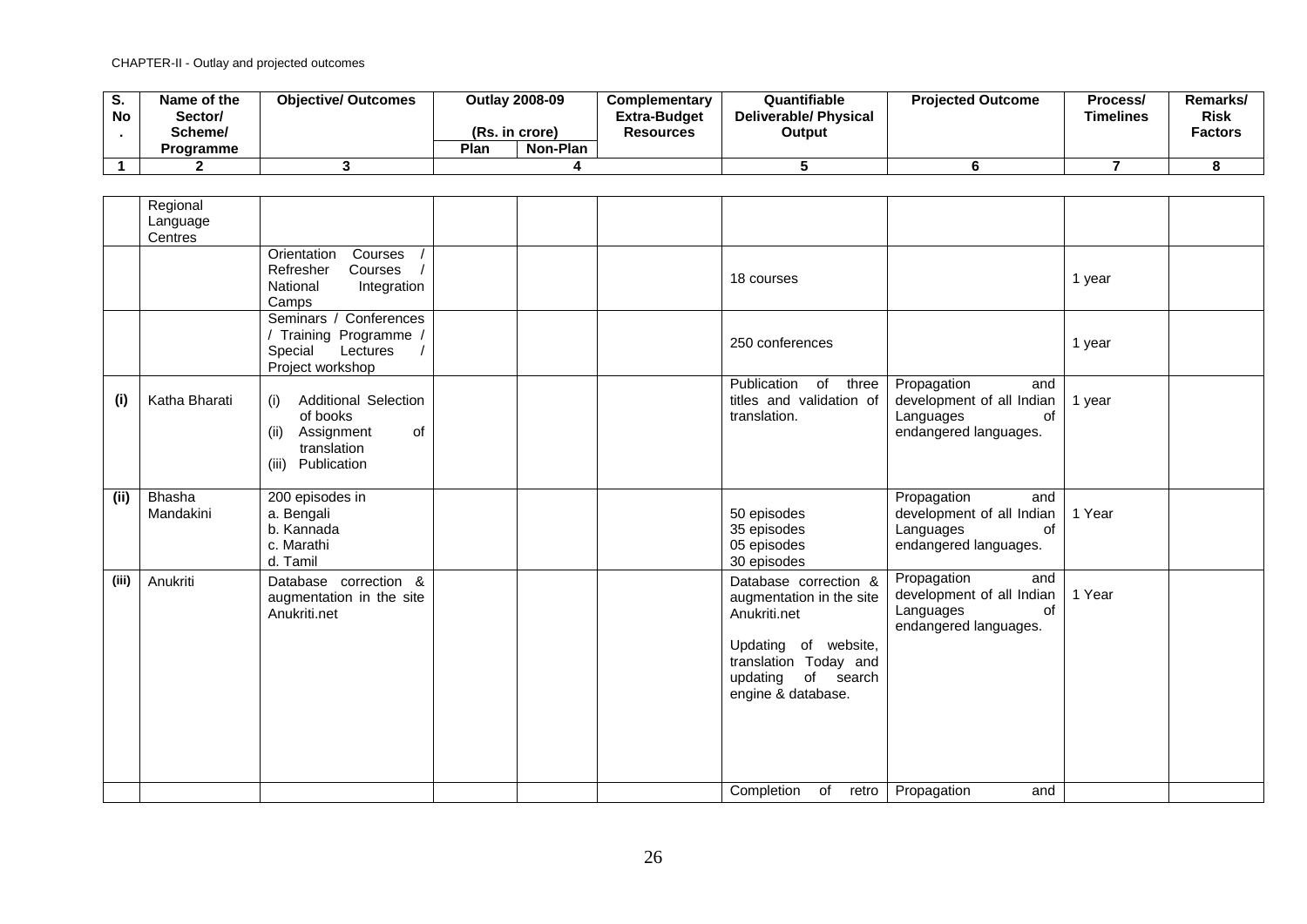| o.<br><b>No</b> | Name of the<br>/Sector<br>Scheme/ | <b>Objective/ Outcomes</b> | <b>Outlay 2008-09</b><br>(Rs. in crore) |          | <b>Complementary</b><br><b>Extra-Budget</b><br><b>Resources</b> | Quantifiable<br>Deliverable/ Physical<br>Output | <b>Projected Outcome</b> | Process/<br><b>Timelines</b> | Remarks/<br><b>Risk</b><br><b>Factors</b> |
|-----------------|-----------------------------------|----------------------------|-----------------------------------------|----------|-----------------------------------------------------------------|-------------------------------------------------|--------------------------|------------------------------|-------------------------------------------|
|                 | Programme                         |                            | Plan                                    | Non-Plan |                                                                 |                                                 |                          |                              |                                           |
|                 |                                   |                            |                                         |          |                                                                 |                                                 |                          |                              |                                           |

| (iv)  | Bhasha-Bharati    | a.Retroconversion<br>of       |  | conversion of all RLCs    | development of all Indian  | 1 Year |              |
|-------|-------------------|-------------------------------|--|---------------------------|----------------------------|--------|--------------|
|       | & Library         | NERLC, UTRC (Solan)           |  | libraries                 | of<br>Languages            |        |              |
|       | Automation        | and UTRC (Lucknow)            |  |                           | endangered languages.      |        |              |
|       |                   | libraries                     |  |                           |                            |        |              |
|       |                   |                               |  |                           |                            |        |              |
|       |                   | b. Regular updation of all    |  |                           |                            |        |              |
|       |                   | libraries<br>other<br>and     |  |                           |                            |        |              |
|       |                   | manuscriptorium               |  |                           |                            |        |              |
|       |                   |                               |  |                           |                            |        |              |
|       |                   |                               |  |                           |                            |        |              |
|       | Grant in aid for  |                               |  | 350<br>Assistance<br>for  |                            |        |              |
| (v)   |                   | GIA for Bulk purchase,        |  |                           |                            |        |              |
|       | language          | publications, and little      |  | books, 20 manuscripts,    |                            |        |              |
|       | development       | magazines                     |  | 25 magazines and to       |                            |        |              |
|       | and publications  |                               |  | about 15 voluntary        |                            |        |              |
|       |                   |                               |  | organisations             |                            |        |              |
|       |                   |                               |  |                           |                            |        |              |
|       | <b>New</b>        |                               |  |                           |                            |        |              |
|       | <b>Programmes</b> |                               |  |                           |                            |        |              |
| (vi)  | Linguistic Data   | Continuation of corpora       |  | 3 language fresh data     | Propagation<br>and         | 1 Year |              |
|       | Consortium for    | <b>NLP</b><br>building<br>and |  | collection                | development of all Indian  |        |              |
|       | Indian            | activities                    |  |                           | of                         |        |              |
|       |                   |                               |  | Development<br>of         | Languages                  |        |              |
|       | Languages.        |                               |  | standards $-$ at least    | endangered languages.      |        |              |
|       |                   |                               |  | Devanagari and<br>one     |                            |        |              |
|       |                   |                               |  | more script               |                            |        |              |
|       |                   |                               |  |                           |                            |        |              |
|       |                   |                               |  | Completion of<br>POS      |                            |        |              |
|       |                   |                               |  | tagging of 3 million      |                            |        |              |
|       |                   |                               |  | work corpus               |                            |        |              |
|       |                   |                               |  | 50 hours of spoken and    |                            |        |              |
|       |                   |                               |  | 10 million words of       |                            |        |              |
|       |                   |                               |  |                           |                            |        |              |
|       |                   |                               |  | written corpus            |                            |        |              |
|       |                   |                               |  | Ssome<br>amount<br>of     |                            |        |              |
|       |                   |                               |  | parallel and specialized  |                            |        |              |
|       |                   |                               |  | corpora                   |                            |        |              |
|       |                   |                               |  |                           |                            |        |              |
| (vii) | National          |                               |  | 1.Creation of<br>basic    | Propagation<br>and         |        | This will be |
|       | Translation       | Creation of Translation       |  | infrastructure<br>for     | development of all Indian  | 1 Year | new<br>a     |
|       | Mission           | Resources in the country      |  | <b>Central Office</b>     | Languages<br><sub>of</sub> |        | scheme.      |
|       |                   |                               |  | 2.<br>Assigning<br>8800   | endangered languages.      |        | Subject to   |
|       |                   |                               |  | translations              |                            |        | approval of  |
|       |                   |                               |  |                           |                            |        |              |
|       |                   |                               |  | 3.<br>Scholarships<br>and |                            |        | competent    |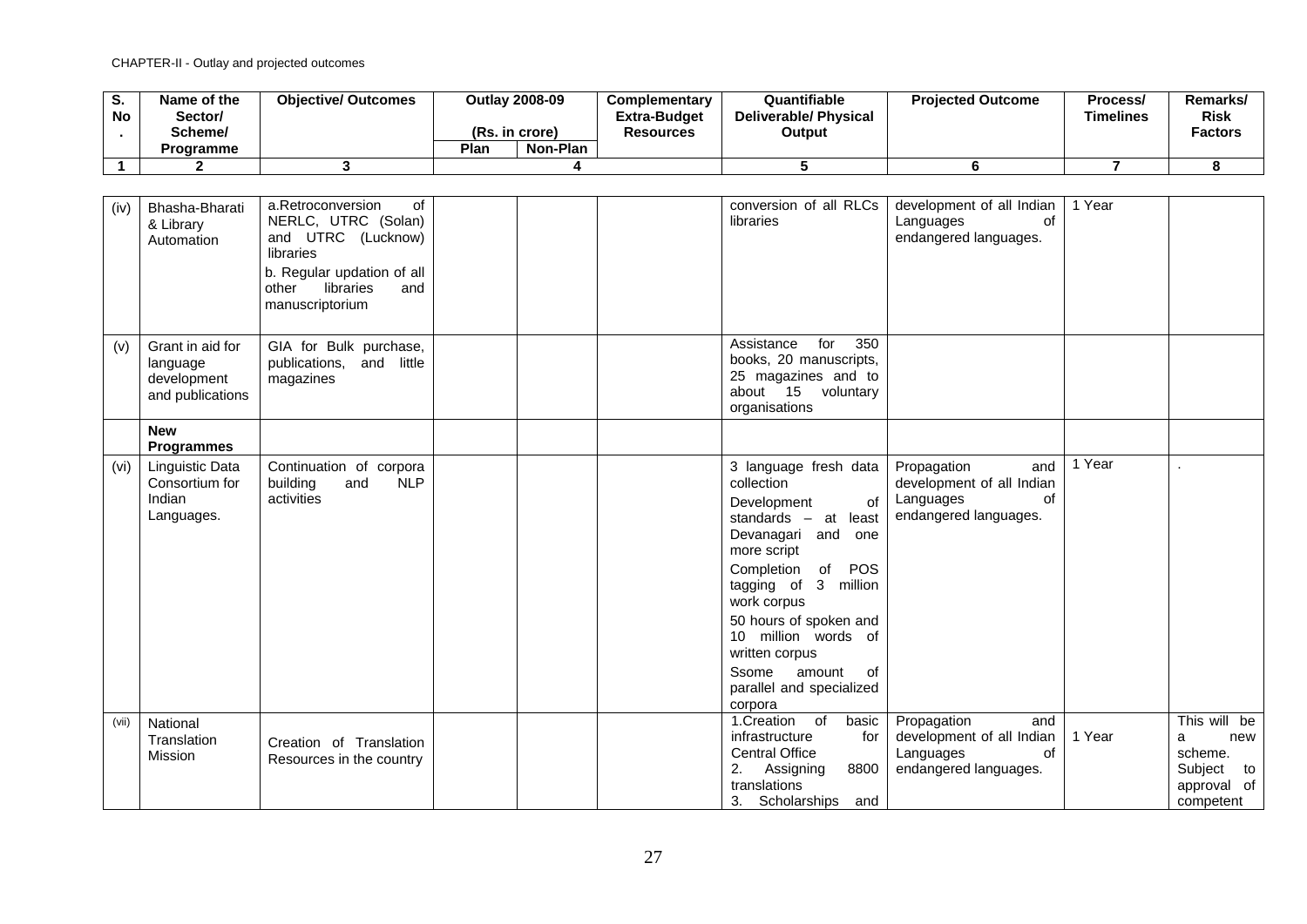| o.<br><b>No</b> | Name of the<br>Sector/<br>Scheme/ | <b>Objective/ Outcomes</b> | <b>Outlav 2008-09</b><br>(Rs. in crore) |          | <b>Complementary</b><br><b>Extra-Budget</b><br><b>Resources</b> | Quantifiable<br>Deliverable/ Physical<br>Output | <b>Projected Outcome</b> | Process/<br>Timelines | Remarks/<br><b>Risk</b><br><b>Factors</b> |
|-----------------|-----------------------------------|----------------------------|-----------------------------------------|----------|-----------------------------------------------------------------|-------------------------------------------------|--------------------------|-----------------------|-------------------------------------------|
|                 | <b>Programme</b>                  |                            | Plan                                    | Non-Plan |                                                                 |                                                 |                          |                       |                                           |
|                 |                                   |                            |                                         |          |                                                                 |                                                 |                          |                       |                                           |

|        |                                                             |                                                                                                                                                                                                                                                                       |  | Fellowships<br>for<br><b>Translation Studies</b><br>Development<br>4.<br>of<br><b>Basic Translation Tools</b><br>5.<br>Translations<br>AwardsTraining<br>for<br><b>Translators</b>                                                                                                                                                                                                                                                                                                                                                                    |                                                                                                                                                                                                                                                                                                                                                      |                                                     | authority                                                                                  |
|--------|-------------------------------------------------------------|-----------------------------------------------------------------------------------------------------------------------------------------------------------------------------------------------------------------------------------------------------------------------|--|-------------------------------------------------------------------------------------------------------------------------------------------------------------------------------------------------------------------------------------------------------------------------------------------------------------------------------------------------------------------------------------------------------------------------------------------------------------------------------------------------------------------------------------------------------|------------------------------------------------------------------------------------------------------------------------------------------------------------------------------------------------------------------------------------------------------------------------------------------------------------------------------------------------------|-----------------------------------------------------|--------------------------------------------------------------------------------------------|
| (viii) | <b>New Linguistic</b><br>Survey of India<br>(NEW<br>SCHEME) | Classification<br>of<br>Unclassified Languages<br>Sub-Grouping<br>and<br>Languages Family<br>Affiliations of Languages<br>Areal/Typological<br>classifications<br>of<br>Languages<br>Linguistic<br>and<br>Sociolinguistic<br>Descriptions<br>Language<br>and Identity |  | • Reports (Comparable<br>to the Original LSI<br>Volumes)<br>• Grammatical<br><b>Sketches</b><br>(Of)<br>Individual languages,<br>and also of group of<br>languages)<br>· Lexicon ( of each<br>speech variety)<br>· Tagged Corpora (of<br>each major, minor<br>and<br>endangered<br>language)<br>• Bibliograpies<br>(of<br>publications in 101<br>written languages of<br>India)<br>• Text and Translation<br>database (From and<br>into<br>Indian<br>Languages)<br>• Audio Data, including<br>Folk literature (of<br>each speech variety)<br>• Visual | To prepare a profile,<br>locate varities phonemic<br>syntactic<br>inventors<br>descriptions<br>and<br>pragmatics,<br>speech<br>variation studies, creation<br>of folk<br>database<br>of<br>bibliographic<br>literature,<br>databases, spoken and<br>written corpora, profile of<br>multilingualism,<br>and<br>distance<br>dialectal<br>measurements. | Subject to<br>approval of<br>competent<br>authority | This will be<br>a<br>new<br>scheme.<br>Subject to<br>approval of<br>competent<br>authority |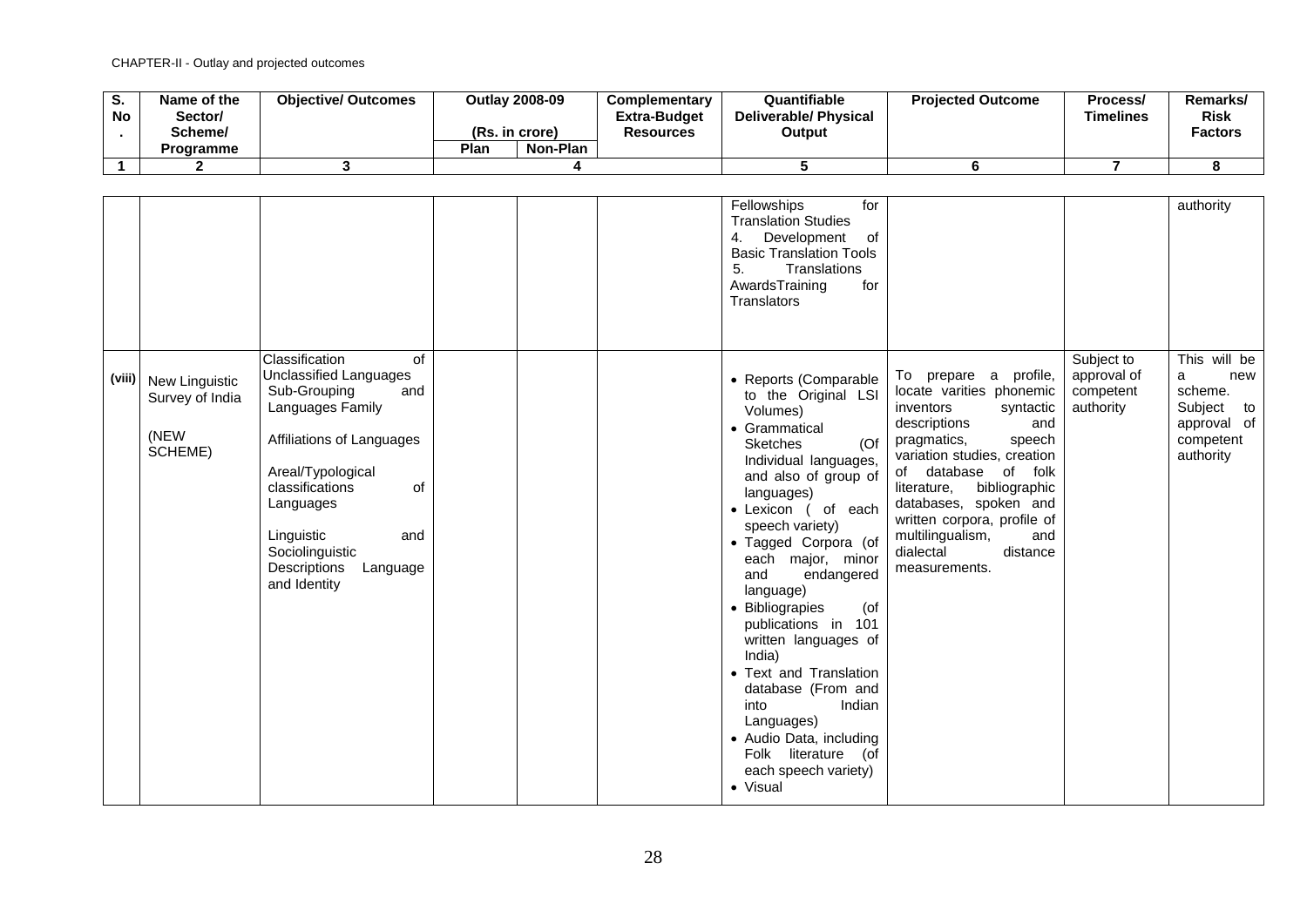| o.<br><b>No</b> | Name of the<br>Sector/<br>Scheme/ | <b>Objective/ Outcomes</b> | (Rs. in crore) | <b>Outlay 2008-09</b> | <b>Complementary</b><br><b>Extra-Budget</b><br>Resources | Quantifiable<br><b>Deliverable/ Physical</b><br>Output | <b>Projected Outcome</b> | Process/<br>Timelines | Remarks/<br><b>Risk</b><br><b>Factors</b> |
|-----------------|-----------------------------------|----------------------------|----------------|-----------------------|----------------------------------------------------------|--------------------------------------------------------|--------------------------|-----------------------|-------------------------------------------|
|                 | Programme                         |                            | Plan           | Non-Plan              |                                                          |                                                        |                          |                       |                                           |
|                 |                                   |                            |                |                       |                                                          |                                                        |                          |                       |                                           |

|      |                  |                         |  | $($ of<br>Documentation          |                           |        |              |
|------|------------------|-------------------------|--|----------------------------------|---------------------------|--------|--------------|
|      |                  |                         |  |                                  |                           |        |              |
|      |                  |                         |  | each mother-tongue,              |                           |        |              |
|      |                  |                         |  | although the starting            |                           |        |              |
|      |                  |                         |  | point would<br>be                |                           |        |              |
|      |                  |                         |  | languages)                       |                           |        |              |
|      |                  |                         |  | • Linguistic<br>Maps,            |                           |        |              |
|      |                  |                         |  | Charts and Graphs                |                           |        |              |
|      |                  |                         |  | (language-wise,                  |                           |        |              |
|      |                  |                         |  |                                  |                           |        |              |
|      |                  |                         |  | language-family-                 |                           |        |              |
|      |                  |                         |  | region-wise,<br>wise,            |                           |        |              |
|      |                  |                         |  | and spread-wise                  |                           |        |              |
|      |                  |                         |  | · Dialect Atlases and            |                           |        |              |
|      |                  |                         |  | <b>Distribution</b><br>of        |                           |        |              |
|      |                  |                         |  | Features<br>and                  |                           |        |              |
|      |                  |                         |  | (feature-<br>Isoglosses          |                           |        |              |
|      |                  |                         |  | broad<br>wise<br>and             |                           |        |              |
|      |                  |                         |  | division-<br>dialectal           |                           |        |              |
|      |                  |                         |  |                                  |                           |        |              |
|      |                  |                         |  | wise)                            |                           |        |              |
|      |                  |                         |  | • Sociolinguistic                |                           |        |              |
|      |                  |                         |  | Profiles (of major               |                           |        |              |
|      |                  |                         |  | functions of the given           |                           |        |              |
|      |                  |                         |  | speech-form,<br>with             |                           |        |              |
|      |                  |                         |  | only sample surveys              |                           |        |              |
|      |                  |                         |  | for larger languages)            |                           |        |              |
|      |                  |                         |  |                                  |                           |        |              |
|      |                  |                         |  | Archive (Physical and            |                           |        |              |
|      |                  |                         |  | Virtual)                         |                           |        |              |
|      |                  |                         |  |                                  | Propagation<br>and        |        | This will be |
| (ix) | National Testing | To<br>formulate         |  | Source / resource                | development of all Indian | 1 year | a<br>new     |
|      | Service          | based<br>concept        |  | reference<br>and                 | Languages of endangered   |        | scheme.      |
|      |                  |                         |  | will<br>be<br>materials          | languages.                |        |              |
|      |                  | continuum of graded     |  |                                  |                           |        |              |
|      |                  | syllabi for the courses |  | in<br>$\overline{4}$<br>procured |                           |        |              |
|      |                  | in Indian languages     |  | languages                        |                           |        |              |
|      |                  | applicable to all the   |  | (English+Hindi, Tamil,           |                           |        |              |
|      |                  | levels<br>seven<br>0f   |  | & Urdu).                         |                           |        |              |
|      |                  | general education.      |  |                                  |                           |        |              |
|      |                  |                         |  |                                  |                           |        |              |
|      |                  |                         |  | Draft formats of                 |                           |        |              |
|      |                  | Develop norms           |  | syllabi continuum as             |                           |        |              |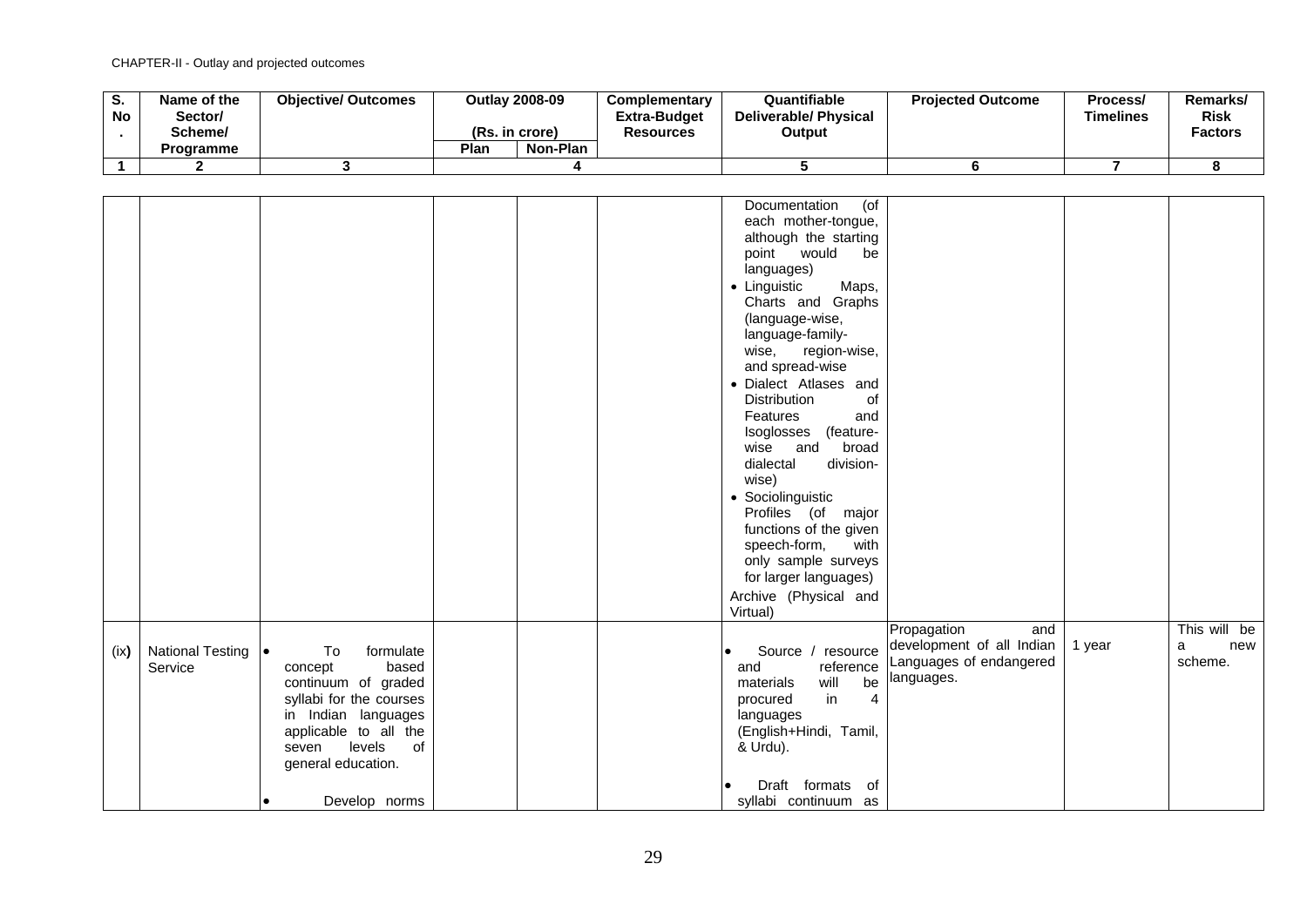| o.<br>No | Name of the<br>/Sector<br>Scheme/<br>Programme | <b>Objective/ Outcomes</b> | (Rs. in crore)<br>Plan | <b>Outlay 2008-09</b><br>Non-Plan | <b>Complementary</b><br><b>Extra-Budget</b><br><b>Resources</b> | Quantifiable<br><b>Deliverable/ Physical</b><br>Output | <b>Projected Outcome</b> | Process/<br>Timelines | Remarks/<br><b>Risk</b><br><b>Factors</b> |
|----------|------------------------------------------------|----------------------------|------------------------|-----------------------------------|-----------------------------------------------------------------|--------------------------------------------------------|--------------------------|-----------------------|-------------------------------------------|
|          |                                                |                            |                        |                                   |                                                                 |                                                        |                          |                       |                                           |
|          |                                                |                            |                        |                                   |                                                                 |                                                        |                          |                       |                                           |

|     |                                                                   | and standards for the<br>above<br>Demarcate the<br>concepts of aptitude,<br>achievement,<br>and<br>proficiency in<br>the<br>context of<br>Native<br>Second<br>Language $/$<br>Foreign<br>Language /<br>Language<br>Decide<br>the<br>and<br>contents<br>consequential effects<br>at the levels of std XII<br>and graduation<br>Take<br>appropriate steps to<br>develop a centralized<br>mechanism consisting<br>of tools and scales. |      |  | NL and SL / FL with 4<br>models in English (2)<br>each for Std XII and<br>Graduation)<br>and<br>transferring them to<br>Hindi, Tamil, & Urdu<br>(total 16 draft formats<br>for the two levels) in 4<br>languages.<br>Draft continuum of<br>syllabi for content<br>and<br>inputs<br>consequential effects<br>in $4(1+3)$ languages<br>will be made available<br><b>PILOT</b><br>for<br>study<br>through a number of<br>Regional Field Units,<br>as a prelude to<br>develop a centralized<br>mechanism for inter<br>language comparison<br>(with a face validity). |                                                                                                |  |
|-----|-------------------------------------------------------------------|-------------------------------------------------------------------------------------------------------------------------------------------------------------------------------------------------------------------------------------------------------------------------------------------------------------------------------------------------------------------------------------------------------------------------------------|------|--|------------------------------------------------------------------------------------------------------------------------------------------------------------------------------------------------------------------------------------------------------------------------------------------------------------------------------------------------------------------------------------------------------------------------------------------------------------------------------------------------------------------------------------------------------------------|------------------------------------------------------------------------------------------------|--|
| 21. | <b>National Council</b><br>for Promotion of<br>Sindhi<br>Language | Preservation of Sindhi<br>Language, which was on<br>the decline thereby<br>saving a vital language<br>of Indian culture                                                                                                                                                                                                                                                                                                             | 1.00 |  | Bulk purchase of 70<br>Magazines/books<br>75 Sindhi Learning<br><b>Classes</b><br>2 life time awards and 5<br>awards to eminent<br>writers in Sindhi<br>Financial assistance to<br>4 academies.                                                                                                                                                                                                                                                                                                                                                                  | Propagation of Sindhi<br>language and teaching of<br>Sindhi through Sindhi<br>learning classes |  |
| 22. | Scheme for                                                        | 1. Continuation of                                                                                                                                                                                                                                                                                                                                                                                                                  |      |  |                                                                                                                                                                                                                                                                                                                                                                                                                                                                                                                                                                  |                                                                                                |  |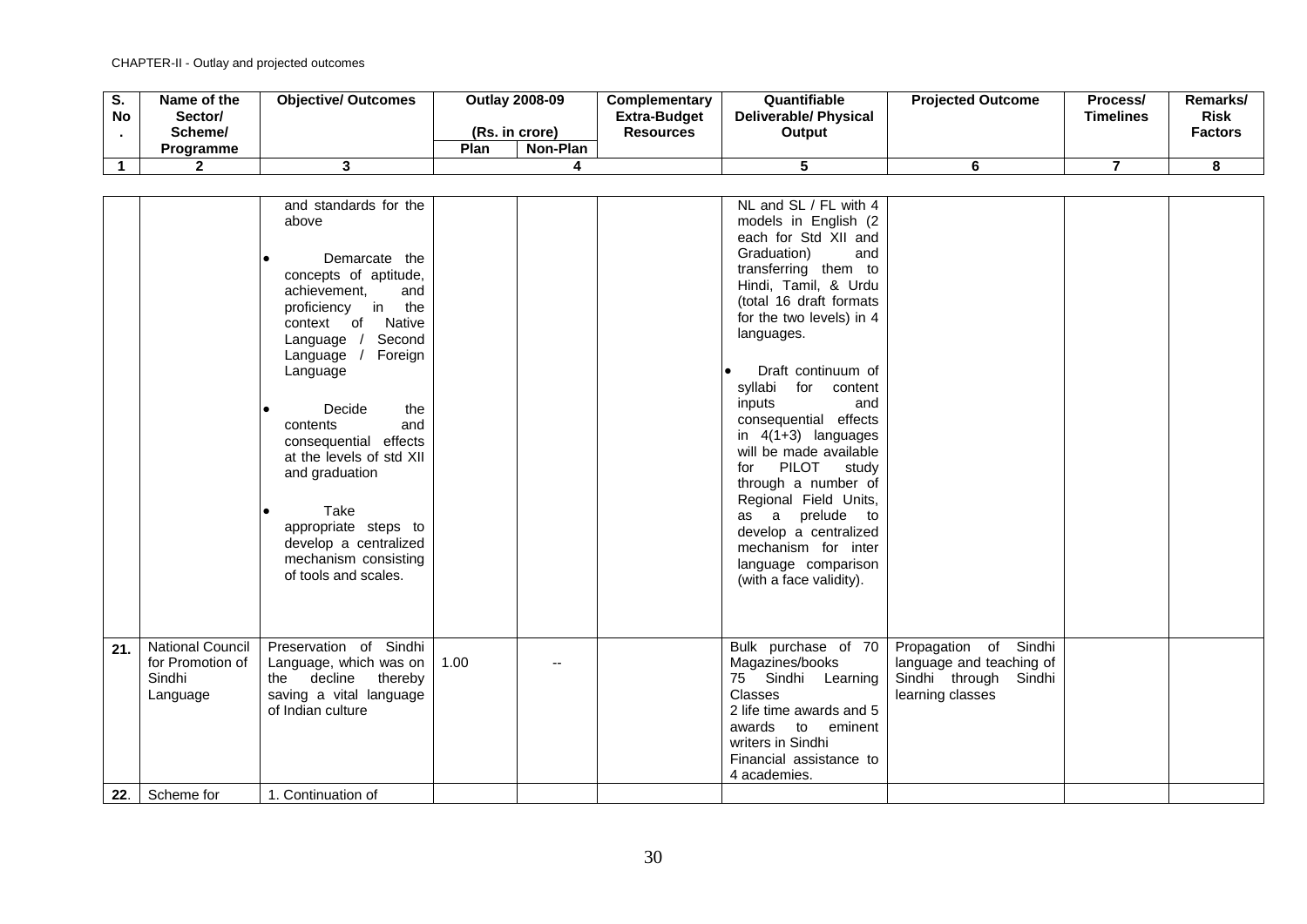| u.<br><b>No</b> | Name of the<br>/Sector<br>Scheme/<br>Programme | <b>Objective/ Outcomes</b> | (Rs. in crore)<br>Plan | <b>Outlay 2008-09</b><br>Non-Plan | <b>Complementary</b><br>Extra-Budget<br>Resources | Quantifiable<br><b>Deliverable/ Physical</b><br>Output | <b>Projected Outcome</b> | Process/<br>Timelines | Remarks/<br><b>Risk</b><br><b>Factors</b> |
|-----------------|------------------------------------------------|----------------------------|------------------------|-----------------------------------|---------------------------------------------------|--------------------------------------------------------|--------------------------|-----------------------|-------------------------------------------|
|                 |                                                |                            |                        |                                   |                                                   |                                                        |                          |                       |                                           |
|                 |                                                |                            |                        |                                   |                                                   |                                                        |                          |                       |                                           |

|     | Development of<br>Tamil Language                 | a.)Centre of Excellence<br>b.)Fellowships<br>c.) Ten Major Projects<br>2. Awards<br>3. Publications<br>4. Financial Assistance<br>Minor projects<br>for<br>5. Programmes<br>6. Updation of Website<br>Continuation<br>of<br>Newsletter                                                                                                                                                                           | 12.00 |       | Ten<br>major<br>projects<br>Classical<br>related<br>to<br>Tamil<br>and<br>its<br>will<br>be<br>publication<br>completed.<br>Newsletter - 4<br>Creation of website                                                                                                                                  | Preservation<br>and<br>development of Classical<br><b>Tamil Languages</b><br>The<br>scheme<br>for<br>development of Classical<br>Tamil language will be<br>subsumed<br>in<br>the<br>Classical<br>activities of<br>Tamil Institute.            | 1 Year | Approval of<br>competent<br>authority<br>has already<br>been<br>obtained<br>and<br>the<br>Institute<br>would<br>be<br>set<br>up<br>during<br>the<br>year. |
|-----|--------------------------------------------------|------------------------------------------------------------------------------------------------------------------------------------------------------------------------------------------------------------------------------------------------------------------------------------------------------------------------------------------------------------------------------------------------------------------|-------|-------|----------------------------------------------------------------------------------------------------------------------------------------------------------------------------------------------------------------------------------------------------------------------------------------------------|-----------------------------------------------------------------------------------------------------------------------------------------------------------------------------------------------------------------------------------------------|--------|-----------------------------------------------------------------------------------------------------------------------------------------------------------|
|     |                                                  | The Budgetary provision<br>include<br>for<br>also<br>Establishment<br>of<br><b>Basic</b><br>Creation<br>of<br>Infrastructure<br>for<br>the<br>Institute<br>Central<br>οf<br>Classical<br>Tamil<br>in<br>Chennai.                                                                                                                                                                                                 |       |       | Setting up of Central<br>Classical<br>Institute of<br>in<br>Chennai,<br>Tamil<br>Tamilnadu State as an<br>autonomous body.                                                                                                                                                                         |                                                                                                                                                                                                                                               |        |                                                                                                                                                           |
| 23. | Rashtariya<br>Sanskrit<br>Sansthan, New<br>Delhi | To preserve, propagate<br>and<br>modernize<br>traditional learning and<br>research in Sanskrit and<br>the<br>then<br>managing<br>established<br>campuses<br>by RSKS; to confer<br>degrees and certificates<br>to its students.<br>Financial assistance to<br>Skt.<br>Organizations/institutions<br>and Skt Pathshalas all<br>over India and also to 20<br>graduate<br>level<br>post<br>teaching<br>instsitutions | 35.00 | 20.80 | Construction of Mumbai<br>and Garli campuses<br>Enrolment of students<br>the<br>constituent<br>in<br>Campuses may cross<br>4000 and about 1500<br>students are expected<br>to take various Sanskrit<br>examinations.<br>800 students admitted<br>in introductory Sanskrit<br>correspondence course | Creation of infrastructure<br>for Sanskrit education,<br>0f<br>encouragement<br><b>Students</b><br>to<br>learn<br>Sanskrit, advancement of<br>Sanskrit Language and<br>meet the employment<br>potential of youth for<br>Sanskrit- based Jobs. |        | Subject to<br>approval of<br>competent<br>authority<br>Timely<br>of<br>receipt<br>proposals<br>and<br>its<br>approval by<br>competent<br>authority.       |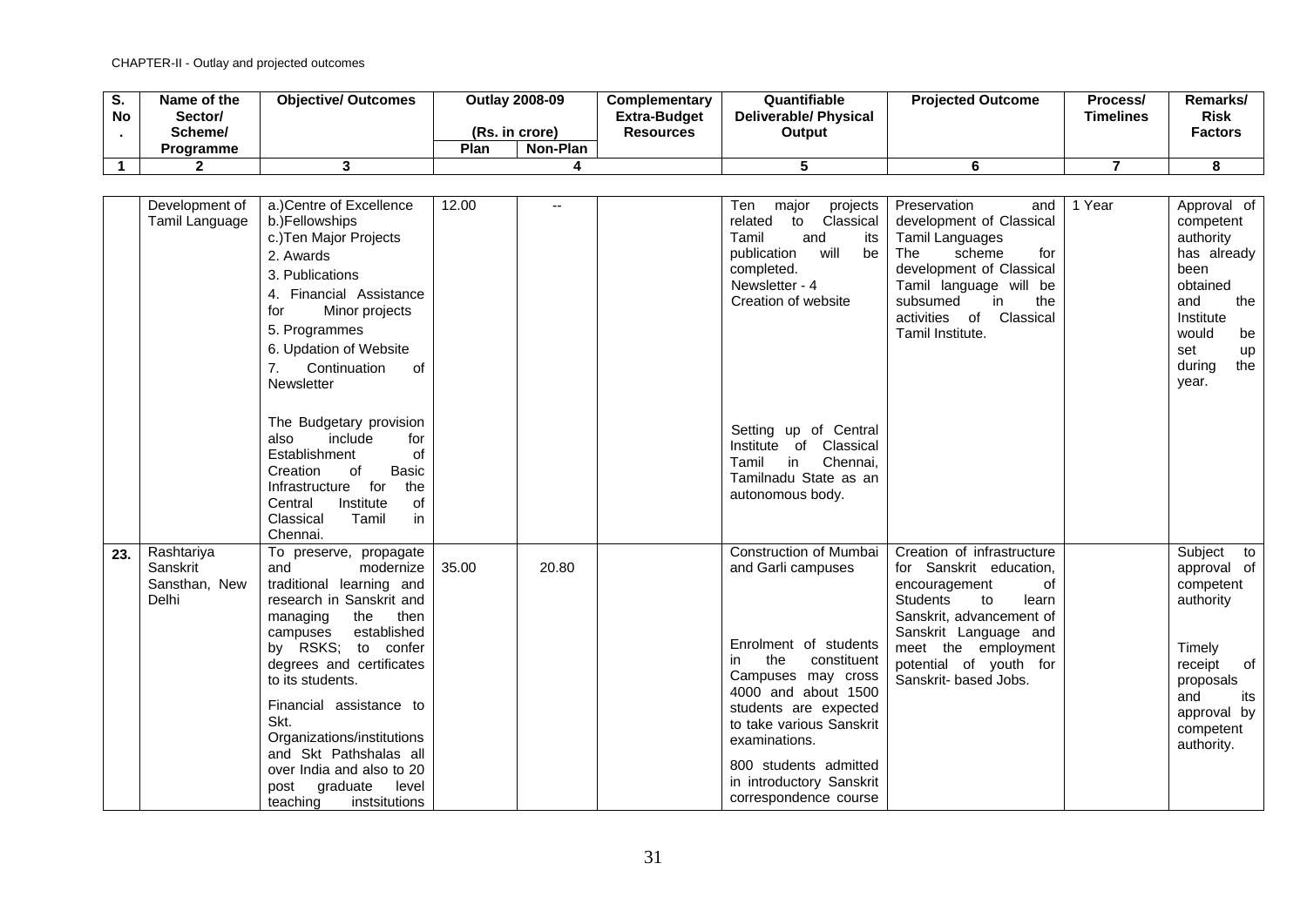| v. | Name of the<br>No<br>Sector/<br>Scheme/ | <b>Objective/ Outcomes</b> | (Rs. in crore) | <b>Outlay 2008-09</b> | <b>Complementary</b><br><b>Extra-Budget</b><br><b>Resources</b> | Quantifiable<br><b>Deliverable/Physical</b><br>Output | <b>Projected Outcome</b> | Process/<br><b>Timelines</b> | Remarks/<br><b>Risk</b><br><b>Factors</b> |
|----|-----------------------------------------|----------------------------|----------------|-----------------------|-----------------------------------------------------------------|-------------------------------------------------------|--------------------------|------------------------------|-------------------------------------------|
|    | <b>Programme</b>                        |                            | Plan           | Non-Plan              |                                                                 |                                                       |                          |                              |                                           |
|    |                                         |                            |                |                       |                                                                 |                                                       |                          |                              |                                           |

| and three post-graduate  |  | in 1 <sup>st</sup> and lind year are |             |     |        |
|--------------------------|--|--------------------------------------|-------------|-----|--------|
| level<br>research        |  | expected to complete                 |             |     |        |
| institutions under the   |  | the course.                          |             |     |        |
| scheme for assistance to |  |                                      |             |     |        |
| ASMs/Shodha              |  | About 100 students will              |             |     |        |
|                          |  | Ph.D.<br>be awarded                  |             |     |        |
| Sansthans.               |  | degree in the Sansthan               |             |     |        |
| To give indepth training |  | this year.                           |             |     |        |
|                          |  |                                      |             |     |        |
| to young scholars and    |  | Non Formal Sanskrit                  |             |     |        |
| students in different    |  | Education in<br>1200                 |             |     |        |
| shastras/disciplines of  |  | Centres<br>been<br>has               |             |     |        |
| Skt. learning under the  |  |                                      |             |     |        |
| scheme of Shastra        |  | launched<br>by<br>the                |             |     |        |
| Chudamani.               |  | Sansthan in 2003-04                  |             |     |        |
|                          |  | and will continue during             |             |     |        |
| To provide grants to     |  | next year. 75000                     |             |     |        |
| scholars<br>for<br>the   |  | students are expected                |             |     |        |
| their<br>publication of  |  | to benefit.                          |             |     |        |
| original research work   |  |                                      |             |     |        |
| and for publishing rare  |  | Establishment of two                 |             |     |        |
|                          |  | new Adarsah Sanskrit                 |             |     |        |
| Sanskrit manuscript.     |  | Mahavidyalaya will be                |             |     |        |
|                          |  | accomplished.                        |             |     |        |
|                          |  |                                      |             |     |        |
|                          |  | Action will be initiated             |             |     |        |
|                          |  | establish<br>to<br>two               |             |     |        |
|                          |  | Campuses<br>of                       |             |     |        |
|                          |  |                                      |             |     |        |
|                          |  | Sansthan.                            |             |     |        |
|                          |  | The Sansthan has also                |             |     |        |
|                          |  | Sanskrit<br>introduced               |             |     |        |
|                          |  |                                      |             |     |        |
|                          |  | Teaching in Bhasha                   |             |     |        |
|                          |  | Mandhakani channel in                |             |     |        |
|                          |  | "Gyan<br>Darshan"                    |             |     |        |
|                          |  | through Doordarshan.                 |             |     |        |
|                          |  | It will continue during              |             |     |        |
|                          |  | 2008-09. About 150                   |             |     |        |
|                          |  | episodes<br>will<br>be               |             |     |        |
|                          |  |                                      |             |     |        |
| promote Sanskrit<br>To   |  | telecast by IGNOU.                   | Development | and |        |
|                          |  |                                      |             |     | Timely |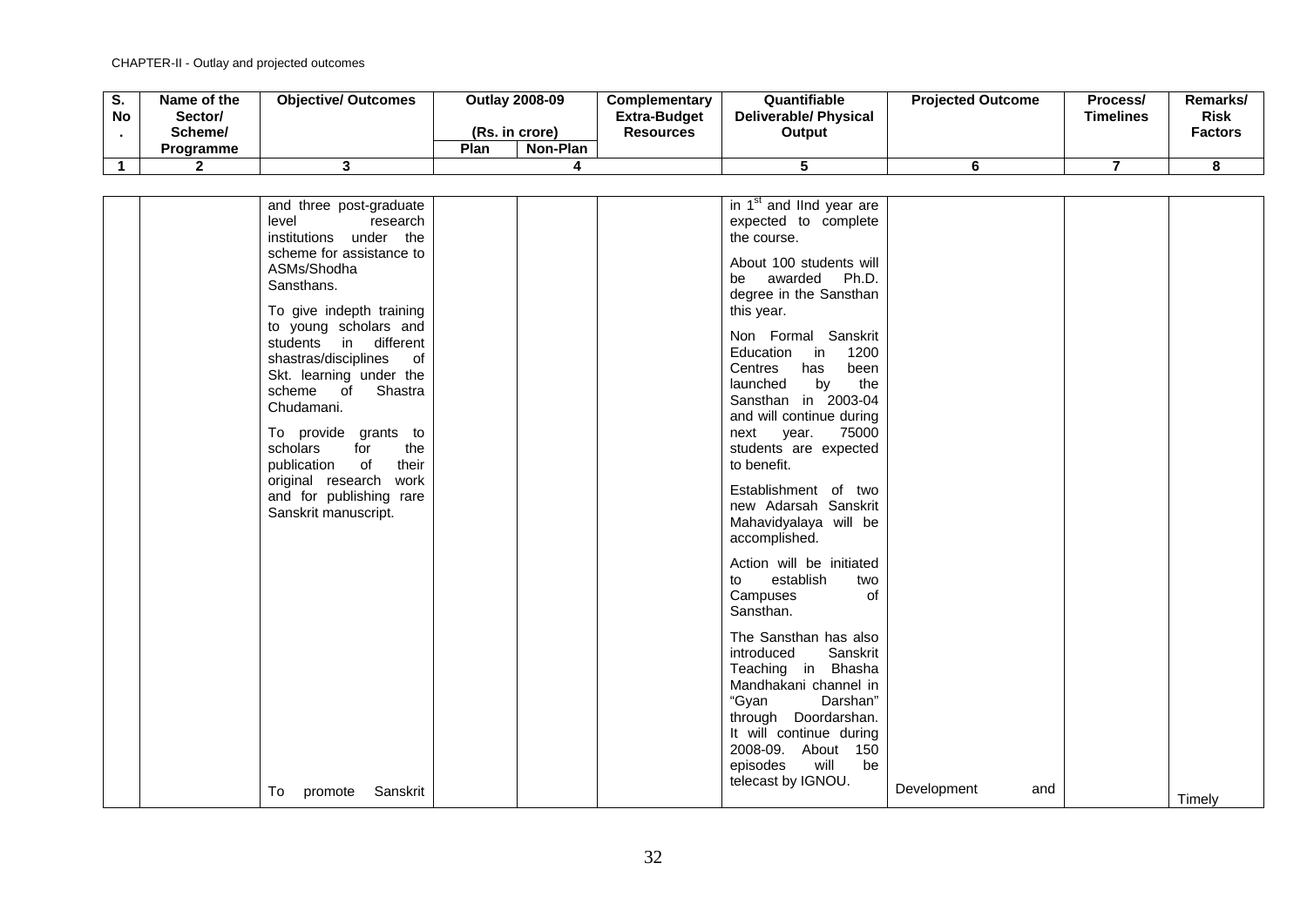| v.<br>No | Name of the<br>Sector/<br>Scheme/ | <b>Objective/ Outcomes</b> | (Rs. in crore) | <b>Outlay 2008-09</b> | <b>Complementary</b><br><b>Extra-Budget</b><br>Resources | Quantifiable<br><b>Deliverable/Physical</b><br>Output | <b>Projected Outcome</b> | Process/<br><b>Timelines</b> | Remarks/<br><b>Risk</b><br><b>Factors</b> |
|----------|-----------------------------------|----------------------------|----------------|-----------------------|----------------------------------------------------------|-------------------------------------------------------|--------------------------|------------------------------|-------------------------------------------|
|          | <b>Programme</b>                  |                            | Plan           | Non-Plan              |                                                          |                                                       |                          |                              |                                           |
|          |                                   |                            |                |                       |                                                          |                                                       |                          |                              |                                           |

|                                                                     | by<br>giving<br>education<br>scholarships to students<br>to encourage them to<br>Sanskrit<br>study<br>at<br>Secondary and Higher<br>Secondary<br>level;<br>financial assistance to<br>Sanskrit<br>pundits<br>in<br>indigent circumstances;<br>support for salary of<br>Sanskrit teachers and<br>teachers<br>of modern<br>financial<br>subjects;<br>support for various<br>projects for development<br>of Sanskrit language. |       |     | Financial assistance to<br>voluntary organizations<br>research<br>for<br>and<br>popularization<br><b>of</b><br>Sanskrit. The nature of<br>such<br>projects<br>is<br>extremely varied<br>in<br>nature and as such the<br>outcome cannot<br>be<br>quantified.                                                                   | propagation of Sanskrit<br>language<br>traditions. | and<br>its |                                                                                                                                                                                                  | of<br>receipt<br>proposals<br>and<br>its<br>approval by<br>competent<br>authority |
|---------------------------------------------------------------------|-----------------------------------------------------------------------------------------------------------------------------------------------------------------------------------------------------------------------------------------------------------------------------------------------------------------------------------------------------------------------------------------------------------------------------|-------|-----|-------------------------------------------------------------------------------------------------------------------------------------------------------------------------------------------------------------------------------------------------------------------------------------------------------------------------------|----------------------------------------------------|------------|--------------------------------------------------------------------------------------------------------------------------------------------------------------------------------------------------|-----------------------------------------------------------------------------------|
| Grant to<br>24.<br>Rashtriya Ved<br>Vidya<br>Pratishthan,<br>Ujjain | Study of the Vedas<br>Pathashalas.<br>through<br>Conservation<br>and<br>Development of tradition<br>of Vedic Studies.                                                                                                                                                                                                                                                                                                       | 11.00 | $-$ | Number of students<br>likely to be enrolled in<br>all the schemes during<br>2008-09 is 4500<br>Number of institution to<br>be enrolled for grant of<br>financial<br>assistance<br>under the Scheme<br>during 2008-09 is 190.<br>Construction of new<br>campus - Phase I at<br>Ujjain at an estimated<br>cost of Rs.24 crores. | Preservation<br>Shastras.                          | of Ved     | Yearly<br>It is expected<br>that<br>the<br>construction<br>activities<br>of<br>the<br>new<br>campus<br>would<br>be<br>started within<br>the year and<br>completed<br>within<br>a<br>period of 24 |                                                                                   |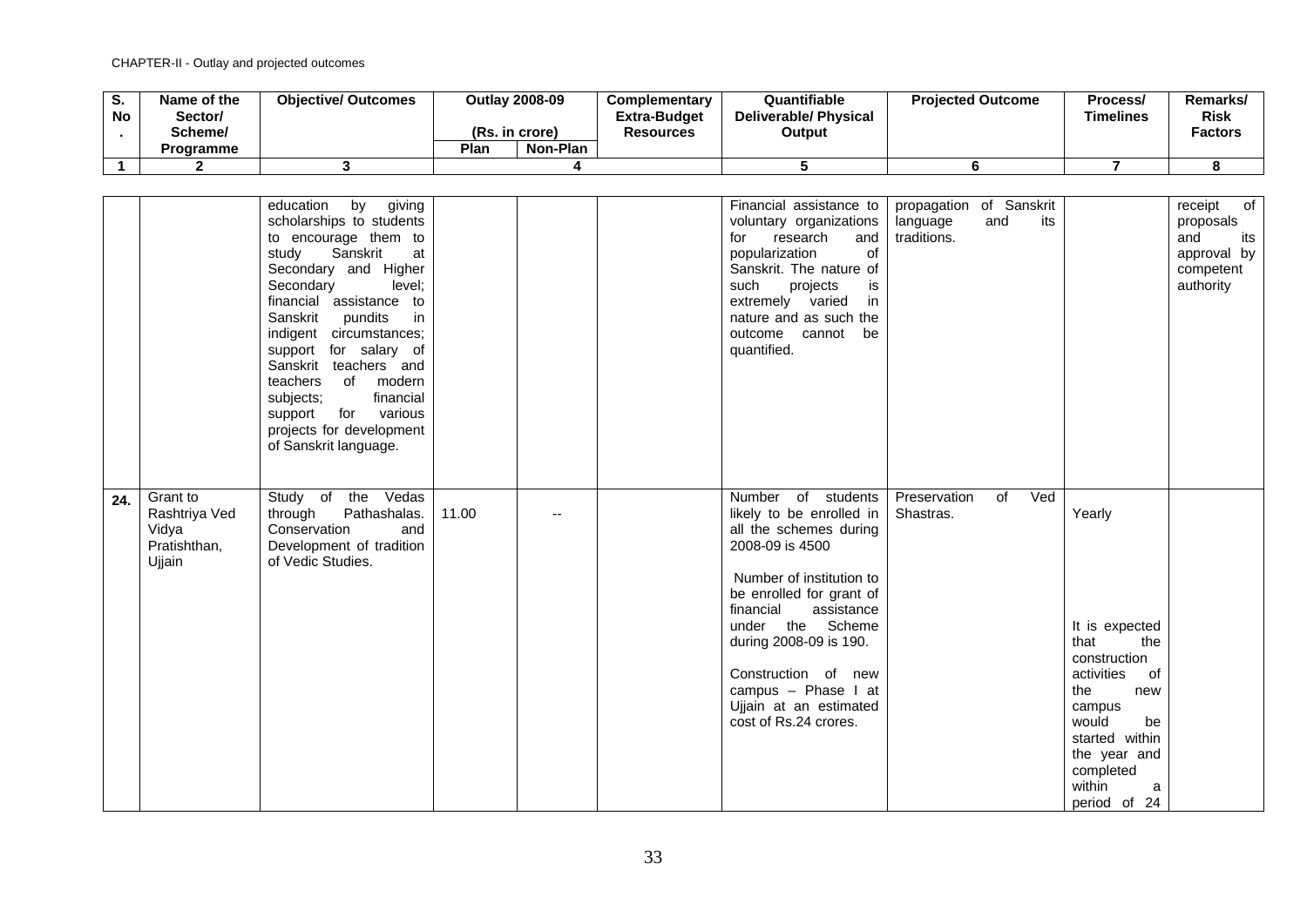| o.<br>No . | Name of the<br>/Sector<br>Scheme/<br>Programme | <b>Objective/ Outcomes</b> | <b>Outlay 2008-09</b><br>(Rs. in crore)<br>Plan<br>Non-Plan | <b>Complementary</b><br>Extra-Budget<br><b>Resources</b> | Quantifiable<br><b>Deliverable/ Physical</b><br>Output | <b>Projected Outcome</b> | Process/<br>Timelines | Remarks/<br><b>Risk</b><br><b>Factors</b> |
|------------|------------------------------------------------|----------------------------|-------------------------------------------------------------|----------------------------------------------------------|--------------------------------------------------------|--------------------------|-----------------------|-------------------------------------------|
|            |                                                |                            |                                                             |                                                          |                                                        |                          |                       |                                           |
|            |                                                |                            |                                                             |                                                          |                                                        |                          |                       |                                           |

|     |                                                                                                |                                                                                                                                                                                                                                                                                                                       |                              |      |                                                                                                                                                                                                                                                                                                                                                                                                                                                                                                                                                                                   |                                                                                                                                | months.                                                                                   |                                                                       |
|-----|------------------------------------------------------------------------------------------------|-----------------------------------------------------------------------------------------------------------------------------------------------------------------------------------------------------------------------------------------------------------------------------------------------------------------------|------------------------------|------|-----------------------------------------------------------------------------------------------------------------------------------------------------------------------------------------------------------------------------------------------------------------------------------------------------------------------------------------------------------------------------------------------------------------------------------------------------------------------------------------------------------------------------------------------------------------------------------|--------------------------------------------------------------------------------------------------------------------------------|-------------------------------------------------------------------------------------------|-----------------------------------------------------------------------|
| 25. | <b>National Book</b><br>Trust                                                                  | produce<br>To<br>and<br>the<br>encourage<br>production<br>of<br>good<br>literature and<br>makes<br>such literature available<br>at moderate prices to the<br>public & to promote and<br>highlight Indian Books<br>authorship<br>and<br>by<br>participating in various<br>International Book Fairs<br>and Exhibitions. | 8.00<br>in<br>(0.80)<br>NER) | 9.25 | 1. Subsidy & core<br>Books Project-4<br>2. Reproduction of<br>Books in Punjabi - 3<br>3. Establishment of<br>Readers Clubs in<br>Schools-3000<br>4. Participation in Book<br>Fairs-8<br>5. Exhibitions-2<br>6. Organising of short-<br>term training courses<br>on publishing $-4$<br>7. Trust participation in<br><b>Book Fairs/ Exhibitions-</b><br>160<br>8. Organizing of village<br>level mobile exhibitions-<br>1500<br>9. Seminars,<br>workshops, Advisory<br>Panel meeting books<br>release function etc.-<br>25<br>10. Regional Book<br>Fairs/ National Book<br>Fairs-08 | Spreading literacy<br>and<br>cultural<br>heritage<br>and<br>ensuring reading habits<br>through book fairs and<br>publications. |                                                                                           |                                                                       |
| 26. | Scheme for<br>Intellectual<br>Property<br>Education,<br>Research and<br><b>Public Outreach</b> | 1. Encourage study of<br>Intellectual<br>Property<br>Rights in Universities<br>and other<br>recognized<br>institutions<br>of<br>higher<br>education.<br>public<br>Creating<br>2.<br>about<br>awareness<br><b>IPR</b><br>Copyright<br>and<br>public<br>matters among                                                   | 5.00<br>in<br>(0.50)<br>NER) | --   | Study of IPR in India &<br>creating Public<br>awareness<br>No. of IPR chairs to be<br>supported-18                                                                                                                                                                                                                                                                                                                                                                                                                                                                                | Not quantifiable.                                                                                                              | Based<br>upon<br>applications<br>received and<br>need based<br>assessment<br>of the same. | Non-serious<br>applications<br>are received<br>large<br>in<br>numbers |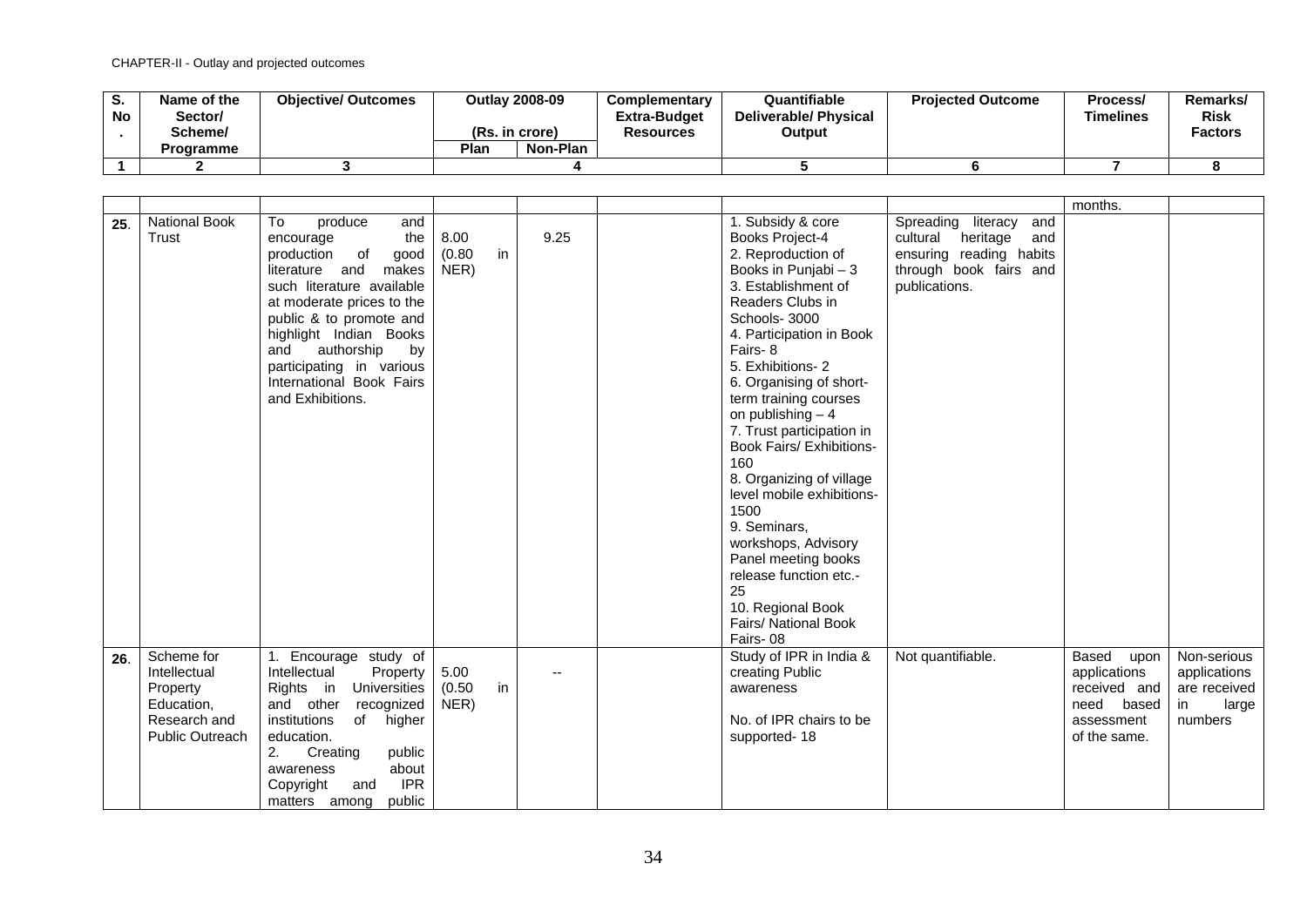| v.<br><b>No</b> | Name of the<br>Sector/<br>Scheme/ | <b>Objective/ Outcomes</b> | (Rs. in crore) | <b>Outlay 2008-09</b> | <b>Complementary</b><br><b>Extra-Budget</b><br><b>Resources</b> | Quantifiable<br><b>Deliverable/Physical</b><br>Output | <b>Projected Outcome</b> | Process/<br><b>Timelines</b> | Remarks/<br><b>Risk</b><br><b>Factors</b> |
|-----------------|-----------------------------------|----------------------------|----------------|-----------------------|-----------------------------------------------------------------|-------------------------------------------------------|--------------------------|------------------------------|-------------------------------------------|
|                 | <b>Programme</b>                  |                            | Plan           | Non-Plan              |                                                                 |                                                       |                          |                              |                                           |
|                 |                                   |                            |                |                       |                                                                 |                                                       |                          |                              |                                           |

|     |                         | academic<br>and<br>community<br>3.<br>Developing<br>and<br>encouraging study<br>in<br>specialized courses in<br>IPRs in the higher<br>education system.<br>Training<br>4.<br>οf<br>enforcement personnel,<br><b>State</b><br>namely<br>officials<br>police/custom<br>about copyright<br>and<br>related issues.<br>5. Organizing seminars<br>and workshops<br>on<br>copyright matters/IPRs<br>in college,<br>matters<br>universities and other<br>recognized institutions.                            |      |      | Organising Seminars/<br>Workshops |                                                                                                                                                                                                                                | Based upon<br>decisions<br>taken<br>to<br>establish<br>Chairs | Operationali<br>sing<br>the<br>Chair<br>dependent<br>upon<br>suitable<br>candidate<br>being<br>available for<br>academic<br>positions<br>and/or<br>research |
|-----|-------------------------|------------------------------------------------------------------------------------------------------------------------------------------------------------------------------------------------------------------------------------------------------------------------------------------------------------------------------------------------------------------------------------------------------------------------------------------------------------------------------------------------------|------|------|-----------------------------------|--------------------------------------------------------------------------------------------------------------------------------------------------------------------------------------------------------------------------------|---------------------------------------------------------------|-------------------------------------------------------------------------------------------------------------------------------------------------------------|
| 27. | Auroville<br>Management | Auroville<br>Foundation<br>established by an Act of<br>Parliament<br>for<br>the<br>acquisition and transfer<br>of the undertaking of<br>Auroville and to vest<br>such undertakings in a<br>Foundation established<br>for the purpose with a<br>view to a making long<br>term arrangements for<br>the better managements<br>and further development<br>Auroville<br>of<br>in.<br>with<br>accordance<br>its<br>original charter and for<br>matters<br>concerned<br>therewith or incidental<br>thereto. | 5.70 | 1.17 | Outputs are not<br>quantifiable   | for<br>Education<br>International<br>understanding<br>peace,<br>human unity, education<br>for integral development<br>of personality and value<br>oriented research, which<br>is the objective of the<br>Auroville Foundation. | $\sim$                                                        | $\mathbf{u}$                                                                                                                                                |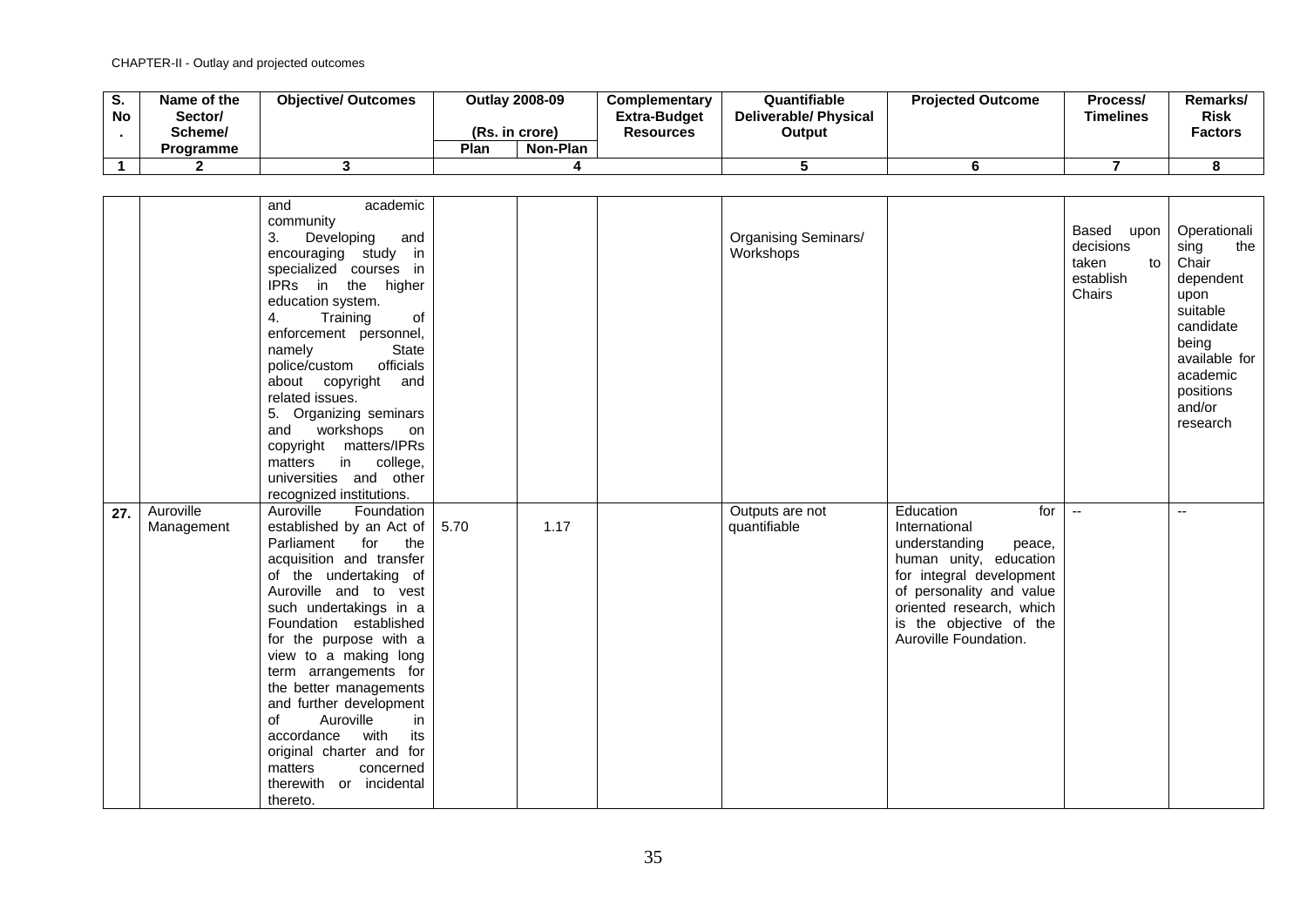| o.<br><b>No</b> | Name of the<br>/Sector<br>Scheme/ | <b>Objective/ Outcomes</b> | (Rs. in crore) | <b>Outlay 2008-09</b> | <b>Complementary</b><br>Extra-Budget<br><b>Resources</b> | Quantifiable<br><b>Deliverable/ Physical</b><br>Output | <b>Projected Outcome</b> | Process/<br><b>Timelines</b> | Remarks/<br><b>Risk</b><br><b>Factors</b> |
|-----------------|-----------------------------------|----------------------------|----------------|-----------------------|----------------------------------------------------------|--------------------------------------------------------|--------------------------|------------------------------|-------------------------------------------|
|                 | <b>Programme</b>                  |                            | Plan           | Non-Plan              |                                                          |                                                        |                          |                              |                                           |
|                 |                                   |                            |                |                       |                                                          |                                                        |                          |                              |                                           |

| 28. | Contribution to | head<br>The<br>budget                                                                                                                                                                    |              |                          | <b>Outputs</b>         | not   | Furthering<br>bilateral      |                         | $\overline{a}$ |
|-----|-----------------|------------------------------------------------------------------------------------------------------------------------------------------------------------------------------------------|--------------|--------------------------|------------------------|-------|------------------------------|-------------------------|----------------|
|     | UNESCO:         | "Contribution<br>to                                                                                                                                                                      | $\mathbf{u}$ | 7.30                     | quantifiable           |       | with foreign<br>relations    |                         |                |
|     |                 | UNESCO", is meant for                                                                                                                                                                    |              |                          |                        |       | in education<br>countries    |                         |                |
|     |                 | meeting the expenditure                                                                                                                                                                  |              |                          |                        |       | sector and execution of      |                         |                |
|     |                 |                                                                                                                                                                                          |              |                          |                        |       |                              |                         |                |
|     |                 | on the following items:                                                                                                                                                                  |              |                          |                        |       | <b>UNESCO</b><br>related     |                         |                |
|     |                 |                                                                                                                                                                                          |              |                          |                        |       | activities.                  |                         |                |
|     |                 | (i) Contribution to the                                                                                                                                                                  |              |                          |                        |       |                              |                         |                |
|     |                 | <b>UNESCO</b><br>budget by                                                                                                                                                               |              |                          |                        |       |                              |                         |                |
|     |                 | virtue of<br>India being                                                                                                                                                                 |              |                          |                        |       |                              |                         |                |
|     |                 | Member<br>of<br>this                                                                                                                                                                     |              |                          |                        |       |                              |                         |                |
|     |                 | International                                                                                                                                                                            |              |                          |                        |       |                              |                         |                |
|     |                 | Organization.;                                                                                                                                                                           |              |                          |                        |       |                              |                         |                |
|     |                 | Voluntary<br>(ii)                                                                                                                                                                        |              |                          |                        |       |                              |                         |                |
|     |                 | Contribution<br>the<br>to                                                                                                                                                                |              |                          |                        |       |                              |                         |                |
|     |                 | International Institute for                                                                                                                                                              |              |                          |                        |       |                              |                         |                |
|     |                 | Planning<br>Educational                                                                                                                                                                  |              |                          |                        |       |                              |                         |                |
|     |                 | (IIEP), Paris;                                                                                                                                                                           |              |                          |                        |       |                              |                         |                |
|     |                 | (iii)Reimbursement<br>of                                                                                                                                                                 |              |                          |                        |       |                              |                         |                |
|     |                 | rent subvention for the                                                                                                                                                                  |              |                          |                        |       |                              |                         |                |
|     |                 | UNESCO New Delhi                                                                                                                                                                         |              |                          |                        |       |                              |                         |                |
|     |                 | Office and                                                                                                                                                                               |              |                          |                        |       |                              |                         |                |
|     |                 | (iv)Any other Voluntary                                                                                                                                                                  |              |                          |                        |       |                              |                         |                |
|     |                 | Contribution                                                                                                                                                                             |              |                          |                        |       |                              |                         |                |
|     |                 | on the                                                                                                                                                                                   |              |                          |                        |       |                              |                         |                |
|     |                 | Director-<br>appeal<br>of the contract of the contract of the contract of the contract of the contract of the contract of the contract of the contract of the contract of the contract o |              |                          |                        |       |                              |                         |                |
|     |                 | General, UNESCO.                                                                                                                                                                         |              |                          |                        |       |                              |                         |                |
| 29. | <b>UNESCO</b>   | educational<br><b>Bilateral</b>                                                                                                                                                          | 0.80         | $\overline{\phantom{a}}$ | <b>Outputs</b>         | not   | Furthering<br>bilateral      | There is no             |                |
|     | Related         | exchanges with various                                                                                                                                                                   | (0.30)<br>in |                          | quantifiable           |       | with<br>relations<br>foreign | timeframe for           |                |
|     | Activities      | countries and UNESCO                                                                                                                                                                     | NER)         |                          |                        |       | in education<br>countries    | holding<br>the          |                |
|     |                 | related activities                                                                                                                                                                       |              |                          |                        |       | sector and execution of      | meetings.               |                |
|     |                 |                                                                                                                                                                                          |              |                          |                        |       | <b>UNESCO</b><br>related     | <b>Bilateral Visits</b> |                |
|     |                 |                                                                                                                                                                                          |              |                          |                        |       | activities.                  | are finalized           |                |
|     |                 |                                                                                                                                                                                          |              |                          |                        |       |                              | after                   |                |
|     |                 |                                                                                                                                                                                          |              |                          | Construction           | of    |                              | protracted              |                |
|     |                 |                                                                                                                                                                                          |              |                          | UNESCO Building for    |       |                              | corresponden            |                |
|     |                 |                                                                                                                                                                                          |              |                          | which an amount of     |       |                              | ce. UNESCO              |                |
|     |                 |                                                                                                                                                                                          |              |                          | Rs.1.50 crore has been |       |                              | related                 |                |
|     |                 |                                                                                                                                                                                          |              |                          | provided in the BE of  |       |                              | activities are          |                |
|     |                 |                                                                                                                                                                                          |              |                          | Ministry<br>of         | Urban |                              | carried out in          |                |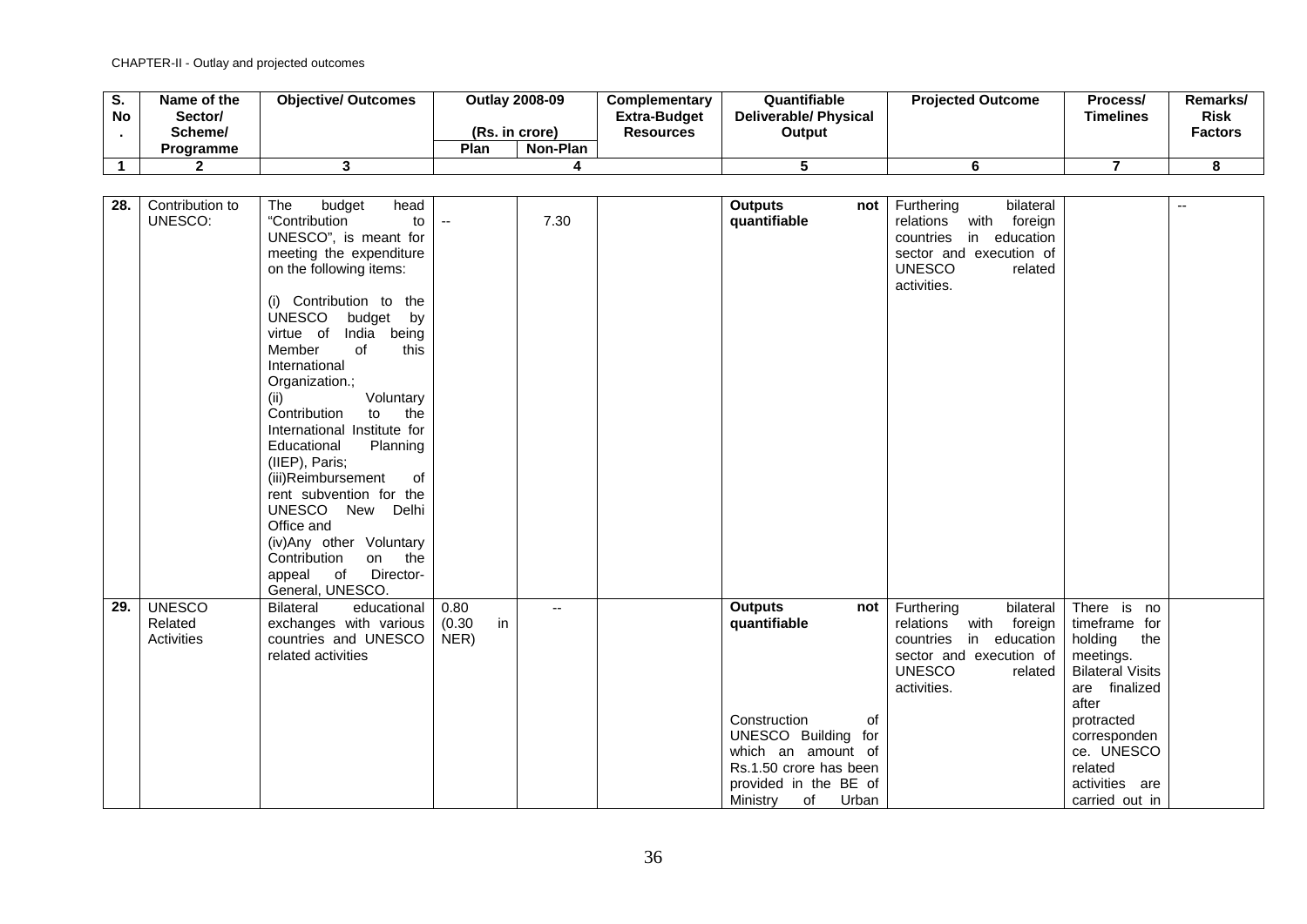| o.<br><b>No</b> | Name of the<br>Sector/<br>Scheme/ | <b>Objective/ Outcomes</b> | <b>Outlay 2008-09</b><br>(Rs. in crore) | <b>Complementary</b><br><b>Extra-Budget</b><br><b>Resources</b> | Quantifiable<br><b>Deliverable/ Physical</b><br>Output | <b>Projected Outcome</b> | Process/<br>Timelines | <b>Remarks</b><br><b>Risk</b><br><b>Factors</b> |
|-----------------|-----------------------------------|----------------------------|-----------------------------------------|-----------------------------------------------------------------|--------------------------------------------------------|--------------------------|-----------------------|-------------------------------------------------|
|                 | <b>Programme</b>                  |                            | Plan<br>Non-Plan                        |                                                                 |                                                        |                          |                       |                                                 |
|                 |                                   |                            |                                         |                                                                 |                                                        |                          |                       |                                                 |

|     |                                                                                                   |                                                                                                                                                                                                                                                                                                                                                                                                                                                                                                                                                                                                                                                                                                                                                       |                               |      |                          | Development                                                                                                                                                                                |                                                                                                                                                                                                                  | consultation<br>with UNESCO<br>and<br>concerned<br>partner<br>organisations. |            |
|-----|---------------------------------------------------------------------------------------------------|-------------------------------------------------------------------------------------------------------------------------------------------------------------------------------------------------------------------------------------------------------------------------------------------------------------------------------------------------------------------------------------------------------------------------------------------------------------------------------------------------------------------------------------------------------------------------------------------------------------------------------------------------------------------------------------------------------------------------------------------------------|-------------------------------|------|--------------------------|--------------------------------------------------------------------------------------------------------------------------------------------------------------------------------------------|------------------------------------------------------------------------------------------------------------------------------------------------------------------------------------------------------------------|------------------------------------------------------------------------------|------------|
| 30. | National<br>University of<br>Educational<br>Planning &<br>Administration<br>(NUEPA), New<br>Delhi | To undertake, promote<br>and Coordinate research<br>in educational planning<br>Administration<br>and<br>provide training and<br>consultancy services in<br>this field, to train and<br>orient<br>key<br>level<br>functionaries as well as<br>senior<br>level<br>administrators from the<br>Centre and States to<br>collaborate with other<br>institutions<br>agencies,<br>and organizations, to<br>provide facilities<br>for<br>training and research to<br>other<br>countries<br>particularly of the Asian<br>region in the field of<br>educational<br>planning<br>and administration and<br>to prepare, print and<br>publish<br>papers,<br>periodicals and books, to<br>share experience and<br>expertise in the area of<br>educational<br>plan and | 10.00<br>in<br>(1.00)<br>NER) | 2.94 | $\overline{\phantom{a}}$ | The target for 2008-09<br>is to conduct 40 training<br>programmes/workshop/<br>conferences/seminars<br>and to complete the<br>ongoing<br>research<br>projects including Ph.D<br>and M.Phil | Training of about 1600<br>officials/administrators in<br>Education Sector and<br>rendering of required<br>consultancies.<br>Participants would get<br>more ideas about the<br>education sector in the<br>country |                                                                              | <b>NIL</b> |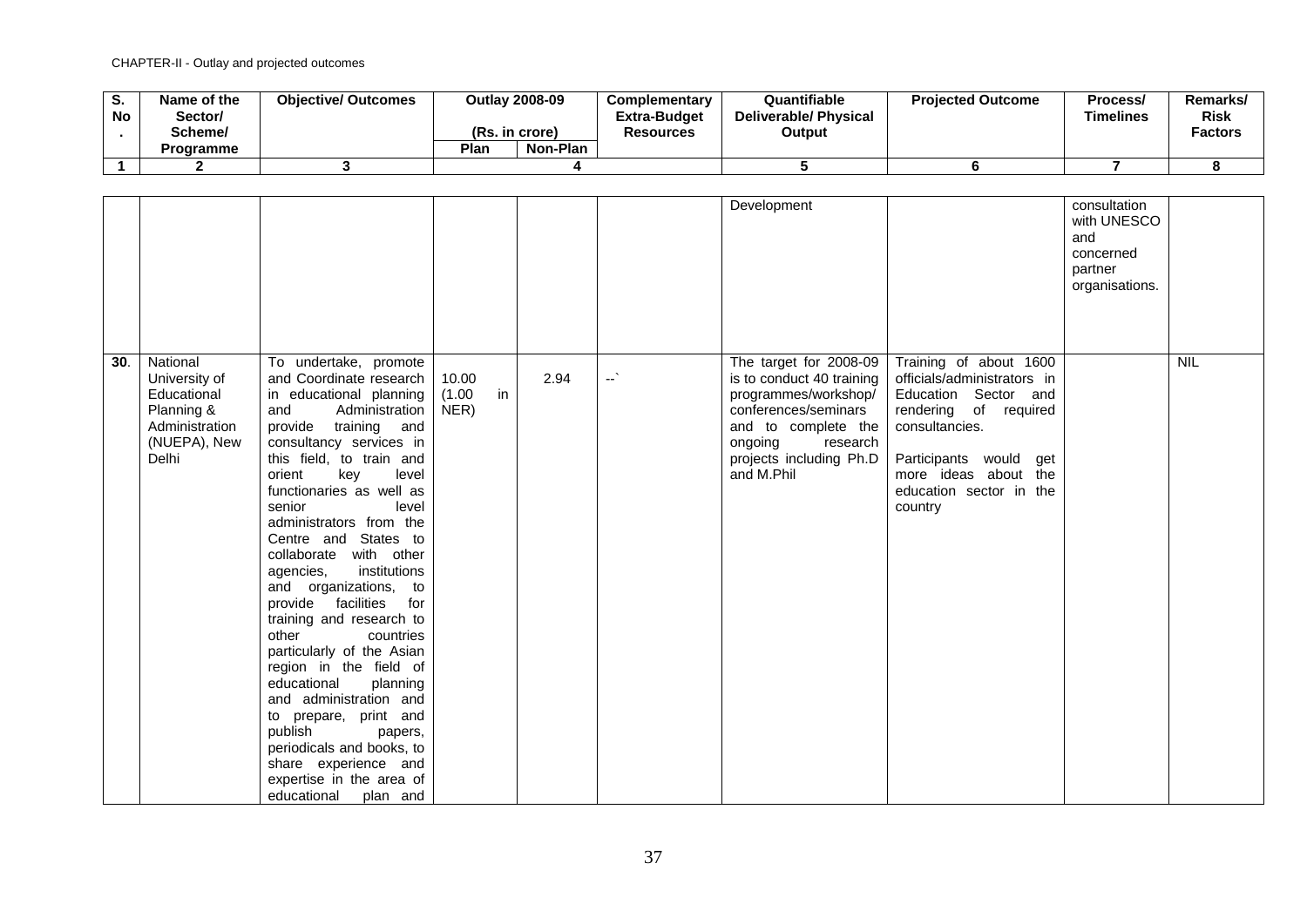| u.<br><b>No</b> | Name of the<br>/Sector<br>Scheme/<br><b>Programme</b> | <b>Objective/ Outcomes</b> | (Rs. in crore)<br>Plan | <b>Outlay 2008-09</b><br>Non-Plan | <b>Complementary</b><br><b>Extra-Budget</b><br><b>Resources</b> | Quantifiable<br><b>Deliverable/ Physical</b><br>Output | <b>Projected Outcome</b> | Process/<br><b>Timelines</b> | <b>Remarks</b><br><b>Risk</b><br><b>Factors</b> |
|-----------------|-------------------------------------------------------|----------------------------|------------------------|-----------------------------------|-----------------------------------------------------------------|--------------------------------------------------------|--------------------------|------------------------------|-------------------------------------------------|
|                 |                                                       |                            |                        |                                   |                                                                 |                                                        |                          |                              |                                                 |
|                 |                                                       |                            |                        |                                   |                                                                 |                                                        |                          |                              |                                                 |

|     |                                                                      | administration with other<br>countries and to conduct<br>comparative studies and<br>maintain<br>the<br>library<br>facilities<br>for<br>the<br>furtherance<br>of<br>these<br>objectives.                                                                                                                          |                               |     |                                                                                                                                                                                                                                                                                                                                                                                                         |                                                                                                                                                                                        |                                                                                                                                                                      |  |
|-----|----------------------------------------------------------------------|------------------------------------------------------------------------------------------------------------------------------------------------------------------------------------------------------------------------------------------------------------------------------------------------------------------|-------------------------------|-----|---------------------------------------------------------------------------------------------------------------------------------------------------------------------------------------------------------------------------------------------------------------------------------------------------------------------------------------------------------------------------------------------------------|----------------------------------------------------------------------------------------------------------------------------------------------------------------------------------------|----------------------------------------------------------------------------------------------------------------------------------------------------------------------|--|
|     | <b>Technical Education</b>                                           |                                                                                                                                                                                                                                                                                                                  |                               |     |                                                                                                                                                                                                                                                                                                                                                                                                         |                                                                                                                                                                                        |                                                                                                                                                                      |  |
| 31. | Scheme of<br>Community<br>Polytechnics                               | objective is to<br>The<br>ensure that the rural and<br>real Indian gets a fair<br>share of benefits from<br>investment<br>the<br>in<br>technical<br>education<br>besides creating desired<br>skilled manpower<br>to<br>meet the need of the<br>local economy.                                                    | 19.50<br>(1.96)<br>in<br>NER) | $-$ | On an average there<br>are 669 diploma level<br>institutions<br>$\mathsf{in}$<br>the<br>country which<br>are<br>implementing<br>the<br>scheme at present. On<br>average<br>each<br>an<br>community polytechnic<br>about<br>500<br>trains<br>persons in different<br>need based non formal<br>skills/trade.<br>To increase the number<br>of persons trained on<br>need based non-formal<br>skills/trade. | of<br>the<br>The<br>scheme<br>polytechnics has been<br>reviewed and it has been<br>found to be a very useful<br>scheme for making rural<br>youth employable to a<br>very large extent. |                                                                                                                                                                      |  |
| 32. | Assistance for<br>polytechnics for<br>the Disabled<br>persons (PWDs) | Generating awareness<br>for mainstreaming PWDs<br>technical<br>and<br>in<br>vocational education<br>Reaching out to the<br>PWDs and motivating<br>them to undergo formal<br>and<br>non-formal<br>programmes<br>identified<br>Upgrading<br>existing polytechnics to<br>deveop disabled friendly<br>infrastructure | 4.00<br>in<br>(0.40)<br>NER)  |     | No targets could be<br>fixed. Assistance<br>is<br>demand driven                                                                                                                                                                                                                                                                                                                                         | Reaching out to the<br>PWDs and motivating<br>them to undergo formal<br>and<br>non-formal<br>programmes                                                                                | As<br>per<br>approved<br>operational<br>plan of the<br>polytechnics<br>$1^{st}$ Qtr $- 20%$<br>$2^{nd}$ Qtr - 25%<br>$3^{\text{rd}}$ Qtr - 25%<br>$4^{th}$ Qtr - 30% |  |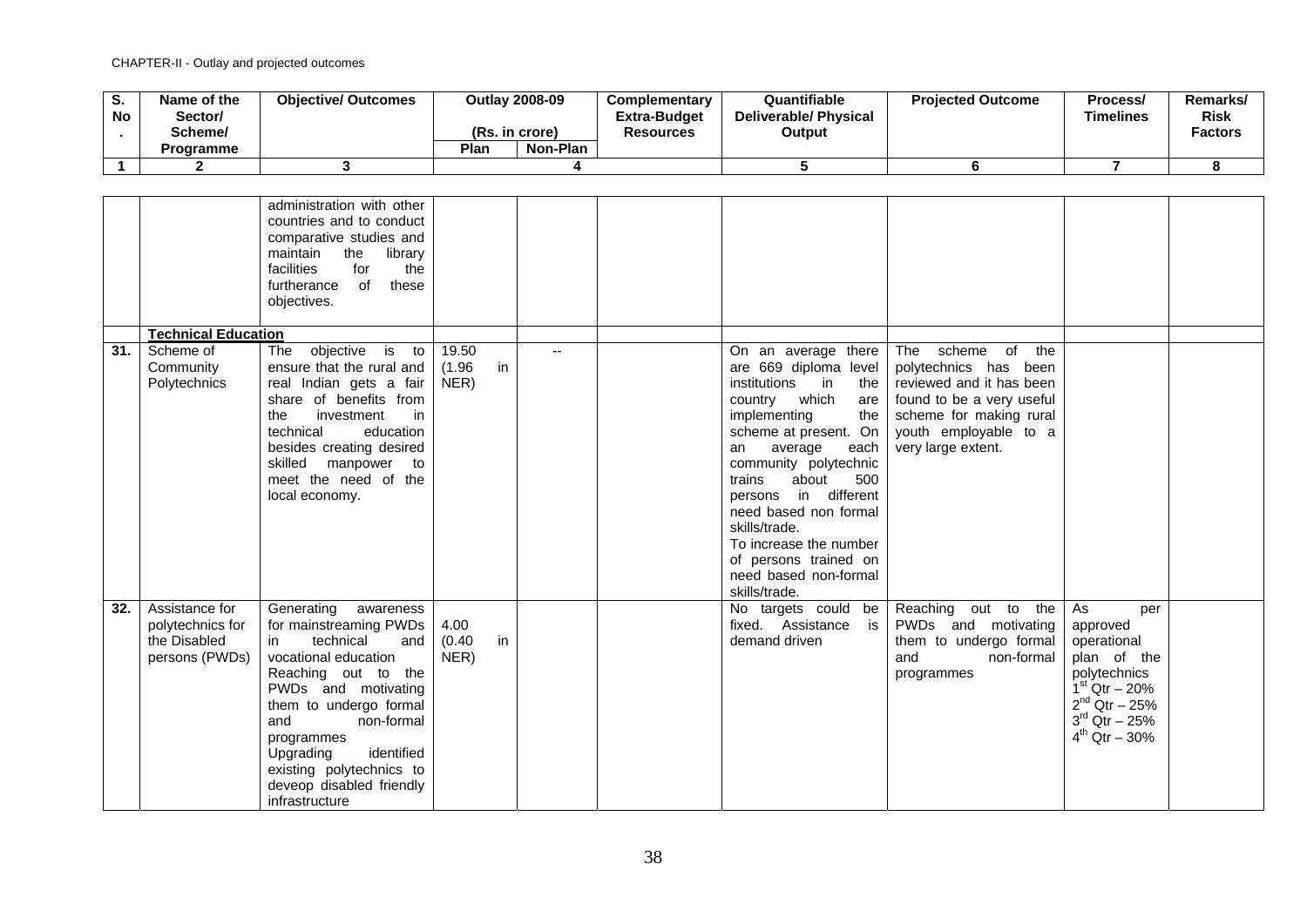| ত.<br><b>No</b> | Name of the<br>Sector/<br>Scheme/<br>Programme | <b>Objective/ Outcomes</b> | (Rs. in crore)<br>Plan | <b>Outlay 2008-09</b><br>Non-Plan | Complementary<br>Extra-Budget<br><b>Resources</b> | Quantifiable<br><b>Deliverable/ Physical</b><br>Output | <b>Projected Outcome</b> | Process/<br>Timelines | Remarks/<br><b>Risk</b><br>Factors |
|-----------------|------------------------------------------------|----------------------------|------------------------|-----------------------------------|---------------------------------------------------|--------------------------------------------------------|--------------------------|-----------------------|------------------------------------|
|                 |                                                |                            |                        |                                   |                                                   |                                                        |                          |                       |                                    |

|     |                                              | Identifying and preparing<br>for offering non formal<br>skill<br>development                                                                                                                                                                                                                                                                                                                                                        |                                                                                                                                        |        |                                                                                                                                                                                                                                                                                                                                                                                                                                                                                                                                                                                                                                                                                                                                                                                                                                      |                                                                                                                                                                                                                                                                                                                                                                                                                                                                                                                                                                                                                                                                                                                                                                                                                                                                                                                 |                                                                                                                                                                                                                                                                                                                                                                   |                                                                                                                                                                                                                                                                                                |
|-----|----------------------------------------------|-------------------------------------------------------------------------------------------------------------------------------------------------------------------------------------------------------------------------------------------------------------------------------------------------------------------------------------------------------------------------------------------------------------------------------------|----------------------------------------------------------------------------------------------------------------------------------------|--------|--------------------------------------------------------------------------------------------------------------------------------------------------------------------------------------------------------------------------------------------------------------------------------------------------------------------------------------------------------------------------------------------------------------------------------------------------------------------------------------------------------------------------------------------------------------------------------------------------------------------------------------------------------------------------------------------------------------------------------------------------------------------------------------------------------------------------------------|-----------------------------------------------------------------------------------------------------------------------------------------------------------------------------------------------------------------------------------------------------------------------------------------------------------------------------------------------------------------------------------------------------------------------------------------------------------------------------------------------------------------------------------------------------------------------------------------------------------------------------------------------------------------------------------------------------------------------------------------------------------------------------------------------------------------------------------------------------------------------------------------------------------------|-------------------------------------------------------------------------------------------------------------------------------------------------------------------------------------------------------------------------------------------------------------------------------------------------------------------------------------------------------------------|------------------------------------------------------------------------------------------------------------------------------------------------------------------------------------------------------------------------------------------------------------------------------------------------|
|     |                                              | programmes for PWDs                                                                                                                                                                                                                                                                                                                                                                                                                 |                                                                                                                                        |        |                                                                                                                                                                                                                                                                                                                                                                                                                                                                                                                                                                                                                                                                                                                                                                                                                                      |                                                                                                                                                                                                                                                                                                                                                                                                                                                                                                                                                                                                                                                                                                                                                                                                                                                                                                                 |                                                                                                                                                                                                                                                                                                                                                                   |                                                                                                                                                                                                                                                                                                |
| 33. | Indian Institutes<br>of Technology<br>(IIIs) | To run 7 IITs (at Delhi,<br>Bombay,<br>Madras,<br>Kanpur,<br>Kharagpur,<br>Guwahati and Roorkee)<br>for imparting high quality<br>technical education to<br>students<br>selected<br>through a national level<br>competitive exam.<br>Upgradation<br>0f<br>infrastructure<br>Modernization of<br>labs<br>and digital resources<br>Expansion of inter-<br>disciplinary<br>programme/introduction<br>of<br>new<br>emerging<br>courses. | 1171.00<br>$(150.35)$ in<br>NER)<br>(including<br>an amount<br>Rs.<br>of<br>771.00<br>crores for<br><b>OSC</b><br>recommen<br>dation). | 525.00 | World-class<br>Imparting<br>high quality technical<br>education<br>at<br>undergraduate,<br>postgraduate and Ph.D.<br>level<br>students<br>to<br>through a<br>selected<br>national<br>level<br>competitive exam in 7<br>IITs (at Delhi, Bombay,<br>Madras,<br>Kanpur,<br>Guwahati<br>Kharagpur,<br>and Roorkee) including<br>Upgradation<br>0f<br>infrastructure,<br>viz<br>construction<br>of<br>Auditorium, community<br>Hostels,<br>centre,<br>Lecture Halls, faculty<br>Residence, conference<br>Development<br>centres,<br>of land and internal<br>roads<br>etc.<br>Modernization of labs<br>and digital resources<br>(Development<br>οf<br>infrastructure<br>is<br>on<br>continue basis and not<br>linked to any one<br>financial year),<br>expansion<br>οf<br>interdisciplinary<br>programme/introduction<br>of new courses in | The IITs have continued<br>impart World-class<br>to<br>high quality technical<br>education<br>at<br>undergraduate,<br>postgraduate and Ph.D.<br>level to students selected<br>through a national level<br>competitive exam in 7<br>IITs (at Delhi, Bombay,<br>Madras,<br>Kanpur,<br>Kharagpur, Guwahati and<br>Roorkee). However, this<br>will not be the direct<br>result of the annual<br>outlays of any specific<br>year but cumulative effect<br>of past several year's<br>outlays.<br>Increase in<br>intake of<br>students in<br>various is<br>expected.<br>Introduction<br>of<br>new<br>courses / programmes is<br>projected.<br>Besides, quantitative and<br>qualitative growth in the<br>areas of research, papers<br>published, publication of<br>books, organization of<br>conferences, patents /<br>trade marks / designs,<br>quality<br>improvement<br>and<br>programmes<br>continuing<br>education | The process /<br>timelines are<br>taken care of<br>and quarterly<br>targets<br>for<br>regular flow of<br>funds to the<br>Institutes<br>have<br>been<br>identified.<br>The regular<br>flow of funds<br>and also a<br>constant<br>monitoring will<br>definitely<br>improve the<br>performance<br>these<br>of<br>Institutions in<br>a fixed time<br>bound<br>manner. | 1.<br>Timely<br>approval of<br>competent<br>authority.<br>2. Award of<br>contract for<br>civil/ works/<br>equipment.<br>3.<br>Recruitment<br>faculty<br>of<br>and support<br>staff<br>4. Additional<br>intake<br>as<br>per col 5 is<br>subject<br>to<br>decision of<br>the<br>Supreme<br>Court |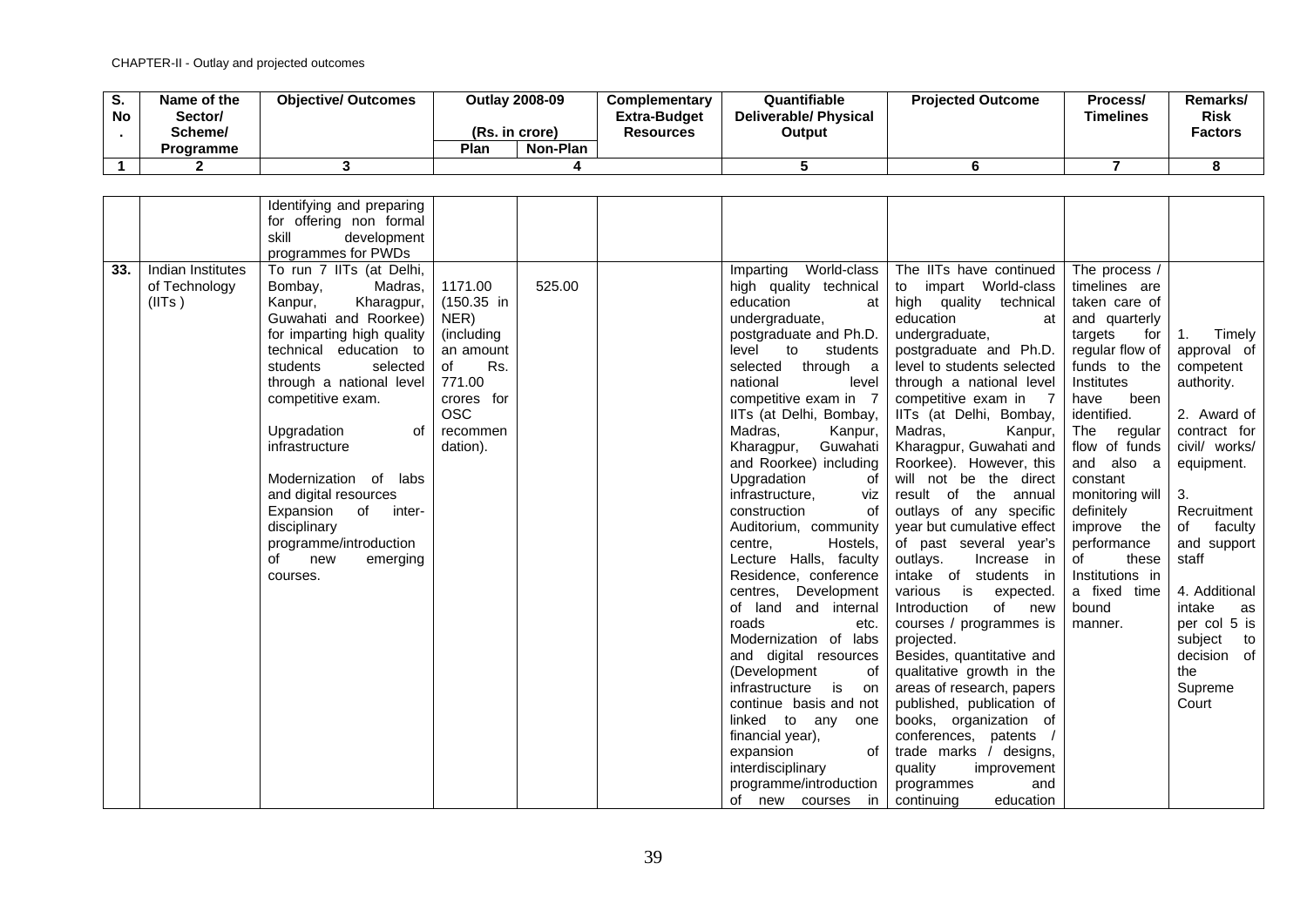| o.<br><b>No</b> | Name of the<br>Sector/<br>Scheme/ | <b>Objective/ Outcomes</b> | <b>Outlav 2008-09</b><br>(Rs. in crore)<br>Plan<br>Non-Plan | Complementary<br><b>Extra-Budget</b><br><b>Resources</b> | Quantifiable<br><b>Deliverable/ Physical</b><br>Output | <b>Projected Outcome</b> | Process/<br>Timelines | Remarks/<br><b>Risk</b><br><b>Factors</b> |
|-----------------|-----------------------------------|----------------------------|-------------------------------------------------------------|----------------------------------------------------------|--------------------------------------------------------|--------------------------|-----------------------|-------------------------------------------|
|                 | <b>Programme</b>                  |                            |                                                             |                                                          |                                                        |                          |                       |                                           |
|                 |                                   |                            |                                                             |                                                          |                                                        |                          |                       |                                           |

|     |                   |    |         |         |  | emerging technologies.<br>The implementation of<br>the recommendation of<br>Oversight Committee<br>will see a phased<br>of intake<br>increase<br>of<br>the<br>capacity<br>Institutes over a period<br>of three years. This will<br>also<br>necessitate<br>the<br>augmenting<br>infrastructural<br>capabilities as also the<br>strength of faculty in all | programmes is expected.                           |    |        |
|-----|-------------------|----|---------|---------|--|----------------------------------------------------------------------------------------------------------------------------------------------------------------------------------------------------------------------------------------------------------------------------------------------------------------------------------------------------------|---------------------------------------------------|----|--------|
|     |                   |    |         |         |  | technical<br>the                                                                                                                                                                                                                                                                                                                                         |                                                   |    |        |
|     |                   |    |         |         |  | Institutions.                                                                                                                                                                                                                                                                                                                                            |                                                   |    |        |
|     |                   |    |         |         |  | The intake capacity is<br>expected to increase by<br>1788 i.e. by about 16%<br>during the year in IITs.<br>The<br>Institution-wise<br>of<br>breakup<br>the<br>additional<br>intake is<br>indicated below:                                                                                                                                                |                                                   |    |        |
|     |                   |    |         |         |  | <b>Additional Intake %</b><br>IIT, Delhi 151 10%<br>IIT, Mumbai 209 13%<br>IIT, Roorkee 309 18%<br>IIT, Guwahati 101 13%                                                                                                                                                                                                                                 |                                                   |    |        |
|     |                   |    |         |         |  | IIT, Chennai 204 13%                                                                                                                                                                                                                                                                                                                                     |                                                   |    |        |
|     |                   |    |         |         |  | IIT, Kanpur 267 18%<br>IIT, Kg'pur<br>95 13%                                                                                                                                                                                                                                                                                                             |                                                   |    |        |
|     |                   |    |         |         |  |                                                                                                                                                                                                                                                                                                                                                          |                                                   |    |        |
| 34. | Indian Institutes | To | provide | Quality |  |                                                                                                                                                                                                                                                                                                                                                          | 1. To continue to impart   To continue to provide | 1. | Timely |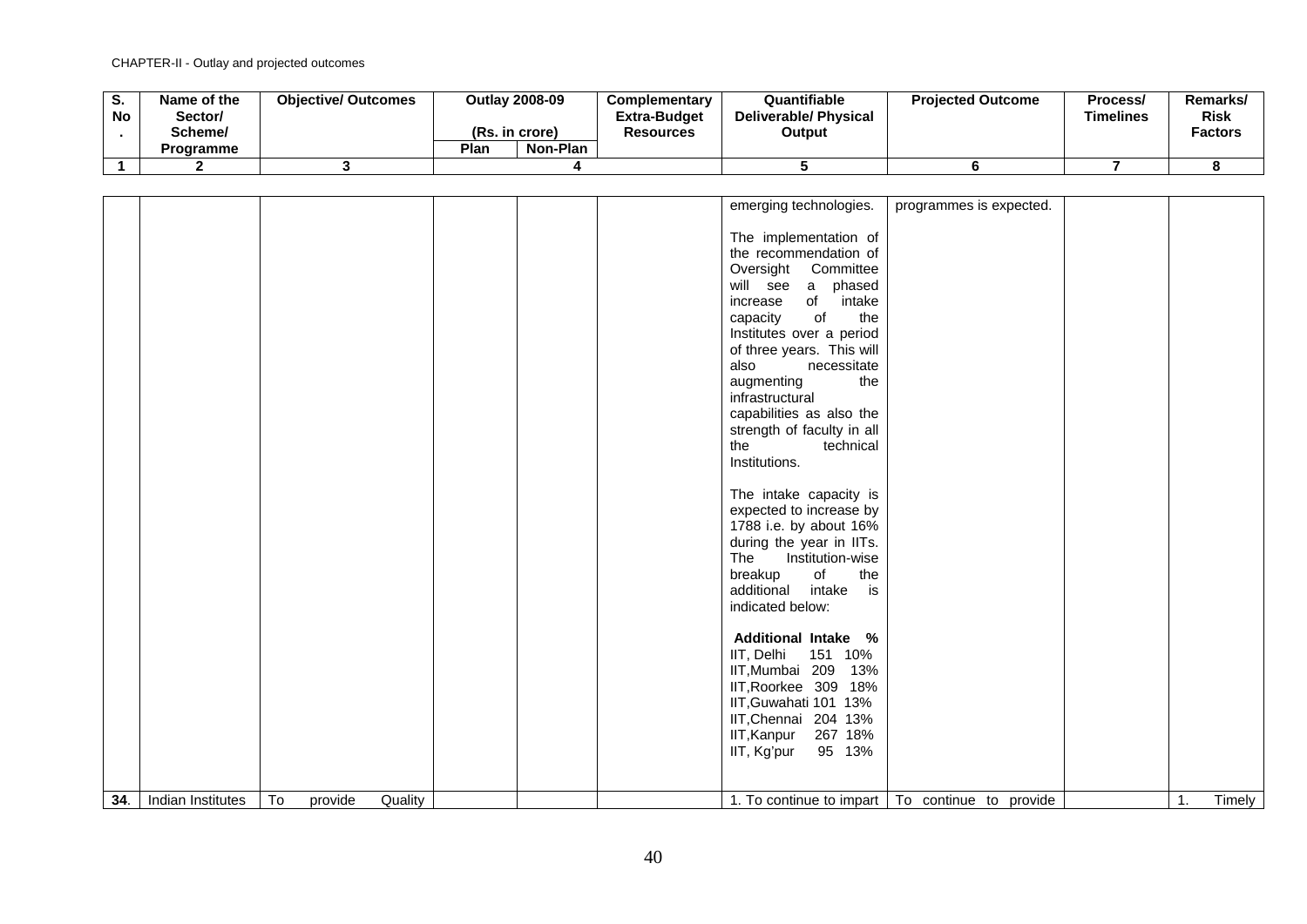| o.<br>No. | Name of the<br>/Sector<br>Scheme/<br>Programme | <b>Objective/ Outcomes</b> | <b>Outlay 2008-09</b><br>(Rs. in crore)<br>Plan | Non-Plan | <b>Complementary</b><br><b>Extra-Budget</b><br>Resources | Quantifiable<br><b>Deliverable/ Physical</b><br>Output | <b>Projected Outcome</b> | Process/<br><b>Timelines</b> | Remarks/<br>Risk<br><b>Factors</b> |
|-----------|------------------------------------------------|----------------------------|-------------------------------------------------|----------|----------------------------------------------------------|--------------------------------------------------------|--------------------------|------------------------------|------------------------------------|
|           |                                                |                            |                                                 |          |                                                          |                                                        |                          |                              |                                    |
|           |                                                |                            |                                                 |          |                                                          |                                                        |                          |                              |                                    |

|     | of Management<br>$(IIMs)$ $@$<br>Ahmedabad,<br>Bangalore<br>Calcutta<br>Lucknow<br>Indore<br>Kozhikode<br>Rajiv Gandhi<br>IIM @ Shillong | <b>Management Education</b>                                                                                                                                                                                      | 98.00<br>$(10.00)$ in<br>NER)<br>(including<br>an amount<br><b>Rs.53</b><br>of<br>crores for<br>OSC <sub>1</sub><br>recommen<br>dation). | 27.00 | quality<br>management<br>education<br>enhance<br>facilities<br>in<br>$r/\circ$<br>Information technology,<br>infrastructure & Library<br>resource. Improvement<br>is faculty strength &<br>maintain<br>quality<br>of<br>education.<br>2. Duration Programme<br>(PGP-Public<br>Management<br>and<br>Policy)<br>3.<br>To<br>create<br>infrastructure and other<br>facilities<br>including<br>recruitment of faculty at<br>IIM (Shillong).<br>4. Subject to approval of<br>competent, the intake<br>capacity in these IIMs<br>expected<br>to<br>are<br>increase by 54% over a<br>period of 3 years from<br>2008-09<br>for<br>implementing Oversight<br>Committee<br>recommendations | management education.                                                                                                                                                          | approval of<br>competent<br>authority.<br>2. Award of<br>contract for<br>civil/ works/<br>equipment.<br>3.<br>Recruitment<br>οf<br>faculty<br>and support<br>staff<br>4. Additional<br>intake<br>as<br>per col 5 is<br>subject<br>to<br>decision of<br>the<br>Supreme<br>Court |
|-----|------------------------------------------------------------------------------------------------------------------------------------------|------------------------------------------------------------------------------------------------------------------------------------------------------------------------------------------------------------------|------------------------------------------------------------------------------------------------------------------------------------------|-------|----------------------------------------------------------------------------------------------------------------------------------------------------------------------------------------------------------------------------------------------------------------------------------------------------------------------------------------------------------------------------------------------------------------------------------------------------------------------------------------------------------------------------------------------------------------------------------------------------------------------------------------------------------------------------------|--------------------------------------------------------------------------------------------------------------------------------------------------------------------------------|--------------------------------------------------------------------------------------------------------------------------------------------------------------------------------------------------------------------------------------------------------------------------------|
| 35. | Indian Institute<br>of Sceince<br>(IISc.),<br>Bangalore                                                                                  | The Institute is a post<br>Institution<br>graduate<br>providing<br>quality<br>education and excelling<br>research<br>and<br>in<br>development<br>the<br>at<br>cutting edge of several<br>disciplines in Science, | 130.00<br>(including<br>an amount<br>of<br>Rs.70.00<br>crores for<br><b>OSC</b>                                                          | 91.00 | To carry out research in<br>and<br>applied<br>pure<br>sciences, especially in<br>frontline areas.<br>Upgradation<br>οf<br>infrastructure                                                                                                                                                                                                                                                                                                                                                                                                                                                                                                                                         | Enhancement<br>performance & prediction<br>in order to meet the<br>of rapidly<br>challenges<br>situation<br>in<br>changing<br>national/<br>International<br>Science Technolgy. | Timely<br>1.<br>approval of<br>competent<br>authority.<br>2. Award of<br>contract for<br>civil/ works/                                                                                                                                                                         |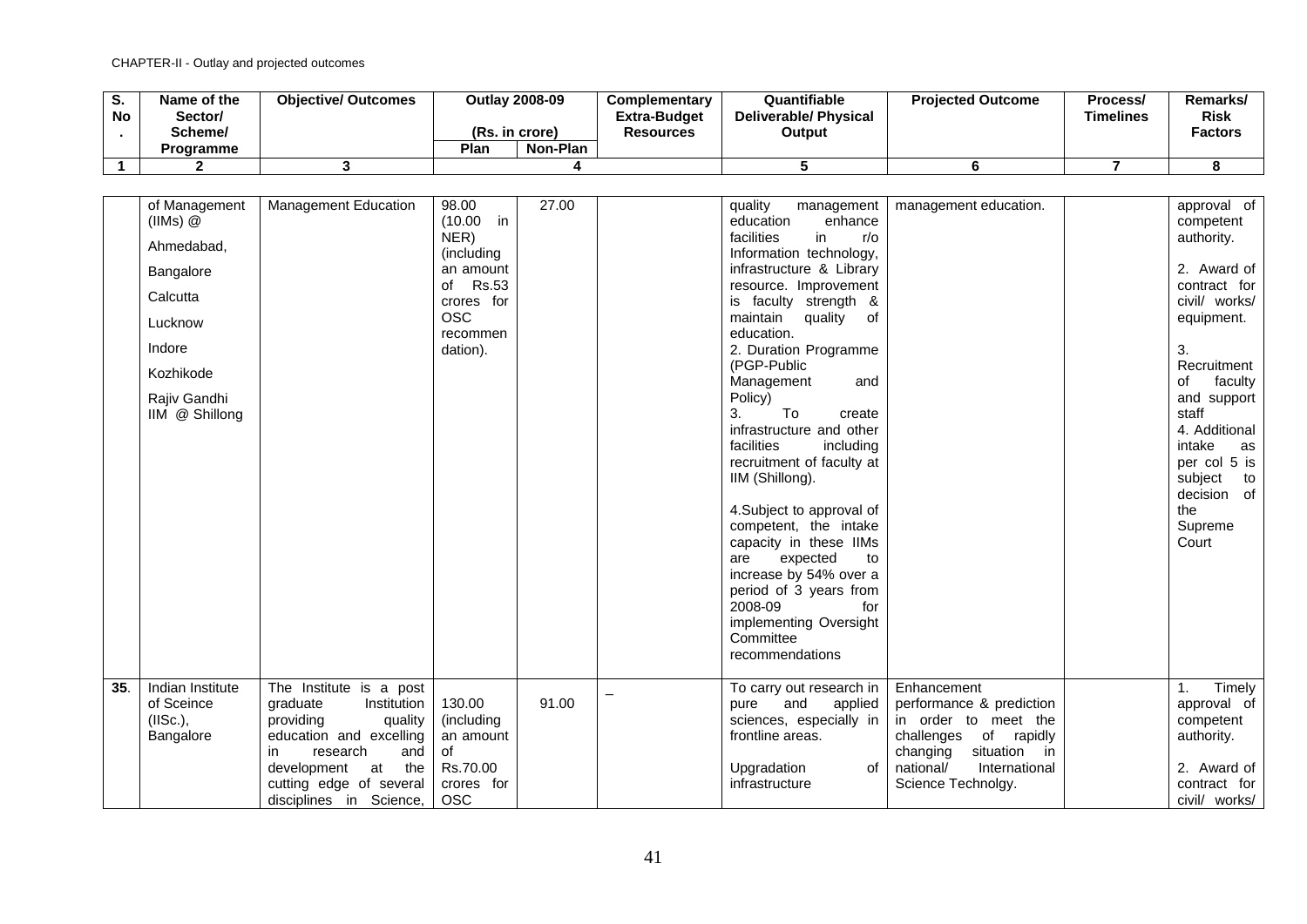| o.<br><b>No</b> | Name of the<br>/Sector<br>Scheme/ | <b>Objective/ Outcomes</b> | <b>Outlay 2008-09</b><br>(Rs. in crore) |          | <b>Complementary</b><br><b>Extra-Budget</b><br><b>Resources</b> | Quantifiable<br><b>Deliverable/ Physical</b><br>Output | <b>Projected Outcome</b> | Process/<br><b>Timelines</b> | Remarks/<br><b>Risk</b><br><b>Factors</b> |
|-----------------|-----------------------------------|----------------------------|-----------------------------------------|----------|-----------------------------------------------------------------|--------------------------------------------------------|--------------------------|------------------------------|-------------------------------------------|
|                 | Programme                         |                            | Plan                                    | Non-Plan |                                                                 |                                                        |                          |                              |                                           |
|                 |                                   |                            |                                         |          |                                                                 |                                                        |                          |                              |                                           |

|     |                                                    | Engineering<br>and<br>Technology.                                                                                                                                                                                                                                                                                        | recommen<br>dation).           |      | Modernization of labs<br>and digital resources<br>of inter-<br>Expansion<br>disciplinary<br>programme/introduction<br>new<br>of<br>emerging<br>courses<br>Subject to approval of<br>competent, the intake<br>capacity is expected to<br>increase by 54% over a<br>period of 3 years from<br>2008-09<br>for<br>implementing Oversight<br>Committee<br>recommendations. The<br>intake<br>capacity<br>is<br>expected to increase<br>330<br>from 280 to<br>students i.e. by about |                                                                                                                                                                                                                                                                                                                                                                |                                                                                                                                                   | equipment.<br>3.<br>Recruitment<br>of<br>faculty<br>and support<br>staff<br>4. Additional<br>intake<br>as<br>per col 5 is<br>subject<br>to<br>decision of<br>the<br>Supreme<br>Court |
|-----|----------------------------------------------------|--------------------------------------------------------------------------------------------------------------------------------------------------------------------------------------------------------------------------------------------------------------------------------------------------------------------------|--------------------------------|------|-------------------------------------------------------------------------------------------------------------------------------------------------------------------------------------------------------------------------------------------------------------------------------------------------------------------------------------------------------------------------------------------------------------------------------------------------------------------------------|----------------------------------------------------------------------------------------------------------------------------------------------------------------------------------------------------------------------------------------------------------------------------------------------------------------------------------------------------------------|---------------------------------------------------------------------------------------------------------------------------------------------------|--------------------------------------------------------------------------------------------------------------------------------------------------------------------------------------|
| 36. | All India<br>Council for<br>Technical<br>Education | (i) Proper planning and<br>coordinated<br>of the<br>development<br>technical<br>education<br>system, the promotion of<br>education in relation of<br>quantitative<br>planned<br>and<br>the<br>growth<br>and<br>regulation<br>proper<br>maintenance of norms<br>and standards in the<br>technical<br>education<br>system. | 167.00<br>$(16.70)$ in<br>NER) | 1.00 | 18% in 2008-09.<br>(i) AICTE will continue<br>regulate<br>the<br>to<br>functioning of around<br>80000<br>Institution<br>technical<br>imparting<br>education in different<br>disciplines<br>with an<br>intake capacity of about<br>15<br>lakhs<br>students<br>(including diploma level<br>institution)<br>Expert Committee<br>(ii)                                                                                                                                             | The projected outcomes<br>through various activities<br>of AICTE will lead to<br>growth<br>of<br>technical<br>education system in the<br>country.<br>Quality<br>improvement in technical<br>education<br>through<br>accreditation,<br>improvement in quality of<br>faculty<br>member.<br>Research,<br>teaching<br>methodology,<br>up<br>gradation of skill and | The<br>process/timeli<br>ness will be<br>taken care of<br>for<br>funding<br>and regulating<br>the<br>functioning of<br>Technical<br>Institutions. | The<br>approval<br>process and<br>accreditatio<br>of<br>n<br>programme<br>s are based<br>the<br>on<br>initiatives of<br>the<br>institutions,                                         |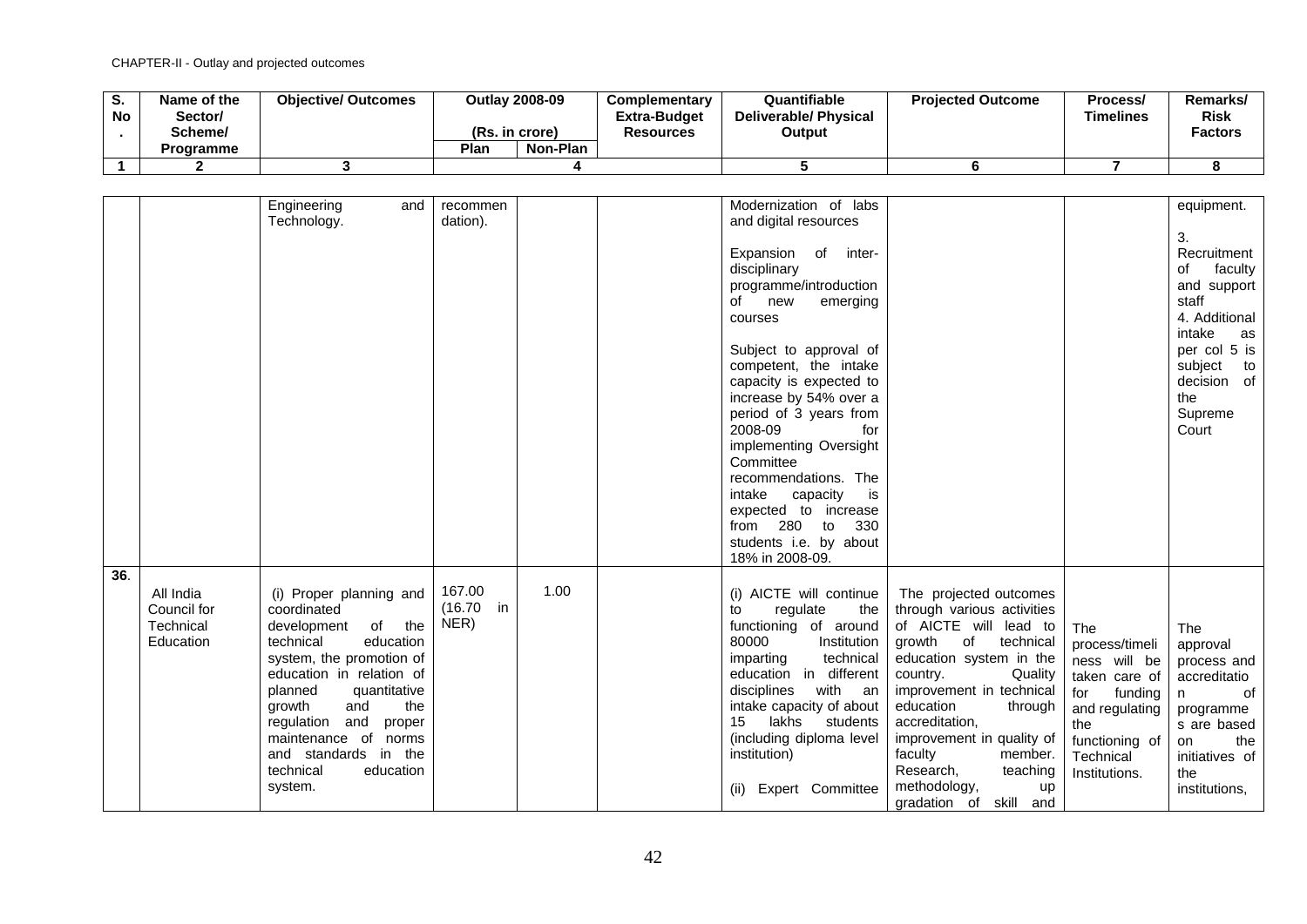| o.<br><b>No</b> | Name of the<br>Sector/<br>Scheme/<br><b>Programme</b> | <b>Objective/ Outcomes</b> | (Rs. in crore)<br>Plan | Outlav 2008-09<br>Non-Plan | <b>Complementary</b><br><b>Extra-Budget</b><br><b>Resources</b> | Quantifiable<br><b>Deliverable/ Physical</b><br>Output | <b>Projected Outcome</b> | Process/<br><b>Timelines</b> | Remarks/<br><b>Risk</b><br><b>Factors</b> |
|-----------------|-------------------------------------------------------|----------------------------|------------------------|----------------------------|-----------------------------------------------------------------|--------------------------------------------------------|--------------------------|------------------------------|-------------------------------------------|
|                 |                                                       |                            |                        |                            |                                                                 |                                                        |                          |                              |                                           |

|     |                                                   | (ii) AICTE funds various<br>programmes. With<br>a<br>view to achieving the<br>above objectives.<br>(iii) Besides AICTE will<br>undertake programme for<br>faculty development Award<br>of Fellowship for M.Tech<br>students and schemes for<br>reduction of regional<br>imbalances/social gaps and<br>promotion of inclusiveness<br>and support to Engineering<br>colleges for Diploma |                                                                                                                                   |        | visits<br>for<br>1600<br>350<br>programmes for<br>institutes<br>will<br>be<br>conducted during 2008-<br>09                                                                                                                                                                                                                                                                                                                                                                                                                                                                                    | knowledge of students<br>and industrial growth.                                                                                                                                                                                                                                                                                                                                                                                |                                                                                                                                                                                                                                                                                                                                                                               | though<br><b>AICTE</b><br>provides<br>guidelines<br>the<br>to<br>institutions<br>for seeking<br>approval/<br>accreditatio<br>n.                                                                                                                                                                    |
|-----|---------------------------------------------------|----------------------------------------------------------------------------------------------------------------------------------------------------------------------------------------------------------------------------------------------------------------------------------------------------------------------------------------------------------------------------------------|-----------------------------------------------------------------------------------------------------------------------------------|--------|-----------------------------------------------------------------------------------------------------------------------------------------------------------------------------------------------------------------------------------------------------------------------------------------------------------------------------------------------------------------------------------------------------------------------------------------------------------------------------------------------------------------------------------------------------------------------------------------------|--------------------------------------------------------------------------------------------------------------------------------------------------------------------------------------------------------------------------------------------------------------------------------------------------------------------------------------------------------------------------------------------------------------------------------|-------------------------------------------------------------------------------------------------------------------------------------------------------------------------------------------------------------------------------------------------------------------------------------------------------------------------------------------------------------------------------|----------------------------------------------------------------------------------------------------------------------------------------------------------------------------------------------------------------------------------------------------------------------------------------------------|
| 37. | National<br>Institutes of<br>Technology<br>(NITs) | To<br>provide<br>Quality<br>Engineering & Technical<br>Education at the level of<br>undergraduate,<br>postgraduate<br>and<br>research programmes.                                                                                                                                                                                                                                      | 808.00<br>(90.00)<br>in<br>NER)<br>(including<br>an amount<br>of<br>Rs.608.00<br>crores for<br><b>OSC</b><br>recommen<br>dation). | 285.00 | (i)<br>To continue to<br>Quality<br>impart<br><b>Technical Education to</b><br>the students through<br>20 National Institutes<br>of Technology (NITs).<br>(ii)<br>To<br>impart<br><b>Technical Education to</b><br>50000 students<br>in in<br>Engineering & related<br>subjects. Around 2500<br>teaching faculty and<br>4600<br>Non-teaching<br>staff<br>presently<br>is<br>engaged<br>these<br>in<br>activities.<br>To<br>provide<br>(iii)<br>facilities<br>infrastructure<br>to the students<br>by<br>construction<br>οf<br>Messes,<br>Hostels,<br>upgradation<br>οf<br>laboratories<br>and | By investing in NITs, the<br>Technical<br>Education<br>being imparted would be<br>improved as the students<br>will have access to State<br>- of - Art, Modern<br>Equipment,<br>Laboratory<br>Latest Books on the<br>subject in the Library and<br>improved Hostel facilities.<br>With the implementation<br>of new reservation policy<br>of OBCs these above<br>facilities will be further<br>improved<br>and<br>strengthened. | The process /<br>timeliness are<br>taken care of<br>and quarterly<br>targets<br>for<br>regular flow of<br>funds to the<br>Institutes<br>have<br>been<br>identified. The<br>regular flow of<br>funds<br>and<br>also<br>a<br>constant<br>monitoring will<br>definitely<br>improve the<br>performance<br>of<br>these<br>Institutions in<br>a fixed time<br>bound<br>manner. From | -1.<br>Availability<br>οf<br>competent<br>technical<br>faculty<br>in<br>the Institute.<br>2.<br>Timely<br>completion<br>Hostels<br>of<br>other<br>and<br>infrastructur<br>e facilities.<br>3.Additional<br>intake<br>as<br>per col 5 is<br>subject<br>to<br>decision of<br>the<br>Supreme<br>Court |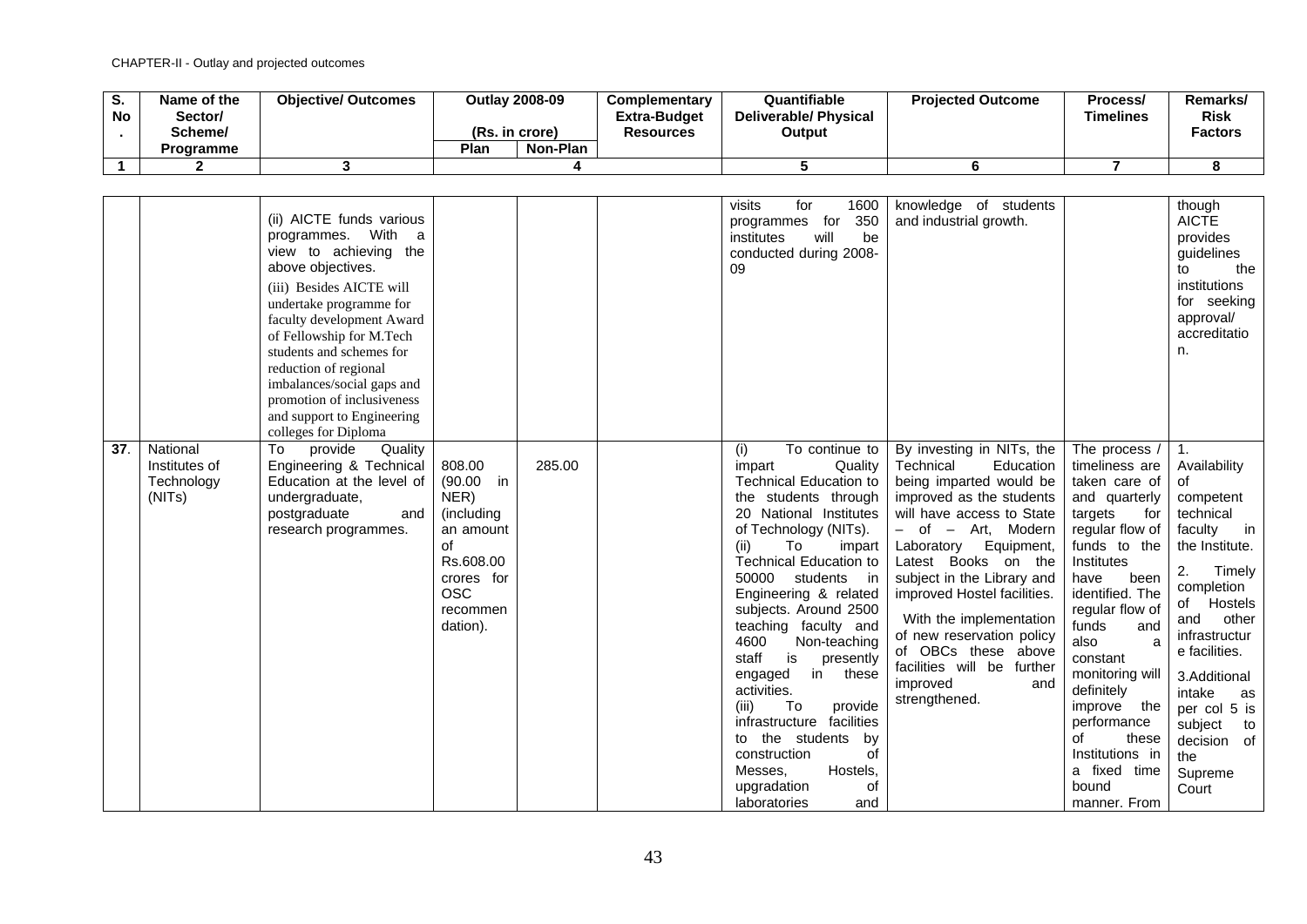| o.<br><b>No</b> | Name of the<br>Sector/<br>Scheme/ | <b>Objective/ Outcomes</b> |      | <b>Outlay 2008-09</b><br>(Rs. in crore) | Complementary<br><b>Extra-Budget</b><br><b>Resources</b> | Quantifiable<br><b>Deliverable/ Physical</b><br>Output | <b>Projected Outcome</b> | Process/<br><b>Timelines</b> | <b>Remarks</b><br><b>Risk</b><br><b>Factors</b> |
|-----------------|-----------------------------------|----------------------------|------|-----------------------------------------|----------------------------------------------------------|--------------------------------------------------------|--------------------------|------------------------------|-------------------------------------------------|
|                 | <b>Programme</b>                  |                            | Plan | Non-Plan                                |                                                          |                                                        |                          |                              |                                                 |
|                 |                                   |                            |      |                                         |                                                          |                                                        |                          |                              |                                                 |

| 38. | National                                                    | iTo train the practicing                                                                                                                                                                                                                                                                                                                                                                                                                  |                                                                                                         |       | Workshops,<br>Modernization<br>of<br>Library<br>and<br>computer centres etc.<br>(iv)<br>Subject<br>to<br>approval of competent<br>authority, the intake<br>capacity is expected to<br>increase by 54% over<br>a period of 3 years<br>from 2008-09<br>for<br>implementing<br>Oversight Committee<br>recommendations. The<br>intake capacity<br>is<br>expected to increase<br>by 3831 students in<br>2008-09.            |                                                        | the<br>year<br>2007-2008 a<br>quarterly<br>monitoring will<br>further<br>be<br>strengthened<br>review<br>and<br>meeting with<br>the Directors<br>of NITs will be<br>engaged<br>every quarter.<br>The quarterly | Projected                                                                                                                                                                                 |
|-----|-------------------------------------------------------------|-------------------------------------------------------------------------------------------------------------------------------------------------------------------------------------------------------------------------------------------------------------------------------------------------------------------------------------------------------------------------------------------------------------------------------------------|---------------------------------------------------------------------------------------------------------|-------|------------------------------------------------------------------------------------------------------------------------------------------------------------------------------------------------------------------------------------------------------------------------------------------------------------------------------------------------------------------------------------------------------------------------|--------------------------------------------------------|----------------------------------------------------------------------------------------------------------------------------------------------------------------------------------------------------------------|-------------------------------------------------------------------------------------------------------------------------------------------------------------------------------------------|
|     | Institute of<br>Industrial<br>Engineering<br>(NIIE), Mumbai | executives<br>in<br>Technical<br>Non-<br>$\sqrt{2}$<br>Technical<br>areas in<br>various<br>facts<br>0f<br>management.<br>iiTo provide technical<br>consultancy to the<br>industrial<br>and<br>business<br>organization to find<br>scientific solution to<br>their problems and<br>the<br>increase<br>productivity.<br>iiiTo develop qualified<br>manpower to cater to<br>the needs of the<br>business<br>industries/<br>with the over all | 37.00<br>(including)<br>an amount<br>οf<br>Rs.12.00<br>crores for<br><b>OSC</b><br>recommen<br>dation). | 14.00 | To<br>1.<br>continue to<br>develop<br>qualified<br>manpower to cater to<br>the needs of the<br>industries / business.<br>2. To increase the<br>number of executives<br>trained in various facets<br>of management<br>3. Subject to approval<br>of competent authority,<br>the intake capacity is<br>expected to increase by<br>54% over a period of 3<br>years from 2008-09 for<br>implementing Oversight<br>Committee | Technical education<br>being imparted will<br>improve. | targets<br>for<br>regular flow of<br>funds to the<br>Institute have<br>been<br>identified                                                                                                                      | outcome is<br>subject to<br>the varied<br>response<br>from<br>the<br>Industries.<br>Additional<br>intake<br>as<br>per col 5 is<br>subject<br>to<br>decision of<br>the<br>Supreme<br>Court |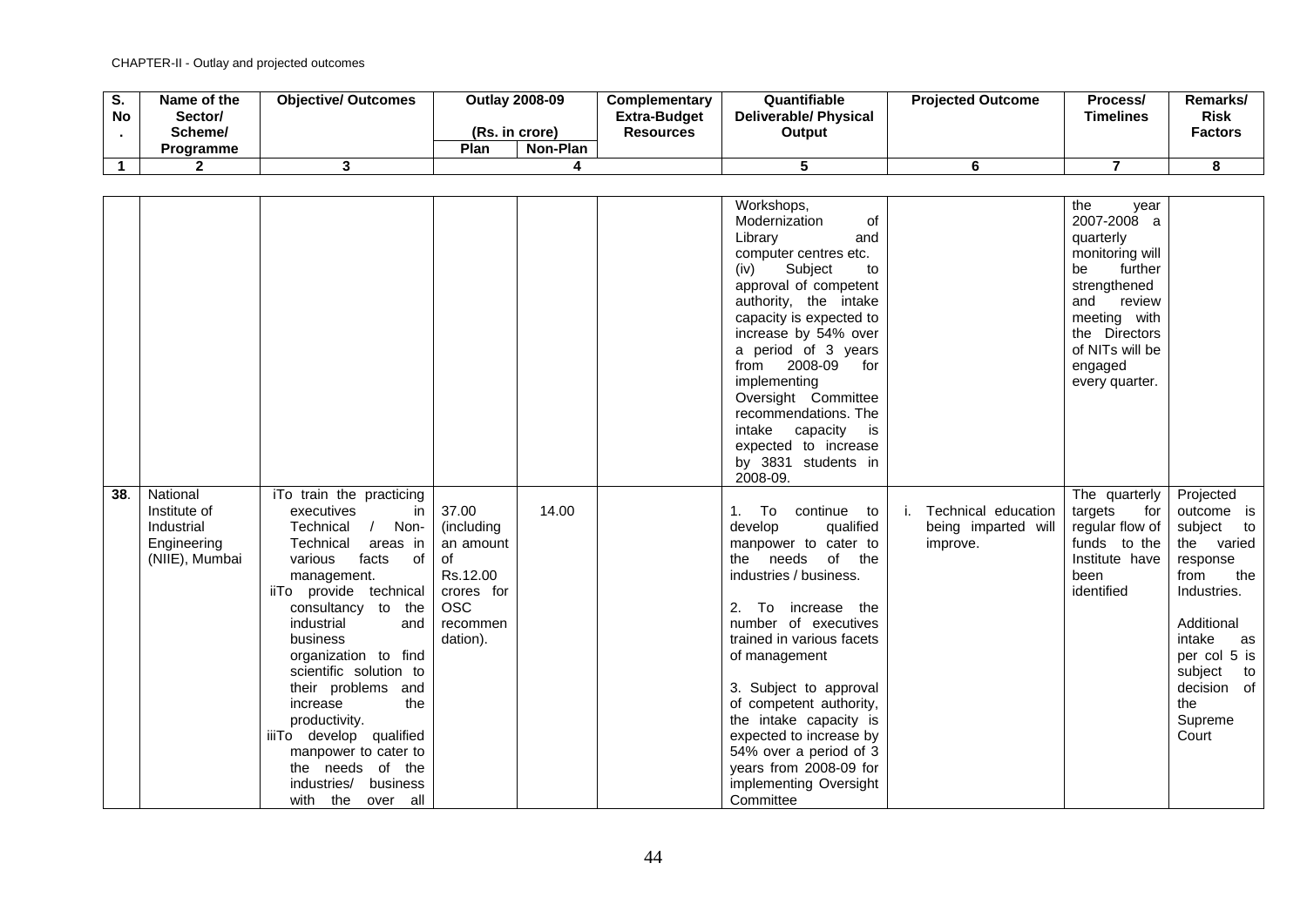| o.<br><b>No</b> | Name of the<br>Sector/<br>Scheme/<br>Programme | <b>Objective/ Outcomes</b> | Plan | <b>Outlay 2008-09</b><br>(Rs. in crore)<br>Non-Plan | <b>Complementary</b><br><b>Extra-Budget</b><br>Resources | Quantifiable<br><b>Deliverable/ Physical</b><br>Output | <b>Projected Outcome</b> | Process/<br><b>Timelines</b> | Remarks/<br><b>Risk</b><br><b>Factors</b> |
|-----------------|------------------------------------------------|----------------------------|------|-----------------------------------------------------|----------------------------------------------------------|--------------------------------------------------------|--------------------------|------------------------------|-------------------------------------------|
|                 |                                                |                            |      |                                                     |                                                          |                                                        |                          |                              |                                           |
|                 |                                                |                            |      |                                                     |                                                          |                                                        |                          |                              |                                           |

| 39. | National<br>Institute of<br>Foundry &<br>Forge<br>Technology, | objective of nation<br>building<br>$\overline{To}$ train the practicing<br>executives in Technical/<br>Non -technical areas in<br>various<br>facts<br>of<br>management.                                                                                                                                                                                      | 13.00<br>(including<br>an amount<br>of Rs.6.00                                   | 8.50 | recommendations. The<br>intake<br>capacity<br>is<br>expected to increase by<br>57 students in 2008-09.<br>To continue to provide<br>teaching and training<br>programmes, Conduct<br>frontier<br>research in<br>pertaining to<br>areas                                                                                                                                                                                                                              | 1. By<br>the<br>improving<br>infrastructure<br>in<br>NIFFT, Ranchi,<br>the<br>technical education is<br>being imparted would              | The quarterly<br>for<br>targets<br>regular flow of<br>funds to the<br>Institute have                     | Additional<br>intake<br>as<br>per col 5 is<br>subject<br>to<br>decision of                       |
|-----|---------------------------------------------------------------|--------------------------------------------------------------------------------------------------------------------------------------------------------------------------------------------------------------------------------------------------------------------------------------------------------------------------------------------------------------|----------------------------------------------------------------------------------|------|--------------------------------------------------------------------------------------------------------------------------------------------------------------------------------------------------------------------------------------------------------------------------------------------------------------------------------------------------------------------------------------------------------------------------------------------------------------------|-------------------------------------------------------------------------------------------------------------------------------------------|----------------------------------------------------------------------------------------------------------|--------------------------------------------------------------------------------------------------|
|     | (NIFFT) Ranchi.                                               | technical<br>To provide<br>consultancy<br>to<br>the<br>industries and business<br>organizations to<br>find<br>scientific solutions<br>to<br>problems<br>their<br>and<br>increase the productivity.<br>develop qualified<br>To.<br>manpower to cater to the<br>of<br>the<br>needs<br>industries/business with<br>the overall objective of<br>nation building. | crore<br>for<br><b>OSC</b><br>recommen<br>dations)                               |      | foundry and<br>forge<br>technology and allied<br>areas and to provide<br>technological guidance<br>and<br>documentation<br>services<br>to<br>the<br>Industries.<br>Subject to approval of<br>competent<br>authority,<br>the intake capacity is<br>expected to increase by<br>54% over a period of 3<br>years from 2008-09 for<br>implementing Oversight<br>Committee<br>recommendations. The<br>intake capacity<br>is<br>expected to increase by<br>137 in 2008-09 | be improved.<br>2. Seats will be added<br>for implementation of<br>reservation of OBC as<br>recommendation<br>0f<br>Oversight Committee.  | been<br>identified                                                                                       | the<br>Supreme<br>Court                                                                          |
| 40. | School of<br>Planning &<br>Architecture,<br>New Delhi.        | achieve<br>To<br>well<br>trained<br>technical<br>manpower in the field<br>of<br>Architecture,<br>Planning<br>and<br>provides training at<br>various<br>levels<br>.in<br>different aspects of                                                                                                                                                                 | 20.00<br>(including<br>an amount<br>of<br>Rs.10.00<br>for<br>crore<br><b>OSC</b> | 7.00 | . To continue to trained<br>technical manpower in<br>field<br>the<br>οf<br>Architecture,<br>Planning and provides<br>training at various<br>different<br>levels<br>in.<br>aspects of<br>Human                                                                                                                                                                                                                                                                      | Planning<br>&<br>The<br>Architectural Education<br>being imparted would<br>be improved with the<br>expansion programmes<br>of the School. | The quarterly<br>for<br>targets<br>regular flow of<br>funds to the<br>School have<br>been<br>identified. | The<br>candidates<br>the<br>from<br>background<br>of<br>Social<br>Sciences<br>are<br>not<br>been |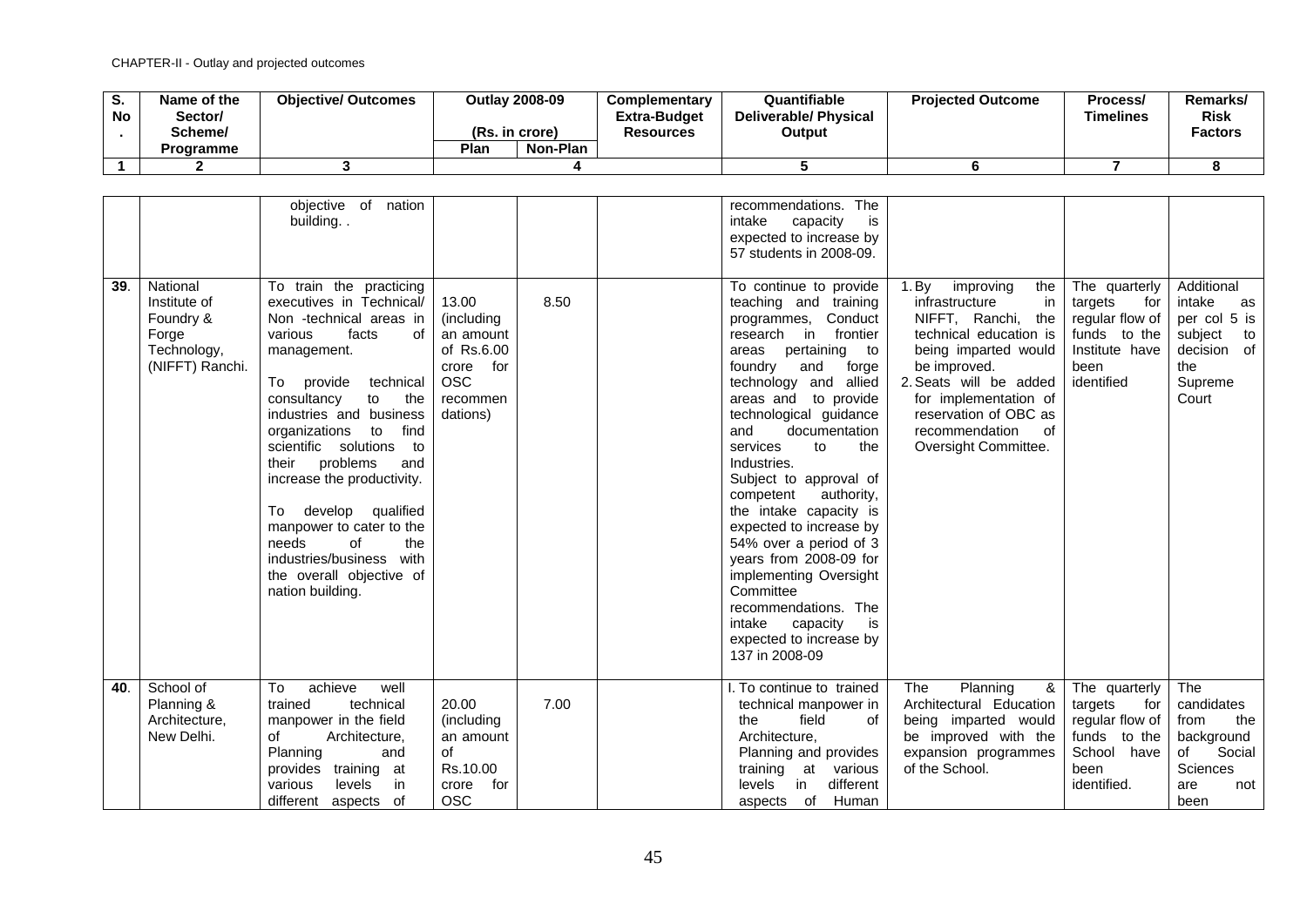| o.<br><b>No</b> | Name of the<br>/Sector<br>Scheme/ | <b>Objective/ Outcomes</b> | <b>Outlay 2008-09</b><br>(Rs. in crore) |          | <b>Complementary</b><br><b>Extra-Budget</b><br><b>Resources</b> | Quantifiable<br><b>Deliverable/ Physical</b><br>Output | <b>Projected Outcome</b> | Process/<br><b>Timelines</b> | Remarks/<br><b>Risk</b><br><b>Factors</b> |
|-----------------|-----------------------------------|----------------------------|-----------------------------------------|----------|-----------------------------------------------------------------|--------------------------------------------------------|--------------------------|------------------------------|-------------------------------------------|
|                 | Programme                         |                            | Plan                                    | Non-Plan |                                                                 |                                                        |                          |                              |                                           |
|                 |                                   |                            |                                         |          |                                                                 |                                                        |                          |                              |                                           |

|     |                    |                            |              |       | Habitat                      |                                                      |                   |               |
|-----|--------------------|----------------------------|--------------|-------|------------------------------|------------------------------------------------------|-------------------|---------------|
|     |                    | Human Habitat and          | recommen     |       | and                          |                                                      |                   | attracted by  |
|     |                    | Environment.               | dation).     |       | Environment to 708           |                                                      |                   | the School    |
|     |                    |                            |              |       | students.                    |                                                      |                   | due to non    |
|     |                    |                            |              |       | III. Efforts<br>being<br>are |                                                      |                   | availability  |
|     |                    |                            |              |       | made to develop the          |                                                      |                   | GATE<br>of    |
|     |                    |                            |              |       | site for new Campus          |                                                      |                   | scholarship   |
|     |                    |                            |              |       | for the School in            |                                                      |                   | to them in    |
|     |                    |                            |              |       | Vasant Kunj, New             |                                                      |                   | comparison    |
|     |                    |                            |              |       | Delhi.                       |                                                      |                   | to            |
|     |                    |                            |              |       | II. Subject to approval of   |                                                      |                   | Architects/   |
|     |                    |                            |              |       | competent authority,         |                                                      |                   | Engineers.    |
|     |                    |                            |              |       | the intake capacity is       |                                                      |                   |               |
|     |                    |                            |              |       | expected to increase         |                                                      |                   | Additional    |
|     |                    |                            |              |       | by 54% over a period         |                                                      |                   | intake<br>as  |
|     |                    |                            |              |       | of 3 years from 2008-        |                                                      |                   | per col 5 is  |
|     |                    |                            |              |       | 09 for implementing          |                                                      |                   | subject<br>to |
|     |                    |                            |              |       | Oversight Committee          |                                                      |                   | decision of   |
|     |                    |                            |              |       | recommendations. The         |                                                      |                   | the           |
|     |                    |                            |              |       | intake capacity is           |                                                      |                   | Supreme       |
|     |                    |                            |              |       | expected to increase         |                                                      |                   | Court         |
|     |                    |                            |              |       | by 42 in 2008-09.            |                                                      |                   |               |
| 41. | National Instt. of | To provide professional    |              |       | To continue to provide       | the<br>activities<br>All<br>$\overline{\phantom{m}}$ | Quarter $1 -$     | Shortage      |
|     | Technical          | education and training to  | 30.00        | 18.00 | short term training to       | training,<br>research and                            | 25% of the        | of faculty in |
|     | Teachers'          | teachers of polytechnics,  | (3.00)<br>in |       | teachers of technical        | curriculum<br>revision &                             | targets           | technical     |
|     | Training &         | engg. colleges<br>for      | NER)         |       | institutions, to structure   | instructional<br>resources                           |                   | institutions  |
|     | Research           | advancement of learning    | (including   |       | curriculum reforms and       | development are ongoing                              | Quarter -2 &3     |               |
|     | (NITTTRS)          | / promoting excellence in  | an amount    |       | produce<br>instructional     | activities through out the                           |                   | -Inadequate   |
|     |                    | technical education and    |              |       | resources.                   | year. NITTTRs envision                               | 30% each of       | <b>States</b> |
|     | (Bhopal,           |                            | of           |       | The                          |                                                      |                   | support for   |
|     | Chandigarh,        | industry. These institutes | Rs.10.00     |       | research and extension       | to become world class                                |                   | sponsoring    |
|     | Chennai &          | offer Masters Degree       | crores for   |       | activity<br>involve          | resource institutes for                              | the targets       | teachers for  |
|     | Kolkata)           | Programme in addition to   | <b>OSC</b>   |       | direct<br>monitoring         | technical teachers                                   |                   | training      |
|     |                    | Short term training        | recommen     |       | central<br>assistance        |                                                      |                   | programme     |
|     |                    |                            | dation).     |       | schemes of MHRD.             |                                                      | Quarter-4         | s of NITTTR   |
|     |                    |                            |              |       |                              |                                                      | 15% of the        | and direct    |
|     |                    |                            |              |       | Subject to approval of       |                                                      | projected         | Central       |
|     |                    |                            |              |       | authority,<br>competent      |                                                      | targets as per    | Assistance    |
|     |                    |                            |              |       | the intake capacity is       |                                                      | <b>MOU</b><br>the | Schemes of    |
|     |                    |                            |              |       | expected to increase by      |                                                      |                   |               |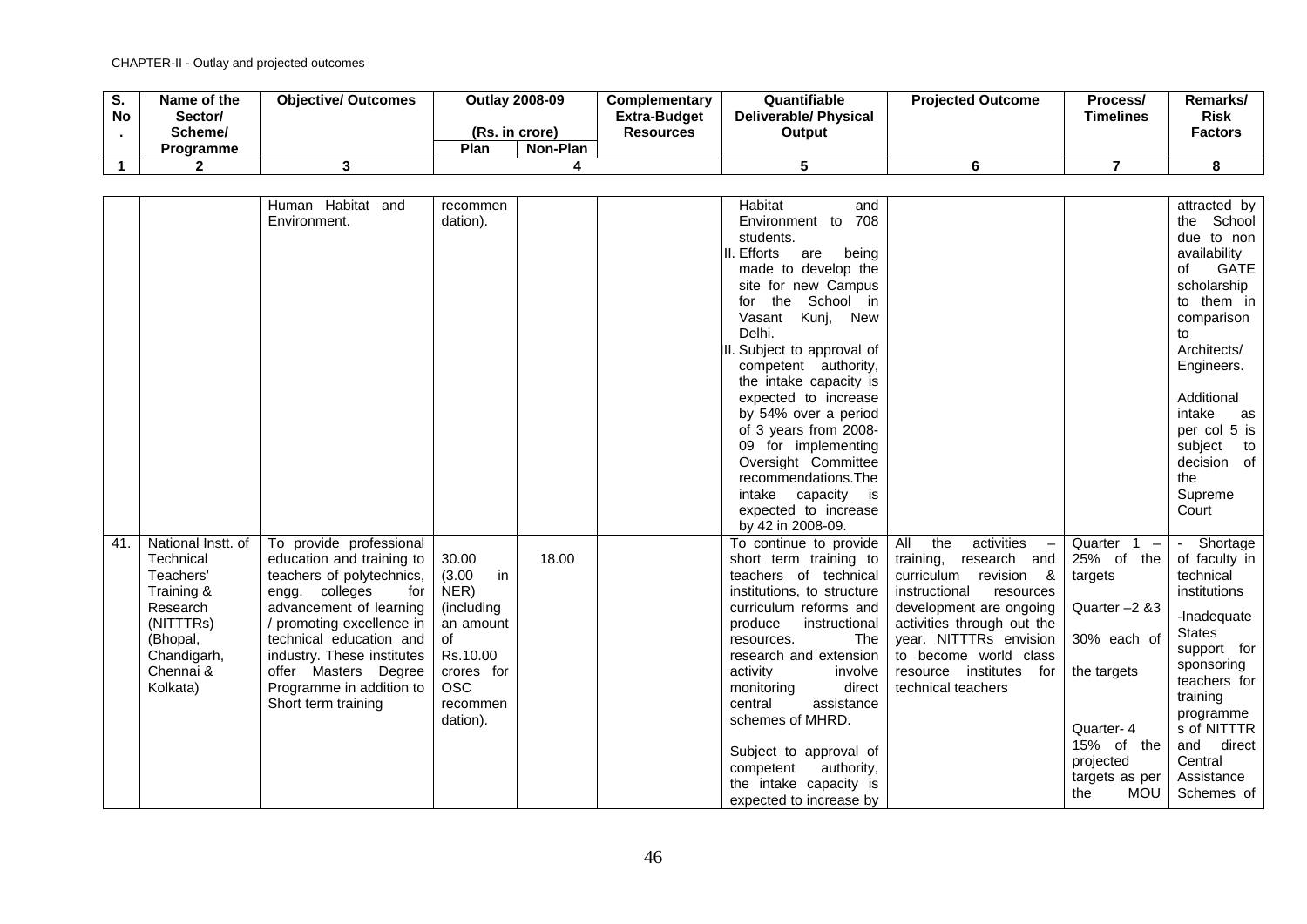| o.<br><b>No</b> | Name of the<br>Sector/<br>Scheme/ | <b>Objective/ Outcomes</b> | (Rs. in crore) | <b>Outlay 2008-09</b> | <b>Complementary</b><br><b>Extra-Budget</b><br><b>Resources</b> | Quantifiable<br><b>Deliverable/ Physical</b><br>Output | <b>Projected Outcome</b> | Process/<br>Timelines | Remarks/<br><b>Risk</b><br><b>Factors</b> |
|-----------------|-----------------------------------|----------------------------|----------------|-----------------------|-----------------------------------------------------------------|--------------------------------------------------------|--------------------------|-----------------------|-------------------------------------------|
|                 | Programme                         |                            | Plan           | Non-Plan              |                                                                 |                                                        |                          |                       |                                           |
|                 |                                   |                            |                |                       |                                                                 |                                                        |                          |                       |                                           |

|     |                                                                                                                                                  |                                                                                                                         |                                                                                                 |  | 54% over a period of 3<br>years from 2008-09 for<br>implementing Oversight<br>Committee<br>recommendations. The<br>intake<br>capacity<br>is<br>expected to increase by<br>99 i.e. by about 16%<br>during the year 2008-09                                                                                                                                                                                                                                  |                                                                                                                                               | between<br>Ministry and<br>respective<br>institutions<br>For<br>all<br>programmes<br>the no. of<br>seats<br>are<br>likely<br>to<br>increase<br>w.e.f. 2007-08<br>based on the<br>recommendati<br>ons of OSC | <b>MHRD</b><br>Lack of<br>industrial<br>infrastructur<br>and<br>e<br>support in<br><b>NE</b><br>the<br>region.<br>- Additional<br>intake<br>as<br>per col 5 is<br>subject to<br>decision of<br>the<br>Supreme<br>Court |
|-----|--------------------------------------------------------------------------------------------------------------------------------------------------|-------------------------------------------------------------------------------------------------------------------------|-------------------------------------------------------------------------------------------------|--|------------------------------------------------------------------------------------------------------------------------------------------------------------------------------------------------------------------------------------------------------------------------------------------------------------------------------------------------------------------------------------------------------------------------------------------------------------|-----------------------------------------------------------------------------------------------------------------------------------------------|-------------------------------------------------------------------------------------------------------------------------------------------------------------------------------------------------------------|------------------------------------------------------------------------------------------------------------------------------------------------------------------------------------------------------------------------|
| 42. | Pandit Dwarka<br><b>Prasad Mishra</b><br>Indian Institute<br>of Information<br>Technology,<br>Design &<br>Manufacturing<br>(IIITDM),<br>Jabalpur | To meet the requirement<br>of Highly skilled and<br>trained<br>manpower<br>particularly in design and<br>manufacturing. | 26.00<br>(including<br>an amount<br>of Rs.11<br>crore for<br><b>OSC</b><br>recommen<br>dations) |  | 1) Academic/Research<br>activities of Students<br>(UG & PG)<br>Good<br>quality<br>2)<br>teaching and running<br>experimental work and<br>research<br>3) Maintenance of the<br>infrastructure<br>Campus<br>4)<br>Development<br>Phase $-1$<br>i.<br>A. Two Boys Hostel<br>800 students<br>B. Lecture Hall 4<br>5) Setting of labs for<br>Electronic, Computer<br>Science, Workshop of<br>Mechanical Engg. and<br>other core labs.<br>Subject to approval of | Develop<br>and<br>create<br>adequate manpower in<br>the field of Information<br>Technology to meet the<br>global challenges in IT<br>Section. |                                                                                                                                                                                                             | Additional<br>intake<br>as<br>per col 5 is<br>subject<br>to<br>decision of<br>the                                                                                                                                      |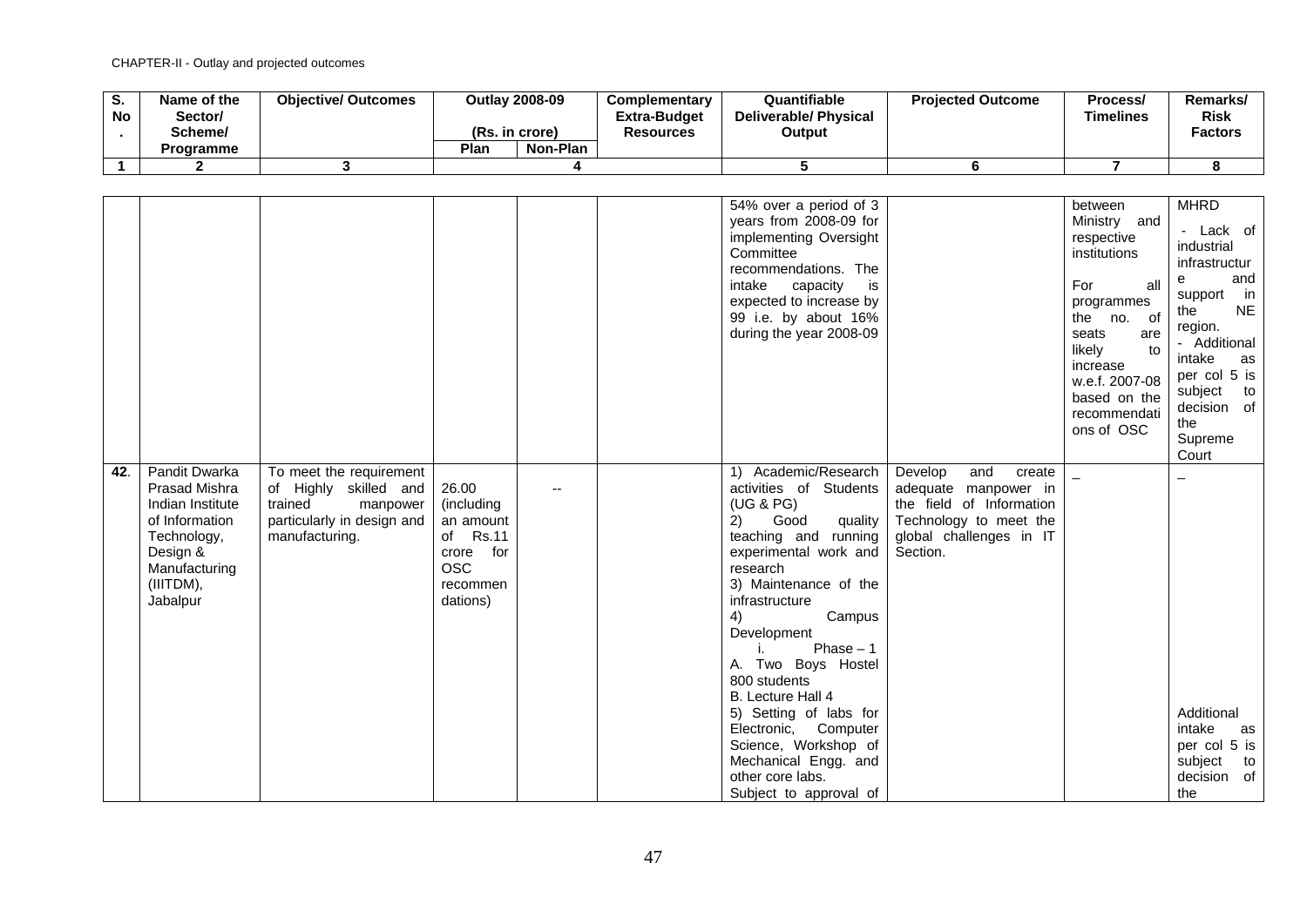| э.<br><b>No</b> | Name of the<br>Sector/<br>Scheme/ | <b>Objective/ Outcomes</b> | (Rs. in crore) | <b>Outlav 2008-09</b> | <b>Complementary</b><br><b>Extra-Budget</b><br><b>Resources</b> | Quantifiable<br><b>Deliverable/ Physical</b><br>Output | <b>Projected Outcome</b> | Process/<br><b>Timelines</b> | Remarks/<br><b>Risk</b><br>Factors |
|-----------------|-----------------------------------|----------------------------|----------------|-----------------------|-----------------------------------------------------------------|--------------------------------------------------------|--------------------------|------------------------------|------------------------------------|
|                 | <b>Programme</b>                  |                            | Plan           | Non-Plan              |                                                                 |                                                        |                          |                              |                                    |
|                 |                                   |                            |                |                       |                                                                 |                                                        |                          |                              |                                    |

|     |                                                                                                                    |                                                                                                                                                               |                                                                                                        |      | authority,<br>competent<br>the intake capacity is<br>expected to increase by<br>54% over a period of 3<br>years from 2008-09 for<br>implementing Oversight<br>Committee<br>recommendations.<br>Intake<br>capacity<br>is<br>be<br>expected<br>to<br>increased by 120 seats<br>in 2008-09.                                                                                                                                    |                                                                                                                                               | Supreme<br>Court                                                                                      |
|-----|--------------------------------------------------------------------------------------------------------------------|---------------------------------------------------------------------------------------------------------------------------------------------------------------|--------------------------------------------------------------------------------------------------------|------|-----------------------------------------------------------------------------------------------------------------------------------------------------------------------------------------------------------------------------------------------------------------------------------------------------------------------------------------------------------------------------------------------------------------------------|-----------------------------------------------------------------------------------------------------------------------------------------------|-------------------------------------------------------------------------------------------------------|
| 43. | Indian Institute<br>of Information<br>Technology<br>(IIIT), Allahabad                                              | impart education,<br>To<br>training, research and<br>development in the field<br>of information technology<br>and related areas.                              | 49.00<br>(including<br>an amount<br>of<br>Rs.24.00<br>crores for<br><b>OSC</b><br>recommen<br>dation). | 6.25 | $\overline{of}$<br>Expansion<br>the<br>institutes in terms of<br>student enrolment and<br>establishment<br>οf<br>Departments<br>and<br>Centres.<br>Subject to approval of<br>competent<br>authority,<br>the intake capacity is<br>expected to increase by<br>54% over a period of 3<br>years from 2008-09 for<br>implementing Oversight<br>Committee The intake<br>capacity is expected to<br>increase by 133 in<br>2008-09 | Develop<br>and<br>create<br>adequate manpower in<br>the field of Information<br>Technology to meet the<br>global challenges in IT<br>Section. | Additional<br>intake<br>as<br>per col 5 is<br>subject<br>to<br>decision of<br>the<br>Supreme<br>Court |
| 44. | <b>Atal Bhari</b><br>Vajpayee-Indian<br>Institute of<br>Information<br>Technology &<br>Management<br>(ABV-IIIT&M). | To create facilities for<br>education,<br>research,<br>consultancy<br>and<br>professional<br>development in the cusp<br>of<br>IT<br>area<br>and<br>management | 18.00<br>(including<br>an amount<br>of<br>Rs.10.00<br>crores for                                       | 6.00 | Expansion<br>of<br>the<br>institutes in terms of<br>student enrolment and<br>establishment<br>οf<br>Departments<br>and<br>Centres.                                                                                                                                                                                                                                                                                          | Develop<br>and<br>create<br>adequate manpower in<br>the field of Information<br>Technology to meet the<br>global challenges in IT<br>Section. | Additional<br>intake<br>as<br>per col 5 is<br>subject<br>to<br>decision of                            |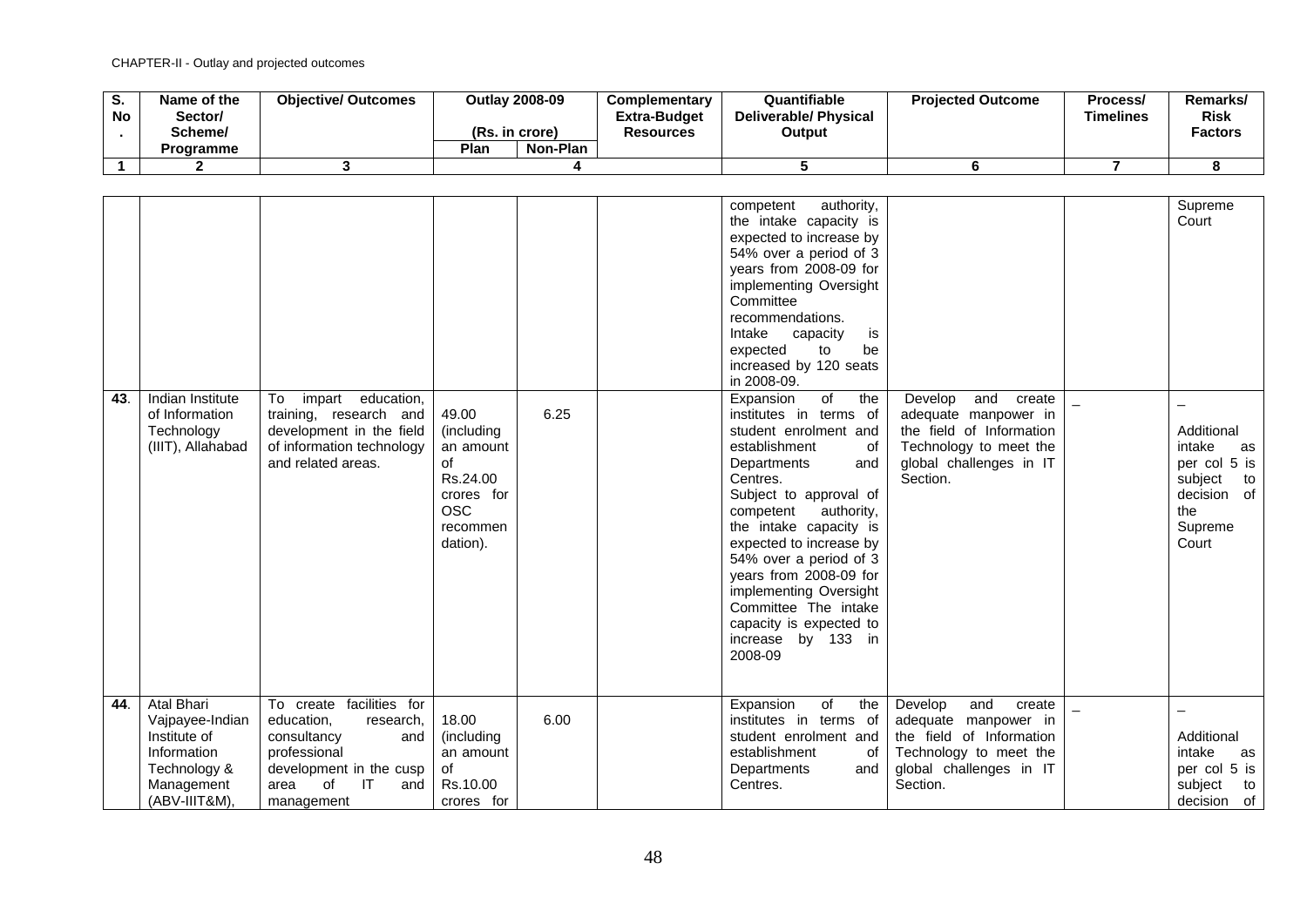| v.<br>No | Name of the<br>Sector/<br>Scheme/ | <b>Objective/ Outcomes</b> | <b>Outlay 2008-09</b><br>(Rs. in crore) |          | <b>Complementary</b><br><b>Extra-Budget</b><br><b>Resources</b> | Quantifiable<br><b>Deliverable/Physical</b><br>Output | <b>Projected Outcome</b> | Process/<br><b>Timelines</b> | Remarks/<br><b>Risk</b><br><b>Factors</b> |
|----------|-----------------------------------|----------------------------|-----------------------------------------|----------|-----------------------------------------------------------------|-------------------------------------------------------|--------------------------|------------------------------|-------------------------------------------|
|          | <b>Programme</b>                  |                            | Plan                                    | Non-Plan |                                                                 |                                                       |                          |                              |                                           |
|          |                                   |                            |                                         |          |                                                                 |                                                       |                          |                              |                                           |

|            | Gwalior                                                                                                                                                                                                                                                              | development<br>through                                                                                                                                                                                                                                                                                                           | <b>OSC</b>                            |             | in<br>the<br>$\bullet$ Increase                                                                                                                                                                                                                                                                                                                                                                                                                                                                                           |                                                                                                                                                                                                                                                                                                                                                                                                                                            |          | the     |
|------------|----------------------------------------------------------------------------------------------------------------------------------------------------------------------------------------------------------------------------------------------------------------------|----------------------------------------------------------------------------------------------------------------------------------------------------------------------------------------------------------------------------------------------------------------------------------------------------------------------------------|---------------------------------------|-------------|---------------------------------------------------------------------------------------------------------------------------------------------------------------------------------------------------------------------------------------------------------------------------------------------------------------------------------------------------------------------------------------------------------------------------------------------------------------------------------------------------------------------------|--------------------------------------------------------------------------------------------------------------------------------------------------------------------------------------------------------------------------------------------------------------------------------------------------------------------------------------------------------------------------------------------------------------------------------------------|----------|---------|
|            |                                                                                                                                                                                                                                                                      | seamless integration.                                                                                                                                                                                                                                                                                                            | recommen                              |             | number of courses.                                                                                                                                                                                                                                                                                                                                                                                                                                                                                                        |                                                                                                                                                                                                                                                                                                                                                                                                                                            |          | Supreme |
|            |                                                                                                                                                                                                                                                                      |                                                                                                                                                                                                                                                                                                                                  | dation).                              |             | • Increase in number                                                                                                                                                                                                                                                                                                                                                                                                                                                                                                      |                                                                                                                                                                                                                                                                                                                                                                                                                                            |          | Court   |
|            |                                                                                                                                                                                                                                                                      |                                                                                                                                                                                                                                                                                                                                  |                                       |             | of students.                                                                                                                                                                                                                                                                                                                                                                                                                                                                                                              |                                                                                                                                                                                                                                                                                                                                                                                                                                            |          |         |
|            |                                                                                                                                                                                                                                                                      |                                                                                                                                                                                                                                                                                                                                  |                                       |             | · Increase in Deptt./                                                                                                                                                                                                                                                                                                                                                                                                                                                                                                     |                                                                                                                                                                                                                                                                                                                                                                                                                                            |          |         |
|            |                                                                                                                                                                                                                                                                      |                                                                                                                                                                                                                                                                                                                                  |                                       |             | Centres.                                                                                                                                                                                                                                                                                                                                                                                                                                                                                                                  |                                                                                                                                                                                                                                                                                                                                                                                                                                            |          |         |
|            |                                                                                                                                                                                                                                                                      |                                                                                                                                                                                                                                                                                                                                  |                                       |             |                                                                                                                                                                                                                                                                                                                                                                                                                                                                                                                           |                                                                                                                                                                                                                                                                                                                                                                                                                                            |          |         |
|            |                                                                                                                                                                                                                                                                      |                                                                                                                                                                                                                                                                                                                                  |                                       |             | • Subject to approval                                                                                                                                                                                                                                                                                                                                                                                                                                                                                                     |                                                                                                                                                                                                                                                                                                                                                                                                                                            |          |         |
|            |                                                                                                                                                                                                                                                                      |                                                                                                                                                                                                                                                                                                                                  |                                       |             | of<br>competent                                                                                                                                                                                                                                                                                                                                                                                                                                                                                                           |                                                                                                                                                                                                                                                                                                                                                                                                                                            |          |         |
|            |                                                                                                                                                                                                                                                                      |                                                                                                                                                                                                                                                                                                                                  |                                       |             | authority, the intake                                                                                                                                                                                                                                                                                                                                                                                                                                                                                                     |                                                                                                                                                                                                                                                                                                                                                                                                                                            |          |         |
|            |                                                                                                                                                                                                                                                                      |                                                                                                                                                                                                                                                                                                                                  |                                       |             | capacity is expected                                                                                                                                                                                                                                                                                                                                                                                                                                                                                                      |                                                                                                                                                                                                                                                                                                                                                                                                                                            |          |         |
|            |                                                                                                                                                                                                                                                                      |                                                                                                                                                                                                                                                                                                                                  |                                       |             |                                                                                                                                                                                                                                                                                                                                                                                                                                                                                                                           |                                                                                                                                                                                                                                                                                                                                                                                                                                            |          |         |
|            |                                                                                                                                                                                                                                                                      |                                                                                                                                                                                                                                                                                                                                  |                                       |             |                                                                                                                                                                                                                                                                                                                                                                                                                                                                                                                           |                                                                                                                                                                                                                                                                                                                                                                                                                                            |          |         |
|            |                                                                                                                                                                                                                                                                      |                                                                                                                                                                                                                                                                                                                                  |                                       |             |                                                                                                                                                                                                                                                                                                                                                                                                                                                                                                                           |                                                                                                                                                                                                                                                                                                                                                                                                                                            |          |         |
|            |                                                                                                                                                                                                                                                                      |                                                                                                                                                                                                                                                                                                                                  |                                       |             |                                                                                                                                                                                                                                                                                                                                                                                                                                                                                                                           |                                                                                                                                                                                                                                                                                                                                                                                                                                            |          |         |
|            |                                                                                                                                                                                                                                                                      |                                                                                                                                                                                                                                                                                                                                  |                                       |             |                                                                                                                                                                                                                                                                                                                                                                                                                                                                                                                           |                                                                                                                                                                                                                                                                                                                                                                                                                                            |          |         |
|            |                                                                                                                                                                                                                                                                      |                                                                                                                                                                                                                                                                                                                                  |                                       |             |                                                                                                                                                                                                                                                                                                                                                                                                                                                                                                                           |                                                                                                                                                                                                                                                                                                                                                                                                                                            |          |         |
|            |                                                                                                                                                                                                                                                                      |                                                                                                                                                                                                                                                                                                                                  |                                       |             |                                                                                                                                                                                                                                                                                                                                                                                                                                                                                                                           |                                                                                                                                                                                                                                                                                                                                                                                                                                            |          |         |
|            |                                                                                                                                                                                                                                                                      |                                                                                                                                                                                                                                                                                                                                  |                                       |             |                                                                                                                                                                                                                                                                                                                                                                                                                                                                                                                           |                                                                                                                                                                                                                                                                                                                                                                                                                                            |          |         |
|            |                                                                                                                                                                                                                                                                      |                                                                                                                                                                                                                                                                                                                                  |                                       |             |                                                                                                                                                                                                                                                                                                                                                                                                                                                                                                                           |                                                                                                                                                                                                                                                                                                                                                                                                                                            |          |         |
|            |                                                                                                                                                                                                                                                                      |                                                                                                                                                                                                                                                                                                                                  |                                       |             |                                                                                                                                                                                                                                                                                                                                                                                                                                                                                                                           |                                                                                                                                                                                                                                                                                                                                                                                                                                            |          |         |
|            |                                                                                                                                                                                                                                                                      |                                                                                                                                                                                                                                                                                                                                  |                                       |             |                                                                                                                                                                                                                                                                                                                                                                                                                                                                                                                           |                                                                                                                                                                                                                                                                                                                                                                                                                                            |          |         |
|            |                                                                                                                                                                                                                                                                      |                                                                                                                                                                                                                                                                                                                                  |                                       |             |                                                                                                                                                                                                                                                                                                                                                                                                                                                                                                                           |                                                                                                                                                                                                                                                                                                                                                                                                                                            |          |         |
|            |                                                                                                                                                                                                                                                                      |                                                                                                                                                                                                                                                                                                                                  |                                       |             |                                                                                                                                                                                                                                                                                                                                                                                                                                                                                                                           |                                                                                                                                                                                                                                                                                                                                                                                                                                            |          |         |
|            |                                                                                                                                                                                                                                                                      |                                                                                                                                                                                                                                                                                                                                  |                                       |             |                                                                                                                                                                                                                                                                                                                                                                                                                                                                                                                           |                                                                                                                                                                                                                                                                                                                                                                                                                                            |          |         |
|            |                                                                                                                                                                                                                                                                      |                                                                                                                                                                                                                                                                                                                                  |                                       |             |                                                                                                                                                                                                                                                                                                                                                                                                                                                                                                                           |                                                                                                                                                                                                                                                                                                                                                                                                                                            |          |         |
|            |                                                                                                                                                                                                                                                                      |                                                                                                                                                                                                                                                                                                                                  |                                       |             |                                                                                                                                                                                                                                                                                                                                                                                                                                                                                                                           |                                                                                                                                                                                                                                                                                                                                                                                                                                            |          |         |
|            |                                                                                                                                                                                                                                                                      |                                                                                                                                                                                                                                                                                                                                  |                                       |             |                                                                                                                                                                                                                                                                                                                                                                                                                                                                                                                           |                                                                                                                                                                                                                                                                                                                                                                                                                                            |          |         |
|            |                                                                                                                                                                                                                                                                      |                                                                                                                                                                                                                                                                                                                                  |                                       |             |                                                                                                                                                                                                                                                                                                                                                                                                                                                                                                                           |                                                                                                                                                                                                                                                                                                                                                                                                                                            |          |         |
|            |                                                                                                                                                                                                                                                                      |                                                                                                                                                                                                                                                                                                                                  |                                       |             |                                                                                                                                                                                                                                                                                                                                                                                                                                                                                                                           |                                                                                                                                                                                                                                                                                                                                                                                                                                            |          |         |
|            |                                                                                                                                                                                                                                                                      |                                                                                                                                                                                                                                                                                                                                  |                                       |             |                                                                                                                                                                                                                                                                                                                                                                                                                                                                                                                           |                                                                                                                                                                                                                                                                                                                                                                                                                                            |          |         |
|            |                                                                                                                                                                                                                                                                      |                                                                                                                                                                                                                                                                                                                                  |                                       |             |                                                                                                                                                                                                                                                                                                                                                                                                                                                                                                                           |                                                                                                                                                                                                                                                                                                                                                                                                                                            |          |         |
|            |                                                                                                                                                                                                                                                                      |                                                                                                                                                                                                                                                                                                                                  |                                       |             |                                                                                                                                                                                                                                                                                                                                                                                                                                                                                                                           |                                                                                                                                                                                                                                                                                                                                                                                                                                            |          |         |
|            |                                                                                                                                                                                                                                                                      |                                                                                                                                                                                                                                                                                                                                  |                                       |             |                                                                                                                                                                                                                                                                                                                                                                                                                                                                                                                           |                                                                                                                                                                                                                                                                                                                                                                                                                                            |          |         |
|            |                                                                                                                                                                                                                                                                      |                                                                                                                                                                                                                                                                                                                                  |                                       |             |                                                                                                                                                                                                                                                                                                                                                                                                                                                                                                                           |                                                                                                                                                                                                                                                                                                                                                                                                                                            |          |         |
|            |                                                                                                                                                                                                                                                                      |                                                                                                                                                                                                                                                                                                                                  |                                       |             |                                                                                                                                                                                                                                                                                                                                                                                                                                                                                                                           |                                                                                                                                                                                                                                                                                                                                                                                                                                            |          |         |
|            |                                                                                                                                                                                                                                                                      |                                                                                                                                                                                                                                                                                                                                  |                                       |             |                                                                                                                                                                                                                                                                                                                                                                                                                                                                                                                           |                                                                                                                                                                                                                                                                                                                                                                                                                                            |          |         |
|            |                                                                                                                                                                                                                                                                      |                                                                                                                                                                                                                                                                                                                                  |                                       |             |                                                                                                                                                                                                                                                                                                                                                                                                                                                                                                                           |                                                                                                                                                                                                                                                                                                                                                                                                                                            |          |         |
| 45.<br>46. | Indian Institute<br>of Information<br>Technology<br>D&M.<br>Kanchipuram,<br>Apprenticeship<br>Training<br>Scheme in<br>respect of<br>Graduate.<br>Technician and<br>Technician<br>(Vocational)<br>apprentices in<br>four Regional<br><b>BOATs/BOPT</b><br>located at | To meet the requirement<br>of Highly skilled and<br>trained<br>manpower<br>particularly in design and<br>manufacturing<br>To achieve a well trained<br>technical manpower in<br>form of engineers and<br>technians in engineering<br>subject<br>field<br>and<br>technians in vocational<br>subjecfield<br>in<br>four<br>regions. | 5.00<br>40.00<br>in<br>(4.00)<br>NER) | --<br>18.62 | to increase by 54%<br>over a period of 3<br>years from 2008-09<br>implementing<br>for<br>Oversight<br><b>The</b><br>Committee<br>intake capacity<br>is<br>expected to increase<br>by 61 in 2008-09<br>Construction<br><b>of</b><br>campus and Creation<br>of infrastructure.<br>85000,<br>Target<br>$-$<br>Graduate, Technician &<br>$10+2$<br>vocational<br>be<br>apprentices<br>to<br>trained<br>Placement of graduate<br>Technician<br>and<br>Technician (Vocational)<br>apprentices<br>in four<br>regional BOAT/BOPT. | and<br>Develop<br>create<br>adequate manpower in<br>the field of Information<br>Technology to meet the<br>global challenges in IT<br>Section.<br>estimated 107000<br>An<br>placement of graduates<br>Technicians & Technician<br>(vocational) Apprentices<br>four<br>is<br>in<br>reasons<br>anticipated<br>to<br>be<br>achieved.<br>2. Conducting the career<br>guidance<br>progrmme,<br>supervisory dev. Prog., &<br>other<br>concomitant | One year |         |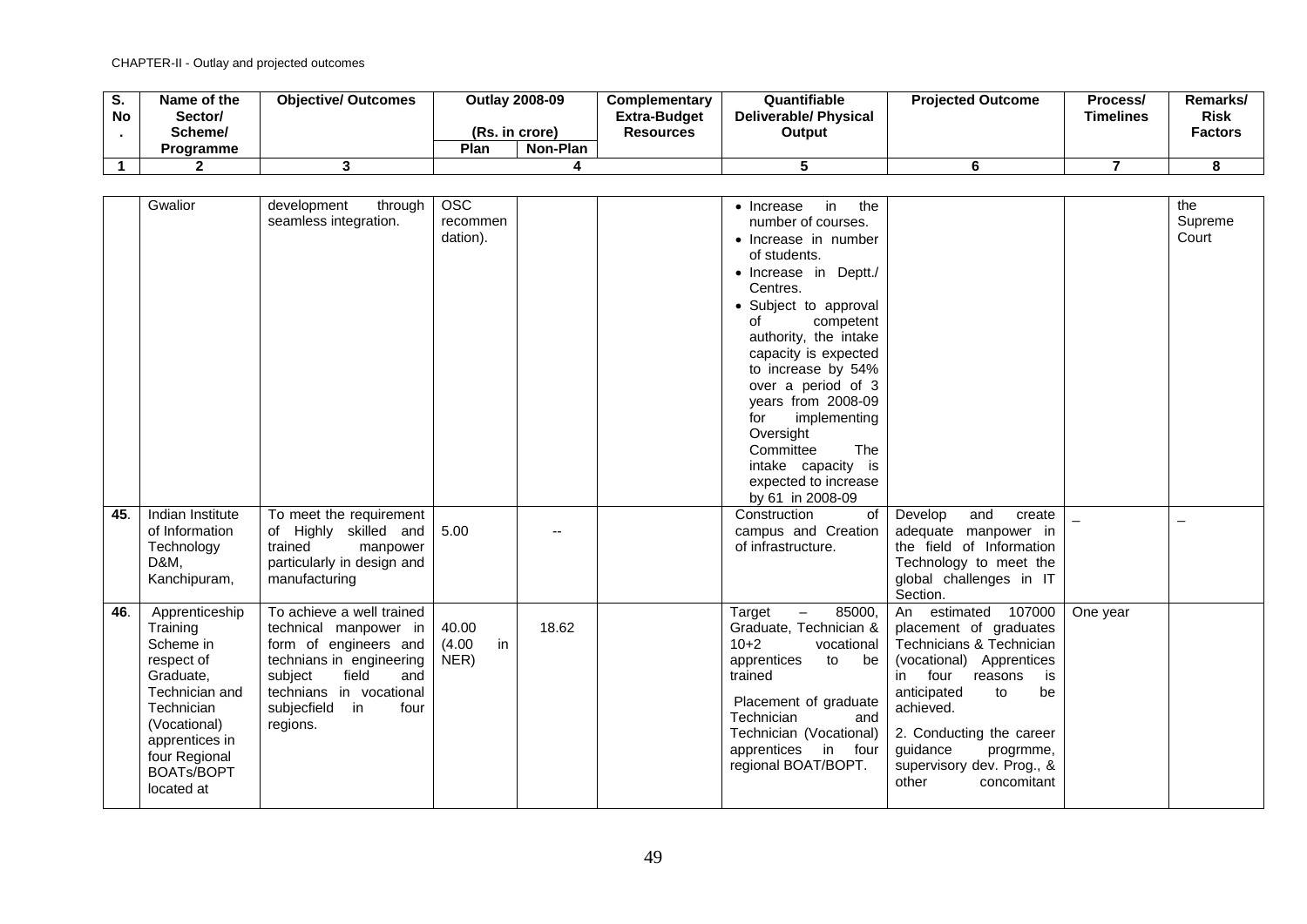| o.<br><b>No</b> | Name of the<br>Sector/<br>Scheme/ | <b>Objective/ Outcomes</b> | (Rs. in crore) | <b>Outlav 2008-09</b> | Complementary<br><b>Extra-Budget</b><br><b>Resources</b> | Quantifiable<br><b>Deliverable/ Physical</b><br>Output | <b>Projected Outcome</b> | Process/<br>Timelines | Remarks/<br><b>Risk</b><br><b>Factors</b> |
|-----------------|-----------------------------------|----------------------------|----------------|-----------------------|----------------------------------------------------------|--------------------------------------------------------|--------------------------|-----------------------|-------------------------------------------|
|                 | <b>Programme</b>                  |                            | Plan           | Non-Plan              |                                                          |                                                        |                          |                       |                                           |
|                 |                                   |                            |                |                       |                                                          |                                                        |                          |                       |                                           |

|            | Mumbai,<br>Chennai,<br>Kanpur and<br>Kolkata.           |                                                                                                                                                                                                                                                  |                                                                                                        |       |                                                                                                                                                                                                                                                                                                                                                                                                                                                                                                                                                                                                        | activities.                                                                                                                                                                                                             |                                                                                                                       |
|------------|---------------------------------------------------------|--------------------------------------------------------------------------------------------------------------------------------------------------------------------------------------------------------------------------------------------------|--------------------------------------------------------------------------------------------------------|-------|--------------------------------------------------------------------------------------------------------------------------------------------------------------------------------------------------------------------------------------------------------------------------------------------------------------------------------------------------------------------------------------------------------------------------------------------------------------------------------------------------------------------------------------------------------------------------------------------------------|-------------------------------------------------------------------------------------------------------------------------------------------------------------------------------------------------------------------------|-----------------------------------------------------------------------------------------------------------------------|
| 47.<br>48. | Indian School of<br>Mines, Dhanbad<br>Indian Institutes | i) To provide high quality<br>education in the field of<br>Earth<br>Sciences and<br>Engineering<br>other<br>branches.<br>Up gradation of<br>ii)<br>infrastructure<br>iii) Introduction of new<br>emerging courses.<br>1. To<br>create<br>quality | 85.00<br>(including<br>an amount<br>of<br>Rs.45.00<br>crores for<br><b>OSC</b><br>recommen<br>dation). | 18.00 | Building-<br>students<br>hostels,<br>classrooms,<br>laboratory exquipment,<br>no. of library books etc<br>Equipment<br>and<br>Laboratory<br>Development<br>Computers/<br>Peripherals/<br>Internet<br>Equipment<br><b>Students</b><br>Amenities/<br>Furniture and fixtures<br>Books and Journals<br>Subject to approval of<br>competent<br>authority,<br>the intake capacity is<br>expected to increase by<br>54% over a period of 3<br>years from 2008-09 for<br>implementing Oversight<br>Committee. The intake<br>capacity is expected to<br>increase by 144 in<br>2008-09<br>• Apart from the three | To provide access to<br>higher<br>education,<br>academic excellence in<br>the process of expansion<br>without<br>and<br>losing<br>competitive edge in the<br>emerging<br>knowledge<br>society<br>Research<br>in<br>core | Additional<br>intake<br>as<br>per col 5 is<br>subject<br>to<br>decision of<br>the<br>Supreme<br>Court<br>Timely<br>1. |
|            | of Science for<br>Education                             | education and research<br>in basic sciences.                                                                                                                                                                                                     | 150.00                                                                                                 | --    | IISERs at Kolkata.<br>Mohali<br>Pune and                                                                                                                                                                                                                                                                                                                                                                                                                                                                                                                                                               | science would increase<br>which are expected after                                                                                                                                                                      | approval of<br>competent                                                                                              |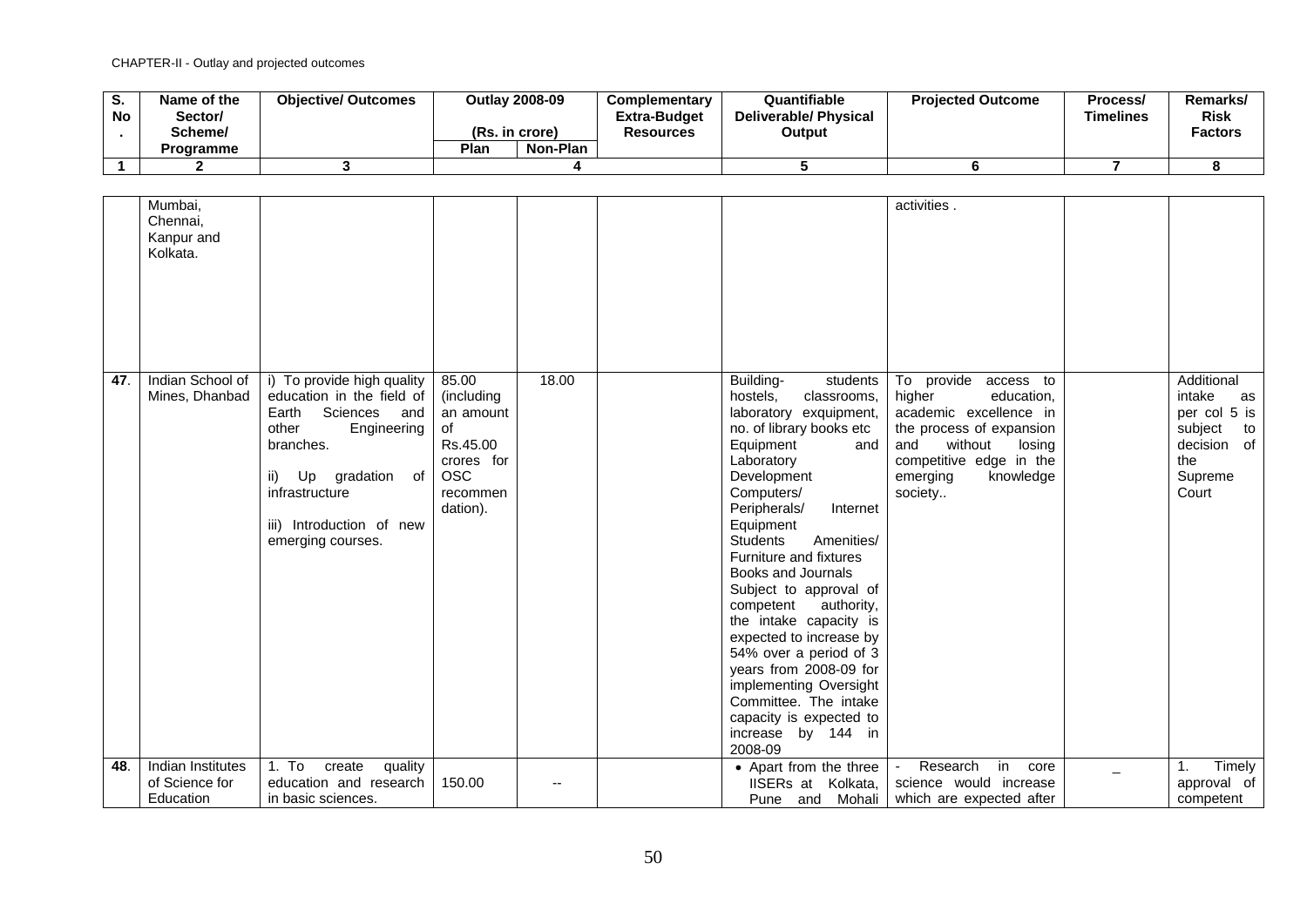| o.<br><b>No</b> | Name of the<br>Sector/<br>Scheme/<br>Programme | <b>Objective/ Outcomes</b> | <b>Outlay 2008-09</b><br>(Rs. in crore)<br>Plan | Non-Plan | <b>Complementary</b><br><b>Extra-Budget</b><br><b>Resources</b> | Quantifiable<br><b>Deliverable/Physical</b><br>Output | <b>Projected Outcome</b> | Process/<br>Timelines | Remarks/<br><b>Risk</b><br><b>Factors</b> |
|-----------------|------------------------------------------------|----------------------------|-------------------------------------------------|----------|-----------------------------------------------------------------|-------------------------------------------------------|--------------------------|-----------------------|-------------------------------------------|
|                 |                                                |                            |                                                 |          |                                                                 |                                                       |                          |                       |                                           |
|                 |                                                |                            |                                                 |          |                                                                 |                                                       |                          |                       |                                           |

|     | Research                                                         |                                                                                                                                                                                                                                                                                                                                                                                                                                                               |                                 |     | two new IISERs will                                                                                                                                           | 4 yerars.                                                                                                                                                                         | authority.                          |
|-----|------------------------------------------------------------------|---------------------------------------------------------------------------------------------------------------------------------------------------------------------------------------------------------------------------------------------------------------------------------------------------------------------------------------------------------------------------------------------------------------------------------------------------------------|---------------------------------|-----|---------------------------------------------------------------------------------------------------------------------------------------------------------------|-----------------------------------------------------------------------------------------------------------------------------------------------------------------------------------|-------------------------------------|
|     | $($ IISER $)$                                                    | 2. To attract and nurture                                                                                                                                                                                                                                                                                                                                                                                                                                     |                                 |     | setup<br>be<br>at                                                                                                                                             | - Internediate outcome                                                                                                                                                            |                                     |
|     |                                                                  | high-quality<br>academic                                                                                                                                                                                                                                                                                                                                                                                                                                      |                                 |     | Trivandrum<br>and                                                                                                                                             | would be development of                                                                                                                                                           | 2. Award of                         |
|     |                                                                  | faculty.                                                                                                                                                                                                                                                                                                                                                                                                                                                      |                                 |     | Bhopal for which                                                                                                                                              | scientific temper amongst                                                                                                                                                         | contract for                        |
|     |                                                                  |                                                                                                                                                                                                                                                                                                                                                                                                                                                               |                                 |     | approval of EFC has                                                                                                                                           | students/researchers.                                                                                                                                                             | civil/ works/                       |
|     |                                                                  | 3. To create integrated                                                                                                                                                                                                                                                                                                                                                                                                                                       |                                 |     | been obtained.                                                                                                                                                |                                                                                                                                                                                   | equipment.                          |
|     |                                                                  | Masters Programme in                                                                                                                                                                                                                                                                                                                                                                                                                                          |                                 |     | • Starting of academic                                                                                                                                        |                                                                                                                                                                                   |                                     |
|     |                                                                  | following +2<br>sciences,                                                                                                                                                                                                                                                                                                                                                                                                                                     |                                 |     | session in<br>the                                                                                                                                             |                                                                                                                                                                                   | 3.                                  |
|     |                                                                  | curricula,<br>in order to                                                                                                                                                                                                                                                                                                                                                                                                                                     |                                 |     | remaining<br>two                                                                                                                                              |                                                                                                                                                                                   | Recruitment                         |
|     |                                                                  | provide<br>into<br>entry                                                                                                                                                                                                                                                                                                                                                                                                                                      |                                 |     | IISERs from 2008-                                                                                                                                             |                                                                                                                                                                                   | of<br>faculty                       |
|     |                                                                  | research at a younger                                                                                                                                                                                                                                                                                                                                                                                                                                         |                                 |     | 09.                                                                                                                                                           |                                                                                                                                                                                   | and support                         |
|     |                                                                  | In addition, the<br>age.                                                                                                                                                                                                                                                                                                                                                                                                                                      |                                 |     | • Creation<br>οf                                                                                                                                              |                                                                                                                                                                                   | staff                               |
|     |                                                                  | Institutes<br>will<br>have                                                                                                                                                                                                                                                                                                                                                                                                                                    |                                 |     | infrastructure.                                                                                                                                               |                                                                                                                                                                                   |                                     |
|     |                                                                  | integrated programmes                                                                                                                                                                                                                                                                                                                                                                                                                                         |                                 |     |                                                                                                                                                               |                                                                                                                                                                                   |                                     |
|     |                                                                  | leading to Masters and                                                                                                                                                                                                                                                                                                                                                                                                                                        |                                 |     |                                                                                                                                                               |                                                                                                                                                                                   |                                     |
|     |                                                                  | Ph.Ds to those who hold                                                                                                                                                                                                                                                                                                                                                                                                                                       |                                 |     |                                                                                                                                                               |                                                                                                                                                                                   |                                     |
|     |                                                                  | a Bachelor's degree in                                                                                                                                                                                                                                                                                                                                                                                                                                        |                                 |     |                                                                                                                                                               |                                                                                                                                                                                   |                                     |
|     |                                                                  | science.                                                                                                                                                                                                                                                                                                                                                                                                                                                      |                                 |     |                                                                                                                                                               |                                                                                                                                                                                   |                                     |
|     |                                                                  |                                                                                                                                                                                                                                                                                                                                                                                                                                                               |                                 |     |                                                                                                                                                               |                                                                                                                                                                                   |                                     |
|     |                                                                  | 4. To make possible a                                                                                                                                                                                                                                                                                                                                                                                                                                         |                                 |     |                                                                                                                                                               |                                                                                                                                                                                   |                                     |
|     |                                                                  | flexible<br>borderless                                                                                                                                                                                                                                                                                                                                                                                                                                        |                                 |     |                                                                                                                                                               |                                                                                                                                                                                   |                                     |
|     |                                                                  |                                                                                                                                                                                                                                                                                                                                                                                                                                                               |                                 |     |                                                                                                                                                               |                                                                                                                                                                                   |                                     |
|     |                                                                  |                                                                                                                                                                                                                                                                                                                                                                                                                                                               |                                 |     |                                                                                                                                                               |                                                                                                                                                                                   |                                     |
|     |                                                                  |                                                                                                                                                                                                                                                                                                                                                                                                                                                               |                                 |     |                                                                                                                                                               |                                                                                                                                                                                   |                                     |
|     |                                                                  |                                                                                                                                                                                                                                                                                                                                                                                                                                                               |                                 |     |                                                                                                                                                               |                                                                                                                                                                                   |                                     |
|     |                                                                  |                                                                                                                                                                                                                                                                                                                                                                                                                                                               |                                 |     |                                                                                                                                                               |                                                                                                                                                                                   |                                     |
|     |                                                                  |                                                                                                                                                                                                                                                                                                                                                                                                                                                               |                                 |     |                                                                                                                                                               |                                                                                                                                                                                   |                                     |
|     |                                                                  |                                                                                                                                                                                                                                                                                                                                                                                                                                                               |                                 |     |                                                                                                                                                               |                                                                                                                                                                                   |                                     |
|     |                                                                  |                                                                                                                                                                                                                                                                                                                                                                                                                                                               |                                 |     |                                                                                                                                                               |                                                                                                                                                                                   |                                     |
|     |                                                                  |                                                                                                                                                                                                                                                                                                                                                                                                                                                               |                                 |     |                                                                                                                                                               |                                                                                                                                                                                   |                                     |
|     |                                                                  |                                                                                                                                                                                                                                                                                                                                                                                                                                                               |                                 |     |                                                                                                                                                               |                                                                                                                                                                                   |                                     |
|     |                                                                  |                                                                                                                                                                                                                                                                                                                                                                                                                                                               |                                 |     |                                                                                                                                                               |                                                                                                                                                                                   | Timely                              |
|     |                                                                  |                                                                                                                                                                                                                                                                                                                                                                                                                                                               |                                 |     |                                                                                                                                                               |                                                                                                                                                                                   | approval of                         |
|     |                                                                  |                                                                                                                                                                                                                                                                                                                                                                                                                                                               |                                 |     |                                                                                                                                                               |                                                                                                                                                                                   |                                     |
|     |                                                                  |                                                                                                                                                                                                                                                                                                                                                                                                                                                               |                                 |     |                                                                                                                                                               |                                                                                                                                                                                   |                                     |
|     |                                                                  |                                                                                                                                                                                                                                                                                                                                                                                                                                                               |                                 |     |                                                                                                                                                               |                                                                                                                                                                                   |                                     |
|     |                                                                  |                                                                                                                                                                                                                                                                                                                                                                                                                                                               |                                 |     |                                                                                                                                                               |                                                                                                                                                                                   | State                               |
|     |                                                                  |                                                                                                                                                                                                                                                                                                                                                                                                                                                               |                                 |     |                                                                                                                                                               |                                                                                                                                                                                   | Government                          |
| 49. | Up-gradation of<br>Existing/Setting<br>up of New<br>Polytechnics | curriculum in sciences.<br>5. To<br>actively<br>forge<br>strong relationship with<br>existing universities and<br>colleges and network<br>with<br>laboratories and<br>institutions.<br>To establish advanced<br>Laboratories<br>research<br>and Central facilities.<br>It is proposed to setup<br>Polytechnic<br>Level<br>Institutions in Special<br>Identified Districts (SID)<br>of the country having no<br>polytechnics at present<br>and also to upgrade | 110.00<br>(11.00)<br>in<br>NER) | $-$ | With<br>the<br>implementation of the<br>project, more than one<br>lakh students would<br>get the benefit of<br>technical skills, and<br>also<br>job<br>create | The<br>proposed<br>being<br>institutions<br>location specific would<br>substantially benefit the<br>SCs/STs /Minorities of<br>the country besides<br>substantially fulfilling the | 1.<br>competent<br>authority.<br>2. |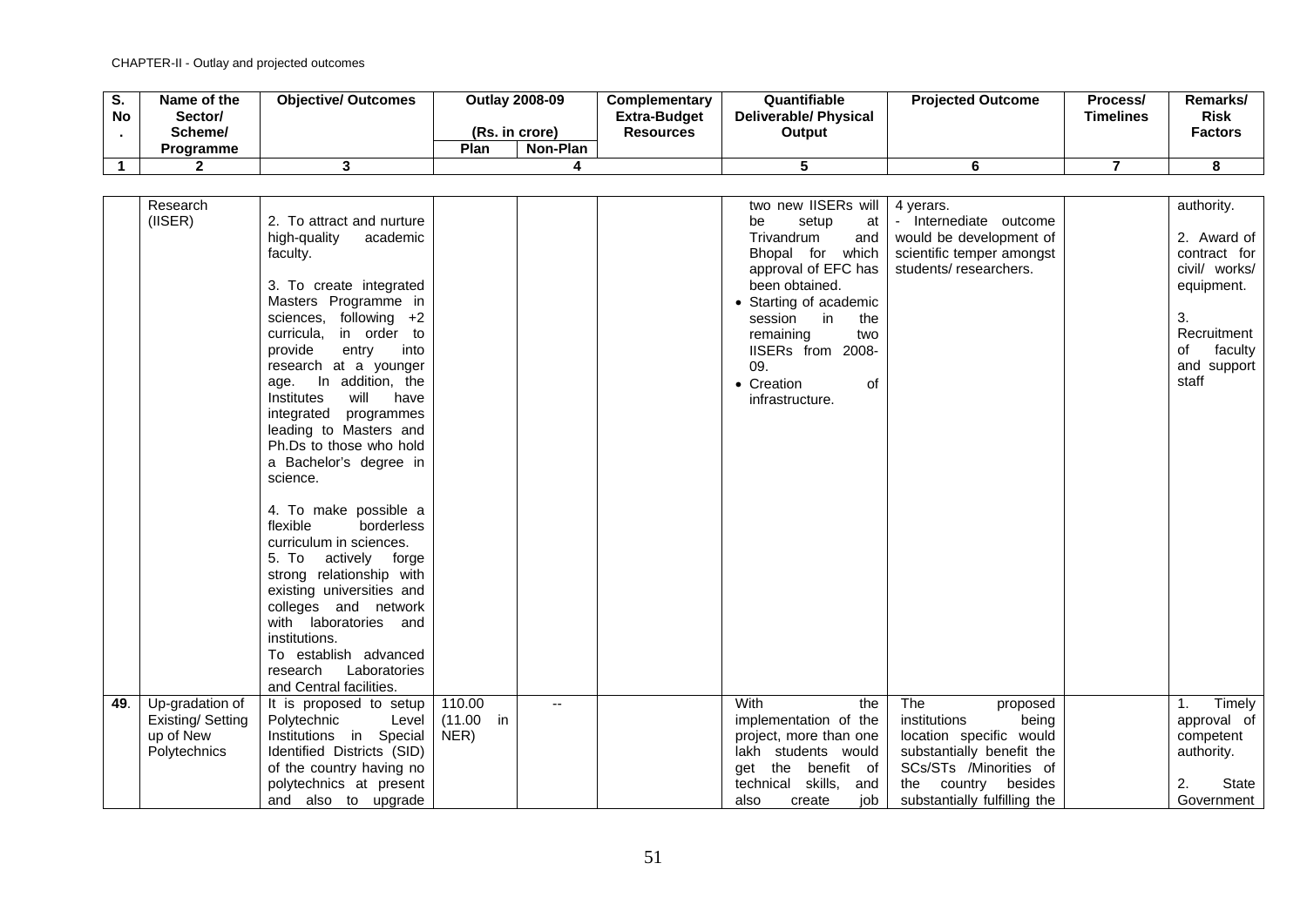| o.<br><b>No</b> | Name of the<br>Sector/<br>Scheme/<br><b>Programme</b> | <b>Objective/ Outcomes</b> | <b>Outlav 2008-09</b><br>(Rs. in crore)<br>Plan<br>Non-Plan | <b>Complementary</b><br><b>Extra-Budget</b><br><b>Resources</b> | Quantifiable<br>Deliverable/ Physical<br>Output | <b>Projected Outcome</b> | Process/<br>Timelines | Remarks/<br><b>Risk</b><br><b>Factors</b> |
|-----------------|-------------------------------------------------------|----------------------------|-------------------------------------------------------------|-----------------------------------------------------------------|-------------------------------------------------|--------------------------|-----------------------|-------------------------------------------|
|                 |                                                       |                            |                                                             |                                                                 |                                                 |                          |                       |                                           |

|     |                                                                           | infrastructural facilities of<br>at least one polytechnic<br>in these SIDs.                                                                                                                                                                                             |                               |       | opportunities.                                 |                                                                                                                                                        | technical<br>manpower<br>need of the Country.                                                                                                 |            | evincing<br>interest and<br>providing<br>land                                                                                                                                                                                                                            |
|-----|---------------------------------------------------------------------------|-------------------------------------------------------------------------------------------------------------------------------------------------------------------------------------------------------------------------------------------------------------------------|-------------------------------|-------|------------------------------------------------|--------------------------------------------------------------------------------------------------------------------------------------------------------|-----------------------------------------------------------------------------------------------------------------------------------------------|------------|--------------------------------------------------------------------------------------------------------------------------------------------------------------------------------------------------------------------------------------------------------------------------|
| 50. | Setting up of<br>new Indian<br>Institutes of<br>Information<br>Technology | The new IIITs will have a<br>special focus on IT and<br>one particular sector of<br>the<br>sciences,<br>technology, or economy<br>like life sciences, design,<br>manufacturing<br>or<br>financial services.                                                             | 30.00<br>in<br>(8.60)<br>NER) |       | up.<br>session.<br>Creation<br>infrastructure. | Setting up of new IIITs<br>including some of the<br>Institutes in PPP mode<br>Modalities of PPP<br>mode are being firmed<br>Starting of academic<br>0f | Develop<br>and<br>create<br>adequate manpower in<br>the field of Information<br>Technology to meet the<br>global challenges in IT<br>Section. |            | Timely<br>1.<br>approval of<br>competent<br>authority.<br>2. Award of<br>contract for<br>civil/ works/<br>equipment.<br>3.<br>Recruitment<br>faculty<br>of<br>and support<br>staff<br>4.<br><b>PPP</b><br>partners<br>evincing<br>interest and<br>giving<br>contribution |
| 51. | Setting up of<br>three new<br>Indian Institutes<br>of Technology.         | world-class<br>$\overline{To}$ create<br>institutions<br>under-<br>for<br>graduate<br>and<br>post-<br>education in<br>graduate<br>engineering,<br>sciences<br>and humanities as well<br>as social sciences with<br>intellectually alive<br>an<br>atmosphere of research | 50.00                         |       | will<br>be<br>increased                        | The first batch will be of<br>200 UG students and it<br>gradually<br>to<br>full<br>strength of 2000 on a<br>period of six years.                       | Develop<br>and<br>create<br>adequate manpower in<br>the field of Information<br>Technology to meet the<br>global challenges in IT<br>Section. |            | Timely<br>1.<br>approval of<br>competent<br>authority.<br>2. Award of<br>contract for<br>civil/ works/<br>equipment.<br>3. Recruitment<br>of faculty and<br>support staff                                                                                                |
| 52. | Sant Longowal<br>Instt.of Engg. &                                         | skilled<br>To<br>produce<br>different   $21.00$<br>manpower in                                                                                                                                                                                                          |                               | 11.00 | Offering                                       | technical<br>education in the filed of                                                                                                                 | Develop<br>and<br>create<br>adequate manpower in                                                                                              | All<br>are | -Shortage of<br>faculty and                                                                                                                                                                                                                                              |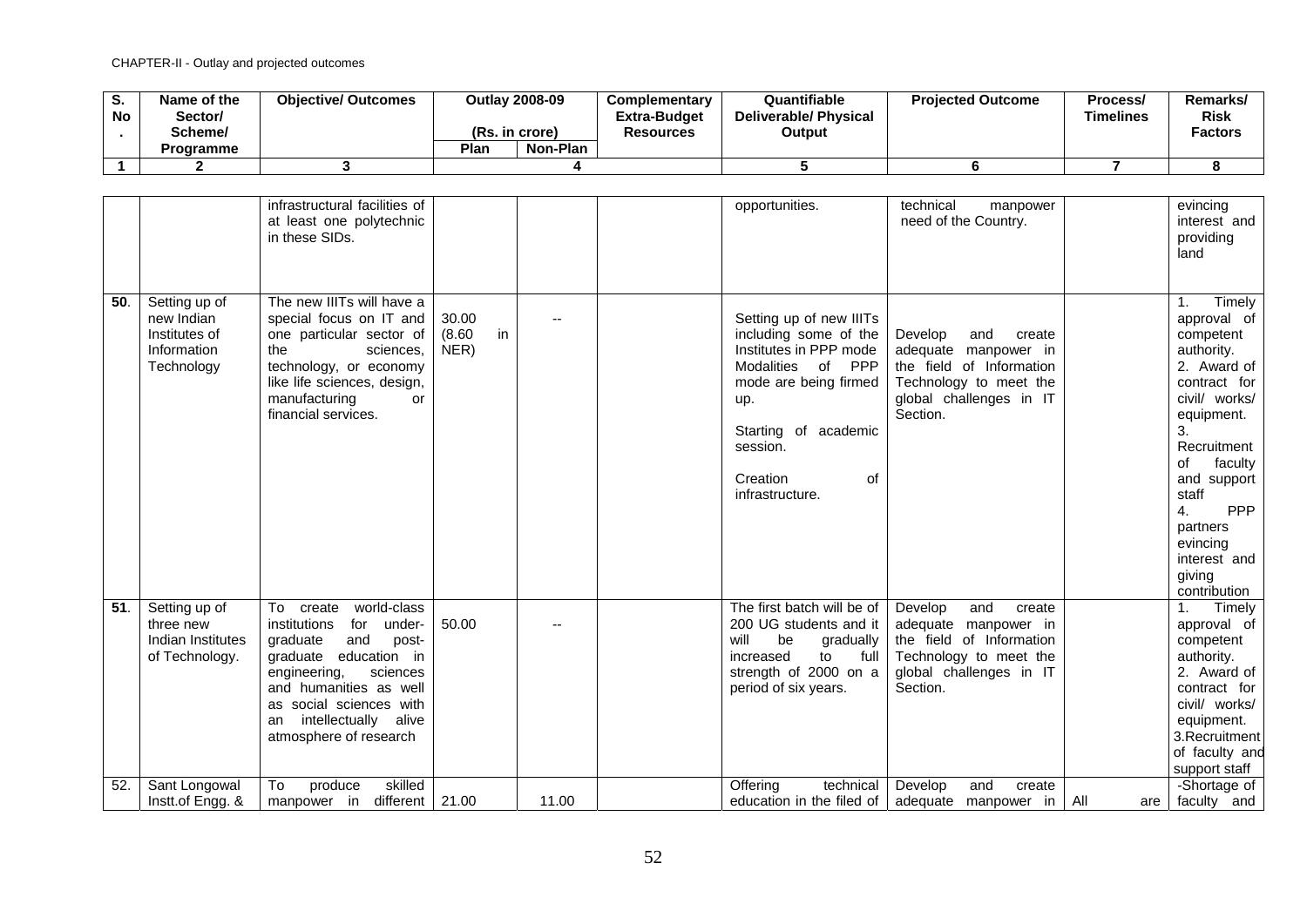| ১.<br><b>No</b> | Name of the<br>Sector/<br>Scheme/<br><b>Programme</b> | <b>Objective/ Outcomes</b> | Plan | Outlay 2008-09<br>(Rs. in crore)<br>Non-Plan | Complementary<br><b>Extra-Budget</b><br><b>Resources</b> | Quantifiable<br><b>Deliverable/ Physical</b><br>Output | <b>Projected Outcome</b> | Process/<br>Timelines | Remarks/<br><b>Risk</b><br><b>Factors</b> |
|-----------------|-------------------------------------------------------|----------------------------|------|----------------------------------------------|----------------------------------------------------------|--------------------------------------------------------|--------------------------|-----------------------|-------------------------------------------|
|                 |                                                       |                            |      |                                              |                                                          |                                                        |                          |                       |                                           |

| 53. | Technology,<br>Longowal,<br>Punjab<br>Technical | levels namely Certificate,<br>Diploma, Degree & PG<br>programmes in different<br>branches of engg. and<br>technology.<br>Aims to upscale and | (including<br>an amount<br>of<br>Rs.17.00<br>crores for<br><b>OSC</b><br>recommen<br>dation).<br>40.00<br>$\overline{a}$ | $\overline{a}$ | engineering<br>and<br>technology in courses<br>approved<br>bv<br>AICTE/MHRD<br>Increase the intake at<br>different<br>levels, i.e.<br>certificate<br>courses.<br>diploma, degree and<br>PG<br>programmes<br>in<br>different branches of<br>engineering<br>and<br>technology.<br>Long Term Certificate<br>(12 courses with an<br>intake of 360 students)<br>10 Courses at Diploma<br>level with an intake of<br>300students<br>09<br>courses<br>Degree<br>level with an intake of<br>350 students<br>04 PG courses with an<br>intake of 86 students<br>Subject to approval of<br>authority,<br>competent<br>the intake capacity is<br>expected to increase by<br>54% over a period of 3<br>years from 2008-09 for<br>implementing Oversight<br>Committee. The intake<br>capacity is expected to<br>increase by 216 in<br>2008-09<br>1. Institutional | the field of engineering<br>and technology to meet<br>the global challenges.<br>The<br>will<br>Programme | courses<br>are<br>offered<br>through<br>out<br>the year<br>The | staff<br>-Low<br>Willingness<br>οf<br>industries<br>and<br>other<br>agencies in<br>involving in<br>Industry<br>Institute<br>Interaction<br>activities<br>-Additional<br>intake<br>as<br>per col 5 is<br>subject<br>to<br>decision of<br>the<br>Supreme<br>Court |
|-----|-------------------------------------------------|----------------------------------------------------------------------------------------------------------------------------------------------|--------------------------------------------------------------------------------------------------------------------------|----------------|-----------------------------------------------------------------------------------------------------------------------------------------------------------------------------------------------------------------------------------------------------------------------------------------------------------------------------------------------------------------------------------------------------------------------------------------------------------------------------------------------------------------------------------------------------------------------------------------------------------------------------------------------------------------------------------------------------------------------------------------------------------------------------------------------------------------------------------------------------|----------------------------------------------------------------------------------------------------------|----------------------------------------------------------------|-----------------------------------------------------------------------------------------------------------------------------------------------------------------------------------------------------------------------------------------------------------------|
|     | Education<br>Quality                            | support ongoing efforts<br>of Government of India                                                                                            |                                                                                                                          |                | Development -                                                                                                                                                                                                                                                                                                                                                                                                                                                                                                                                                                                                                                                                                                                                                                                                                                       | benefit<br>graduating<br>students each year by   nes are taken                                           | process/timeli                                                 |                                                                                                                                                                                                                                                                 |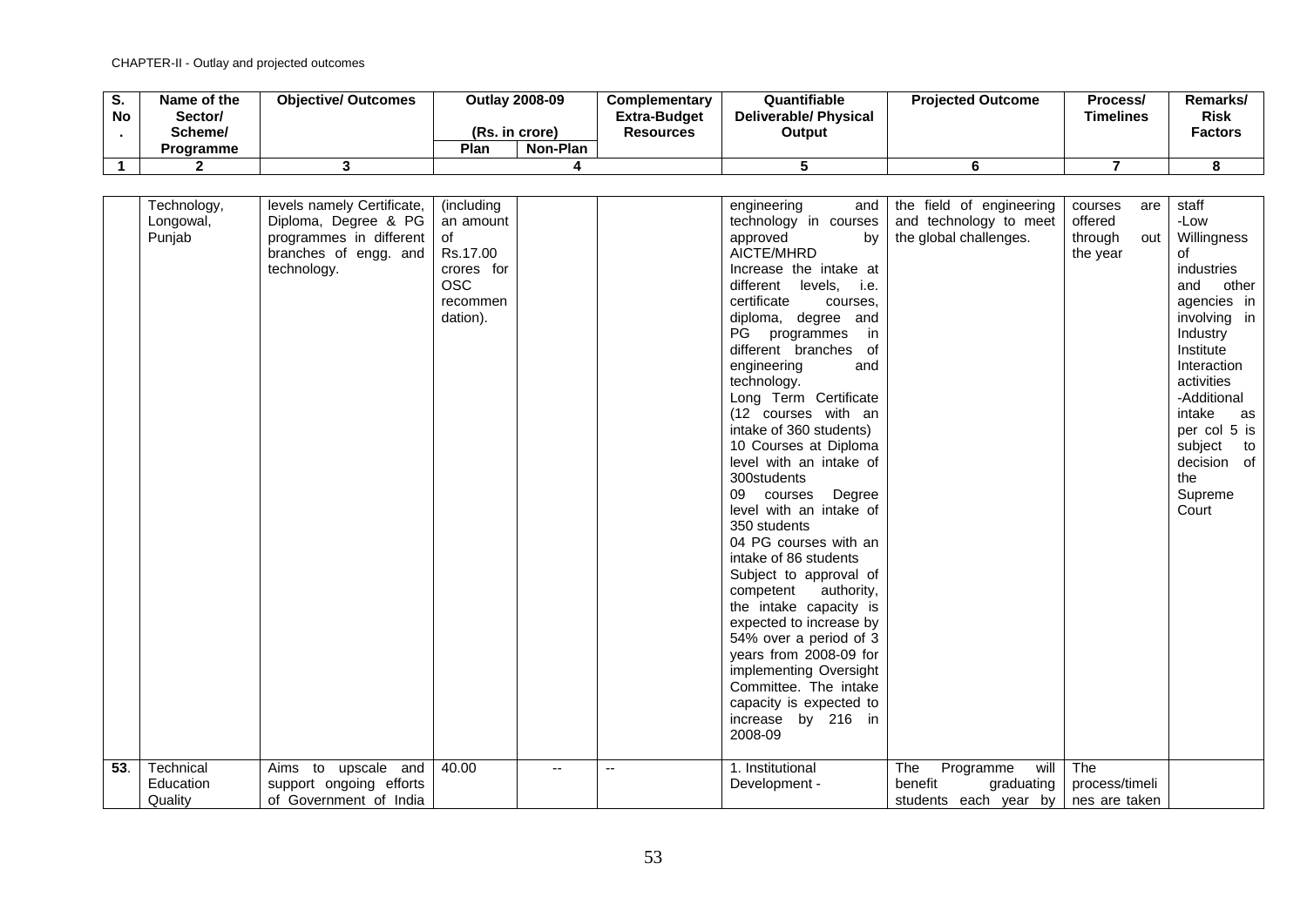| o.<br><b>No</b> | Name of the<br>Sector/<br>Scheme/ | <b>Objective/ Outcomes</b> | (Rs. in crore) | <b>Outlay 2008-09</b> | <b>Complementary</b><br><b>Extra-Budget</b><br><b>Resources</b> | Quantifiable<br><b>Deliverable/ Physical</b><br>Output | <b>Projected Outcome</b> | Process/<br>Timelines | Remarks/<br><b>Risk</b><br><b>Factors</b> |
|-----------------|-----------------------------------|----------------------------|----------------|-----------------------|-----------------------------------------------------------------|--------------------------------------------------------|--------------------------|-----------------------|-------------------------------------------|
|                 | Programme                         |                            | Plan           | Non-Plan              |                                                                 |                                                        |                          |                       |                                           |
|                 |                                   |                            |                |                       |                                                                 |                                                        |                          |                       |                                           |

| Improvement<br>Programme<br>(TEQIP) | in improving quality of<br>technical education and<br>the<br>capacities<br>0f<br>institutions<br>to become<br>dynamic,<br>demand-<br>driven, quality conscious,<br>efficient<br>and forward<br>looking, responsive to<br>rapid<br>economic<br>and<br>technological<br>developments occurring<br>both at national and<br>international levels. |  |  | a.) Promotion of<br>Academic Excellence.<br>b.) Networking of<br>Institutions<br>c.) Services to<br>Community and<br>Economy<br>2. System Management<br>capacity Improvement<br>During the First<br>Phase of the<br>Programme 128 well<br>performing Engineering<br>Institutions are being<br>developed as Centers<br>of Excellence as Lead<br>Institutions and<br>Networked Institutions.<br>Each Lead Institution<br>has network with<br>minimum 2 Engineering<br>Institutions. | imparting superior skills<br>and training and will also<br>enhance the professional<br>development of teachers.<br>The Phase I project is to<br>close on $30th$ June 2008<br>Considering<br>the<br>satisfactory performance<br>of implementation<br>of<br>of<br>Phase<br>the<br>Programme, the dialogue<br>initiating<br>Phase-II<br>for<br>under TEQIP have stated<br>with the World Bank.<br>Phase-II is likely to be<br>supported under XI Five<br>Year Plan and a fuller<br>concept note would be<br>prepared. | care of<br>an<br>quarterly<br>for<br>targets<br>regular flow of<br>funds to the<br>Institutes<br>been<br>have<br>identified. |  |
|-------------------------------------|-----------------------------------------------------------------------------------------------------------------------------------------------------------------------------------------------------------------------------------------------------------------------------------------------------------------------------------------------|--|--|-----------------------------------------------------------------------------------------------------------------------------------------------------------------------------------------------------------------------------------------------------------------------------------------------------------------------------------------------------------------------------------------------------------------------------------------------------------------------------------|--------------------------------------------------------------------------------------------------------------------------------------------------------------------------------------------------------------------------------------------------------------------------------------------------------------------------------------------------------------------------------------------------------------------------------------------------------------------------------------------------------------------|------------------------------------------------------------------------------------------------------------------------------|--|
|-------------------------------------|-----------------------------------------------------------------------------------------------------------------------------------------------------------------------------------------------------------------------------------------------------------------------------------------------------------------------------------------------|--|--|-----------------------------------------------------------------------------------------------------------------------------------------------------------------------------------------------------------------------------------------------------------------------------------------------------------------------------------------------------------------------------------------------------------------------------------------------------------------------------------|--------------------------------------------------------------------------------------------------------------------------------------------------------------------------------------------------------------------------------------------------------------------------------------------------------------------------------------------------------------------------------------------------------------------------------------------------------------------------------------------------------------------|------------------------------------------------------------------------------------------------------------------------------|--|

| 54. | North Eastern   | skilled  <br>To<br>produce         |      |    |       |                                    | The courses offered   Long Term Certificate (06   02 years |          |     | Maintenanc    |
|-----|-----------------|------------------------------------|------|----|-------|------------------------------------|------------------------------------------------------------|----------|-----|---------------|
|     | Regional Instt. | manpower in different   7.00       |      |    | 13.00 | are flexible in modular   courses) |                                                            |          |     | and           |
|     | Of Science and  | levels namely Certificate,   (7.00 |      | in |       |                                    | pattern. The students   06 Courses at Diploma   02 years   |          |     | installation  |
|     | Technology,     | Diploma, Degree & PG               | NER) |    |       | are given the option of level      |                                                            |          |     | of<br>new     |
|     | Itanagar        | programmes in different            |      |    |       |                                    | credit based multy point   07 courses at Degree            | 03 years |     | facilities    |
|     |                 | branches of engg. and              |      |    |       | entry . Students are               | level                                                      |          |     |               |
|     |                 | technology<br>specially            |      |    |       | allowed to<br>move                 | Few PG courses                                             | 02 years |     | Slow pace     |
|     |                 | catering<br>the<br>to              |      |    |       | upward from lower to               |                                                            | (All     | are | of industrial |
|     |                 | NE.<br>requirements<br>of          |      |    |       | higher modules                     |                                                            | courses  | are | developmen    |
|     |                 | region                             |      |    |       | 90% per cent of                    |                                                            | offered  |     | t in North    |
|     |                 |                                    |      |    |       | seats are reserved for             |                                                            | through  | out | Eastern       |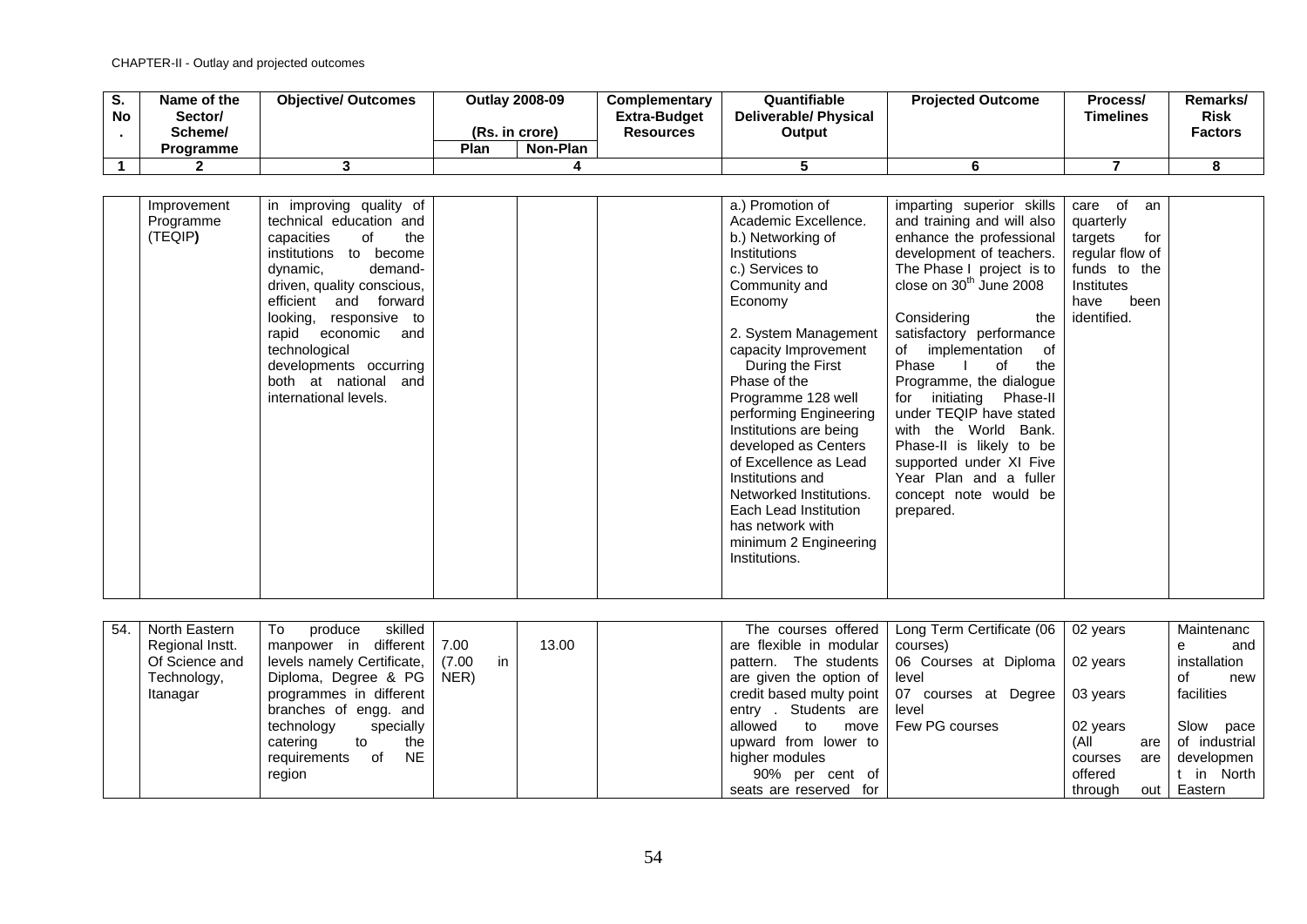| o.<br><b>No</b> | Name of the<br>Sector/<br>Scheme/<br><b>Programme</b> | <b>Objective/ Outcomes</b> | <b>Outlav 2008-09</b><br>(Rs. in crore)<br>Plan<br>Non-Plan | <b>Complementary</b><br>Extra-Budget<br><b>Resources</b> | Quantifiable<br>Deliverable/ Physical<br>Output | <b>Projected Outcome</b> | Process/<br>Timelines | Remarks/<br><b>Risk</b><br><b>Factors</b> |
|-----------------|-------------------------------------------------------|----------------------------|-------------------------------------------------------------|----------------------------------------------------------|-------------------------------------------------|--------------------------|-----------------------|-------------------------------------------|
|                 |                                                       |                            |                                                             |                                                          |                                                 |                          |                       |                                           |
|                 |                                                       |                            |                                                             |                                                          |                                                 |                          |                       |                                           |

|     |                                                                               |                                                                                                                                                   |                               |  | East including<br>North<br>Sikkim. Based on an<br>examination<br>entrance<br>students are admitted.                                                                 |                                                                            | the year) | Region                                                                                                                                                                             |
|-----|-------------------------------------------------------------------------------|---------------------------------------------------------------------------------------------------------------------------------------------------|-------------------------------|--|---------------------------------------------------------------------------------------------------------------------------------------------------------------------|----------------------------------------------------------------------------|-----------|------------------------------------------------------------------------------------------------------------------------------------------------------------------------------------|
| 55. | Setting up of<br><b>New National</b><br>Institutes of<br>Technology<br>(NITs) | provide<br>To<br>Quality<br>Engineering & Technical<br>Education at the level of<br>undergraduate,<br>postgraduate<br>and<br>research programmes. | 1.00<br>(token)               |  | The proposal to set up<br>more number of NITs is<br>uncovered States is yet<br>be<br>formulated.<br>to<br>definite<br>Hence<br>no<br>targets could be fixed<br>now. | More number of students<br>could<br>higher<br>pursue<br>technical studies. |           | Timely<br>1.<br>approval of<br>competent<br>authority.<br>2. Award of<br>contract for<br>civil/ works/<br>equipment.<br>3.<br>Recruitment<br>οf<br>faculty<br>and support<br>staff |
| 56. | Setting up of<br>New Indian<br>Institutes of<br>Management<br>(IIMs)          | provide<br>To<br>Quality<br>Management Education                                                                                                  | 10.00<br>(2.00)<br>in<br>NER) |  | The<br>proposal<br>for<br>establishement of new<br>Institutions is yet to be<br>Hence<br>prepared.<br>Targets could not be<br>fixed.                                | More number of students<br>could pursue high quality<br>Management studies |           | Timely<br>1.<br>approval of<br>competent<br>authority.<br>2. Award of<br>contract for<br>civil/ works/<br>equipment.<br>3.<br>Recruitment<br>faculty<br>οf<br>and support<br>staff |
| 57. | Women's Hostel<br>in Polytechnics                                             | To<br>enhance<br>women<br>in<br>participation<br>polytechnic education.                                                                           | 5.00<br>(0.50)<br>in<br>NER)  |  | The<br>proposal<br>for<br>establishement of new<br>Institutions is yet to be<br>Hence<br>prepared.<br>Targets could not be                                          | To<br>encourage<br>more<br>number of women in<br>polytechnic education     |           | Timely<br>1.<br>approval of<br>competent<br>authority.<br>2. Award of                                                                                                              |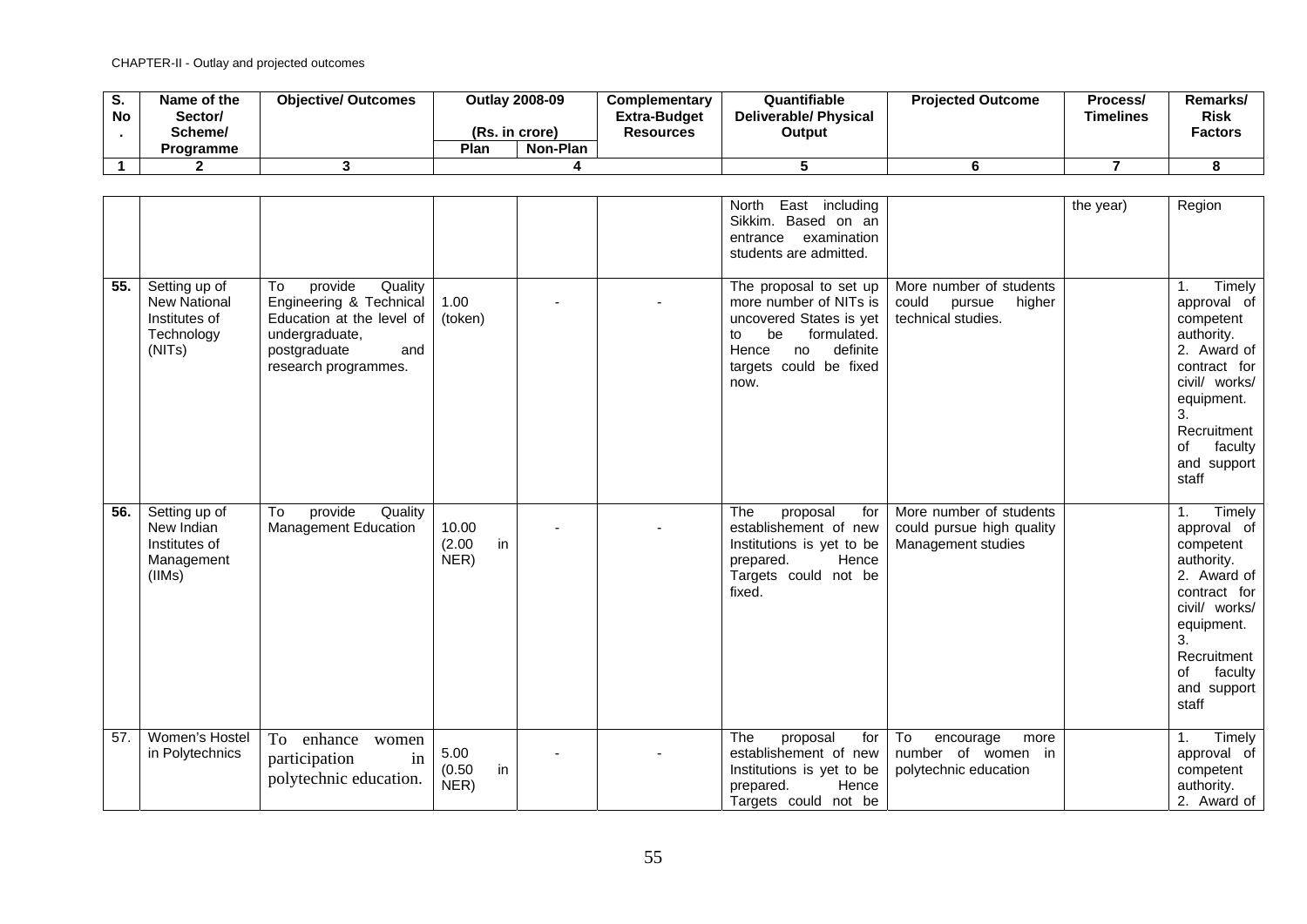| o.<br><b>No</b> | Name of the<br>Sector/<br>Scheme/<br><b>Programme</b> | <b>Objective/ Outcomes</b> | <b>Outlav 2008-09</b><br>(Rs. in crore)<br>Plan<br>Non-Plan | <b>Complementary</b><br>Extra-Budget<br><b>Resources</b> | Quantifiable<br>Deliverable/ Physical<br>Output | <b>Projected Outcome</b> | Process/<br>Timelines | Remarks/<br><b>Risk</b><br><b>Factors</b> |
|-----------------|-------------------------------------------------------|----------------------------|-------------------------------------------------------------|----------------------------------------------------------|-------------------------------------------------|--------------------------|-----------------------|-------------------------------------------|
|                 |                                                       |                            |                                                             |                                                          |                                                 |                          |                       |                                           |
|                 |                                                       |                            |                                                             |                                                          |                                                 |                          |                       |                                           |

|     |                                                      |                                                                                                                                                                                                                                                                                                                                                                                        |                               |  | fixed.                                                                            |                                                                                                    | contract for<br>civil/ works/<br>equipment.            |
|-----|------------------------------------------------------|----------------------------------------------------------------------------------------------------------------------------------------------------------------------------------------------------------------------------------------------------------------------------------------------------------------------------------------------------------------------------------------|-------------------------------|--|-----------------------------------------------------------------------------------|----------------------------------------------------------------------------------------------------|--------------------------------------------------------|
| 58. | Training and<br>Research in<br><b>Frontier Areas</b> | of<br>Establish<br>centers<br>excellence for advanced<br>training and research in the<br>frontier areas including<br>biotechnology,<br>bioinformatics,<br>nano-<br>materials,<br>nano-<br>technologies, mechatronics,<br>Higher<br>performance<br>computing<br>engineering/industrial<br>design,<br>professional/business<br>ethics, and soft life skills<br>training and development. | 10.00<br>in<br>(1.00)<br>NER) |  | The scheme is yet to be<br>formulated and hence<br>targets could not be<br>fixed. | Establish 50 centers for<br>advanced research and<br>training in emerging<br>technological fields. | Timely<br>1.<br>approval of<br>competent<br>authority. |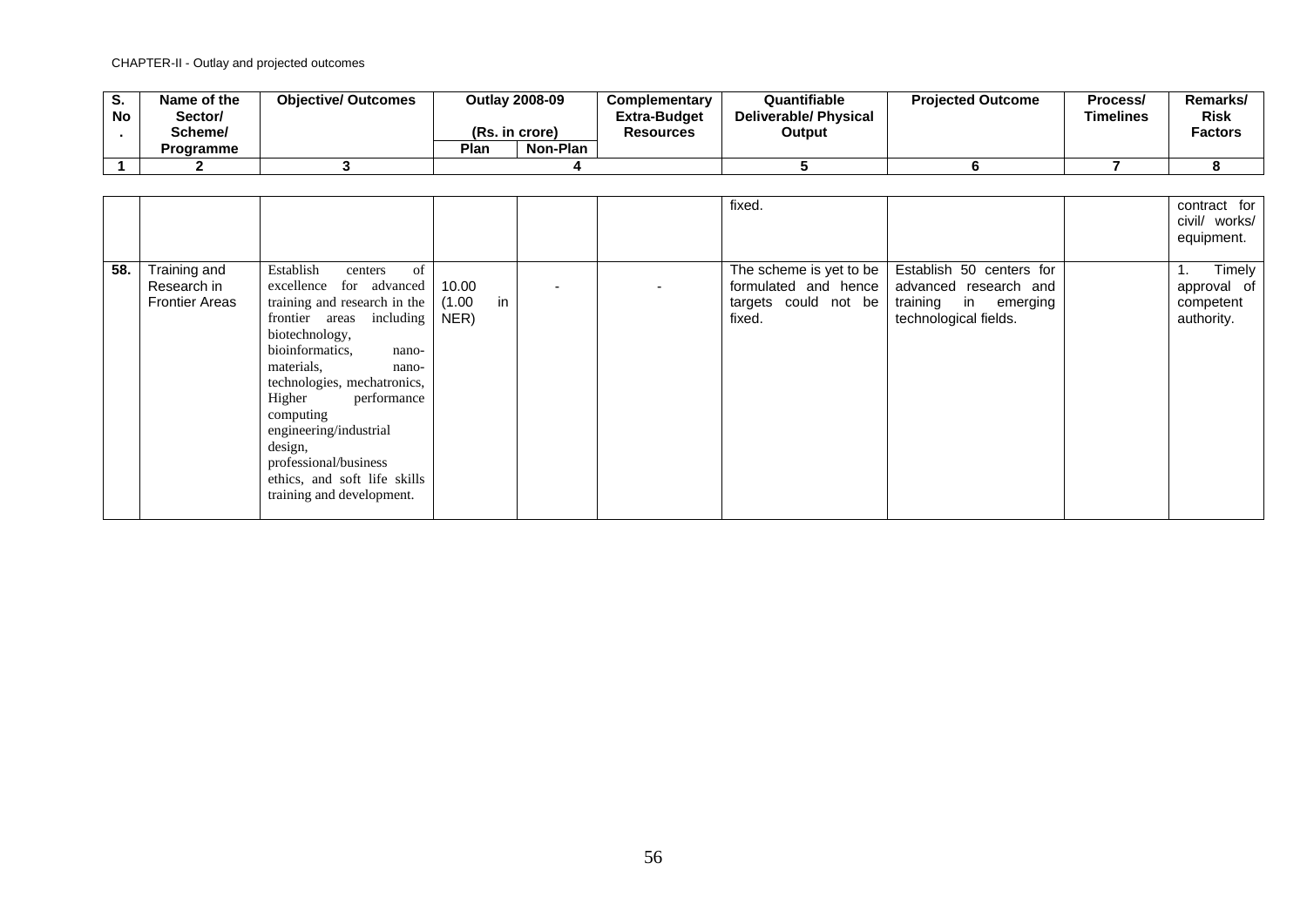# **CHAPTER III**

# **MAJOR REFORMS MEASURES AND POLICY INITIATIVES**

The Eleventh Plan, as approved by the NDC, identifies "expansion, inclusion and rapid improvement in quality throughout the higher and technical education system by enhancing public spending, encouraging private initiatives and initiating the long overdue major institutional and policy reforms" as the core of the Plan efforts. An outlay of about Rs. 85,000 Cr has accordingly been projected for higher/technical education during the Plan period, which marks an over 9 times increase (at current prices) over the X Plan outlay for the sector. Priorities for Higher Education in the XI Plan are expansion of access (i.e. of institutional infrastructure), equity (i.e. to ensure effective participation of disadvantaged groups, and to correct regional imbalances), improvement of quality, and optimal use of Information & Communication Technology to promote achievement of these objectives. The XI Plan aims, inter alia, to increase Gross Enrollment Ratio from 11% in 2006 to 15% by 2011-12 through rapid expansion of higher education system while ensuring quality and inclusion, and also restructure and reorient higher education system to meet the requirements of a knowledge economy in a globalised world.

2. These objectives would be achieved by implementing various major programmes/schemes in the XI Plan which are as under:

- Establishment of 8 new IITs, of which the process for establishing 4 IITs in Andhra Pradesh, Bihar, Rajasthan and Himachal Pradesh is already underway.
- Establishment of 7 new IIMs, of which the first, at Shillong, would start functioning from the next academic session.
- Establishment of 3 new Indian Institutes of Science Education & Research of which one has already started functioning at Mohali and two more would come up soon in Bhopal and Thiruvananthapuram. This is over and above the 2 IISERs at Pune & Kolkata which started in the last year of the X Plan.
- Establishment of 16 Central Universities in States which have no Central Univ. at present, (viz., Jammu & Kashmir, Punjab, Haryana, HP, Uttarakhand, Rajasthan, Madhya Pradesh, Chhattisgarh, Bihar, Jharkhand, Orissa, Tamil Nadu, Kerala, Karnataka, Gujarat and Goa), and another 14 Central Universities which would aim to attain world class standards.
- Establishment of 20 Indian Institutes of Information Technology as far as possible in the Public-Private Partnership mode.

-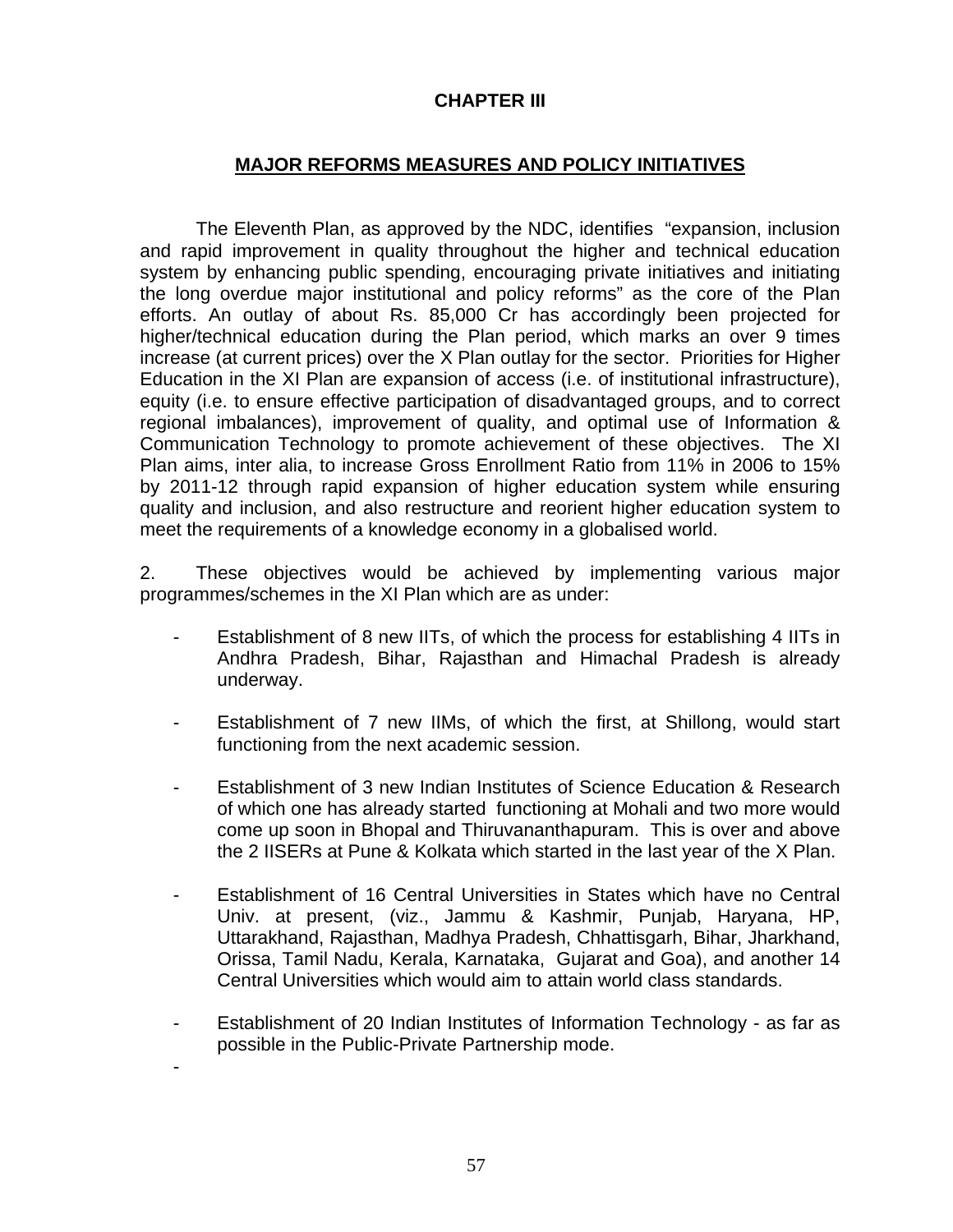- Establishment of 370 Colleges in districts where access and participation rates are lower than the national average. Most of these districts also have a concentration of SCs, STs, and minorities.
- Establishment of about 600 new Polytechnics in Government and PPP sectors and promotion of at least another 400 Polytechnics in the Private Sector. In particular, a polytechnic would be established in every district not having one at present. This would again benefit particularly those districts with a concentration of SC, ST, and minorities, all based on autonomy and marketability principle.
- Establishment of an Indira Gandhi National Tribal University with countrywide jurisdiction to promote study and research into tribal history, economy, society, culture, etc, and into tribal issues, as well as to promote education of Scheduled Tribes.
- Establishment of Women's Hostels for Universities, Colleges and Polytechnics on a large scale.
- Establishment of 2 Schools of Planning and Architecture in Bhopal (Madhya Pradesh) and Trivandrum (Kerala)
- setting up of 370 degree colleges in low GER districts,
- Identifying 50 Centres for training and Research in frontier areas,
- supporting uncovered State Universties particularly in underserved regions and for socially disadvantages groups and colleges for quality upgradation to a minimum level,
- TEQIP Phase II covering inter alia 200 State Engineering colleges,
- Educational loan interest subsidy, scholarship and fellowship schemes.

3. The XI Plan would also accord priority to promoting research of high quality across the Higher Education system, modernizing curricula and evaluation system, enhancing coverage of the accreditation process, and introducing necessary reforms in apex institutions like the UGC and AICTE so as to make them more responsive to current and future challenges and needs.

 4. India has been admitted as a provisional member of the Washington Accord during 2007. With this, Indian students graduating from programmes which are accredited by the National Board of Accreditation of the All India Council for Technical Education will have easier access to education and employment opportunities in member countries of the Accord like USA, UK, Canada, Australia, Japan, Korea and Singapore.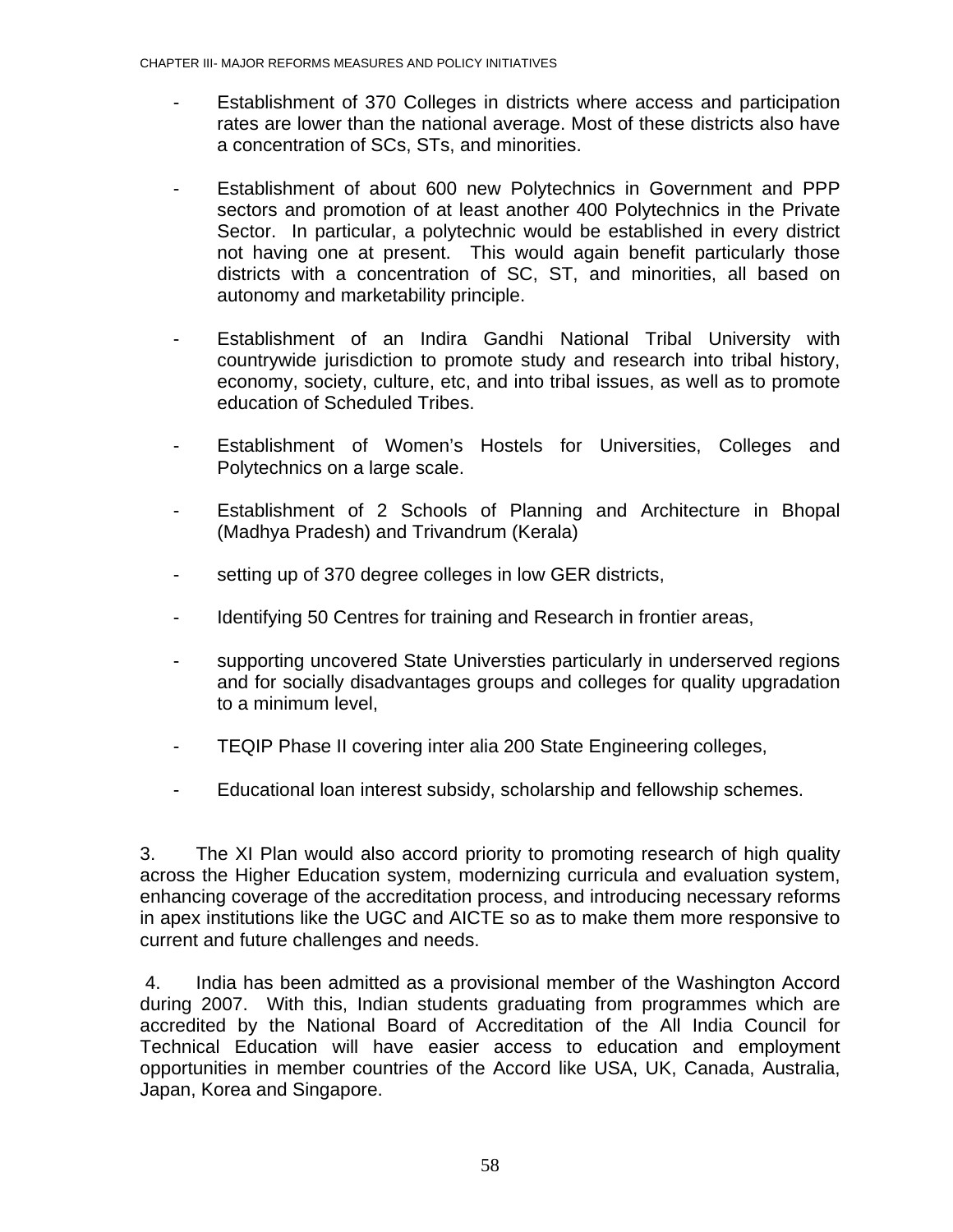5. Special attention continues to be paid to the educational needs of the North Eastern Region. Each State of the region now has a Central University (with Assam having two). Besides the existing IIT at Guwahati, an IIM will, as mentioned earlier, start functioning this year at Shillong. Also, besides the older NIT at Silchar, an NIT has been established in Tripura and establishment of a third NIT in the region (in Manipur) is under active consideration.

6. In the coming years, the thrust is on the use of Information and Communication Technology (ICT) to strengthen the system of Open and Distance Learning. In order to deliver the benefits of ICT in the learning process, a new scheme namely "National Mission in Education through ICT" would be launched, with the objective of providing connectivity to the learners to the 'Knowledge World' in cyberspace and to make them 'Netizens' in order to enhance their self-learning skills and develop their capabilities for on-line problem solving. The Mission would also work for creation of knowledge modules with right contents to address to the personalized needs of learners. It also aims for certification of competencies of the learners, acquired through formal or non-formal means, as also to develop and maintain the database having profile of human resources.In order to deliver the benefits of ICT enabled learning, the Mission would also focus attention on achieving technological breakthrough by developing a very low cost and low power consuming access device, making available free bandwidth, for education purpose, to every Indian, and to build knowledge network between and within institutions of higher learning in the country.

7. Subject to t*he decision of the Supreme Court of India,* initiatives will be taken by the Department of Higher Education to provide for augmenting the number of seats in Cetral Universities, and Technical Educational Institutions under the Ministry of HRD to pave the way implementation of the policy on reservation based on the provisions of Central Educational Institutions (Reservation in Admission) Act, 2006. The implementation will carried out in a phased manner over a period of 3 years.

 The Annual Plan Allocations (2008-09), provide for an amount of Rs.2522 crore for implementation of the oversight Committee recommendations as indicated below:

| 1. UGC (Central Universities)<br>2. Technical Education (including<br>Rs. 65 crore for Management Institutions) | Rs. 875 Crore<br>Rs.1647 Crore |
|-----------------------------------------------------------------------------------------------------------------|--------------------------------|
| Total                                                                                                           | Rs.2522 crore                  |

8. Pendency of Utilization Certificates have been put on the intranet, to facilitate online monitoring of pendency of utilization certificates. This to a great extent facilitates the administrative Department, Integrated Finance Division and also the Chief Controller of Accounts in watching the pendency of UC's and grants to grantee institutions are accordingly regulated.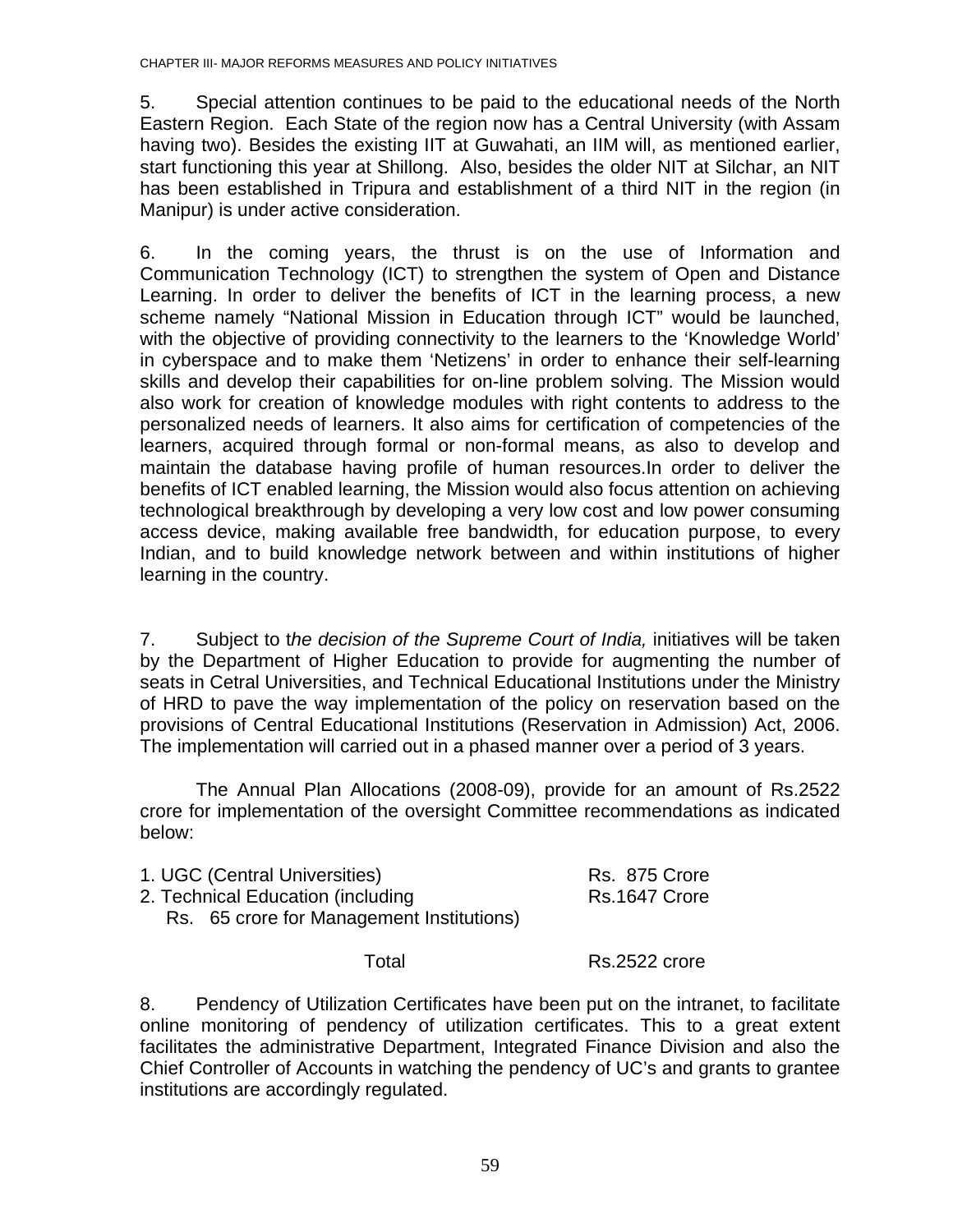# **CHAPTER-IV REVIEW OF PAST PERFORMANCES**

| S.             | Name of the   | <b>Objective/ Outcomes</b>                 | Quantifiable Deliverable/ Physical Output         |      | <b>Achievements</b>                                                                                                       |
|----------------|---------------|--------------------------------------------|---------------------------------------------------|------|---------------------------------------------------------------------------------------------------------------------------|
| N <sub>0</sub> | Scheme/       |                                            |                                                   |      |                                                                                                                           |
|                | Programme     |                                            |                                                   |      |                                                                                                                           |
| $\mathbf{1}$   |               | 3                                          | 4                                                 |      | 5                                                                                                                         |
| 1.             | Central       | Implementation of the                      | The intake capacity of Central Universities       |      |                                                                                                                           |
|                | Universities, | Recommendations of                         | was expected to increase by 5754 during the       |      |                                                                                                                           |
|                | Technical and | Oversight Committee                        | year 2007-08.                                     |      |                                                                                                                           |
|                | Management    | for enhancing the                          |                                                   |      |                                                                                                                           |
|                | Institutes    | number of seats in                         | The intake capacity of Centrally funded           |      |                                                                                                                           |
|                |               | Universities<br>Central                    | Technical Institutions was expected to increase   |      |                                                                                                                           |
|                |               | for ensuring<br>social                     | by $6835$ during the year $2007-08$ .             |      | Could not be implemented as the approval of competent                                                                     |
|                |               | inclusion<br>and<br>excellence<br>academic | <b>IITs</b>                                       | 1788 | authority was not obtained for enhancing the intake capacity<br>for implementation of OSC recommendations for reservation |
|                |               | and for providing high                     | <b>IIMs</b>                                       | 157  | of OBC students. However proposal for enhancing the capacity                                                              |
|                |               | quality<br>technical                       | <b>IISc Bangalore</b>                             | 50   | during 2008-09 has been initiated.                                                                                        |
|                |               | education<br>at                            | <b>NITs</b>                                       | 3831 |                                                                                                                           |
|                |               | Undergraduate,<br>post                     | NITIE, Mumbai                                     | 57   |                                                                                                                           |
|                |               | graduate and Research                      | <b>SLIET</b>                                      | 216  |                                                                                                                           |
|                |               | Scholars.                                  | ISM, Dhanbad                                      | 144  |                                                                                                                           |
|                |               |                                            | NIFFT, Ranchi                                     | 137  |                                                                                                                           |
|                |               |                                            | SPA, Delhi                                        | 42   |                                                                                                                           |
|                |               |                                            | IIIT, Allahabad                                   | 133  |                                                                                                                           |
|                |               |                                            | IIIT, Gwalior                                     | 61   |                                                                                                                           |
|                |               |                                            | IIIT, Jabalpur                                    | 120  |                                                                                                                           |
|                |               |                                            | <b>NITTTRs</b>                                    | 99   |                                                                                                                           |
|                |               |                                            |                                                   |      |                                                                                                                           |
| 2.             | University    | To promote quality in                      | (i) Increase in overall enrolment in universities |      | (i) At present, there are 413 Universities - 251 State                                                                    |
|                | Grants        | teaching and research                      | and colleges.                                     |      | Universities, 24 Central Universities, 100<br>Deemed                                                                      |
|                | Commission    | in higher education.                       |                                                   |      | Universities, 5 Institutions established under States legislations                                                        |
|                |               | strengthen<br>To<br>the                    |                                                   |      | and 33 Institutes of National Importance established by Central                                                           |
|                |               | universities<br>and                        |                                                   |      | legislation. In addition, there are 20,677 Colleges including                                                             |
|                |               | institutions of higher                     |                                                   |      | around 2,166 Women Colleges. At the beginning of the                                                                      |
|                |               | education<br>for                           |                                                   |      | academic year 2007-2008, the total number of students                                                                     |
|                |               | enhancing access to                        |                                                   |      | enrolled in the Universities and Colleges has been reported to                                                            |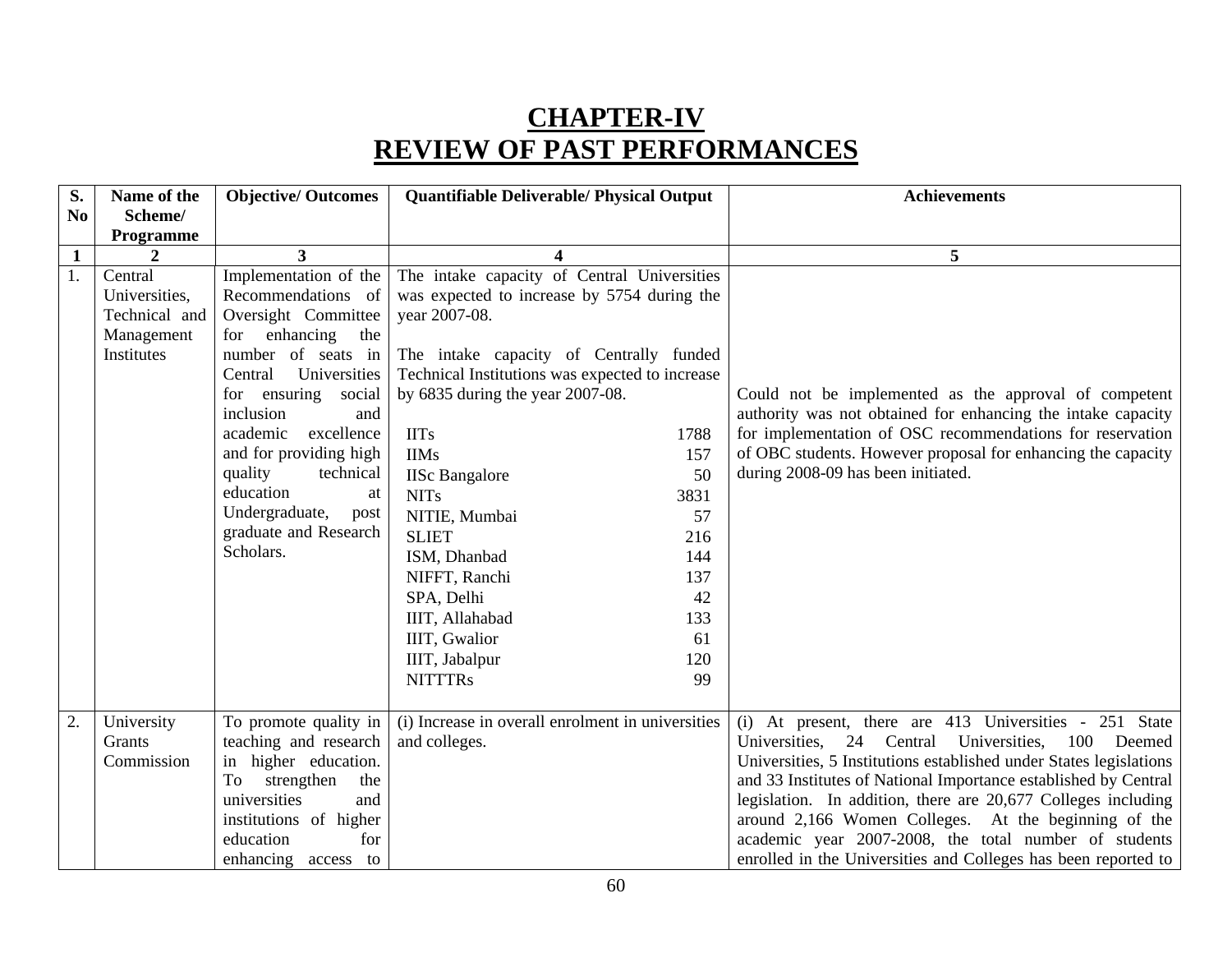| S.<br>No | Name of the<br>Sector/<br>Scheme/<br><b>Programme</b> | <b>Objective/ Outcomes</b> | <b>Quantifiable Deliverables/ Physical Output</b> | <b>Achievements</b> |
|----------|-------------------------------------------------------|----------------------------|---------------------------------------------------|---------------------|
|          |                                                       |                            |                                                   |                     |

| higher education with<br>equity.                                                                                                                                                                           |                                           | be $116.13$ lakhs - $15.03$ lakhs $(12.94%)$ in University<br>Departments and 101.10 lakhs (87.06%) in affiliated colleges                                                                                                                                                                                                                                                                                                                                                                   |
|------------------------------------------------------------------------------------------------------------------------------------------------------------------------------------------------------------|-------------------------------------------|----------------------------------------------------------------------------------------------------------------------------------------------------------------------------------------------------------------------------------------------------------------------------------------------------------------------------------------------------------------------------------------------------------------------------------------------------------------------------------------------|
| To remove regional<br>imbalances in higher<br>education.<br>To support excellence<br>in University system<br>academic<br>through<br>interventions as well<br>as through supporting<br>efficient management | (ii) Gender equity (Enrolment of women)   | (ii) The enrolment of women at the beginning of the academic<br>year 2007-08 was 47.09 lakhs constituting 40.55% of the total<br>enrolment. Of the total enrolment of women, 12.35% were<br>enrolled in professional courses. The enrolment of women as a<br>percentage of total enrolment in a State is the highest in Kerala<br>$(61.98%)$ and the lowest in Bihar $(24.55%)$ . In terms of<br>absolute numbers of women enrolled, Maharashtra tops the list<br>of States with 6.59 lakhs. |
| and governance.                                                                                                                                                                                            | (iii) Research work                       | (iii) The number of doctoral degrees awarded by various<br>universities was 18730. Out of which, the faculties of Arts had<br>the highest number with 7605 degrees, followed by the<br>faculties of Sciences with 5625 degrees. Thus these two<br>faculties together accounted for 70.64% of the total number of<br>doctoral degrees awarded.                                                                                                                                                |
|                                                                                                                                                                                                            | (iv) Assistance to Central Universities   | (iv) In 2007-08, the number of Central Universities directly<br>funded by the UGC has been increased to 22 from the level of<br>18 in 2006-07. During the year 2007-08, up to 31.12.2007the<br>UGC made available an amount of Rs.782.66 crores for<br>maintenance and Rs.328.55 crores as General development<br>assistance to the Central Universities,.                                                                                                                                   |
|                                                                                                                                                                                                            | (v) Assistance to State Universities      | (v) During the first year of the XI Plan, up to 31.12.2007, plan<br>grants amounting to Rs.220.25 Crores have been provided to<br>123 State Universities for the purpose of general development.                                                                                                                                                                                                                                                                                             |
|                                                                                                                                                                                                            | (vi)Assistance to deemed to be university | (vi) At present, there are 100 institutions deemed to be                                                                                                                                                                                                                                                                                                                                                                                                                                     |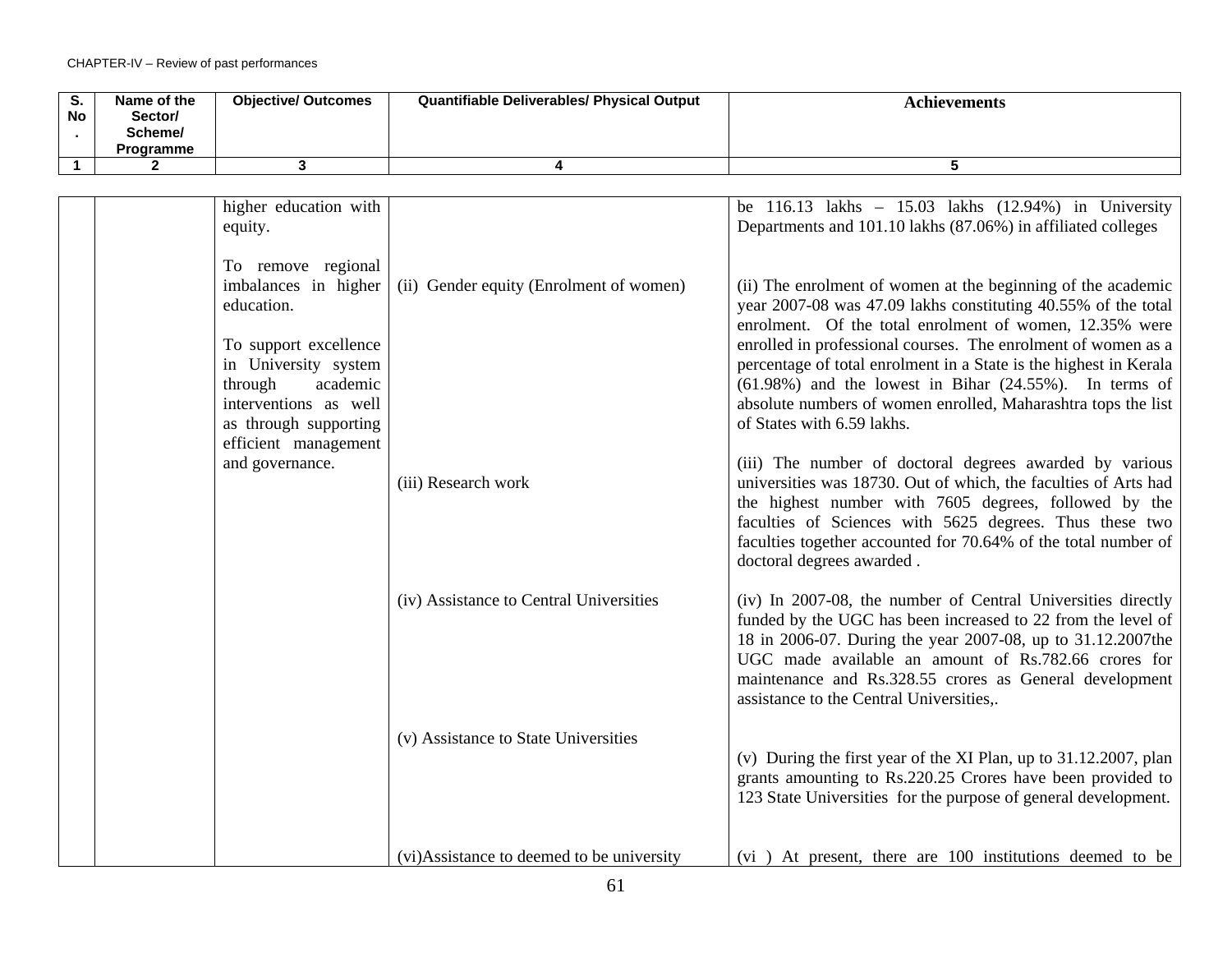| $\overline{\mathsf{s}}$ . | Name of the        | <b>Objective/ Outcomes</b> | Quantifiable Deliverables/ Physical Output                                                                                | <b>Achievements</b>                                                                                                                                                                                                                                                                                                                                                                                                                                                                                                                                                                                                                                                                                                                                                                                                                                                                                                                                                                                                                                                                                                                                                                                                        |
|---------------------------|--------------------|----------------------------|---------------------------------------------------------------------------------------------------------------------------|----------------------------------------------------------------------------------------------------------------------------------------------------------------------------------------------------------------------------------------------------------------------------------------------------------------------------------------------------------------------------------------------------------------------------------------------------------------------------------------------------------------------------------------------------------------------------------------------------------------------------------------------------------------------------------------------------------------------------------------------------------------------------------------------------------------------------------------------------------------------------------------------------------------------------------------------------------------------------------------------------------------------------------------------------------------------------------------------------------------------------------------------------------------------------------------------------------------------------|
| No                        | Sector/<br>Scheme/ |                            |                                                                                                                           |                                                                                                                                                                                                                                                                                                                                                                                                                                                                                                                                                                                                                                                                                                                                                                                                                                                                                                                                                                                                                                                                                                                                                                                                                            |
|                           | Programme          |                            |                                                                                                                           |                                                                                                                                                                                                                                                                                                                                                                                                                                                                                                                                                                                                                                                                                                                                                                                                                                                                                                                                                                                                                                                                                                                                                                                                                            |
| $\overline{1}$            | $\mathbf{2}$       | 3                          | 4                                                                                                                         | 5                                                                                                                                                                                                                                                                                                                                                                                                                                                                                                                                                                                                                                                                                                                                                                                                                                                                                                                                                                                                                                                                                                                                                                                                                          |
|                           |                    |                            |                                                                                                                           |                                                                                                                                                                                                                                                                                                                                                                                                                                                                                                                                                                                                                                                                                                                                                                                                                                                                                                                                                                                                                                                                                                                                                                                                                            |
|                           |                    |                            | (vii)Assistance to State colleges                                                                                         | universities, of which, 12 deemed to be universities are being<br>allocated maintenance and development grants and 25 are<br>being allocated only development grants.<br>During the financial year 2007-08, Non-Plan grant amounting<br>to Rs.66.66 crores and plan grant to the extent of Rs.22.02<br>crores has been made available to Deemed universities up to<br>31.12.2007.<br>(vii) There are around 20,677 colleges at present of which,<br>6,680 are recognized under $2(f)$ and 5,797 colleges under $2(f)$<br>and 12(B) of the UGC Act, 1956. All the eligible colleges<br>have been financially supported for the development of under<br>graduate and post graduate education., 6 During the year<br>200708, up to 31.12. 2007, UGC has supported State Colleges<br>to the extent of Rs.79.60 Crores. An assistance of Rs.2.51<br>Crores has also been provided to Colleges of Delhi. In<br>addition, maintenance grant to the tune of Rs.260.49 crores to<br>Delhi University colleges, Rs.2.94 crores to constituent<br>colleges of Banaras Hindu University and Rs.17.75 crores to<br>University College of Medical Sciences has also been released<br>during 2007-2008, up to $31^{\text{st}}$ Dec, 2007. |
|                           |                    |                            | (viii) Women Hostels for Colleges.<br>(ix) Setting up women study centres to<br>undertake research, develop curricula and | (viii) During the financial year 2007-2008, an amount of<br>Rs.47.67 Crores for state colleges and Rs.3 Crores for colleges<br>located in Delhi has been released by UGC for the women<br>hostels as on 31.12.2007<br>(ix) The UGC has, so far, set up 72 women study centres in<br>Universities and Colleges. During 2007-2008, an amount of                                                                                                                                                                                                                                                                                                                                                                                                                                                                                                                                                                                                                                                                                                                                                                                                                                                                              |
|                           |                    |                            | organize training and extension of work in the<br>area of gender equity, academic self-reliance,                          | Rs.1.17 Crores has been provided to these centres for carrying<br>out their activities/programmes up to 31.12.2007.                                                                                                                                                                                                                                                                                                                                                                                                                                                                                                                                                                                                                                                                                                                                                                                                                                                                                                                                                                                                                                                                                                        |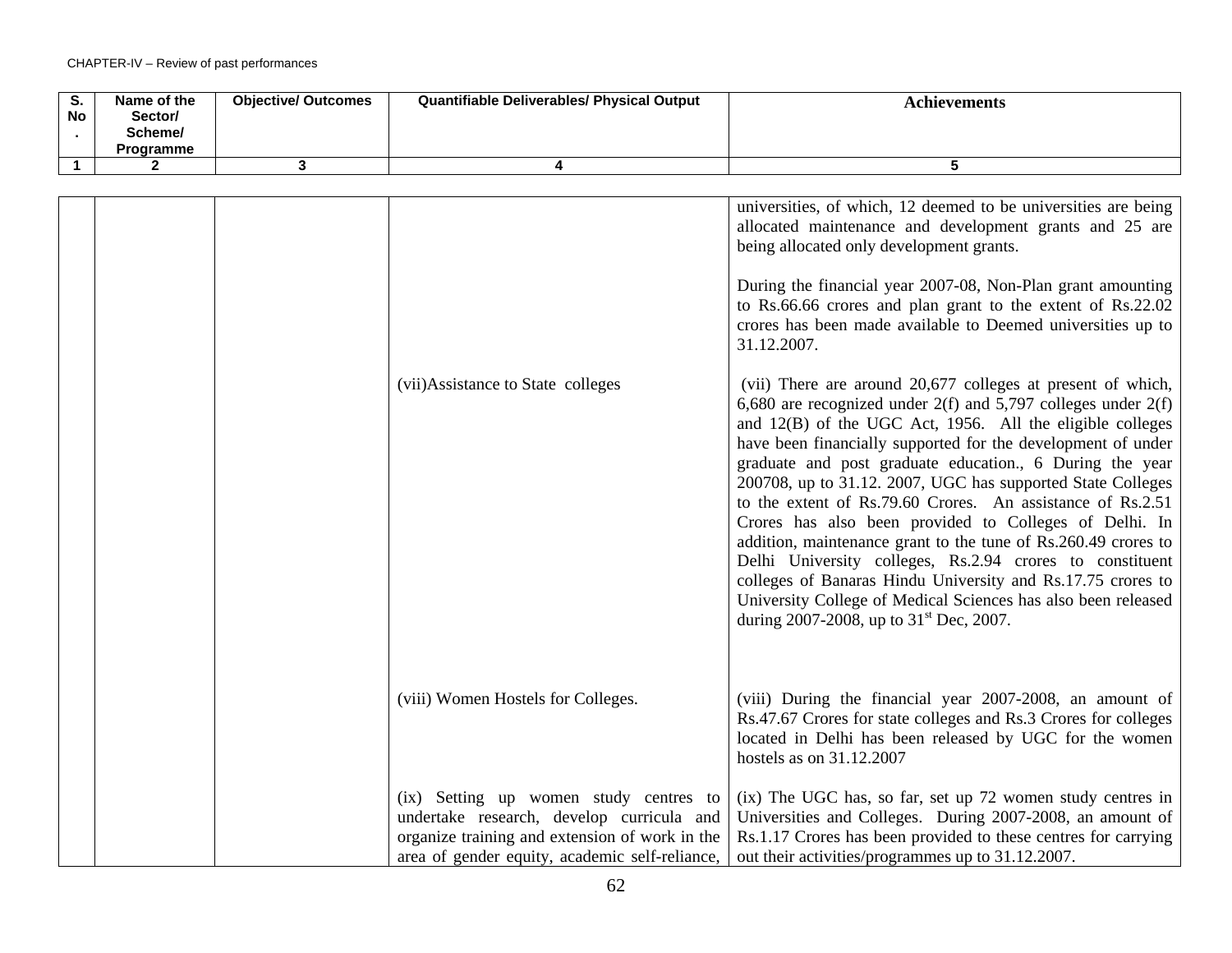| S.<br>No | Name of the<br>Sector/<br>Scheme/<br>Programme | <b>Objective/ Outcomes</b> | <b>Quantifiable Deliverables/ Physical Output</b> | <b>Achievements</b> |
|----------|------------------------------------------------|----------------------------|---------------------------------------------------|---------------------|
|          |                                                |                            |                                                   |                     |

|  | girls education, population issues and human    |                                                               |
|--|-------------------------------------------------|---------------------------------------------------------------|
|  | rights etc.                                     |                                                               |
|  |                                                 |                                                               |
|  |                                                 |                                                               |
|  |                                                 |                                                               |
|  | (x)Post-Graduate Scholarships for Students      | $(x)$ During 2007-2008, a budget of Rs.10 Crores has been     |
|  |                                                 |                                                               |
|  | belonging to SC/ST/Minorities                   | made available for them under this scheme. The selection of   |
|  |                                                 | candidates is in progress.                                    |
|  | The scheme is initiated keeping in view the     |                                                               |
|  | social background of the candidates from        |                                                               |
|  | deprived sections of the society and to provide |                                                               |
|  | them an opportunity to undertake post-          |                                                               |
|  | graduate level studies<br>particularly for      |                                                               |
|  |                                                 |                                                               |
|  | SC/ST/Minorities candidates. The pattern of     |                                                               |
|  | scholarship is as under :-                      |                                                               |
|  |                                                 |                                                               |
|  | For M.Tech. students<br>$\omega$                |                                                               |
|  | Rs.5,000/-per month                             |                                                               |
|  | Contingency                                     |                                                               |
|  | @Rs.15,000/-per annum                           |                                                               |
|  |                                                 |                                                               |
|  | For M.Pharmacy and Masters of                   |                                                               |
|  | Management                                      |                                                               |
|  | @Rs.3,000/- per month                           |                                                               |
|  | Contingency                                     |                                                               |
|  | @Rs.10,000/- per annum                          |                                                               |
|  |                                                 |                                                               |
|  |                                                 |                                                               |
|  | (xi) Autonomous Colleges                        | (xi) At present, there are 276 Colleges spread over 54        |
|  |                                                 |                                                               |
|  |                                                 | Universities of 15 States/Union Territories. During 2007-     |
|  |                                                 | 2008, the UGC and its Regional Offices had provided grants of |
|  |                                                 | Rs.22.42 Crores to these Autonomous Colleges upto             |
|  |                                                 | 31.12.2007.                                                   |
|  |                                                 |                                                               |
|  |                                                 |                                                               |
|  |                                                 |                                                               |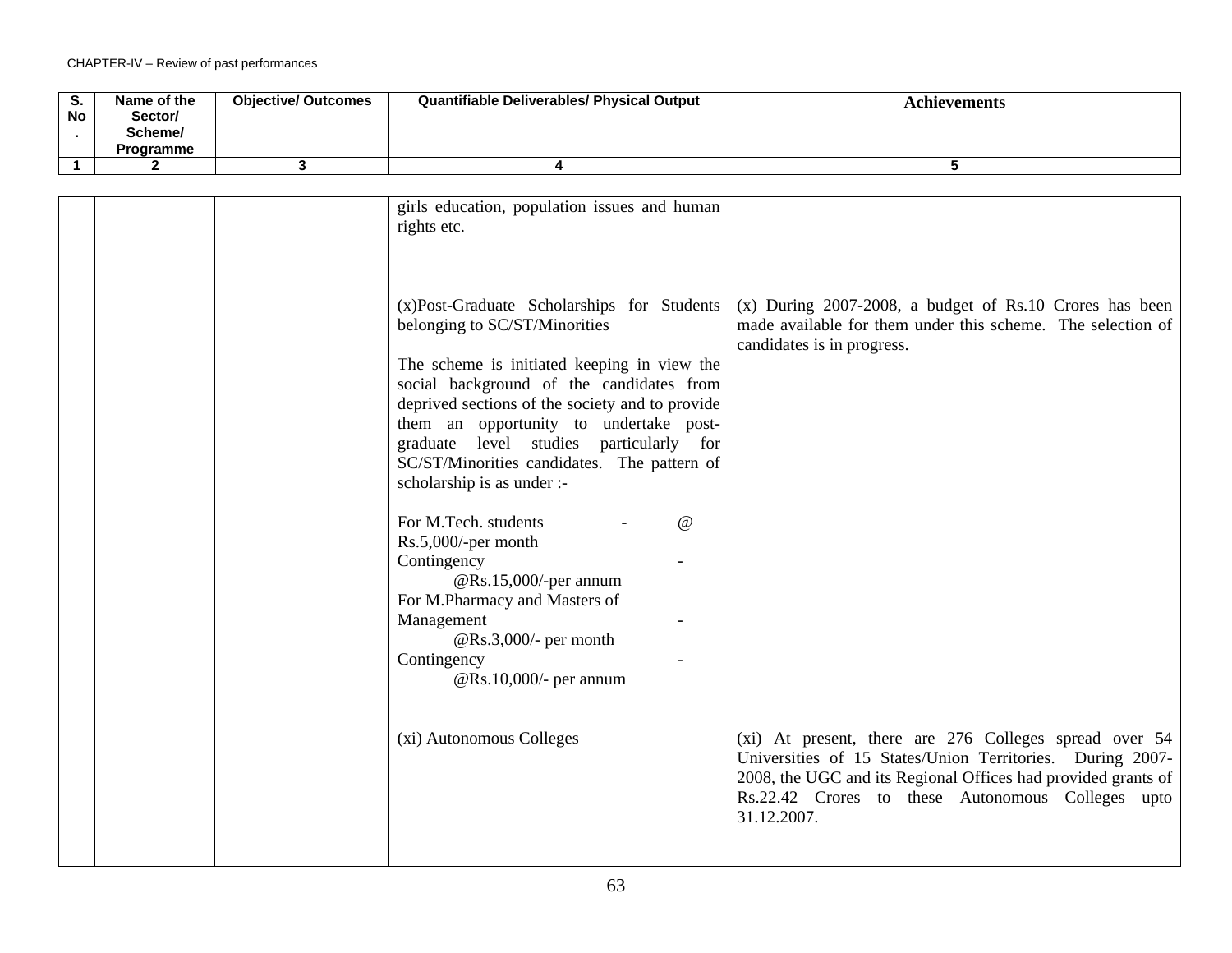| o.<br><b>No</b> | Name of the<br>Sector/<br>Scheme/<br>Programme | <b>Objective/ Outcomes</b> | <b>Quantifiable Deliverables/ Physical Output</b> | Achievements |
|-----------------|------------------------------------------------|----------------------------|---------------------------------------------------|--------------|
|                 |                                                |                            |                                                   |              |

| (xii) Universities with Potential for Excellence | (xii) During 2007-2008, an amount of Rs.10 Crores had been<br>provided to these Universities upto 31.12.2007.                                                                                                                                                                                                  |
|--------------------------------------------------|----------------------------------------------------------------------------------------------------------------------------------------------------------------------------------------------------------------------------------------------------------------------------------------------------------------|
| (xiii) Colleges with Potential for Excellence    | (xiii) An amount of Rs.7.63 Crores had been provided to these<br>colleges upto 31.12.2007, during the financial year 2007-2008.                                                                                                                                                                                |
| (xiv) Travel Grant                               | (xiv) During 2007-08, 192 college teachers, and one Vice-<br>Chancellor have so far been selected for assistance under the<br>scheme. An amount of Rs.0.40 crores has been released upto<br>31.12.2007 during the financial year 2007-2008.                                                                    |
| (xv) Major and Minor Research Projects.          | (xv) To promote excellence in research in higher education by<br>supporting research programmes of University and College<br>teachers in all disciplines, the University Grants Commission<br>provides financial support to permanent / regular,<br>working/retired teachers in the Universities and Colleges. |
|                                                  | During 2007-08, up to 31.12.2007, an amount of Rs.23.02<br>Crores has been released by UGC and its Regional Offices<br>towards the ongoing projects.                                                                                                                                                           |
| (xvi) Research Awards to Teachers                | (xvi) During 2007-08, an amount of Rs.2.95 Crores has been<br>released upto 31.12.2007 to the research awardees working in<br>various Indian Universities.                                                                                                                                                     |
| (xvii) Emeritus Fellowships                      | (xvii) During 2007-08, an amount of Rs.1.20 Crores has been<br>released to the Emeritus Fellows working in various Indian<br>universities upto 31.12.2007.                                                                                                                                                     |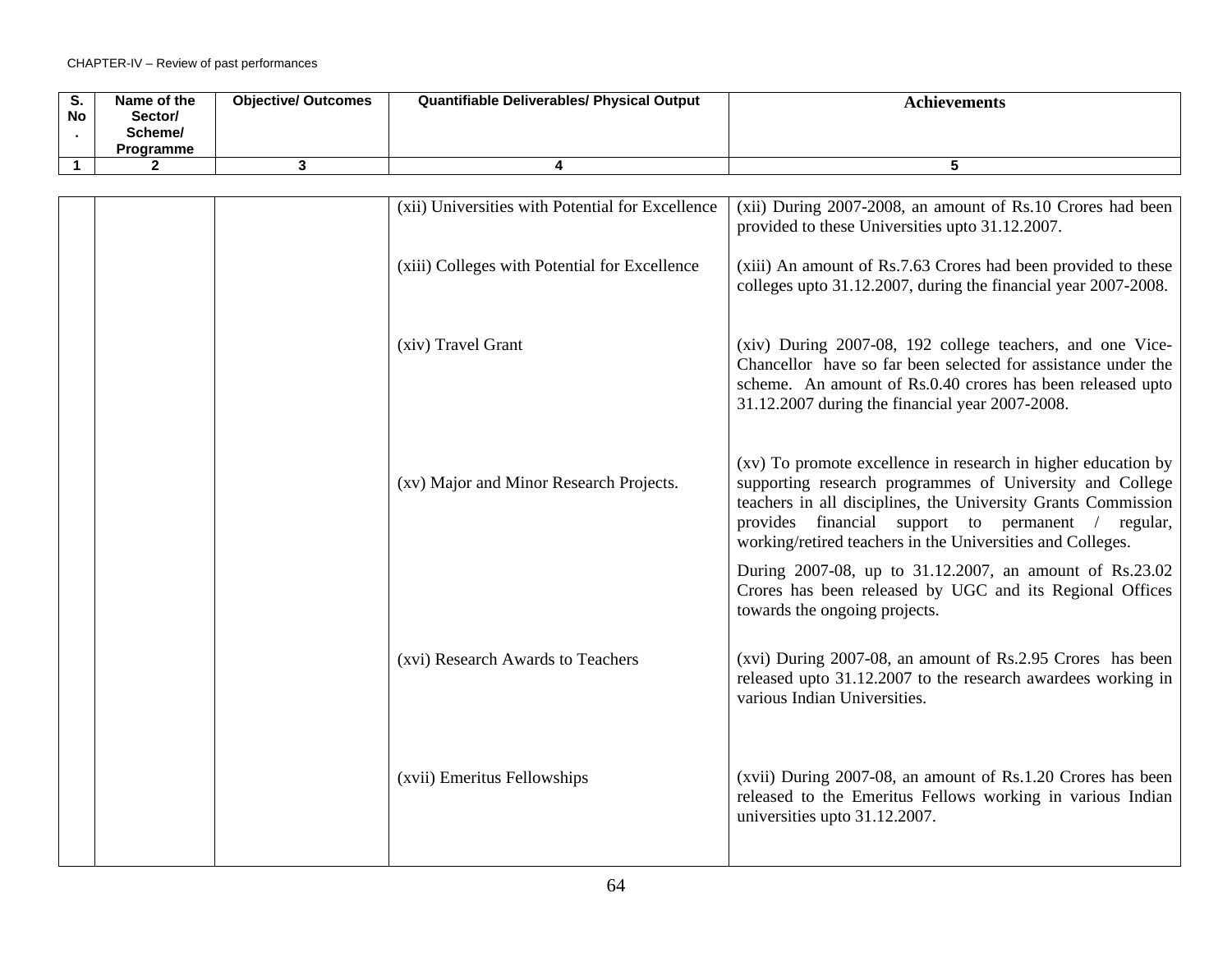| S.<br>No     | Name of the<br>Sector/<br>Scheme/<br>Programme | <b>Objective/ Outcomes</b> | Quantifiable Deliverables/ Physical Output                               | <b>Achievements</b>                                                                                                                                                              |
|--------------|------------------------------------------------|----------------------------|--------------------------------------------------------------------------|----------------------------------------------------------------------------------------------------------------------------------------------------------------------------------|
| $\mathbf{1}$ | $\mathbf{2}$                                   | 3                          | 4                                                                        | 5                                                                                                                                                                                |
|              |                                                |                            |                                                                          |                                                                                                                                                                                  |
|              |                                                |                            | (xviii) Research Workshops, Seminars and<br>Conferences                  | (xviii) During the financial year 2007-08, an amount of<br>Rs.7.01 crores has been released upto 31.12.2007.                                                                     |
|              |                                                |                            | (xix) Part – time Research Associateship for<br>Women                    | (xix) During 2007-08, an amount of Rs.0.50 Crores has been<br>released upto $31st$ December, 2007 to the selected part-time<br>Research Associates.                              |
|              |                                                |                            | (xx) Research Fellowships (JRFs) for Foreign<br>Nationals                | (xx) During 2007-08, the Commission has provided 20 Junior<br>Research Fellowships and 7 Research Associateships<br>to<br>foreign students and teachers.                         |
|              |                                                |                            | (xxi) Junior Research Fellowships (JRFs) for<br><b>Indian Nationals</b>  | (xxi) During 2007-08, an expenditure of Rs.24.84 crores has<br>been incurred up to 31.12.2007 towards the payment of these<br>Junior Research Fellows.                           |
|              |                                                |                            | (xxii) Junior Research Fellowships (JRFs) for<br><b>Indian Nationals</b> | (xxii) During 2007-08, an expenditure of Rs.24.84 crores has<br>been incurred upto 31.12.2007 towards the payment of these<br>Junior Research Fellows.                           |
|              |                                                |                            | (xxiii) Engineering & Technology JRFs                                    | (xxiii) During 2007-08, an amount of Rs.0.98 crores has been<br>released upto 31.12.2007.                                                                                        |
|              |                                                |                            | (xxiv) Research Fellowships in Sciences for<br>Meritorious Students      | (xxiv) The objective of the scheme is to provide an opportunity<br>to meritorious candidates to undertake advanced studies and<br>research leading to Ph.D. degrees in Sciences. |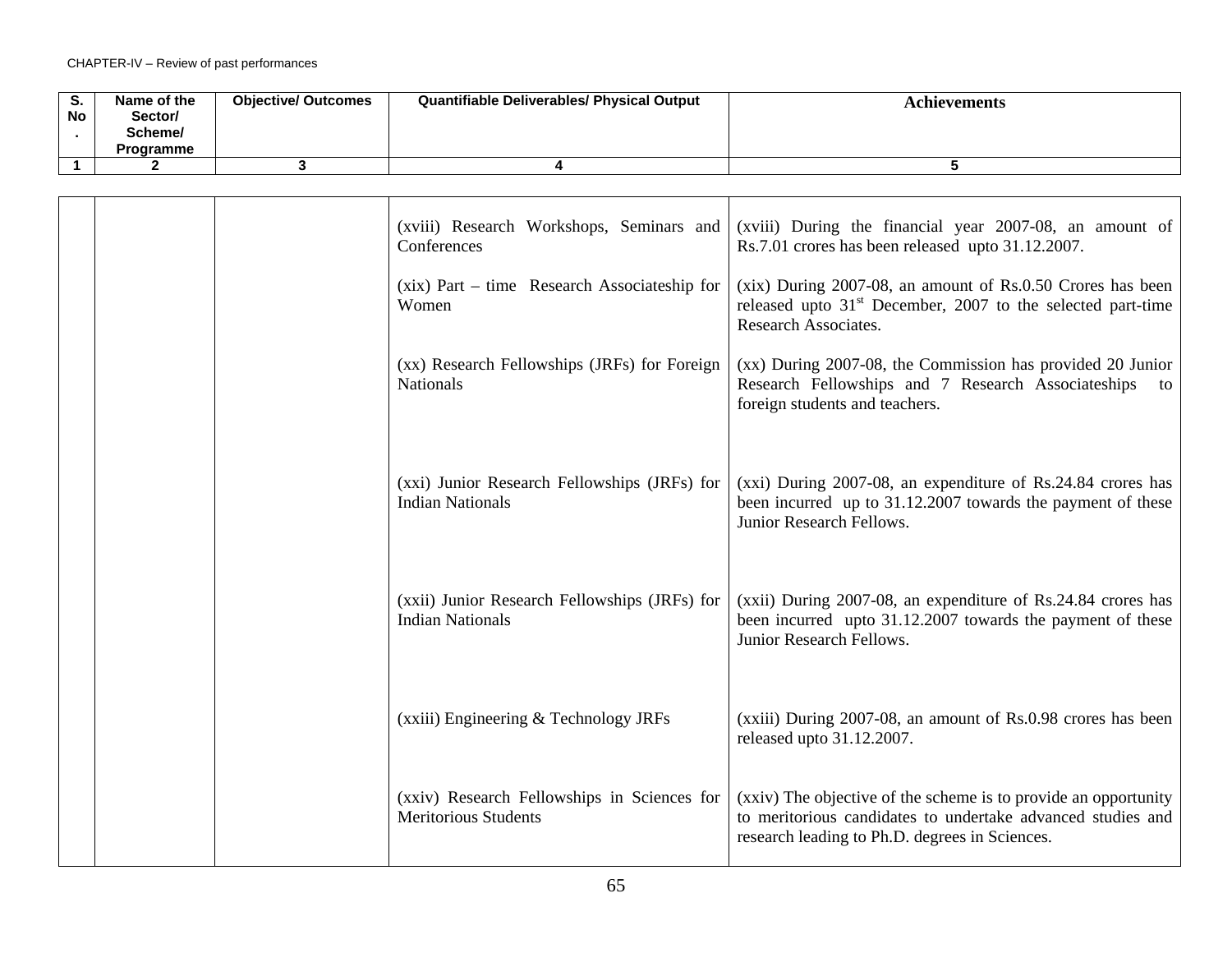| o.<br><b>No</b> | Name of the<br>Sector/<br>Scheme/<br>Programme | <b>Objective/ Outcomes</b> | <b>Quantifiable Deliverables/ Physical Output</b> | <b>Achievements</b> |
|-----------------|------------------------------------------------|----------------------------|---------------------------------------------------|---------------------|
|                 |                                                |                            |                                                   |                     |

|  | (xxv) Rajiv Gandhi National Fellowships for<br>SC/ST                                                                   | During 2006-2007, five JRFs have been given to each science<br>department of CAS/DSA/University/Centres for Potential with<br>Excellence, totaling 650 fellowships with an annual allocation<br>of Rs.6.56 Crores.<br>(xxv) To minimize the social disparities in the field of Higher<br>Education, the UGC provides 2000 Rajiv Gandhi National<br>Fellowships for SC/ST candidates to undertake advanced<br>studies and research leading to M.Phil/Ph.D. degrees in<br>Sciences, Humanities and Social Sciences including languages |
|--|------------------------------------------------------------------------------------------------------------------------|--------------------------------------------------------------------------------------------------------------------------------------------------------------------------------------------------------------------------------------------------------------------------------------------------------------------------------------------------------------------------------------------------------------------------------------------------------------------------------------------------------------------------------------|
|  |                                                                                                                        | and Engineering & Technology.<br>During 2007-2008, an expenditure of Rs.0.26 Crores has been<br>incurred upto 31.12.2007 towards the payment of these                                                                                                                                                                                                                                                                                                                                                                                |
|  |                                                                                                                        | fellows                                                                                                                                                                                                                                                                                                                                                                                                                                                                                                                              |
|  | Post-Graduate<br>Scholarships<br>(xxvi)<br>to<br>ME/M.Tech. Students                                                   | (xxvi) The number of students receiving these scholarships is<br>approximately 1,200/- During 2007-08, an expenditure of<br>Rs.6.20 crores has been incurred upto 31.12.2007.                                                                                                                                                                                                                                                                                                                                                        |
|  | (xxvii) Post-Graduate Scholarships for SC/ST<br>Candidates pursuing professional courses in<br>university and colleges | (xxvii) Keeping in view the social background of the<br>candidates from deprived sections of the society, the UGC<br>initiated this scheme to provide them an opportunity to<br>undertake post-graduate level studies.                                                                                                                                                                                                                                                                                                               |
|  |                                                                                                                        | During 2007-2008, an expenditure of Rs.0.75 lakhs has been<br>incurred upto 31.12.2007.                                                                                                                                                                                                                                                                                                                                                                                                                                              |
|  | (xxviii) PG Merit Scholarship for University<br>Rank Holders and Indira Gandhi PG<br>Scholarship for Single Girl Child | (xxviii) During 2007-2008, a total expenditure of Rs.2.36<br>Crores has been incurred under both the schemes, upto<br>31.12.2007.                                                                                                                                                                                                                                                                                                                                                                                                    |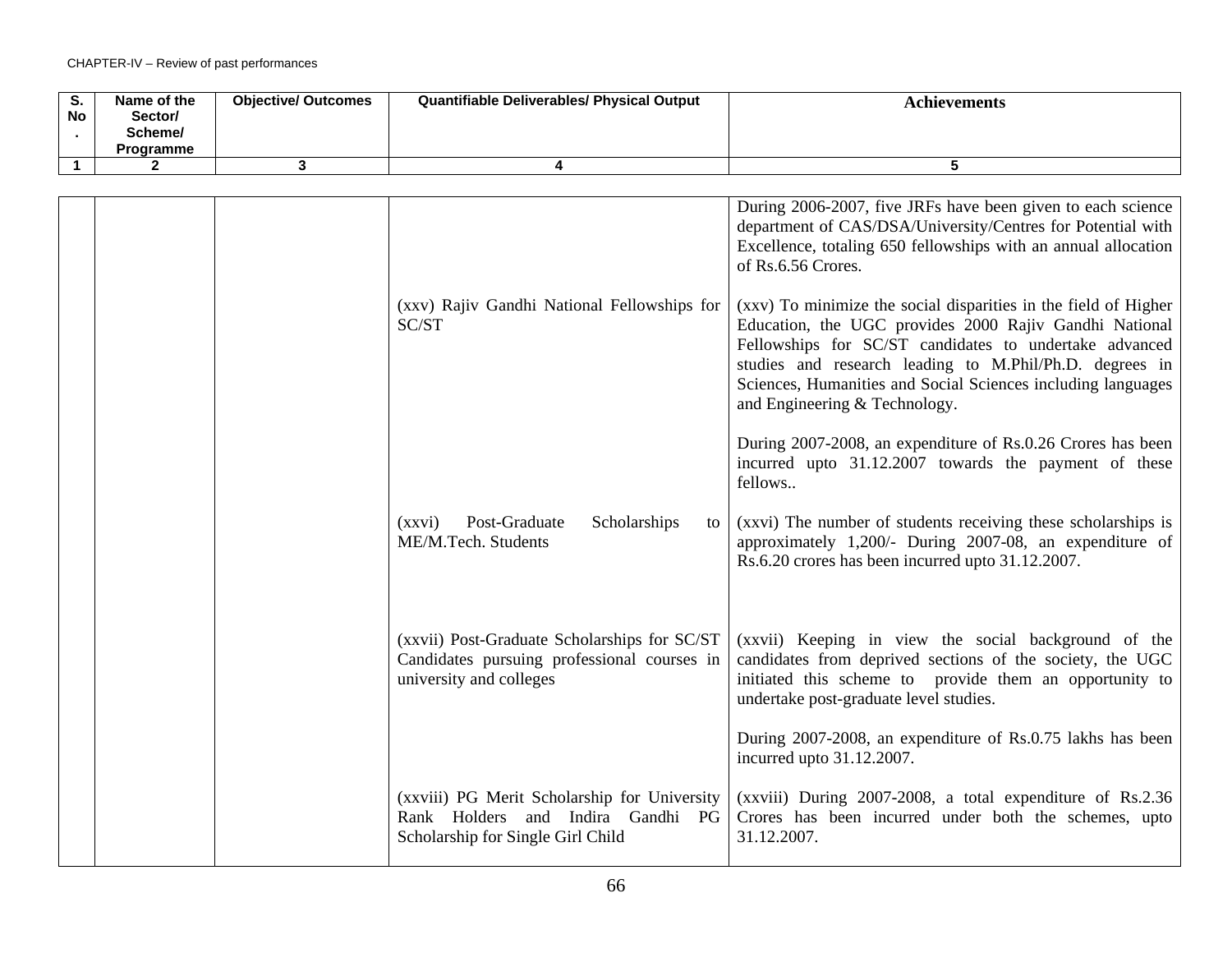| S.<br>No | Name of the<br>Sector/<br>Scheme/<br><b>Programme</b> | <b>Objective/ Outcomes</b> | <b>Quantifiable Deliverables/ Physical Output</b> | Achievements |
|----------|-------------------------------------------------------|----------------------------|---------------------------------------------------|--------------|
|          |                                                       |                            |                                                   |              |

| Indian        | The Government of 1. Research                                               | 1 Research Project<br>25                                                       |
|---------------|-----------------------------------------------------------------------------|--------------------------------------------------------------------------------|
| of<br>Council | India established the Project<br>25                                         | 2 Fellowships (Jr. PDF<br>175                                                  |
| Historical    | ICHR in 1972 as an $\beta$ Fellowships (Jr. PDF and National                | and National                                                                   |
| Research      | autonomous institution 200                                                  | 3 Study cum Travel Grant<br>125                                                |
|               | to 3 Study cum Travel<br>with<br>view<br>a                                  | 4 Foreign Travel Grant<br>30                                                   |
|               | financial Grant<br>125<br>providing                                         | 5 Pub. Subsidy<br>70                                                           |
|               | assistance<br>for 4 Foreign Travel                                          | 6 CEP<br>02                                                                    |
|               | historical research and Grant<br>30                                         | 08<br>7 ICHR Seminar/Conf.                                                     |
|               | 50<br>and 5 Pub. Subsidy<br>encouraging                                     | 70<br>8 Assistance to professional                                             |
|               | fostering objective and 6 CEP<br>03                                         | organization of historians                                                     |
|               | scientific writing of 7 ICHR Seminar/                                       | for holding seminar, symposia and conferences                                  |
|               | 07<br>history. The broad Conf.                                              | 30                                                                             |
|               | aims of the Council 8 Assistance to professional<br>organization of         | 9 ICHR own publications                                                        |
|               | are to bring historians historians                                          | including publication of ICHR seminar manuscript.<br>10 Computerization of the |
|               | together and provide a for holding seminar, symposia and conferences        |                                                                                |
|               | forum for exchange of $60$                                                  | <b>ICHR</b> library<br>11 Towards Freedom Project<br>02                        |
|               | views among them; to $\beta$ ICHR own                                       |                                                                                |
|               | historical publications<br>including publication of ICHR<br>sponsor         | 12 Economic History Project<br>-02                                             |
|               | programme seminar manuscript. 30<br>research                                | 13 Dictionary Project<br>02                                                    |
|               | and projects and assist 10 Computerization of the<br><b>ICHR</b> library    | 14 Translation of core 50 books                                                |
|               | and 11 Towards Freedom Project<br>03<br>institutions                        | in 16 languages.                                                               |
|               | organizations engaged<br>12 Economic History Project<br>03                  |                                                                                |
|               | in historical research;                                                     | The following New projects are also undertaken                                 |
|               | and 13 Dictionary Project 03<br>award<br>to                                 |                                                                                |
|               | administer fellowships  14 Translation of core books in 16                  | Persian Historical Texts and Translation                                       |
|               | for historical research languages.<br>50                                    | (vi) Global Hegemonies and the Writing of History in the 19th                  |
|               | by students, teachers                                                       | and 20th centuries                                                             |
|               | and other research The following New projects are also undertaken           | (vii) Religion and Society in Pre-modern South Asia Position of                |
|               | workers; to organize<br>(i) Persian Historical Texts and Translation        | Religious Fundamentalism and Historiography in India                           |
|               | and support seminars,<br>(ii) Global Hegemonies and the Writing of          | and Pakistan                                                                   |
|               | workshops<br>and<br>History in the 19th and 20th centuries                  | (iv) Memory and History: History before Historians.                            |
|               | conferences<br>for<br>the<br>(iii) Religion and Society in Pre-modern South |                                                                                |
|               | of<br>promotion<br>Asia Position of Religious Fundamentalism                |                                                                                |
|               | historical<br>research;                                                     |                                                                                |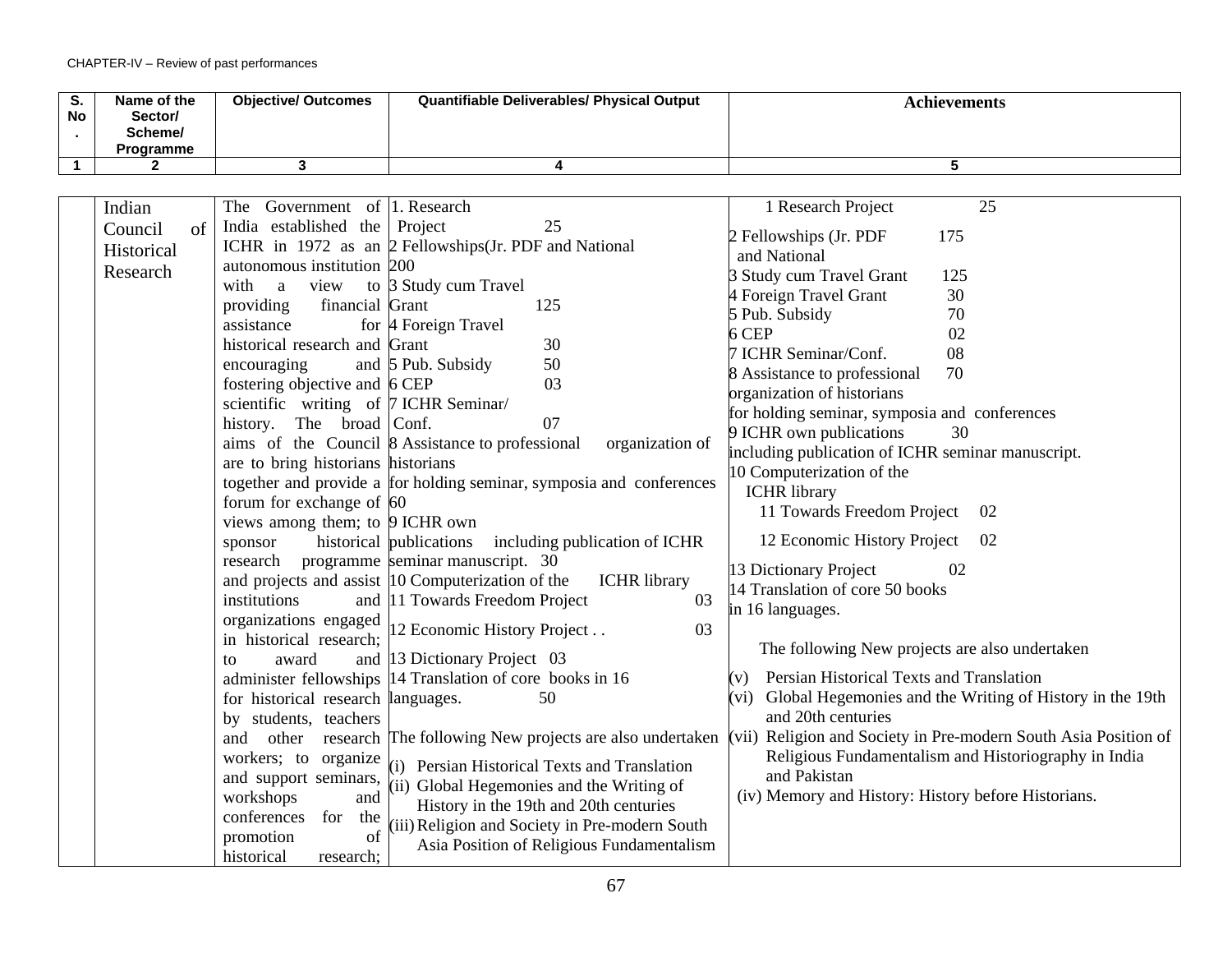| S.<br>No | Name of the<br>Sector/<br>Scheme/<br>Programme | <b>Objective/ Outcomes</b> | <b>Quantifiable Deliverables/ Physical Output</b> | <b>Achievements</b> |
|----------|------------------------------------------------|----------------------------|---------------------------------------------------|---------------------|
|          |                                                |                            |                                                   |                     |

|                         | and to develop and            | and Historiography in India and Pakistan        |                                                               |
|-------------------------|-------------------------------|-------------------------------------------------|---------------------------------------------------------------|
|                         | for $(iv)$<br>support centres | Memory and History: History before              |                                                               |
| documentation<br>and    |                               | Historians.                                     |                                                               |
|                         | services<br>library           |                                                 |                                                               |
|                         | oriented<br>towards           | The present advancement in scientific world of  |                                                               |
| historical<br>research. |                               | computerization is one of the most essential    |                                                               |
| The ICHR has taken a    |                               | requirements for an institution like ICHR. At   |                                                               |
| broad view of history   |                               | present there are two regional offices, one at  |                                                               |
| so as to include in its |                               | Guwahati and another at Bangalore. The          |                                                               |
| fold the history of     |                               | Council is required to be connected with these  |                                                               |
|                         | society, economy, art,        | Centres on the Internet to have the day-to-day  |                                                               |
|                         | literature, philosophy,       | information in all respect, especially in the   |                                                               |
|                         | science<br>and                | field of historical research. The said regional |                                                               |
|                         | technology, epigraphy,        | centres are to be strengthened and provided     |                                                               |
|                         | numismatics,                  | necessary equipment, materials and library to   |                                                               |
| archaeology,<br>socio-  |                               | facilitate historians/archaeologist/epigraphist |                                                               |
|                         | economic formations           | to attract and involve the scholars in southern |                                                               |
|                         | and allied subjects.          | and northeastern regions of our country.        |                                                               |
| Indian                  | The objective of the          | $1(a)$ Fellowships                              | There are 178 old fellows who are continuing and 64 new       |
| Institute<br>of         | Institute is to have free     | Ongoing -<br>20                                 | Fellows                                                       |
| Advanced                | and creative inquiry          | 15<br>$New -$                                   | 36 seminars organized during 2007-08                          |
| Study, Shimla           | into the themes and           |                                                 | During the year 2007-08, the Council organized 2 Refresher    |
|                         | problems of life and          | (b) National Fellowships                        | Courses and 1 Workshop                                        |
|                         | thought which have            | $O$ ngoing $-$<br>nil                           | The Council has organized 26 lecture programmes $(19+7)$      |
|                         | deep<br>human                 | 10<br>$New -$                                   | during the year 2007-08.                                      |
|                         | significance<br>and to        |                                                 | 36 institutions given grants for this purpose.                |
|                         | provide<br>an                 | Seminars<br>National<br>2<br>(a).               | During the year 2007-08 the Council has not awarded any       |
|                         | environment suitable          | 12                                              | travel grant due to ban imposed by Govt. of India.            |
|                         | for academic research         |                                                 | During the year 2007-08 the Council is going to publish 4     |
|                         | scholars,<br>to               | (b). Conferences /                              | publications                                                  |
|                         | particularly in selected      | Workshops-                                      | During the year 2007-08 the Council has exhibited its         |
|                         | subjects in the fields        | Ongoing –new- to be decided.                    | publications in various exhibitions.                          |
|                         | of Humanities, Social         |                                                 | During the year 2007-08 the Council is publishing 4 issues of |
|                         | Sciences,<br>Natural          | 3(a) Visiting Professors -                      | its Journal (JICPR)                                           |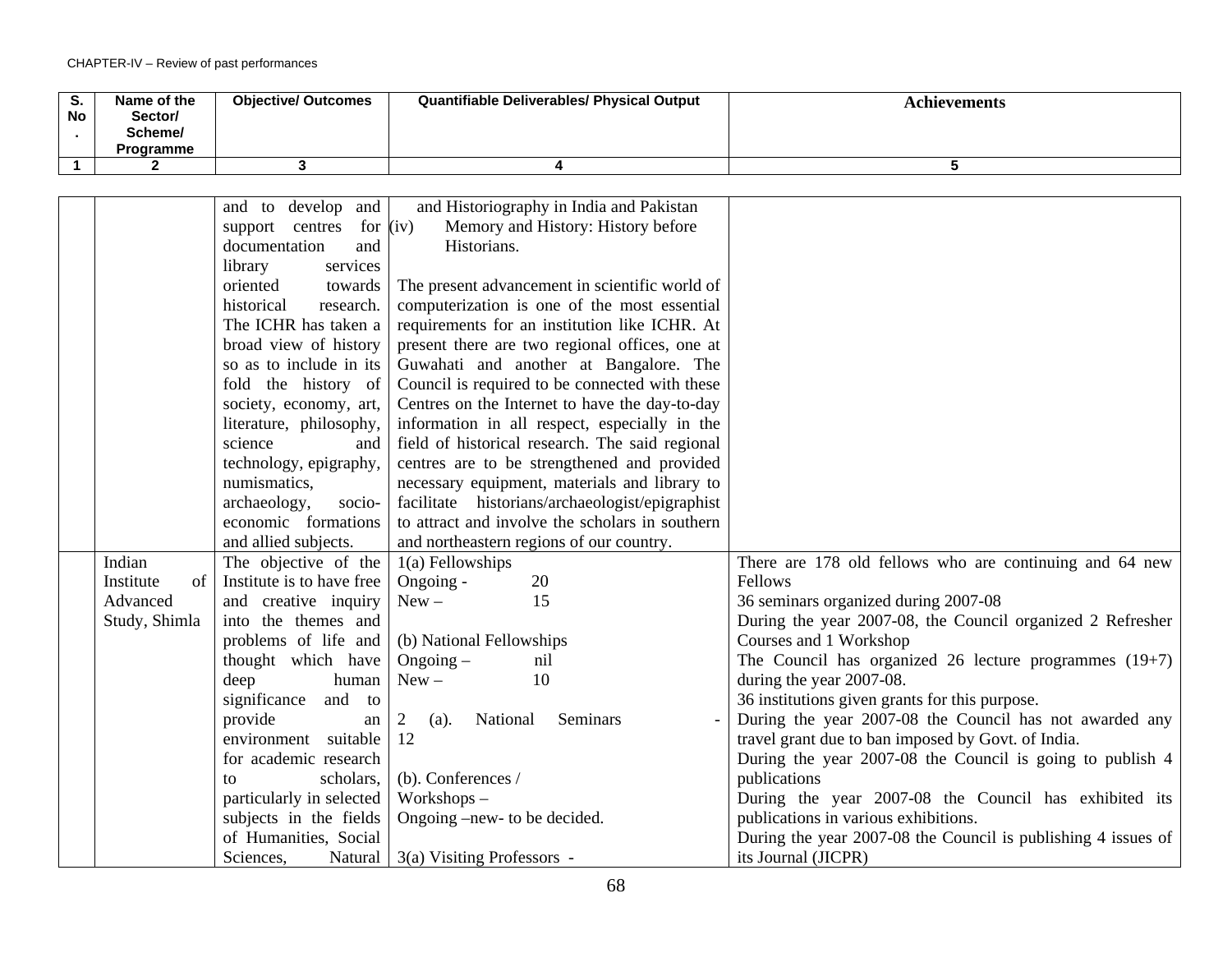| S.<br>No | Name of the<br>Sector/<br>Scheme/<br><b>Programme</b> | <b>Objective/ Outcomes</b> | <b>Quantifiable Deliverables/ Physical Output</b> | Achievements |
|----------|-------------------------------------------------------|----------------------------|---------------------------------------------------|--------------|
|          |                                                       |                            |                                                   |              |

|               | Sciences,<br>Indian                             | Ongoing-                 | $\overline{3}$                                 | During the year 2007-08 the Council has Indo-French Cultural      |
|---------------|-------------------------------------------------|--------------------------|------------------------------------------------|-------------------------------------------------------------------|
|               | $\&$<br>Culture                                 | New-                     | 10                                             | Programme                                                         |
|               | Comparative                                     |                          |                                                |                                                                   |
|               | Religions.                                      | 3(b) Visiting Scholars   |                                                |                                                                   |
|               |                                                 | Ongoing -                | 16                                             |                                                                   |
|               |                                                 | New-                     | 30                                             |                                                                   |
|               |                                                 |                          |                                                |                                                                   |
|               |                                                 | 4. Meetings              |                                                |                                                                   |
|               |                                                 | Ongoing-                 | 2                                              |                                                                   |
|               |                                                 | New-                     | 10                                             |                                                                   |
|               |                                                 |                          |                                                |                                                                   |
|               |                                                 |                          | 5. Library Books and Periodicals               |                                                                   |
|               |                                                 | Ongoing-                 | 2400                                           |                                                                   |
|               |                                                 | New-                     | 5000                                           |                                                                   |
|               |                                                 |                          |                                                |                                                                   |
|               |                                                 |                          | 6. Word Processor for Fellows (Electronic      |                                                                   |
|               |                                                 | Equipment)               |                                                |                                                                   |
|               |                                                 | Ongoing -                | 4                                              |                                                                   |
|               |                                                 | New-                     | 10                                             |                                                                   |
|               |                                                 |                          |                                                |                                                                   |
| Indira Gandhi | To<br>strengthen<br>and                         |                          | Providing admission to all those who apply for | The total enrolment in the distance mode in the country, is       |
| National Open | diversify offerings of                          | various courses of IGNOU |                                                | about 24% of the total enrollment of the higher education in      |
| University    | degree, diploma and                             |                          |                                                | the country and IGNOU caters to about 10% of this segment of      |
| (IGNOU)       | certificate programmes                          |                          |                                                | students in higher education in the country. During 2006-07,      |
|               | related to the needs of<br>employment.          |                          |                                                | 5.36 Lakh students were enrolled in about 138 programmes in       |
|               | To promote acquisition                          |                          |                                                | IGNOU. The university has prepared about 3500 audio and           |
|               | and up-gradation of                             |                          |                                                | 2000 video programmes and activated 269 new study centers         |
|               | knowledge and offer                             |                          |                                                | in different parts of the country. During 2007-08, the university |
|               | opportunities for training                      |                          |                                                | enrolled 5.15 lakh fresh students and has supported 13 states     |
|               | and retraining in the<br>contexts of innovation |                          |                                                |                                                                   |
|               | and research:                                   |                          |                                                | Open Universities and 132 DIEs.                                   |
|               | To<br>encourage<br>an                           |                          |                                                |                                                                   |
|               | of<br>innovative system                         |                          |                                                |                                                                   |
|               | level<br>university                             |                          |                                                |                                                                   |
|               | education,                                      |                          |                                                |                                                                   |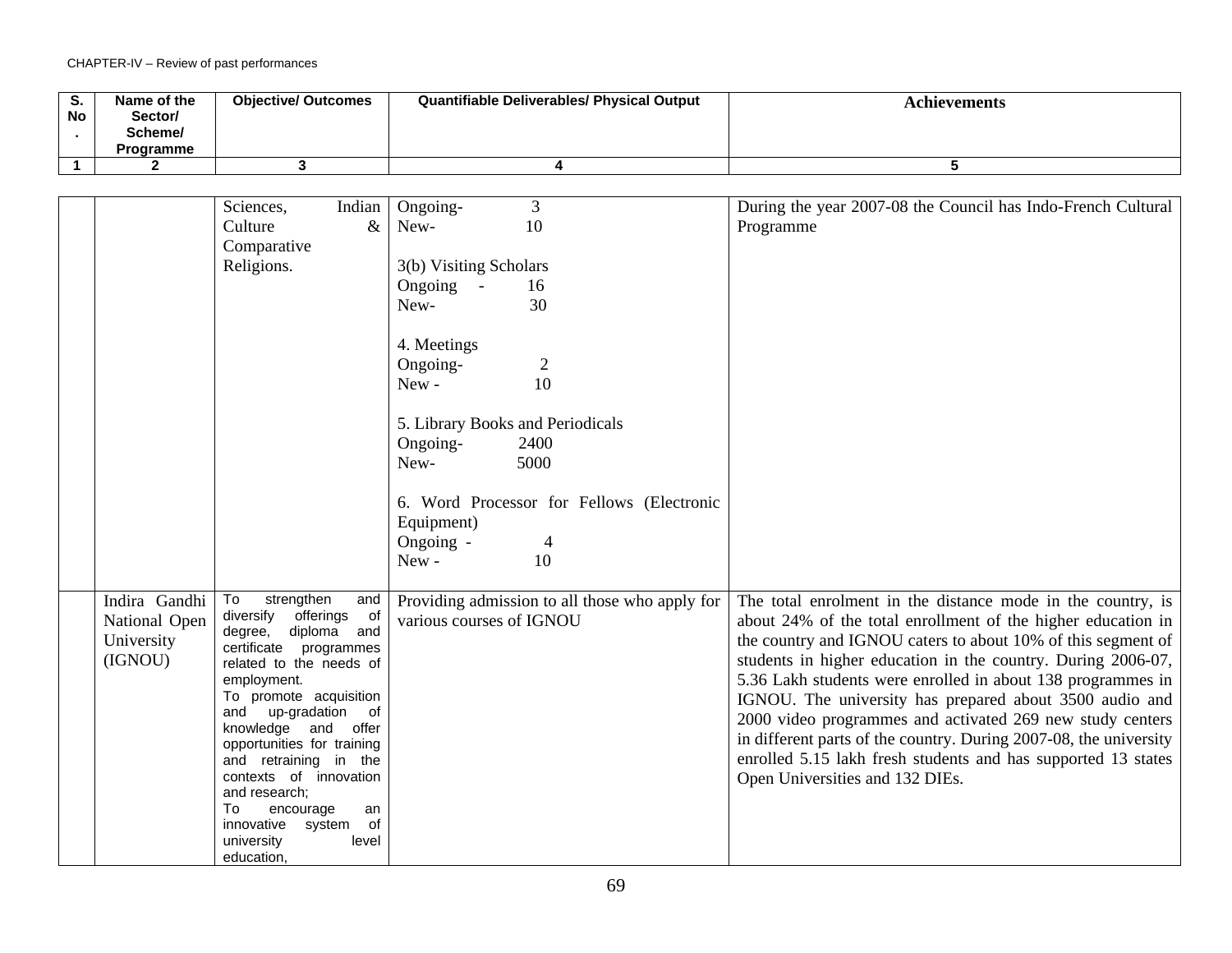| ა.<br><b>No</b> | Name of the<br>Sector/<br>Scheme/<br>Programme | <b>Objective/ Outcomes</b> | <b>Quantifiable Deliverables/ Physical Output</b> | Achievements |
|-----------------|------------------------------------------------|----------------------------|---------------------------------------------------|--------------|
|                 |                                                |                            |                                                   |              |

| Auroville    | For<br>better          | Sri Aurobindo International          | Institute | of |                                                                 |
|--------------|------------------------|--------------------------------------|-----------|----|-----------------------------------------------------------------|
| Foundation   | and<br>management      | <b>Educational Research</b>          |           |    |                                                                 |
|              | development<br>further | <b>Construction Activities</b>       |           |    | 12 centres have been fully constructed while in respect of 6    |
|              | Auroville<br>of<br>in  |                                      |           |    | construction is in progress                                     |
|              | accordance with<br>its | Research activities                  |           |    | 6 Research activities have been conducted                       |
|              | original charter.      |                                      |           |    |                                                                 |
|              |                        | <b>Bharaat Niwas</b>                 |           |    |                                                                 |
|              |                        | <b>Construction activities</b>       |           |    | 4 buildings have been completed and construction of AF office   |
|              |                        |                                      |           |    | building, Guest house and upgradation of Aurobindo              |
|              |                        |                                      |           |    | auditorium are nearing completion                               |
|              |                        | Development activities               |           |    | Children's book Fair, Bharati 125 <sup>th</sup> Anniversary and |
|              |                        |                                      |           |    | international Seminars/workshops and cultural programmes        |
|              |                        |                                      |           |    | were organized.                                                 |
| Construction | To have a permanent    | To build UNESCO House to accommodate |           |    |                                                                 |
| of UNESCO    | house for UNESCO at    | <b>UNESCO Office, New Delhi</b>      |           |    | Could not be taken up as the clearance from DDA was awaited.    |
| House        | New Delhi              |                                      |           |    |                                                                 |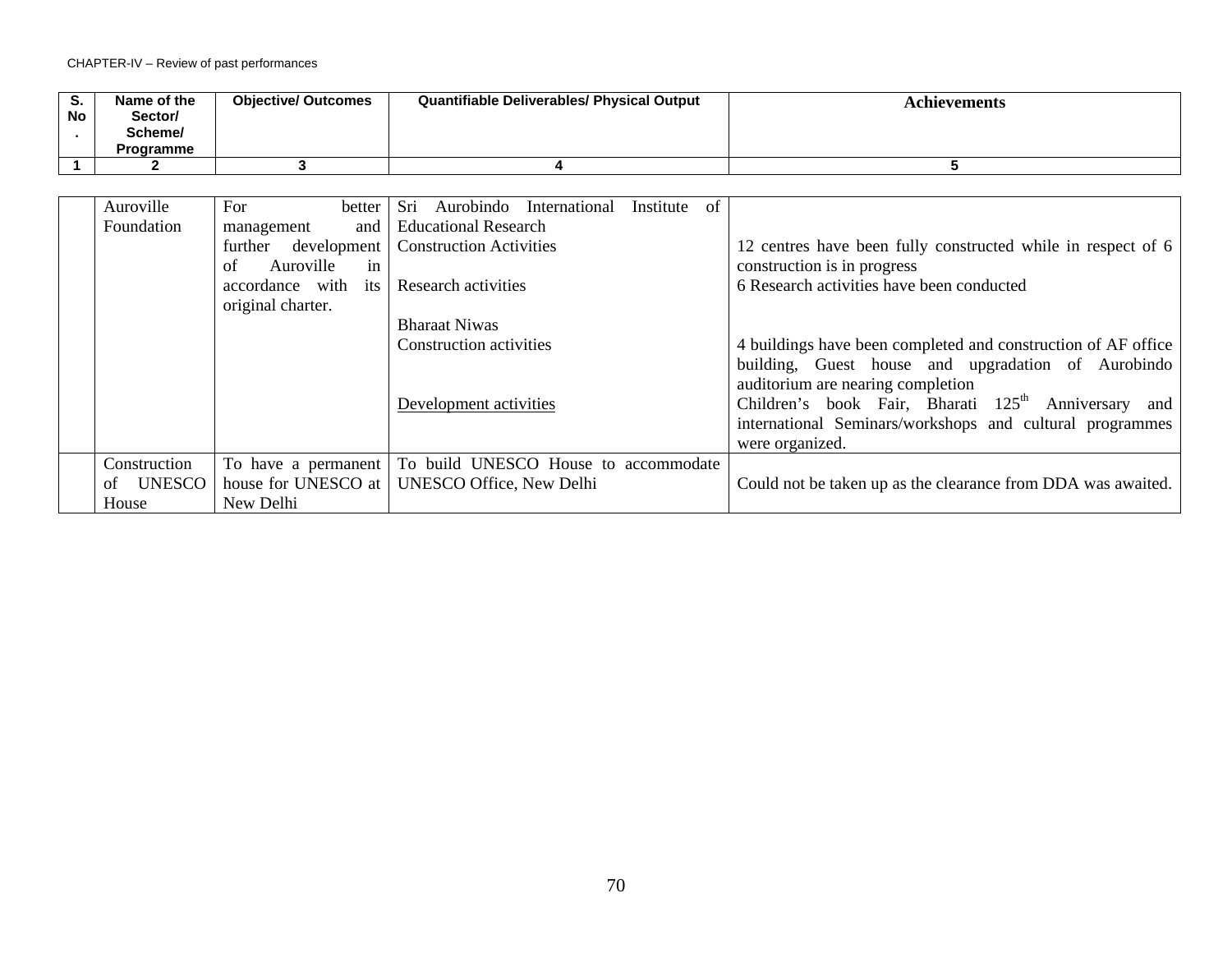| ు.<br><b>No</b> | Name of the<br>Sector/<br>Scheme/<br><b>Programme</b> | <b>Objective/ Outcomes</b> | <b>Quantifiable Deliverables/ Physical Output</b> | Achievements |
|-----------------|-------------------------------------------------------|----------------------------|---------------------------------------------------|--------------|
|                 |                                                       |                            |                                                   |              |
|                 |                                                       |                            |                                                   |              |

| Strengthenin<br>of voluntary<br>organisations<br>engaged<br>in<br><b>UNESCO</b><br>Programmes<br>and activities | Objective<br>is<br>to l<br>promote exchanges at<br>Ministerial level with<br>foreign countries with<br>a view to further<br>bilateral relations in<br>education.<br>Hence,             | No physical targets can be fixed for this Head.<br>The number of events funded depends on the<br>number of suitable applications received                                                                                                                                                                                      | As the scheme is under review, no expenditure could be<br>incurred.                                                                                                                                                                                                                                                                                                                                                                                                                                                                                               |
|-----------------------------------------------------------------------------------------------------------------|----------------------------------------------------------------------------------------------------------------------------------------------------------------------------------------|--------------------------------------------------------------------------------------------------------------------------------------------------------------------------------------------------------------------------------------------------------------------------------------------------------------------------------|-------------------------------------------------------------------------------------------------------------------------------------------------------------------------------------------------------------------------------------------------------------------------------------------------------------------------------------------------------------------------------------------------------------------------------------------------------------------------------------------------------------------------------------------------------------------|
| Strengthening<br>of<br>external<br>academic<br>relations                                                        | under<br>targets<br>the<br>scheme<br>cannot<br>be<br>quantified in physical<br>terms.                                                                                                  |                                                                                                                                                                                                                                                                                                                                | India has signed cultural agreement with more than 80<br>countries under which educational exchange activities are<br>undertaken. Educational Exchange Programmes (EEPs) have<br>been signed with 26 countries and with 25 countries, it is under<br>active consideration.<br>Six Indian delegations have visited different countries during<br>this year.                                                                                                                                                                                                        |
| National<br>University of<br>Educational<br>Planning and<br>Administratio<br>n                                  | To undertake, promote<br>and<br>coordinate<br>research<br>in<br>educational<br>planning<br>administration,<br>and<br>provide training and<br>services<br>consultancy<br>in this field. | To conduct 54 training programmes and to<br>complete ongoing research projects.                                                                                                                                                                                                                                                | 39 training programmes were conducted. A total of 1275<br>officials have been trained. 37 organisations were provided<br>financial assistance for holding seminars/ conferences and 14<br>more are in the offing. Provided consultancy and professional<br>support to national, State and institutional level bodies.                                                                                                                                                                                                                                             |
| National Book<br>Trust                                                                                          | Objective<br>is<br>to<br>promote books and the<br>habit<br>of<br>reading<br>among the masses by<br>providing<br>good<br>reading material at<br>moderate prices.                        | 1. Subsidy & core Books Project-5<br>2. Reproduction of Books in Punjabi $-3$<br>3. Establishment of Readers Clubs in Schools-<br>3000<br>4. Participation in Book Fairs-10<br>5. Exhibitions-2<br>6. Organising of short-term training courses on<br>publishing $-4$<br>Trust participation in Book Fairs/<br>Exhibitions-100 | 702 titles were published and 1 National Book Week<br>Organised. 1 World Book Fair. Exhibition was held. 2000<br>Readers' Club were established in schools and 5 orientation<br>programmes and 15 other children's activities were held. 9<br>book fairs were organized, 3 short-term training courses on<br>publishing were held, organized 1596 village level mobile<br>exhibitions, participated in 46 book fairs/ festivals, 26<br>seminars/workshops etc. were organized, 5 regional book fairs<br>organized and 2 national book fairs organized. There were |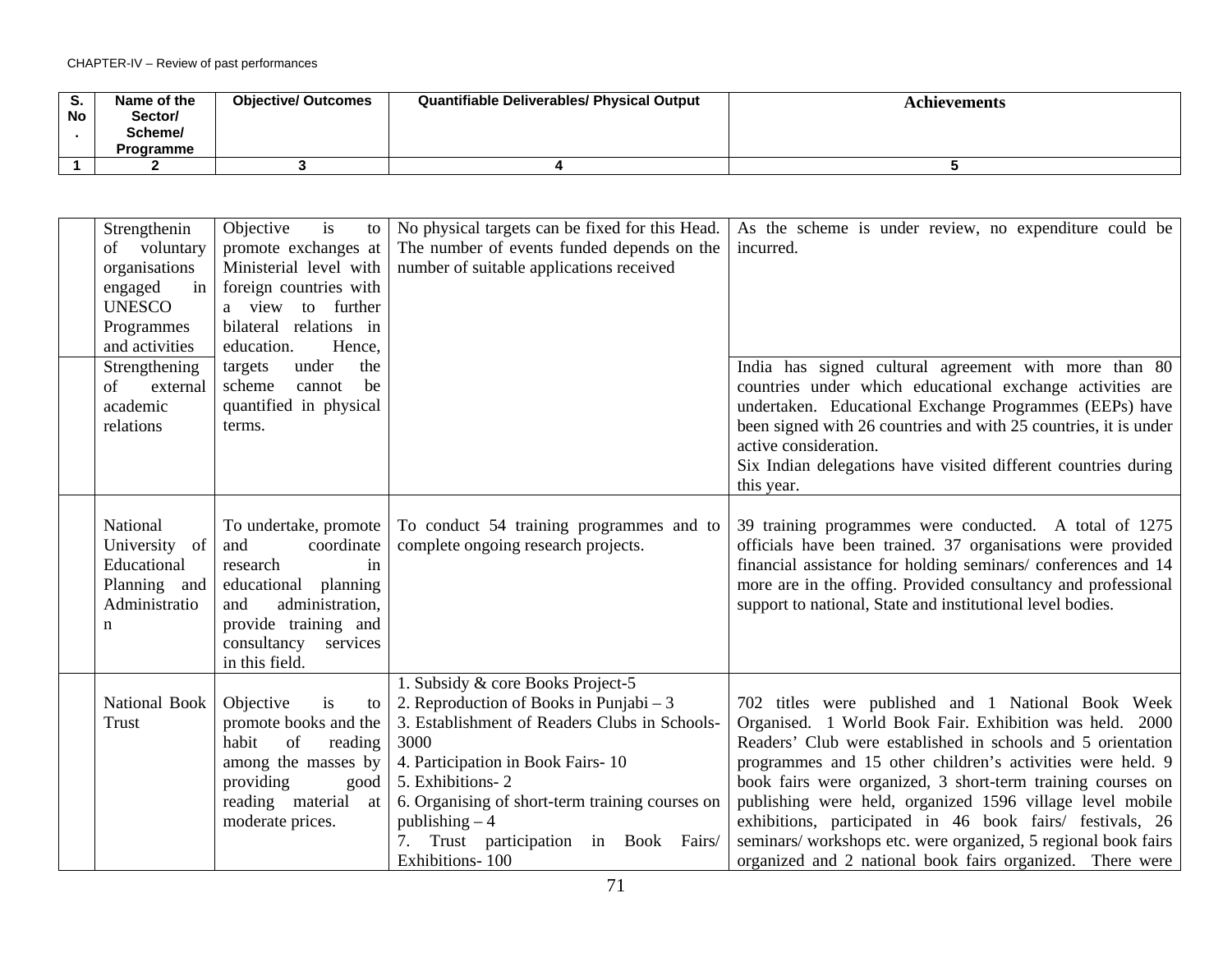| $\sim$<br>. ১.<br>No | Name of the<br>Sector/<br>Scheme/<br><b>Programme</b> | <b>Objective/ Outcomes</b> | <b>Quantifiable Deliverables/ Physical Output</b> | Achievements |
|----------------------|-------------------------------------------------------|----------------------------|---------------------------------------------------|--------------|
|                      |                                                       |                            |                                                   |              |

|                                                                                                          |                                                                                                                                                                                                                                                                              | Organizing of village level mobile<br>8.<br>exhibitions-2000<br>Seminars, workshops, Advisory Panel<br>9.<br>meeting books release function etc.- 30<br>10. Regional Book Fairs/ National Book Fairs-<br>12 | 1797 book club enrolments during the year.                                                                                                                                                                                                   |
|----------------------------------------------------------------------------------------------------------|------------------------------------------------------------------------------------------------------------------------------------------------------------------------------------------------------------------------------------------------------------------------------|-------------------------------------------------------------------------------------------------------------------------------------------------------------------------------------------------------------|----------------------------------------------------------------------------------------------------------------------------------------------------------------------------------------------------------------------------------------------|
| Intellectual<br>Property<br>Education,<br>Research and<br>Public<br>Outreach<br>(IPERPO)                 | Objective is to create<br>awareness<br>about<br>intellectual<br>property<br>rights<br>by<br>holding<br>national / international<br>seminars<br>and<br>institution of chairs for<br>intellectual<br>property<br>studies<br>in<br>rights<br>Institutes of Higher<br>Education. | Study of IPR in India & creating Public<br>awareness<br>No. of IPR chairs to be supported-14<br>Organising Seminars/Workshops-                                                                              | 7 institutions were assisted under the scheme in organizing<br>seminars / workshops. GIAC has approved assistance to<br>another 18 institutions. 7 additional chairs were approved<br>during the current year taking the total to 18 chairs. |
| <b>National Merit</b><br>Scholarship<br>Scheme                                                           |                                                                                                                                                                                                                                                                              | The scheme is demand driven and hence no<br>targets could be set                                                                                                                                            | 13,117 students which included 7101 fresh scholarships and<br>6016 renewal scholarships. The scholarships were disbursed<br>through the State Governments.                                                                                   |
| Scholarships<br>students<br>to<br>from<br>non-<br>Hindi<br>speaking<br>States for post<br>matric studies | To encourage study of<br>Hindi and Non-Hindi<br>speaking states and<br>make<br>available<br>suitable personnel to<br>teaching and<br>mend<br>where<br>other<br>posts<br>knowledge of Hindi is<br>essential                                                                   | The scheme is demand driven and hence no<br>targets could be set                                                                                                                                            | 774                                                                                                                                                                                                                                          |
| Asian Institute<br>of Technology<br>$(AIT)$ ,<br>Bangkok                                                 | To provide advanced<br>education<br>in<br>engineering, Science,<br>and allied fields.                                                                                                                                                                                        | Under the Scheme the Government supports<br>AIT by way of faculty secondment.                                                                                                                               | During the year 2006-07 and 2007-08, 12 faculty each were<br>sponsored by Government of India.                                                                                                                                               |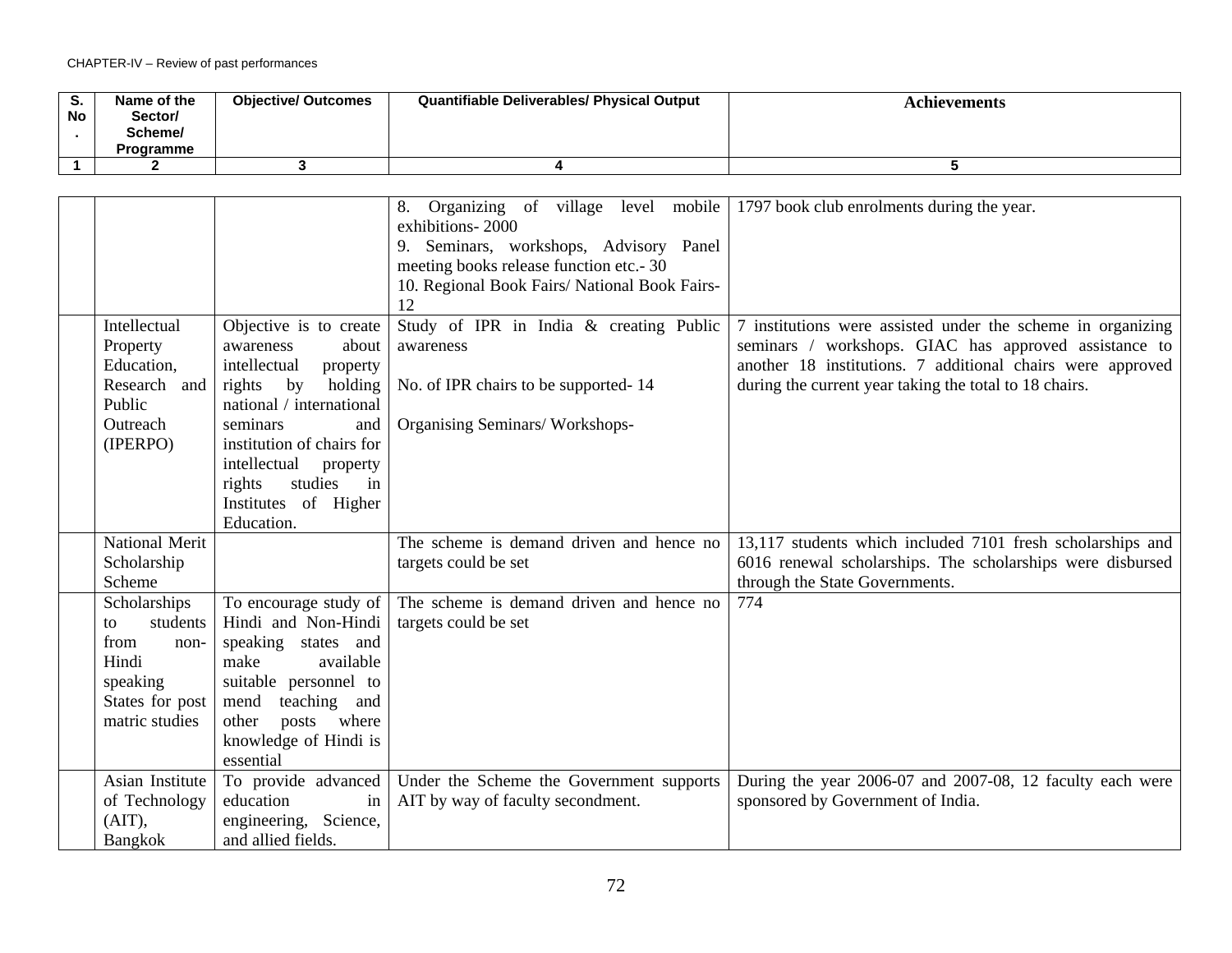| o.<br><b>No</b> | Name of the<br>Sector/<br>Scheme/<br>Programme | <b>Objective/ Outcomes</b> | Quantifiable Deliverables/ Physical Output | <b>Achievements</b> |
|-----------------|------------------------------------------------|----------------------------|--------------------------------------------|---------------------|
|                 |                                                |                            |                                            |                     |

| Technical<br>Education and<br>Quality<br>Improvement<br>Programmes<br>(TEQIP) | To improve quality of $\vert$<br>technical<br>education<br>and enhance existing<br>capacity of technical<br>institutions. This is a<br>externally<br>aided<br>project.               | The selected institution would become<br>dynamic, demand driven quality conscious,<br>efficient and forward looking, responsive to<br>technological<br>rapid<br>economic<br>and<br>development.                                      | During the first phase of the programme, i.e. up to June 2008,<br>128 Engineering Institution across the country are being<br>covered.                       |
|-------------------------------------------------------------------------------|--------------------------------------------------------------------------------------------------------------------------------------------------------------------------------------|--------------------------------------------------------------------------------------------------------------------------------------------------------------------------------------------------------------------------------------|--------------------------------------------------------------------------------------------------------------------------------------------------------------|
| Upgradation<br>of existing/<br>setting up of<br>new<br>polytechnics           | To<br>set<br>up<br>new<br>polytechnics in<br>the<br>districts which do not<br>have any polytechnics<br>at present and to<br>upgrade facilities in<br>the<br>existing<br>polytechnics | To setup Polytechnic Level Institutions in<br>Special Identified Districts (SID) of the country<br>having no polytechnics at present and also to<br>upgrade infrastructural facilities of at least one<br>polytechnic in these SIDs. | Approval of competent authority could not be obtained in<br>2007-08. A fresh proposal covering more number of districts is<br>being proposed during 2008-09. |
| Scheme of<br>Community<br>Polytechnics                                        | To transfer technology<br>to rural<br>mass<br>and<br>creating<br>skilled<br>manpower to meet the<br>needs<br>of<br>local<br>economy.                                                 | On an average 669 diploma level institutions<br>trains about 500 persons each in different<br>need-based non formal skill/trade.                                                                                                     | The scheme is being reviewed by a review committee.                                                                                                          |
| Polytechnics<br>disabled<br>for<br>Persons                                    | For mainstreaming of<br>with<br>persons<br>disabilities<br>in<br>technical education.                                                                                                | Target could not be fixed as the scheme is<br>demand driven.                                                                                                                                                                         | During 2006-07 and 2007-08, 25 students in formal and 100 in<br>non formal streams were admitted in about 50 polytechnics                                    |
| Central<br>Institute<br>of<br>Technology,<br>Kokrajhar<br>Assam               | To produce skilled<br>manpower at Diploma<br>different<br>level<br>in<br>branches<br>of<br>Engineering<br>and<br>Technology.                                                         | To produce skilled manpower in Engineering<br>and Technology.                                                                                                                                                                        | Conducted for diploma programmes in 2006-07 and 2007-08                                                                                                      |
| National<br>Institute<br>of<br>Technology                                     | To provide<br>quality<br>Engineering<br>and<br>technical education at                                                                                                                | To Conduct quality technical education<br>programmes in 20 NITs with a total students<br>strength of about 50000.                                                                                                                    | Target sets were fully achieved.                                                                                                                             |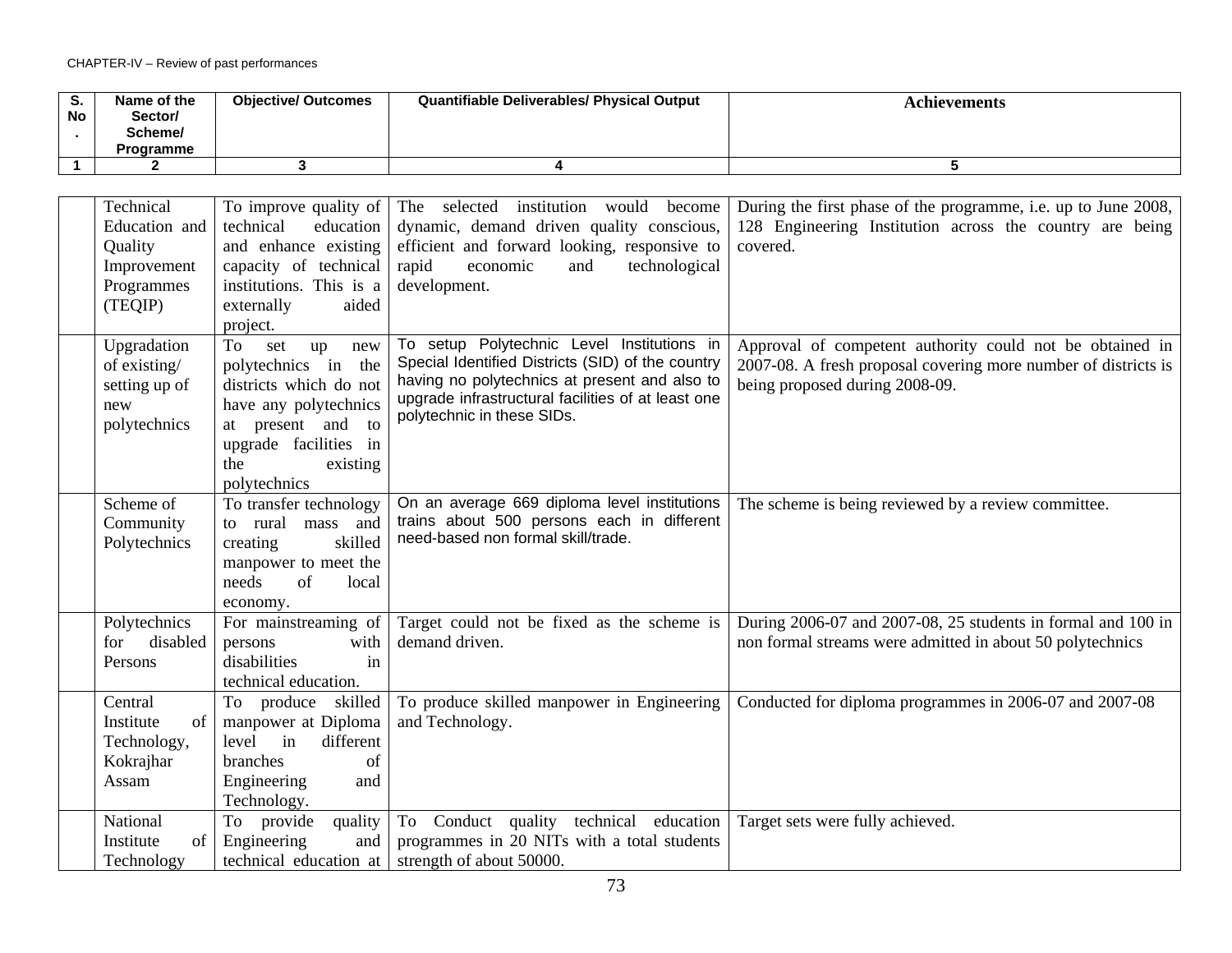| o.<br><b>No</b> | Name of the<br>Sector/<br>Scheme/<br><b>Programme</b> | <b>Objective/ Outcomes</b> | <b>Quantifiable Deliverables/ Physical Output</b> | Achievements |
|-----------------|-------------------------------------------------------|----------------------------|---------------------------------------------------|--------------|
|                 |                                                       |                            |                                                   |              |

|                  | UG, PG and Research       |                                                |                                                                |
|------------------|---------------------------|------------------------------------------------|----------------------------------------------------------------|
|                  |                           |                                                |                                                                |
|                  | programmes                |                                                |                                                                |
| India<br>All     | Proper planning and       | Regulation of functioning of about 6450        | Regulation of technical instates and maintenance of norms and  |
| Council<br>for   | coordinated               | technical institutions with an intake capacity | standards of the technical education system is dynamic and     |
| Technical        | development<br>of         | of 11 lakh students; approval to new technical | continuous process.                                            |
| Education        | technical<br>education    | institutions, programmes, increase in intake,  |                                                                |
|                  | system; promotion of      | accreditation of programmes etc.               |                                                                |
|                  | quality<br>education;     |                                                |                                                                |
|                  | quantitative<br>Planned   |                                                |                                                                |
|                  | growth; and regulation    |                                                |                                                                |
|                  | and maintenance of        |                                                |                                                                |
|                  | norms and standards       |                                                |                                                                |
|                  | technical<br>the<br>in    |                                                |                                                                |
|                  | education system.         |                                                |                                                                |
| Indian School    | quality<br>impart<br>To   | Construction<br>of<br>Hostels,<br>classrooms,  | Construction of various building is in progress. During 2006-  |
| of<br>Mines,     | education<br>and<br>to    | laboratories and purchase of<br>equipments,    | 07 and in 2007-08 the students strength increased from 1288 to |
| Dhanbad          | conduct research in       | improvement in computing facilities etc.       | 1697.                                                          |
|                  | the fields of Mining,     |                                                |                                                                |
|                  | Petroleum                 |                                                |                                                                |
|                  | Engineering and allied    |                                                |                                                                |
|                  | areas.                    |                                                |                                                                |
| Indian           | To<br>impart<br>quality   | Conduct of various programmes, expansion of    | Targets were fully achieved.                                   |
| Institutes<br>of | education<br>and<br>to    | inter disciplinary programmes, introduction of |                                                                |
| Technology       | conduct research in       | new courses in emerging areas, research and    |                                                                |
| (IIIs)           | fields<br>different<br>of | development in thrust areas, upgradation of    |                                                                |
|                  | Engineering<br>and        | infrastructure, modernization of labs and      |                                                                |
|                  | Technology.               | digital resources,                             |                                                                |
| Indian           | To provide quality        | Upgradation of infrastructure, Conduct of      | Targets were fully achieved.                                   |
| of<br>Institutes | education at PG level     | various programmes, expansion of inter         |                                                                |
| Science,         | undertake<br>and<br>to    | disciplinary programmes, introduction of new   |                                                                |
| Bangalore        | research in different     | courses in emerging areas, research and        |                                                                |
| (IISc)           | disciplines of Science    | development in thrust areas                    |                                                                |
|                  | Engineering<br>and        |                                                |                                                                |
|                  | Technology.               |                                                |                                                                |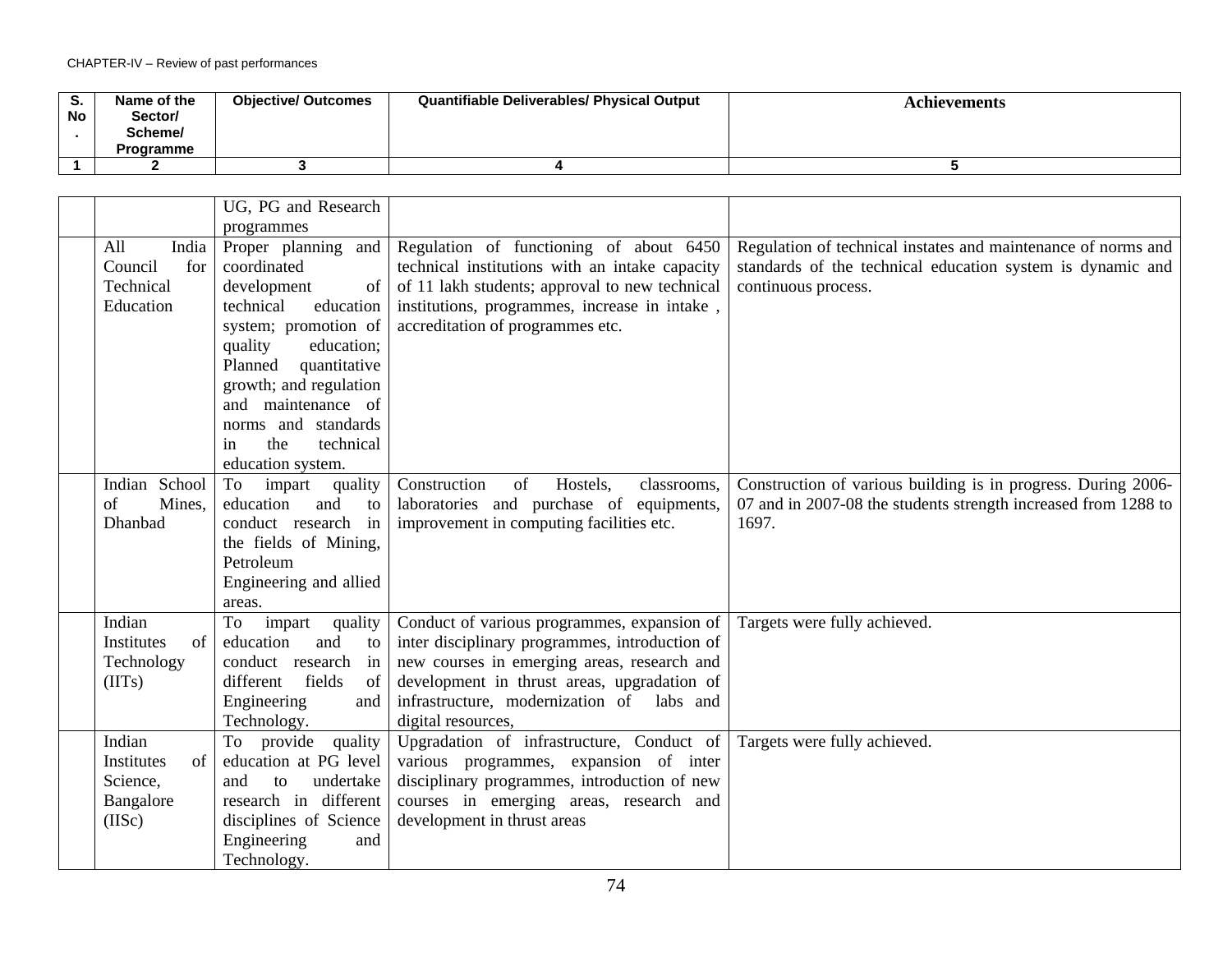| $\sim$<br>. ১.<br>No | Name of the<br>Sector/<br>Scheme/<br><b>Programme</b> | <b>Objective/ Outcomes</b> | <b>Quantifiable Deliverables/ Physical Output</b> | Achievements |
|----------------------|-------------------------------------------------------|----------------------------|---------------------------------------------------|--------------|
|                      |                                                       |                            |                                                   |              |

| Indian<br>Expansion of the institutes in terms of<br>Targets were fully achieved.<br>To<br>impart<br>quality                |  |
|-----------------------------------------------------------------------------------------------------------------------------|--|
| education, training and<br>students' enrolment, number of courses and<br>Institute<br>of                                    |  |
| to conduct research in<br>establishment of Departments and Centers.<br>Information                                          |  |
| field<br>of<br>Development of extension Cerner in Amethi.<br>Technology,<br>the                                             |  |
| Allahabad<br>information                                                                                                    |  |
|                                                                                                                             |  |
| Technology<br>and                                                                                                           |  |
| related areas.                                                                                                              |  |
| <b>Bhari</b><br>To create facilities for<br>Expansion of the institutes in terms of<br>Targets were fully achieved.<br>Atal |  |
| students' enrolment, number of courses and<br>Vajpayee<br>education,<br>research,                                           |  |
| Indian<br>establishment of Departments and Centers.<br>consultancy<br>and                                                   |  |
| professional<br>Institute<br>of                                                                                             |  |
| Information<br>development in the                                                                                           |  |
| cusp area of IT and<br>Technology,                                                                                          |  |
| $(III)$ ,<br>management                                                                                                     |  |
| Gwalior<br>development through                                                                                              |  |
| seamless integration.                                                                                                       |  |
| Pandit Dwarka<br><b>To</b><br>the<br>Campus Development, Setting up of labs,<br>meet<br>In progress                         |  |
| maintenance of infrastructure etc.<br>Prasad Mishra<br>requirement of highly                                                |  |
| skilled and trained<br>Indian                                                                                               |  |
| of<br>manpower particularly<br>Institute                                                                                    |  |
| Information<br>design<br>and<br>in                                                                                          |  |
| manufacturing.<br>Technology                                                                                                |  |
| $(III)$ ,                                                                                                                   |  |
| Jabalpur                                                                                                                    |  |
| <b>To</b><br>Construction of Campus and creation of<br>Indian<br>the<br>meet<br>In progress                                 |  |
| requirement of highly<br>Institute<br>infrastructure<br>of                                                                  |  |
| skilled<br>Information<br>and trained                                                                                       |  |
| Technology<br>manpower particularly                                                                                         |  |
| $\&$<br>Design<br>in<br>design<br>and                                                                                       |  |
| Mfg.<br>manufacturing.                                                                                                      |  |
| (IIITD&M),                                                                                                                  |  |
| Kanchipuram                                                                                                                 |  |
| Indian<br>Construction of Campus and creation of<br>To provide quality<br>In Progress                                       |  |
| education research in<br>infrastructure to facilitate to provide high<br>of<br>Institutes                                   |  |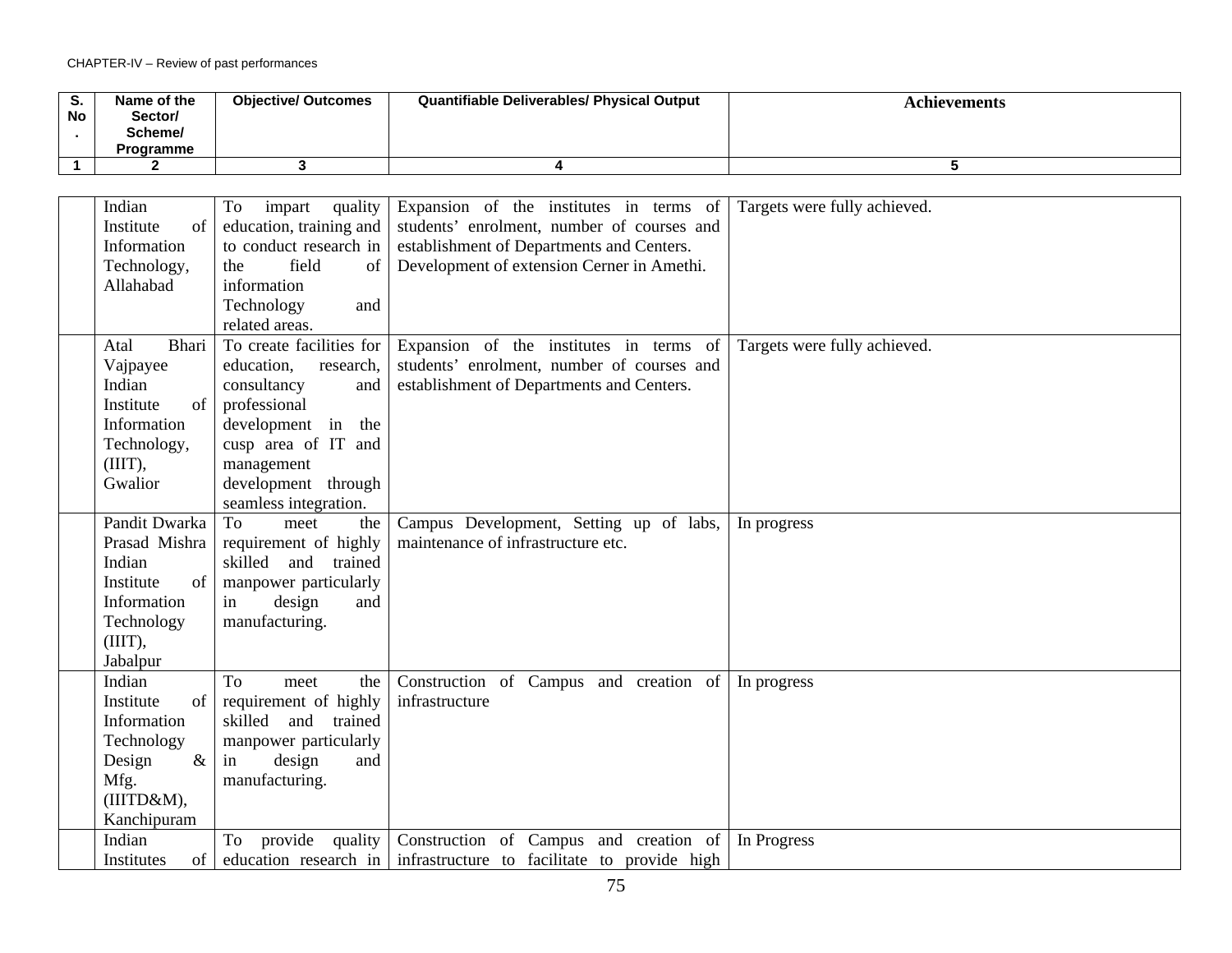| o.<br><b>No</b> | Name of the<br>Sector/<br>Scheme/<br><b>Programme</b> | <b>Objective/ Outcomes</b> | <b>Quantifiable Deliverables/ Physical Output</b> | Achievements |
|-----------------|-------------------------------------------------------|----------------------------|---------------------------------------------------|--------------|
|                 |                                                       |                            |                                                   |              |

| Science<br>for      | basic sciences            | quality education and research.                |                                                                 |
|---------------------|---------------------------|------------------------------------------------|-----------------------------------------------------------------|
| Education           |                           |                                                |                                                                 |
| Research            |                           |                                                |                                                                 |
| (IISERs)            |                           |                                                |                                                                 |
| Setting up of       | The<br>proposed<br>new    | 20 IIITs are proposed to be established in     | The approval of the competent authority is yet to be obtained.  |
| Indian<br>new       | IIITs will have special   | States or UTs where there is no IIIT. Some of  | Discussion with State Governments and other Stakeholders are    |
| Institutes<br>of    | focus on IT and one       | the IIITs will be established in PPP mode.     | at advanced stage.                                              |
| Information         | particular sector of the  |                                                |                                                                 |
| Technology          | Sciences, technology,     |                                                |                                                                 |
|                     | or economy like life      |                                                |                                                                 |
|                     | sciences,<br>design,      |                                                |                                                                 |
|                     | manufacturing             |                                                |                                                                 |
|                     | financial services.       |                                                |                                                                 |
| Setting up of       | quality<br>impart<br>To   | 3 IITs will be set up.                         | The approval of EFC has been obtained to set up 3 new IITs in   |
| Indian<br>new       | education<br>and<br>to    |                                                | the States of Rajasthan, Andhra Pradesh and Bihar. Note for     |
| Institutes<br>of    | conduct research<br>in    |                                                | Cabinet is under preparation                                    |
| Technology          | of<br>fields<br>different |                                                |                                                                 |
|                     | Engineering<br>and        |                                                |                                                                 |
|                     | Technology.               |                                                |                                                                 |
| <b>Boards</b><br>of | provide<br>To             | The targets fixed for coverage of Apprentices  | The<br>actual<br>number<br>Apprentices<br>of<br>covered<br>upto |
| Apprenices          | for<br>opportunity        | was as under:                                  | December, 2007 is as under:                                     |
| Training            | practical training to     | Mumbai<br>30,000 Apprentices                   | 6298 Apprentices                                                |
|                     | graduate                  | Chennai<br>47,000 Apprentices                  | 19897 Apprentices                                               |
|                     | engineers/diploma         | 20,000 Apprentices<br>Kanpur                   | 8117 Apprentices                                                |
|                     | holders and $10 + 2$      | Kolkota<br>14,000 Apprentices                  | 6748 Apprentices                                                |
|                     | vocational pass outs in   |                                                |                                                                 |
|                     | industrial                |                                                |                                                                 |
|                     | establishment.            |                                                |                                                                 |
| North Eastern       | To produce skilled        | Conduct of courses inflexible modular pattern. | During years 2006-07 and 2007-08 the institute conducted 6      |
| Regional            | manpower in different     |                                                | certificate programmes 6 diploma programmes 7 degree            |
| Institute           | levels of Engineering     |                                                | programmes (30 Students each) and PG Course with 165            |
| Science             | and Technology i.e.       |                                                | students                                                        |
| Technology,         | Certificate,<br>Degree    |                                                |                                                                 |
| Itanager            | and PG Programmes         |                                                |                                                                 |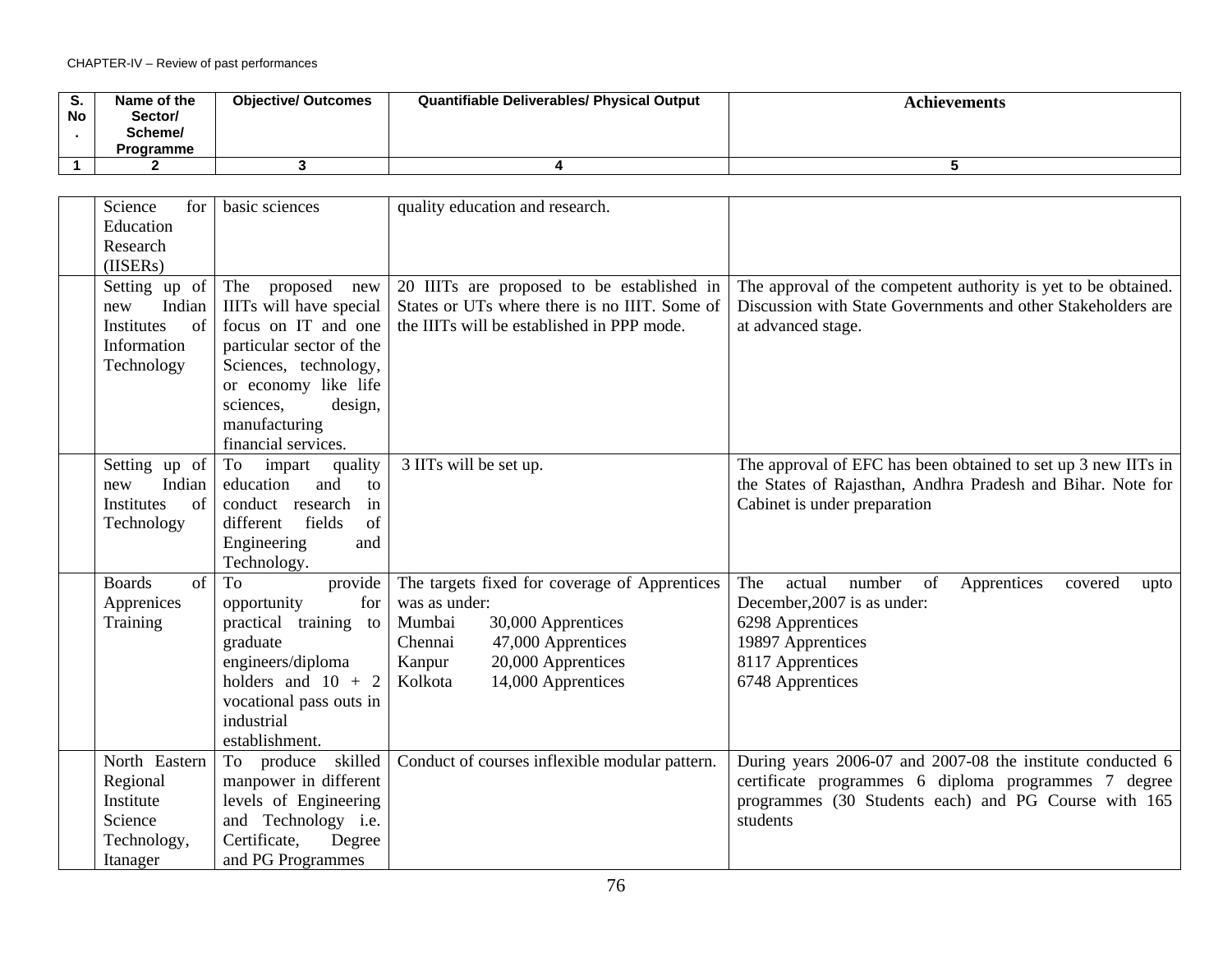| S.<br>No | Name of the<br>Sector/<br>Scheme/<br><b>Programme</b> | <b>Objective/ Outcomes</b> | <b>Quantifiable Deliverables/ Physical Output</b> | Achievements |
|----------|-------------------------------------------------------|----------------------------|---------------------------------------------------|--------------|
|          |                                                       |                            |                                                   |              |

| Kendriya<br>Hindi<br>Sansthan, Agra | Prorogation<br>and<br>expansion of the use<br>of Hindi<br>and<br>its<br>teaching in a specific<br>language usage. | 60 Orientation courses<br>1500 refreshers courses<br>Students enrolled for B. Ed. Course -<br>Regular $-50$<br>Correspondence - 1000 | 30 programmes were conducted during 2006-07 and another<br>30 programmes were held during 2007-08 (up to December<br>$2007 - 08$<br>1000 refresher courses were conducted<br>48 during 2006-07 and 48 during 2007-08<br>1000 during 2006-07 and 326 during 2007-08 |
|-------------------------------------|-------------------------------------------------------------------------------------------------------------------|--------------------------------------------------------------------------------------------------------------------------------------|--------------------------------------------------------------------------------------------------------------------------------------------------------------------------------------------------------------------------------------------------------------------|
|                                     |                                                                                                                   | Students enrolled for M. Ed. Course - 20<br>Enrollment Foreign students - 100                                                        | 12 during 2006-07 and 8 during 2007-08<br>91 during 2006-07 and 85 during 2007-08                                                                                                                                                                                  |
| Central Hindi<br>Directorate        | Prorogation<br>and<br>expansion of Hindi as                                                                       | <b>Students</b><br>learning<br>Hindi<br>through<br>Correspondence - 10000                                                            | 6030 during 2006-07 and 8000 during 2007-08                                                                                                                                                                                                                        |
|                                     | a link language                                                                                                   | Personal Contact programmes - 20                                                                                                     | 20 during 2006-07 and 18 during 2007-08                                                                                                                                                                                                                            |
|                                     |                                                                                                                   | Conversation guides preparation on CD - 4                                                                                            | 4 during 2006-07 and 2 during 2007-08                                                                                                                                                                                                                              |
|                                     |                                                                                                                   | Exhibition of Hindi books $-12$                                                                                                      | 11 during 2006-07 and 10 during 2007-08                                                                                                                                                                                                                            |
|                                     |                                                                                                                   | Free distribution of books in Non Hindi<br>speaking areas $-1000$                                                                    | 1049 during 2006-07 and 1020 during 2007-08                                                                                                                                                                                                                        |
|                                     |                                                                                                                   | Workshops seminars conducted $-20$                                                                                                   | 17 during 2006-07 and 37 during 2007-08                                                                                                                                                                                                                            |
|                                     |                                                                                                                   | Financial Assistance provided to institutions<br>for promotion of Hindi $-220$                                                       | 182 during 2006-07 and 250 during 2007-08                                                                                                                                                                                                                          |
|                                     |                                                                                                                   | Publications $-6$                                                                                                                    | 6 during 2006-07 and 5 during 2007-08                                                                                                                                                                                                                              |
| Commission                          | evolution<br>For<br>of                                                                                            | Workshops $-40$                                                                                                                      | 52 during 2006-07 and 68 during 2007-08                                                                                                                                                                                                                            |
| for Scientific<br>And Technical     | scientific<br>and<br>technical terminology                                                                        | Exhibitions $-12$                                                                                                                    | 12 during 2006-07 and 14 during 2007-08                                                                                                                                                                                                                            |
| Terminology                         | in Hindi and other                                                                                                | Computerasation - LAN Work                                                                                                           | In progress                                                                                                                                                                                                                                                        |
|                                     | Indian languages.                                                                                                 | Grant for books $-80$                                                                                                                | 26 during 2006-07 and 36 during 2007-08                                                                                                                                                                                                                            |
| National<br>Council<br>for          | To develop, promote<br>and propagate Sindhi                                                                       | Bulk purchase of Sindhi Books/ Magazines -<br>5500                                                                                   | 5500 during 2006-07 and 3500 during 2007-08                                                                                                                                                                                                                        |
| Promotion<br>of<br>Sindhi           | language                                                                                                          | Award to Sindhi Writers for Literary Books -<br>12                                                                                   | 2 awards given during 2006-07 and in process for 2007-08                                                                                                                                                                                                           |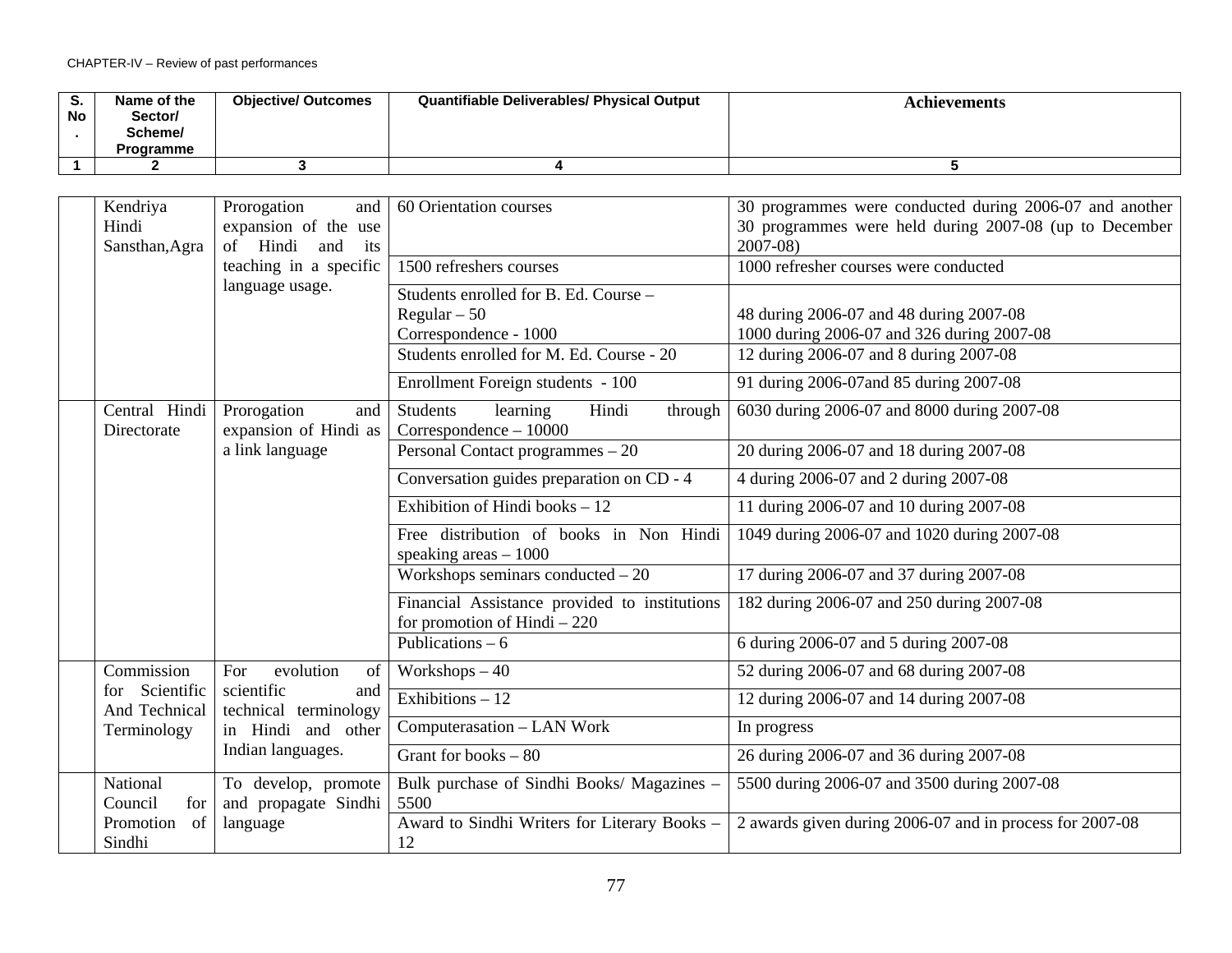| ు.<br>No | Name of the<br>Sector/<br>Scheme/<br><b>Programme</b> | <b>Objective/ Outcomes</b> | Quantifiable Deliverables/ Physical Output | Achievements |
|----------|-------------------------------------------------------|----------------------------|--------------------------------------------|--------------|
|          |                                                       |                            |                                            |              |

| Language                                           |                                                                                                                                                        | Financial assistance to voluntary organization<br>$-20$                        | 18 during 2006-07 and 18 during 2007-08                                                                                                      |
|----------------------------------------------------|--------------------------------------------------------------------------------------------------------------------------------------------------------|--------------------------------------------------------------------------------|----------------------------------------------------------------------------------------------------------------------------------------------|
|                                                    |                                                                                                                                                        | Financial assistance for publication of Sindhi<br>$Books - 5$                  | 4 during 2006-07 and 4 during 2007-08                                                                                                        |
|                                                    |                                                                                                                                                        | Sindhi language learning classes $-50$                                         | 45 during 2006-07 and 27 during 2007-08                                                                                                      |
| Rashtriya<br>Sanskrit                              | For<br>preserving,<br>propagating<br>and                                                                                                               | No. of Students enrolled for Sanskrit Courses<br>$-3200$                       | 3328 during 2006-07 and 3308 during 2007-08                                                                                                  |
| Sansthan                                           | modernizing<br>and<br>learning<br>traditional<br>research<br>and<br>in<br>Sanskrit and managing<br>the Kindriya Sanskrit<br>Vidhyapeethas              | No. of Sanskrit Institutions given grants for<br>development of Sanskrit - 749 | 727 during 2006-07 and 250 during 2007-08                                                                                                    |
| Maharishi                                          | preserving/<br>For                                                                                                                                     | Students enrolled - 3400                                                       | 3259 during 2006-07 and 3000 during 2007-08                                                                                                  |
| Sandipani<br>Rashtriya Ved<br>Vidya<br>Pratishthan | conservation<br>and<br>development of the<br>oral tradition of Vedic<br>Studies.                                                                       | Institution given grants $-160$                                                | 145 during 2006-07 and 150 during 2007-08                                                                                                    |
| Appointment<br>of Language<br>Teachers             | Appointment of Hindi<br>and Urdu teacher in<br>Non Hindi speaking<br>states / blocks having<br>significant<br>a<br>educationally<br>backward minority. | Demand driven schemes                                                          | 2191 Hindi teachers and 492 Urdu teachers appointed during<br>2006-07. 2216 Hindi Teachers and 78 Urdu Teachers<br>appointed during 2007-08. |
| Central<br>Institutes<br>of                        | To implement<br>the<br>language policy of the                                                                                                          | 10 months Teachers Training Course - 450<br>participants                       | 299 during 2006-07 and 399 during 2007-08                                                                                                    |
| Indian<br>Languages,                               | Government of India<br>coordinate the<br>and                                                                                                           | Orientation / refreshers Courses conducted -<br>25                             | 20 during 2006-07 and 10 during 2007-08                                                                                                      |
| Mysore                                             | development of the                                                                                                                                     | Seminars / Conferences - 250                                                   | 115 during 2006-07 and 37 during 2007-08                                                                                                     |
|                                                    | Indian<br>other<br>Language.                                                                                                                           | Institutions/Authors given grants $-250$                                       | 433 during 2006-07 and 52 during 2007-08                                                                                                     |
| National                                           | For promotion                                                                                                                                          | of   Centers Existing $-175$                                                   | 184 during 2006-07 and 223 during 2007-08                                                                                                    |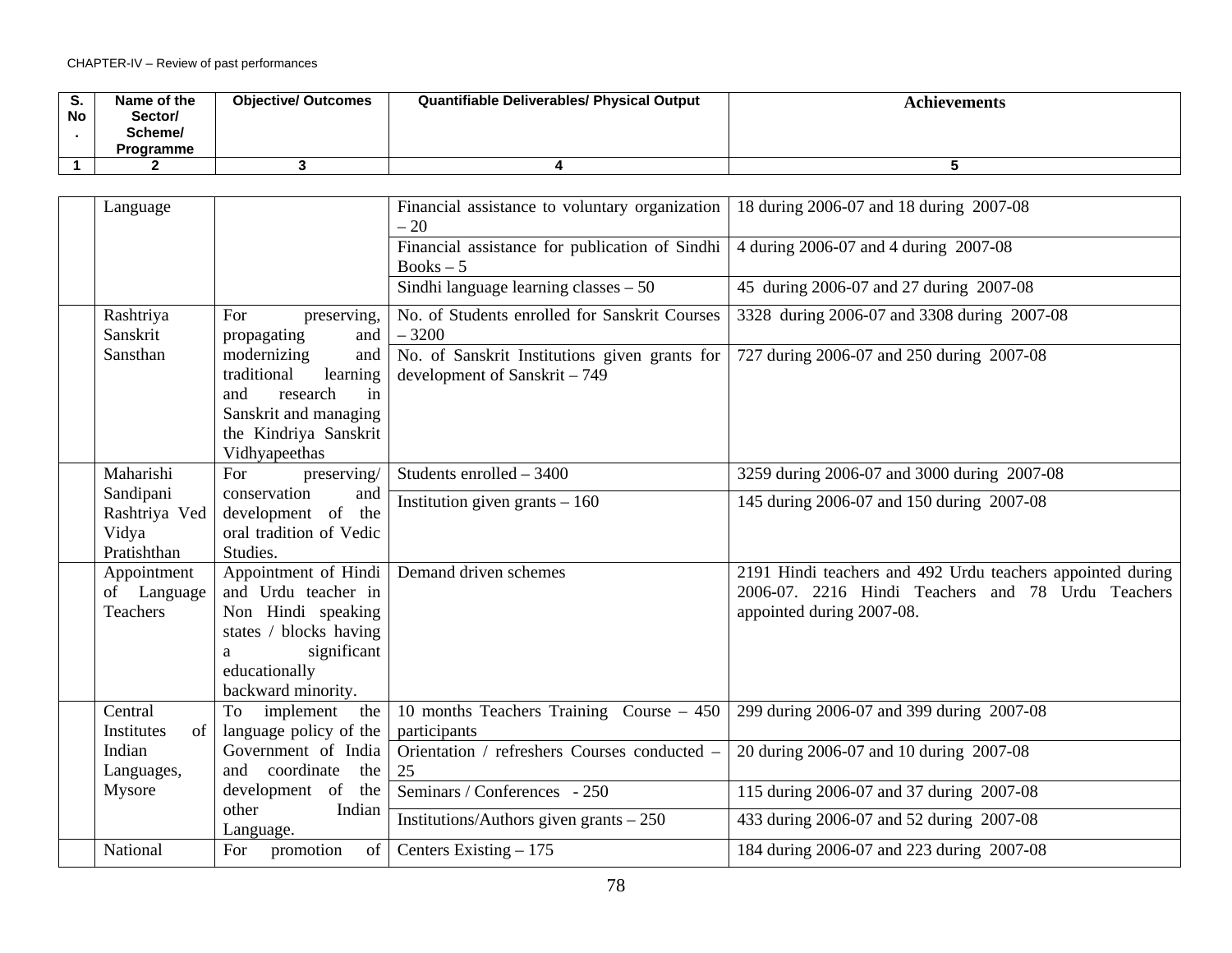| <b>No</b> | Name of the<br>Sector/<br>Scheme/<br>Programme | <b>Objective/ Outcomes</b> | <b>Quantifiable Deliverables/ Physical Output</b> | Achievements |
|-----------|------------------------------------------------|----------------------------|---------------------------------------------------|--------------|
|           |                                                |                            |                                                   |              |

| Council<br>for<br>promotion<br>of | Arabic<br>Urdu,<br>and<br>Persian languages | New Centers opened $-50$                        | 22 during 2006-07                                           |
|-----------------------------------|---------------------------------------------|-------------------------------------------------|-------------------------------------------------------------|
| Urdu                              |                                             | Students enrolled - 12000                       | 11500 during 2006-07 and 10575 during 2007-08               |
| Language                          |                                             | Seminars / Workshops - 8                        | 28 during 2006-07 and 3 during 2007-08                      |
|                                   |                                             | Bulk purchases of Books - 225                   | 21 during 2006-07 and 149 during 2007-08                    |
|                                   |                                             | Students enrolled in Distance<br>learning       |                                                             |
|                                   |                                             | programmes                                      |                                                             |
|                                   |                                             | Certificate / Diploma - 300                     | 218 during 2006-07 and 225 during 2007-08                   |
|                                   |                                             | Diploma in functional Arabic $-17000$           | 19000 during 2006-07 and 18288 during 2007-08               |
| National                          | Identification<br>and                       | 1. Development of e-contents including          |                                                             |
| Mission<br>in                     | nurturing of talent and                     | curriculum based videos and web courses for     |                                                             |
| Education                         | life long learning,                         | various classes and various subjects            |                                                             |
| through ICT                       | development<br>of                           | 2. Standardization quality assurance<br>and     |                                                             |
|                                   | knowledge modules to                        | formatting of Contents already available or     |                                                             |
|                                   | address<br>$\mathbf{t}$<br>the              | being generated                                 |                                                             |
|                                   | personalized needs of                       | 3. Pedagogical research for enhancing           | Could not be implemented as the approval of competent       |
|                                   | learners, having right                      | efficiency of learning modules                  | authority was not obtained. However proposal for            |
|                                   | content to take care of                     | 4. Research for development of very low cost,   | implementing the mission during 2008-09 has been initiated. |
|                                   | their aspirations, and                      | low power-consuming access device               |                                                             |
|                                   | their delivery through                      | 5. Spreading Digital literacy                   |                                                             |
|                                   | ICT. Certification of                       | 6. Creation of virtual reality laboratories for |                                                             |
|                                   | competencies of the                         | practical exposures.                            |                                                             |
|                                   | human<br>resources                          | 7. Conversion of Content available in beta      |                                                             |
|                                   | acquired<br>through                         | format video tapes to digital format            |                                                             |
|                                   | formal or non-formal                        | 8. Evolution of Standards for setting up        |                                                             |
|                                   | also to<br>as<br>means                      | Virtual Technical Universities                  |                                                             |
|                                   | develop and maintain                        | 9. Stabilising a System for electronically      |                                                             |
|                                   | the database having                         | disbursing college and university level         |                                                             |
|                                   | profile<br>of<br>human                      | Scholarships.                                   |                                                             |
|                                   | resources.                                  |                                                 |                                                             |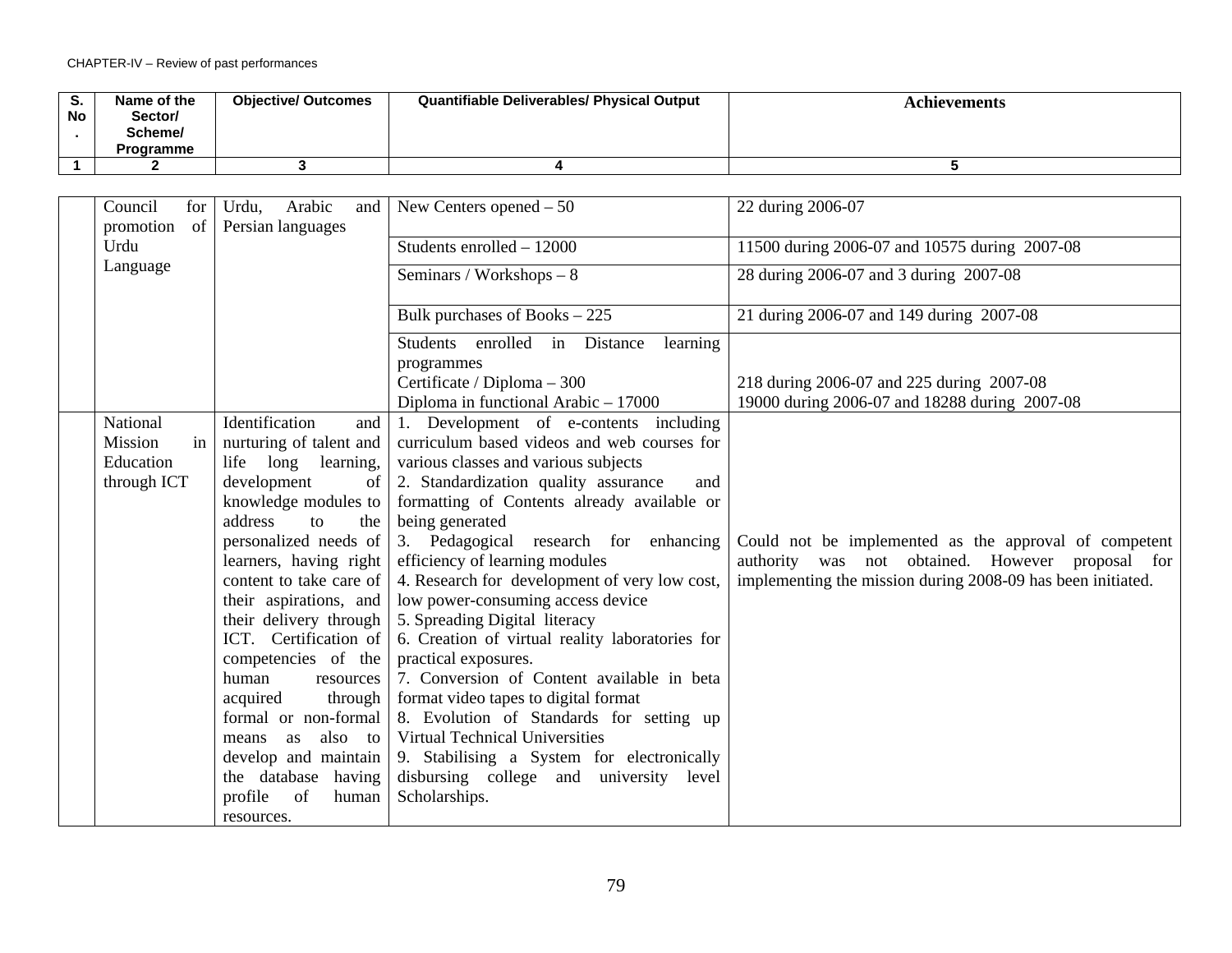# **CHAPTER V**

# **FINANCIAL REVIEW**

Keeping in view, the priority of Government of India, for social sector programmes, The Department Higher Education was provided an allocation of Rs.6480.50 crore (Plan) and Rs. 2729 crores (Non Plan) during the year 2007-08 This covered allocation for Higher Education, Technical Education, Language Development, Book Promotion & copyright, UNESCO related activities and Planning & Administration.

5.2. Plan & Non-Plan allocation for the Department and the Expenditure incurred during the  $10^{th}$  Plan period and during 2007-08 (upto December 2007) by the Department of Higher Education is given in the table below:

| Year                         |         | <b>Budget Estimates</b> |              |         | <b>Revised Estimates</b> |              | <b>Actual Expenditure</b> |              |         |
|------------------------------|---------|-------------------------|--------------|---------|--------------------------|--------------|---------------------------|--------------|---------|
|                              | Plan    | Non-Plan                | <b>Total</b> | Plan    | Non-<br>Plan             | <b>Total</b> | Plan                      | Non-<br>Plan | Total   |
|                              |         |                         |              |         |                          |              |                           |              |         |
| 2002-2003                    | 2124.25 | 2762.61                 | 4886.86      | 1942.33 | 2789.61                  | 4731.94      | 1909                      | 2704.96      | 4613.96 |
| % w.r.t RE                   |         |                         |              |         |                          |              | 98.28%                    | 96.97%       | 97.51%  |
| 2003-2004                    | 2124.15 | 2832.40                 | 4956.55      | 2000.00 | 2832.40                  | 4832.40      | 1938.19                   | 2802.11      | 4740.30 |
| % w.r.t RE                   |         |                         |              |         |                          |              | 96.91%                    | 98.93%       | 98.09%  |
| 2004-2005                    | 2224.15 | 2833.24                 | 5057.39      | 2224.15 | 3000.00                  | 5224.15      | 2187.03                   | 2973.59      | 5160.62 |
| % w.r.t RE                   |         |                         |              |         |                          |              | 98.33%                    | 99.12%       | 98.78%  |
| 2005-2006                    | 2710.50 | 3090.00                 | 5800.50      | 2510.00 | 3290.00                  | 5800.00      | 2561.38                   | 3267.10      | 5828.48 |
| % w.r.t RE                   |         |                         |              |         |                          |              | 102.05%                   | 99.3%        | 100.49% |
| 2006-2007                    | 3616.00 | 3366.28                 | 6982.28      | 3616.00 | 3500.00                  | 7116.00      | 3435.18                   | 3484.63      | 6919.81 |
| % w.r.t RE                   |         |                         |              |         |                          |              | 95%                       | 99.56%       | 97.24%  |
| 2007-08<br>(Upto Dec<br>'07) | 6480.5  | 2729                    | 9209.50      | 3261.35 | 3136.01                  | 6397.36      | 2309.95                   | 2400.85      | 4710.80 |
| % w.r.t RE                   |         |                         |              |         |                          |              | 70.83%                    | 76.56%       | 73.64%  |

Detailed scheme-wise plan and non-plan allocation and expenditure incurred are indicated at **Appendix -I** (Plan) & **Appendix -II** (Non-Plan).

5.2.1. Consequent upon amendment to allocation of Business Rules, the work relating to the Secondary Education stands transferred to the Department of School Education and Literacy w.e.f. 12.7.2006. Therefore the Budget allocation and expenditure of the Department prior to 2007-08 include the provision relating to Secondary Education also. It is precisely because of this, that the expenditure of Higher Education Department for the year 2007-08 appears to be lower as compared to 2005-06 and 2006-07.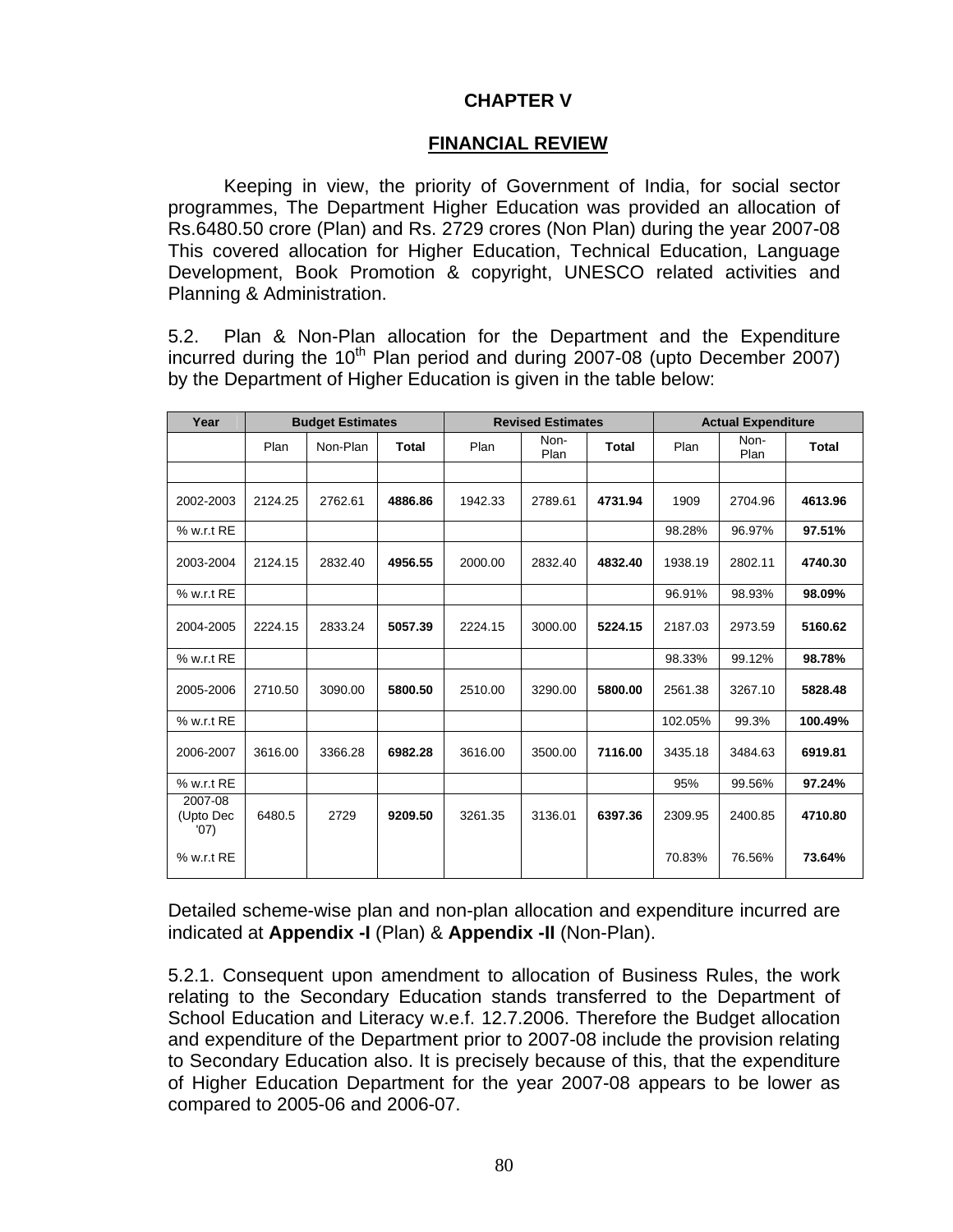5.2.2. The schematic allocation of funds within the Department i.e. Higher Education, Technical Education, Language Development, and Others which include Book Promotion & copyright, UNESCO related activities and Planning & Administration, etc is indicated below:



5.3. During the year 2007-08 out of the total allocation of Rs.9209.50 crore for Higher Education Department, Rs6480.50 Crore (70.4%) related to Plan and Rs. 2729 Crore (29.6%) was provided under the Non-Plan. Out of the total allocation of Rs.9209.50 Crores the Department has utilized Rs.4711 crore upto December 2007 which work out to 51.15%. The Revised Estimates of the Department was fixed at Rs.3261.35 (Plan) and Rs.3136.01 (Non-Plan). The R.E. (Plan) of the Department had to be reduced by more than Rs. 3200 crores as the entire amount allocated for implementation of OSC recommendation had to be surrendered. As against the RE the Department had utilized an amount of Rs.2310 (Plan) and Rs.2401 (Non-Plan) upto December 2007, which work out to 35.64 % and 87.98% in Plan & Non-Plan respectively.

5.4. The total expenditure of the department has also been analyzed object head wise and the percentage expenditure budget head-wise is placed at **Appendix- III**. As can be seen from the Statement about 98% of the expenditure is incurred in the form of Grants-in-aid. It may be noted that since many of the programmes of the department are implemented through the autonomous bodies and other agencies under the department through grants-in-aid all the expenditure incurred by these autonomous bodies and organizations including the capital expenditure by them is shown as Grants in aid in the revenue section of the Demand for Grants.

5.5. Department has been making efforts for incurring expenditure as evenly as possible keeping in view the unspent balances lying with the institutions, their pace of expenditure and their requirement of funds. With effect from 1st October,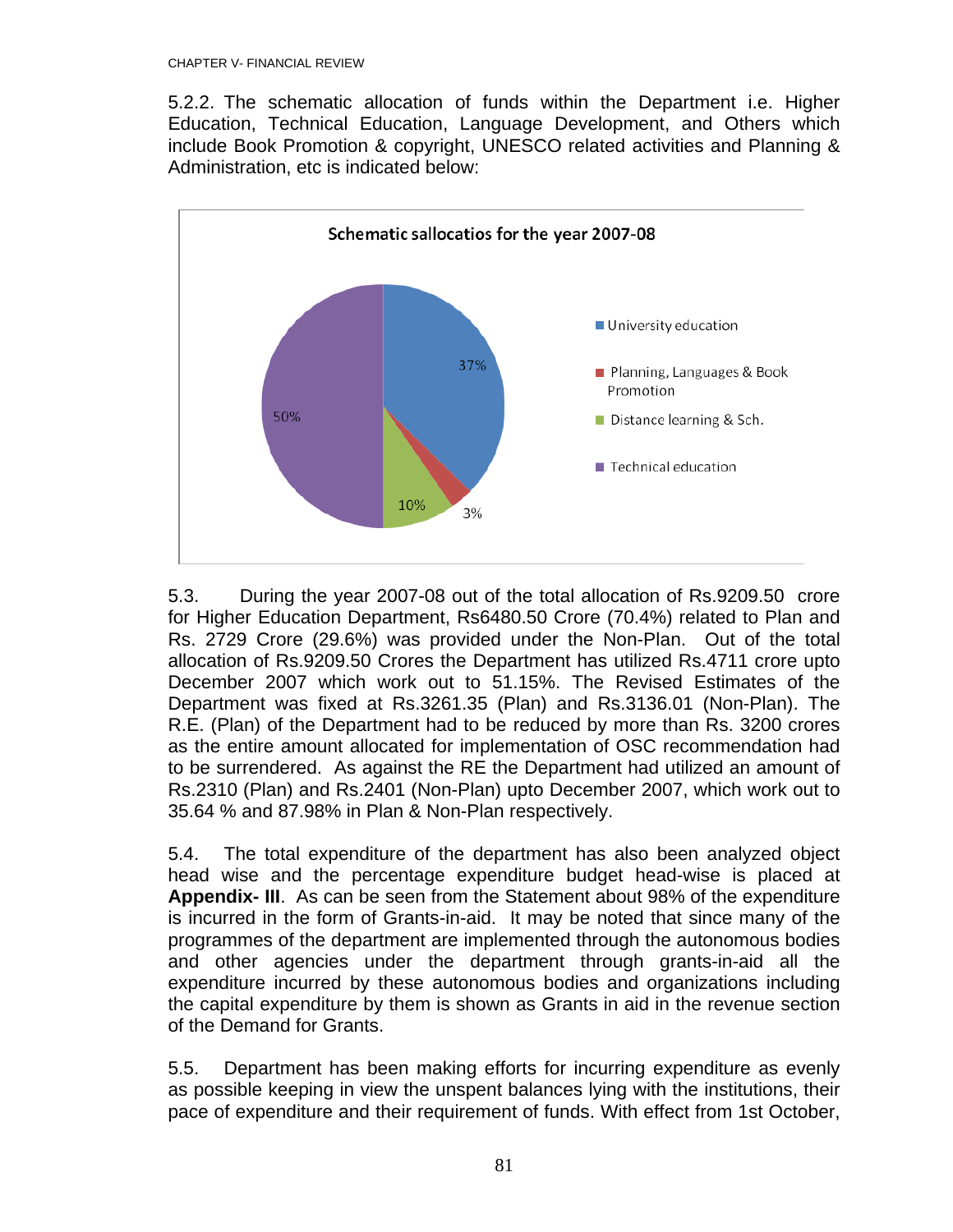2005 the Department has been covered under the Monthly Expenditure Plan (MEP) and Quarterly Expenditure Allocation (QEA). The Department had projected a cash requirement of 17%, 25%, 25%, & 33% for Plan funds during the four quarters respectively, besides indicating a requirement of 25% for each of the quarter for non-plan funds during the year 2007-08. As compared to the monthly/quarterly expenditure plan, the shortfall in expenditure was mainly due to the non utilization of the budget provisions made towards implementation of Oversight Committee recommendations, which is awaiting its approval from competent authority. Excluding the provisions made for this purpose, the department has been broadly spending according to this target and up to December, 2007, the Department had spent up to 70.8% of the Plan Budget. Similarly, under Non-Plan up to December, 2007 the Department had spent up to 88% of the total allocation as against the cash projection of 75 % up to the same period. The trend of expenditure during the year 2007-08 (up to December 2007) as compared to similar period of 2006-07 is indicated at **Appendix-IV.**

5.6. The department is also regularly monitoring the receipt of Utilization Certificate from the Grantee institutions. A data base has been created and necessary steps have been taken to ensure that no fresh grants are released to the institutions against whom the Utilization Certificates for the past grants are still pending. As on 1.4.2007 there were Utilization Certificates for an amount of Rs. 4229.03 crore were pending. Due to persistent efforts at the Departmental level and through CCA's office, 509 Utilization Certificates worth Rs.4052.28 Crores were obtained and as on 31.12.2007, Utilization Certificates for an amount of Rs.176.75 crore are still pending as on 31.12.2007. The status of outstanding Utilization Certificates for the last three years is at **Appendix-V.**

5.7. Unspent Balances with various Grantee institutions under the Department are being reviewed from time to time. Review of unspent balances with State Governments and autonomous bodies is monitored in the department every quarter. Release of further grants is subject to utilization of earlier grants released earlier and also on the basis of progress of expenditure. The unspent balances are invariably taken into consideration while releasing the further Grants to these institutions. The position of unspent balance as on 1<sup>st</sup> April and 30th September in respect of 2005, 2006 and 2007 is given in **Appendix-VI**.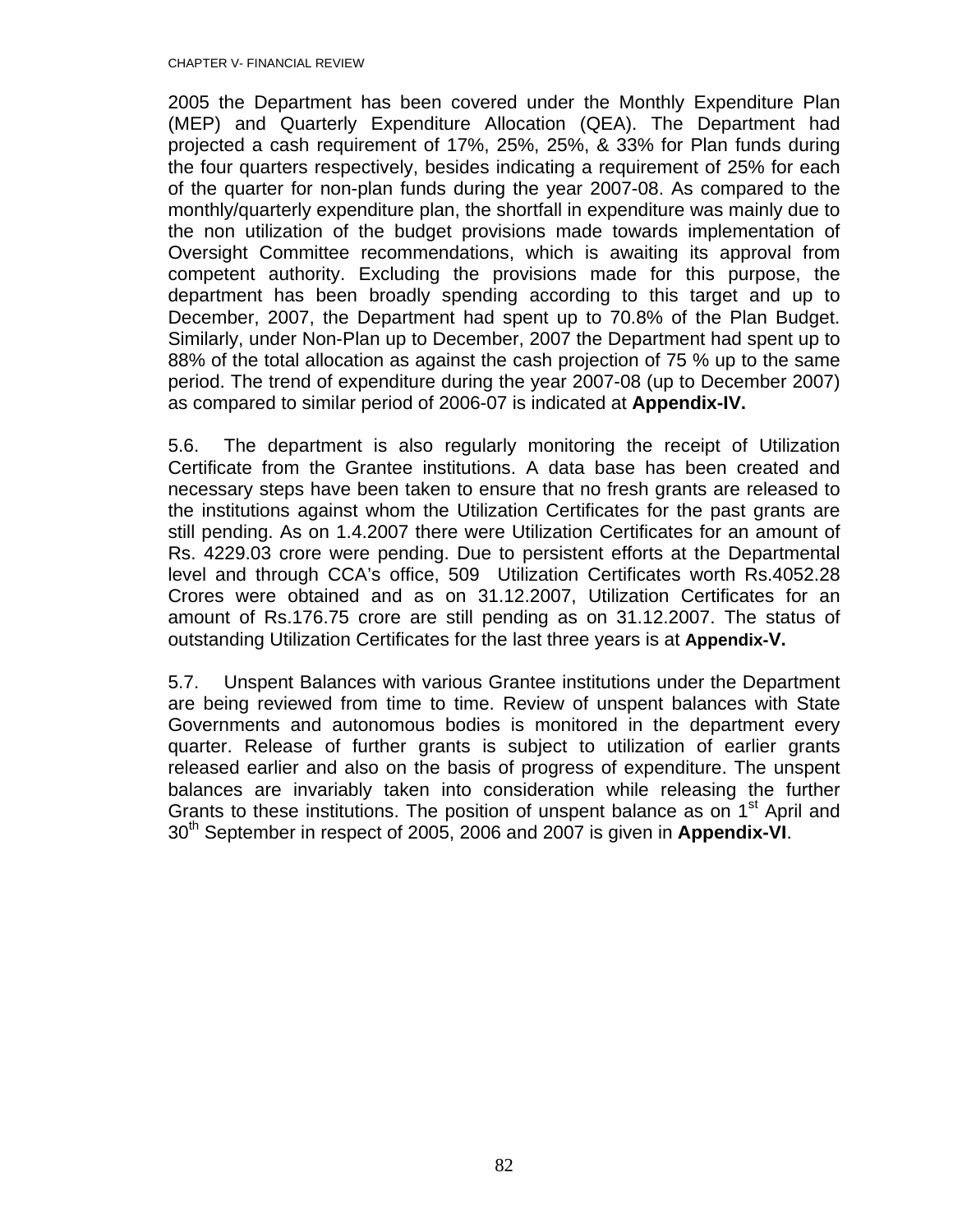### **CHAPTER VI**

# **REVIEW OF STATUTORY /AUTONOMOUS BODIES**

### **1. UNIVERSITY GRANTS COMMISSION**

The University Grants Commission is a statutory organization established by an Act of Parliament in 1956 for the coordination, determination and maintenance of standards of university education. Apart from providing grants to Universities and Colleges, the Commission also advises the Central and State Governments on the measures which are necessary for the development of higher education. It functions from New Delhi as well as its **six** Regional Offices located in Bangalore, Bhopal, Guwahati, Hyderabad, Kolkata and Pune.

### **Budget for the year 2007-2008**

The Commission has set the allocated general plan budget estimate of Rs.1805.10 Crores in 2007-2008 for eight broad sectors of the XI Plan namely, Enhancing Aggregate Access – Rs.1109.10 (61.44%), Equity – Rs.92.00 Crores ((5.10%), Quality and Excellence – Rs.247.90 Crores (13.73%), Research – Rs.67.50 Crores (3.74%), Relevance and Value Based Education – Rs.40.27 Crores (2.23%), ICT Integration – Rs.32.00 Crores (1.77%), Governance and Efficiency Improvement – Rs.59.00 Crores (3.27%) and Others (New Schemes and committed liability of X Plan) – Rs.157.33 Crores (8.72%). The Non-Plan budget for 2007-08 was 1948.87 at RE stage.

### **Growth of Higher Education System**

There were only 20 Universities and 500 Colleges at the time of independence. There are 413 Universities at present - 251 State Universities, 24 Central Universities, 100 Deemed Universities, five Institutions established under States legislations and 33 Institutes of National Importance established by Central legislation. In addition, there are 20,677 Colleges including around 2,166 Women Colleges. At the beginning of the academic year 2007-2008, the total number of students enrolled in the Universities and Colleges has been reported to be 116.13 lakhs – 15.03 lakhs (12.94%) in University Departments and 101.10 lakhs (87.06%) in affiliated colleges.

The enrolment of women at the beginning of the academic year 2007-08 was 47.09 lakhs constituting 40.55% of the total enrolment. Of the total enrolment of women, 12.35% were enrolled in professional courses. The enrolment of women as a percentage of total enrolment in a State is the highest in Kerala (61.98%) and the lowest in Bihar (24.55%). In terms of absolute numbers of women enrolled, Maharashtra tops the list of States with 6.59 lakhs.

The number of doctoral degrees awarded by various universities (position as on 1.1.2006) was 18730. Out of which, the faculties of Arts had the highest number with 7605 degrees, followed by the faculties of Sciences with 5625 degrees. Thus these two faculties together accounted for 70.64% of the total number of doctoral degrees awarded.The regular faculty strength in universities had been 0.81 lakhs (16.05%) and 4.24 lakhs (83.09%) in Colleges totalling 5.05 lakhs in the beginning of the reporting year.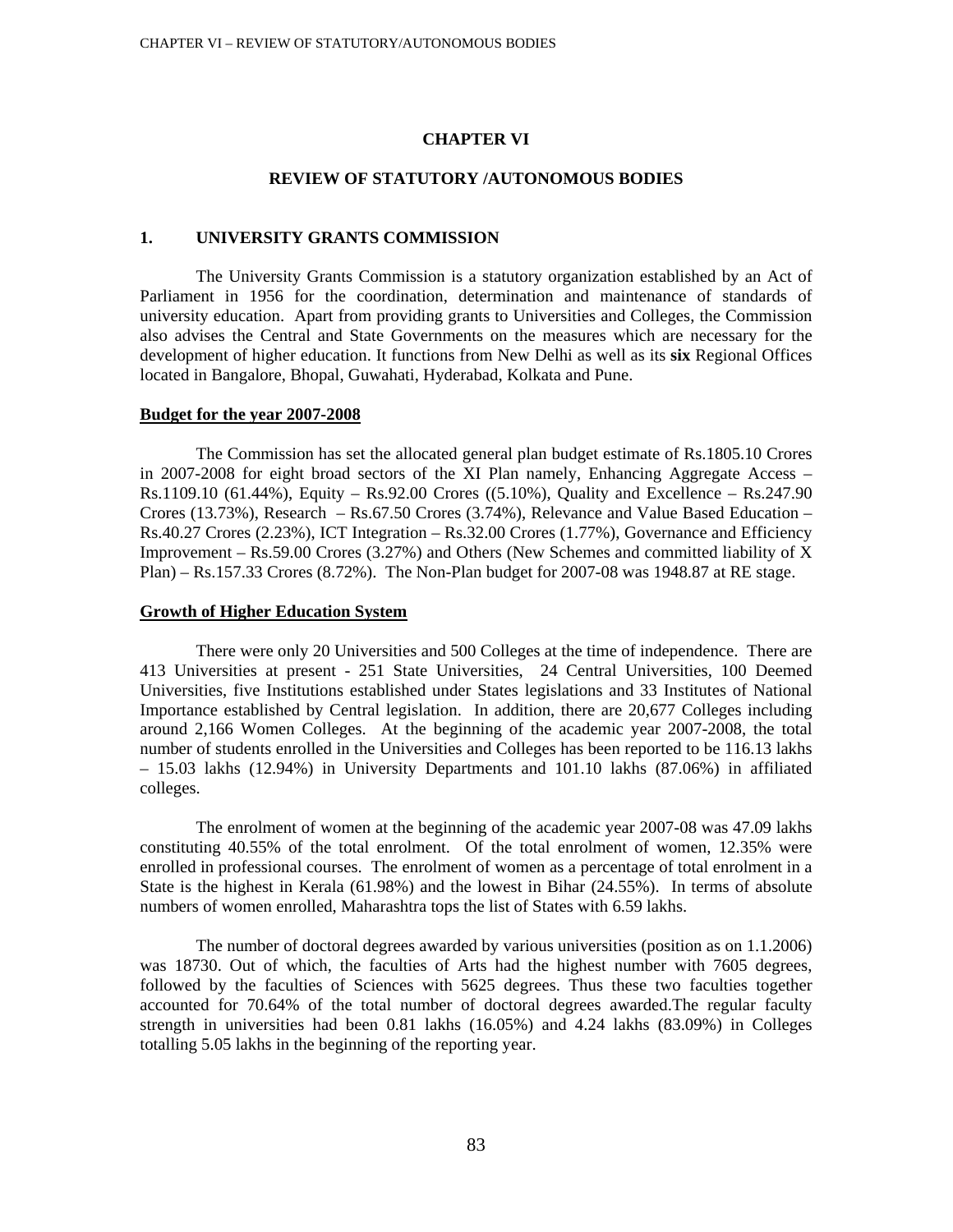### **Enhancing Aggregate Access**

### **General Development Grant for Universities**

The University Grants Commission continued to assist universities and colleges for development by making budgetary plan provisions for various programmes during XI Plan. Assistance to Central Universities and eligible deemed universities, and colleges affiliated to Delhi and Banaras Hindu University is being provided both under the Plan and Non-plan budgetary provision. Assistance to state universities and their affiliated colleges is being provided only under the plan. During XI plan period (2007 – 2012 ), general development assistance is being provided to individual Universities based on the outlays determined by the UGC.

Development Assistance programme is intended to improve infrastructure and the basic facilities in universities and colleges, so as to achieve at least the thresh-hold level of infrastructure apart from bringing about qualitative development. In the XI plan, emphasis is laid to reduce disparity between urban and rural areas, by supporting universities located in rural areas, backward areas and under developed region like the North Eastern Region; and also to increase the access and equity for marginalized groups of society. Under the programme, assistance is provided to each eligible university for the items namely, teaching and non-teaching/technical staff, equipment for laboratories, special office equipment and modern teaching aids and for the repair of major equipment, books and journals, buildings, campus development, health centre, student amenities etc. for the promotion of quality teaching and research as well as fostering corporate life.

#### **Central Universities**

There are 24 central universities of which, 22 are being given maintenance and development grant by the UGC. The IGNOU, New Delhi and the Central Agricultural University, Imphal are being funded directly by the Union Ministry of Human Resource Development and the Ministry of Agriculture respectively.

During 2007-08, the UGC made available an amount of Rs.782.66 crores for maintenance and Rs.328.55 crores as General development assistance to the Central Universities, upto 31.12.2007.

# **State Universities**

As per the section 12(B) of the UGC Act, the State Universities established after  $17<sup>th</sup>$ June, 1972 shall not be eligible to receive any grant from the Central Government, UGC or any other Organisation receiving funds from the Govt. of India, unless the Commission satisfies itself, as per the prescribed norms and procedures, that such a university is fit to receive grants.

There are 251 State Universities of which, the UGC has been making budgetary plan allocation for only 123 state universities. It does not allocate plan funds to exclusives medical and agriculture universities. Special grants are being provided to other State Universities including Agricultural Universities having Engineering and Technology Departments. Although development of State Universities is primarily the concern of State Governments, development grants, including grants under special schemes, are being provided to all eligible state universities. Such grants facilitate the creation, augmentation and upgradation of infrastructural facilities that are not normally available from the State government or other sources of funds. During the first year of the XI Plan, upto 31.12.2007, plan grants amounting to Rs.220.25 Crores have been provided to State Universities for the purpose of general development.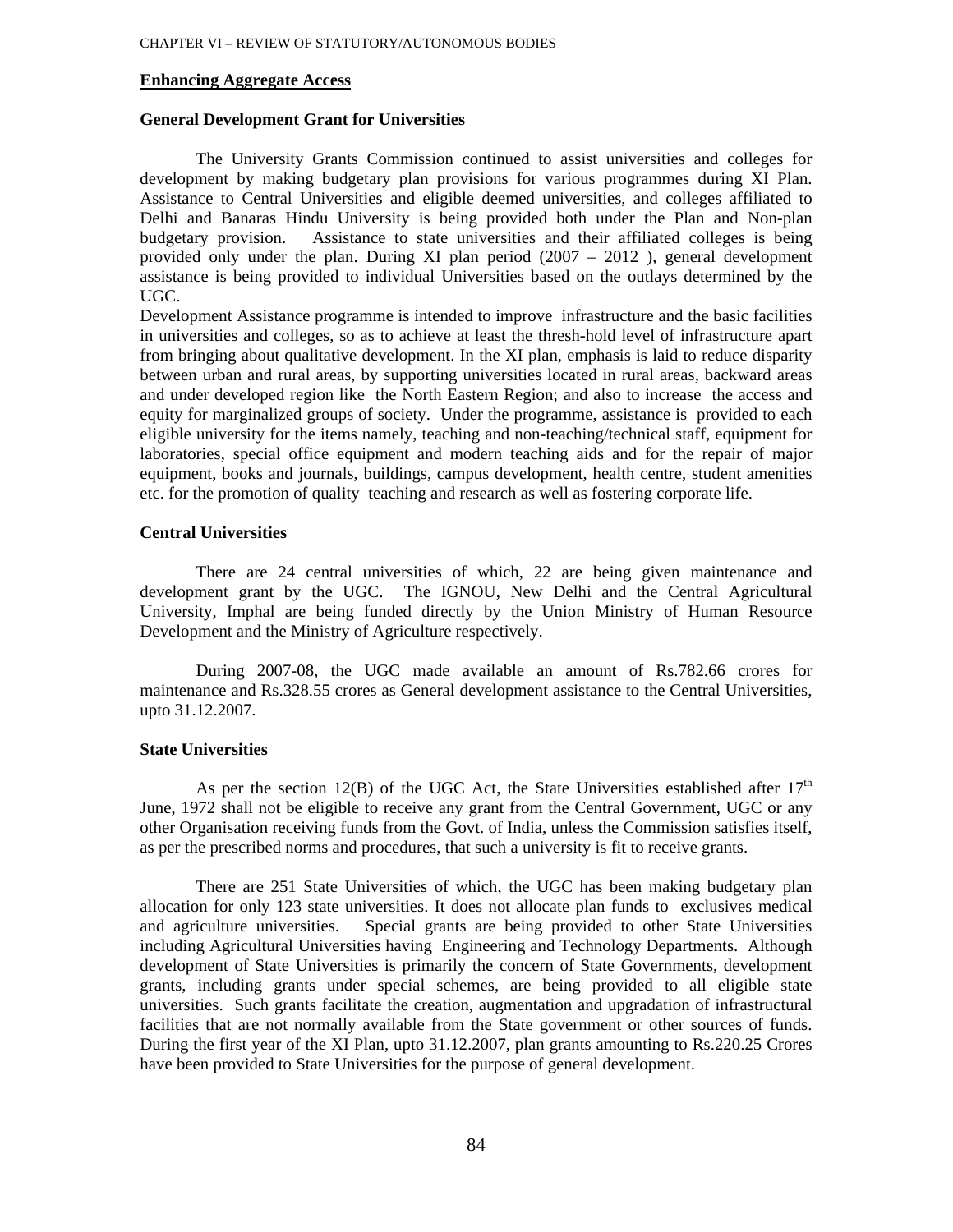# **Deemed to be Universities**

An Institution of Higher Education, other than universities, working at a very high standard in specific area of study, can be declared by the Central Govt on the advice of the UGC as an Institution Deemed to be university. Institutions deemed to be university enjoy academic status and privileges of a university. At present, there are 100 institutions deemed to be universities, of which, 12 deemed to be universities are being allocated maintenance and development grants and 25 are being allocated only development grants.

During the financial year 2007-08, Non-Plan grant amounting to Rs.66.66 crores and an amount of Rs.22.02 crores as plan grant had been made available to Deemed universities upto 31.12.2007.

### **General Development Grants to Colleges**

There are around 20,677 colleges at present of which, 6,680 are recognized under 2(f) and 5,797 colleges under 2(f) and 12(B) of the UGC Act, 1956. All the eligible colleges have been financially supported for the development of under graduate and post graduate education so as to:

- o Strengthen basic infrastructure and meet their basic needs like books and journals, scientific equipment, staff, campus development, teaching aids etc. required for proper instruction.
- o Provide special assistance to Colleges catering to the needs of marginalized groups.
- o Develop Colleges situated in the backward / rural / hilly areas for removing or reducing disparities and regional imbalances.

To achieve the above objectives, the UGC has supported State Colleges to the extent of Rs.79.60 Crores. An assistance of Rs.2.51 Crores has also been provided to Colleges of Delhi. Maintenance grant to the tune of Rs.260.49 crores to Delhi University colleges, Rs.2.94 crores to constituent colleges of Banaras Hindu University and Rs.17.75 crores to University College of Medical Sciences has been released upto 31.12.2007 during 2007-2008.

# **Development grants to Management Departments in Universities.**

The Commission provides financial assistance to universities for the development of departments for management education for meeting the ever growing challenges due to commercialization and internationalization of higher education. During the current year, the UGC has so far released grants of Rs.0.13 Crores to departments of management in two eligible universities.

### **Equity in Education**

# **Gender Equity & Women Hostels for Colleges**

Financial support to colleges for the construction of hostels for women and other related infrastructural facilities for women helps in achieving gender equity and mobility of women in higher education. The maximum limit is Rs.1 Crore for each eligible college. During the financial year 2007-2008, an amount of Rs.47.67 Crores for state colleges and Rs.3 Crores for colleges located in Delhi has been released by UGC for the women hostels as on 31.12.2007.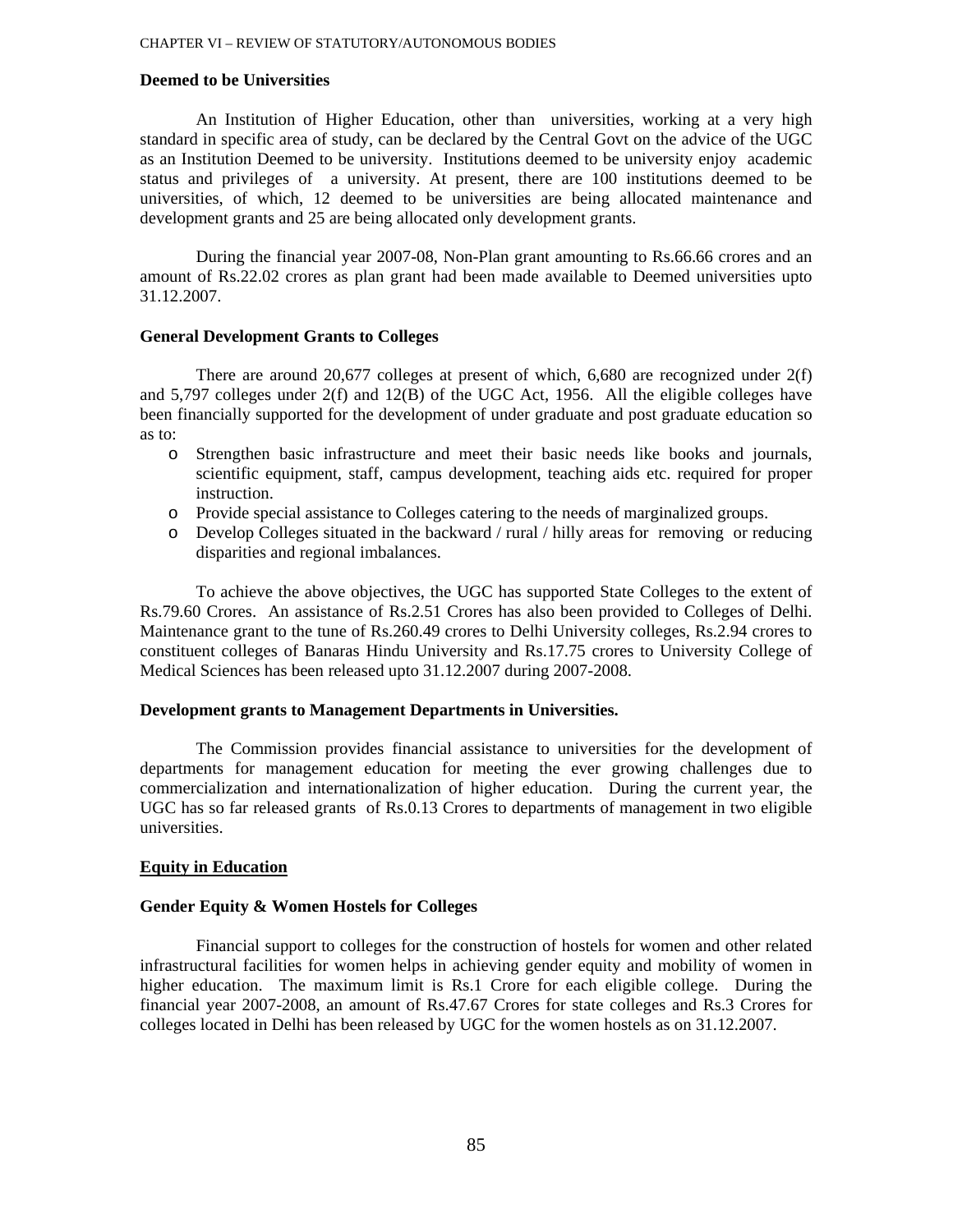# **Promotion of Women Studies**

The scheme envisages assistance to Universities for setting up women study centres to undertake research, develop curricula and organize training and extension of work in the area of gender equity, academic self-reliance, girls education, population issues and human rights etc. These activities are expected to contribute to social awareness and change as well as to academic development. The UGC has, so far, set up 72 women study centres in Universities and Colleges. During 2007-2008, an amount of Rs.1.17 Crores has been provided to these centres for carrying out their activities/programmes upto 31.12.2007. The UGC has also requested the Universities to set up a permanent cell to combat sexual harassment in the campuses as per the direction of the Supreme Court of India.

### **Social Group Equity**

#### **Post-Graduate Scholarships for Students belonging to SC/ST/Minorities**

The scheme is initiated keeping in view the social background of the candidates from deprived sections of the society and to provide them an opportunity to undertake post-graduate level studies particularly for SC/ST/Minorities candidates.

The pattern of scholarship is as under :-

| For M.Tech. students<br>$\overline{\phantom{0}}$ |   | $\omega$ Rs.5,000/-per month   |
|--------------------------------------------------|---|--------------------------------|
| Contingency                                      |   | $@Rs.15,000$ /-per annum       |
| For M.Pharmacy and Masters of                    |   |                                |
| Management                                       |   | @Rs.3,000/- per month          |
| Contingency                                      | - | $\omega$ Rs.10,000/- per annum |

During 2007-2008, a budget of Rs.10 Crores has been made available for them under this scheme. The selection of candidates is in progress.

The UGC has also initiated the schemes of "promotion of higher education to minorities" with the budget allocation of Rs.2 Crores and "Establishment of Equal Opportunities Cells (EOC) in Universities" for SC/ST/OBC/Minorities with a budget allocation of Rs.2 Crores during 2007- 2008. The guidelines for these schemes are being finalized.

### **Quality and Excellence Autonomous Colleges**

To improve quality of Under-Graduate Education, Colleges are identified, and Universities are encouraged to allow them academic and operational freedom under the scheme. The target is to assist 10% of eligible colleges towards autonomy. At present, there are 276 Colleges spread over 54 Universities of 15 States/Union Territories. During 2007-2008, the UGC and its Regional Offices had provided grants of Rs.22.42 Crores to these Autonomous Colleges upto 31.12.2007.

# **Universities with Potential for Excellence**

To achieve excellence in teaching and research, the UGC has been assisting identified Universities for granting the status of "University with Potential for Excellence". During IX Plan, five Universities namely, JNU, Hyderabad, Madras, Pune and Jadavpur Universities were given the status of potential for excellence. During X Plan, **four** more Universities namely, Madurai Kamraj, NEHU, Mumbai and Calcutta have been accorded the status of University with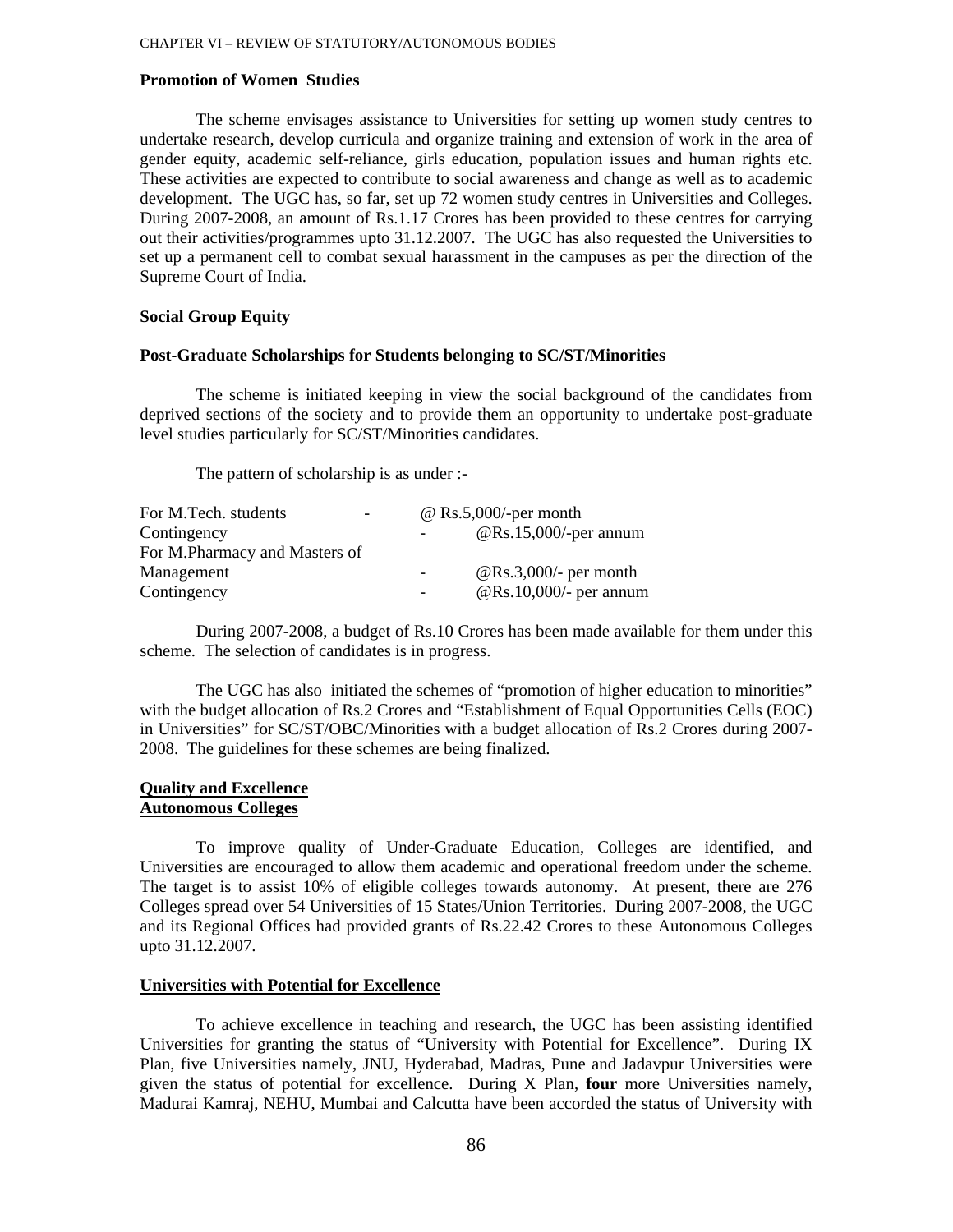Potential for Excellence. During 2007-2008, an amount of Rs.10 Crores had been provided to these Universities upto 31.12.2007.

#### **Colleges with Potential for Excellence**

To achieve excellence mainly in teaching and inculcate the research culture in them, the UGC has initiated the scheme of "College with Potential for Excellence". The Commission intends to identify colleges across the country and to support them to improve their academic infrastructure, adopt innovation in teaching, modern methods and learning/evaluation, and also introduce a flexible approach in the selection of the courses at the degree level. The colleges would also be given "Joint Degree Conferring Status" with their names. During 2004-2005, the UGC selected 47 colleges and 50 Colleges during 2006-2007 for support under the scheme. An amount of Rs.7.63 Crores had been provided to these colleges upto 31.12.2007, during the financial year 2007-2008.

### **Special Assistance Programme(SAP)**

The main objectives of the SAP are :-

- o To identify and support university departments that have the potential to undertake quality teaching and research in various educational disciplines including allied disciplines.
- o Programme to be relevant to societal needs and have society and industry interaction.
- o To make research a catalyst for good teaching and introduction of new courses relating to identified thrust areas.
- o To enhance infrastructural facilities to utilize the output of research for the development of the nation and society.
- o To train and create quality human resource in the identified thrust areas.
- o To search for newer /generic areas, its promotion and nurturing.

Departments which are having at least one Professor, two Readers and three Lecturers are eligible for induction under this programme. The programme is being implemented at three levels namely, DRS, DSA and CAS.

The number of departments approved for support under this programme, as on 31.12.2007, is 596 departments (DRS-371, DSA-134, CAS-91). During 2007-2008, the UGC had provided grants to the tune of Rs.25.79 Crores upto 31.12.2007 to Departments of Humanities, Social Sciences, Physical Sciences, Bio-Sciences and Engineering and Technology.

### **Assistance for Strengthening of Infrastructure for Humanities and Social Sciences (ASIHSS)**

The programme is introduced to assist selected high quality Humanities and Social Sciences departments in the Universities to enable them to develop infrastructure in order to attain excellence in post-graduate education and research. Financial assistance under the programme is upto a maximum of Rs.60 lakhs. So far, 78 departments have been selected and provided grants.

#### **Assistance for Strengthening of Infrastructure for Science and Technology (ASIST)**

The scheme is aimed to assist selected Science and Technology Departments in Universities with proven high quality performance to acquire costly major equipments which can not be approved out of SAP grant or general development grant, so that the attainment of excellence in post-graduate education and research in the department is not handicapped due to non-availability of such equipments. Specifically, the scheme strengthens infrastructure for post-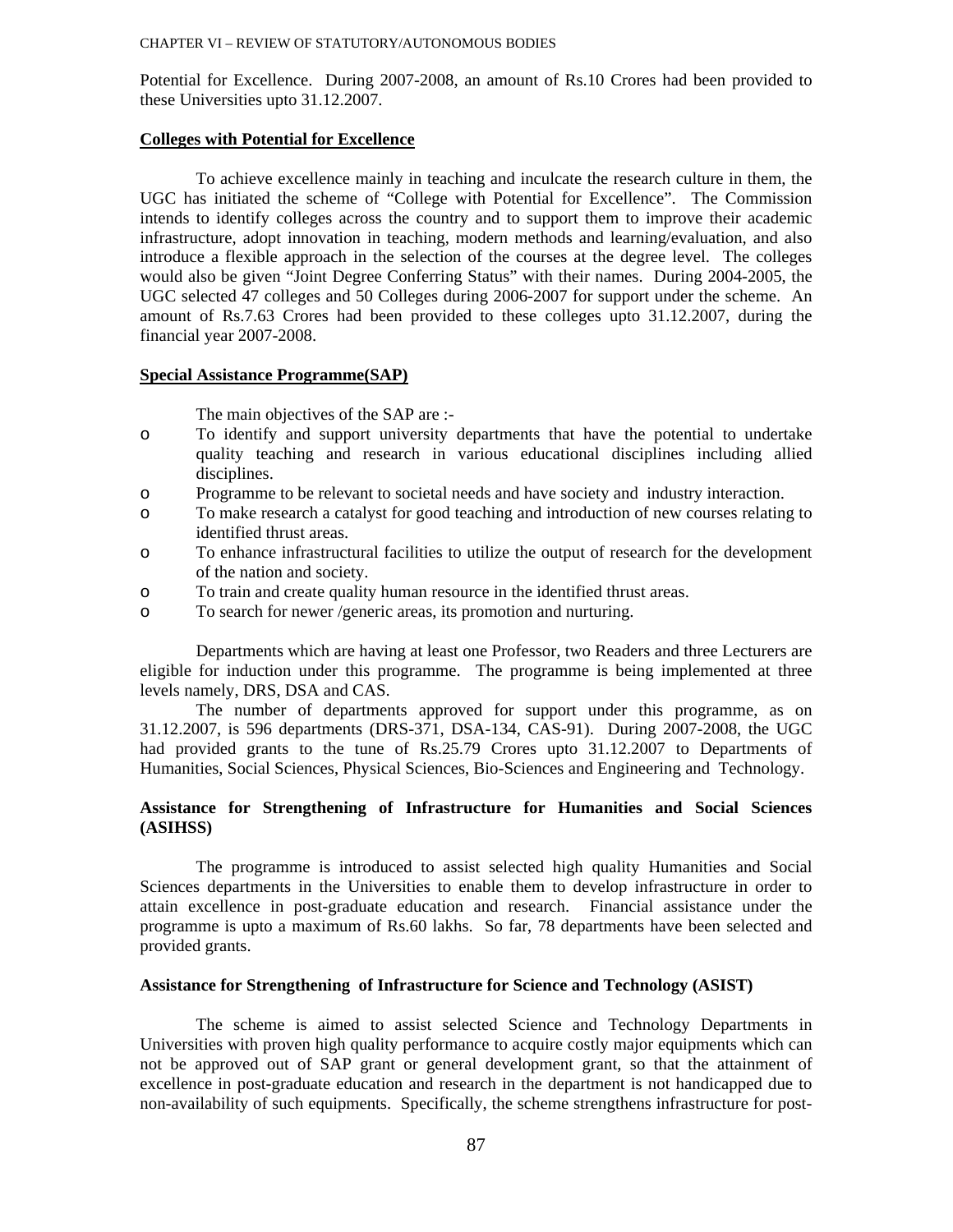graduate education and research, promotes innovation, collaboration between the research and inter-disciplinary activities with the other SAP or ASIST departments.

Departments which have completed atleast one term i.e. five years at the minimum level of DRS under SAP programme and have been reviewed with good report for further continuation, are eligible. Assistance is being provided as one time input on cent percent basis. The financial limit for a selected department in (Sciences, Engineering and Technology) is Rs.85 lakhs and for Department of Mathematics and Statistics is Rs.60 Lakhs for a duration of five years only. The departments which are selected under the programme are given functional autonomy. Since inception, 228 departments have been selected for support. At present, there are only seven departments for support. During 2007-2008, a grant of Rs.1.20 Crores has been released under both ASIHSS/ASIST upto 31.12.2007.

### **Academic Staff Colleges**

The UGC has established 57 Academic Staff Colleges for conducting specially designed Orientation Programmes of four weeks duration for newly appointed teachers and Refresher Courses of three weeks duration for in-service teachers.

The Orientation Programmes are intended to inculcate in young lecturers, the quality of self-reliance through awareness of the social, intellectual and moral environment as well as to discover self-potential and confidence. The Refresher Course provides opportunities for serving teachers to exchange experiences with their peers and learn from each other. It is a forum for keeping abreast with the latest advances in their subjects.

The UGC has also identified 24 universities and specialized institutions during 2007- 2008 as UGC-Refresher Course Centres (UGC-RCC). During the academic year 2007-2008, as many as 237 Orientation Programmes and 681 Refresher Courses have been approved and allocated to the ASCs and RCCs and Rs.9.32 Crores has been made available upto 31.12.2007 to these ASCs/RCCs for programmes and courses.

#### **Travel Grant**

The commission has been providing financial support to college teachers, Vice-Chancellors and the Commission Members for presenting their research papers in International Conferences abroad for enriching their knowledge for further research and in exposure to higher education sector for the host countries. The assistance is available for them once in three years. For college teachers, assistance is limited to 50% of the admissible expenditure and for Vice-Chancellors and UGC Members, it is on cent percent basis.

During 2007-08, 192 college teachers, and one Vice-Chancellor have so far been selected for assistance under the scheme. An amount of Rs.0.40 crores has been released upto 31.12.2007 during the financial year 2007-2008.

The UGC also provides travel grant, on cent percent basis, to enable the university/college teachers to collect source material and availing of fellowships. The assistance is given to those scholars only who are assured maintenance for at least two months from a recognized host university / institute abroad. The selection of candidate is in progress.

# **Inter University Centres.**

The UGC establishes autonomous Inter-University Centres within the university system under Clause 12(ccc) of the UGC Act. The objectives for setting up these centres are: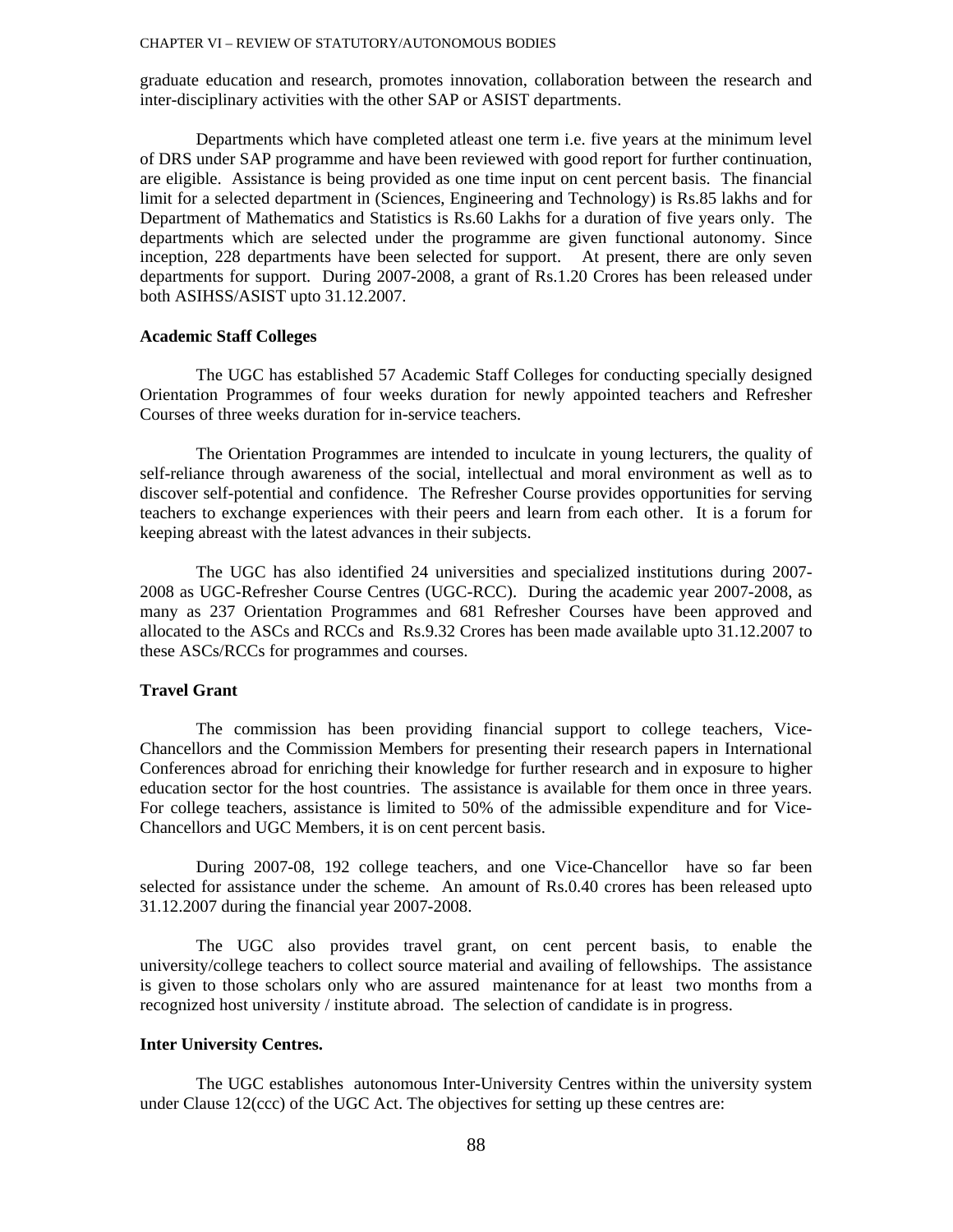- o To provide common advanced centralized facilities/services for universities which are not able to invest heavy investment in infrastructure and other inputs.
- o To play a vital role in offering the best expertise in each field to teachers and researchers across the country.
- o To provide access for research and teaching community to the state-of-the-art equipment and excellent library facilities which are comparable to international standards.

The Nuclear Science Centre at New Delhi (Inter University Accelerated Centre) was the first research centre established in 1994. As of today, **six** Inter University Centres are functioning within the university system. During 2007-2008, a total grant (both under plan and non-plan) of Rs. 38.13 Croes has been released upto 31.12.2007 to these centres.

### **National facilities**

Besides the Inter-University Centres, the UGC has also created Centres of National Facilities for serving as resource centres. These Centres are also regularly being financed by the UGC. Four Centres of National Facilities namely, Western Regional Instrumentation Centre, Mumbai (Maharashtra), MST Radar Centre, Tirupati (AP), Indian Institute of Advanced Studies, Shimla (H.P.) and Crystal Growth Centre, Anna University, Chennai are functioning at present. During 2007-08, no grant has been released to these centres so far.

### **Innovative Programmes**

The objectives of the programme are to support specialized courses at under-graduate and post-graduate levels and accommodate brilliant and innovative ideas which influence teaching, research, academic excellence, societal growth and national and global priorities at Indian Universities/Colleges. The financial limit is Rs.50 lakhs for a maximum duration of five years. During the 2007-2008, an amount of Rs.6.00 Crores has been released up to 31.12.2007.

#### **Faculty Improvement Programme(FIP)**

Teacher fellowships under the FIP provide an opportunity to teachers of Universities/Colleges to pursue their academic/research activities leading to the award of M.Phil/Ph.D. degree.

Permanent teachers with atleast three years of teaching experience and not more than 45 years of age (relaxable by 5 years in the case of women and SC/ST) are eligible for teacher fellowship. Out of fellowships allocated to Universities/Colleges, 15% of fellowships are reserved for SC and 7.5% for the ST teachers. The tenure of fellowship for Ph.D. programme is two years and for M.Phil programme is one year.

Under this scheme, reimbursement of actual contingency expenditure subject to a maximum of Rs.10,000/- per year, actual train or bus fare for joining the research centre and return to the parent institution and the salary of the substitute teacher, is provided. During 2007- 2008, Rs.13.27 Crores has been released upto 31.12.2007 to Universities and Colleges.

#### **Promotion of Indian Higher Education Abroad (PIHEAD)**

Promoting Indian Education abroad is regarded as a strategy to promote quality of higher education by the UGC, as a means of creating multi-cultural ambience on Indian Campuses that promotes diversity and international goodwill. With the cost advantage in our favour, there is a possibility of getting larger number of international students to India. This would require positioning of Indian Higher Education as a distinct brand and proper strategy and action plan.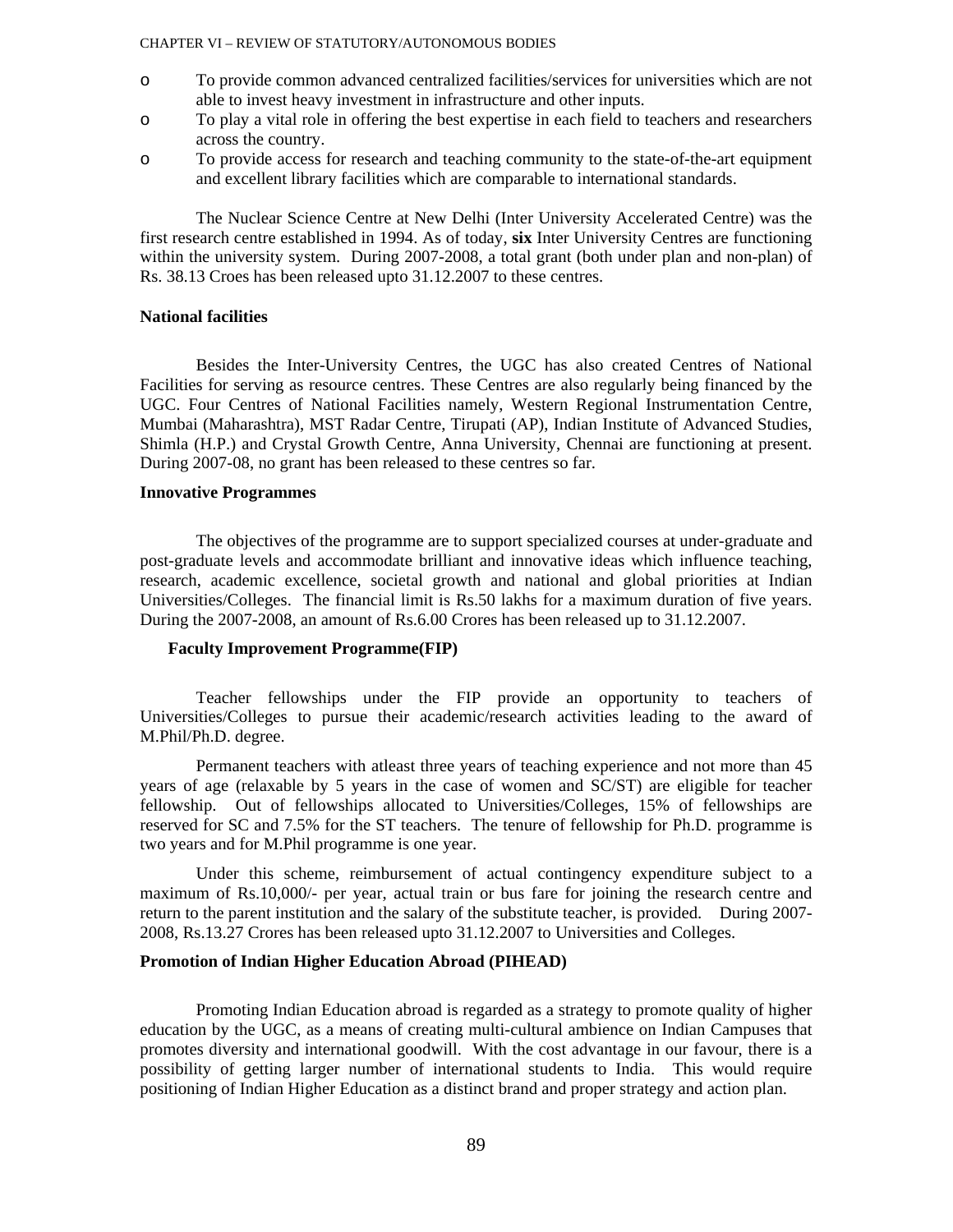Under the PIHEAD, the UGC has embarked upon a focused nationally coordinated programme to attract international students and to promote Indian Institutions to offer programmes abroad.

Under the PIHEAD programme, the UGC participated in NAFSA Conference at Baltimore, Maryland, USA in May 2004 to promote short-term India-centric programs for students in the developing countries. It also organized education fairs in East Africa (Ethopia, Tanzania, Kenya) in June 2004 with the assistance of FICCI to attract students in regular programs from developing countries. Besides, the UGC delegation again participated in the NAFSA conference held at Seattle, USA during 2006. These events gave the UGC invaluable experience in promoting Indian education abroad. Based on this experience, several activities and events are being planned by the UGC with the help of a Standing Committee. For the year 2007-2008, a budget of Rs.1 Crore has been allocated for the programme.

# **Protection of Intellectual Property Rights (IPRs)**

The university system plays an important role in creation of new knowledge. Knowledge is the new currency of economic power. It is the source of primary competitive advantage and the universities zealously guard their knowledge base. The economic returns from protected knowledge motivates new knowledge creation and therefore fuels innovation. It is important that higher education institutions protect their intellectual property properly. This being a new development, most universities do not have expertise and processes in place to enable their researchers to protect their IPRs. Therefore, there is a need for creating an awareness, putting in place an enabling policy environment, proper structures and processes and also provide financial support to enable researchers to promote their IPRs. This initiative of the UGC shall dovetail with all existing initiative /ongoing activities of various agencies and shall have strong linkages with patent/copy right offices. To promote IPR awareness and to facilitate protection and management of IPRs from the university system, the UGC has constituted an Expert Committee on IPR. A budget allocation of Rs.0.5 Crore has been made for the year 2007-2008.

#### **Bilateral Exchange Programmes**

On behalf of the Govt. of India, the UGC has been implementing the Bilateral Exchange Programmes between India and other countries connected with University Sector. During 2007- 08, Cultural Exchange Programmes have been in operation with 17 countries and Educational Exchange Progrmmes with 21 countries. Foreign delegations from UK, Bhutan, Malaysia, Tanzania, Spain , Netherlands, Finland, Bulgaria, Thailand and Sri Lanka have visited the UGC.

A Memorandum of Understanding is signed between UGC and DAAD, Germany on 30.10.2007.

A Fourth Consortium Agreement between UGC and Tertiary Education Commission,Mauritius is signed on 18.4.2007 in Mauritius. As many as 28 nominations have been received from Maurtius.

Twelve Indian Social Scientists have been recommended by the Commission to visit France under Indo-French Cultural Exchange Programme.

Under the programme of Commonwealth Academic Staff Fellowships, the UGC coordinates with the Association of Commonwealth Universities (ACU), in the United Kingdom to enable promising faculty members in Universities & Colleges in India to do research work at the Universities/Institutions in the United Kindom. During 2007-2008, 80 teachers have been nominated. The Commission has also nominated 14 Indian Scholars under the Commonwealth Split-Site Scholarships.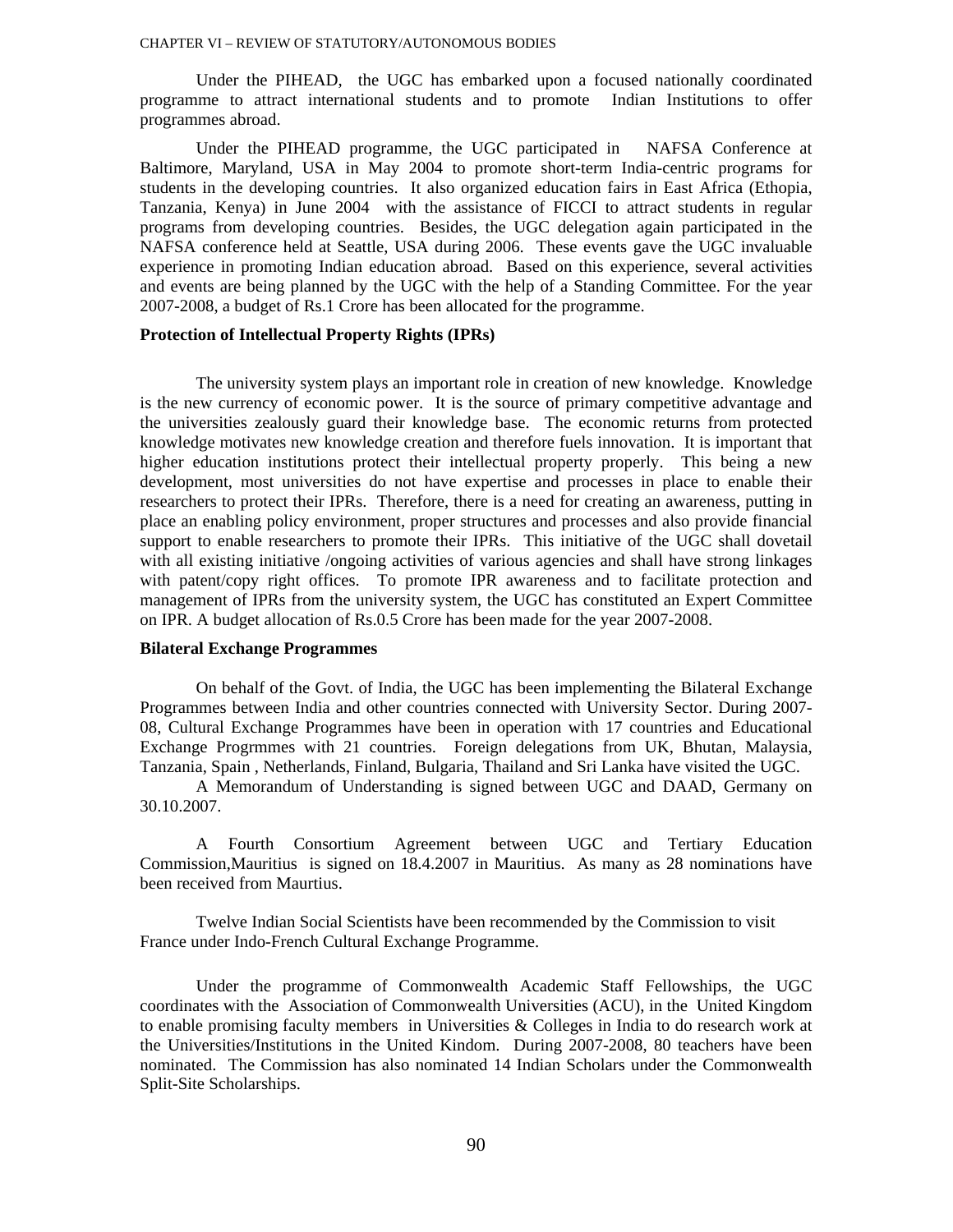During 2007-2008 (upto 31.12.2007), three Indian Scholars have been nominated for scholarships for Post-Graduate Studies, Research and Teaching at a higher education institution in Finnland under Indo-Finnish Government Scholarships Programmes, The Finnish Government has also nominated two Finnish Scholars for the purpose of visit to India.

As many as 14 scholars (7 long-term and 7 short-term) have been nominated to visit Hungary for delivering lecturers and having discussions on their related disciplines. Similarly, 8 Hungarian scholars have been nominated by Hungary to visit India under Indo-Hungarian Educational Exchange Programme.

During 2007-2008, two Indian Scholars visited Spain under Indo-Spain Cultural Exchange Programme to deliver lectures and to held discussions with his counterparts.

As many as 25 foreign language teaches have been appointed in various Indian Universities to teach foreign languages under various collaborative programmes.

During 2007-2008, an expenditure of Rs.0.30 Crores (excluding establishment expenditure) has been incurred under this programme upto 31.12.2007.

# **Research Awards /Projects/Fellowships/Scholarships**

#### **Major and Minor Research Projects**

To promote excellence in research in higher education by supporting research programmes of University and College teachers in all disciplines, the University Grants Commission provides financial support to permanent / regular, working/retired teachers in the Universities and Colleges. Research project may be undertaken by an individual teacher or a group of teachers. Superannuated teachers, upto age of 70 years, can also participate under the scheme.

The quantum for assistance for a research project is as follows:-

- o Major Research Project in Sciences including Engineering and Technology, Medical, Pharmacy, Agriculture etc. – Rs. 12.00 lakhs
- o Major Research project in Humanities, Social Science, Languages, Literature, Arts, Law and allied disciplines – Rs. 10.00 lakhs
- o Minor Research Project Rs. 1.00 lakh

The financial support is provided for Equipment, Books & Journals, Research Personnel, Hiring Technical Services, Contingency, Chemicals and Consumables, Travel and Field work and any other special requirements. However, assistance towards Research Personnel is not provided in Minor Research Projects. The duration of the Major and Minor Research Project is normally three and two years respectively. The guidelines for the scheme are being revised for implementation in the XI Plan period. About 450 projects have been selected for support under the scheme during the reporting year in Sciences, Engineering and Technology etc. and the selection of research projects is in progress at present in Humanities and Social Sciences..

During 2007-08, upto 31.12.2007, an amount of Rs.23.02 Crores has been released by UGC and its Regional Offices towards the ongoing projects.

### **Research Awards to Teachers**

Under this scheme, the UGC provides full salary of the Awardees to the respective institutions, and research grant upto Rs.2.50 lakhs in Humanities and Social Sciences and Rs.4.00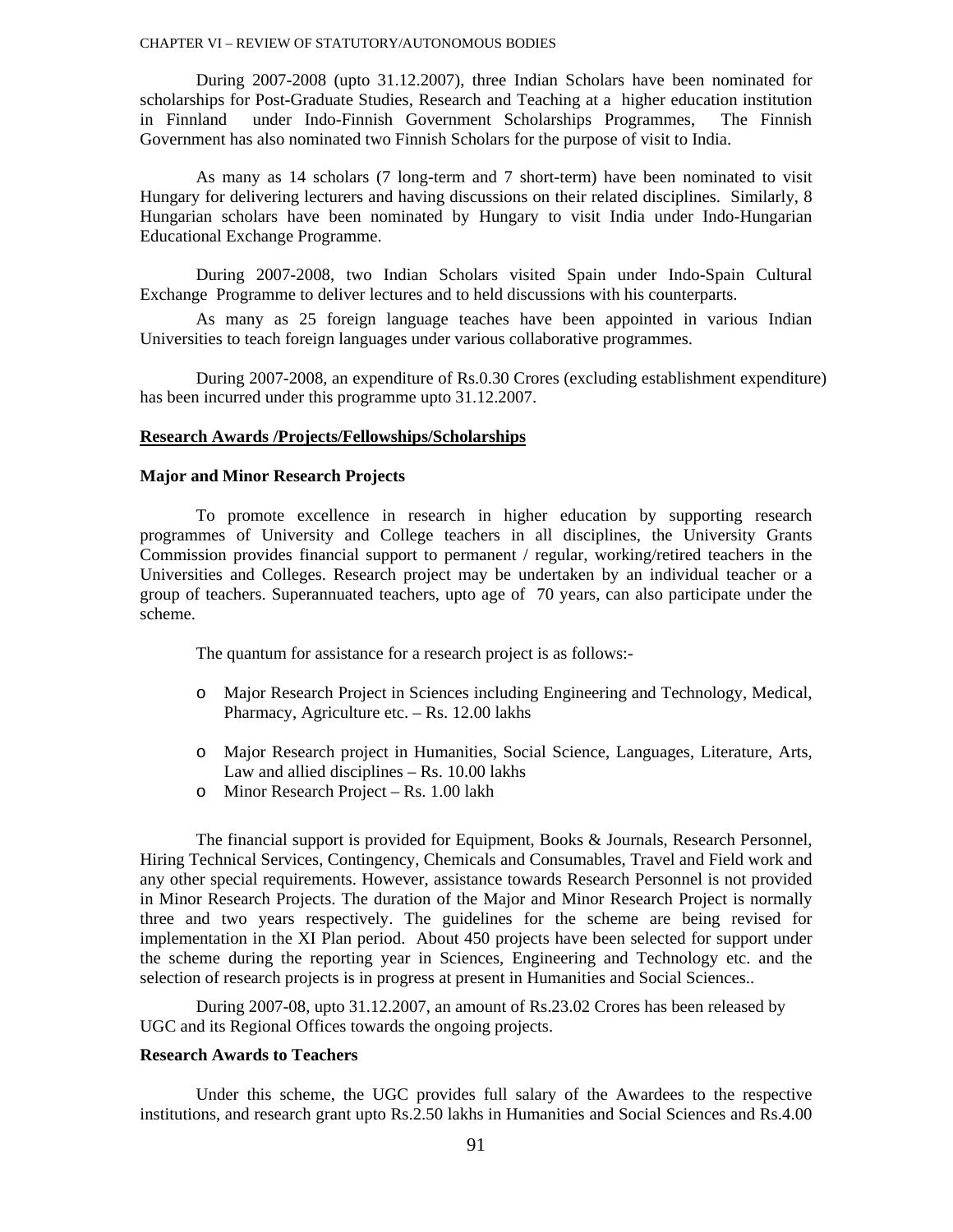lakhs in Science and Engineering & Technology to meet the expenditure on books, journals, chemicals and equipment. The tenure of the award is three years. The scheme is meant to provide opportunities to permanent teachers of the Universities and Colleges with age upto 45 years, to pursue research in their areas of specialization in order to remain in touch with the latest developments in respective areas in teaching and research.

During 2007-08, an amount of Rs.2.95 Crores has been released upto 31.12.2007 to the research awardees working in various Indian Universities.

### **Emeritus Fellowships**

The Scheme of Emeritus Fellowships provides opportunities to the highly qualified, experienced and superannuated teachers of Universities, Colleges and Institutions approved under Section 2(f) and 12(B) of the UGC Act, actively engaged in research and teaching programmes of the Universities/Institutions, Deemed Universities in the preceding years to undertake research, without any restriction of position or pay scales. The fellowship is awarded on the basis of quality of research and published work contributed by the teacher in his/her service career. The Awardee can work under this scheme with a well defined time bound action plan upto the age of 70 years or up to two years (non-extendable) of the award whichever is earlier. The number of slots available under the scheme is 100 at any given time.

Under the scheme, the awardee is provided honorarium of Rs. 20,000/- p.m. and a nonlapsable contingent grant of Rs. 50,000/- p.a. and such other privileges including medical facilities as available to the faculty members of the research centre. The awardee has to ensure the completion of the project undertaken and submit a final report of the work to the Commission.

During 2007-08, an amount of Rs.1.20 Crores has been released to the Emeritus Fellows working in various Indian universities upto 31.12.2007.

# **Research Workshops, Seminars and Conferences**

Financial assistance to Universities and Colleges is provided by UGC for organizing programmes such as Research Workshops, Seminars and Conferences etc. both at national and international level. The UGC also provides financial assistance to Indian National Science Congress, Indian Social Science Congress etc. During the financial year 2007-08, an amount of Rs.7.01 crores has been released upto 31.12.2007.

#### **Part-time Research Associateship for Women**

The University Grants Commission has selected 100 women candidates under the scheme of Part-Time Research Associateship for Women. The selected candidates with fresh Ph.D. degrees are paid Rs.6000/- p.m. and those with 5 years experience after Ph.D. are paid Rs.8000/ p.m. The Associateship also carries a contingency grant of Rs.10,000/- p.a. for full tenure of 5 years and Departmental Assistance @ 10% of the Associateship.

Part-time Research Associateship is awarded annually to women upto 50 years of age with Ph.D. degrees and aptitude for independent research work in any field of Humanities and Social Sciences including languages and Engineering and Technology. The other qualifing requirements are first class master's degree with 55% at graduate level and a Ph.D. degree with good academic record.

During 2007-08, an amount of Rs.0.50 Crores has been released upto  $31<sup>st</sup>$  December, 2007 to the selected part-time Research Associates.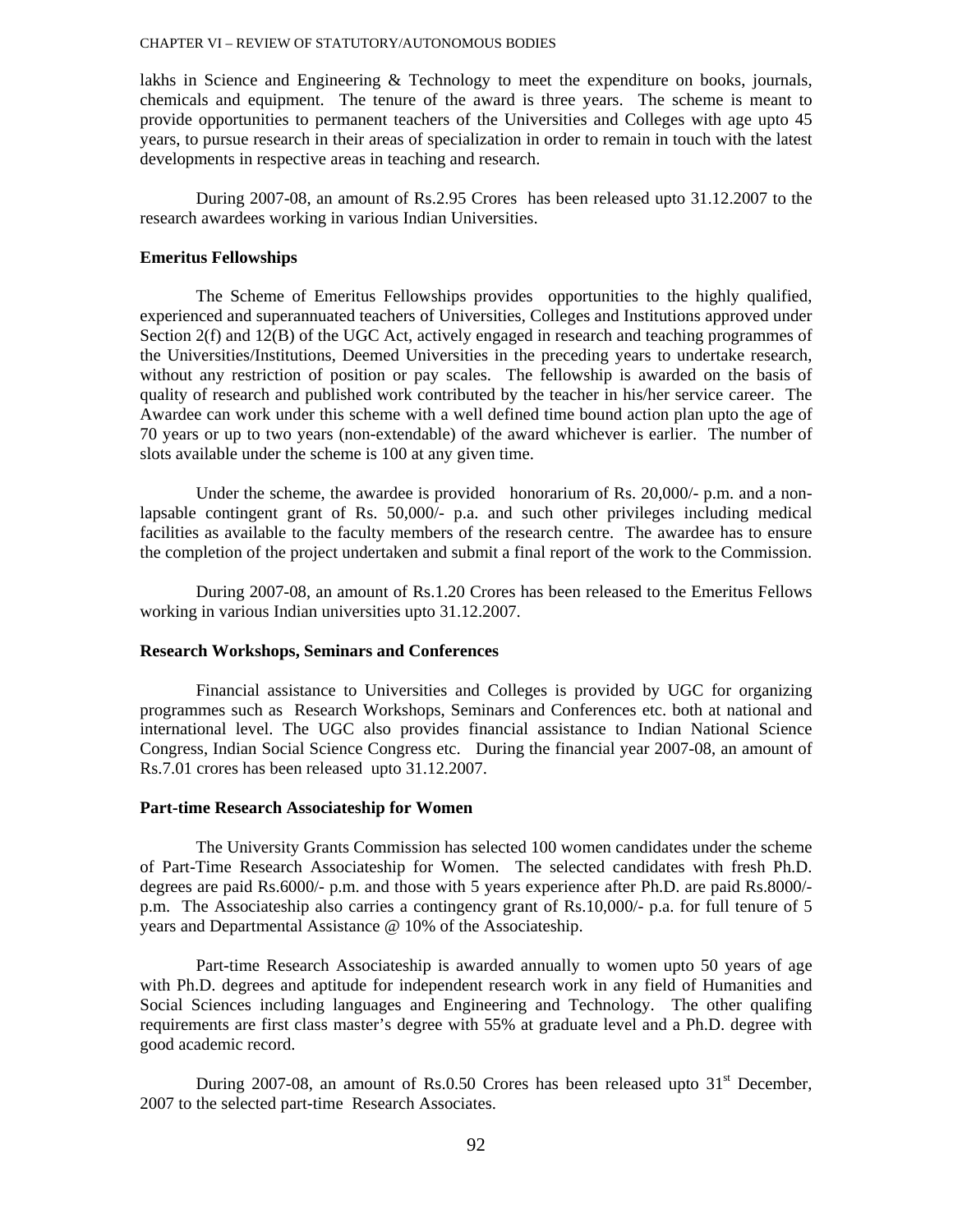### **Research Fellowships (JRFs) for Foreign Nationals**

The UGC awards 20 Junior Research Fellowships and 7 Research Associateship every year to foreign students and teachers from the developing countries of Asia, Africa and Latin America to undertake advanced studies and research in Sciences, Humanities and Social Sciences leading to M.Phil./Ph.D. and Post Doctoral degrees in Indian Universities.

The fellowships carries  $\omega$  Rs.10,000/- p.m. for first two years and then Rs.12,000/- p.m. for the remaining period of fellowships subject to satisfactory performance. It also carries a contingency grant of Rs.10,000/-p.a./Rs.12,000/-p.a. for first two years for humanities & social sciences and sciences respectively; and Rs.20,500/-p.a./Rs.25,000/-p.a. for the remaining period of two years for humanities & social sciences and sciences respectively. Departmental assistance is provided @ Rs.3,000/-p.a. per JRF and Escort/Reader Allowance @ Rs.1,000/-p.a. for per fellow. Similarly, the RA carries fellowship amount of Rs.16,000/- p.m. and contingency @ Rs.30,000/-p.a. for 4 years and departmental assistance @ 10% of Associateship to host institution for providing infrastructural facilities etc.

During 2007-08, the Commission has provided 20 Junior Research Fellowships and 7 Research Associateships to foreign students and teachers.

#### **Junior Research Fellowships (JRFs) for Indian Nationals**

Under this scheme, students / research scholars who qualified national level tests conducted by the UGC-CSIR, SET are awarded fellowships to pursue research leading to M.Phil./Ph.D. degrees in various disciplines. The fellowship is tenable for a period of four years initially and it is extendable by one more year subject to the prior approval of the Commission. The fellowship amount for the first two years is Rs. 10,000/- p.m. and Rs. 12,000/-p.m. for the remaining years. The contingency for the first two years is Rs.10,000/-p.a. and Rs.20,500/- p.a. for the remaining years. However, in the case of Sciences, the contingency is Rs, 12,000/- p.a. for the first two years and Rs. 25,500/- p.a. for subsequent years. Admissible HRA and Departmental Assistance of Rs. 3,000/- p.a. are also provided to these fellows.

During 2007-08, an expenditure of Rs.24.84 crores has been incurred upto 31.12.2007 towards the payment of these Junior Research Fellows.

#### **Engineering & Technology JRFs**

The University Grants Commission selects 50 candidates each year through direct interviews for the award of Junior Research Fellowships in the disciplines of Engineering  $\&$ Technology. These awardees are paid Rs.10,000/- p.m. for first two years and Rs.13,000/- p.m. for subsequent years with an annual contingency of Rs.12,000/- p.a. for first two years and Rs.25,000/- p.a. for the remaining two year period.

The scheme is meant for providing an opportunity to research scholars to undertake advanced study and research in engineering and technology, and agricultural engineering, leading to Ph.D. The University Grants Commission/Council of Scientific and Industrial Research are not conducting National Education Testing (NET) examinations in these fields. Therefore, M.E. and M.Tech. students are given this opportunity through direct interview conducted by the Commission.

The minimum qualifications are a Master's degree in engineering/ technology/pharmacy, with 55 percent marks. GATE is not a mandatory condition for getting a research fellowship to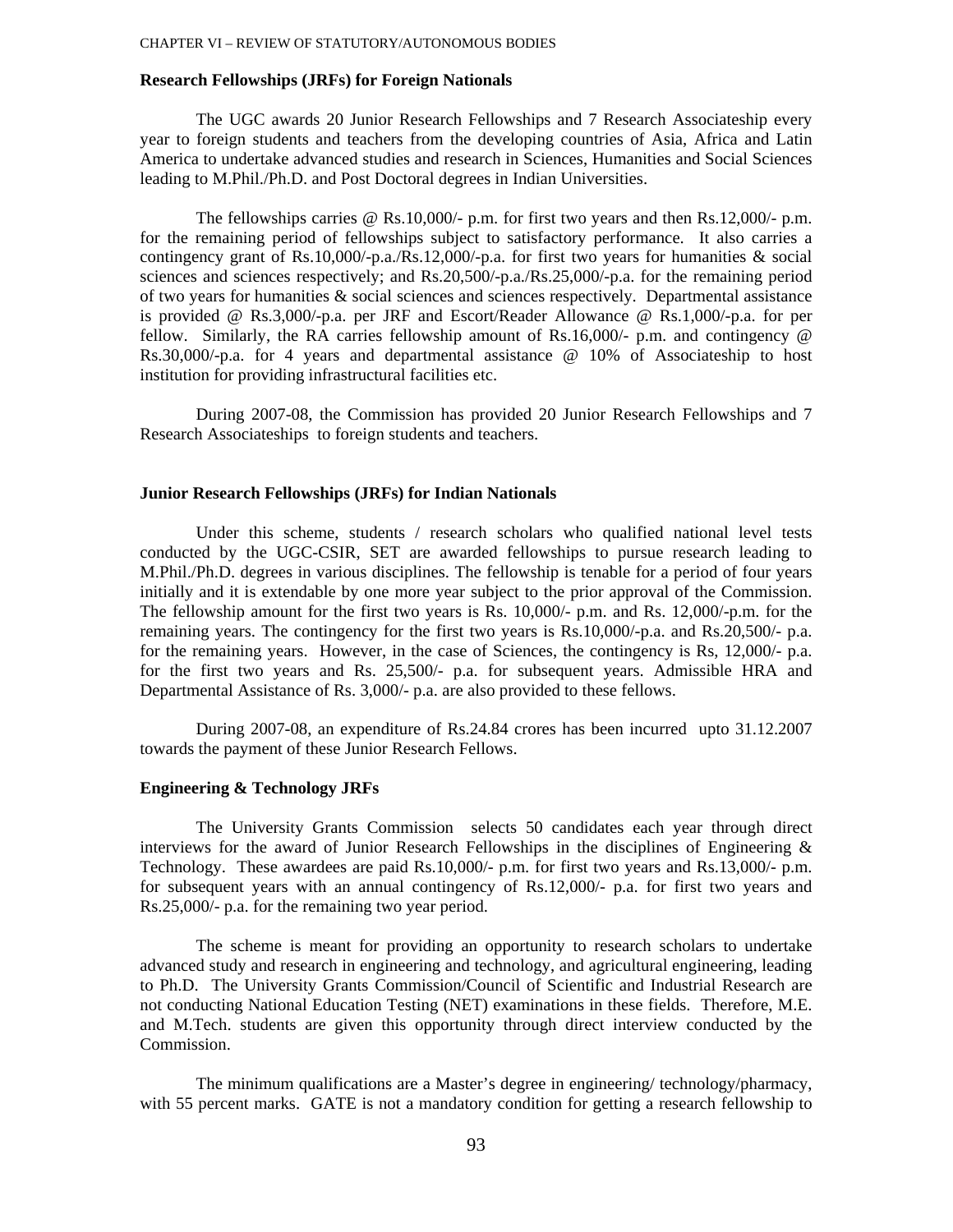pursue Ph.D. Candidates need to hold an M.E./M.Tech. degree. The age limit is 40 years as on  $1<sup>st</sup>$ July of the year of award, extendable by five years for women and SC/ST candidates.

During 2007-08, an amount of Rs.0.98 crores has been released upto 31.12.2007.

# **Research Fellowships in Sciences for Meritorious Students**

The objective of the scheme is to provide an opportunity to meritorious candidates to undertake advanced studies and research leading to Ph.D. degrees in Sciences. The candidates who have been registered for Ph.D. in Science subjects in Universities with Potential For Excellence (UPE)/Centres with Potential with Excellence (CPE)/Centres of Advanced Studies(CAS) and Departments of Special Assistance identified by UGC under SAP are eligible.

The tenure of the fellowship is initially for two years and it is extendable for a further period of three years subject to the satisfactory work. The fellowship carries an amount of Rs.8,000/-p.m. and contingency amount of Rs.6,000/-p.a. The Research Fellowships are entitled for a maximum period of 30 days of leave in a year in addition to public holidays. Women candidates are eligible for maternity leave of 135 days at full rate of fellowship once during the tenure of the award. The Research Fellows, with the consent of the Guide/Head of the Department, may assist the University/Institution in its academic work, including tutorial evaluation of test papers, lab demonstrations, supervision of field work, library activities etc. The fellowship is liable to cancellation or termination in case of misconduct, unsatisfactory research work etc.

During 2006-2007, five JRFs have been given to each science department of CAS/DSA/University/Centres for Potential with Excellence, totaling 650 fellowships with an annual allocation of Rs.6.56 Crores. The details are as under:-

| <b>Category of Departments</b>                                   | <b>No. of Departments</b> | No. of fellowships |  |  |
|------------------------------------------------------------------|---------------------------|--------------------|--|--|
| CAS<br>$\bullet$                                                 | 43                        | 215                |  |  |
| <b>DSA</b><br>$\bullet$                                          | 70                        | 350                |  |  |
| University/Centres for<br>$\bullet$<br>Potential with Excellence | 17                        | 85                 |  |  |
|                                                                  | 130                       | 650                |  |  |
|                                                                  |                           |                    |  |  |

Each DSA/CAS department in Sciences, Bio-Sciences, Agricultural Sciences and Engineering & Technology had been allocated Rs.20.00 lakhs for strengthening infrastructure in terms of power and water supply, safety equipment, labs. Etc.

During 2007, as many as 130 Departments have been provided with a total grant of Rs.26.00 Crores through the concerned Universities.

#### **Rajiv Gandhi National Fellowships for SC/ST**

To minimize the social disparities in the field of Higher Education, the UGC provides 2000 Rajiv Gandhi National Fellowships for SC/ST candidates to undertake advanced studies and research leading to M.Phil/Ph.D. degrees in Sciences, Humanities and Social Sciences including languages and Engineering & Technology. The fellowship amount for the first two years is Rs.8,000/-p.m. and Rs.9,000/- for the remaining years. The contingency for the first two years is Rs.10,000/-p.a. and Rs.20,500/-p.a. for the subsequent years. However, in the case of Sciences,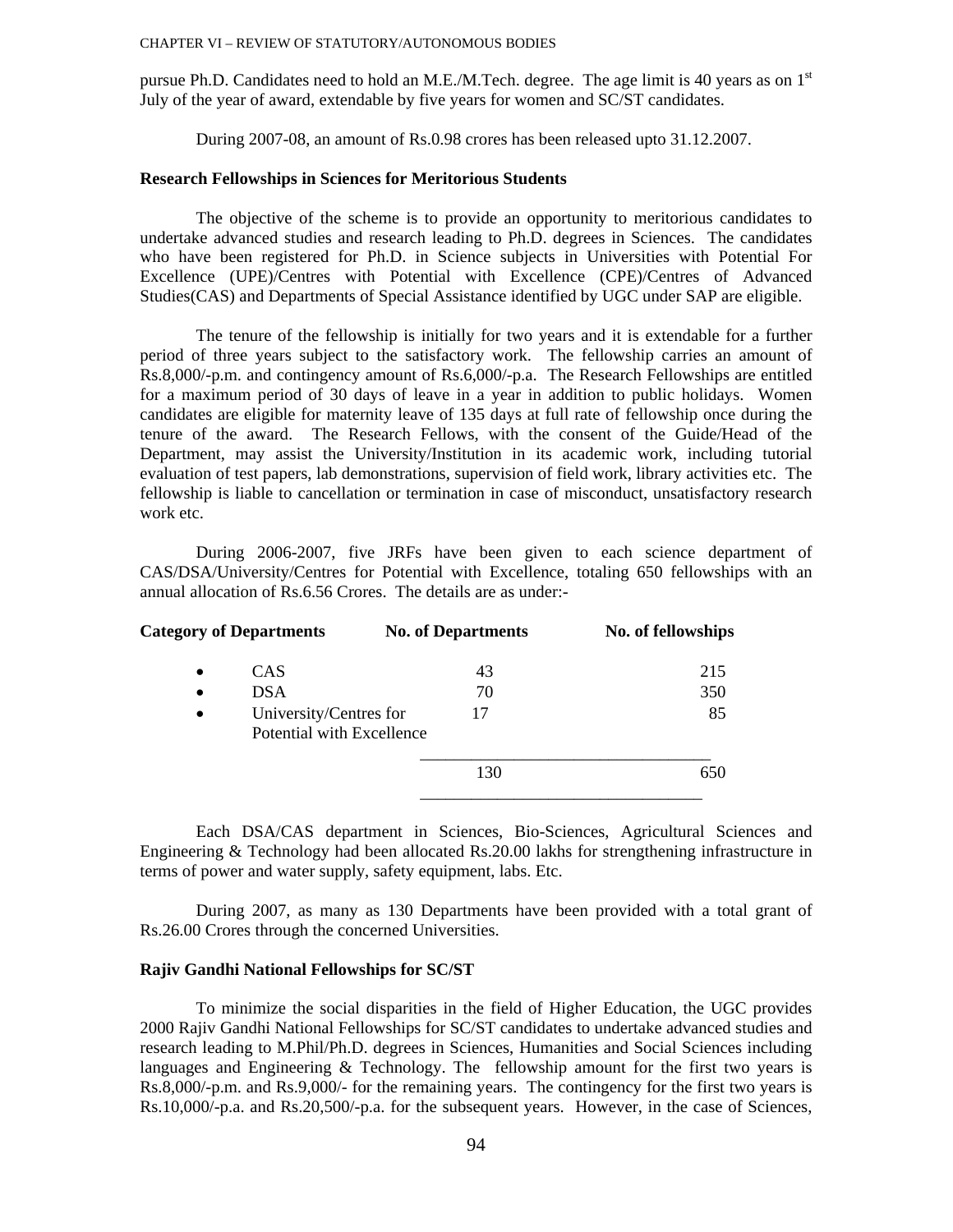Engineering and Technology, the contingency is Rs.12,000/-p.a. for the first two years and Rs.25,000/- p.a. for the subsequent years. Admissible HRA, Escorts/Reader assistance @ Rs.2,000/- p.m. in cases of physically handicapped and blind students and departmental assistance of Rs.3,000/-p.a. per student to host institution for providing infrastructure to the researchers are also provided to these fellows. So far,3428 candidates (2666 SC and 762 ST) have been selected.

During 2007-2008, an expenditure of Rs.0.26 Crores has been incurred upto 31.12.2007 towards the payment of these fellows..

### **Post-Graduate Scholarships to ME/M.Tech. Students**

To help graduates students to pursue higher technical education, the UGC has been providing post-graduate scholarship to students admitted to M.E./M.Tech. courses. The GATE qualified students admited to M.E./M.Tech. courses receive scholarships  $\omega$  Rs.5,000/- p.m. and contingency @ Rs.5,000/- p.a. for a period of 24 months.

The number of students receiving these scholarships is approximately 1,200/- During 2007-08, an expenditure of Rs.6.20 crores has been incurred upto 31.12.2007.

# **Post-Graduate Scholarships for SC/ST Candidates pursuing professional courses in university and colleges**

Keeping in view the social background of the candidates from deprived sections of the society, the UGC initiated this scheme to provide them an opportunity to undertake post-graduate level studies. The scholarship carries an amount of Rs.5,000/-p.m. and Rs.15,000/-p.a. as contingency for M.Tech. students and Rs.3,000/-p.m. as scholarship amount and Rs.10,000/-p.a. as contingency for Masters of Pharmacy /Masters of Management students.

During 2007-2008, an expenditure of Rs.0.75 lakhs has been incurred upto 31.12.2007.

# **PG Merit Scholarship for University Rank Holders and Indira Gandhi PG Scholarship for Single Girl Child**

On the advice of the Ministry of Human Resource Development, Government of India, the UGC has implemented the above two schemes from the academic year 2005-2006. Students graduated in 2006-2007 and admitted to the first year of PG course in 2007-2008 are eligible.

The objective of the scheme of Indira Gandhi PG Scholarship for Single Girl Child is to support through scholarship, any girl student who happens to be the only child in her family and also to provide incentives for the parents to observe the small family norms. The duration of the scholarship is for a period of two years only. The number of scholarships per year is 1200. The rate of scholarship is Rs.2,000/-p.m. for 20 months. During 2007-08, Rs.2.00 crores has been allocated for the purpose.

During 2007-2008, a total expenditure of Rs.2.36 Crores has been incurred under both the schemes, upto 31.12.2007.

#### **Relevance and Value Based Education**

# **Career Orientation to Education including Career Counselling Cells.**

The Commission aims to ensure that the graduates who pass out have knowledge, skills and aptitudes for gainful employment in wage sector in general and self-employment, so as to reduce the pressure on Master Courses. The Commission provides five lakhs as one time 'Seed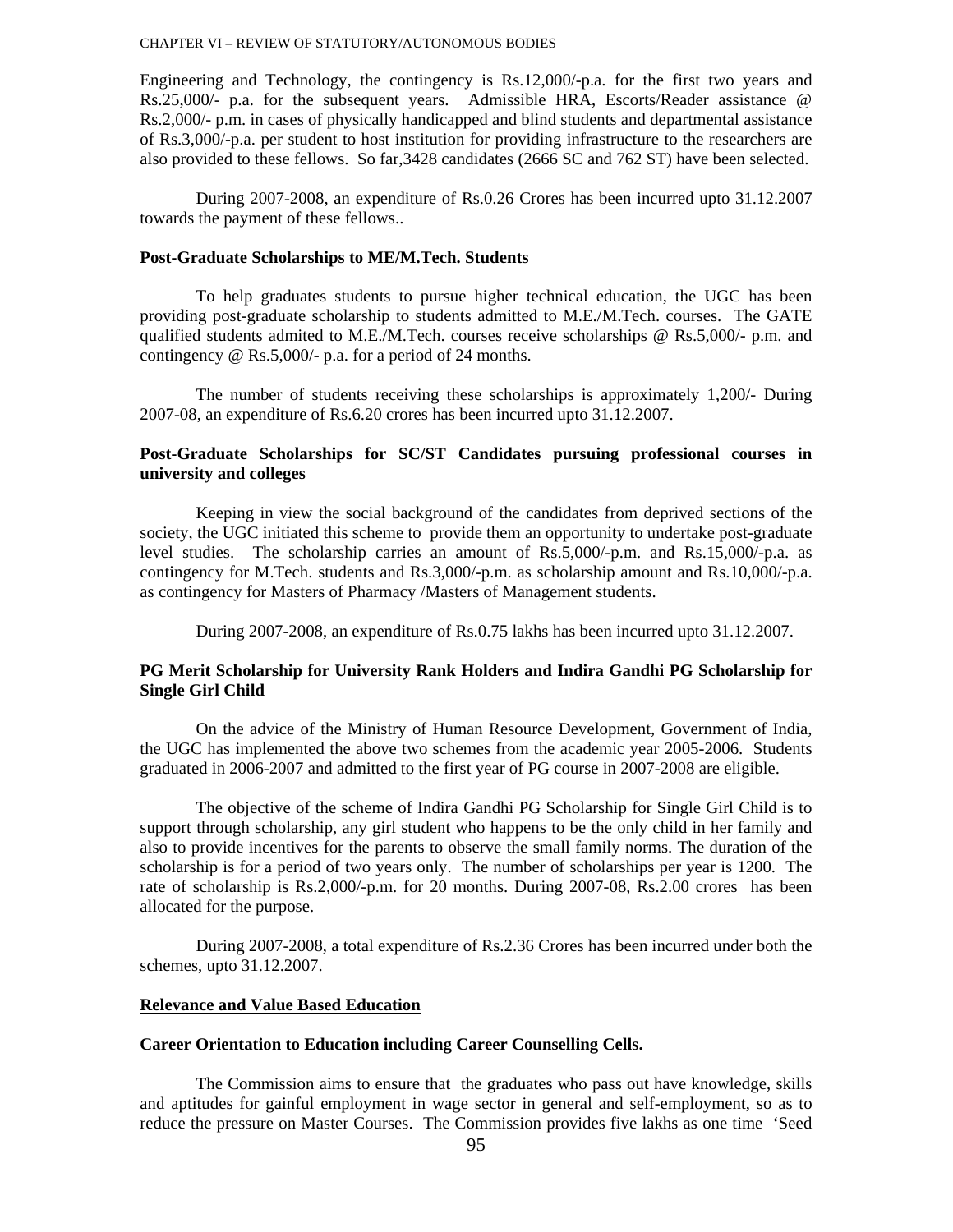Money' for five years in Humanities and Commerce Streams and Rs.7.00 lakhs for science stream. The colleges can opt for a minimum of three courses in each stream. It is left to the universities and colleges to identify their own 'Need Based' Career Oriented inter- disciplinary courses.

The UGC has selected 316 colleges, one Central University and one Deemed University for Career Oriented courses to be started from the academic year 2007-08.

An amount of Rs.0.83 crores has been paid upto 31.12.2007 to these Universities and Colleges.

### **Area Studies**

The Commission provides financial assistance to 45 Centres identified as Area Study Centres in 25 Universities for undertaking studies relating to social, economic, political and cultural affairs of a given area and for developing inter-disciplinary research and teaching within a comparative framework. The focus is on such countries and the regions with which India has had close and direct contact. During 2007-2008, Rs.0.59 Crores have been made available upto 31.12.2007 to these study centres.

# **Centres for Studies in Social Exclusion & Inclusive Policy.**

The objectives of the programme are:-

- Concepting discrimination exclusion and inclusion based on caste/ethnicity and religion.
- Developing understanding of the nature and dynamics of discrimination and exclusion.
- Contextualizing and problematizing discrimination, exclusion and inclusion.
- Developing an understanding of discrimination at an empirical level.
- Formulating policies for protecting the rights of these groups and eradicating the problem of exclusion and discrimination.
- Studying civil society movements and efforts to overcome social exclusion.

Keeping in view the objectives of the programme, the Commission with the help of Expert Committee, has selected 13 Universities for establishment of Centres for Studies in Social Exclusion & Inclusive Policy during 2006-2007. Each of the above centre was given an amount of Rs.40 lakhs, totaling Rs.5.20 Crores.

During 2007-2008, no new centes have been established upto 31.12.2007.

# **Non-Formal Education**

### **Special Studies on Social Thinkers and Leaders**

The scheme is aimed to acquaint teachers and students in universities with the thoughts and actions of great thinkers and social leaders and to involve them in research studies. Each study centre is eligible to get financial assistance of Rs. 3.50 lakhs as non-recurring grant and Rs.4.70 lakhs per annum as recurring grant. The UGC provides financial assistance to Gandhian, Nehru, Ambedkar, Buddhist, Gurunanak, Swami Vivekanand, Zakir Hussain, Radha Krishanan and Sardar Patel Studies Centres.

During 2007-08, an amount of Rs.0.74 Crores has been released upto 31.12.2007 to these study centers.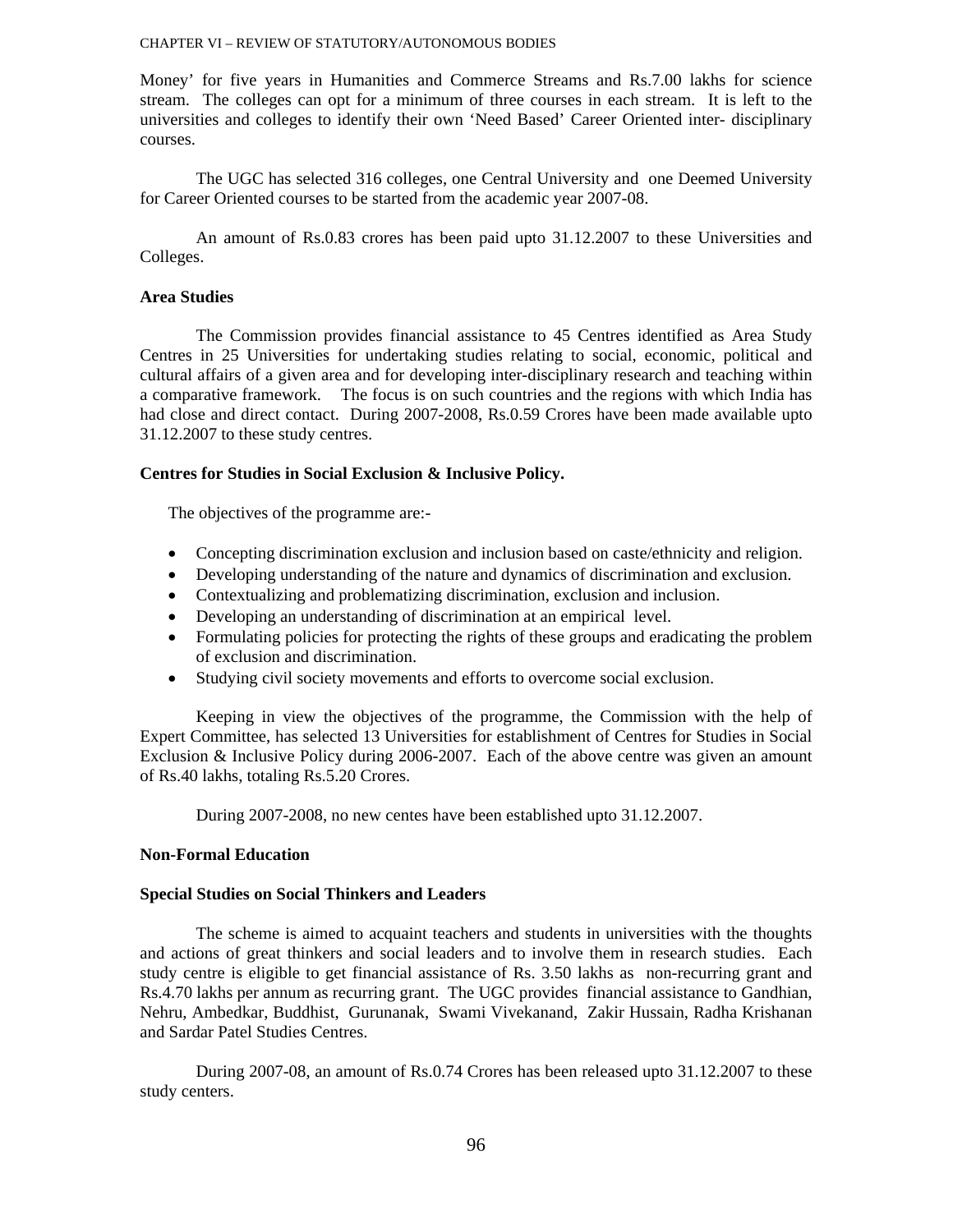#### **Adult, Continuing Education and Extension.**

The UGC has been implementing a programme of Adult and Continuing Education with the following broad approaches:

- o The continuing education programme should be targeted towards those who have had the benefit of university education but need to return either for updating knowledge or skills or acquiring new skills.
- o The Adult, Continuing & Extension Education should include programmes of training of a short term nature aimed at various groups who do not normally enter the university system.
- o Community outreach activities should include the responsibility to reach out to society, whether it be specific disadvantaged groups or organisations or schools or a geographical community.

Under the programme, the Commission provides financial support to the Centres or Departments of Adult Education in universities for both their activities and programmes. So far, 87 universities have been approved for support under the scheme. During 2007-08, an amount of Rs.0.33 Crores has been released to the departments of adult education upto 31.12.2007.

### **Value Education and Human Rights**

The main objective is to develop interaction with society and educational institutions, besides encouraging research studies, to sensitize the citizens about Rights and Values in education and also to create awareness, conviction and commitment to values for improving the quality of life through education .

The Commission through its Expert Committees, identified sub-programmes such as Seminar/Symposia/Workshops, Moot Courts, and Courses for financial support. During 2006-07, as many as 53 Universities and 247 Colleges have been selected for the purpose. During 2007- 2008, an amount of Rs.0.60 Crores has been released to the universities and colleges upto 31.12.2007.

### **ICT Integration**

### **Digital Repository in Universities and Colleges**

The University Grants Commission provides electronic access to scholarly literature through internet in all areas of learning to the University Sector in India. The programme is fully funded by the UGC. All Universities which come under the UGC's purview are members of the programme, and it is being gradually extended to all eligible colleges as well. The programme is coordinated and executed by Information and Library Net work (INFLIBNET) Centre, Ahmedabad.

The programme covers all fields of learning of relevance to Universities including Arts, Humanities and Social Sciences, Physical and Chemical Sciences, Life Sciences, Computer Sciences, Mathematics and Statistics. At present, 100 Universities have been covered under the programme.

During 2007-08, an amount of Rs.10.00 crores has been allocated for the purpose to INFLIBNET Centre.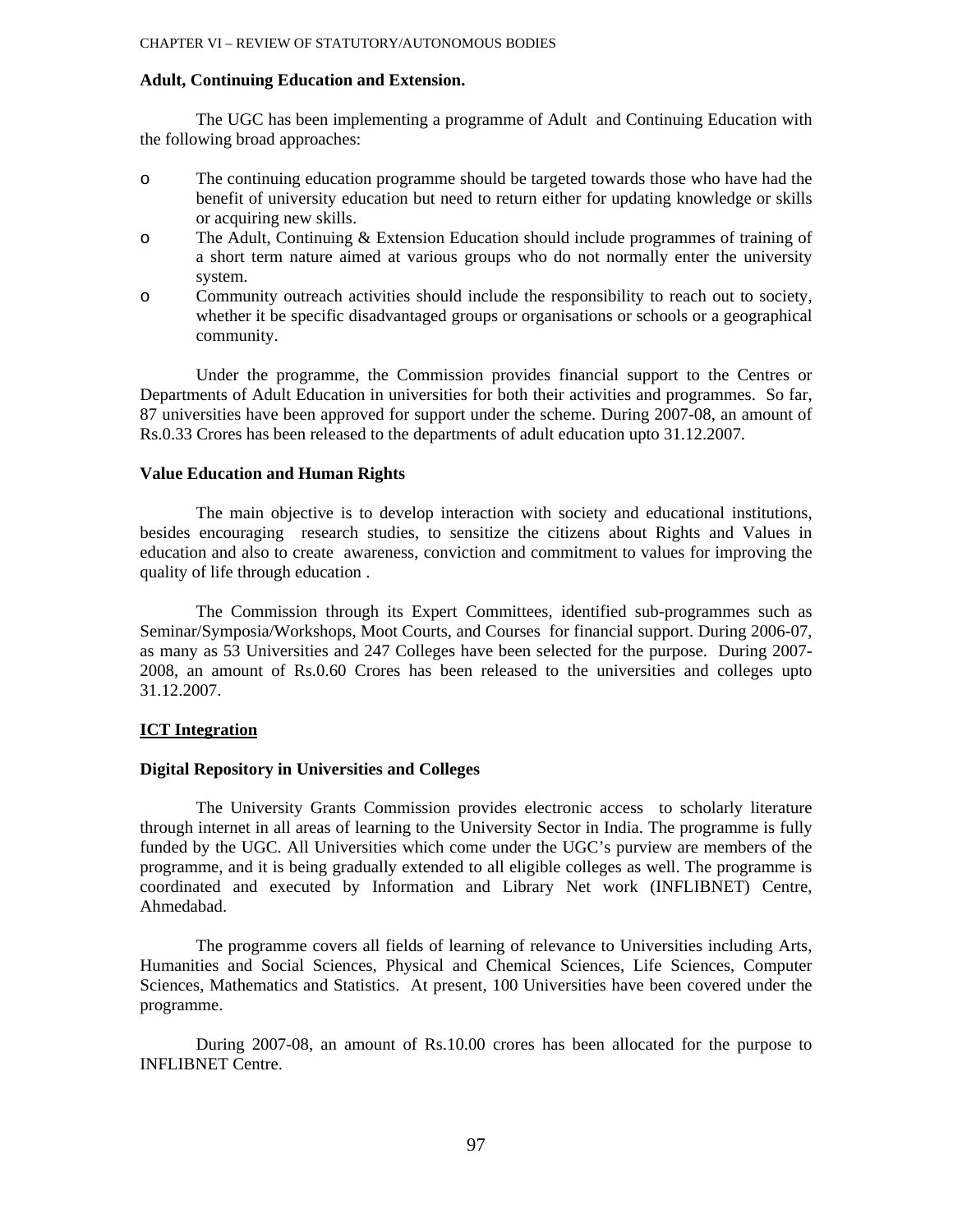# **ICT for Universities**

Assistance is being provided for Universities for setting up of a Computer Centre for use in research and training, application of computer in every field/subject and examination/administrative related work. The assistance is for campus, LAN, net-working equipment, software, site preparation etc.

During 2007-2008, an amount of Rs.5.28 Crores has been released for the purpose upto 31.12.2007.

#### **Governance and Efficiency Improvement**

# **Incentives for Resource Mobilisation**

The objectives of the scheme are :-

- o To encourage universities to mobilise resources by participation / contribution of society in their development.
- o To encourage and enhance flow of resources from society for university development.
- o To encourage Universities to provide consultancy on payment basis not only to the industries but also to the Government and other bodies and society at large on vital issues of national importance.
- o To provide incentives to the Universities which involve society in their developmental activities.

 The share of the UGC is to the extent of 25% of the contribution received by the University, subject to a maximum of Rs. 25.00 lakhs per annum.

 During the financial year 2007-08, the UGC has supported universities with a release of Rs.0.56 Crores upto 31.12.2007.

### **Training for Academic Administrators of Universities, Colleges and UGC Officers.**

Within the context of globalization and developments in technology, higher education is undergoing unprecedented changes. In addition to questions of access and equity, institutions of higher education are called upon to cut costs, improve quality and compete in the globalization environment. The academic administrators have to respond to these challenges and steer the course of their institutions to provide world class education and training to their students. The UGC proposes to address this issue by creation of a structured system to impart training and development opportunities to the staff, administrators and senior functionaries in the various universities and colleges with the broad goal of attaining excellence in academic governance. During 2007-2008, an amount of Rs.2.25 lakhs has been spent upto 31.12.2007 on training of personnel.

# **E-governance of Higher Education and UGC Office**

E-governance is the public sector's use of Information and Communication Technologies (ICT) with the aim of improving information and service delivery, encouraging citizen in the **decision** making process and making Government accountable, transparent, minimizing the scope for corruption.

The Commission initiated the process for e-governance and invited Expression of Interest (EOI) in December, 2006 for selection of a consultant. The Expert Committee constituted for the purpose selected a consultant based on the lowest quote on the terms and conditions. The UGC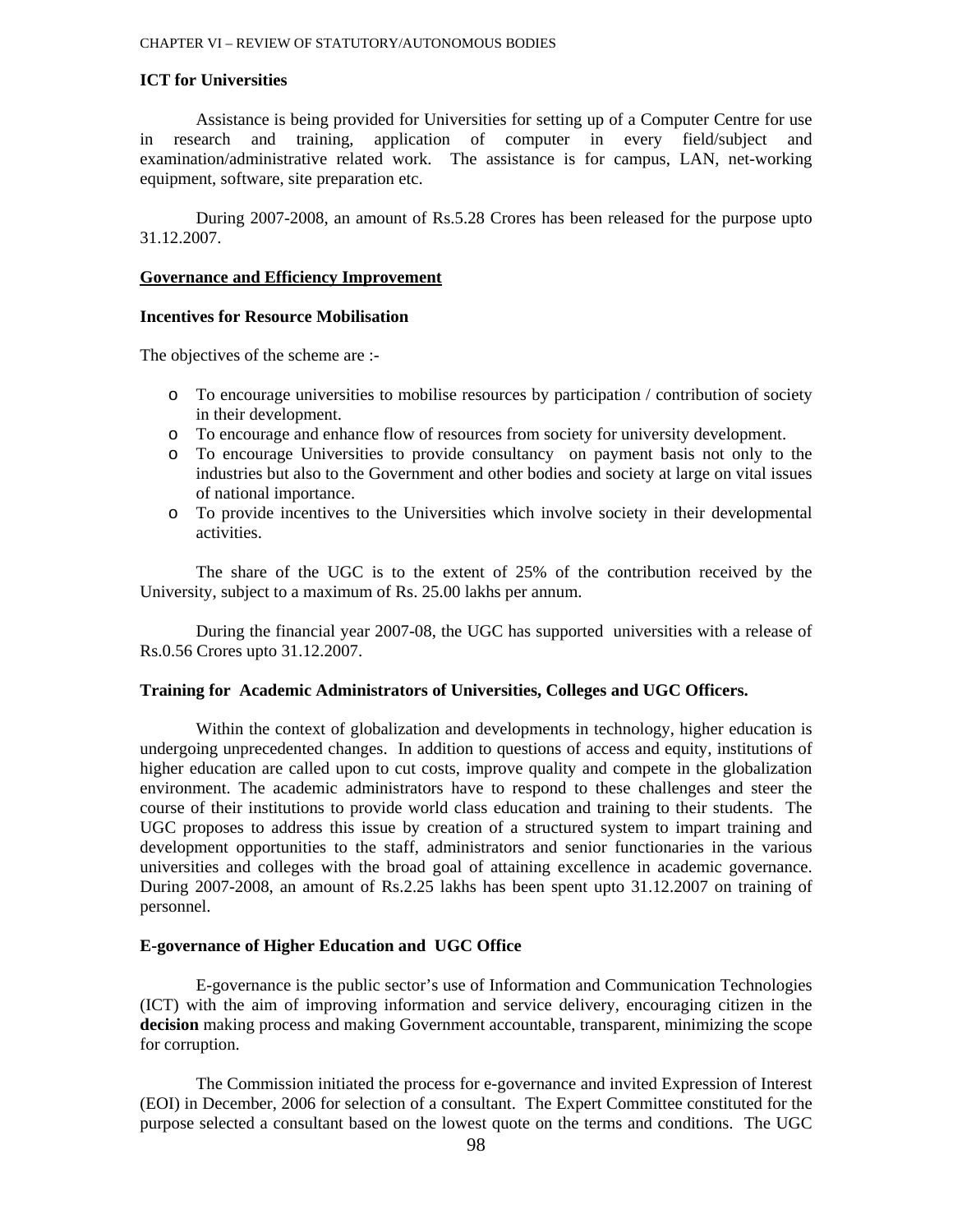on the advice of the consultant called for EOI for obtaining RFP documents in the National Dallies on 23.2.2007. The Expert Committee has deliberated on the issue and considered technical and financial bids of six companies for pre-qualified firms to issue RFP in March, 2007. After scanning through the RFPs of six companies , the Expert Committee finally selected two companies based on technical bids. The UGC is making negotiations with the two companies to finalise the award of the e-governance project. During 2007-2008, an expenditure of Rs.3.56 lakhs has been incurred upto 31.12.2007.

### **New Initiatives of UGC**

# **Operation 'Faculty Recharge' : A UGC Initiative For Augmenting the Research and Teaching Resources of Universities**

The intent is to strengthen high quality research in science related disciplines at internationally competitive level and promote innovative teaching in the universities through induction of fresh talent, at all levels of academic hierarchy, in selected departments/centers. The new inductees will be selected through a nationally conducted competitive process and placed as Lecturers/Readers/Professors. To impart distinct identity to these specially selected faculties, a prefix 'UGC' will be added to each of these categories. It is to be ensured that individuals with exceptional creativity, zeal and commitment to research and teaching will be selected. This is a pressing requirement that brooks no delay as scientific output from the universities has been on sharp decline in recent years and a majority of our universities have not recruited faculty on a significant scale for a long time and are in danger of loosing more than a generation of researchers. Lack of availability of faculty positions besides other endemic problems associated with hiring of faculty are often cited as causative factors of this serious malady. The 'faculty recharge' initiative offers an effective mechanism to address the problem in some ways and should provide a unique opportunity to the universities aspiring to upgrade and reinvigorate faculty resources in their science related departments.

### **Academic Calendar for Universities**

Hon'ble High Court of Delhi had passed an order dated  $8<sup>th</sup>$  September, 2005 for exploring the possibility of establishing Uniform Academic Calendar at National level. In view of the court order the Chairman, UGC constituted an Expert Committee to examine and prepare a feasibility report on establishing uniform academic calendar at the National level. The amendments have been notified to be implemented from the year 2007-08.

### **2. INDIAN COUNCIL OF SOCIAL SCIENCE RESEARCH (ICSSR), NEW DELHI**

 The Indian Council of Social Science Research (ICSSR) was established in 1969 to promote social science research, strengthening of the different disciplines, improving the quality and quantum of research and its utilization in national policy formulation. ICSSR to realise these objectives envisaged development of institutional infrastructure, identify research talents, formulate research programmes, supporting professional organizations and establishing linkages with social scientists in other countries. ICSSR provides maintenance and development grants to 27 Research Institutes and six Regional Centres across the country. Regional Centres have been set-up as extended arms of ICSSR to support research and development of local talents and its programmes and activities in a decentralized manner. Important activities carried by the Council during the period are:

- (i) 25 research projects were approved,
- (ii) 168 fellowships in different categories were awarded
- (iii) 16 Training programmes were sponsored and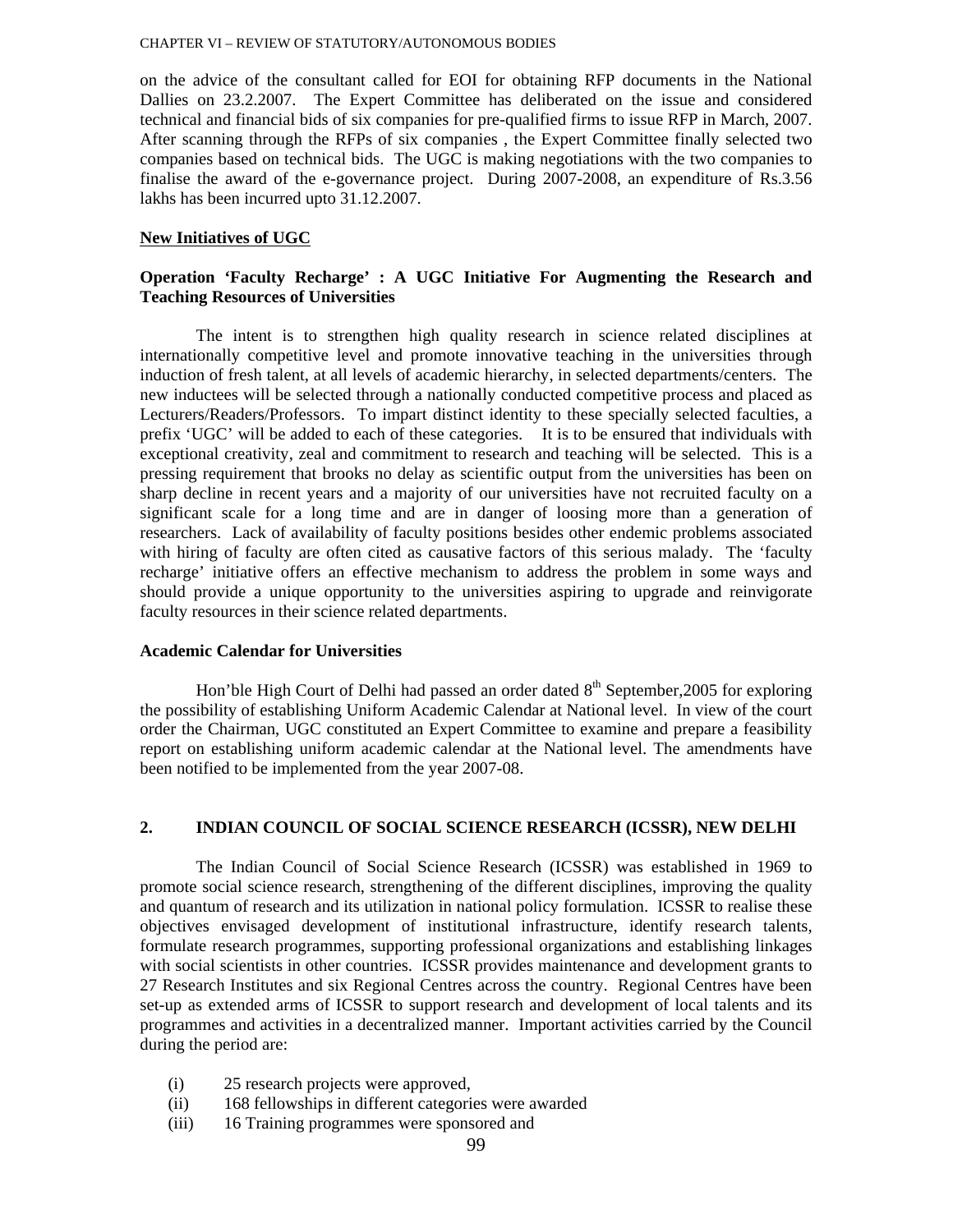(iv) 120 seminars/conferences during the year.

 Since 1976, the ICSSR has been carrying out surveys of research in different disciplines of social sciences. The first series of surveys in all the disciplines have been published. The ICSSR is updating these surveys every five years. The research surveys in six major disciplines viz. Economics, Political Science (including Public Administration), Psychology, Sociology (including Social Anthropology), Geography and Education have been taken up and are in final stages of completion. The Council publishes half yearly journal of Abstracts and Reviews in the disciplines of Economics, Geography, Political Science, Psychology, Social Anthropology, Quarterly Journal of Documentations of Public Administration and Indian Social Science Review. Eighteen reports have been published during the period.

 National Social Science Documentation Centre (NASSDOC) is engaged in developing machine-readable databases like Social Science Research and Training Institutes in India, lists of CD-ROM Databases in India, and Social Science Libraries and Information Centres in India. NASSDOC acquires research materials and core journals in social sciences, supplies photocopies of research documents to scholars, compiles short bibliographies for scholars on request and does literature searches from various CD-ROM Databases.

### **3. SHASTRI INDO-CANADIAN INSTITUTE**

Shastri Indo-Canadian Institute (SICI) was founded in 1968 with the objective to promote academic relations and mutual understanding between India and Canada mainly through funding research and linking academic institutions in the two countries. SICI broadly meets its objective by promoting Canadian Studies in India and Indian Studies in Canada. In addition to this, academic relations have been strengthened through a project viz. Shastri Applied Research Project (SHARP) funded by CIDA and implemented by SICI.

The Government of India signed an MOU with SICI in 1968 to provide financial support to the Institute initially for a period of three years. The agreement was renewed from time to time by signing a Supplementary Addenda. The Addenda XI to the MOU was signed on 3.08.06, according to which Government of India has to provide funds to the tune of Rs.13.45 crore to the Institute during a period of Five years beginning 01.04.2006.

The Canadian Studies Programme in India was funded by the Department of Foreign Affairs of Government of Canada and fellowships to Indian scholars institutions engaged in teaching and research in Canadian Studies were offered.

# **4. NATIONAL COUNCIL OF RURAL INSTITUTES (NCRI), HYDERABAD**

 The National Council of Rural Institutes (NCRI) is established in pursuance of New Education Policy, 1986 and Programme of Action (POA), 1992 with a major objective of promoting Rural Higher Education based on the lines of Mahatma Gandhiji's revolutionary concept of `Nai Talim' where practice is imbibed and made a part of the teaching process. Education, Research, Training, Extension and Information Technology are within the basic objectives of rural education, which have been identified by NCRI in its MOA and Rules. NCRI is striving to promote rural higher education by focusing on five prime areas of rural development, namely, (i) Health (ii) Rural Water Supply (iii) Communication & IT (iv) Non-Conventional Energy (v) Post-Harvest & Seed Technology. These are in service sector which have the highest employment opportunity and potential which will further advance Rural Livelihoods and their economic well-being. The objectives are to be achieved by NCRI through networking and coordinating with policy making bodies like UGC, AICTE on one side and the R & D laboratories of CSIR, ICAR, etc., on the other side.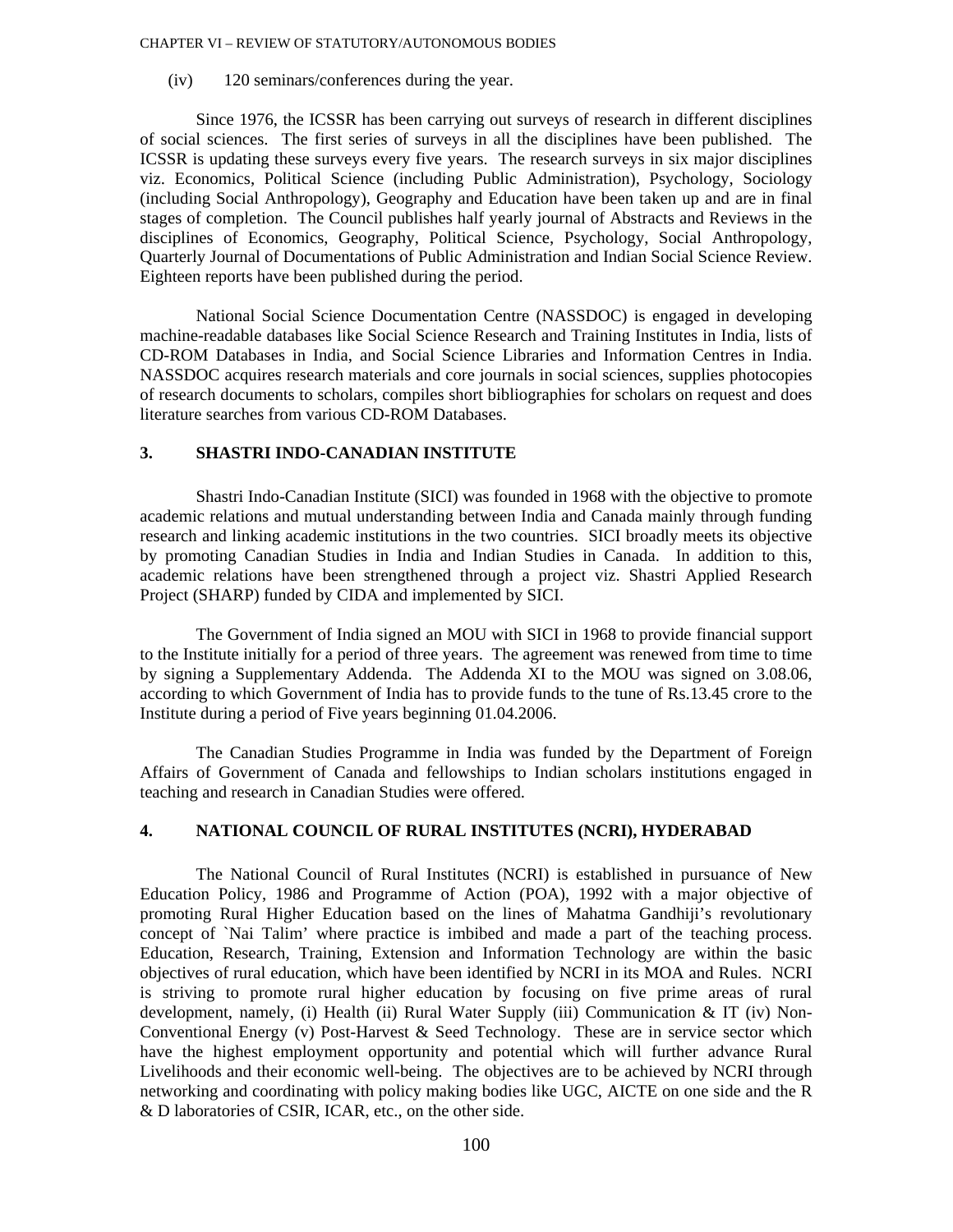In order to achieve its objectives, NCRI has been identifying various programmes for providing support and financial assistance, to be taken up by suitable institutions including voluntary organizations.

# **5. LANGUAGE DEVELOPMENT**

 There are 5 autonomous organizations are working under the administrative control of Language Bureau namely:-

- 1. Kendriya Hindi Sansthan, Agra,
- 2. National Council for Promotion of Urdu Language, New Delhi,
- 3. National Council for Promotion of Sindhi Language, Vadodara,
- 4. Rashtriya Sanskrit Sansthan, New Delhi (Deemed University), and
- 5. Maharishi Sandipani Rashtriya Veda Vidya Pratishthan, Ujjain.

All these organizations are engaged in propagation and development of various languages i.e. Sanskrit and Vedic Studies, Urdu, Hindi and Sindhi etc.

During the current financial year, the institutions have performed as per the mandate given to them by the Ministry and as per terms and conditions which are entered into by them under the Memorandum of Understanding. The detail of the financial review of these organizations and the physical performance achieved by them upto the period 31.12.2007 is given in Chapter-II & III respectively.

# **6. NATIONAL UNIVERSITY OF EDUCATIONAL PLANNING AND ADMINISTRATION (NUEPA)**

The National University of Educational Planning and Administration(NUEPA), New Delhi, a Deemed University, is an autonomous organization set up and fully financed by the Department of Higher Education, Ministry of Human Resource Development. The objectives of the University are to undertake, promote and coordinate research in educational planning and administration, provide training and consultancy services in this field, to train and orient key level functionaries as well as senior level administrators from the Centre and States, to collaborate with other agencies, institutions and organizations, to provide facilities for training and research to other countries, particularly, of the Asian region in the field of educational planning and administration and to prepare, print and publish papers, periodicals and books, to share experience and expertise in the area of educational planning and administration with other countries and to conduct comparative studies for the furtherance of these objectives.

# **7. AUROVILLE MANAGEMENT**

<sup>4</sup>Auroville' was founded by the 'Mother', a disciple of Sri Aurobindo, on the 28<sup>th</sup> day of February, 1968 as an international cultural township on the outskirts of Puducherry in Villupuram District of Tamil Nadu where peoples from countries all over the world, including India, live together as one community and engage themselves in cultural, educational, scientific and other pursuits aimed at Human Unity.

 On 29.1.199, GOI notified the Auroville Foundation (AF) as a Statutory Body under the Auroville Foundation Act, 1988.

 As per Section 10(3) of the AF Act, the Foundation consists of (a) Governing Board (b) Residents' Assembly and (c) Auroville International Advisory Council. The Governing Board of the AF comprising nine members was re-constituted on  $6<sup>th</sup>$  September 2004. The International Advisory Council of Auroville was reconstituted on 28<sup>th</sup> October, 2004.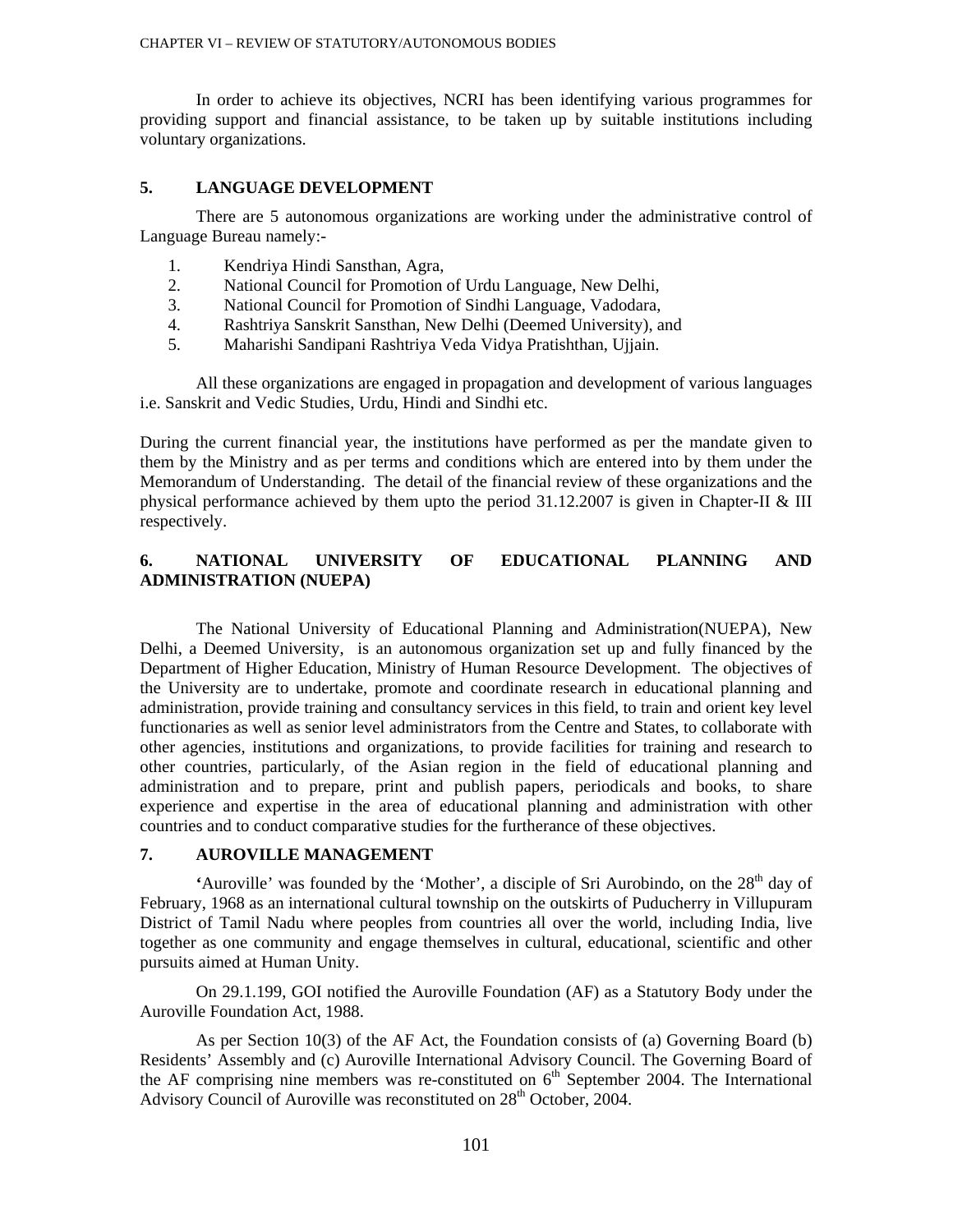As per the provisions of the AF Act, the Government of India provides grants to the Foundation, under Plan and Non-Plan schemes, for meeting the expenditure on the establishment, maintenance and development of Auroville.

 The Budget provision for the Foundation for the year 2007-08 is Rs. 367.00 lakhs under Plan and Rs. 108.00 lakhs under Non-Plan. The whole amount of BE i.e. Rs. 367.00 lakhs under Plan and Rs. 72.33 lakhs under Non-Plan has been sanctioned to the Foundation so far i.e. as on 31.12.07. Budget Estimate for 2008-09 has been proposed as Rs. 570.00 lakhs under Plan and Rs. 117.00 lakhs under Non-Plan.

### **8. INDIRA GANDHI NATIONAL OPEN UNIVERSITY (IGNOU)**

 Indira Gandhi National Open University (IGNOU) was established in 1985 by an Act of Parliament (50 of 1985). Since then, the IGNOU has undergone rapid expansion and emerged as an international institution in the field of Open-Distance learning. As per the provisions of the IGNOU Act, the University works to:

- a) Offer of degree, diploma and certificate programmes related to the needs of employment as necessary for building the economy of the country;
- b) Provide opportunities for higher education to a large cross-section of people, in particular the disadvantaged segments of society;
- c) Promote acquisition and up-gradation of knowledge and offer opportunities for training and retraining in the contexts of innovation and research;
- d) Encourage an innovative system of university level education, flexible and open with regard to methods and pace of learning, combination of courses, eligibility for enrolment, age of entry, conduct of examination and delivery of the programmes to encourage excellence; and
- e) Coordinate, promote, assess and accredit open and distance learning system to determine the standards;

Educational development of North-East Region (NER) is another focus area and 10% of the Annual Plan Budget used to be extensively earmarked to the development of this region. The University has established 8 Regional Centres in the North-East Region. One of the significant focus of IGNOU is to pay special attention to disadvantaged sections of the society and regions. A number of programmes have been developed for women and special study centres were established in the backward areas and Districts with low female literacy rate. During the year 2006-07, 34.4% women and 24.4% students from SC/ST communities were enrolled out of the total fresh enrollment of students. Thus, IGNOU has achieved more than the national target of 33% for women and 22.5% SC/STs.

IGNOU make use the Information and Communication Technologies (ICTs) extensively for imparting education. In addition to self-instructional printed materials, the university used Audio / Video programmes, tele-conferencing, Gyan Vani (FM Radio), Gyan Darshan (educational TV Channels), computer networks for imparting instructions. With the launch of 'One Stop Education Portal SAKSHAT'; in October 2006 by the then President of India, Dr. A.P.J. Abdul Kalam, IGNOU developed plan to use this platform, extensively to provide knowledge resources and impart education to its students.

# **Distance Education Council and State Open Universities**

Distance Education Council (DEC), an authority of IGNOU under Statute 28 of the IGNOU Act, 1985, is the apex body responsible for promotion, coordination and determination of the standards in the Open and Distance Learning (ODL) system in the country. In pursuance of its objectives, DEC has taken a number of initiatives for promoting the distance education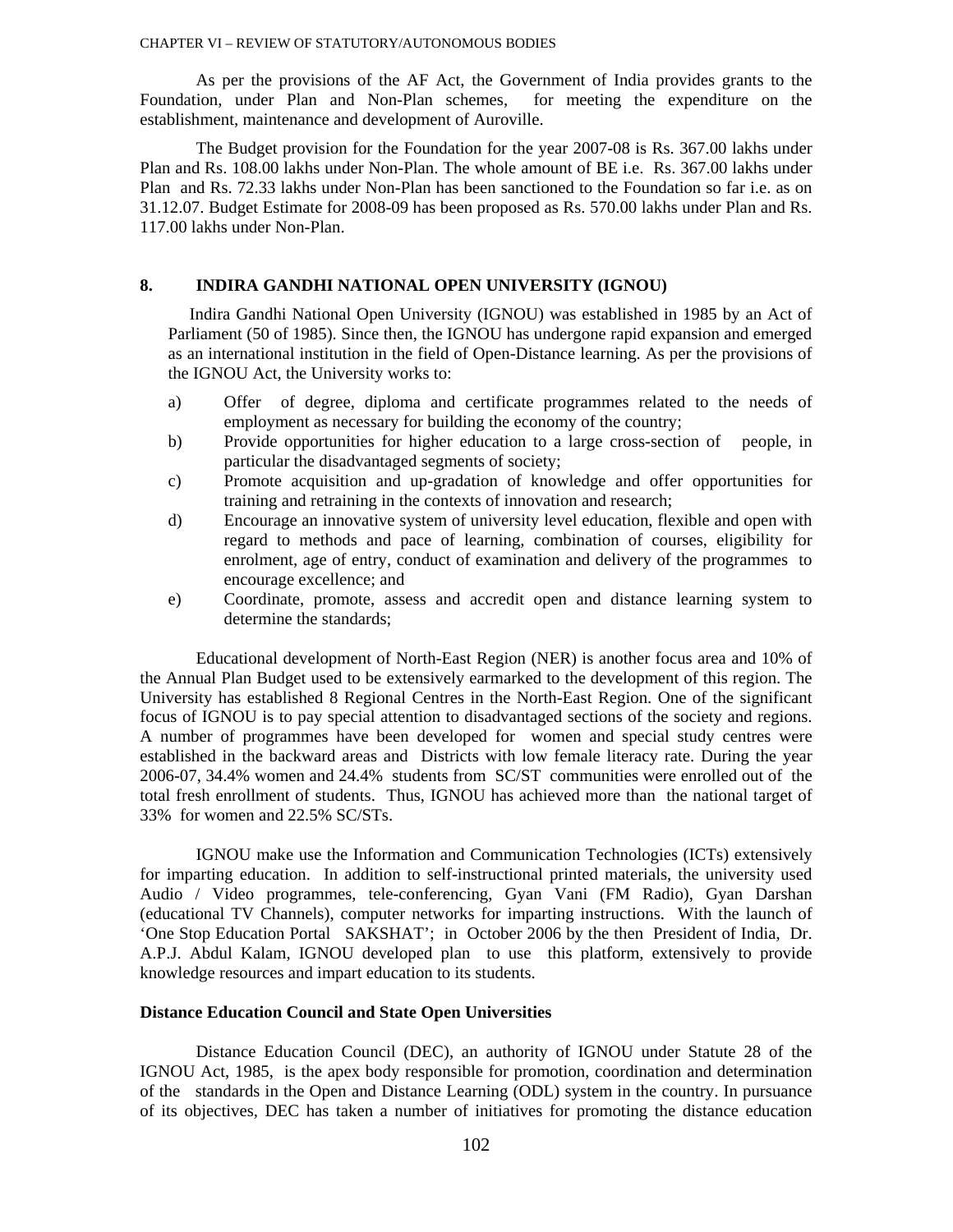system and determining the standards therein. The Council provided academic and technical support to the State Open Universities (SOUs) and Distance Education Institutes (DEIs) of conventional universities, which are distance education arm of conventional universities. In pursuance of its objectives, in the year 2007-08, till 31 December, 2007, DEC has supported 13 SOUs and 132 DEIs with financial assistance of Rs.16.51 crore.

### **9. ALL INDIA COUNCIL FOR TECHNICAL EDUCATION (AICTE)**

The All India Council for Technical Education (AICTE) was set up in 1945 as an advisory body and later on in 1987 given statutory status by an Act of Parliament. The AICTE grants approval for starting new technical institutions and for introduction of new courses. It also lays down norms and standards for such institutions. It also ensures quality development of technical education through accreditation of technical institutions or programmes. In additional to its regulatory role, the AICTE also has a promotional role which it implements through schemes for promoting technical education for women, handicapped and weaker section of the society promoting innovations, faculty, research and development, giving grants to technical institutions.

The technical institutions under the AICTE include post-graduate, under-graduate and diploma in the whole spectrum of technical education covering engineering/technology, pharmacy, architecture, hotel management and catering technology, management studies computer applications and applied arts and crafts.

The AICTE has its headquarters in New Delhi and seven regional offices located at Kolkata, Chennai, Kanpur, Mumbai, Chandigarh, Bhopal and Bangalore. A new regional office at Hyderabad has been set up and is to be operationalised soon.

There has been a phenomenal increase in the number of institutions in the technical sector in the country. The total number of institutions approved by the AICTE as on 31/08/08 was 6996 and the total intake of students was 13 lakhs.

The National Board of Accreditation (NBA) which was set up in 1994 awards accreditation status to programmes. There were 2005 accredited programmes in engineering as on Jan 11, 2008.

# **10. COUNCIL OF ARCHITECTURE**

The Council of Architecture (COA) has been constituted by the Government of India under the provisions of the Architects Act, 1972, enacted by the Parliament of India, which came into force on 1<sup>st</sup> September, 1972. The Act provide for registration of Architects and matters connected therewith. The COA besides maintaining a register of Architects oversee the maintenance of standards periodically of recognized qualifications under the Act by way of conducting inspection through Committees of Experts. Based on the inspections, the COA can make representation to appropriate Governments with regard to inadequacy of standards maintained by the institutions. The Central Government after further inquiry as deemed fit and keeping in view the comments of the appropriate Governments and the architectural institutions is required to take decision regarding notifying de-recognition of the architectural qualification. The recommendations of the COA are taken before any architectural qualification is notified as recognized under the Act by the Central Government.

# **11. INDIAN INSTITUTES OF TECHNOLOGY**

Indian Institutes of Technology (IITs), Bombay, Delhi, Kanpur, Kharagpur, Madras, Guwahati and Roorkee were established as 'Institutions of National Importance' under the Institutes of Technology Act, 1961. Their main objective is to impart world – class training in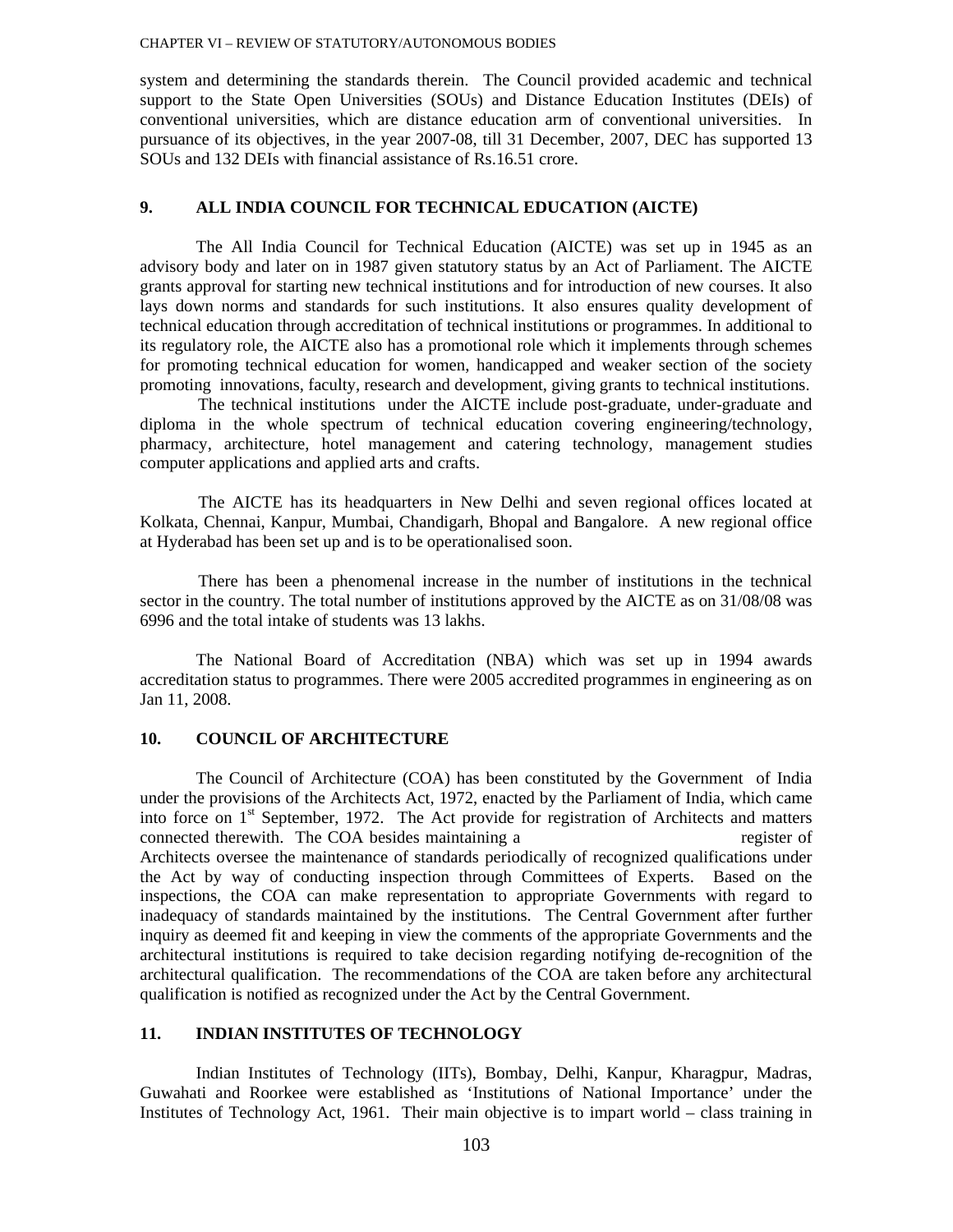engineering and technology; to conduct research in the relevant fields, and for advancement of learning and dissemination of knowledge. These Institutes are also contributing significantly to education and research in basic sciences and humanities.

### **11.1. INDIAN INSTITUTE OF TECHNOLOGY, BOMBAY (IITB)**

 The Indian Institute of Technology (IITB) was established in 1958 with the Co-operation and participation of the then Government of VSSR under UNESCO technical assistance programme.

 IITB, with its vibrant faculty dedicated staff and brilliant students, has made major contribution towards education and research. The active support of the Alumni of the Institute has resulted in remarkable impact on achieving higher heights and fulfilling its social obligations.

 In 2007 the Institute awarded 1483 degrees to its students. Out of these 152 were Ph.D, 462 M.Tech, 58 M.Mgt. 28 M.Des., 15 M.Phil, 132 M.Sc, and 472 B.Tech (this also includes Dual Degree). This makes an increase of 14% over the total number of the degree in the previous year.

 The Continuing Education Programme (CEP) has significantly contributed to the industry by running tailor made programme for their new recruits. In the year 2007 one hundred and fifty two open CEP courses were conducted this year.

 The Institute's Centre for Distance Engineering Education Programme (CDEEP) provides quality Engineering Education to students, college teachers and working professionals and from industries within the country and abroad. During 2007 as many as 17 courses were offered giving direct benefit to 874 participants in distant mode.

 Nearly 160 new sponsored projects were initiated during the current year. Funds of about Rs. 53 crores were received for the various new projects initiated during this year and the on going projects at previous years.

# **11.2. INDIAN INSTITUTE OF TECHNOLOGY, GUWAHATI (IITG)**

Indian Institute of Technology Guwahati, established on September 1, 1994 under the Institutes of Technology (Amendment) Act, 1994, is located on a picturesque lush green area of 285 hectares on the northern bank of the mighty Brahmaputra. Since its inception the Institute has grown rapidly.

In July 2007, the Institute admitted 720 new students compared to 707 last year. The Institute has introduced three specialised MTech programmes from this academic session: two in the Department of Civil Engineering (in Environmental Engineering and Transportation Systems Engineering), and one in the Department of Mechanical Engineering (in Computer Assisted Manufacturing). A Master's programme (MDes) has also been introduced in the Department of Design from July 2007. Further, the Institute has converted the five-year integrated MSc programme in Chemistry to a 4 year B.Tech programme in Chemical Science and Technology. During 2007- 2008, 422 students passed out with various degrees in different subjects. In October 2007, the total student strength was 2126 compared to 1874 last year. The number of faculty members grew from 176 to 190 and non-teaching staff from 280 to 292.

The Institute infrastructure has been further strengthened. The Computer and Communication Centre, which is responsible for providing electronic communication and computation related facilities to all the members of the Institute has provided broadband internet connectivity to the Institute through four leased lines with a total bandwidth of 46 Mbps.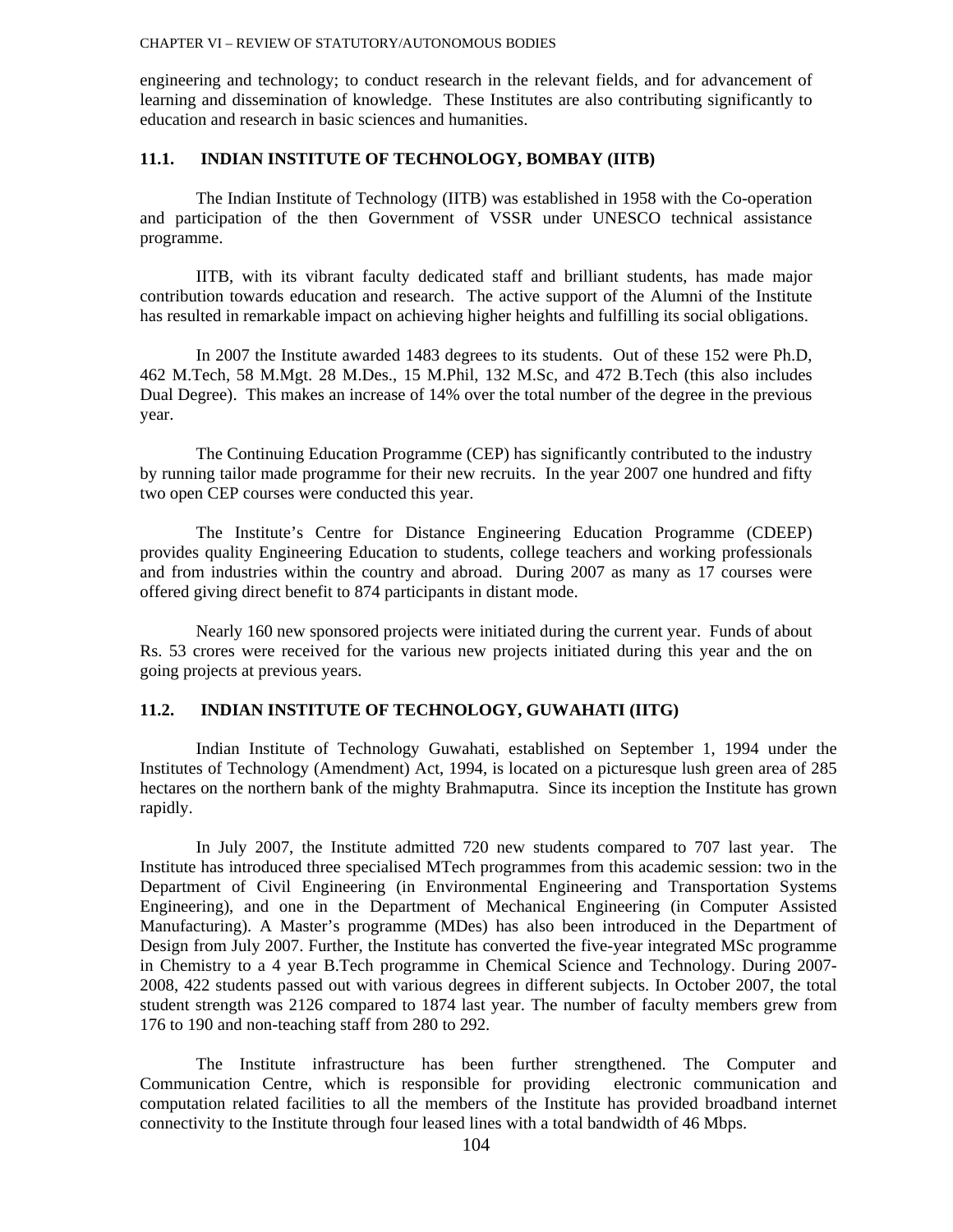All the Departments and Centres have upgraded their teaching and research laboratories by acquiring state of the art and sophisticated equipment. Many new laboratories have also been established in the academic departments.

# **11.3. INDIAN INSTITUTE OF TECHNOLOGY, MADRAS (IITM)**

The Indian Institute of Technology Madras (IITM) was established in 1959. Its primary objective is to promote higher technical education, research and consultancy. A graphic art studio, a desktop virtual reality lab, mechatronics lab and vehicle dynamics lab have been created for the dual degree programme in Engineering Design.

In 2007, 1320 degrees were awarded: 125 Ph.D; 104 MS; 337 M.Tech; 92 M.Sc; 66 MBA; 111 Dual Degree (B.Tech & M.Tech) and 374 B.Tech. IITM continues to be active in research during the year, 125 Ph.D theses and 104 MS theses were completed. 877 research papers published in refereed international journals, (767) and national journals (110) and 866 research papers presented in international conferences (568) and national conferences (298) by faculty and research scholars.

 13 numbers of patents have been filed in the year 2006-07 and 21 numbers of patents were granted.

 The Centre for Continuing Education (CCE) has been very active in promoting activities for the benefit of working professionals in industries and faculty members of other technical institutions. During the year, our faculty members organized several courses/training programmes: 8 under the Quality improvement programme and 72 under Continuing Education which benefited 2149 participants. The CCE generated revenue of Rs.354 lakhs through its activities.

 IITM plays a lead role in providing guidance and assistance to the other engineering intuitions in the country. Currently there are a total of 107 QIP scholars  $-75$  Ph.D & 32 M.Tech which includes 13 women in Ph.D and 15 in M.Tech in the Institute.

### **11.4. INDIAN INSTITUTE OF TECHNOLOGY, DELHI (IITD)**

 Established as a College of Engineering in 1961, this institute was declared an Institute of National Importance under the "Institute of Technology (Amendment) Act, 1961" and renamed as "Indian Institute of Technology Delhi" in 1963. Indian Institute of Technology is one of the Institutes of Technology in India created as a Centre of Excellence for higher training, Research and development in Science, Engineering and Technology.

 The institute offers a wide range of academic programmes in science and engineering disciplines both at Undergraduate and Postgraduate level. In the current year, the student strength at Undergraduate level was 2265 and at postgraduate level 2666 that makes the total strength 4931. In the convocation held in August 2007, degrees were awarded to 363 B.Tech students, 112 dual degree students, 676 Postgraduate students and 134 to Ph. D. students.

 A new girl's hostel is under construction, having a capacity of 464 beds. This is likely to be made available for use w.e.f. the Academic year 2008-2009.

 The Institute is playing a significant role in upgrading the quality and fostering awareness among the teachers form other engineering Colleges and technical personnel from industries and Government agencies, through Quality Improvement programme (QIP) and Continuing Education Programme (CEP).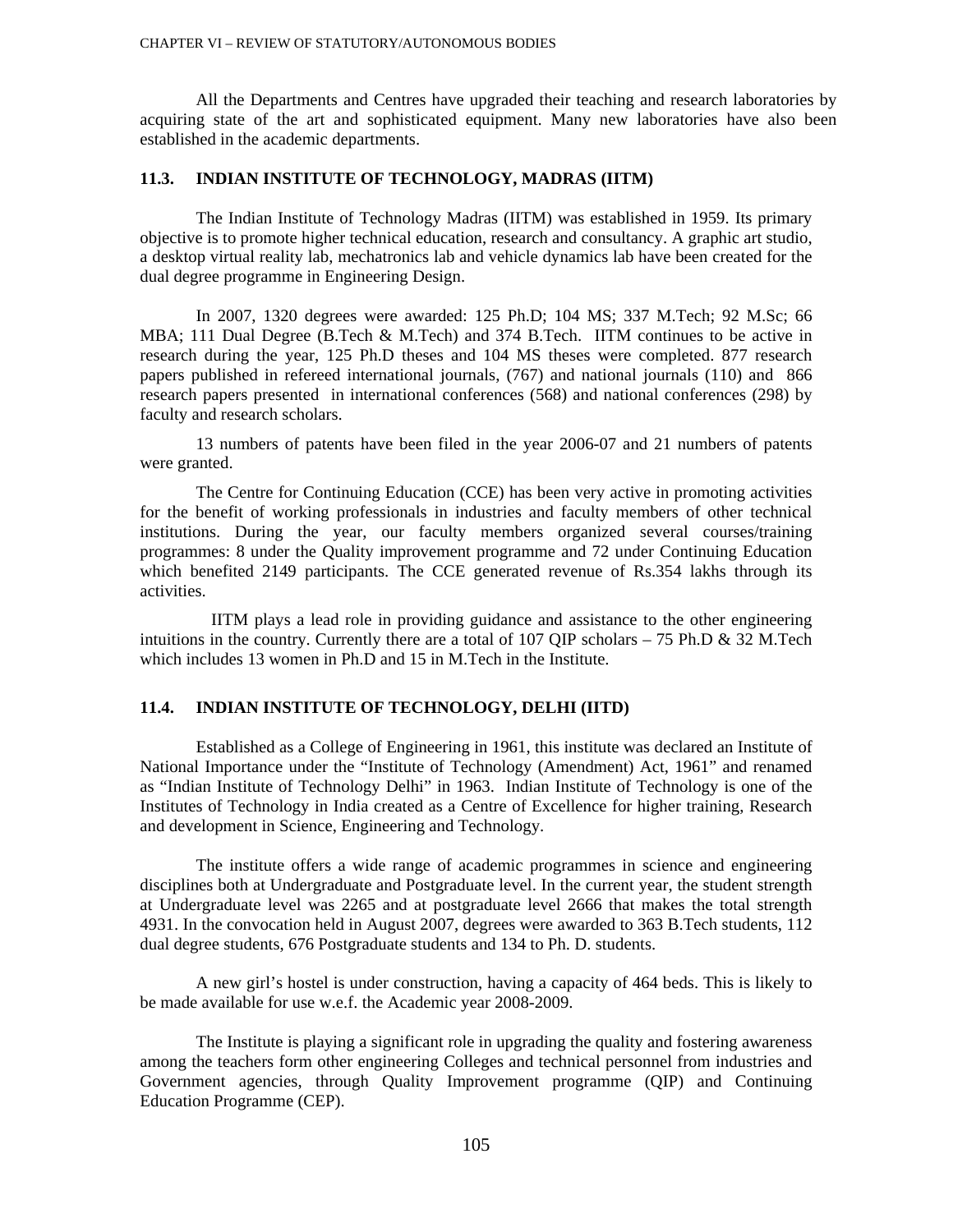The Institute has partnered with industry and alumni to establish and award "Outstanding Young Faculty Fellowships" to young and outstanding faculty members in Science, Engineering, Humanities & Social Sciences and Management. During the period eleven awards have been established in the areas of Management of Humanities & Social Sciences, Information Technology and Computer Science & Engineering.

# **11.5. INDIAN INSTITUTE OF TECHNOLOGY, KANPUR (IITK)**

Indian Institute of Technology, Kanpur was set up in 1959. It has a Campus of 1100 acres. Indian Institute of Technology, Kanpur has had a successful run during 2006-07. The number of graduating students both at the undergraduate as well as postgraduate level shows a healthy trend. In annual convocation held in June, 2007, 306 B.Tech students received their degrees. The corresponding numbers for B.Tech Dual degree programs, Integrated M.Sc Programs, and 2-year M.Sc. Programs are 41, 37 and 85 respectively. The Institute also awarded 32 MBA degrees, 312 M.Tech degrees 14 M.Des degrees and 86 Ph.D. degrees. The enrollment in the Doctoral program as well as the publication record of the faculty and students has considerably increased. Faculty members and students published more than 1000 research papers in journals and conference proceedings.

### **11.6. INDIAN INSTITUTE OF TECHNOLOGY, ROORKEE (IITR)**

IIT Roorkee, which was converted from the University of Roorkee in September 2001, has rapidly grown since then. The Institute has its main campus at Roorkee (365 acres) and a smaller campus at Saharanpur (25 acres), 50 kms away from Roorkee.

The Institute presently offers 11 B.Tech./B.Arch programmes, 5 dual degree (B.Tech. + M.Tech) programmes, 57 postgraduate programmes (M.Tech./MBA/MCA/ M.Sc.), and Ph.D. programmes in all its 18 academic departments, one academic centre (AHEC) and three centres of excellence(Nanotechnology, Disaster Mitigation and Management, and Transportation system). Amongst these programmes, two new five year Integrated Dual Degree (IDD) programmes in B. Tech. (Electrical) with M. Tech. (Power Electronics), B. Tech. in Process Engineering with MBA, three Five year integrated M.Sc. programme in Applied Mathematics/Physics/Chemistry and two Integrated M. Tech. Programme in Geological Technology and Geophysical Technology have been started in the academic session 2007-08. Total students strength in this academic session is 4402; 2292 undergraduates, 1356 postgraduates and 754 research scholars. These includes 544 girl students, and 45 foreign students.

 The Institute celebrated its Seventh Annual Convocation on November 17, 2007. On this occasion, Number of degrees awarded to successful candidates are 385 B.Tech./B.Arch, 636 M.Tech/M.Sc./MBA/MCA and 107 Ph.D. The institute also honoured four of its outstanding alumni with the distinguished alumnus award.

 The Institute has presently 367 faculty members. Faculty is actively engaged in R&D activities. In this year, it has published 476 research papers in peer reviewed journals, and 511 in various national and international conferences, upto Oct. 31, 2007. In this period, outlay of sponsored research and consultancy projects done by the faculty members are Rs. 493 lacs and Rs 983 lacs respectively.

 The institute took a number of initiatives for its overall growth towards excellence. A representative list of achievements and other initiatives are as follows :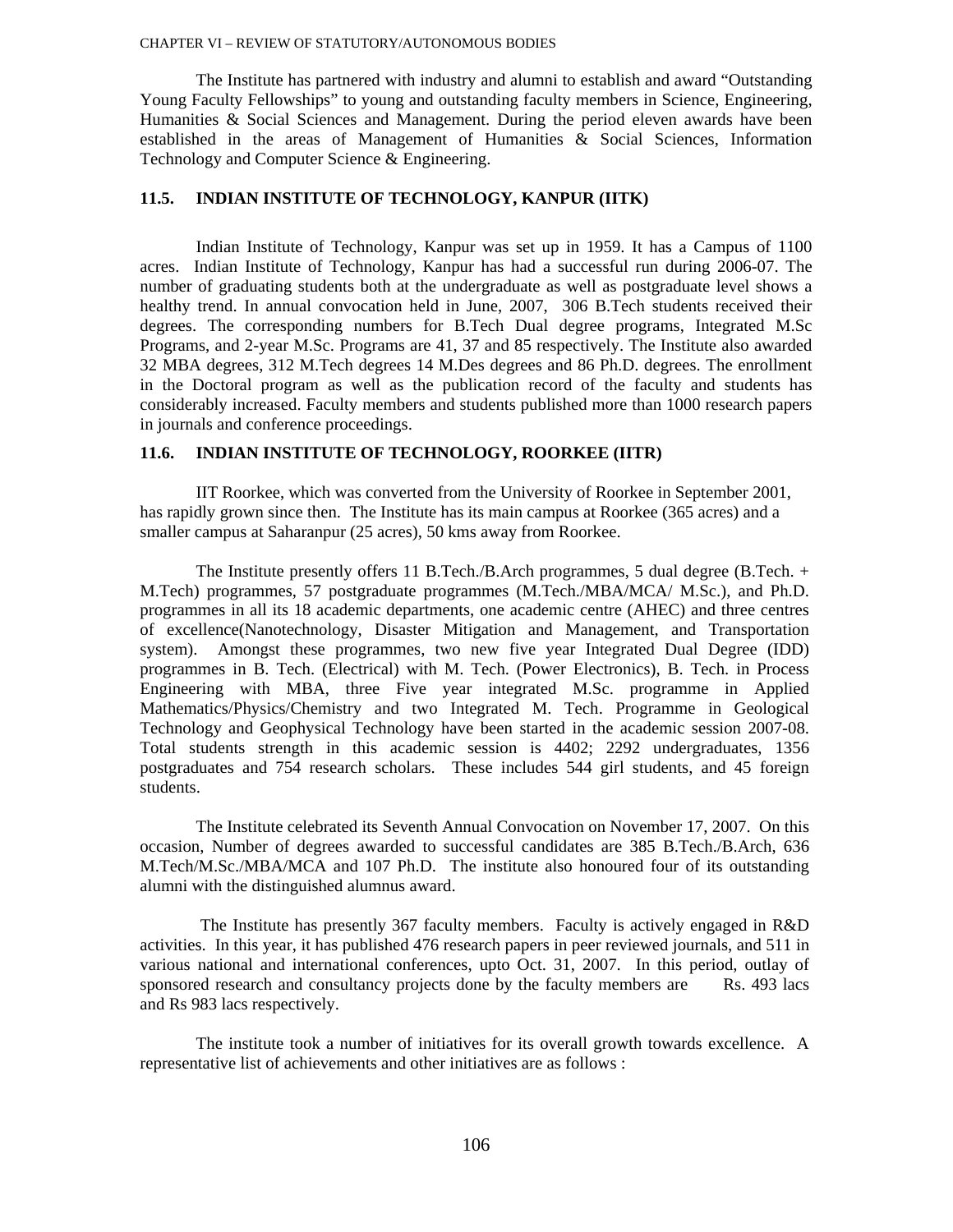The Centre of Continuing Education organized short term courses for in-service engineers [23 Government, and non-Government (National & International) sponsored programmes], and also conducted 10 courses under QIP programme.

### **11.7. INDIAN INSTITUTE OF TECHNOLOGY, KHARAGPUR (IIT Kgp)**

The Indian Institute of Technology, Kharagpur (IIT Kgp) was set up in 1951 in a green sprawling campus spread over 2100 acres. The Institute has 19 academic departments, 11 multidisciplinary centres and schools, and a number of research and development units of excellence in addition to laboratories and central research facilities. The Institute has on its roll close to 500 faculty, 7000 students and 1300 supporting staff who devote their best to produce the brightest and the best shaped scientists, engineers and managers.

The Institute is presently offering B.Tech (Hons) courses in sixteen different branches of engineering, a B.Arch (Hons) course in Architecture, nineteen Dual Degree programs, Integrated M.Sc. programs in seven science streams, six two-year M.Sc. programs, forty-nine postgraduate degree courses leading to M.Tech/MCP/MBM/MMST degrees, eight postgraduate diploma courses and research programs leading to Ph.D degree. The contents of the courses are constantly revised to meet the needs of the changing world with focus on quality and excellence. In the 53<sup>rd</sup> Convocation held on  $15<sup>th</sup>$  September 2007 a total of 1761 degrees were awarded that included 167 Ph.D., 35 MS, 524 M.Tech. 22 MCP, 117 MBA, 171 Dual Degree, 08 MMST, 70 PGDIT, 05 PGDMOM, 10 PGDTNM, 34 PGDBA, 21 PGDST, 15 PGDM, 174 M.Sc 375 B.Tech (Hons) and 13 B.Arch (Hons) degrees.

About 1142 research papers were published in referred international and national journals and 1046 papers presented in national and international conferences by the faculty members. During the last year, the Institute received 166 research projects for a total value of Rs. 440.7 million and 129 consultancy projects for Rs. 100.9 million.

During the year, Institute has started two new M. Tech programs, one in Earth System Science and Technology and the other in Media and Sound Engineering; a three-year program of Bachelor of Law with specialization in Intellectual Property Rights; creation of an Advanced Technology Development Centre to promote inter-disciplinary academic activities; increasing student intake; acquisition of several new equipments to enhance research facilities; construction of another Hall of Residence for girl students and construction of boundary wall of the campus for ensuring greater security.

## **12. INDIAN INSTITUTE OF SCIENCE (IISc), BANGALORE**

The Indian Institute of Science owes its foundation to the practical vision and insightful dreams of a great visionary, Jamsetji Nusserwanji Tata. Ever since its inception, the Institute has laid balanced emphasis on the pursuit of basic knowledge in Science and Engineering, as well as on the application of its research findings for industrial and social benefits.

IISc is engaged in higher learning and advanced research at the cutting edge of science and technology. The Institute has a highly qualified and internationally acclaimed faculty numbering 423. Seen in the context of a student strength of 2264, this is amongst the best facultystudent ratios in the world. The Institute has introduced many innovations in teaching and research that have contributed to the growth of science and technology in the country. The traditional programmes are ME, M.Tech., M.Des., MBA, M.Sc. (Engg.) and Ph.D. degrees. The Integrated Ph.D. (post B.Sc) program in Biological, Physical, Chemical and Mathematical Sciences attracts the bright students of the country and is very popular. The other innovative programs are Young Fellowship Program in Science and the Young Engineering Fellowship Program. In addition, courses are offered under the Quality Improvement program, the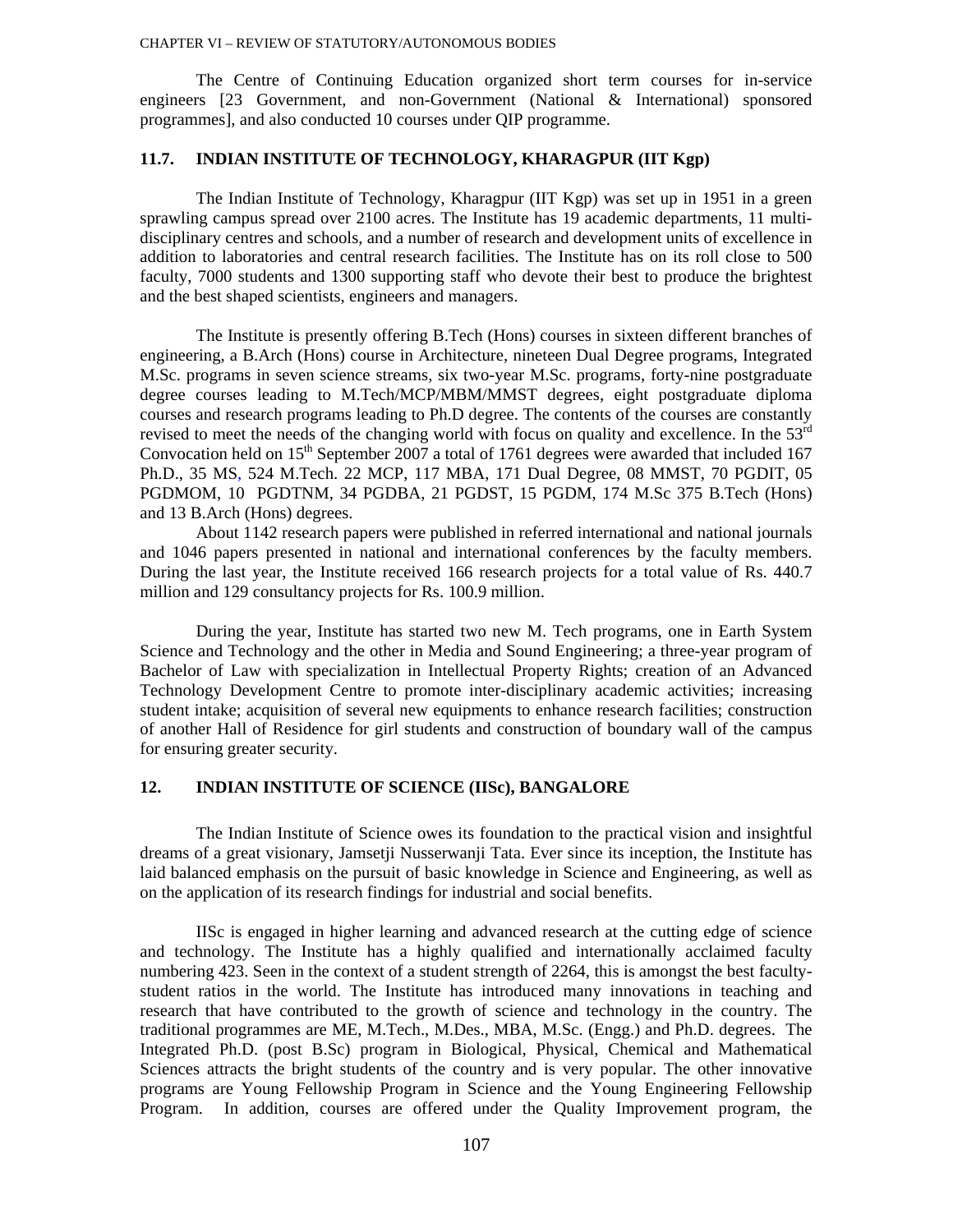Continuing Education and PROFICIENCE Programs. In a year, the Institute awards about 150 Ph D degrees, 75 M.Sc.(Engg) and 300 Master's degrees, viz., ME/M.Tech./M.Des/MBA.

The Institute faculty continues to be very active in research and maintains an annual publication output of 1727 research papers. This amounts to a productivity ratio of about 4:1, which makes it the highest in the country. The research findings cover a wide spectrum of scientific investigations. As in the past, several members of the Institute have won national and international awards and honours, in recognition of their contributions to the growth of knowledge in science and engineering.

The faculty of the Institute also undertake a large number of research projects funded by different agencies / organizations, both in the public and in the private sector. The interactions between the Institute and industry are strengthened through the Centre for Scientific and Industrial Consultancy (CSIC), the Society for Innovation and Development (SID) and the Advanced Bio-residue Energy Technologies Society (ABETS).

The Institute houses one of the largest computing facilities in any academic institution in the country and also holds the best library collections in the fields of science and engineering. The Institute has set up a digital library to meet the requirements of its faculty and the campus community also has access to a huge selection of e-journals and e-resources.

In addition to this, construction work on five state-of-the-art new buildings, which will house facilities for existing and new research areas have been started.

## **13. INDIAN INSTITUTES OF INFORMATION TECHNOLOGY**

 In pursuance of recommendations of the National Task Force on I.T. & Software Development set up with mission to make India global IT superpower and frontrunner in the age of information revolution, Indian Institutes of Information Technology were established at Allahabad and Gwalior. Institutions of excellence in the areas of Information Technology and IT driven Design and Manufacturing have been set up at Jabalpur and Kancheepuram. The objective is to impart world-class training in Information Technology and promote the competitive advantage of Indian products and manufacturing activities, including research and Development.

## **13.1 ATAL BIHARI VAJPAYEE INDIAN INSTITUTE OF INFORMATION TECHNOLOGY & MANAGEMENT (ABV-IITM), GWALIOR**

Atal Bihari Vajpayee- Indian Institute of Information Technology (ABV-IIITM), Gwalior was set up by the Government of India in January,1996. Academic programme started in the year 1998-99 with a two year MBA programme in IT and management. The educational experiment carried by the institute integrates IT with basic managerial functioning. The objectives of the institute were framed so as to create facilities for education, research, consultancy and professional development in the cusp area of IT and management development through seamless integration. The Institute has been declared as Deemed University on  $26<sup>th</sup>$  March, 2001.

Presently, the Institute offers a five-year dual degree programme, 5 MBA, 5 M.Tech programmes and a Ph.D.programme. Pesent student strength is 585. Out of it, thirty three students are pursuing Ph.D programme. All these programmes have interdisciplinary character. The Institute has Departments of IT, Manaagement and MDP and Continuing education. The academic programmes are delivered through many pedagogic innovations, including peer learning, mentoring, case tools, group learning and co-operative learning.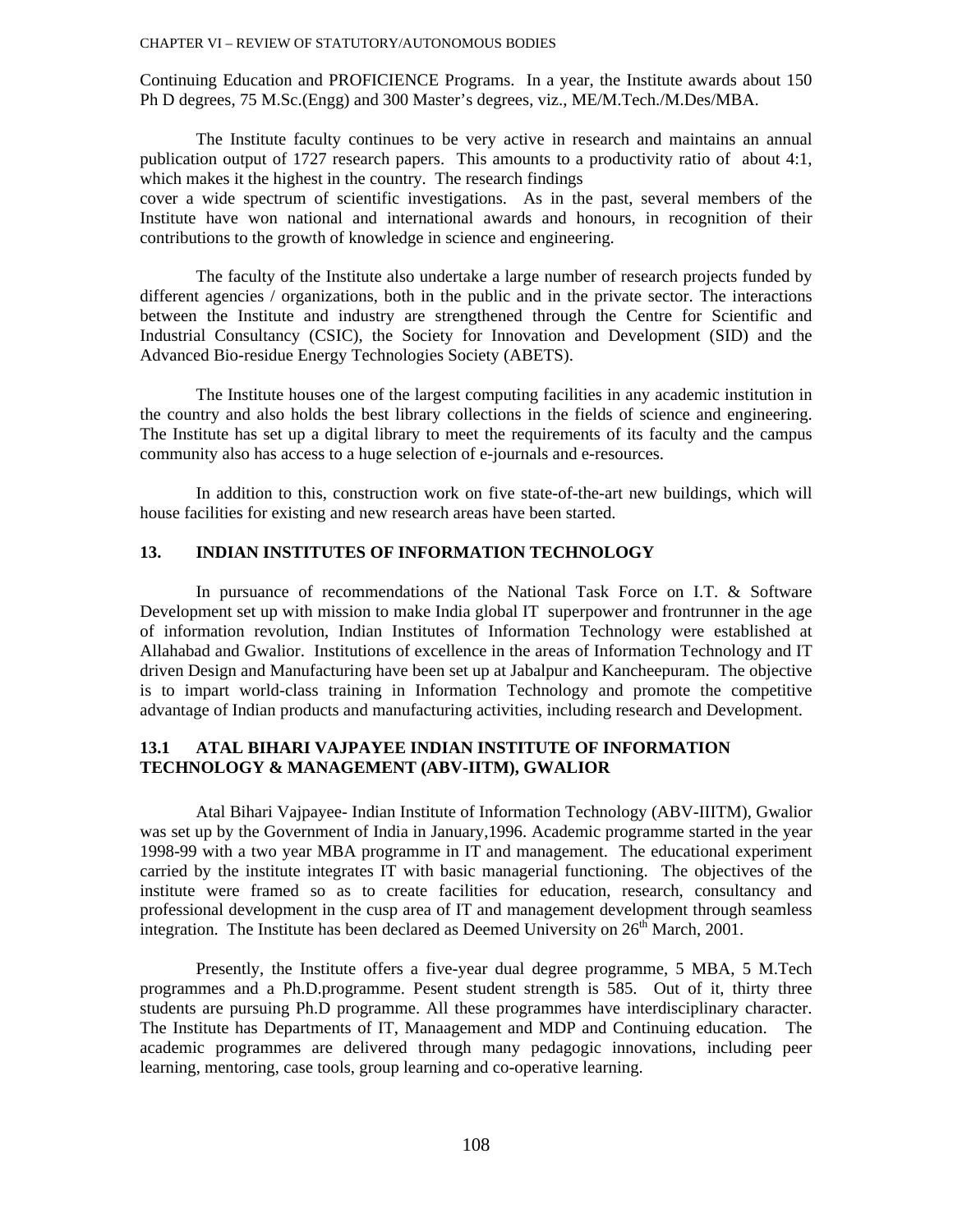### **13.2 INDIAN INSTITUTE OF INFORMATION TECHNOLOGY (IIIT), ALLAHABAD**

The Institute has started with B.Tech Programme with Information Technology with intake of 60 during the year 1999-2000. During 2007-08, there is a student strength of about 1156. The Institute offers courses in B.Tech., M.Tech., MBA (IT), MS(CLIS) and Ph.D. The Institute has established an Extension Center at Amethi from the session 2005-06, with an intake of 60 in B.Tech (IT). From 2006-07 the Center has started MBA(IT) and short-term courses in addition to the regular ones. The Extension Center will have a rural development orientation.

In the year, the Institute has awarded baou 256 degrees to students in B.Tech, M.Tech, MB(IT), MS(CLIS) and Ph.D. During the year 2007-08, the Institute has started innovative teaching programs in M.Tech in three additional disciplines-viz. Human Computer Interaction (HCI), Microelectronics (MI) and Robotics (RO). In addition, in order to protect the technologies through Parents, IIIT-Allahabad has set up an inhouse Parent Opposition Forum as its website. All the patents n electronics, information and communication technologies being gazetted by Govt. of India for opposition or uphosted here for offering opposition by students and faculty of the Institute. It has supplemented their access to research journals for keeping them updated of the current  $E \& ICT$ 's of relevance to the industry which are being tried to be parented in India.

## **13.3 PANDIT DWARKA PRASAD MISHRA INDIAN INSTITUTE OF INFORMATIN TECHNOLOGY, DESIGN AND MANUFACTURING (PDPIIITDM), JABALPUR**

PDPM-IIIT, Jabalpur was established in 2005. Vision of the Institute is to become an academic institution of excellence in the areas of Information Technology (IT) and IT driven Design and Manufacturing which imparts a holistic cross-disciplinary education to very bright young engineering students who, in turn, facilitate and promote the competitive advantage of Indian products and manufacturing activities, including Research and Development (R&D) activities, in global markets. The Institute would serve as an inter-disciplinary institution for education and research in the area of art concepts, tools, processes and practices of the industry world over. It would meet situation in different sectors like automobile, aerospace and defence, industrial machinery, engineering services, high-tech electronics, consumer durables etc.

The Academic Session of the Institute commenced in 2006. The Institute offers B.Tech. and M.Tech. courses. The full fledged Institutes will have a total student strength of 1200. The number of faculty would be around 120. The construction activities for campus and development of infrastructure is in progress. Phase 1 of construction including (i) Lecture Hall and Tutorial Classes Complex, (ii) 2 Boys Hostels of 330 capacity each and (iii) Core Labs is in progress.

## **13.4 INDIAN INSTITUTE OF INFORMATION TECHNOLOGY, DESIGN AND MANUFACTURING (IIITDM), AT KANCHEEPURAM**

In January, 20045 Government approved the proposal for setting up of IIITDM at Kancheepuram. The IIITDM, as per the approval, was supposed to be started as a Society on 50 area of land at Kancheepuram donated by Shri Sankaracharya Swamigal Srimatam Samasthanam. The Institute was to commence its academic programmes from the session 2004- 05. In the light of the later developments in the Mutt, the land could not be handed over to the Government for establishing the Institute. Now the Shri Sankaracharya Swamigal Srimatam Samsthanam Mutt has informed the Government about availability of land for the purpose of setting up of the Institute and the Government is following up with the Ste Government. The academic session of IIITDM has already been commenced in the year 2007-08. the first batch of about 30 students has been admitted in the Institute which is functioning at its temporary premises in the IIT Madras Campus.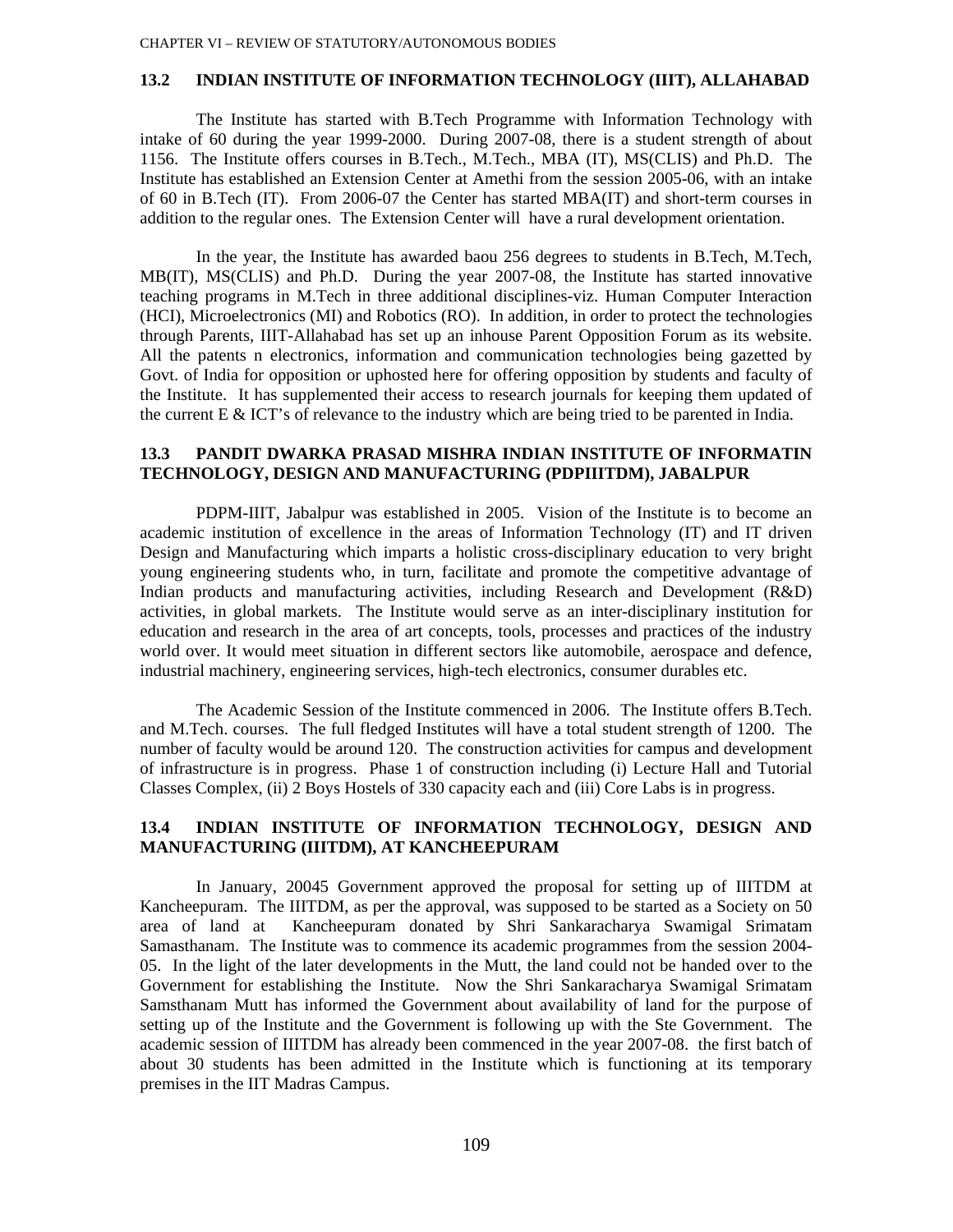## **14. INDIAN INSTIUTTES OF SCIENCE EDUCATION AND RESEARCH ( IISERs)**

The Scientific Advisory Council to the Prime Minister (SAC-PM) under the Chairmanship of Prof. C.N.R. Rao recommended creation of three new institutions devoted to science education and research to be named "Indian Institute of Science Education and Research". The Institutes have already been established at Kolkata, Pune and Mohali. Recently, the Government has approved the setting up of two Indian Institutes of Science Education and Research (IISERs) at Bhopal and Thiruvanthapuram. It is proposed to start the academic session in IISERs, Bhopal and Thiruvananthapuram from 2008-09. The goals of these institutes is to create quality education and research in basic sciences and to attract and nurture high-quality academic faculty.

## **14.1 INDIAN INSTITUTE OF SCIENCE EDUCATION AND RESEACH (IISER), Kolkata**

Since its inception in August 2006, IISER Kolkata has been growing rapidly in terms of faculty recruitment, admission of Ph.D students, hostel and canteen facilities, a comprehensive library and an administrative unit. A four-storeyed Annexe Building has been built in the premises of IIT Kharagpur, Kolkata Campus, where all teaching laboratories are presently located. Director's office, Faculty Rooms, Library, Accounts, PRO's office and Canteen are also housed in this building. Some research laboratories (physical, chemical, biological, earth system and computational sciences) are being set up in this building as well as in the NITTTR building nearby. The Library, at present, houses around 3000 books. Subscriptions to about 2000 online and print-version journals have been made. Search software such as SciFinder Scholar is available with all faculty members.

The development of the permanent campus at Haringhata has been underway. The campus, with a land of about 200 acres at Haringhata and with a perimeter of 3-4 kms and overlooking National Highway 34, was formally handed over to the Institute on 12<sup>th</sup> May 2007. It is expected that shifting all theory classes, labs, administrative offices and library will be done by August, 2008. 73 students were admitted in the  $2<sup>nd</sup>$  batch of the 5 yrs' MS Programme; this is a jump from 38 students in the  $1<sup>st</sup>$  batch. The first Ph.D. Programme (post-M.Sc.) has started from 1<sup>st</sup> November 2007; 3 Research Associates, 2 Senior Research ?Fellows, 15 Junior Research Fellows and 4 Project Fellows have been selected, out of which 16 have already joined.

## **14.2 INDIAN INSTITUTES OF SCIENCE EDUCATION AND RESEARCH (IISER), PUNE**

The academic sessions of the Indian Institute of Science Education and Research, Pune was commenced on August 16, 2006 from its temporary premises given by NCL at NCL Innovation Park, Pune. During the first academic year 2006-2007, 45 students wre admitted for the first year of 5-year Integrated Masters Programme. IISER has already established good laboratories for undergraduate practicals and a library with 2500 text books and access to 3000 on-line text books from Springer. From January2008, IISER will be occupying the newly established premises of about 45,000 sq.ft. in Pashan, about half km from its present site (10,000 sq.ft.) at NCL Innovation Park. The new premises at Pashan houses two large lecture halls of 80 and 120 seater capacity, 50 seater library with 3500 text books, 20 computers for online access to journals and text books, state of art computer centre (100 computers), modern physics and biology laboratories, faculty offices and administration wing. The present IISER site at NCL Innovation Park will be transformed to Chemistry teaching and research laboratories.

The Institute in the process of selecting architect for designing the main IISER campus at the 98 acre site on the land given to IISER by CSIR/NCL. The first phase of the building is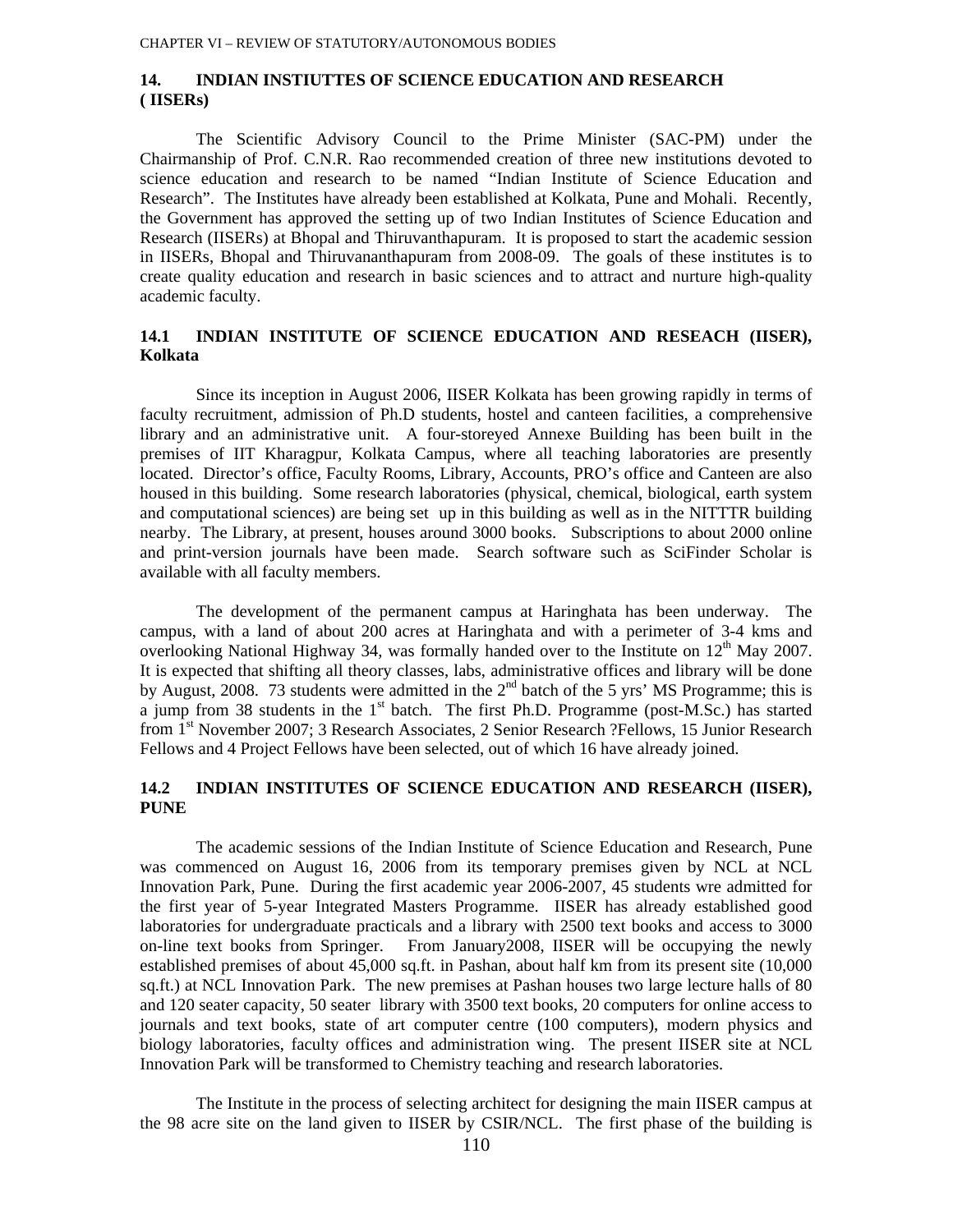planned to be ready for use by IISER by late 2009. The construction of a 256 capacity student hostel with all modern amenities has already begin with CPWD as deposit work and should be available for occupation by the end of 2008.

The research activity has also been initiated in IISER Pune, with about 6 research students already joined and all equipments for research programmes in different disciplines are under order.

### **14.3 INDIAN INSDTITUTE OF SCIENCE EDUCATION AND RESEARCH (IISER), MOHALI**

The academic sessions of the Indian Institute of Science Education and Research, Mohali was commenced on August 16, 2007. A total of 41 students were offered admission to the 5-year Integrated Masters Programme and a total of 25 students (including 1 KVPY scholar) joined. The classes started on August 16, 2007, in the transit campus in MGSIPA complex, Sector 26, Chandigarh 160019. The building provided by the Punjab government houses the offices, classroom, conference room, seminar room, library, computing facility and physics, chemistry and biology teaching laboratories. The hostel for the students has been provided by Director, NITTTR, Chandigarh, in the vicinity of the transit campus.

Government of Punjab has agreed to allocate 125 acres of land in Sector 81 of Mohali. The advertisement inviting Expression of Interest from architects has been released recently.

## **15. NATIONAL INSTITUTES OF TECHNOLOGY (NITs)**

All the 17 Regional Engineering Colleges (RECs) were converted into National Institutes of Technology (NITs) by the Central Government by  $14<sup>th</sup>$  May 2003, after being taken over as fully funded institutes of the Central Government. Subsequently, the Central Government also took over 3 other Institutes, namely Bihar Engineering College, Patna; Government Engineering College, Raipur and Tripura Engineering College, Agartala and converted them into National Institutes of Technology (NITs) w.e.f  $28^{th}$  January 2004, 1<sup>st</sup> December 2005 and 1<sup>st</sup> April 2006, respectively. Thus, total number of NITs has gone up to 20 by the year 2006. These institutes are expected to be at par with other national level technical institutes like IITs, IISc, etc and be able to fulfill the demand of high quality undergraduate and postgraduate level of education in engineering and technology.

The National Institute of Technology Act, 2007 after receiving the assent of President on  $5<sup>th</sup>$  June, 2007, has come into effect on  $15<sup>th</sup>$  August, 2007. All the NITs are now declared as the Institute of national importance.

Some of the common features of these NITs are follows:

i) The intake has increased from about 8696 students in 2006 to around 13275 students in 2007 in all courses/disciplines.

ii) All the NITs have Board of Governors (BOG), responsible for the general superintendence, direction and control of the Institute. Similarly, these NITs also have their respective Finance Committees and Building & Works Committees to take after specific areas of work.

iii) Quality Improvement Programmes (QIPs) for faculties have been agreed by the Institutes through which teachers of NITs go for upgradation of their knowledge by visiting Institutes within the Country and abroad.

iv) Upgradation of infrastructure like construction of Hostels, Classrooms, Libraries, Laboratories, Computer Centre and Sports Activities has been taken up by these Institutes on major scales.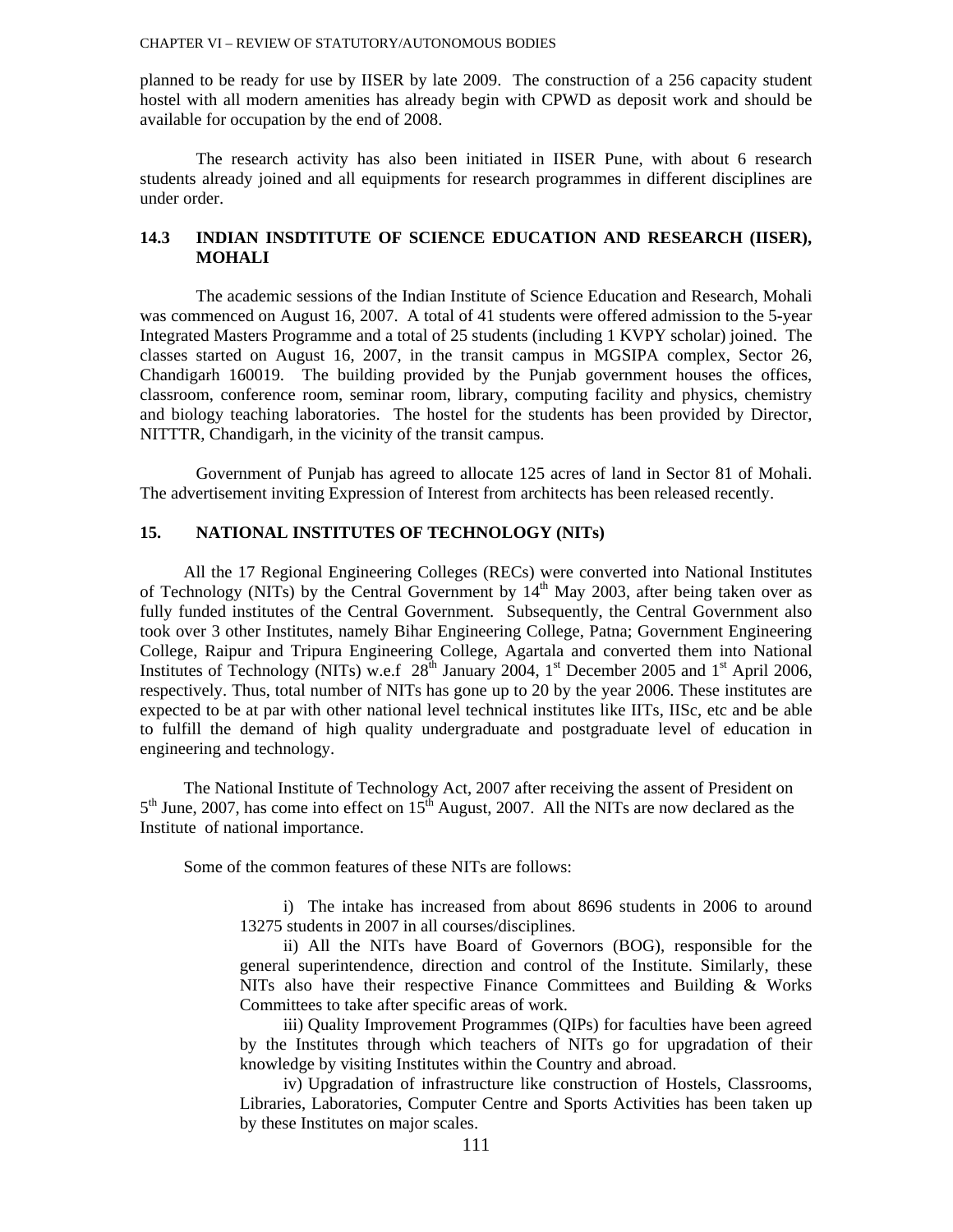The total budget allocated for all NITs for the year 2007-2008 has increased to Rs.228.00 crore under Plan and Rs.233.10 crore under Non-Plan as compared to corresponding allocation of Rs.110.00 crores and Rs.200.00 crore, during 2006-07, under Plan and Non-Plan, respectively. As these Institutes have taken up developmental/Infrastructure activities on a large scale, more funds would be required during the years to come. Institute-wise activities undertaken during the year under report are as under:

#### **15.1. Motilal Nehru National Institute of Technology, Allahabad**

Motilal Nehru Regional Engineering College, Allahabad was established in 1961and converted into National Institute of Technology (NIT) on  $26<sup>th</sup>$  June 2002. The Institute has eight departments. The Institute offers four-year undergraduate courses in the disciplines of Civil Engineering, Electrical Engineering, Mechanical Engineering, Computer Science Engineering, Electronics Engineering, Production and Industrial Engineering, Chemical Engineering, Bio-Technology and information technology. The Institute also offers 13 M.E. programmes and Master of Computer Application (MCA) and Master of Management Studies (MMS). The total intake in the undergraduate stream is around 530 which includes 350 in postgraduate Courses, 60 in MCA and MBA each, and 30 in MMS.

## **15.2. Maulana Azad National Institute of Technology, Bhopal**

Maulana Azad College of Technology, Bhopal was established in 1960 and converted into an NIT on  $26<sup>th</sup>$  June, 2002. The Institute has eight Departments. The Institute offers four year's BE Courses in the disciplines of Civil Engineering, Mechanical Engineering, Electrical Engineering, Electronics and Communication engineering, Computer Science and Engineering, Information Technology and a five-year B.Arch. course. The total intake in undergraduate courses is 450. Five new courses have been added during the current year. The Institute also offers M.Tech. courses in 24 different specializations under regular and part-time mode with an intake of 530. The Institute admitted 120 students in MCA and MBA courses during the year. The Institute has five boys' hostels and one girls' hostel. The Institute has established two problemoriented research laboratories, first of their kind in India, one in fluid mechanics and hydraulic mechanics, and the other in heavy electrical mechanics to work on live problems in the industry and in the field, and to transmit the useful experience to the students. The Institute is maintaining a good library with about one lakh books. Ninety research papers were published by the staff members in various national and international journals of repute. Seventeen research projects are presently being carried out by the Institute.

#### **15.3. National Institute of Technology, Calicut**

Regional Engineering College, Calicut was established in 1961 and converted into National Institute of Technology on 26<sup>th</sup> June 2002. The Institute has eight Departments. The Institute offers four-years undergraduate courses in the disciplines of Civil Engineering, Chemical Engineering, Architecture Engineering, Electrical and Electronics Engineering, Electronics and Communication Engineering, Mechanical Engineering, Production Engineering and Management, Computer Science and Engineering, Information Technology and a five-year B.Arch. course. The Institute also offers M.Tech. Degree in 11 different specializations of one and half year duration. In addition, three-year (six-semester) MCA programme is also offered. Four new PG courses have also been approved in the areas of Civil, Information Security, VLSI Design and computer controlled Industrial power. The Institute offers Ph.D. programme in all the disciplines. The Institute has a well-equipped library; it has 1,11,544 books and 7,802 BIS specifications. It has subscribed to 261 foreign journals, 156 Indian journals and dailies. CREC Digital Library has been started as a part of the modernization of the library. With the commissioning of NALANDA, i.e. Network of Automated Library an Archives- the library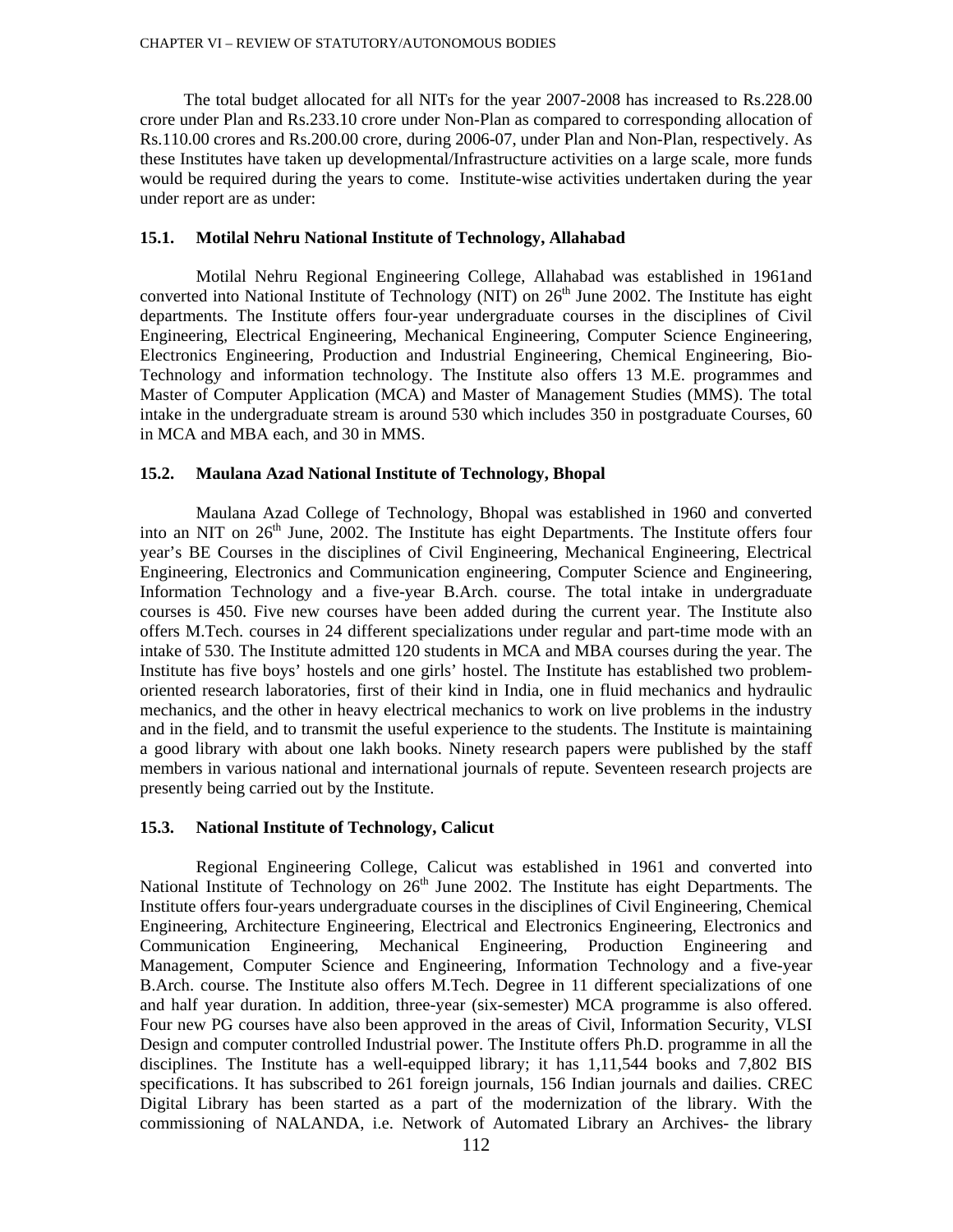started to provide latest information to users. More than 100 full-text electronics books, on engineering subjects are accessible to CREC community through NALANDA website.

#### **15.4. National Institute of Technology, Durgapur**

Regional Engineering College, Durgapur was established in 1960 and converted into an NIT, on  $3<sup>rd</sup>$  July 2003. The Institute has 15 Departments. The Institute offers four-year undergraduate courses in the discipline of Civil Engineering, Electrical Engineering, Mechanical Engineering, Chemical Engineering, Metallurgical Engineering, Electronics and Communication Engineering, Computer Science and Engineering, Bio Technology and Information Technology. The Institute also offers M.Tech. courses in nine disciplines alongwith MBA and MCA. During the current year, a 120 seater boys hostel for foreign students, three number of 120 seater lecturer galleries, computer centre extension, electrical machine lab and head power lab were constructed. Further, two separate courses were conducted by the Department of Chemistry and Metallurgical Engineering under the aegis of C-NANCE

#### **15.5. National Institute of Technology, Hamirpur**

Regional Engineering College, Hamirpur was established in 1985 and converted into an NIT on 26 June 2002. The Institute has six departments. It offers undergraduate courses in the disciplines of Civil Engineering, Electrical Engineering, Electronics and Communication Engineering, Computer Science and Mechanical Engineering. B.Arch. course was started during 2000-2001. The Institute has started postgraduate courses in five disciplines and was granted approval by AICTE and Ministry of Human Resource Development for five new M.Tech courses. There are four boys' and one girls' hostel. The Institute has a well-equipped library. The total intake in UG and PG courses is about 400 students.

#### **15.6. Malaviya National Institute of Technology, Jaipur**

Malaviya Regional Engineering College, Jaipur was established in 1963 and converted into an NIT on 26 June 2002. The Institute offers nine undergraduate courses and ten full time and five part time postgraduate courses. The Institute offers four-year undergraduate courses in Civil Engineering, Chemical Engineering, Electrical Engineering, Electronics and Communication Engineering, Information Technology, Mechanical Engineering and Metallurgical Engineering and a five-year B.Arch. course. The Institute offers three-semester full time and five-semester part-time (self-financing) postgraduate degree programmes in ten disciplines. During the session 2006-2007, 700 students were admitted to B.E. courses making total strength of postgraduate students as 180. The Institute has at present 151 faculty members in position out of which 68 possess a Ph.D. degree. The Institute is on the way of Implementing Project REACH on Reverse Engineering under TIFAC-CORE assistance during the current year. The institute is implementing the Project IMPACT for manpower development in Electronics and Computer Engineering funded by the World Bank, Swiss Development Corporation and Government of India. The Central Library is equipped with 1,12,000 books, 12,700 journals, more than 1000 videocassettes with video-viewing facilities, BIS standards and CD-ROM database for its eight Departments.

## **15.7. Dr, B.R. Ambedkar National Institute of Technology, Jalandar**

Dr. B.R. Ambedkar Regional Engineering College, Jalandhar was established in 1986 and converted into an NIT on 17 October 2002. The Institute has 13 Departments and offers fouryear undergraduate courses, in the disciplines of Chemical and Bio-Engineering, Civil Engineering (Structural Engineering and Construction Management), Computer Science and Engineering, Electronics and Communication Engineering, Industrial Engineering, Instrumentation and Control Engineering, Leather Technology, Mechanical engineering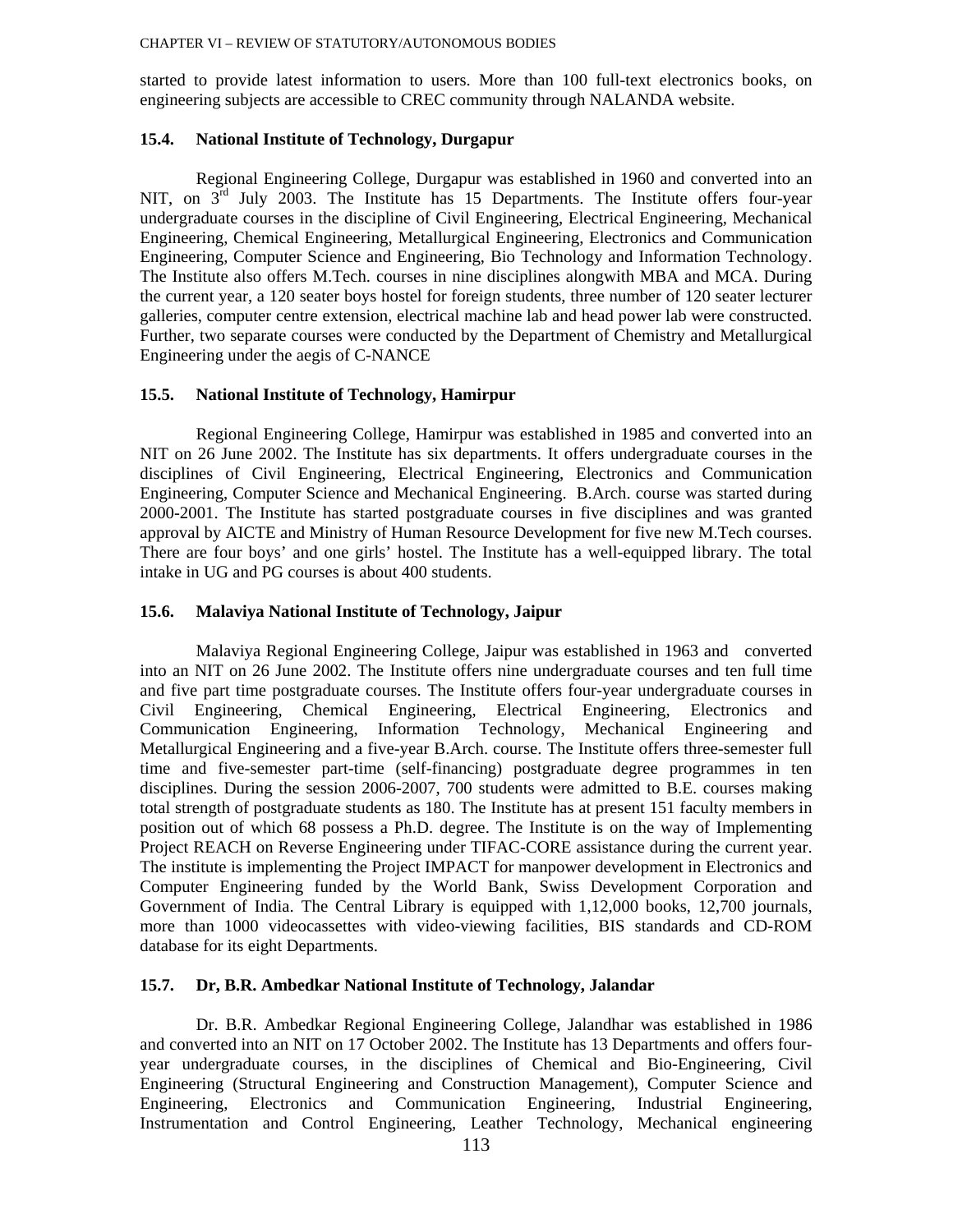(Mechanical Machine Design and Automation), Sugar and Textile Technology. The total enrolment in the undergraduate stream is around 2000. There are five boys' and one girls' hostel. The Institute has a well-equipped library. The funds from Department of Science and Technology and National Science and Technology Entrepreneurship Development Cell was established in The Institute for promoting Entrepreneurial culture among students by arranging various programmes.

## **15.8. National Institute of Technology, Jamshedpur**

Regional Institute of Technology, Jamshedpur was established in 1960 and converted as an NIT on 27 December 2002. The Institute has 13 Departments. It offers undergraduate courses, in the disciplines of Civil Engineering, Mechanical Engineering, Electrical Engineering, Metallurgical Engineering and Computer Science & Engineering with an intake of 285 students. The Institute also offers postgraduate courses with an intake of 61 and MCA with 80 seats.

#### **15.9. National Institute of Technology, Kurukshetra**

Regional Engineering College, Kurukshetra was established in 1963 and converted into an NIT on 26 June 2002. The Institution is running seven undergraduate courses in discipline of Civil Engineering, Eectrical Engineering, Mechanical Engineering, Electronics and Communication Engineering, Industrial Engineering, Information Technology and Computer Engineering with an annual intake of 540 students. Institute also runs a postgraduate courses in these disciplines with an annual intake of 369 students. The total students strength of the Institute at present is around 3500.

### **15.10. Visvesvaraya National Institute of Technology, Nagpur**

Visvesvaraya Regional Engineering College, Nagpur was established in 1960 and converted into an NIT on  $26<sup>th</sup>$  June 2002. The Institute has 13 departments. The Institute offers B.E. courses in the disciplines of Civil Engineering, Chemical Engineering, Mechanical Engineering, Electrical Engineering, Metallurgical Engineering, Mining Engineering, Electronics Engineering, Computer Science Engineering, Structural Engineering and five-year B.Arch., courses. The Institute offers 17 M.Tech. courses under both regular and part-time mode. The Institute also offers one-year diploma in Industrial Management. The total intake in the undergraduate courses is 540 and that in postgraduate is 280.

## **15.11. National Institute of Technology, Patna**

The National Institute of Technology, Patna is the Eighteenth National Institute created by the Ministry of Human Resource Development, Government of India upon rechristening a new name to the erstwhile Bihar College of Engineering, Patna.

The Institute offer degree courses in Electrical Engineering, Mechanical Engineering, Civil Engineering, Electronics & Communication Engineering Architecture and Post Graduate course in Electrical Engineering, Mechanical Engineering and Civil Engineering. The Institute is partially residential in nature providing limited facilities for accommodation to some of its students as well as the teaching staff. The Institute has an intake of 340 at undergraduate level and 126 at Post Graduate level.

#### **15.12. National Institute of Technology, Rourkela**

Regional Engineering College, Rourkela started in 1961 and converted into an NIT on 26 June 2002. The Institute has 15 Departments and offers undergraduate course in the disciplines of Chemical Engineering, Civil Engineering, Electrical Engineering, Mechanical Engineering, Metallurgical Engineering, Mining Engineering, Applied Electronics and Instrumentations Engineering, Computer Science and Engineering and Ceramic Engineering. The total intake in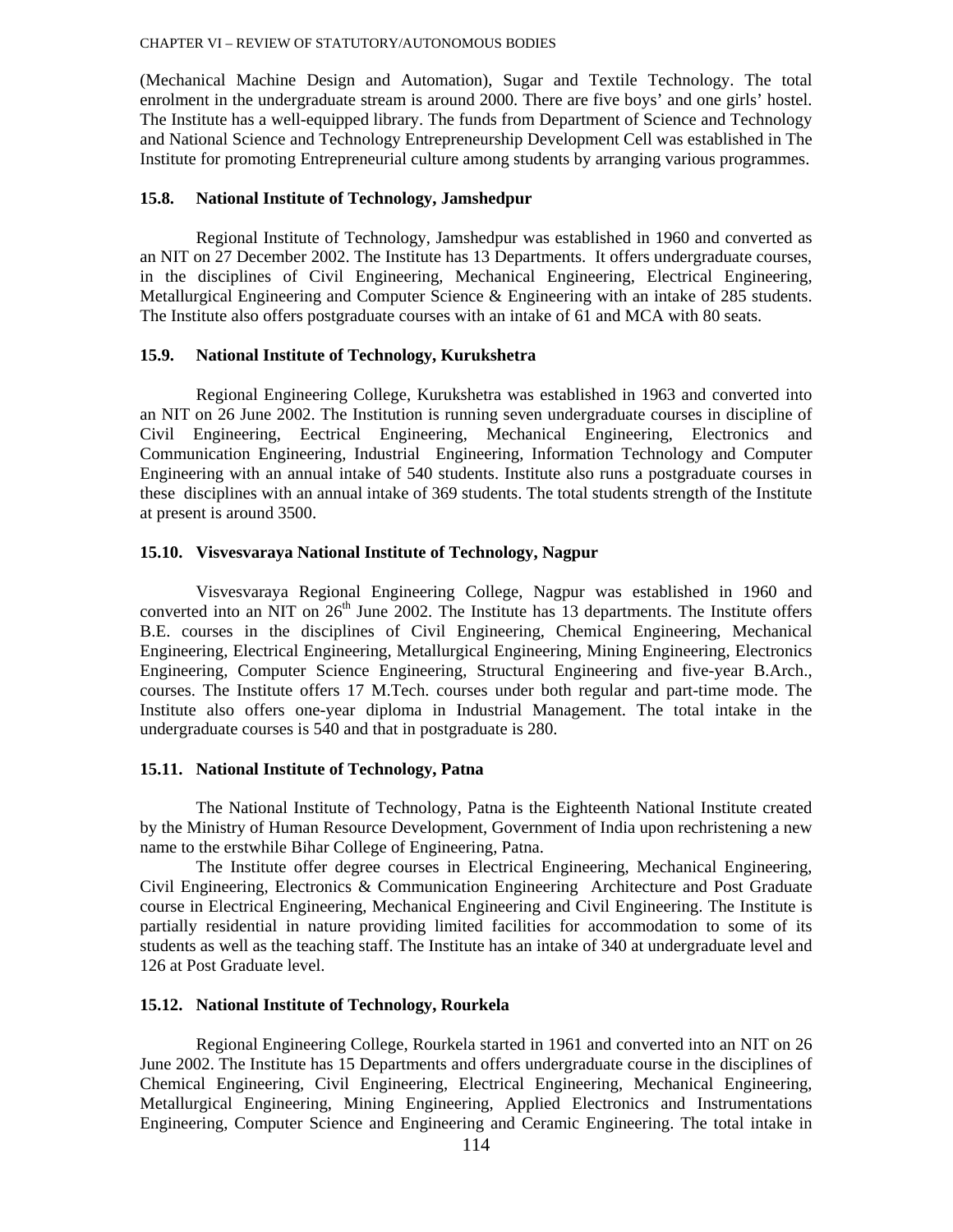the undergraduate stream is around 348. The Institute also offers six postgraduate courses and a three-year MCA. During 2007-08, 1500 students were admitted in Undergraduate course and 342 in post-graduate course.

#### **15.13. National Institute of Technology, Silchar**

Regional Engineering College, Silchar was established in 1976 and converted into an NIT on 28 June 2002. After transformation into National Institute of Technology, the institute has set up the Senate, Board of undergraduate Studies and Department Undergraduate Programme Committees.

The Institute is offering undergraduate courses leading to B.E./B.Tech. degree in various engineering disciplines like Civil Engineering, Electrical Engineering, Mechanical Engineering, Electronics and Telecommunication Engineering and Computer Science and Engineering, etc. During the year, the institute admitted 300 fresh students. With new admission, total student strength of the institute has gone upto 1200

#### **15.14. National Institute of Technology, Srinagar**

Regional Engineering College, Srinagar was established in 1960 and converted as NIT on 7 August 2003. The Institute offers undergraduate courses in the disciplines of Civil Engineering, Electrical Engineering, Electronic and Communication Engineering, Mechanical Engineering, Chemical and Metallurgical Engineering and M.E. course in Communication and Information Technology and Mechanical Systems Design. The Institute offers M.Phil. and Ph.D. programmes in all its science departments and some of the engineering departments. The total intake for undergraduate courses is 410. Various departments, and also the Library and administration have been networked.

#### **15.15. Sardar Vallabhbhai National Institute of Technology, Surat**

Sardar Vallabhbhai Regional Engineering College, Surat was established in 1961 and converted into an NIT on 4 October 2002. The Institute offers B.E. course in the disciplines of Civil Engineering, Electrical Engineering, Mechanical Engineering, Electronics Engineering, Production Engineering, Computer Engineering Information Technology and Chemical Engineering. The total intake in undergraduate courses is 538.

## **15.16. National Institute of Technology, Surathkal**

Karnataka Regional Engineering College, Surathkal was established in 1960 and converted into an NIT on 26 June 2002. The Institute offers undergraduate courses in the disciplines of Civil Engineering, Chemical Engineering, Mechanical Engineering, Electrical Engineering, Electronics and Communication Engineering, Metallurgical Engineering, Mining Engineering, Computer Engineering and Information Technology. A total number of 450 students were admitted during the year under report,. The Institute also offers 21 PG programmes in which about 438 students were admitted. A total number of 60 candidates were admitted to the MCA programme and 18 students were admitted in Ph.D Programme.

### **15.17. National Institute of Technology, Tiruchirapalli**

Regional Engineering College, Tiruchirappalli was established in 1964 and converted as an NIT on 28 July 2003. The Institute has 13 departments and offer four-year undergraduate courses in the disciplines of Civil Engineering, Computer Science Engineering, Electrical and Electronics Engineering, Mechanical Engineering, Electronics and Communication Engineering, Metallurgical Production Engineering, Chemical Engineering, Instrumentation and Control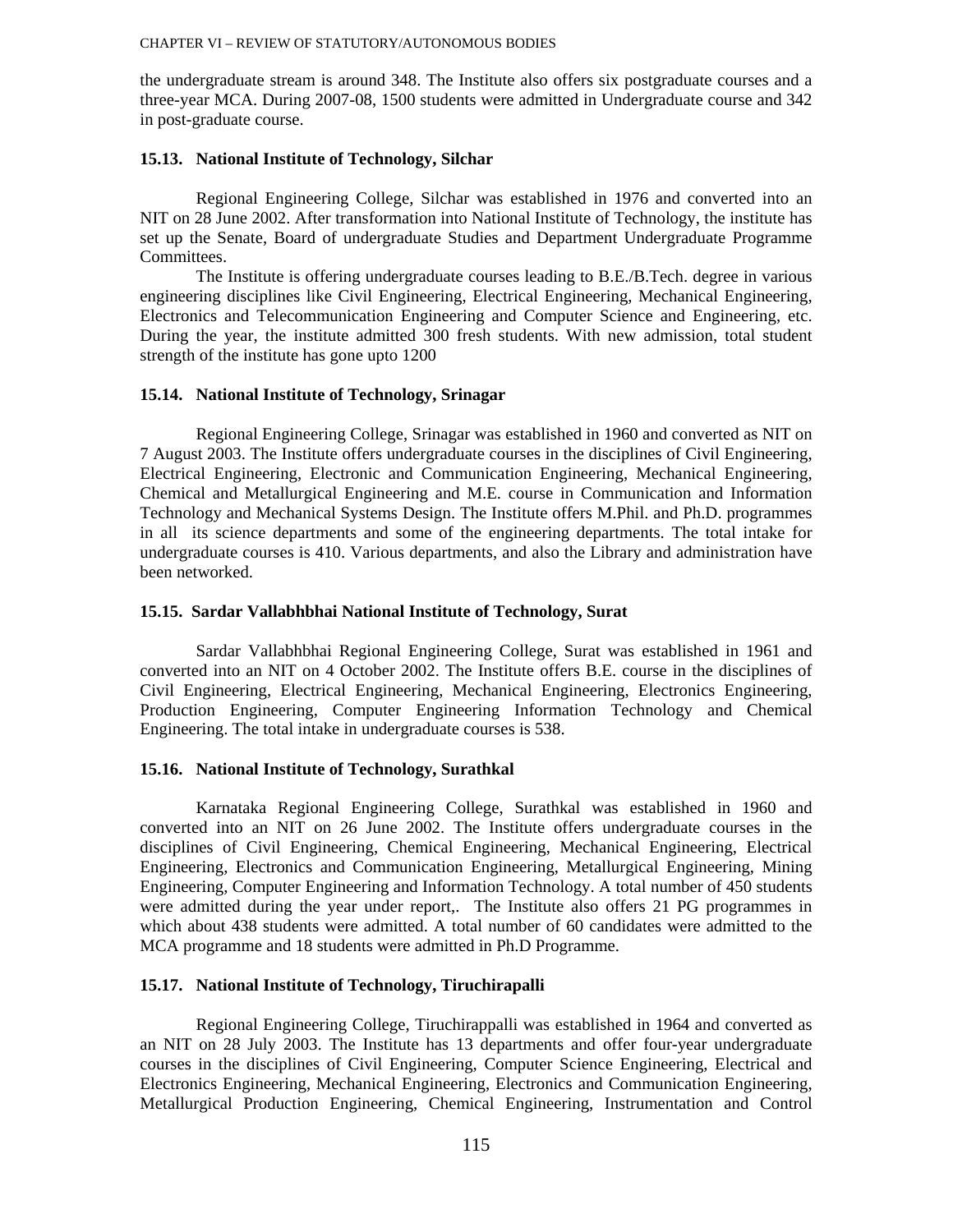Engineering and a five year B.Arch. course. The total intake in the undergraduate stream is around 530 and 417in postgraduate courses.

#### **15.18. National Institute of Technology, Warangal**

Regional Engineering College, Warangal was established in 1959 and converted into an NIT on 10 September 2002. The Institute was the first among the chain of RECs. The Institute offers eight undergraduate programmes, postgraduate programmes and Ph.D. programmes in all branches of engineering, sciences and humanities. The Institute has so far produced about 10,000 undergraduates 4,200 postgraduates and 240 Ph.Ds.

#### **15.19. National Institute of Technology, Raipur**

Government Engineering College, Raipur has been taken over as a fully funded Institute of the Central Government and converted into an NIT with effect from  $1<sup>st</sup>$  December 2005. Presently the Institute offers 12 courses with an intake of 620 students at its undergraduate level and 6 post-graduate courses with an intake of 132 students. The Institute has the facility of imparting distance education. The total number of UG and PG students comes to 2744.

### **15.20. National Institute of Technology, Agartala**

Tripura Engineering College, Agartala has been taken over as a fully funded Institute of the Central Government and made National Institute of Technology, Agartala with effect from 1<sup>st</sup> April 2006. The Institute offers seven courses with an intake of 420 students per annum at undergraduate level. The total number of students during the reporting year is 1064. The Institute has 32 laboratories and a library with 43820 books. There are three hostels including a girls' hostel in the Institute.

## **16. SANT LONGOWAL INST. OF ENGG. & TECHNOLOGY (SLIET), LONGOWAL, PUNJAB.**

The institute was established by the Govt. of India in 1989 in the memory of Late Sant Harchand Singh ji Longowal with an objective to provide technical education in emerging areas of Engineering and Technology. SLIET offers 12 certificate, 10 diploma, 8 degree and 3 PG Courses. In the year 2007-08, the Institute has been accorded with Deemed University Status. The Annual Intake of students is 1250

## **17**. **NORTH EASTERN REGIONAL INST. OF SC. & TECHNOLOGY (NERIST), ITANAGAR.**

 Established in the year 1985 to cater the educational needs of North Eastern Region. Accorded Deemed University Status in the year 2005 and the Institute started functioning as Deemed University from December, 2005. Offers six Certificates, six Diploma, seven Degree courses & few PG programmes. The courses are of modular pattern having multiple entry and exist system. The Annual intake of student in NERIST is about 1000 students. Management Education.

### **18. INDIAN SCHOOL OF MINES UNIVERSITY (ISMU), DHANBAD.**

The Indian School of Mines University was established in 1926 for providing instructions and research in mining and allied fields. In 1967, ISM was converted into an autonomous Institution with Deemed University status. During this academic session 8 new 5 year dual degree courses and on B.Tech Electrical Engineering programme have started. The total strength of students is 2008. As part of academic curricula, a number of field visits and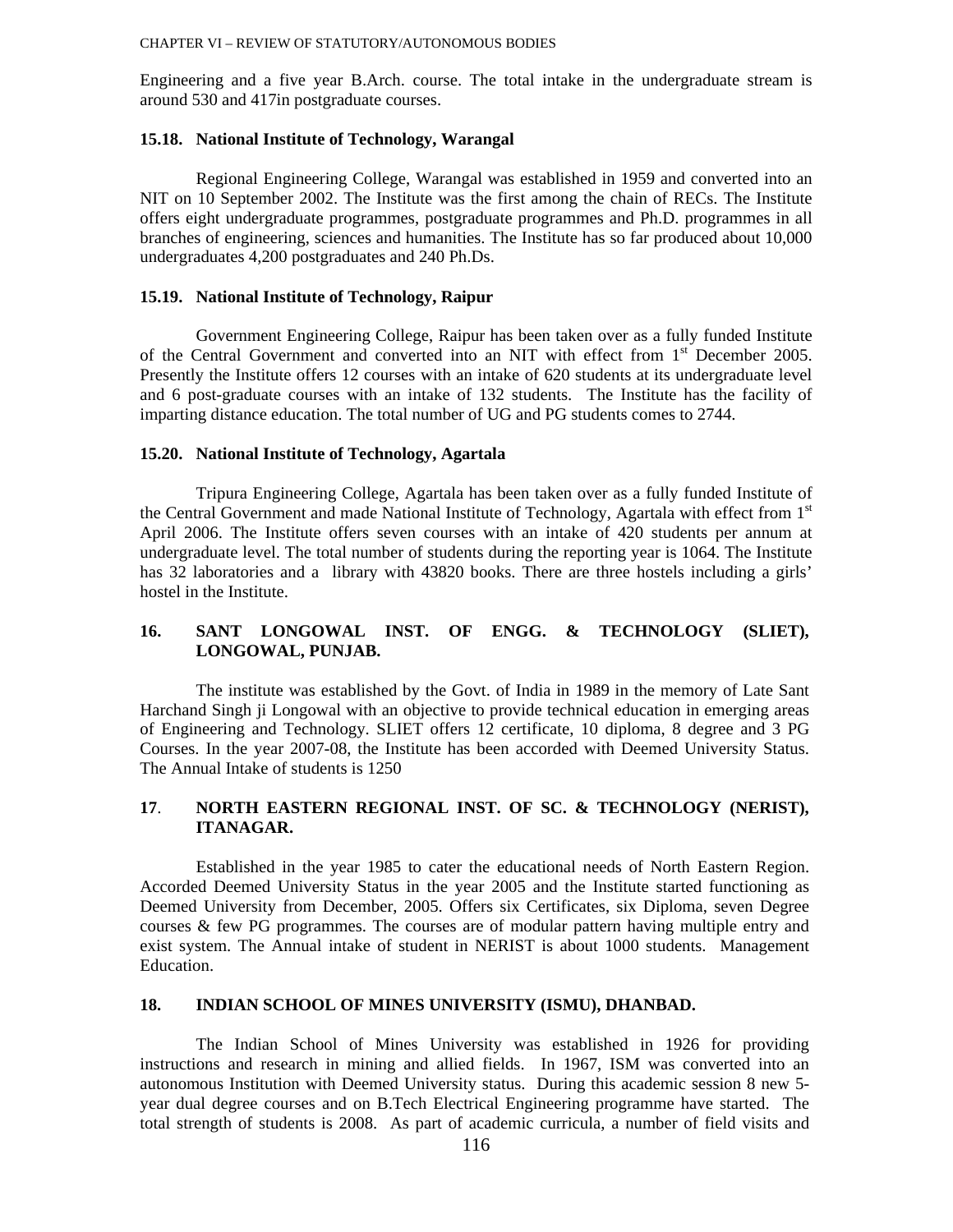excursions are organized to various industries/organizations, research institution, manufacturing and process industries. The School has currently 40 major on-going R&D projects with total external funding of about Rs.10 crores.

## **19. NATIONAL INSTITUTE OF INDUSTRIAL ENGG. (NITIE), MUMBAI.**

National Institute of Industrial Engineering (NITIE), Mumbai is a National Institute set up by the Government of India in 1963 with the assistance of United Nations Development Programme (UNDP) through International Labour Organisation (ILO). Fully funded by the Government of India and registered as a society under the Societies Registration Act, 1860, NITIE, an autonomous body, is governed by a Board of Governors comprising eminent personalities from the government, industry and academies. Since its inception, National Institute of Industrial Engineering (NITIE) has been providing solutions to the complex problems of industry and business.

NITIE, Mumbai conducts Post-Graduate Diploma in Industrial Engineering (PGDIE), Post-Graduate Diploma in Industrial Management (PGDIM), Post-Graduate Diploma in Industrial Safety & Environmental Management (PGDISEM), Post-Graduate Diploma in Information Technology Management (PGDITM) and also a large number of Management Development Programmes (MDPs) in Productivity Science and Management for the benefits of senior and middle level executives drawn from the Government, public and private sector organizations. It also conducts a fellowship programme equivalent to Ph.D. in the area of Industrial Engineering and Management. The institute is also engaged in applied research in various fields of industrial engineering, energy, safety, environment, marketing, information technology, behavioural science, etc. The Institute conducts Unit Based Programmes (UBPs) which are tailor-made to suit the specific requirements of the industry either at their premises or in the Institute.

## **20. NATIONAL INST. OF FOUNDRY & FORGE TECHNOLOGY (NIFFT), RANCHI.**

The National Institute of Foundry & Forge Technology (NIFFT), Ranchi was established in the year 1966 in collaboration with UNESCO-UNDP, taking into cognizance the pivotal role of foundry & forge industries in the development of core sector in the country. NIFFT is an autonomous body, fully funded by the Government of India and registered as a society under the Societies Registration Act, 1860. The Institute's mission is to provide highly specialized training to personnel for operation and management of the industries. The Institute offers courses at different levels to achieve this goal. These are M. Tech. Course in Foundry and Forge Technology and Manufacturing Engineering; B. Tech. Course in Manufacturing Engineering and Metallurgy and Material Engineering; Advanced Diploma Courses in Foundry and Forge Technology; short term refresher courses in specified areas for participants sponsored by the industries and unit based programme of short duration on request from the industries, R&D organisations and institutions.

It also offers consultancy services to the Industry in the form of preparation of feasibility report; evaluation of equipment and machinery; Testing of Raw materials and quality control products.

### **21. SCHOOL OF PLANNING & ARCHITECTURE (SPA), NEW DELHI**.

It is proposed to establish four more Schools of Planning & Architecture (SPAs) in western, eastern, southern and central part of the country. The Planning Commission has accorded 'in-principle' approval for setting up of two new Schools of Planning & Architecture in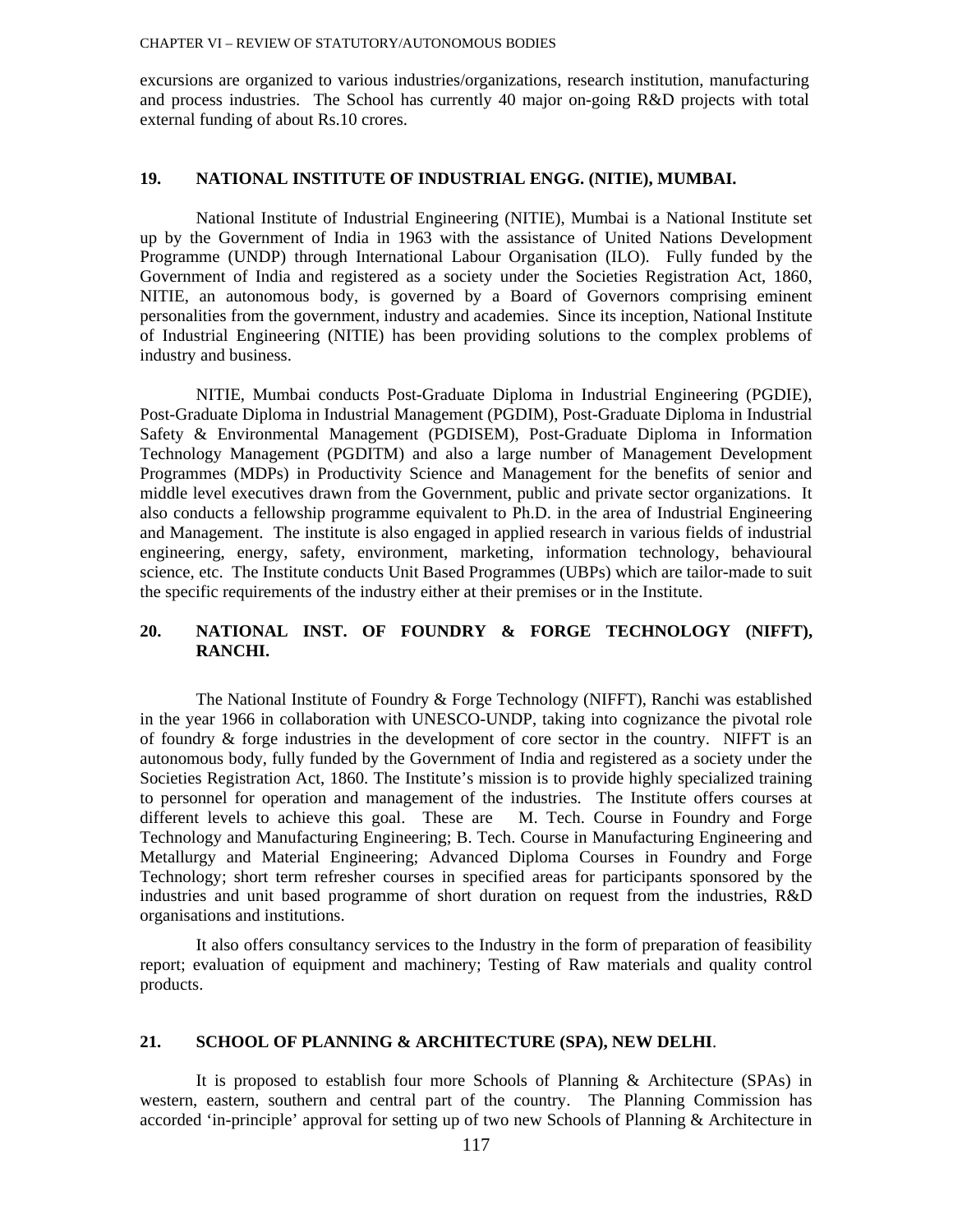the first instance. These two new Schools of Planning and Architecture are proposed to be set up at Bhopal (Madhya Pradesh) and Vijaywada (Andhra Pradesh). EFC proposal for setting up of these schools has been approved.

## **22. NATIONAL INSTITUTES OF TECHNICAL TEACHERS TRAINING & RESEARCH (NITTTRS).**

 Four National Institutes of Technical Teachers' Training and Research located at Bhopal, Chandigarh, Chennai and Kolkata were established in mid 1960s for training of polytechnic teachers to undertake activities in the areas of Education, Planning & Management, curriculum development for implementation and Research etc. for overall improvement of polytechnic education. The Institutes offer long term training programmes of 12/18 months duration to degree and diploma level teachers of Polytechnic in addition to providing short term training courses, designing of curriculum and providing consultancy services to the industry.

## **23. INDIAN INSTITUTES OF MANAGEMENT (IIMS):**

The Indian Institutes of Management (IIMs) located at Ahmedabad, Kolkata, Bangalore, Lucknow, Indore, Kozhikode and Shillong are institutions of excellence, established with the objectives of imparting high quality management education and training, conducting research and providing consultancy services in the field of management to various sectors of the Indian economy. These Institutions are recognized as premier management institutions, comparable to the best in the World for teaching, research and interaction with industries. All the IIMs are registered Societies governed by their respective Board of Governors.

IIMs conduct Post-graduate Diploma Programmes in Management (equivalent to MBA), fellowship Programmes in Management (equivalent to Ph.D), Short-term Management Development and Organization based programmes as well as carry out Research and Consultancy for the industry.

These Institutions also conduct research to cater to the needs of non-corporate and undermanaged sectors, viz. Agriculture, Rural Development, Public Systems Management, Energy, Health Education, Habitat, etc. IIMs being role models have shared knowledge and skills with other institutions to improve their quality and standards in management education. IIMs have earned an international reputation for the quality of their alumni.

| <b>Name of the Institute</b> | <b>General</b> | <b>SC</b> | <b>ST</b> | $*Ph.H$ | <b>Total</b> |
|------------------------------|----------------|-----------|-----------|---------|--------------|
| <b>IIM Ahmedabad</b>         | 226            | 43        | 06        | 08      | 283          |
| <b>IIM Bangalore</b>         | 184            | 37        | 20        | 08      | 249          |
| <b>IIM Calcutta</b>          | 211            | 41        | 22        | 06      | 280          |
| <b>IIM Lucknow</b>           | 202            | 26        | 09        | 05      | 242          |
| <b>IIM</b> Indore            | 135            | 26        | 15        | 04      | 180          |
| <b>IIM Kozhikode</b>         | 139            | 32        | 18        | 03      | 192          |

**Details of students admitted in Post Graduate Programme (PGP) and equivalent courses in IIMs during the Academic Session 2007-08:** 

 **\*Physically Handicapped.** 

#### **23.1. Indian Institute of Management(IIM),, Ahmedabad.**

Indian Institute of Management, Ahmedabad was established in 1961. The Institute has now established its presence in all major segments of management education by offering five long duration programmes catering to five different segments: two-year PGP with general management focus, two-year PGP with focus on agri-business management(PGP-ABM), oneyear PGP for executives with substantial work experience (PGPX), one-year PGP for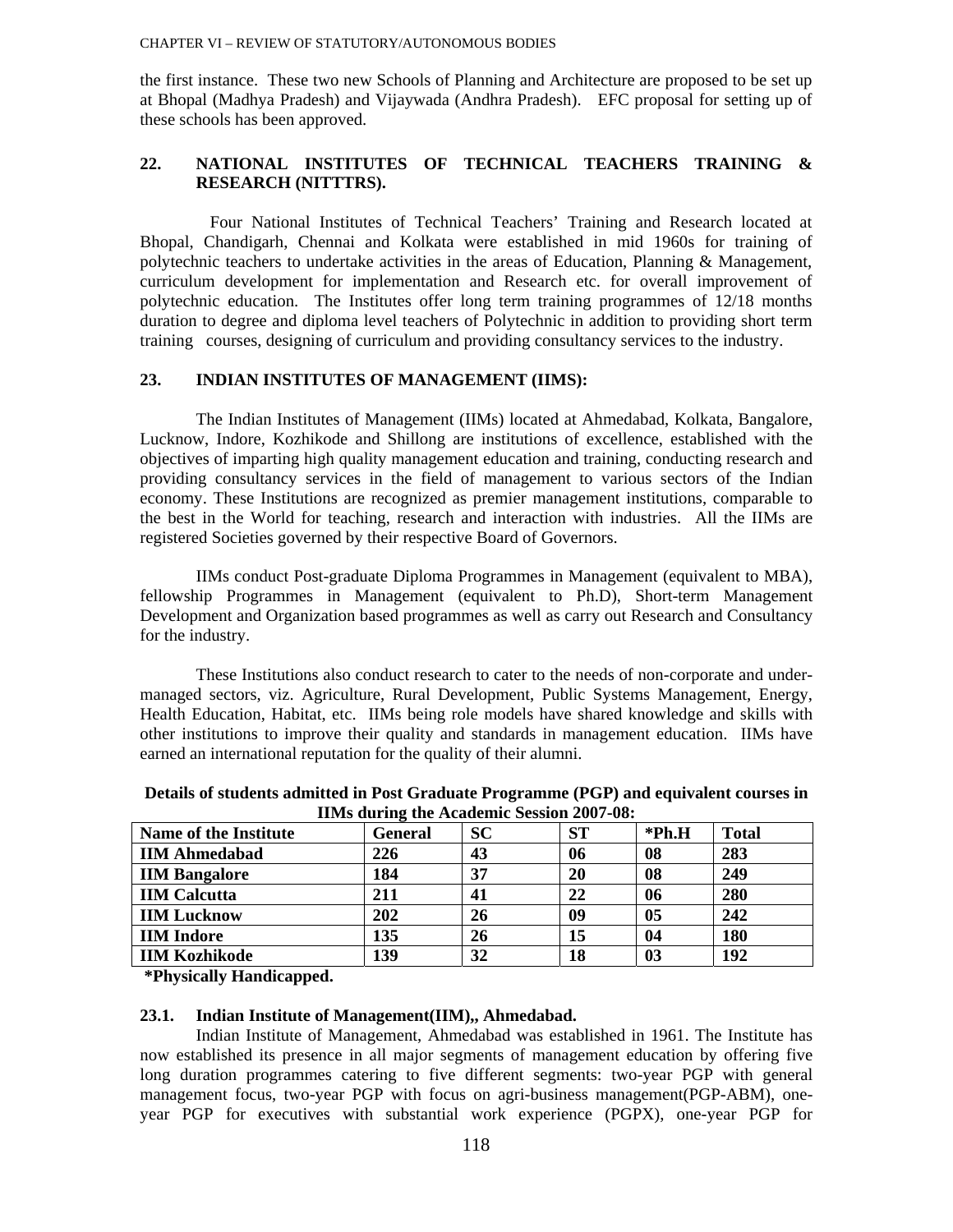Government officers and public enterprise managers with focus on public management and policy (PGP-PMP), and the four-year doctoral programme in management(FPM). While the first two programmes train young men and women for entry level positions, the two one-year programmes train executives with substantial experience for senior positions in public and private sectors and for various fields in public management. The Institute also undertakes Research and Consultancy Projects.

The Post Graduate Programme in Agri-Business Management (PGP-AMB) is an innovative programme to prepare managers, decision-makers, leaders, and entrepreneurs in the food and agri-business sector.

IIM Ahmedabad also conduct regular six months management programme for Armed Forces Officers to facilitate their resettlement in civilian life after their retirement from the Forces.

#### **23.2. Indian Institute of Management(IIM), Bangalore:**

Indian Institute of Management (IIM), Bangalore was established in 1973. The Institute offers Fellowship Programme in Management (FPM), Postgraduate Programme in Management (PGP), Postgraduate Programme in Software Enterprise Management (PGSEM), Executive Education Programmes and Research and Consultancy Services.

Under the Students Exchange Programme, the PGP students are sent to reputed business schools outside India and in turn, students from overseas business schools also attend a term at the Institute. Under the executive education Programmes, different types of Programmes like Open Programmes, Customized Programmes and International Programmes are organized for practicing Managers.

IIM, Bangalore has five centres of specializations namely, Centre for Public Policy (CPP), Centre for Insurance Research and Education (CIRE), NS Raghavan Centre for Entrepreneurial Learning (NSR CEL), Centre for Development of Cases and Teaching Aids (C-DOCTA) and Centre for Software Management (CSM).

## **23.3. Indian Institute of Management (IIM), Calcutta:**

Indian Institute of Management (IIM), Calcutta was established in 1961. The Institute currently offers six diploma programmes catering to different segments of management education. These are Two year full-time Post Graduate Diploma in Management(PGDM), two year full-time Post Graduate Diploma in Computer Aided Management(PGDCM), Fellow Program in Management and Related Areas(Equivalent to Ph.D of Indian Universities), three year part-time Post Graduate Diploma in Business Management PGDBM), one year full-time Post Graduate Program for Executives(PGPEX), one year full-time Post Graduate Program for Executives for Visionary Leadership in Manufacturing(PGPEX-VLM) supported by Japanese Government.

The Institute is equipped with an excellent library and state-of-the-art hardware and software resources capable of providing support for diverse computing requirements.

#### **23.4. Indian Institute of Management (IIM), Lucknow:**

Indian Institute of Management (IIM), Lucknow was established in 1984. The Institute offers Post Graduate Programme in Management (PGP), Management Development Programme (MDP), Fellow Programme in Management (FPM), Three year Post Graduate Programme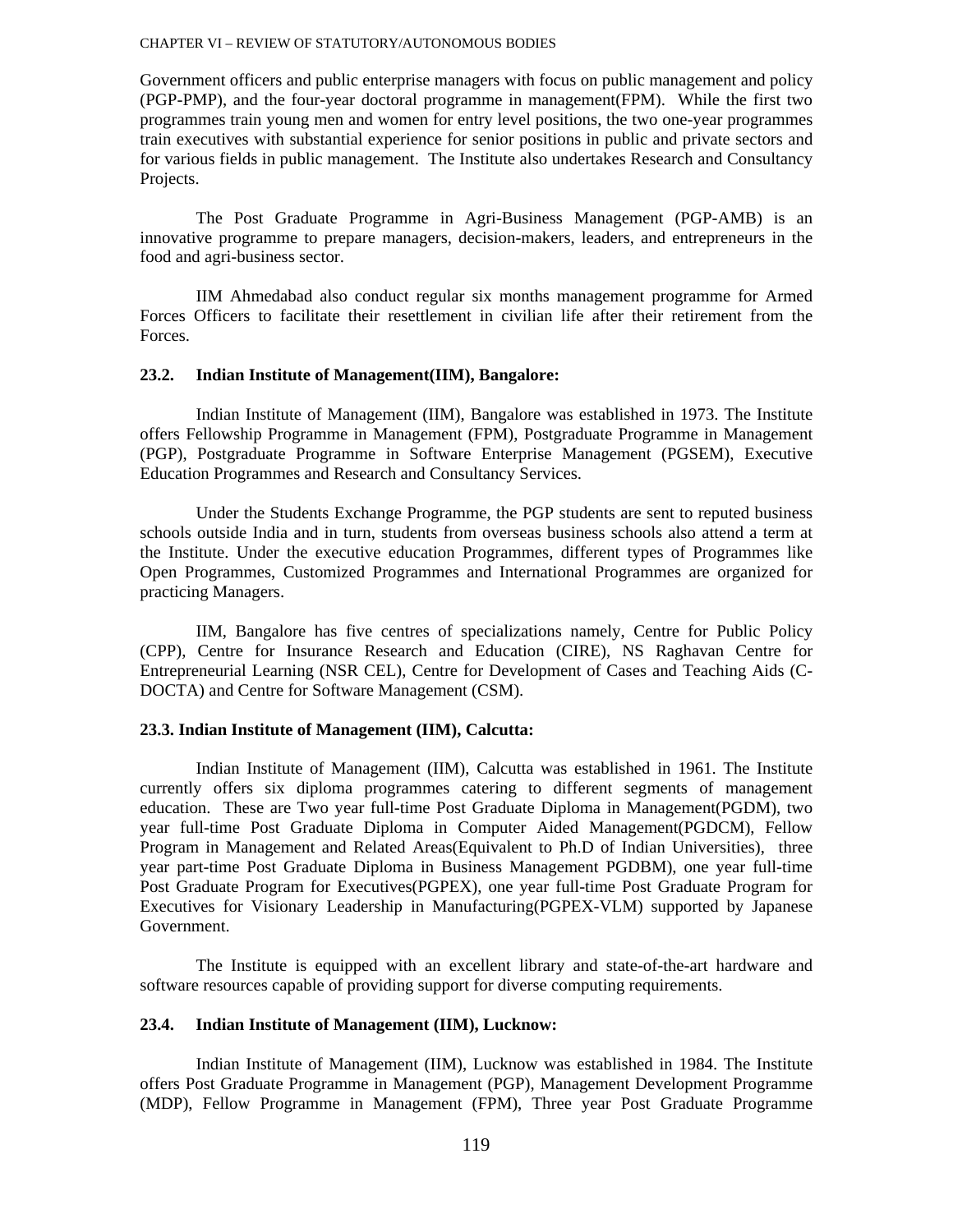(working Managers Programme ) at Noida Campus, Research Programme and International Exchange Programme.

The Institute has Information Technology and Software Management Laboratory to provide the state-of-the-art software development methodologies including net-based application to the students.

#### **23.5. Indian Institute of Management (IIM), Kozhikode:**

Indian Institute of Management (IIM), Kozhikode was established in 1997. The Institute offers Post Graduate Diploma in Management (PGDM) (equivalent to MBA) and Fellow Programme in Management (FPM). In addition to these programmes, the Institute is conducting executive education programmes undertaking consulting assignments and research projects.

IIM, Kozhikode also conducts custom designed Faculty Development Education Programme of one-two weeks duration for teachers of various academic institutions.

The Institute offers Executive Management Education Programme(EMEP), the first of its kind to be offered in Asia-pacific region through Interactive Distance Learning mode (IDL) conceived in the year 2001, it is a new model of Management education for practicing executives who are unable to join long duration residential programmes.

## **23.6. Indian Institute of Management (IIM), Indore:**

Indian Institute of Management (IIM), Indore was established in 1996. The Institute offers two years Post Graduate Programme(PGP), an 18 month Executive Post-Graduate Programme(Exe-PGP); a four/five years Fellow Programme in Management(FPM), a six month General Management Programme for Defence Officers(GMP), Short term Management Development Programme(MDP) targeted at developing the managerial skills of the executives/managers from the industry, Broad Band Based Management Programme (a) PG Certificate in Management (b) PG Certificate Programme in Sales and Marketing.

To promote entrepreneurship, the Institute has set up a Business Incubator Unit (BIU) in the campus. The unit provides the necessary infrastructure facilities to enable conversion of new business ideas into viable business ventures.

#### **23.7. Rajiv Gandhi Indian Institute of Management,(RGIIM), Shillong:**

Rajiv Gandhi Indian Institute of Management (RGIIM) has been set up in Shillong. The RGIIM has set itself a target of carrying out the following programmes:

- Post-graduate Diploma in Business Management (PGDBM)
- Fellowship Programme in Management(FPM)
- Management Development Programmes (MDPs)

The PGDBM programme will commence from the academic session 2008-09 in the temporary accommodation at Mayurbhanj Palace, Shillong which has been renovated by the State Government for the purpose.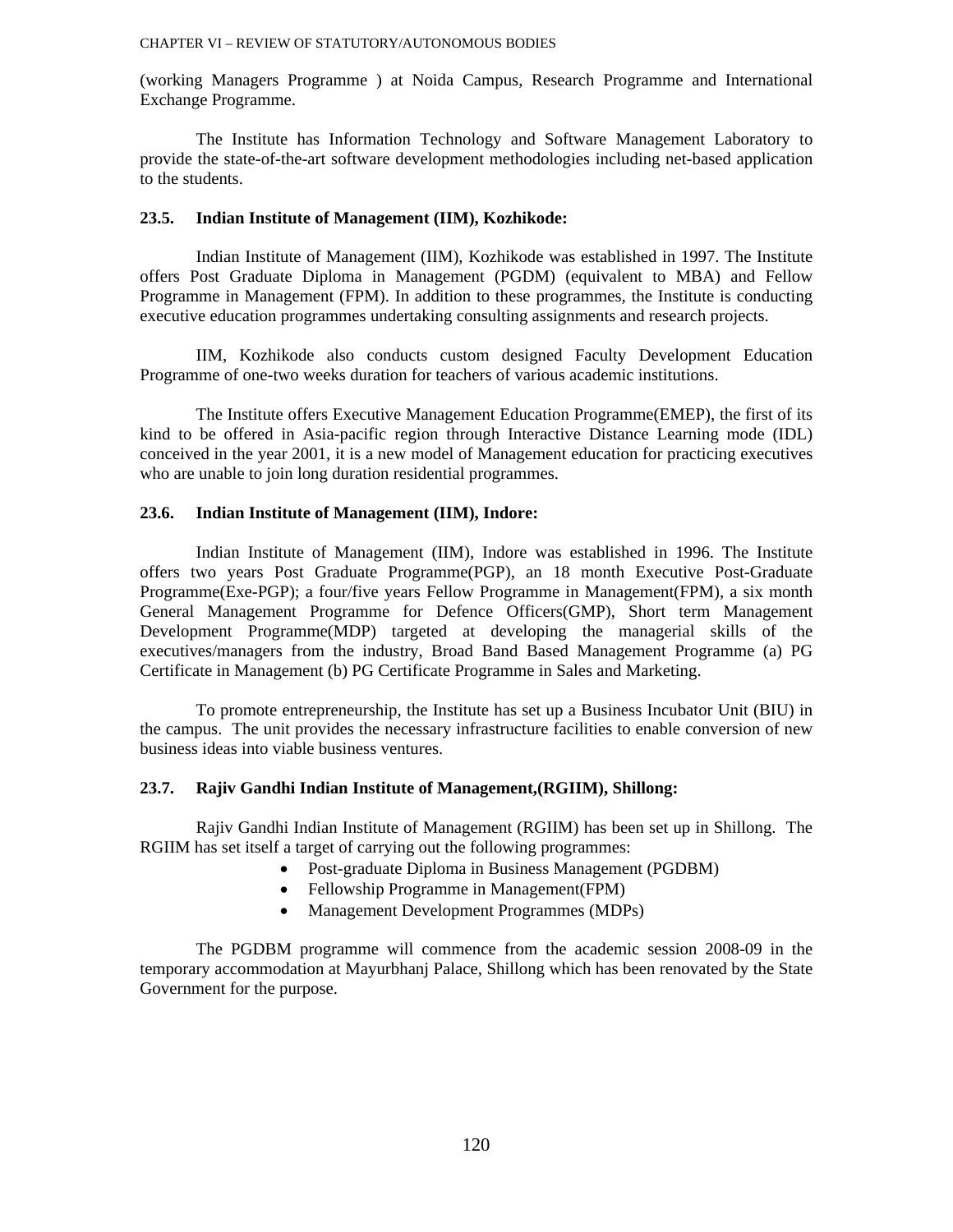#### **24 INDIAN COUNCIL OF HISTORICAL RESEARCH**

Indian Council of Historical Research, hereinafter, referred to, as the Council is a registered Society under the Societies Registration Act (Act XXI of 1869). The Council receives Grant-in-Aid from the Department of Secondary and Higher Education, Ministry of Human Resource Development for meeting its aims and objective.

 The Indian Council of Historical Research has been established with the aims of promotion of historical Research. The Council provides funds for research and publications with a rigorous assessment of quality and a close monitoring of the results, as its prime responsibility. During the year under report, as in the preceding years, this has been done through the grant-inaid schemes of the Council which include (1) approval of research projects; (2) award of junior, senior, post-doctoral, salary protection fellowships and National (3) grant of assistance towards study/travel/contingent expenditure; (4) release of subsidy for publishing doctoral theses, research studies, source materials, journals, proceedings, etc; (5) grants to various professional organization of historians for holding seminars, symposia, conferences and workshops; (6) awarding financial assistance to the scholars for attending International Conference/Seminars and to collect source material from abroad under FTG scheme and (7) Implementing cultural exchange programmes signed by the Government of India under the aegis of the Council,(8) the council will be holding Seminar, Symposia and Conferences in different topics in the remote areas of the Country specially North East Region.

\*\*\*\*\*\*\*\*\*\*\*\*\*\*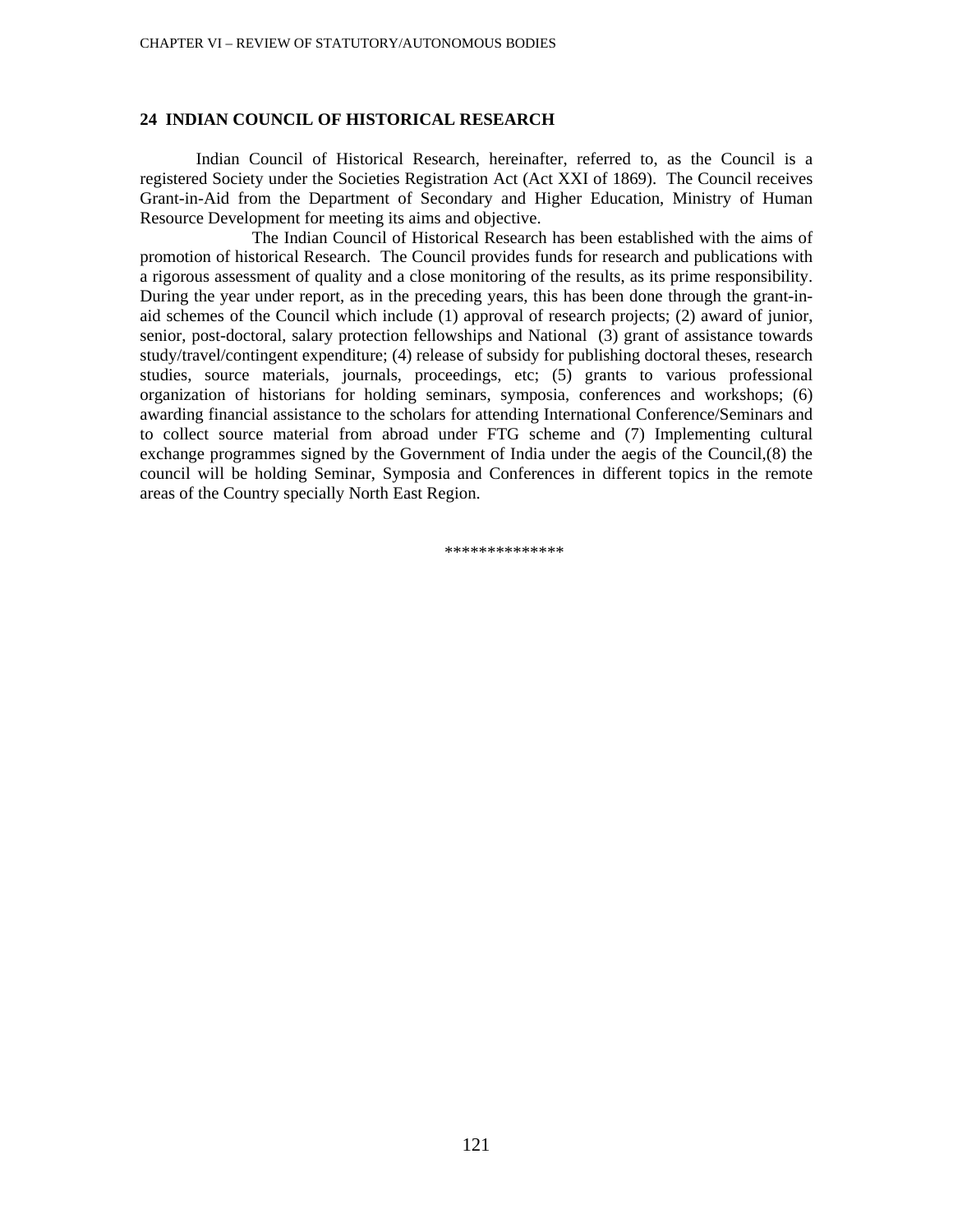**Appendix- I**

#### **OVERALL TRENDS IN EXPENDITURE VIS A VIS BUDGET ESTIMATES / REVISED ESTIMATES IN RECENT YEARS (SCHEME WISE)**

|                                                        |           |                           |                |                                         |           |                                                                                                              |                                                            |           |                |             |            |                |           | Rs. In Lakhs |                                         |
|--------------------------------------------------------|-----------|---------------------------|----------------|-----------------------------------------|-----------|--------------------------------------------------------------------------------------------------------------|------------------------------------------------------------|-----------|----------------|-------------|------------|----------------|-----------|--------------|-----------------------------------------|
|                                                        |           | 2003-2004                 |                |                                         | 2004-2005 |                                                                                                              |                                                            | 2005-2006 |                |             | 2006-2007  |                |           | 2007-2008    |                                         |
| <b>NAME OF THE SCHEME/</b><br><b>PROGRAMME/PROJECT</b> | B.E       | R.E                       | <b>ACTUALS</b> | B.E.                                    | R.E.      | <b>ACTUALS</b>                                                                                               | B.E.                                                       | R.E.      | <b>ACTUALS</b> | <b>B.E.</b> | R.E.       | <b>ACTUALS</b> | B.E.      | R.E.         | <b>Actual UPTO</b><br>December,<br>2007 |
|                                                        |           | $\overline{2}$            | 3              |                                         | 5         | 6                                                                                                            | -                                                          | 8         | 9              | 10          | 11         | 12             | 13        | 14           | 15                                      |
|                                                        |           |                           |                |                                         |           |                                                                                                              |                                                            |           |                |             |            |                |           |              |                                         |
| <b>SECRETARIAT</b>                                     | 0.00      | 0.00                      | 0.00           | 0.00                                    | 0.00      | 0.00                                                                                                         | 0.00                                                       | 0.00      | 0.00           | 0.00        | 0.00       | 0.00           | 120.00    | 120.00       | 33.00                                   |
| <b>2. SECONDARY EDUCATION</b>                          | 66900.00  | 65943.00                  | 63799.40       | 69300.00                                | 58824.00  | 65229.00                                                                                                     | 78751.00                                                   | 75940.00  | 87487.60       | 106700.00   | 106700.00  | 102007.11      | 0.00      | 0.00         | 0.00                                    |
| 3. UNIVERSITY EDUCATION                                | 61500.00  | 56622.00                  | 56043.52       | 57300.00                                | 65065.00  | 74400.00                                                                                                     | 73546.00                                                   | 73480.00  | 81333.79       | 130350.00   | 130350.00  | 125126.96      | 241600.00 | 183837.00    | 138560.66                               |
| 4. LANGUAGES                                           | 11400.00  | 10540.00                  | 10366.76       | 12129.00                                | 10330.00  | 9898.00                                                                                                      | 11255.00                                                   | 10274.00  | 10745.54       | 16500.00    | 16835.00   | 16472.80       | 17250.00  | 17006.00     | 7801.00                                 |
| 5. SCHOLARSHIPS                                        | 800.00    | 100.00                    | 14.64          | 700.00                                  | 90.00     | 72.19                                                                                                        | 990.00                                                     | 790.00    | 835.69         | 1300.00     | 1300.00    | 716.88         | 1400.00   | 1400.00      | 0.00                                    |
| <b>6. BOOK PROMOTION</b>                               | 1200.00   | 1091.00                   | 628.99         | 671.00                                  | 468.00    | 366.00                                                                                                       | 954.00                                                     | 1404.00   | 1123.93        | 2700.00     | 2250.00    | 1855.64        | 1150.00   | 1150.00      | 418.00                                  |
| 7. INC/UNESCO UNIT                                     | 200.00    | 433.00                    | 184.98         | 259.00                                  | 236.00    | 185.00                                                                                                       | 388.00                                                     | 248.00    | 144.99         | 430.00      | 344.00     | 329.38         | 647.00    | 619.00       | 456.00                                  |
| <b>8. PLANNING NORMS</b>                               | 415.00    | 271.00                    | 274.54         | 356.00                                  | 338.00    | 314.00                                                                                                       | 321.00                                                     | 321.00    | 324.59         | 620.00      | 1095.00    | 1010.66        | 883.00    | 883.00       | 410.00                                  |
| 9. DISTANCE LEARNING                                   |           |                           |                | 6700.00                                 | 6030.00   | 6665.00                                                                                                      | 5400.00                                                    | 5400.00   | 3024.00        | 10000.00    | 9505.00    | 9505.00        | 61000.00  | 10800.00     | 4000.00                                 |
| 9. TECHNICAL EDUCATION                                 | 70000.00  | 65000.00                  | 62506.08       | 75000.00                                | 59792.00  | 61574.00                                                                                                     | 73340.00                                                   | 58093.00  | 71118.24       | 93000.00    | 93221.00   | 86498.84       | 324000.00 | 10320.00     | 79400.00                                |
| <b>10. LUMPSUM PROVISION FOR</b>                       | 0.00      | 0.00                      | 0.00           | 0.00                                    | 21242.00  | 0.00                                                                                                         | 26105.00                                                   | 25050.00  |                | **35393.00  | **35393.00 |                |           |              |                                         |
| <b>NER &amp; SIKKIM*</b>                               |           |                           |                |                                         |           |                                                                                                              |                                                            |           |                |             |            |                |           |              |                                         |
| TOTAL: D/O HIGHER EDUCATION.                           | 212415.00 | 200000.00                 | 193818.91      | 222415.00                               | 222415.00 | 218703.19                                                                                                    | 271050.00                                                  | 251000.00 | 256138.37      | 361600.00   | 361600.00  | 343523.27      | 648050.00 | 326135.00    | 231078.66                               |
|                                                        |           |                           |                |                                         |           |                                                                                                              |                                                            |           |                |             |            |                |           |              |                                         |
| <b>BE</b> - Budget Estimates                           |           | NER- North Eastern Region |                |                                         |           |                                                                                                              | Expendtirure incurred in the concerned Schemes/ Programmes |           |                |             |            |                |           |              |                                         |
| <b>RE- Revised Estimates</b>                           |           |                           |                |                                         |           | This amount does not include the provision of for NER but the amount for NER as shown against the general is |                                                            |           |                |             |            |                |           |              |                                         |
|                                                        |           |                           |                | already included in the General amount. |           |                                                                                                              |                                                            |           |                |             |            |                |           |              |                                         |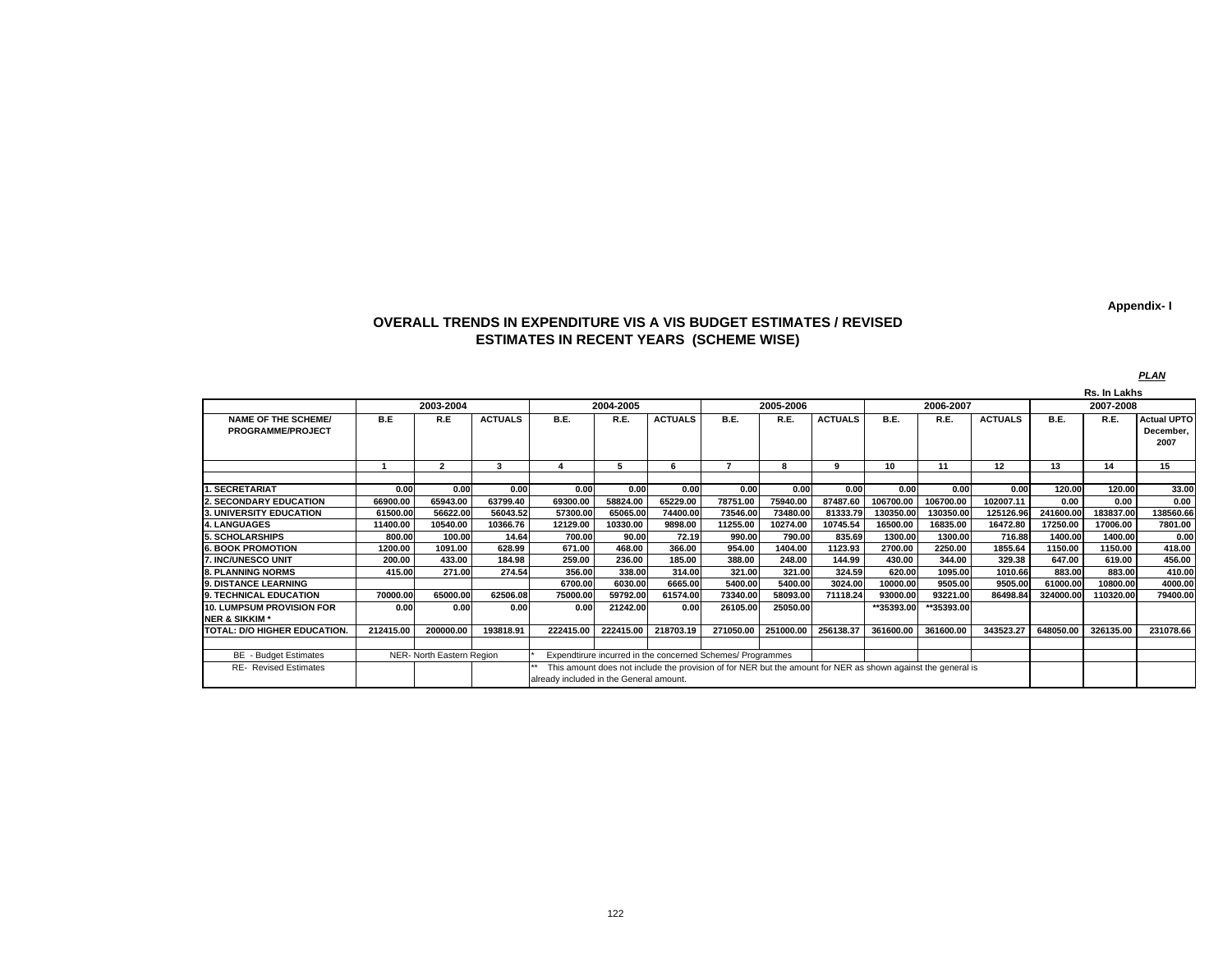|                                                                        |                     |                      |                     |                     |                    |                |                |                     |                |           |                     |                |           | Rs. In Lakhs |                                         |
|------------------------------------------------------------------------|---------------------|----------------------|---------------------|---------------------|--------------------|----------------|----------------|---------------------|----------------|-----------|---------------------|----------------|-----------|--------------|-----------------------------------------|
|                                                                        |                     | 2003-2004            |                     |                     | 2004-2005          |                |                | 2005-2006           |                |           | 2006-2007           |                |           | 2007-2008    |                                         |
| <b>NAME OF THE SCHEME/</b><br><b>PROGRAMME/PROJECT</b>                 | B.E                 | R.E                  | <b>ACTUALS</b>      | B.E.                | R.E.               | <b>ACTUALS</b> | B.E.           | R.E.                | <b>ACTUALS</b> | B.E.      | R.E.                | <b>ACTUALS</b> | B.E.      | R.E.         | <b>Actual UPTO</b><br>December.<br>2007 |
|                                                                        | $\overline{1}$      | $\overline{2}$       | 3                   | $\overline{4}$      | 5                  | 6              | $\overline{7}$ | 8                   | 9              | 10        | 11                  | 12             | 13        | 14           | 15                                      |
|                                                                        |                     |                      |                     |                     |                    |                |                |                     |                |           |                     |                |           |              |                                         |
| <b>SECONDARY EDUCATION</b>                                             |                     |                      |                     |                     |                    | 1776.00        | 1710.00        |                     | 1900.00        | 3500.00   |                     |                |           |              |                                         |
| NCERT                                                                  | 1400.00<br>36000.00 | 1800.00              | 1790.29<br>43956.00 | 1900.00<br>39200.00 | 1710.00<br>38520.0 | 44900.00       | 49500.00       | 1710.00<br>47400.00 | 57100.00       | 65000.00  | 3500.00<br>65350.00 | 3305.15        |           |              |                                         |
| Navodaya Vidyalayas<br>Kendriya Vidyalayas Sangathan                   | 8500.00             | 43956.00<br>10357.00 | 10357.00            | 8500.00             | 10080.0            | 11200.00       | 16470.00       | 16470.00            | 18300.00       | 23500.00  | 23500.00            | 65350.00       |           |              |                                         |
| Vocationalisation of Education'                                        | 0.00                | 0.00                 | 0.00                | 0.00                | 0.00               |                | 0.00           |                     |                |           |                     | 23500.00       |           |              |                                         |
| Information Communication<br>Technology in Schools (ICT in<br>Schools) | 11100.00            | 2500.00              | 900.00              | 9700.00             | 2430.00            | 1939.00        | 4500.00        | 4500.00             | 4510.43        | 6700.00   | 6700.00             | 3558.42        |           |              |                                         |
| Integrated Education for Disabled<br>Children                          | 3500.00             | 3850.00              | 3846.01             | 3900.00             | 3420.00            | 3649.00        | 4050.00        | 4050.00             | 4144.56        | 6000.00   | 6000.00             | 5128.61        |           |              |                                         |
| Quality Improvement in Schools                                         | 2600.00             | 780.00               | 1113.09             | 2000.00             | 1260.00            | 513.00         | 900.00         | 400.00              | 368.71         |           |                     |                |           |              |                                         |
| <b>Educational Facilities to Tibetan</b><br>Refugee Children (CTSA)    | 300.00              | 297.00               | 293.12              | 300.00              | 270.00             | 300.00         | 360.00         | 360.00              | 360.00         | 450.00    | 450.00              | 450.00         |           |              |                                         |
| Population Education Project<br>(EAP)**                                | 0.00                | 0.00                 | 0.00                | 0.00                | 0.00               |                | 0.00           |                     | 0.00           |           |                     |                |           |              |                                         |
| National Institute of Open Schooling                                   | 1500.00             | 700.00               | 900.00              | 700.00              | 540.00             | 540.00         | 360.00         | 360.00              | 360.00         | 450.00    | 450.00              | 415.00         |           |              |                                         |
| Access & Equity                                                        | 2000.00             | 1651.00              | 591.89              | 3000.00             | 540.00             | 372.00         | 900.00         | 640.00              | 393.90         | 1000.00   | 650.00              | 299.93         |           |              |                                         |
| Joint Indo Mongolian School                                            | 0.00                | 52.00                | 52.00               | 100.00              | 54.00              | 40.00          | 1.00           | 50.00               | 50.00          | 100.00    | 100.00              | 0.00           |           |              |                                         |
| Promotion of Yoga                                                      | 0.00                | 0.00                 | 0.00                | 0.00                | 0.00               | 0.00           |                |                     |                |           |                     |                |           |              |                                         |
| <b>Total - Secondary Education</b>                                     | 66900.00            | 65943.00             | 63799.40            | 69300.00            | 58824.00           | 65229.00       | 78751.00       | 75940.00            | 87487.60       | 106700.00 | 106700.00           | 102007.11      | 0.00      | 0.00         | 0.00                                    |
| UNIVERSITY AND HIGHER EDUCATION<br><b>UGC</b>                          | 51675.00            | 51675.00             | 51675.00            | 54175.00            | 62527.00           | 71975.00       | 70882.00       | 70972.00            | 78630.00       | 126980.00 | 126980.00           | 121872.00      | 237400.00 | 180510.00    |                                         |
| IGNOU                                                                  | 6700.00             | 2000.00              | 1656.00             |                     |                    |                |                |                     |                |           |                     |                |           |              | 137225.00                               |
| Indian Council of Social Science<br>Research                           | 1750.00             | 1750.00              | 1729.96             | 1750.00             | 1575.00            | 1575.00        | 1575.00        | 1575.00             | 1780.00        | 2050.00   | 2050.00             | 2050.00        | 2220.00   | 1945.00      | 658.00                                  |
| Indian Council of Historical Researc                                   | 280.00              | 280.00               | 250.39              | 280.00              | 252.00             | 260.00         | 252.00         | 252.00              | 250.43         | 380.00    | 380.00              | 354.97         | 400.00    | 400.00       | 300.00                                  |
| Association of Indian Universities                                     | 40.00               | 40.00                | 40.00               | 50.00               | 45.00              | 45.00          | 45.00          | 45.00               | 49.50          | 50.00     | 50.00               | 50.00          | 50.00     | 50.00        | 37.50                                   |
| <b>Establishment of Rural Universities</b>                             | 80.00               | 1.00                 | 0.00                | 100.00              | 1.00               | 0.00           | 90.00          | 24.00               | 24.00          | 90.00     | 90.00               | 90.00          | 145.00    | 145.00       | 83.00                                   |
| Dr. Zakir Hussain Memorial College<br>Delhi                            | 40.00               | 40.00                | 0.00                | 40.00               | 36.00              | 0.00           | 36.00          | 36.00               | 39.60          | 150.00    | 150.00              | 85.43          | 150.00    | 150.00       | 0.00                                    |
| IIAS, Shimla                                                           | 275.00              | 275.00               | 251.29              | 275.00              | 247.00             | 184.00         | 180.00         | 180.00              | 164.00         | 200.00    | 200.00              | 194.56         | 240.00    | 240.00       | 60.00                                   |
| Grants to Institutions of Higher<br>Learning of All India Importance   | 130.00              | 130.00               | 73.23               | 100.00              | 30.00              | 60.00          | 90.00          | 90.00               | 99.00          | 90.00     | 90.00               | 70.00          |           |              |                                         |
| ICPR                                                                   | 240.00              | 240.00               | 198.56              | 240.00              | 180.00             | 131.00         | 180.00         | 180.00              | 144.66         | 200.00    | 200.00              | 200.00         | 220.00    | 220.00       | 110.00                                  |
| Project of History of Indian Science,<br>Philosophy & Culture          | 190.00              | 190.00               | 169.09              | 190.00              | 171.00             | 170.00         | 126.00         | 126.00              | 152.60         | 160.00    | 160.00              | 160.00         | 175.00    | 175.00       | 87.16                                   |
| National Programme for women in<br>Secondary & Higher Edu.             | 100.00              | 1.00                 | 0.00                | 100.00              | 1.00               | 0.00           | 90.00          | 0.00                | 0.00           |           |                     |                |           |              |                                         |
| Setting up of Refinance Coporation /<br>Students Loan Scheme           |                     |                      |                     |                     |                    |                |                |                     |                |           |                     |                | 100.00    | 1.00         | 0.00                                    |
| National Institute of Studies in Sri<br>Guru Granth Sahib              |                     |                      |                     |                     |                    |                |                |                     |                |           |                     |                | 500.00    | 1.00         | 0.00                                    |
| <b>Other Programmes</b>                                                |                     |                      |                     |                     |                    |                |                |                     |                |           |                     |                |           |              |                                         |
| Total - University & Hr. Edn.                                          | 61500.00            | 56622.00             | 56043.52            | 57300.00            | 65065.00           | 74400.00       | 73546.00       | 73480.00            | 81333.79       | 130350.00 | 130350.00           | 125126.96      | 241600.00 | 183837.00    | 138560.66                               |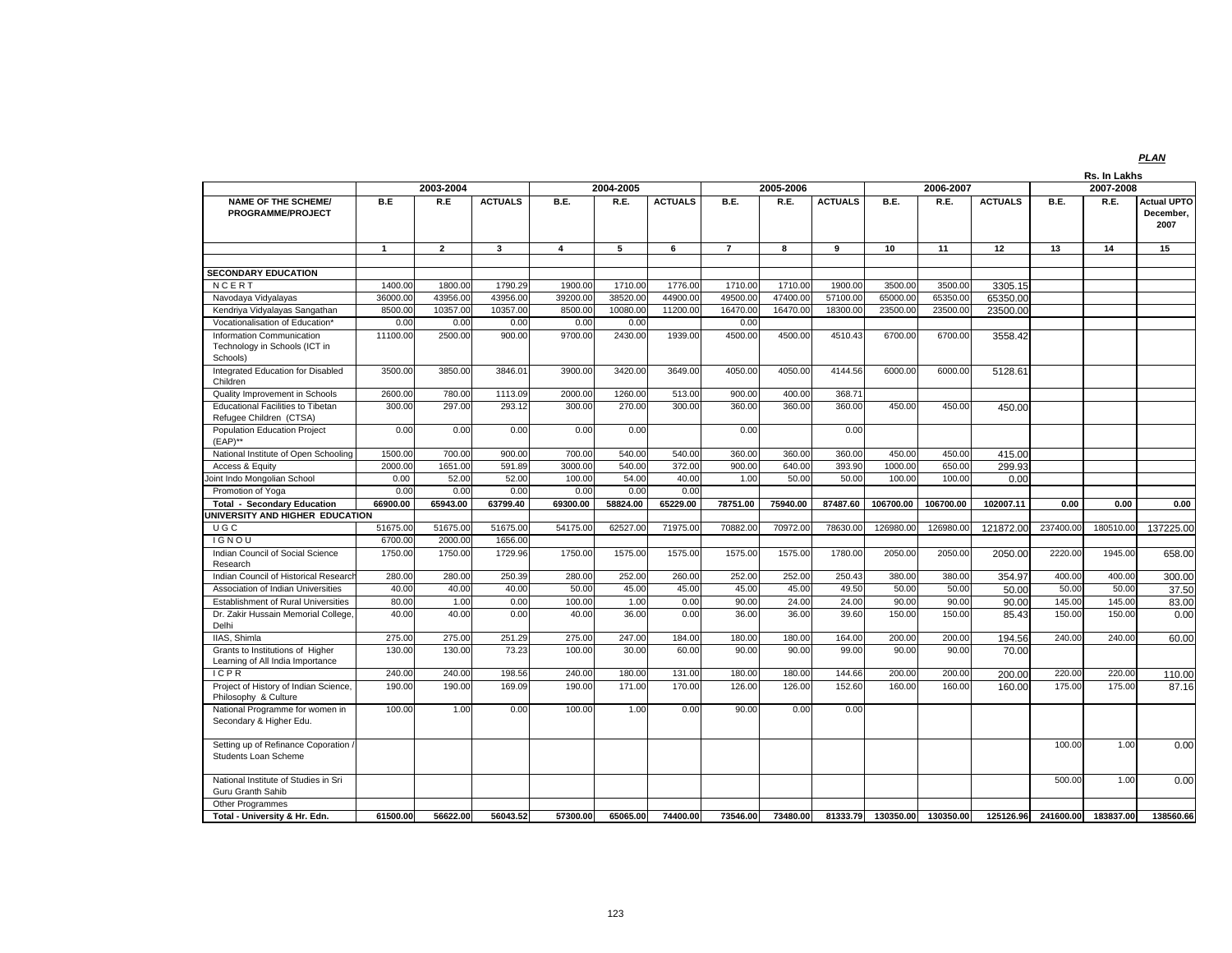|                                                                                                          |              | 2003-2004      |                |                | 2004-2005      |                |                | 2005-2006 |                |          | 2006-2007 |                |          | Rs. In Lakhs<br>2007-2008 |                    |
|----------------------------------------------------------------------------------------------------------|--------------|----------------|----------------|----------------|----------------|----------------|----------------|-----------|----------------|----------|-----------|----------------|----------|---------------------------|--------------------|
| <b>NAME OF THE SCHEME/</b>                                                                               | B.E          | R.E            | <b>ACTUALS</b> | B.E.           | R.E.           | <b>ACTUALS</b> | B.E.           | R.E.      | <b>ACTUALS</b> | B.E.     | R.E.      | <b>ACTUALS</b> | B.E.     | R.E.                      | <b>Actual UPTO</b> |
| PROGRAMME/PROJECT                                                                                        |              |                |                |                |                |                |                |           |                |          |           |                |          |                           | December,<br>2007  |
|                                                                                                          | $\mathbf{1}$ | $\overline{2}$ | 3              | $\overline{4}$ | $\overline{5}$ | 6              | $\overline{7}$ | 8         | $\overline{9}$ | 10       | 11        | 12             | 13       | 14                        | 15                 |
| <b>DEVELOPMENT OF LANGUAGES</b>                                                                          |              |                |                |                |                |                |                |           |                |          |           |                |          |                           |                    |
| Directorate of Hindi                                                                                     | 550.00       | 650.00         | 634.10         | 734.00         | 661.00         | 699.00         | 661.00         | 661.00    | 687.20         | 800.00   | 800.00    | 751.79         | 900.00   | 900.00                    | 510.00             |
| Commission for Scientific and<br><b>Technology Terminology</b>                                           | 210.00       | 170.00         | 146.86         | 210.00         | 188.00         | 192.00         | 189.00         | 207.00    | 189.35         | 350.00   | 350.00    | 281.58         | 400.00   | 361.00                    | 141.00             |
| Grants to Hindi Shiksha Mandal,<br>Agra                                                                  | 575.00       | 250.00         | 250.00         | 300.00         | 270.00         | 288.00         | 270.00         | 270.00    | 300.00         | 450.00   | 450.00    | 450.00         | 1700.00  | 600.00                    | 280.00             |
| Appointment of Language Teachers                                                                         | 1150.00      | 1150.00        | 1110.28        | 1300.00        | 1440.00        | 1487.00        | 1440.00        | 1440.00   | 1538.00        | 2000.00  | 2000.00   | 2573.71        | 0.00     | 1500.00                   | 608.00             |
| Assistance to Agencies for<br>Education in Human Values                                                  | 900.00       | 250.00         | 300.00         | 300.00         | 270.00         | 274.00         | 270.00         | 270.00    | 287.23         | 300.00   | 375.00    | 278.93         | 0.00     | 300.00                    | 146.00             |
| Area Intensive and Madarsa<br><b>Modernisation Programmes</b>                                            | 3150.00      | 2900.00        | 2900.00        | 2900.00        | 2160.00        | 2205.00        | 2610.00        | 2610.00   | 2646.13        | 5000.00  | 5000.00   | 4498.93        | 5500.00  | 5000.00                   | 1019.00            |
| Regional Language Centres **                                                                             | 0.00         | 0.00           | 0.00           | 0.00           | 0.00           | 0.00           | 0.00           |           |                |          |           |                |          |                           |                    |
| National Council for Promotion of<br>Urdu Language                                                       | 975.00       | 1025.00        | 975.00         | 1100.00        | 990.00         | 1100.00        | 990.00         | 990.00    | 1153.01        | 1400.00  | 1660.00   | 1660.19        | 1740.00  | 1740.00                   | 1295.00            |
| Central Institute of Indian<br>Languages, Mysore & RLC<br>(Bharatiya Bhasha Sansthan)                    | 598.00       | 650.00         | 607.12         | 795.00         | 806.00         | 790.00         | 806.00         | 806.00    | 837.31         | 1100.00  | 1183.00   | 1099.59        | 2410.00  | 2025.00                   | 936.00             |
| National Council for Promotion of<br>Sindhi Language                                                     | 40.00        | 40.00          | 40.00          | 85.00          | 76.00          | 76.00          | 77.00          | 77.00     | 60.00          | 100.00   | 100.00    | 100.00         | 100.00   | 170.00                    | 90.00              |
| Scheme of Financial Assistance to<br>English Teaching Institutes and<br>District Centres for English *** | 100.00       | 200.00         | 200.00         | 0.00           | 0.00           | 0.00           | 0.00           |           |                |          |           |                |          |                           |                    |
| Financial Assistance to Regional<br>Institutes of English ***                                            | 0.00         | 60.00          | 60.00          | 0.00           | 0.00           | 0.00           | 0.00           |           |                |          |           |                |          |                           |                    |
| English Language Teaching<br>Institutes and other Organisations                                          | 40.00        | 40.00          | 20.00          | 0.00           | 0.00           | 0.00           | 0.00           |           |                |          |           |                |          |                           |                    |
| <b>CIEFL Schemes</b>                                                                                     | 0.00         | 0.00           | 0.00           | 400.00         | 360.00         | 400.00         | 360.00         | 360.00    | 377.50         | 400.00   | 400.00    | 376.00         | 400.00   | 90.00                     | 90.00              |
| Development of Tamil Language                                                                            | 0.00         | 0.00           | 0.00           | 0.00           | 0.00           | 0.00           | 90.00          | 50.00     | 47.72          | 100.00   | 282.00    | 282.25         | 500.00   | 500.00                    | 339.00             |
| National Commission for Indian<br>Language.                                                              | 5.00         | 5.00           | 0.00           | 5.00           | 4.00           | 0.00           | 0.00           |           |                |          |           |                |          |                           |                    |
| Rashtriya Sanskrit Sansthan                                                                              | 1507.00      | 1550.00        | 1550.00        | 1950.00        | 1530.00        | 1530.00        | 1557.00        | 1557.00   | 1557.00        | 2730.00  | 2629.00   | 2629.00        | 3300.00  | 3300.00                   | 2077.00            |
| Grants to Rashtriya Veda Vidya<br>Pratishthan                                                            | 300.00       | 100.00         | 100.00         | 250.00         | 135.00         | 135.00         | 225.00         | 25.00     | 25.00          | 170.00   | 170.00    | 170.00         | 300.00   | 520.00                    | 270.00             |
| Development of Sanskrit Education<br>in States/UTs                                                       | 1300.00      | 1500.00        | 1473.40        | 1800.00        | 1440.00        | 722.00         | 1710.00        | 951.00    | 1040.09        | 1600.00  | 1436.00   | 1320.83        |          |                           |                    |
| <b>Total - DEVELOPMENT OF</b><br><b>LANGUAGES</b>                                                        | 11400.00     | 10540.00       | 10366.76       | 12129.00       | 10330.00       | 9898.00        | 11255.00       | 10274.00  | 10745.54       | 16500.00 | 16835.00  | 16472.80       | 17250.00 | 17006.00                  | 7801.00            |
| <b>GENERAL SCHOLARSHIPS</b>                                                                              |              |                |                |                |                |                |                |           |                |          |           |                |          |                           |                    |
| National Scholarships Schemes                                                                            | 500.00       | 60.00          | 12.42          | 400.00         | 54.00          | 30.19          | 0.00           |           |                |          |           |                |          |                           |                    |
| Scholarships for Talented Children                                                                       | 300.00       | 40.00          | 2.22           | 300.00         | 36.00          | 42.00          | 0.00           |           |                |          |           |                |          |                           |                    |
| National Merit Scholarship Scheme                                                                        | 0.00         | 0.00           | 0.00           | 0.00           | 0.00           | 0.00           | 990.00         | 790.00    | 835.69         | 1300.00  | 1300.00   | 716.88         |          |                           |                    |
| Scholarship for College & University<br>Students                                                         |              |                |                |                |                |                |                |           |                |          |           |                | 1400.00  | 1400.00                   | 0.00               |
| <b>Total - SCHOLARSHIPS</b><br><b>DISTANCE LEARNING</b>                                                  | 800.00       | 100.00         | 14.64          | 700.00         | 90.00          | 72.19          | 990.00         | 790.00    | 835.69         | 1300.00  | 1300.00   | 716.88         | 1400.00  | 1400.00                   | 0.00               |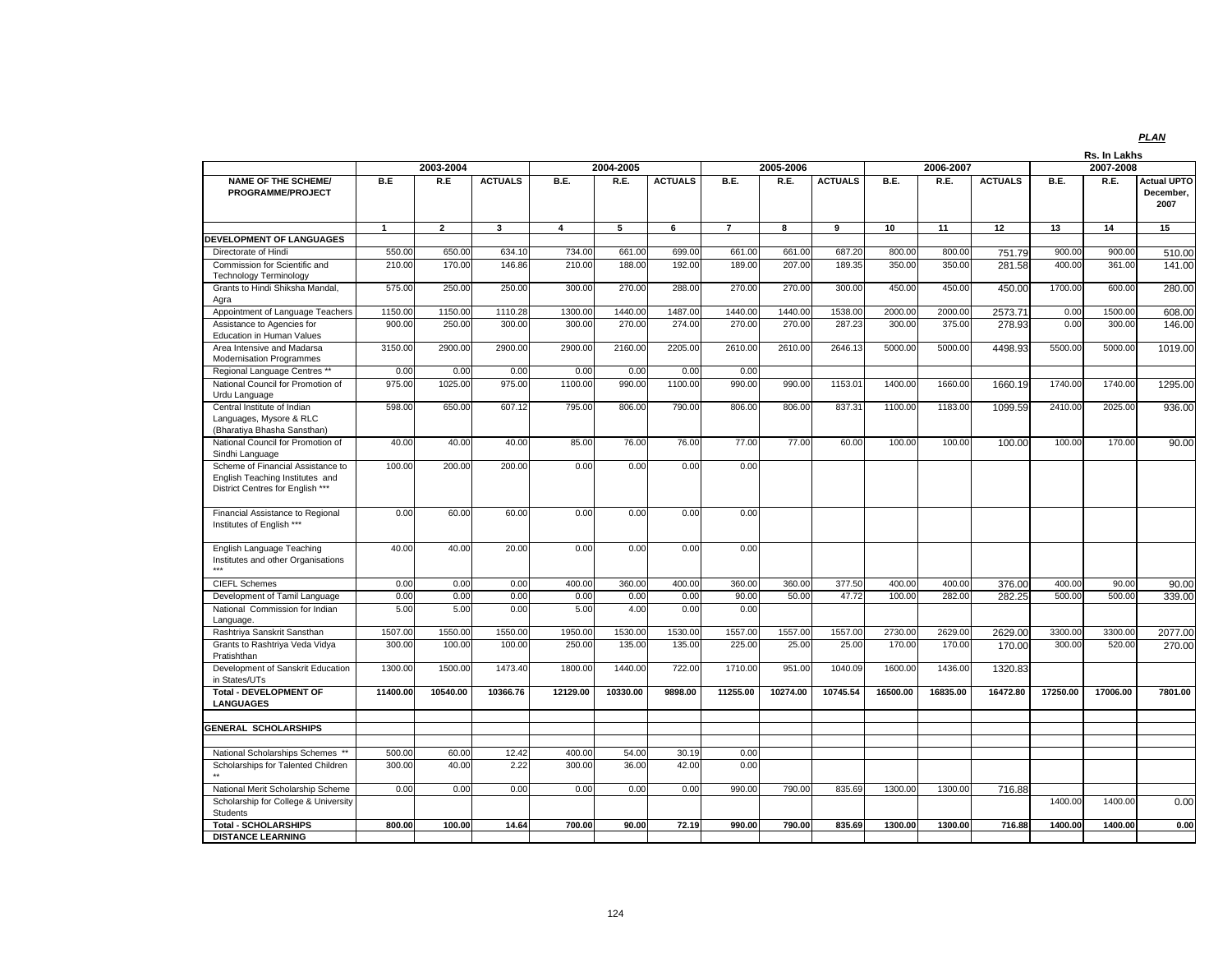| 2004-2005<br>2006-2007<br>2007-2008<br><b>NAME OF THE SCHEME/</b><br>B.E<br><b>ACTUALS</b><br>B.E.<br>R.E.<br><b>ACTUALS</b><br>B.E.<br>R.E.<br><b>ACTUALS</b><br>B.E.<br><b>ACTUALS</b><br>B.E.<br>R.E.<br><b>Actual UPTO</b><br>R.E<br>R.E.<br>PROGRAMME/PROJECT<br>December,<br>2007<br>$\mathbf{1}$<br>$\overline{2}$<br>3<br>$\overline{4}$<br>5<br>6<br>$\overline{7}$<br>8<br>9<br>10<br>11<br>12<br>13<br>14<br>15<br>National Mission in Education<br>50200.00<br>0.00<br>0.00<br>through IC<br><b>IGNOU</b><br>10800.00<br>10800.00<br>6700.00<br>6030.00<br>6665.00<br>5400.00<br>5400.00<br>3024.00<br>10000.00<br>9505.00<br>9505.00<br>4000.00<br><b>Total - DISTANCE LEARNING</b><br>6700.00<br>6030.00<br>5400.00<br>5400.00<br>3024.00<br>10000.00<br>61000.00<br>6665.00<br>9505.00<br>9505.00<br>10800.00<br>4000.00<br><b>BOOK PROMOTION</b><br>950.00<br>2000.00<br>1797.00<br>715.00<br>670.00<br>670.00<br>300.00<br>300.00<br>180.00<br>180.00<br>324.00<br>974.00<br>715.00<br>Grants to National Book Trust/<br>1650.00<br>418.00<br>Institutions for Book Promotion<br>120.00<br>132.76<br>200.00<br><b>Grants for Book Promotion Activities</b><br>100.00<br>109.67<br>120.00<br>108.00<br>107.00<br>180.00<br>130.00<br>53.00<br>28.67<br>and Vol. Agencies<br><b>Grants for Book Promotion Activities</b><br>2.87<br>and Vol. Agencies (Contribution)<br>280.00<br>300.00<br>219.32<br>250.00<br>180.00<br>79.00<br>450.00<br>300.00<br>41.17<br>500.00<br>400.00<br>433.00<br>433.00<br>Scheme for Intellectual Property<br>174.10<br>Education, Research and Public<br>Outreach<br><b>Educational Libraries</b><br>50.00<br>0.00<br>0.00<br>0.00<br>0.00<br>1.00<br>1.00<br>Scheme of Financial Assistance on<br>100.00<br>0.00<br>0.00<br>0.00<br>0.00<br>0.00<br>0.00<br><b>WTO Studies *</b><br>2.00<br>2.00<br>Others<br>1091.00<br>954.00<br>1404.00<br>1123.93<br>2700.00<br>2250.00<br>1150.00<br>1150.00<br><b>Total - BOOK PROMOTION</b><br>1200.00<br>628.99<br>671.00<br>468.00<br>366.00<br>1855.64<br><b>INC/UNESCO</b><br>135.00<br>370.00<br>174.00<br>170.00<br>229.00<br>129.25<br>367.00<br>367.00<br>367.00<br>Auroville Management<br>155.00<br>194.00<br>331.00<br>281.00<br>280.75<br>367.00<br>Strengthneing of External Academic<br>50.00<br>45.00<br>50.00<br>50.00<br>50.00<br>28.97<br>50.00<br>50.00<br>15.00<br>15.00<br>14.28<br>38.84<br>Relation<br>Re-organisation of the INC Library<br>10.00<br>10.00<br>10.00<br>9.00<br>0.00<br>9.00<br>1.00<br>0.21<br>10.00<br>10.00<br>8.79<br>0.03<br>Holding of Meetings of Committees/<br>0.00<br>0.00<br>0.00<br>0.00<br>0.00<br>0.00<br>0.00<br>Conference etc.<br>Strengthening of Vol. Orgns.<br>5.00<br>3.00<br>0.98<br>3.00<br>5.00<br>3.00<br>0.00<br>3.00<br>1.25<br>3.00<br>3.00<br>1.00<br>engaged in UNESCO's Programme<br>and Activities<br>280.00<br>252.00<br><b>UNESCO</b> related activities<br>89.00<br>Bharat Shiksha Kosh<br>0.00<br>0.00<br>0.00<br>0.00<br>0.00<br>0.00<br>0.00<br><b>Total - INC/UNESCO</b><br>200.00<br>433.00<br>184.98<br>236.00<br>388.00<br>259.00<br>185.00<br>248.00<br>144.99<br>430.00<br>344.00<br>329.38<br>647.00<br>619.00<br><b>SECRETARIAT</b><br>120.00<br>120.00<br>Scheme for e-goverance<br><b>PLANNING NORMS</b><br>225.00<br>235.00<br>234.9<br>239.00<br>883.00<br>410.00<br>National Institute of Educational<br>265.00<br>284.00<br>261.00<br>239.00<br>243.71<br>500.00<br>500.00<br>484.07<br>883.00<br>Planning and Administration<br>(NIEPA)<br>Scheme of Studies<br>90.00<br>35.00<br>39.63<br>90.00<br>54.00<br>53.00<br>81.00<br>81.00<br>80.88<br>120.00<br>100.00<br>76.59<br>Seminars/Evaluation etc.<br>1.00<br>Strengthening of Statistical<br>100.00<br>0.00<br>1.00<br>0.00<br>0.00<br>1.00<br>Machinery in States<br>1.00<br><b>Statistics</b><br>Grants to Development of Education<br>495.00<br>450.00<br>Portal<br><b>Total - Planning Norms + Statistics</b><br>415.00<br>271.00<br>274.54<br>356.00<br>338.00<br>314.00<br>321.00<br>321.00<br>324.59<br>620.00<br>1095.00<br>1010.66<br>883.00<br>883.00<br>410.00<br><b>TECHNICAL EDUCATION</b><br>7000.00<br>2000.00<br>1975.54<br>2923.00<br>3171.00<br>2078.00<br>2610.00<br>1510.00<br>1308.77<br>2900.00<br>1000.00<br>2000.00<br>201.00<br><b>Community Polytechnics</b><br>890.55 |  |           |  |  |           |  |  | Rs. In Lakhs |        |
|-----------------------------------------------------------------------------------------------------------------------------------------------------------------------------------------------------------------------------------------------------------------------------------------------------------------------------------------------------------------------------------------------------------------------------------------------------------------------------------------------------------------------------------------------------------------------------------------------------------------------------------------------------------------------------------------------------------------------------------------------------------------------------------------------------------------------------------------------------------------------------------------------------------------------------------------------------------------------------------------------------------------------------------------------------------------------------------------------------------------------------------------------------------------------------------------------------------------------------------------------------------------------------------------------------------------------------------------------------------------------------------------------------------------------------------------------------------------------------------------------------------------------------------------------------------------------------------------------------------------------------------------------------------------------------------------------------------------------------------------------------------------------------------------------------------------------------------------------------------------------------------------------------------------------------------------------------------------------------------------------------------------------------------------------------------------------------------------------------------------------------------------------------------------------------------------------------------------------------------------------------------------------------------------------------------------------------------------------------------------------------------------------------------------------------------------------------------------------------------------------------------------------------------------------------------------------------------------------------------------------------------------------------------------------------------------------------------------------------------------------------------------------------------------------------------------------------------------------------------------------------------------------------------------------------------------------------------------------------------------------------------------------------------------------------------------------------------------------------------------------------------------------------------------------------------------------------------------------------------------------------------------------------------------------------------------------------------------------------------------------------------------------------------------------------------------------------------------------------------------------------------------------------------------------------------------------------------------------------------------------------------------------------------------------------------------------------------------------------------------------------------------------------------------------------------------------------------------------------------------------------------------------------------------------------------------------------------------------------------------------------------------------------------------------------------------------------------------------------------------------------------------------------------------------------------------------------------------------------------------------------------------------------------------------------------------------------------------|--|-----------|--|--|-----------|--|--|--------------|--------|
|                                                                                                                                                                                                                                                                                                                                                                                                                                                                                                                                                                                                                                                                                                                                                                                                                                                                                                                                                                                                                                                                                                                                                                                                                                                                                                                                                                                                                                                                                                                                                                                                                                                                                                                                                                                                                                                                                                                                                                                                                                                                                                                                                                                                                                                                                                                                                                                                                                                                                                                                                                                                                                                                                                                                                                                                                                                                                                                                                                                                                                                                                                                                                                                                                                                                                                                                                                                                                                                                                                                                                                                                                                                                                                                                                                                                                                                                                                                                                                                                                                                                                                                                                                                                                                                                                                                                         |  | 2003-2004 |  |  | 2005-2006 |  |  |              |        |
|                                                                                                                                                                                                                                                                                                                                                                                                                                                                                                                                                                                                                                                                                                                                                                                                                                                                                                                                                                                                                                                                                                                                                                                                                                                                                                                                                                                                                                                                                                                                                                                                                                                                                                                                                                                                                                                                                                                                                                                                                                                                                                                                                                                                                                                                                                                                                                                                                                                                                                                                                                                                                                                                                                                                                                                                                                                                                                                                                                                                                                                                                                                                                                                                                                                                                                                                                                                                                                                                                                                                                                                                                                                                                                                                                                                                                                                                                                                                                                                                                                                                                                                                                                                                                                                                                                                                         |  |           |  |  |           |  |  |              |        |
|                                                                                                                                                                                                                                                                                                                                                                                                                                                                                                                                                                                                                                                                                                                                                                                                                                                                                                                                                                                                                                                                                                                                                                                                                                                                                                                                                                                                                                                                                                                                                                                                                                                                                                                                                                                                                                                                                                                                                                                                                                                                                                                                                                                                                                                                                                                                                                                                                                                                                                                                                                                                                                                                                                                                                                                                                                                                                                                                                                                                                                                                                                                                                                                                                                                                                                                                                                                                                                                                                                                                                                                                                                                                                                                                                                                                                                                                                                                                                                                                                                                                                                                                                                                                                                                                                                                                         |  |           |  |  |           |  |  |              |        |
|                                                                                                                                                                                                                                                                                                                                                                                                                                                                                                                                                                                                                                                                                                                                                                                                                                                                                                                                                                                                                                                                                                                                                                                                                                                                                                                                                                                                                                                                                                                                                                                                                                                                                                                                                                                                                                                                                                                                                                                                                                                                                                                                                                                                                                                                                                                                                                                                                                                                                                                                                                                                                                                                                                                                                                                                                                                                                                                                                                                                                                                                                                                                                                                                                                                                                                                                                                                                                                                                                                                                                                                                                                                                                                                                                                                                                                                                                                                                                                                                                                                                                                                                                                                                                                                                                                                                         |  |           |  |  |           |  |  |              |        |
|                                                                                                                                                                                                                                                                                                                                                                                                                                                                                                                                                                                                                                                                                                                                                                                                                                                                                                                                                                                                                                                                                                                                                                                                                                                                                                                                                                                                                                                                                                                                                                                                                                                                                                                                                                                                                                                                                                                                                                                                                                                                                                                                                                                                                                                                                                                                                                                                                                                                                                                                                                                                                                                                                                                                                                                                                                                                                                                                                                                                                                                                                                                                                                                                                                                                                                                                                                                                                                                                                                                                                                                                                                                                                                                                                                                                                                                                                                                                                                                                                                                                                                                                                                                                                                                                                                                                         |  |           |  |  |           |  |  |              |        |
|                                                                                                                                                                                                                                                                                                                                                                                                                                                                                                                                                                                                                                                                                                                                                                                                                                                                                                                                                                                                                                                                                                                                                                                                                                                                                                                                                                                                                                                                                                                                                                                                                                                                                                                                                                                                                                                                                                                                                                                                                                                                                                                                                                                                                                                                                                                                                                                                                                                                                                                                                                                                                                                                                                                                                                                                                                                                                                                                                                                                                                                                                                                                                                                                                                                                                                                                                                                                                                                                                                                                                                                                                                                                                                                                                                                                                                                                                                                                                                                                                                                                                                                                                                                                                                                                                                                                         |  |           |  |  |           |  |  |              |        |
|                                                                                                                                                                                                                                                                                                                                                                                                                                                                                                                                                                                                                                                                                                                                                                                                                                                                                                                                                                                                                                                                                                                                                                                                                                                                                                                                                                                                                                                                                                                                                                                                                                                                                                                                                                                                                                                                                                                                                                                                                                                                                                                                                                                                                                                                                                                                                                                                                                                                                                                                                                                                                                                                                                                                                                                                                                                                                                                                                                                                                                                                                                                                                                                                                                                                                                                                                                                                                                                                                                                                                                                                                                                                                                                                                                                                                                                                                                                                                                                                                                                                                                                                                                                                                                                                                                                                         |  |           |  |  |           |  |  |              |        |
|                                                                                                                                                                                                                                                                                                                                                                                                                                                                                                                                                                                                                                                                                                                                                                                                                                                                                                                                                                                                                                                                                                                                                                                                                                                                                                                                                                                                                                                                                                                                                                                                                                                                                                                                                                                                                                                                                                                                                                                                                                                                                                                                                                                                                                                                                                                                                                                                                                                                                                                                                                                                                                                                                                                                                                                                                                                                                                                                                                                                                                                                                                                                                                                                                                                                                                                                                                                                                                                                                                                                                                                                                                                                                                                                                                                                                                                                                                                                                                                                                                                                                                                                                                                                                                                                                                                                         |  |           |  |  |           |  |  |              |        |
|                                                                                                                                                                                                                                                                                                                                                                                                                                                                                                                                                                                                                                                                                                                                                                                                                                                                                                                                                                                                                                                                                                                                                                                                                                                                                                                                                                                                                                                                                                                                                                                                                                                                                                                                                                                                                                                                                                                                                                                                                                                                                                                                                                                                                                                                                                                                                                                                                                                                                                                                                                                                                                                                                                                                                                                                                                                                                                                                                                                                                                                                                                                                                                                                                                                                                                                                                                                                                                                                                                                                                                                                                                                                                                                                                                                                                                                                                                                                                                                                                                                                                                                                                                                                                                                                                                                                         |  |           |  |  |           |  |  |              |        |
|                                                                                                                                                                                                                                                                                                                                                                                                                                                                                                                                                                                                                                                                                                                                                                                                                                                                                                                                                                                                                                                                                                                                                                                                                                                                                                                                                                                                                                                                                                                                                                                                                                                                                                                                                                                                                                                                                                                                                                                                                                                                                                                                                                                                                                                                                                                                                                                                                                                                                                                                                                                                                                                                                                                                                                                                                                                                                                                                                                                                                                                                                                                                                                                                                                                                                                                                                                                                                                                                                                                                                                                                                                                                                                                                                                                                                                                                                                                                                                                                                                                                                                                                                                                                                                                                                                                                         |  |           |  |  |           |  |  |              |        |
|                                                                                                                                                                                                                                                                                                                                                                                                                                                                                                                                                                                                                                                                                                                                                                                                                                                                                                                                                                                                                                                                                                                                                                                                                                                                                                                                                                                                                                                                                                                                                                                                                                                                                                                                                                                                                                                                                                                                                                                                                                                                                                                                                                                                                                                                                                                                                                                                                                                                                                                                                                                                                                                                                                                                                                                                                                                                                                                                                                                                                                                                                                                                                                                                                                                                                                                                                                                                                                                                                                                                                                                                                                                                                                                                                                                                                                                                                                                                                                                                                                                                                                                                                                                                                                                                                                                                         |  |           |  |  |           |  |  |              |        |
|                                                                                                                                                                                                                                                                                                                                                                                                                                                                                                                                                                                                                                                                                                                                                                                                                                                                                                                                                                                                                                                                                                                                                                                                                                                                                                                                                                                                                                                                                                                                                                                                                                                                                                                                                                                                                                                                                                                                                                                                                                                                                                                                                                                                                                                                                                                                                                                                                                                                                                                                                                                                                                                                                                                                                                                                                                                                                                                                                                                                                                                                                                                                                                                                                                                                                                                                                                                                                                                                                                                                                                                                                                                                                                                                                                                                                                                                                                                                                                                                                                                                                                                                                                                                                                                                                                                                         |  |           |  |  |           |  |  |              |        |
|                                                                                                                                                                                                                                                                                                                                                                                                                                                                                                                                                                                                                                                                                                                                                                                                                                                                                                                                                                                                                                                                                                                                                                                                                                                                                                                                                                                                                                                                                                                                                                                                                                                                                                                                                                                                                                                                                                                                                                                                                                                                                                                                                                                                                                                                                                                                                                                                                                                                                                                                                                                                                                                                                                                                                                                                                                                                                                                                                                                                                                                                                                                                                                                                                                                                                                                                                                                                                                                                                                                                                                                                                                                                                                                                                                                                                                                                                                                                                                                                                                                                                                                                                                                                                                                                                                                                         |  |           |  |  |           |  |  |              |        |
|                                                                                                                                                                                                                                                                                                                                                                                                                                                                                                                                                                                                                                                                                                                                                                                                                                                                                                                                                                                                                                                                                                                                                                                                                                                                                                                                                                                                                                                                                                                                                                                                                                                                                                                                                                                                                                                                                                                                                                                                                                                                                                                                                                                                                                                                                                                                                                                                                                                                                                                                                                                                                                                                                                                                                                                                                                                                                                                                                                                                                                                                                                                                                                                                                                                                                                                                                                                                                                                                                                                                                                                                                                                                                                                                                                                                                                                                                                                                                                                                                                                                                                                                                                                                                                                                                                                                         |  |           |  |  |           |  |  |              |        |
|                                                                                                                                                                                                                                                                                                                                                                                                                                                                                                                                                                                                                                                                                                                                                                                                                                                                                                                                                                                                                                                                                                                                                                                                                                                                                                                                                                                                                                                                                                                                                                                                                                                                                                                                                                                                                                                                                                                                                                                                                                                                                                                                                                                                                                                                                                                                                                                                                                                                                                                                                                                                                                                                                                                                                                                                                                                                                                                                                                                                                                                                                                                                                                                                                                                                                                                                                                                                                                                                                                                                                                                                                                                                                                                                                                                                                                                                                                                                                                                                                                                                                                                                                                                                                                                                                                                                         |  |           |  |  |           |  |  |              |        |
|                                                                                                                                                                                                                                                                                                                                                                                                                                                                                                                                                                                                                                                                                                                                                                                                                                                                                                                                                                                                                                                                                                                                                                                                                                                                                                                                                                                                                                                                                                                                                                                                                                                                                                                                                                                                                                                                                                                                                                                                                                                                                                                                                                                                                                                                                                                                                                                                                                                                                                                                                                                                                                                                                                                                                                                                                                                                                                                                                                                                                                                                                                                                                                                                                                                                                                                                                                                                                                                                                                                                                                                                                                                                                                                                                                                                                                                                                                                                                                                                                                                                                                                                                                                                                                                                                                                                         |  |           |  |  |           |  |  |              |        |
|                                                                                                                                                                                                                                                                                                                                                                                                                                                                                                                                                                                                                                                                                                                                                                                                                                                                                                                                                                                                                                                                                                                                                                                                                                                                                                                                                                                                                                                                                                                                                                                                                                                                                                                                                                                                                                                                                                                                                                                                                                                                                                                                                                                                                                                                                                                                                                                                                                                                                                                                                                                                                                                                                                                                                                                                                                                                                                                                                                                                                                                                                                                                                                                                                                                                                                                                                                                                                                                                                                                                                                                                                                                                                                                                                                                                                                                                                                                                                                                                                                                                                                                                                                                                                                                                                                                                         |  |           |  |  |           |  |  |              | 418.00 |
|                                                                                                                                                                                                                                                                                                                                                                                                                                                                                                                                                                                                                                                                                                                                                                                                                                                                                                                                                                                                                                                                                                                                                                                                                                                                                                                                                                                                                                                                                                                                                                                                                                                                                                                                                                                                                                                                                                                                                                                                                                                                                                                                                                                                                                                                                                                                                                                                                                                                                                                                                                                                                                                                                                                                                                                                                                                                                                                                                                                                                                                                                                                                                                                                                                                                                                                                                                                                                                                                                                                                                                                                                                                                                                                                                                                                                                                                                                                                                                                                                                                                                                                                                                                                                                                                                                                                         |  |           |  |  |           |  |  |              |        |
|                                                                                                                                                                                                                                                                                                                                                                                                                                                                                                                                                                                                                                                                                                                                                                                                                                                                                                                                                                                                                                                                                                                                                                                                                                                                                                                                                                                                                                                                                                                                                                                                                                                                                                                                                                                                                                                                                                                                                                                                                                                                                                                                                                                                                                                                                                                                                                                                                                                                                                                                                                                                                                                                                                                                                                                                                                                                                                                                                                                                                                                                                                                                                                                                                                                                                                                                                                                                                                                                                                                                                                                                                                                                                                                                                                                                                                                                                                                                                                                                                                                                                                                                                                                                                                                                                                                                         |  |           |  |  |           |  |  |              |        |
|                                                                                                                                                                                                                                                                                                                                                                                                                                                                                                                                                                                                                                                                                                                                                                                                                                                                                                                                                                                                                                                                                                                                                                                                                                                                                                                                                                                                                                                                                                                                                                                                                                                                                                                                                                                                                                                                                                                                                                                                                                                                                                                                                                                                                                                                                                                                                                                                                                                                                                                                                                                                                                                                                                                                                                                                                                                                                                                                                                                                                                                                                                                                                                                                                                                                                                                                                                                                                                                                                                                                                                                                                                                                                                                                                                                                                                                                                                                                                                                                                                                                                                                                                                                                                                                                                                                                         |  |           |  |  |           |  |  |              |        |
|                                                                                                                                                                                                                                                                                                                                                                                                                                                                                                                                                                                                                                                                                                                                                                                                                                                                                                                                                                                                                                                                                                                                                                                                                                                                                                                                                                                                                                                                                                                                                                                                                                                                                                                                                                                                                                                                                                                                                                                                                                                                                                                                                                                                                                                                                                                                                                                                                                                                                                                                                                                                                                                                                                                                                                                                                                                                                                                                                                                                                                                                                                                                                                                                                                                                                                                                                                                                                                                                                                                                                                                                                                                                                                                                                                                                                                                                                                                                                                                                                                                                                                                                                                                                                                                                                                                                         |  |           |  |  |           |  |  |              |        |
|                                                                                                                                                                                                                                                                                                                                                                                                                                                                                                                                                                                                                                                                                                                                                                                                                                                                                                                                                                                                                                                                                                                                                                                                                                                                                                                                                                                                                                                                                                                                                                                                                                                                                                                                                                                                                                                                                                                                                                                                                                                                                                                                                                                                                                                                                                                                                                                                                                                                                                                                                                                                                                                                                                                                                                                                                                                                                                                                                                                                                                                                                                                                                                                                                                                                                                                                                                                                                                                                                                                                                                                                                                                                                                                                                                                                                                                                                                                                                                                                                                                                                                                                                                                                                                                                                                                                         |  |           |  |  |           |  |  |              |        |
|                                                                                                                                                                                                                                                                                                                                                                                                                                                                                                                                                                                                                                                                                                                                                                                                                                                                                                                                                                                                                                                                                                                                                                                                                                                                                                                                                                                                                                                                                                                                                                                                                                                                                                                                                                                                                                                                                                                                                                                                                                                                                                                                                                                                                                                                                                                                                                                                                                                                                                                                                                                                                                                                                                                                                                                                                                                                                                                                                                                                                                                                                                                                                                                                                                                                                                                                                                                                                                                                                                                                                                                                                                                                                                                                                                                                                                                                                                                                                                                                                                                                                                                                                                                                                                                                                                                                         |  |           |  |  |           |  |  |              |        |
|                                                                                                                                                                                                                                                                                                                                                                                                                                                                                                                                                                                                                                                                                                                                                                                                                                                                                                                                                                                                                                                                                                                                                                                                                                                                                                                                                                                                                                                                                                                                                                                                                                                                                                                                                                                                                                                                                                                                                                                                                                                                                                                                                                                                                                                                                                                                                                                                                                                                                                                                                                                                                                                                                                                                                                                                                                                                                                                                                                                                                                                                                                                                                                                                                                                                                                                                                                                                                                                                                                                                                                                                                                                                                                                                                                                                                                                                                                                                                                                                                                                                                                                                                                                                                                                                                                                                         |  |           |  |  |           |  |  |              |        |
|                                                                                                                                                                                                                                                                                                                                                                                                                                                                                                                                                                                                                                                                                                                                                                                                                                                                                                                                                                                                                                                                                                                                                                                                                                                                                                                                                                                                                                                                                                                                                                                                                                                                                                                                                                                                                                                                                                                                                                                                                                                                                                                                                                                                                                                                                                                                                                                                                                                                                                                                                                                                                                                                                                                                                                                                                                                                                                                                                                                                                                                                                                                                                                                                                                                                                                                                                                                                                                                                                                                                                                                                                                                                                                                                                                                                                                                                                                                                                                                                                                                                                                                                                                                                                                                                                                                                         |  |           |  |  |           |  |  |              |        |
|                                                                                                                                                                                                                                                                                                                                                                                                                                                                                                                                                                                                                                                                                                                                                                                                                                                                                                                                                                                                                                                                                                                                                                                                                                                                                                                                                                                                                                                                                                                                                                                                                                                                                                                                                                                                                                                                                                                                                                                                                                                                                                                                                                                                                                                                                                                                                                                                                                                                                                                                                                                                                                                                                                                                                                                                                                                                                                                                                                                                                                                                                                                                                                                                                                                                                                                                                                                                                                                                                                                                                                                                                                                                                                                                                                                                                                                                                                                                                                                                                                                                                                                                                                                                                                                                                                                                         |  |           |  |  |           |  |  |              |        |
|                                                                                                                                                                                                                                                                                                                                                                                                                                                                                                                                                                                                                                                                                                                                                                                                                                                                                                                                                                                                                                                                                                                                                                                                                                                                                                                                                                                                                                                                                                                                                                                                                                                                                                                                                                                                                                                                                                                                                                                                                                                                                                                                                                                                                                                                                                                                                                                                                                                                                                                                                                                                                                                                                                                                                                                                                                                                                                                                                                                                                                                                                                                                                                                                                                                                                                                                                                                                                                                                                                                                                                                                                                                                                                                                                                                                                                                                                                                                                                                                                                                                                                                                                                                                                                                                                                                                         |  |           |  |  |           |  |  |              | 456.00 |
|                                                                                                                                                                                                                                                                                                                                                                                                                                                                                                                                                                                                                                                                                                                                                                                                                                                                                                                                                                                                                                                                                                                                                                                                                                                                                                                                                                                                                                                                                                                                                                                                                                                                                                                                                                                                                                                                                                                                                                                                                                                                                                                                                                                                                                                                                                                                                                                                                                                                                                                                                                                                                                                                                                                                                                                                                                                                                                                                                                                                                                                                                                                                                                                                                                                                                                                                                                                                                                                                                                                                                                                                                                                                                                                                                                                                                                                                                                                                                                                                                                                                                                                                                                                                                                                                                                                                         |  |           |  |  |           |  |  |              |        |
|                                                                                                                                                                                                                                                                                                                                                                                                                                                                                                                                                                                                                                                                                                                                                                                                                                                                                                                                                                                                                                                                                                                                                                                                                                                                                                                                                                                                                                                                                                                                                                                                                                                                                                                                                                                                                                                                                                                                                                                                                                                                                                                                                                                                                                                                                                                                                                                                                                                                                                                                                                                                                                                                                                                                                                                                                                                                                                                                                                                                                                                                                                                                                                                                                                                                                                                                                                                                                                                                                                                                                                                                                                                                                                                                                                                                                                                                                                                                                                                                                                                                                                                                                                                                                                                                                                                                         |  |           |  |  |           |  |  |              | 33.00  |
|                                                                                                                                                                                                                                                                                                                                                                                                                                                                                                                                                                                                                                                                                                                                                                                                                                                                                                                                                                                                                                                                                                                                                                                                                                                                                                                                                                                                                                                                                                                                                                                                                                                                                                                                                                                                                                                                                                                                                                                                                                                                                                                                                                                                                                                                                                                                                                                                                                                                                                                                                                                                                                                                                                                                                                                                                                                                                                                                                                                                                                                                                                                                                                                                                                                                                                                                                                                                                                                                                                                                                                                                                                                                                                                                                                                                                                                                                                                                                                                                                                                                                                                                                                                                                                                                                                                                         |  |           |  |  |           |  |  |              |        |
|                                                                                                                                                                                                                                                                                                                                                                                                                                                                                                                                                                                                                                                                                                                                                                                                                                                                                                                                                                                                                                                                                                                                                                                                                                                                                                                                                                                                                                                                                                                                                                                                                                                                                                                                                                                                                                                                                                                                                                                                                                                                                                                                                                                                                                                                                                                                                                                                                                                                                                                                                                                                                                                                                                                                                                                                                                                                                                                                                                                                                                                                                                                                                                                                                                                                                                                                                                                                                                                                                                                                                                                                                                                                                                                                                                                                                                                                                                                                                                                                                                                                                                                                                                                                                                                                                                                                         |  |           |  |  |           |  |  |              |        |
|                                                                                                                                                                                                                                                                                                                                                                                                                                                                                                                                                                                                                                                                                                                                                                                                                                                                                                                                                                                                                                                                                                                                                                                                                                                                                                                                                                                                                                                                                                                                                                                                                                                                                                                                                                                                                                                                                                                                                                                                                                                                                                                                                                                                                                                                                                                                                                                                                                                                                                                                                                                                                                                                                                                                                                                                                                                                                                                                                                                                                                                                                                                                                                                                                                                                                                                                                                                                                                                                                                                                                                                                                                                                                                                                                                                                                                                                                                                                                                                                                                                                                                                                                                                                                                                                                                                                         |  |           |  |  |           |  |  |              |        |
|                                                                                                                                                                                                                                                                                                                                                                                                                                                                                                                                                                                                                                                                                                                                                                                                                                                                                                                                                                                                                                                                                                                                                                                                                                                                                                                                                                                                                                                                                                                                                                                                                                                                                                                                                                                                                                                                                                                                                                                                                                                                                                                                                                                                                                                                                                                                                                                                                                                                                                                                                                                                                                                                                                                                                                                                                                                                                                                                                                                                                                                                                                                                                                                                                                                                                                                                                                                                                                                                                                                                                                                                                                                                                                                                                                                                                                                                                                                                                                                                                                                                                                                                                                                                                                                                                                                                         |  |           |  |  |           |  |  |              |        |
|                                                                                                                                                                                                                                                                                                                                                                                                                                                                                                                                                                                                                                                                                                                                                                                                                                                                                                                                                                                                                                                                                                                                                                                                                                                                                                                                                                                                                                                                                                                                                                                                                                                                                                                                                                                                                                                                                                                                                                                                                                                                                                                                                                                                                                                                                                                                                                                                                                                                                                                                                                                                                                                                                                                                                                                                                                                                                                                                                                                                                                                                                                                                                                                                                                                                                                                                                                                                                                                                                                                                                                                                                                                                                                                                                                                                                                                                                                                                                                                                                                                                                                                                                                                                                                                                                                                                         |  |           |  |  |           |  |  |              |        |
|                                                                                                                                                                                                                                                                                                                                                                                                                                                                                                                                                                                                                                                                                                                                                                                                                                                                                                                                                                                                                                                                                                                                                                                                                                                                                                                                                                                                                                                                                                                                                                                                                                                                                                                                                                                                                                                                                                                                                                                                                                                                                                                                                                                                                                                                                                                                                                                                                                                                                                                                                                                                                                                                                                                                                                                                                                                                                                                                                                                                                                                                                                                                                                                                                                                                                                                                                                                                                                                                                                                                                                                                                                                                                                                                                                                                                                                                                                                                                                                                                                                                                                                                                                                                                                                                                                                                         |  |           |  |  |           |  |  |              |        |
|                                                                                                                                                                                                                                                                                                                                                                                                                                                                                                                                                                                                                                                                                                                                                                                                                                                                                                                                                                                                                                                                                                                                                                                                                                                                                                                                                                                                                                                                                                                                                                                                                                                                                                                                                                                                                                                                                                                                                                                                                                                                                                                                                                                                                                                                                                                                                                                                                                                                                                                                                                                                                                                                                                                                                                                                                                                                                                                                                                                                                                                                                                                                                                                                                                                                                                                                                                                                                                                                                                                                                                                                                                                                                                                                                                                                                                                                                                                                                                                                                                                                                                                                                                                                                                                                                                                                         |  |           |  |  |           |  |  |              |        |
|                                                                                                                                                                                                                                                                                                                                                                                                                                                                                                                                                                                                                                                                                                                                                                                                                                                                                                                                                                                                                                                                                                                                                                                                                                                                                                                                                                                                                                                                                                                                                                                                                                                                                                                                                                                                                                                                                                                                                                                                                                                                                                                                                                                                                                                                                                                                                                                                                                                                                                                                                                                                                                                                                                                                                                                                                                                                                                                                                                                                                                                                                                                                                                                                                                                                                                                                                                                                                                                                                                                                                                                                                                                                                                                                                                                                                                                                                                                                                                                                                                                                                                                                                                                                                                                                                                                                         |  |           |  |  |           |  |  |              |        |
|                                                                                                                                                                                                                                                                                                                                                                                                                                                                                                                                                                                                                                                                                                                                                                                                                                                                                                                                                                                                                                                                                                                                                                                                                                                                                                                                                                                                                                                                                                                                                                                                                                                                                                                                                                                                                                                                                                                                                                                                                                                                                                                                                                                                                                                                                                                                                                                                                                                                                                                                                                                                                                                                                                                                                                                                                                                                                                                                                                                                                                                                                                                                                                                                                                                                                                                                                                                                                                                                                                                                                                                                                                                                                                                                                                                                                                                                                                                                                                                                                                                                                                                                                                                                                                                                                                                                         |  |           |  |  |           |  |  |              | 22.00  |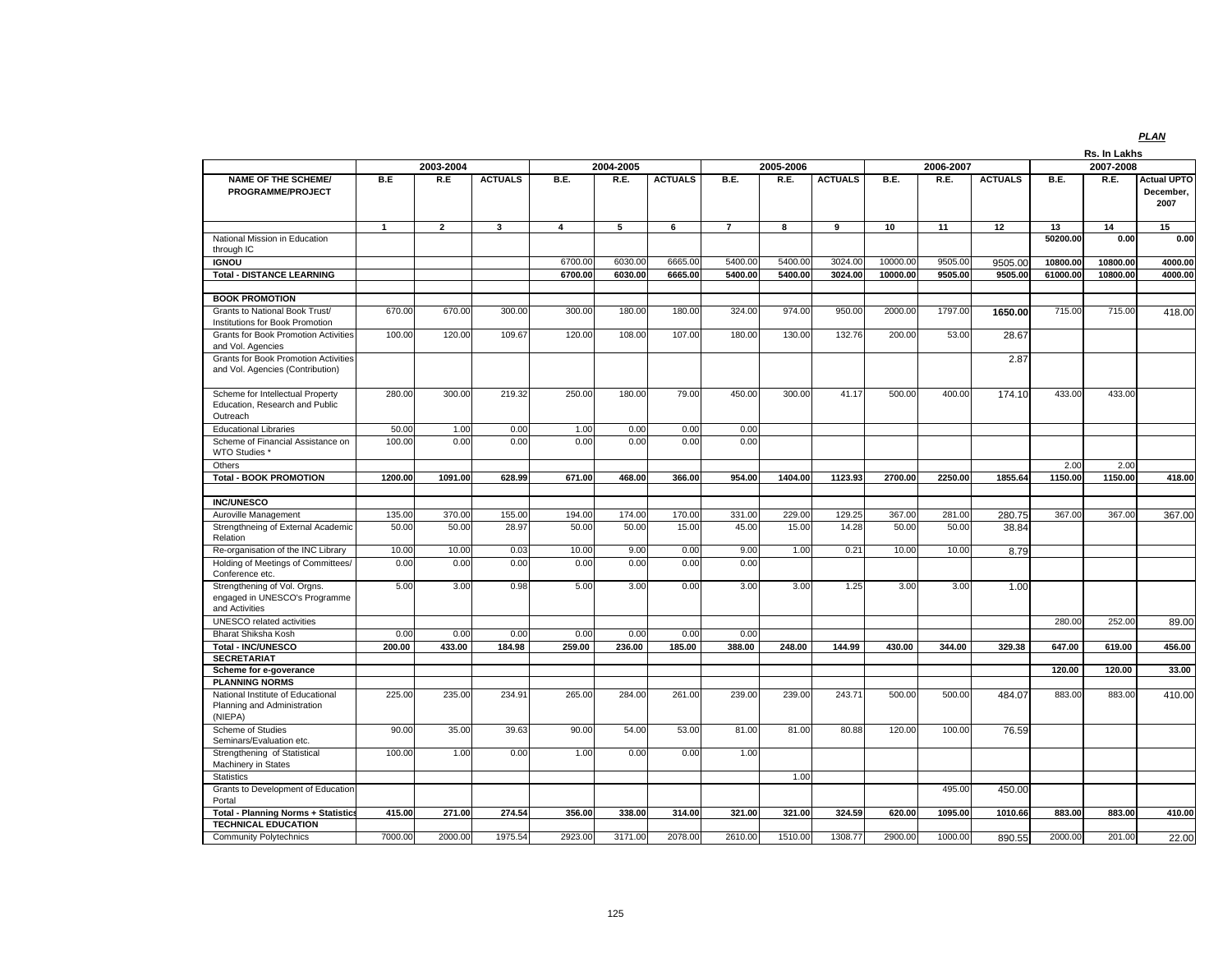|                                                                                   |              |                |                |                         |           |                |                |           |                |             |           |                |           | Rs. In Lakhs |                                         |
|-----------------------------------------------------------------------------------|--------------|----------------|----------------|-------------------------|-----------|----------------|----------------|-----------|----------------|-------------|-----------|----------------|-----------|--------------|-----------------------------------------|
|                                                                                   |              | 2003-2004      |                |                         | 2004-2005 |                |                | 2005-2006 |                |             | 2006-2007 |                |           | 2007-2008    |                                         |
| <b>NAME OF THE SCHEME/</b><br><b>PROGRAMME/PROJECT</b>                            | B.E          | R.E            | <b>ACTUALS</b> | B.E.                    | R.E.      | <b>ACTUALS</b> | B.E.           | R.E.      | <b>ACTUALS</b> | <b>B.E.</b> | R.E.      | <b>ACTUALS</b> | B.E.      | R.E.         | <b>Actual UPTO</b><br>December.<br>2007 |
|                                                                                   | $\mathbf{1}$ | $\overline{2}$ | 3              | $\overline{\mathbf{4}}$ | 5         | 6              | $\overline{7}$ | 8         | 9              | 10          | 11        | 12             | 13        | 14           | 15                                      |
| Grants to Indian Institutes of<br>Technology                                      | 14000.00     | 21440.00       | 21440.00       | 20000.00                | 18000.00  | 20000.00       | 19800.00       | 23600.00  | 29200.00       | 30000.00    | 30000.00  | 31000.00       | 128900.00 | 40400.00     | 26280.00                                |
| Grants to National Institutes of<br>Technology                                    | 8000.00      | 9000.00        | 8000.00        | 8000.00                 | 7200.00   | 7800.00        | 8100.00        | 8100.00   | 8787.95        |             |           |                |           |              |                                         |
| BOATs- Programme for<br>Apprenticeship Training-<br>Scholarships & Stipends       | 1500.00      | 1100.00        | 1100.00        | 1500.00                 | 1350.00   | 1350.00        | 1825.00        | 1825.00   | 1825.00        | 2025.00     | 3795.00   | 3595.00        | 2025.00   | 1875.00      | 1506.00                                 |
| Grants to Indian Institute of<br>Management                                       | 2500.00      | 1000.00        | 1000.00        | 1500.00                 | 2250.00   | 2500.00        | 3151.00        | 3151.00   | 3151.00        | 4001.00     | 4001.00   | 3050.00        | 11300.00  | 4650.00      | 3806.00                                 |
| National Institutes of Tech. Teachers<br>Trg. & Research.                         | 1200.00      | 800.00         | 767.50         | 1200.00                 | 1080.00   | 970.00         | 1080.00        | 1170.00   | 1170.00        | 1200.00     | 1570.00   | 1466.65        | 2400.00   | 1491.00      | 580.00                                  |
| National Instt.of Industrial<br>Engineering, Mumbai                               | 500.00       | 500.00         | 500.00         | 300.00                  | 270.00    | 100.00         | 360.00         | 360.00    | 360.00         | 600.00      | 600.00    | 600.00         | 2200.00   | 2200.00      | 2200.00                                 |
| National Instt. of Foundry &<br>Technology, Ranchi                                | 350.00       | 300.00         | 300.00         | 300.00                  | 270.00    | 200.00         | 360.00         | 360.00    | 360.00         | 400.00      | 400.00    | 400.00         | 1200.00   | 400.00       | 300.00                                  |
| School of Planning & Architecture                                                 | 400.00       | 400.00         | 400.00         | 400.00                  | 360.00    | 255.00         | 360.00         | 360.00    | 360.00         | 400.00      | 400.00    | 400.00         | 1600.00   | 400.00       | 250.00                                  |
| Sant Longowal Institute of<br>Engineering and Technology                          | 300.00       | 300.00         | 300.00         | 300.00                  | 270.00    | 200.00         | 270.00         | 270.00    | 270.00         | 300.00      | 300.00    | 300.00         | 2600.00   | 150.00       | 100.00                                  |
| Grants to Indian Institute of Science,<br>Bangalore                               | 1700.00      | 3000.00        | 3000.00        | 3000.00                 | 2700.00   | 2700.00        | 2800.00        | 3300.00   | 8900.00        | 7300.00     | 8500.00   | 7300.00        | 19600.00  | 4000.00      | 2500.00                                 |
| Investment in Educational<br>Consultant India Ltd. (EdCIL)                        | 1.00         | 1.00           | 0.00           | 1.00                    | 1.00      | 0.00           | 1.00           |           |                | 1.00        | 1.00      |                |           |              |                                         |
| All India Council for Technical<br>Education (AICTE)                              | 10000.00     | 5000.00        | 5000.00        | 6000.00                 | 5400.00   | 5400.00        | 9148.00        | 7648.00   | 9148.00        | 21000.00    | 22905.00  | 24058.92       | 99300.00  | 32800.00     | 29100.00                                |
| <b>Technology Development Mission</b>                                             | 800.00       | 400.00         | 20.00          | 400.00                  | 360.00    | 360.00         | 360.00         | 170.00    | 21.83          | 500.00      | 1.00      |                |           |              |                                         |
| North-Eastern Regional Institute of<br>Science and Technology, Itanagar           | 300.00       | 900.00         | 900.00         | 300.00                  | 225.00    | 150.00         | 1.00           | 1.00      | 400.00         | 500.00      | 910.00    | 909.19         | 550.00    | 1000.00      | 550.00                                  |
| Board of Apprenticeship Training,<br>Bombay, Calcutta, Madras and<br>Kanpur       | 150.00       | 100.00         | 100.00         | 150.00                  | 135.00    | 135.00         | 200.00         | 200.00    | 200.00         | 225.00      | 364.00    | 248.00         | 225.00    | 225.00       | 123.00                                  |
| Payment for Professional and<br><b>Special Services</b>                           | 250.00       | 250.00         | 250.00         | 250.00                  | 112.00    | 0.00           | 217.00         | 217.00    | 60.00          | 242.00      | 47.00     | 42.00          |           | 85.00        | 85.00                                   |
| Govt. College of Science &<br>Technology, Jammu                                   | 0.00         | 0.00           | 0.00           | 0.00                    | 500.00    | 500.00         | 1.00           | 1.00      |                | 1.00        | 1.00      |                |           |              |                                         |
| IIIT, Allahabad                                                                   | 250.00       | 800.00         | 800.00         | 500.00                  | 450.00    | 450.00         | 900.00         | 1100.00   | 1100.00        | 1200.00     | 1500.00   | 1500.00        | 4200.00   | 2200.00      | 900.00                                  |
| Polytechnics for Disabled Persons                                                 | 600.00       | 500.00         | 500.00         | 400.00                  | 180.00    | 188.00         | 360.00         | 360.00    | 345.00         | 400.00      | 400.00    | 142.00         | 400.00    | 261.00       | 0.00                                    |
| Indian Institute of Information<br>Technology & Management,<br>Gwalior            | 250.00       | 250.00         | 250.00         | 500.00                  | 135.00    | 485.00         | 540.00         | 340.00    | 340.00         | 600.00      | 600.00    | 600.00         | 1800.00   | 600.00       | 100.00                                  |
| Direct Central Assistance to Central<br>Institutions and RECs/NITs                | 5000.00      | 3510.00        | 3510.00        | 3500.00                 | 990.00    | 3315.00        | 3.00           |           |                |             |           |                |           |              |                                         |
| Indian School of Mines, Dhanbad                                                   | 600.00       | 600.00         | 600.00         | 300.00                  | 270.00    | 299.00         | 450.00         | 650.00    | 650.00         | 1000.00     | 1700.00   | 1700.00        | 6698.00   | 3214.00      | 3214.00                                 |
| <b>Technical Education- Quality</b><br>Improvement<br>Programme of Govt. of India | 5000.00      | 10047.00       | 10047.00       | 10000.00                | 10000.00  | 8250.00        | 10000.00       | 500.00    | 499.00         | 8000.00     | 8000.00   | 5078.00        | 8000.00   | 6000.00      | 1981.00                                 |
| National Programme for HRD in IT                                                  | 3000.00      | 100.00         | 0.00           | 5000.00                 | 0.00      | 0.00           | 1.00           | 1.00      |                | 1.00        | 1.00      |                |           |              |                                         |
| <b>Research &amp; Information Services</b>                                        | 100.00       | 0.00           | 0.00           | 0.00                    | 0.00      | 0.00           | 0.00           |           |                | 1.00        | 1.00      |                |           |              |                                         |
|                                                                                   |              |                |                |                         |           |                |                |           |                |             |           |                |           |              |                                         |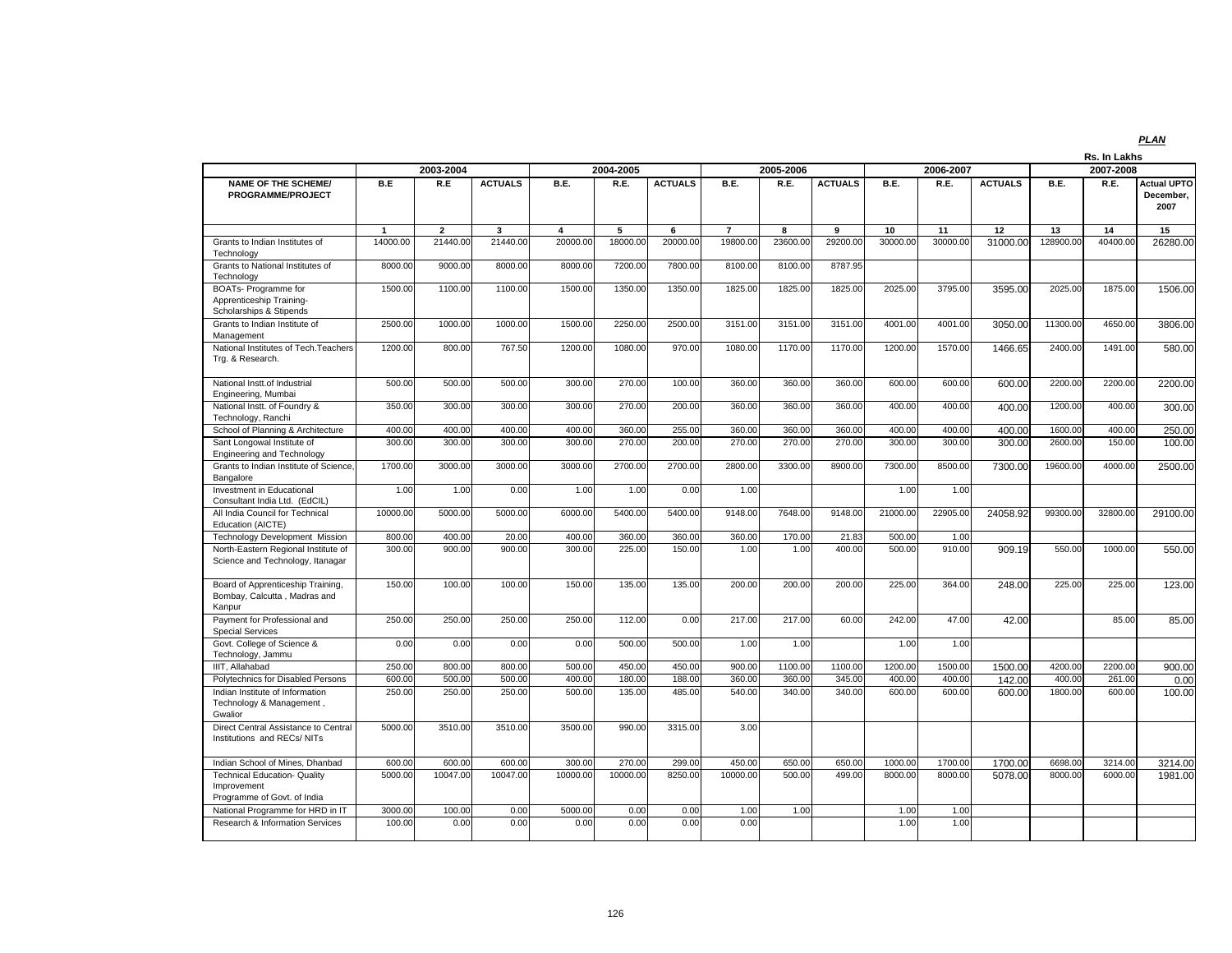|                                                                                                       |                |                |                |                |           |                |                |           |                |          |           |                |             | Rs. In Lakhs |                                         |
|-------------------------------------------------------------------------------------------------------|----------------|----------------|----------------|----------------|-----------|----------------|----------------|-----------|----------------|----------|-----------|----------------|-------------|--------------|-----------------------------------------|
|                                                                                                       |                | 2003-2004      |                |                | 2004-2005 |                |                | 2005-2006 |                |          | 2006-2007 |                |             | 2007-2008    |                                         |
| <b>NAME OF THE SCHEME/</b><br>PROGRAMME/PROJECT                                                       | B.E            | R.E            | <b>ACTUALS</b> | B.E.           | R.E.      | <b>ACTUALS</b> | <b>B.E.</b>    | R.E.      | <b>ACTUALS</b> | B.E.     | R.E.      | <b>ACTUALS</b> | <b>B.E.</b> | R.E.         | <b>Actual UPTO</b><br>December,<br>2007 |
|                                                                                                       | $\overline{1}$ | $\overline{2}$ | 3              | $\overline{4}$ | 5         | 6              | $\overline{7}$ | 8         | 9              | 10       | 11        | 12             | 13          | 14           | 15                                      |
| Modernisation and Removal of<br>Obsolescence of Engineering<br>Laborateries & Workshops               |                |                |                |                |           |                |                |           |                | 1.00     | 1.00      |                |             |              |                                         |
| Thrust Areas of Technical Education                                                                   |                |                |                |                |           |                |                |           |                | 1.00     | 1.00      |                |             |              |                                         |
| Support to New and Emerging<br>Technology Areas                                                       | 500.00         | 500.00         | 492.00         | 376.00         | 100.00    | 112.00         | 0.40           |           | 300.40         | 1.00     | 1.00      |                |             |              |                                         |
| Informal sector Development                                                                           | 15.00          | 0.00           | 0.00           | 0.00           | 0.00      | 0.00           | 0.00           |           |                |          |           |                |             |              |                                         |
| Support for Distance Education and<br>Web-based Learning                                              | 500.00         | 500.00         | 500.00         | 500.00         | 440.00    | 500.00         | 0.30           |           |                |          | 597.00    | 597.00         |             |              |                                         |
| Support for Networking of Institutions<br>for optimization of Resources                               | 14.00          | 1.00           | 0.00           | 300.00         | 0.00      | 0.00           | 0.30           |           |                |          |           |                |             |              |                                         |
| Support for National Level Entrance<br>Examination and Competency Based<br><b>Assessment Services</b> | 100.00         | 0.00           | 0.00           | 0.00           | 0.00      | 0.00           | 0.00           |           |                |          |           |                |             |              |                                         |
| Support for Development of<br><b>Education Administration</b>                                         | 10.00          | 0.00           | 0.00           | 0.00           | 0.00      | 0.00           | 0.00           |           |                |          |           |                |             |              |                                         |
| National Mission for Technology<br>Education                                                          | 10.00          | 1.00           | 0.00           | 0.00           | 0.00      | 0.00           | 0.00           |           |                |          |           |                |             |              |                                         |
| International Technical Co-operation                                                                  | 100.00         | 100.00         | 44.18          | 100.00         | 63.00     | 63.00          | 90.00          |           | 74.60          | 100.00   | 80.00     | 31.00          |             |              |                                         |
| Vocationalisation of Education                                                                        | 5000.00        | 1500.00        | 709.86         | 5000.00        | 1080.00   | 2814.00        | 1800.00        | 1300.00   | 1086.69        | 2000.00  | 2000.00   | 265.53         |             |              |                                         |
| New Indian Institute of Information Technology                                                        |                |                |                |                |           |                |                |           |                | 500.00   | 1.00      |                | 100.00      | 2.00         | 0.00                                    |
| New Indian Insttitute of Technology                                                                   |                |                |                |                |           |                |                |           |                |          |           |                | 8000.0      | 1.00         | 0.00                                    |
| New School of Planning & Architecture                                                                 |                |                |                |                |           |                |                |           |                | 500.00   | 1.00      |                | 100.00      | 1.00         | 0.00                                    |
| Assistance to States for upgradation<br>of Exiting/<br>Setting up of New Polytechnics                 |                |                |                |                |           |                |                |           |                | 500.00   | 41.00     |                | 5000.00     | 2.00         | 0.00                                    |
| Indian Instt. Of Information Tech.,<br>Design & Manufacturing,<br>Kanchipuram                         | 0.00           | 50.00          | 0.00           | 1000.00        | 90.00     | 0.00           | 900.00         |           |                | 100.00   | 1.00      |                | 200.00      | 200.00       | 100.00                                  |
| Indian Instt. Of Information,<br>Technology, Jabalpur                                                 | 0.00           | 50.00          | 0.00           | 1000.00        | 90.00     | 400.00         | 900.00         | 600.00    | 600.00         | 1000.00  | 1000.00   | 800.00         | 2500.00     | 1100.00      | 550.00                                  |
| Setting up of New Polytechnics                                                                        | 0.00           | 0.00           | 0.00           | 0.00           | 1440.00   | 0.00           | 5400.00        | 1.00      |                |          |           |                |             |              |                                         |
| Infrastructure Development<br>Programme in Polytechnics                                               | 0.00           | 0.00           | 0.00           | 0.00           | 810.00    | 0.00           | 1350.00        | 1.00      |                |          |           |                |             |              |                                         |
| Central Institute of Technology,<br>Kokrajhar                                                         | 0.00           | 0.00           | 0.00           | 0.00           | 0.00      | 0.00           | 1.00           | 1.00      |                | 500.00   | 500.00    | 500.00         | 550.00      | 810.00       | 437.00                                  |
| Indian Institute of Science for<br>Education Research (IISER) at<br>Pune & Kolkata                    |                |                |                |                |           |                |                | 600.00    | 600.00         | 5000.00  | 2000.00   | 1025.00        | 12500.00    | 6000.00      | 4716.00                                 |
| Other Programmes                                                                                      |                |                |                |                |           |                |                | 396.00    |                |          |           |                | 52.00       | 52.00        | 0.00                                    |
| <b>Total - Technical Education</b>                                                                    | 70000.00       | 65000.00       | 62506.08       | 75000.00       | 59792.00  | 61574.00       | 73340.00       | 58093.00  | 71118.24       | 93000.00 | 93221.00  | 86498.84       | 324000.00   | 110320.00    | 79400.00                                |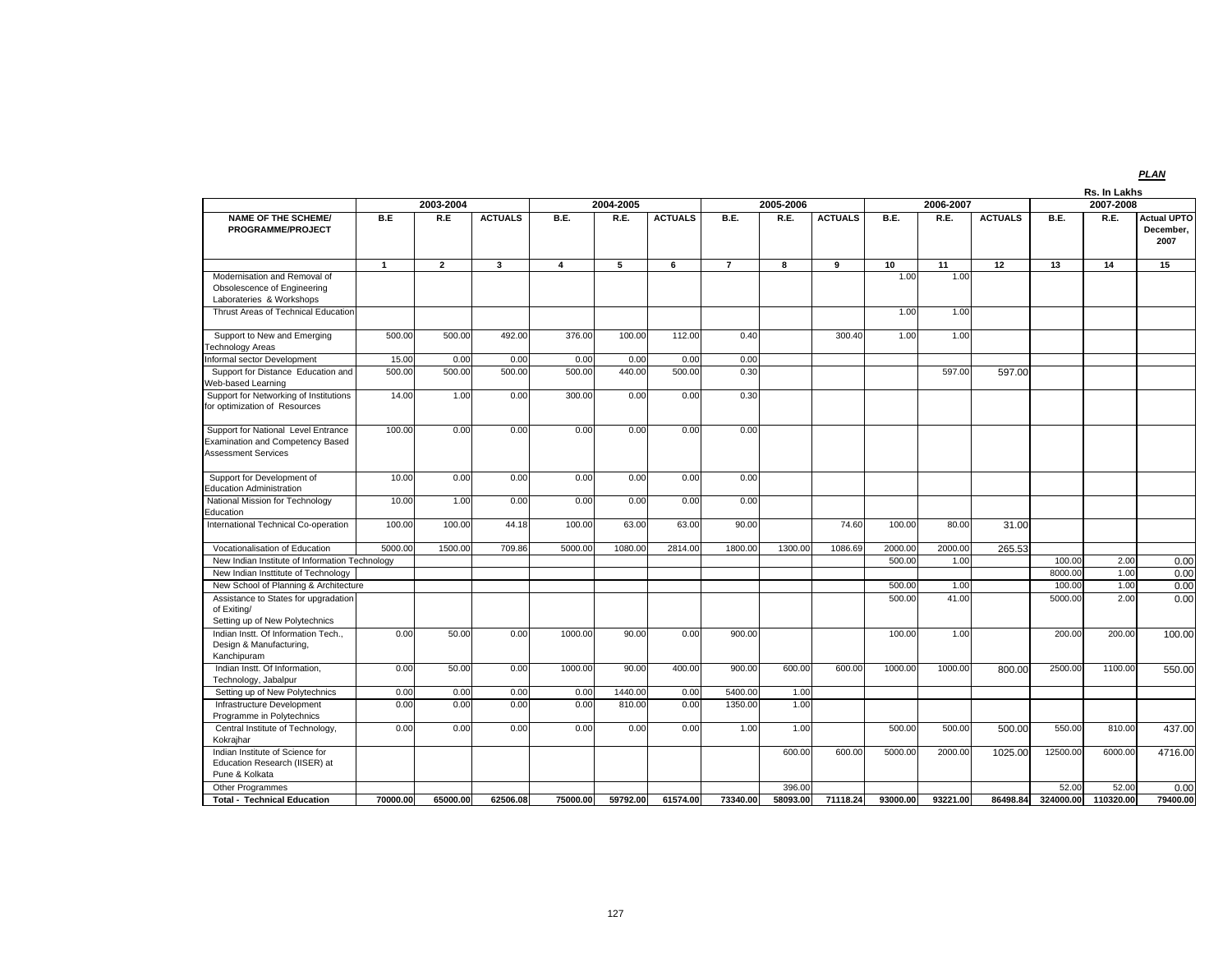#### **Appendix- II**

#### **OVERALL TRENDS IN EXPENDITURE VIS A VIS BUDGET ESTIMATES /REVISED ESTIMATES IN RECENT YEARS**

**NAME OF THE SCHEME/PROGRAMME/ PROJECT**B.E. I R.E. IACTUALS I B.E. I R.E. IACTUALS I B.E. I R.E. IACTUALS I B.E. I R.E. IACTUALS I B.E. I R.E. IACTUALS **UPTO DECEMBER 2007**1 | 2 | 3 | 4 | 5 | 6 | 7 | 8 | 9 | 10 | 11 | 12 | 13 | 14 | 15 1. SECRETARIAT 2625.00 3242.00 2638.36 2758.00 3021.00 2760.00 2923.00 3013.00 2892.17 2985.00 3135.00 2933.14 3294.00 4296.00 2810 2. SECONDARY EDUCATION 73938.00 73838.00 73901.53 74127.00 77218.00 77152.00 80410.00 86389.00 86386.79 87708.00 90104.00 90100.39 0.00 0.00 0.00 3. PHYSICAL EDUCATION 65.00 65.00 65.00 65.00 65.00 65.00 65.00 65.00 65.00 0.00 0.00 0.00 0.00 0.00 0.00166368.00 4. UNIVERSITY EDUCATION 115664.00 118318.00 120110.63 115664.00 129022.00 128035.00 131880.00 148789.00 148784.30 151356.00 160134.10 168253.00 199505.00 5. LANGUAGES A) HINDI 1340.00 1269.00 1248.80 1314.00 1365.00 1317.00 1409.00 1425.00 1340.84 1438.00 1438.00 1387.27 1509.00 1611.00 1090.00 B) M I L 842.00 813.00 795.29 860.00 860.00 822.00 900.00 900.00 862.38 862.00 862.00 821.90 901.00 860.00 542.00 C) SANSKRIT | 1600.00| 1600.00| 1600.00| 1600.00| 1600.00| 1650.00| 1750.00| 1755.00| 1785.00| 1785.00| 1785.00| 1293.00 1293.00 6. SCHOLARSHIPS 218.00 123.00 61.58 222.00 216.00 120.00 224.00 241.00 157.91 230.00 251.00 77.34 235.00 261.00 14.00660.00 7. BOOK PROMOTION 940.00 892.00 891.35 740.00 740.00 733.00 1000.00 1000.00 752.22 850.00 850.00 813.04 890.00 1030.00 660.00585.00 8. INC/UNESCO UNIT 790.00l 802.00l 766.11l 748.00l 737.00l 670.00l 843.00l 913.00l 721.45l 811.00l 848.00l 821.69l 851.00l 976.00l 585.00 9. PLANNING NORMS 255.00 255.00 253.25 265.00 339.00 339.00 492.00 482.00 430.34 480.00 480.00 449.67 494.00 500.00 348.0910. ADMINISTRATION 471.00l 471.00l 366.52l 471.00l 471.00l 471.00l 471.00l 324.01l 471.00l 471.00l 352.38l 495.00l 525.00l 20.00 66365.00 11. TECHNICAL EDUCATION 84492.00 81552.00 77512.71 84490.00 84346.00 82596.00 86733.00 83392.00 82342.56 87652.00 89520.00 89168.06 94103.00102037.00 TOTAL: D/O SECONDARY | 283240.00 283240.00 280211.13 283324.00 300000.00 297359.00 309000.00 329000.00 326709.97 336628.00 350000.00 348843.98 272900.00 313601.00 240095.09  **& HIGHER EDU.** BE- Budget Estimates RE- Revised Estimates **2004-2005 2005-2006 2007-2008 Rs. In Lakhs NON-PLAN Rs. In Lakhs 2003-20042006-2007**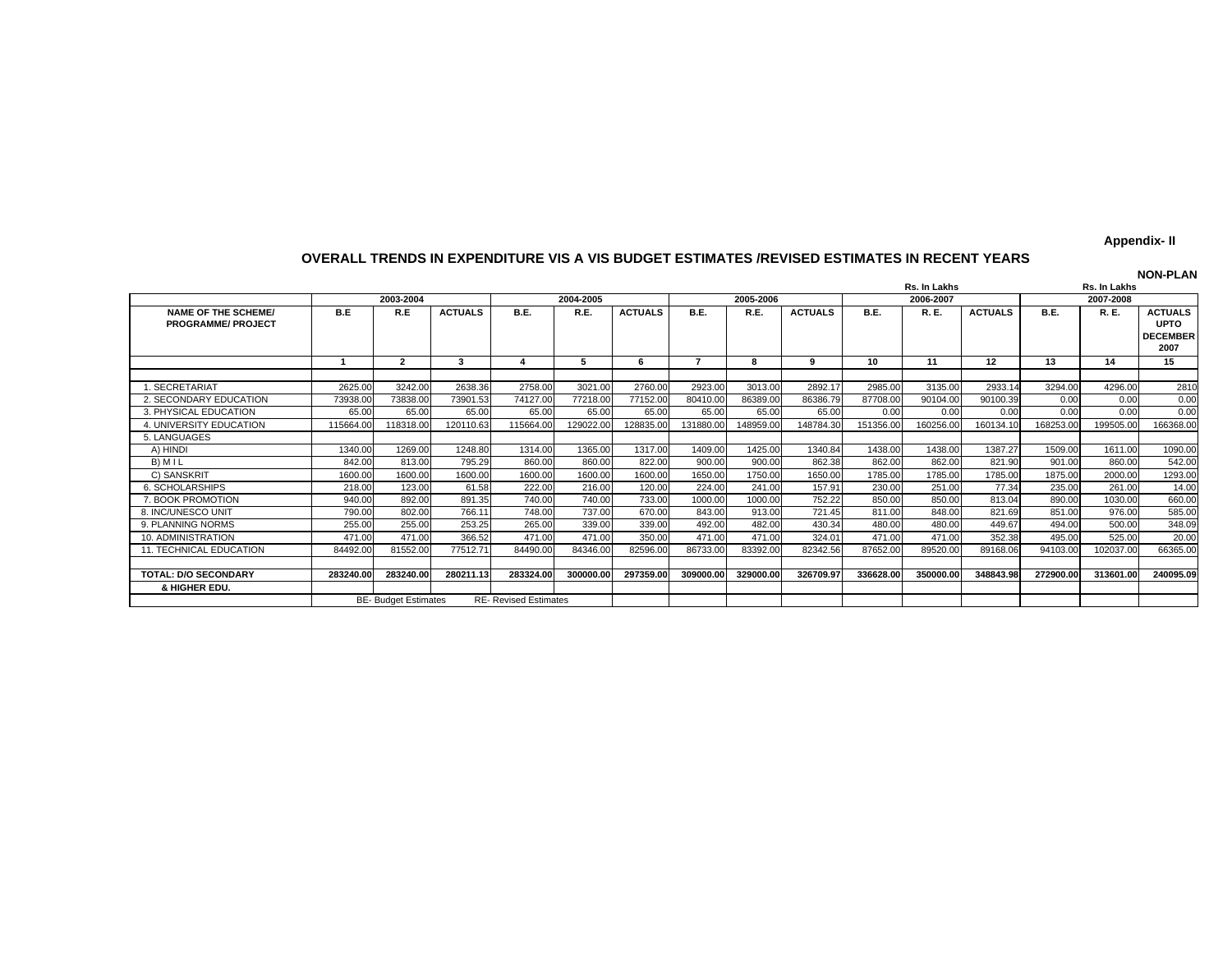|                                                                      |              |                |                |                |           |                |                |           |                |           | Rs. In Lakhs |                |           | Rs. In Lakhs |                                                          |
|----------------------------------------------------------------------|--------------|----------------|----------------|----------------|-----------|----------------|----------------|-----------|----------------|-----------|--------------|----------------|-----------|--------------|----------------------------------------------------------|
|                                                                      |              | 2003-2004      |                |                | 2004-2005 |                |                | 2005-2006 |                |           | 2006-2007    |                |           | 2007-2008    |                                                          |
| <b>NAME OF THE SCHEME/</b><br><b>PROGRAMME/ PROJECT</b>              | B.E          | R.E            | <b>ACTUALS</b> | B.E.           | R.E.      | <b>ACTUALS</b> | <b>B.E.</b>    | R.E.      | <b>ACTUALS</b> | B.E.      | R. E.        | <b>ACTUALS</b> | B.E.      | R. E.        | <b>ACTUALS</b><br><b>UPTO</b><br><b>DECEMBER</b><br>2007 |
|                                                                      | $\mathbf{1}$ | $\overline{2}$ | $\mathbf{3}$   | $\overline{4}$ | 5         | 6              | $\overline{7}$ | 8         | 9              | 10        | 11           | 12             | 13        | 14           | 15                                                       |
| <b>3. SECONDARY EDUCATION</b>                                        |              |                |                |                |           |                |                |           |                |           |              |                |           |              |                                                          |
| NCERT                                                                | 3600.00      | 3600.00        | 3600.00        | 3600.00        | 3625.00   | 3600.00        | 4613.00        | 5613.00   | 5613.00        | 5903.00   | 5903.00      | 5903.00        |           |              |                                                          |
| Kendriya Vidyalaya Sangathan                                         | 55900.00     | 55800.00       | 55800.00       | 55949.00       | 58149.00  | 58149.00       | 59894.00       | 63994.00  | 63994.00       | 64600.00  | 65936.00     | 65936.00       |           |              |                                                          |
| Navodaya Vidyalayas                                                  | 13000.00     | 13000.00       | 13000.00       | 13100.00       | 13966.00  | 13966.00       | 14385.00       | 15085.00  | 15085.00       | 15515.00  | 16515.00     | 16515.00       |           |              |                                                          |
| Educational Facilities to Tibetan Refugee<br>Children (CTSA)         | 1300.00      | 1300.00        | 1399.00        | 1340.00        | 1340.00   | 1340.00        | 1380.00        | 1530.00   | 1530.00        | 1530.00   | 1560.00      | 1560.00        |           |              |                                                          |
| <b>Other Programmes</b>                                              | 138.00       | 138.00         | 102.53         | 138.00         | 138.00    | 97.00          | 138.00         | 167.00    | 164.79         | 160.00    | 190.00       | 186.39         |           |              |                                                          |
| <b>Total - Secondary Education</b>                                   | 73938.00     | 73838.00       | 73901.53       | 74127.00       | 77218.00  | 77152.00       | 80410.00       | 86389.00  | 86386.79       | 87708.00  | 90104.00     | 90100.39       | 0.00      | 0.00         | 0.00                                                     |
| PHYSICAL EDU(Promotion of Yoga)                                      | 65.00        | 65.00          | 65.00          | 65.00          | 65.00     | 65.00          | 65.00          | 65.00     | 65.00          | 0.00      | 0.00         |                |           |              |                                                          |
| Total-Secondary & Physical Edu.                                      | 74003.00     | 73903.00       | 73966.53       | 74192.00       | 77283.00  | 77217.00       | 80475.00       | 86454.00  | 86451.79       | 87708.00  | 90104.00     | 90100.39       | 0.00      | 0.00         | 0.00                                                     |
| UNIVERSITY AND HIGHER EDUCATION                                      |              |                |                |                |           |                |                |           |                |           |              |                |           |              |                                                          |
| UGC                                                                  | 111380.00    | 111230.00      | 113230.00      | 111380.00      | 118285.00 | 118285.00      | 121835.00      | 138961.00 | 138961.00      | 146070.00 | 156070.00    | 156070.00      | 163875.00 | 194887.00    | 163875.00                                                |
| <b>IGNOU</b>                                                         | 100.00       | 0.00           | 0.00           | 100.00         | 0.00      | 0.00           | 100.00         | 0.00      | 0.00           | 100.00    | 0.00         |                | 100.00    | 1.00         | 0.00                                                     |
| Improvement in Salary Scales of                                      | 100.00       | 3039.00        | 3039.00        | 100.00         | 5900.00   | 5900.00        | 5800.00        | 5800.00   | 5800.00        | 1000.00   | 0.00         |                | 1.00      | 1.00         | 0.00                                                     |
| University & College Teachers                                        |              |                |                |                |           |                |                |           |                |           |              |                |           |              |                                                          |
| Indian Council of Social Science<br>Research                         | 2400.00      | 2400.00        | 2400.00        | 2400.00        | 2400.00   | 2370.00        | 2400.00        | 2400.00   | 2400.00        | 2400.00   | 2400.00      | 2400.00        | 2400.00   | 2500.00      | 954.00                                                   |
| Indian Council of Historical Research                                | 500.00       | 500.00         | 396.91         | 500.00         | 480.00    | 396.00         | 500.00         | 500.00    | 460.93         | 500.00    | 500.00       | 499.97         | 525.00    | 580.00       | 394.00                                                   |
| <b>Establishment of Rural Universities</b>                           |              |                |                |                |           |                |                |           |                |           |              |                | 50.00     | 50.00        | 25.00                                                    |
| Association of Indian Univ.                                          | 25.00        | 25.00          | 25.00          | 25.00          | 25.00     | 25.00          | 25.00          | 25.00     | 25.00          | 25.00     | 25.00        | 25.00          | 25.00     | 25.00        |                                                          |
| Dr. Zakir Hussain Memorial Trust. Delhi                              | 40.00        | 40.00          | 40.00          | 40.00          | 40.00     | 40.00          | 45.00          | 45.00     | 45.00          | 45.00     | 45.00        | 22.50          | 48.00     | 48.00        | 116.00                                                   |
| Grants to Shastri Indo-Canadian<br>Institutes                        | 193.00       | 193.00         | 193.00         | 193.00         | 213.00    | 213.00         | 234.00         | 234.00    | 234.00         | 234.00    | 234.00       | 176.93         | 245.00    | 250.00       | 148.00                                                   |
| <b>IIAS.</b> Simla                                                   | 400.00       | 400.00         | 329.72         | 400.00         | 380.00    | 374.00         | 400.00         | 400.00    | 330.00         | 400.00    | 400.00       | 377.64         | 400.00    | 425.00       | 299.00                                                   |
| Grants to Institutions of<br>Higher Learning of All India Importance | 10.00        | 10.00          | 10.00          | 10.00          | 10.00     | 10.00          | 10.00          | 10.00     | 10.00          | 10.00     | 10.00        |                |           |              |                                                          |
| Refund of Income-Tax                                                 | 30.00        | 30.00          | 30.40          | 30.00          | 33.00     | 33.00          | 35.00          | 42.00     | 42.00          | 35.00     | 35.00        | 35.00          | 35.00     | 35.00        |                                                          |
| National Research Professors                                         | 45.00        | 10.00          | 2.16           | 45.00          | 45.00     | 15.00          | 45.00          | 45.00     | 7.15           | 40.00     | 40.00        | 30.86          | 52.00     | 52.00        |                                                          |
| Other Items                                                          | 1.00         | 1.00           | 0.00           | 1.00           | 1.00      | 0.00           | 1.00           | 1.00      | 0.26           | 1.00      | 1.00         | 0.20           | 1.00      | 1.00         |                                                          |
| Short Term Americal Edn. Programme                                   |              |                |                |                |           |                | 0.00           |           |                |           |              |                |           |              |                                                          |
| <b>ICPR</b>                                                          | 240.00       | 240.00         | 214.44         | 240.00         | 235.00    | 200.00         | 250.00         | 250.00    | 222.96         | 250.00    | 250.00       | 250.00         | 250.00    | 250.00       | 157.00                                                   |
| Irrecoverable Loan written off                                       | 0.00         | 0.00           | 0.00           | 0.00           | 775.00    | 774.00         | 0.00           |           |                |           |              |                |           |              |                                                          |
| Setting up of Commonwealth University<br>(COL)                       | 200.00       | 200.00         | 200.00         | 200.00         | 200.00    | 200.00         | 200.00         | 246.00    | 246.00         | 246.00    | 246.00       | 246.00         | 246.00    | 400.00       | 400.00                                                   |
| Total - University & Hr. Edu.                                        | 115664.00    | 118318.00      | 120110.63      | 115664.00      | 129022.00 | 128835.00      | 131880.00      | 148959.00 | 148784.30      | 151356.00 | 160256.00    | 160134.10      | 168253.00 | 199505.00    | 166368.00                                                |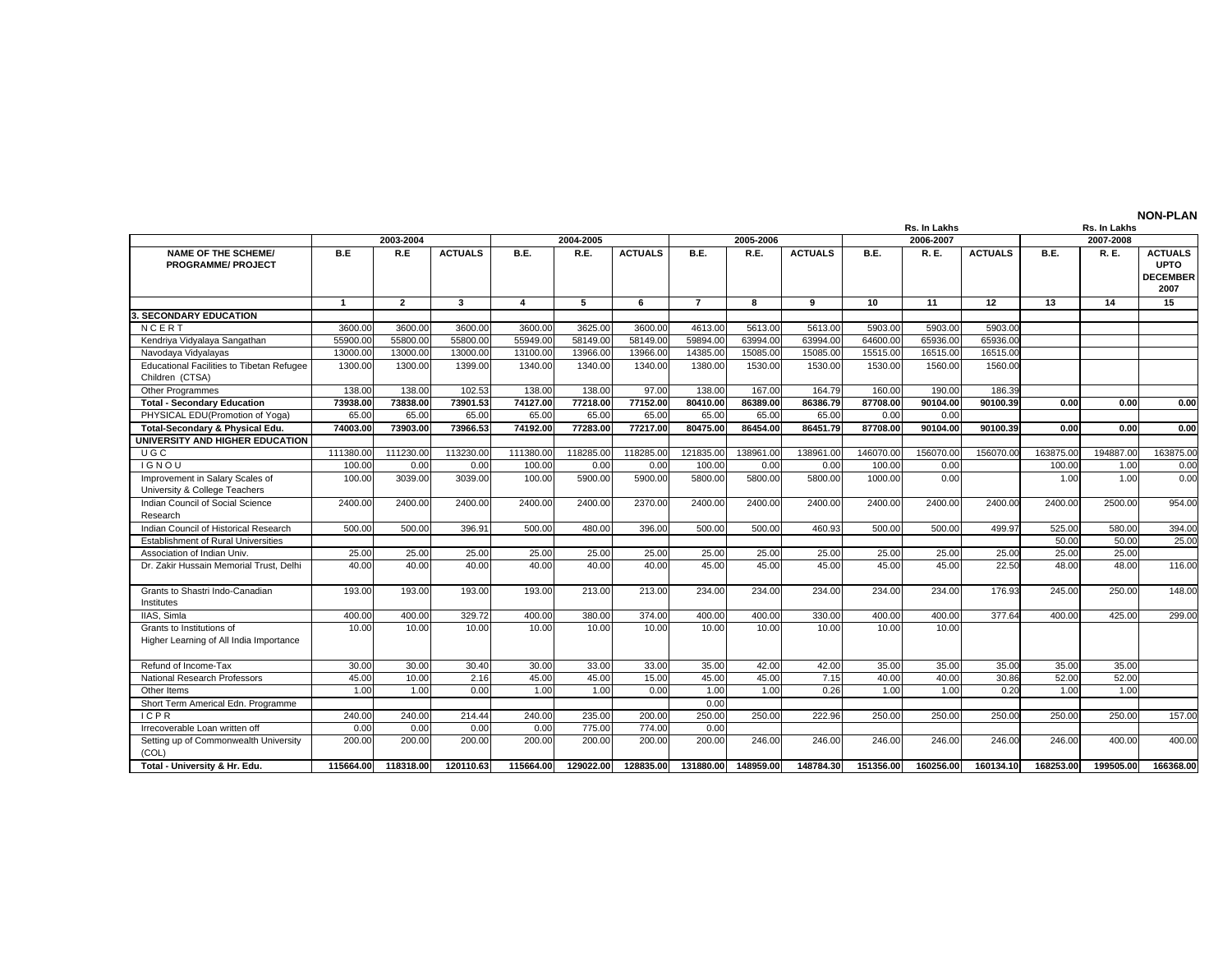| 2006-2007<br>2007-2008<br>2003-2004<br>2004-2005<br>2005-2006<br><b>NAME OF THE SCHEME/</b><br>B.E<br>R.E<br><b>ACTUALS</b><br>B.E.<br>R.E.<br><b>ACTUALS</b><br>B.E.<br>R.E.<br><b>ACTUALS</b><br>B.E.<br>R. E.<br><b>ACTUALS</b><br>R. E.<br><b>ACTUALS</b><br>B.E.<br><b>UPTO</b><br><b>PROGRAMME/ PROJECT</b><br>2007<br>$\overline{2}$<br>$\mathbf{3}$<br>$\overline{4}$<br>5<br>6<br>$\overline{7}$<br>9<br>10<br>11<br>12<br>13<br>15<br>$\mathbf{1}$<br>8<br>14<br><b>DEVELOPMENT OF LANGUAGES</b><br>A) HINDI<br>Directorate of Hindi<br>550.00<br>491.00<br>474.69<br>524.00<br>553.00<br>516.00<br>572.00<br>572.00<br>538.76<br>576.00<br>576.00<br>535.30<br>604.00<br>616.00<br>140.00<br>128.00<br>124.11<br>140.00<br>142.00<br>131.00<br>147.00<br>163.00<br>146.23<br>157.00<br>157.00<br>146.97<br>165.00<br>175.00<br>Commission for Scientific and Technology<br>Terminology<br>Grants to Hindi Shikshan Mandal, Agra<br>650.00<br>705.00<br>705.00<br>740.00<br>650.00<br>650.00<br>650.00<br>670.00<br>670.00<br>690.00<br>690.00<br>655.85<br>705.00<br>820.00<br>1365.00<br>1317.00<br>1425.00<br>1438.00<br>1387.27<br>1509.00<br><b>Total - Hindi Division</b><br>1340.00<br>1269.00<br>1248.80<br>1314.00<br>1409.00<br>1340.84<br>1438.00<br>1611.00<br><b>B) MIL DIVISION</b><br>0.00<br>Regional Language<br>Centres <sup>*</sup><br>0.00<br>0.00<br>0.00<br>0.00<br>0.00<br>0.00<br>762.00<br>733.00<br>Central Institute of Indian Languages,<br>715.29<br>780.00<br>780.00<br>742.00<br>820.00<br>820.00<br>782.38<br>787.00<br>787.00<br>756.90<br>826.00<br>785.00<br>Mysore & RLC<br>Production of Books in Regional<br>75.00<br>75.00<br>80.00<br>80.00<br>80.00<br>80.00<br>80.00<br>80.00<br>80.00<br>80.00<br>80.00<br>65.00<br>75.00<br>75.00<br>Languages<br>Total - MIL DIVISION<br>862.00<br>842.00<br>813.00<br>795.29<br>860.00<br>860.00<br>822.00<br>900.00<br>900.00<br>862.38<br>862.00<br>821.90<br>901.00<br>860.00<br>C) SANSKRIT DIVISION<br>1600.00<br>1600.00<br>1600.00<br>1600.00<br>1650.00<br>1750.00<br>1650.00<br>1785.00<br>1785.00<br>1785.00<br>1875.00<br>2000.00<br>Rashtriya Sanskrit Sansthan<br>1600.00<br>1600.00<br>1600.00<br>1600.00<br>1650.00<br>1750.00<br>1650.00<br>1785.00<br>1785.00<br>1785.00<br>1875.00<br>2000.00<br><b>Total - SANSKRIT DIVISION</b><br>1600.00<br>1600.00<br>1600.00<br>1600.00<br><b>Total - DEVELOPMENT OF LANGUAGE</b><br>3682.00<br>3644.09<br>3825.00<br>3959.00<br>4075.00<br>3853.22<br>4085.00<br>3994.17<br>4285.00<br>4471.00<br>3782.00<br>3774.00<br>3739.00<br>4085.00<br><b>GENERAL SCHOLARSHIPS</b><br>Scholarships to Students from<br>150.00<br>49.31<br>148.31<br>150.00<br>150.00<br>150.00<br>51.69<br>150.00<br>150.00<br>10.37<br>150.00<br>82.00<br>150.00<br>101.13<br>Non-Hindi Speaking States/UTs<br>Loan Scholarships Schemes Written Off<br>2.00<br>2.00<br>1.00<br>2.00<br>2.00<br>1.00<br>2.00<br>2.00<br>2.00<br>2.00<br>2.00<br>2.00<br>National Scholarship for Studies Abroad<br>0.00<br>0.00<br>0.00<br>0.00<br>0.00<br>0.00<br>0.00<br>Indian Scholars Going Abroad -<br>65.99<br>69.99<br>50.21<br>69.99<br>60.30<br>37.00<br>70.00<br>80.00<br>49.78<br>70.00<br>82.00<br>21.24<br>74.00<br>100.00<br>Scholarships offered by Foreign<br>Governments<br>7.00<br>0.01<br>0.01<br>0.00<br>0.01<br>Other Items<br>1.70<br>0.00<br>0.01<br>0.01<br>0.00<br>0.00<br>3.69<br>0.00<br>1.99<br>8.99<br>Other Charges-YMCA<br>0.00<br>1.69<br>8.00<br>17.00<br>4.41<br>9.00<br>9.00<br>235.00<br><b>Total - SCHOLARSHIPS</b><br>218.00<br>123.00<br>61.58<br>222.00<br>216.00<br>120.00<br>224.00<br>241.00<br>157.91<br>230.00<br>251.00<br>77.34<br>261.00<br><b>BOOK PROMOTION</b><br>Grants to National Book Trust/<br>900.00<br>860.00<br>860.00<br>700.00<br>700.00<br>700.00<br>960.00<br>960.00<br>752.22<br>850.00<br>850.00<br>813.04<br>890.00<br>1030.00<br>Institutions for Book Promotion<br>40.00<br>32.00<br>31.35<br>40.00<br>40.00<br>33.00<br>40.00<br>40.00<br><b>International Copyright</b><br>Union - India's Contribution to WIPO<br>752.22<br><b>Total - BOOK PROMOTION</b><br>940.00<br>892.00<br>891.35<br>740.00<br>740.00<br>733.00<br>1000.00<br>1000.00<br>850.00<br>850.00<br>813.04<br>890.00<br>1030.00<br><b>INC/ UNESCO</b><br>790.00<br>802.00<br>766.11<br>748.00<br>737.00<br>670.00<br>843.00<br>913.00<br>721.45<br>811.00<br>848.00<br>821.69<br>851.00<br>976.00 |  |  |  |  |  | <b>Rs. In Lakhs</b> |  | Rs. In Lakhs |                 |
|---------------------------------------------------------------------------------------------------------------------------------------------------------------------------------------------------------------------------------------------------------------------------------------------------------------------------------------------------------------------------------------------------------------------------------------------------------------------------------------------------------------------------------------------------------------------------------------------------------------------------------------------------------------------------------------------------------------------------------------------------------------------------------------------------------------------------------------------------------------------------------------------------------------------------------------------------------------------------------------------------------------------------------------------------------------------------------------------------------------------------------------------------------------------------------------------------------------------------------------------------------------------------------------------------------------------------------------------------------------------------------------------------------------------------------------------------------------------------------------------------------------------------------------------------------------------------------------------------------------------------------------------------------------------------------------------------------------------------------------------------------------------------------------------------------------------------------------------------------------------------------------------------------------------------------------------------------------------------------------------------------------------------------------------------------------------------------------------------------------------------------------------------------------------------------------------------------------------------------------------------------------------------------------------------------------------------------------------------------------------------------------------------------------------------------------------------------------------------------------------------------------------------------------------------------------------------------------------------------------------------------------------------------------------------------------------------------------------------------------------------------------------------------------------------------------------------------------------------------------------------------------------------------------------------------------------------------------------------------------------------------------------------------------------------------------------------------------------------------------------------------------------------------------------------------------------------------------------------------------------------------------------------------------------------------------------------------------------------------------------------------------------------------------------------------------------------------------------------------------------------------------------------------------------------------------------------------------------------------------------------------------------------------------------------------------------------------------------------------------------------------------------------------------------------------------------------------------------------------------------------------------------------------------------------------------------------------------------------------------------------------------------------------------------------------------------------------------------------------------------------------------------------------------------------------------------------------------------------------------------------------------------------------------------------------------------------------------------------------------------------------------------------------------------------------------------------|--|--|--|--|--|---------------------|--|--------------|-----------------|
|                                                                                                                                                                                                                                                                                                                                                                                                                                                                                                                                                                                                                                                                                                                                                                                                                                                                                                                                                                                                                                                                                                                                                                                                                                                                                                                                                                                                                                                                                                                                                                                                                                                                                                                                                                                                                                                                                                                                                                                                                                                                                                                                                                                                                                                                                                                                                                                                                                                                                                                                                                                                                                                                                                                                                                                                                                                                                                                                                                                                                                                                                                                                                                                                                                                                                                                                                                                                                                                                                                                                                                                                                                                                                                                                                                                                                                                                                                                                                                                                                                                                                                                                                                                                                                                                                                                                                                                                                                                   |  |  |  |  |  |                     |  |              |                 |
|                                                                                                                                                                                                                                                                                                                                                                                                                                                                                                                                                                                                                                                                                                                                                                                                                                                                                                                                                                                                                                                                                                                                                                                                                                                                                                                                                                                                                                                                                                                                                                                                                                                                                                                                                                                                                                                                                                                                                                                                                                                                                                                                                                                                                                                                                                                                                                                                                                                                                                                                                                                                                                                                                                                                                                                                                                                                                                                                                                                                                                                                                                                                                                                                                                                                                                                                                                                                                                                                                                                                                                                                                                                                                                                                                                                                                                                                                                                                                                                                                                                                                                                                                                                                                                                                                                                                                                                                                                                   |  |  |  |  |  |                     |  |              | <b>DECEMBER</b> |
|                                                                                                                                                                                                                                                                                                                                                                                                                                                                                                                                                                                                                                                                                                                                                                                                                                                                                                                                                                                                                                                                                                                                                                                                                                                                                                                                                                                                                                                                                                                                                                                                                                                                                                                                                                                                                                                                                                                                                                                                                                                                                                                                                                                                                                                                                                                                                                                                                                                                                                                                                                                                                                                                                                                                                                                                                                                                                                                                                                                                                                                                                                                                                                                                                                                                                                                                                                                                                                                                                                                                                                                                                                                                                                                                                                                                                                                                                                                                                                                                                                                                                                                                                                                                                                                                                                                                                                                                                                                   |  |  |  |  |  |                     |  |              |                 |
|                                                                                                                                                                                                                                                                                                                                                                                                                                                                                                                                                                                                                                                                                                                                                                                                                                                                                                                                                                                                                                                                                                                                                                                                                                                                                                                                                                                                                                                                                                                                                                                                                                                                                                                                                                                                                                                                                                                                                                                                                                                                                                                                                                                                                                                                                                                                                                                                                                                                                                                                                                                                                                                                                                                                                                                                                                                                                                                                                                                                                                                                                                                                                                                                                                                                                                                                                                                                                                                                                                                                                                                                                                                                                                                                                                                                                                                                                                                                                                                                                                                                                                                                                                                                                                                                                                                                                                                                                                                   |  |  |  |  |  |                     |  |              |                 |
|                                                                                                                                                                                                                                                                                                                                                                                                                                                                                                                                                                                                                                                                                                                                                                                                                                                                                                                                                                                                                                                                                                                                                                                                                                                                                                                                                                                                                                                                                                                                                                                                                                                                                                                                                                                                                                                                                                                                                                                                                                                                                                                                                                                                                                                                                                                                                                                                                                                                                                                                                                                                                                                                                                                                                                                                                                                                                                                                                                                                                                                                                                                                                                                                                                                                                                                                                                                                                                                                                                                                                                                                                                                                                                                                                                                                                                                                                                                                                                                                                                                                                                                                                                                                                                                                                                                                                                                                                                                   |  |  |  |  |  |                     |  |              |                 |
|                                                                                                                                                                                                                                                                                                                                                                                                                                                                                                                                                                                                                                                                                                                                                                                                                                                                                                                                                                                                                                                                                                                                                                                                                                                                                                                                                                                                                                                                                                                                                                                                                                                                                                                                                                                                                                                                                                                                                                                                                                                                                                                                                                                                                                                                                                                                                                                                                                                                                                                                                                                                                                                                                                                                                                                                                                                                                                                                                                                                                                                                                                                                                                                                                                                                                                                                                                                                                                                                                                                                                                                                                                                                                                                                                                                                                                                                                                                                                                                                                                                                                                                                                                                                                                                                                                                                                                                                                                                   |  |  |  |  |  |                     |  |              | 407.00          |
|                                                                                                                                                                                                                                                                                                                                                                                                                                                                                                                                                                                                                                                                                                                                                                                                                                                                                                                                                                                                                                                                                                                                                                                                                                                                                                                                                                                                                                                                                                                                                                                                                                                                                                                                                                                                                                                                                                                                                                                                                                                                                                                                                                                                                                                                                                                                                                                                                                                                                                                                                                                                                                                                                                                                                                                                                                                                                                                                                                                                                                                                                                                                                                                                                                                                                                                                                                                                                                                                                                                                                                                                                                                                                                                                                                                                                                                                                                                                                                                                                                                                                                                                                                                                                                                                                                                                                                                                                                                   |  |  |  |  |  |                     |  |              | 128.00          |
|                                                                                                                                                                                                                                                                                                                                                                                                                                                                                                                                                                                                                                                                                                                                                                                                                                                                                                                                                                                                                                                                                                                                                                                                                                                                                                                                                                                                                                                                                                                                                                                                                                                                                                                                                                                                                                                                                                                                                                                                                                                                                                                                                                                                                                                                                                                                                                                                                                                                                                                                                                                                                                                                                                                                                                                                                                                                                                                                                                                                                                                                                                                                                                                                                                                                                                                                                                                                                                                                                                                                                                                                                                                                                                                                                                                                                                                                                                                                                                                                                                                                                                                                                                                                                                                                                                                                                                                                                                                   |  |  |  |  |  |                     |  |              | 555.00          |
|                                                                                                                                                                                                                                                                                                                                                                                                                                                                                                                                                                                                                                                                                                                                                                                                                                                                                                                                                                                                                                                                                                                                                                                                                                                                                                                                                                                                                                                                                                                                                                                                                                                                                                                                                                                                                                                                                                                                                                                                                                                                                                                                                                                                                                                                                                                                                                                                                                                                                                                                                                                                                                                                                                                                                                                                                                                                                                                                                                                                                                                                                                                                                                                                                                                                                                                                                                                                                                                                                                                                                                                                                                                                                                                                                                                                                                                                                                                                                                                                                                                                                                                                                                                                                                                                                                                                                                                                                                                   |  |  |  |  |  |                     |  |              | 1090.00         |
|                                                                                                                                                                                                                                                                                                                                                                                                                                                                                                                                                                                                                                                                                                                                                                                                                                                                                                                                                                                                                                                                                                                                                                                                                                                                                                                                                                                                                                                                                                                                                                                                                                                                                                                                                                                                                                                                                                                                                                                                                                                                                                                                                                                                                                                                                                                                                                                                                                                                                                                                                                                                                                                                                                                                                                                                                                                                                                                                                                                                                                                                                                                                                                                                                                                                                                                                                                                                                                                                                                                                                                                                                                                                                                                                                                                                                                                                                                                                                                                                                                                                                                                                                                                                                                                                                                                                                                                                                                                   |  |  |  |  |  |                     |  |              |                 |
|                                                                                                                                                                                                                                                                                                                                                                                                                                                                                                                                                                                                                                                                                                                                                                                                                                                                                                                                                                                                                                                                                                                                                                                                                                                                                                                                                                                                                                                                                                                                                                                                                                                                                                                                                                                                                                                                                                                                                                                                                                                                                                                                                                                                                                                                                                                                                                                                                                                                                                                                                                                                                                                                                                                                                                                                                                                                                                                                                                                                                                                                                                                                                                                                                                                                                                                                                                                                                                                                                                                                                                                                                                                                                                                                                                                                                                                                                                                                                                                                                                                                                                                                                                                                                                                                                                                                                                                                                                                   |  |  |  |  |  |                     |  |              |                 |
|                                                                                                                                                                                                                                                                                                                                                                                                                                                                                                                                                                                                                                                                                                                                                                                                                                                                                                                                                                                                                                                                                                                                                                                                                                                                                                                                                                                                                                                                                                                                                                                                                                                                                                                                                                                                                                                                                                                                                                                                                                                                                                                                                                                                                                                                                                                                                                                                                                                                                                                                                                                                                                                                                                                                                                                                                                                                                                                                                                                                                                                                                                                                                                                                                                                                                                                                                                                                                                                                                                                                                                                                                                                                                                                                                                                                                                                                                                                                                                                                                                                                                                                                                                                                                                                                                                                                                                                                                                                   |  |  |  |  |  |                     |  |              | 532.00          |
|                                                                                                                                                                                                                                                                                                                                                                                                                                                                                                                                                                                                                                                                                                                                                                                                                                                                                                                                                                                                                                                                                                                                                                                                                                                                                                                                                                                                                                                                                                                                                                                                                                                                                                                                                                                                                                                                                                                                                                                                                                                                                                                                                                                                                                                                                                                                                                                                                                                                                                                                                                                                                                                                                                                                                                                                                                                                                                                                                                                                                                                                                                                                                                                                                                                                                                                                                                                                                                                                                                                                                                                                                                                                                                                                                                                                                                                                                                                                                                                                                                                                                                                                                                                                                                                                                                                                                                                                                                                   |  |  |  |  |  |                     |  |              | 10.00           |
|                                                                                                                                                                                                                                                                                                                                                                                                                                                                                                                                                                                                                                                                                                                                                                                                                                                                                                                                                                                                                                                                                                                                                                                                                                                                                                                                                                                                                                                                                                                                                                                                                                                                                                                                                                                                                                                                                                                                                                                                                                                                                                                                                                                                                                                                                                                                                                                                                                                                                                                                                                                                                                                                                                                                                                                                                                                                                                                                                                                                                                                                                                                                                                                                                                                                                                                                                                                                                                                                                                                                                                                                                                                                                                                                                                                                                                                                                                                                                                                                                                                                                                                                                                                                                                                                                                                                                                                                                                                   |  |  |  |  |  |                     |  |              | 542.00          |
|                                                                                                                                                                                                                                                                                                                                                                                                                                                                                                                                                                                                                                                                                                                                                                                                                                                                                                                                                                                                                                                                                                                                                                                                                                                                                                                                                                                                                                                                                                                                                                                                                                                                                                                                                                                                                                                                                                                                                                                                                                                                                                                                                                                                                                                                                                                                                                                                                                                                                                                                                                                                                                                                                                                                                                                                                                                                                                                                                                                                                                                                                                                                                                                                                                                                                                                                                                                                                                                                                                                                                                                                                                                                                                                                                                                                                                                                                                                                                                                                                                                                                                                                                                                                                                                                                                                                                                                                                                                   |  |  |  |  |  |                     |  |              |                 |
|                                                                                                                                                                                                                                                                                                                                                                                                                                                                                                                                                                                                                                                                                                                                                                                                                                                                                                                                                                                                                                                                                                                                                                                                                                                                                                                                                                                                                                                                                                                                                                                                                                                                                                                                                                                                                                                                                                                                                                                                                                                                                                                                                                                                                                                                                                                                                                                                                                                                                                                                                                                                                                                                                                                                                                                                                                                                                                                                                                                                                                                                                                                                                                                                                                                                                                                                                                                                                                                                                                                                                                                                                                                                                                                                                                                                                                                                                                                                                                                                                                                                                                                                                                                                                                                                                                                                                                                                                                                   |  |  |  |  |  |                     |  |              | 1293.00         |
|                                                                                                                                                                                                                                                                                                                                                                                                                                                                                                                                                                                                                                                                                                                                                                                                                                                                                                                                                                                                                                                                                                                                                                                                                                                                                                                                                                                                                                                                                                                                                                                                                                                                                                                                                                                                                                                                                                                                                                                                                                                                                                                                                                                                                                                                                                                                                                                                                                                                                                                                                                                                                                                                                                                                                                                                                                                                                                                                                                                                                                                                                                                                                                                                                                                                                                                                                                                                                                                                                                                                                                                                                                                                                                                                                                                                                                                                                                                                                                                                                                                                                                                                                                                                                                                                                                                                                                                                                                                   |  |  |  |  |  |                     |  |              | 1293.00         |
|                                                                                                                                                                                                                                                                                                                                                                                                                                                                                                                                                                                                                                                                                                                                                                                                                                                                                                                                                                                                                                                                                                                                                                                                                                                                                                                                                                                                                                                                                                                                                                                                                                                                                                                                                                                                                                                                                                                                                                                                                                                                                                                                                                                                                                                                                                                                                                                                                                                                                                                                                                                                                                                                                                                                                                                                                                                                                                                                                                                                                                                                                                                                                                                                                                                                                                                                                                                                                                                                                                                                                                                                                                                                                                                                                                                                                                                                                                                                                                                                                                                                                                                                                                                                                                                                                                                                                                                                                                                   |  |  |  |  |  |                     |  |              | 2925.00         |
|                                                                                                                                                                                                                                                                                                                                                                                                                                                                                                                                                                                                                                                                                                                                                                                                                                                                                                                                                                                                                                                                                                                                                                                                                                                                                                                                                                                                                                                                                                                                                                                                                                                                                                                                                                                                                                                                                                                                                                                                                                                                                                                                                                                                                                                                                                                                                                                                                                                                                                                                                                                                                                                                                                                                                                                                                                                                                                                                                                                                                                                                                                                                                                                                                                                                                                                                                                                                                                                                                                                                                                                                                                                                                                                                                                                                                                                                                                                                                                                                                                                                                                                                                                                                                                                                                                                                                                                                                                                   |  |  |  |  |  |                     |  |              |                 |
|                                                                                                                                                                                                                                                                                                                                                                                                                                                                                                                                                                                                                                                                                                                                                                                                                                                                                                                                                                                                                                                                                                                                                                                                                                                                                                                                                                                                                                                                                                                                                                                                                                                                                                                                                                                                                                                                                                                                                                                                                                                                                                                                                                                                                                                                                                                                                                                                                                                                                                                                                                                                                                                                                                                                                                                                                                                                                                                                                                                                                                                                                                                                                                                                                                                                                                                                                                                                                                                                                                                                                                                                                                                                                                                                                                                                                                                                                                                                                                                                                                                                                                                                                                                                                                                                                                                                                                                                                                                   |  |  |  |  |  |                     |  |              | 0.00            |
|                                                                                                                                                                                                                                                                                                                                                                                                                                                                                                                                                                                                                                                                                                                                                                                                                                                                                                                                                                                                                                                                                                                                                                                                                                                                                                                                                                                                                                                                                                                                                                                                                                                                                                                                                                                                                                                                                                                                                                                                                                                                                                                                                                                                                                                                                                                                                                                                                                                                                                                                                                                                                                                                                                                                                                                                                                                                                                                                                                                                                                                                                                                                                                                                                                                                                                                                                                                                                                                                                                                                                                                                                                                                                                                                                                                                                                                                                                                                                                                                                                                                                                                                                                                                                                                                                                                                                                                                                                                   |  |  |  |  |  |                     |  |              | 0.00            |
|                                                                                                                                                                                                                                                                                                                                                                                                                                                                                                                                                                                                                                                                                                                                                                                                                                                                                                                                                                                                                                                                                                                                                                                                                                                                                                                                                                                                                                                                                                                                                                                                                                                                                                                                                                                                                                                                                                                                                                                                                                                                                                                                                                                                                                                                                                                                                                                                                                                                                                                                                                                                                                                                                                                                                                                                                                                                                                                                                                                                                                                                                                                                                                                                                                                                                                                                                                                                                                                                                                                                                                                                                                                                                                                                                                                                                                                                                                                                                                                                                                                                                                                                                                                                                                                                                                                                                                                                                                                   |  |  |  |  |  |                     |  |              |                 |
|                                                                                                                                                                                                                                                                                                                                                                                                                                                                                                                                                                                                                                                                                                                                                                                                                                                                                                                                                                                                                                                                                                                                                                                                                                                                                                                                                                                                                                                                                                                                                                                                                                                                                                                                                                                                                                                                                                                                                                                                                                                                                                                                                                                                                                                                                                                                                                                                                                                                                                                                                                                                                                                                                                                                                                                                                                                                                                                                                                                                                                                                                                                                                                                                                                                                                                                                                                                                                                                                                                                                                                                                                                                                                                                                                                                                                                                                                                                                                                                                                                                                                                                                                                                                                                                                                                                                                                                                                                                   |  |  |  |  |  |                     |  |              | 14.00           |
|                                                                                                                                                                                                                                                                                                                                                                                                                                                                                                                                                                                                                                                                                                                                                                                                                                                                                                                                                                                                                                                                                                                                                                                                                                                                                                                                                                                                                                                                                                                                                                                                                                                                                                                                                                                                                                                                                                                                                                                                                                                                                                                                                                                                                                                                                                                                                                                                                                                                                                                                                                                                                                                                                                                                                                                                                                                                                                                                                                                                                                                                                                                                                                                                                                                                                                                                                                                                                                                                                                                                                                                                                                                                                                                                                                                                                                                                                                                                                                                                                                                                                                                                                                                                                                                                                                                                                                                                                                                   |  |  |  |  |  |                     |  |              |                 |
|                                                                                                                                                                                                                                                                                                                                                                                                                                                                                                                                                                                                                                                                                                                                                                                                                                                                                                                                                                                                                                                                                                                                                                                                                                                                                                                                                                                                                                                                                                                                                                                                                                                                                                                                                                                                                                                                                                                                                                                                                                                                                                                                                                                                                                                                                                                                                                                                                                                                                                                                                                                                                                                                                                                                                                                                                                                                                                                                                                                                                                                                                                                                                                                                                                                                                                                                                                                                                                                                                                                                                                                                                                                                                                                                                                                                                                                                                                                                                                                                                                                                                                                                                                                                                                                                                                                                                                                                                                                   |  |  |  |  |  |                     |  |              | 0.00            |
|                                                                                                                                                                                                                                                                                                                                                                                                                                                                                                                                                                                                                                                                                                                                                                                                                                                                                                                                                                                                                                                                                                                                                                                                                                                                                                                                                                                                                                                                                                                                                                                                                                                                                                                                                                                                                                                                                                                                                                                                                                                                                                                                                                                                                                                                                                                                                                                                                                                                                                                                                                                                                                                                                                                                                                                                                                                                                                                                                                                                                                                                                                                                                                                                                                                                                                                                                                                                                                                                                                                                                                                                                                                                                                                                                                                                                                                                                                                                                                                                                                                                                                                                                                                                                                                                                                                                                                                                                                                   |  |  |  |  |  |                     |  |              | 14.00           |
|                                                                                                                                                                                                                                                                                                                                                                                                                                                                                                                                                                                                                                                                                                                                                                                                                                                                                                                                                                                                                                                                                                                                                                                                                                                                                                                                                                                                                                                                                                                                                                                                                                                                                                                                                                                                                                                                                                                                                                                                                                                                                                                                                                                                                                                                                                                                                                                                                                                                                                                                                                                                                                                                                                                                                                                                                                                                                                                                                                                                                                                                                                                                                                                                                                                                                                                                                                                                                                                                                                                                                                                                                                                                                                                                                                                                                                                                                                                                                                                                                                                                                                                                                                                                                                                                                                                                                                                                                                                   |  |  |  |  |  |                     |  |              |                 |
|                                                                                                                                                                                                                                                                                                                                                                                                                                                                                                                                                                                                                                                                                                                                                                                                                                                                                                                                                                                                                                                                                                                                                                                                                                                                                                                                                                                                                                                                                                                                                                                                                                                                                                                                                                                                                                                                                                                                                                                                                                                                                                                                                                                                                                                                                                                                                                                                                                                                                                                                                                                                                                                                                                                                                                                                                                                                                                                                                                                                                                                                                                                                                                                                                                                                                                                                                                                                                                                                                                                                                                                                                                                                                                                                                                                                                                                                                                                                                                                                                                                                                                                                                                                                                                                                                                                                                                                                                                                   |  |  |  |  |  |                     |  |              | 660.00          |
|                                                                                                                                                                                                                                                                                                                                                                                                                                                                                                                                                                                                                                                                                                                                                                                                                                                                                                                                                                                                                                                                                                                                                                                                                                                                                                                                                                                                                                                                                                                                                                                                                                                                                                                                                                                                                                                                                                                                                                                                                                                                                                                                                                                                                                                                                                                                                                                                                                                                                                                                                                                                                                                                                                                                                                                                                                                                                                                                                                                                                                                                                                                                                                                                                                                                                                                                                                                                                                                                                                                                                                                                                                                                                                                                                                                                                                                                                                                                                                                                                                                                                                                                                                                                                                                                                                                                                                                                                                                   |  |  |  |  |  |                     |  |              |                 |
|                                                                                                                                                                                                                                                                                                                                                                                                                                                                                                                                                                                                                                                                                                                                                                                                                                                                                                                                                                                                                                                                                                                                                                                                                                                                                                                                                                                                                                                                                                                                                                                                                                                                                                                                                                                                                                                                                                                                                                                                                                                                                                                                                                                                                                                                                                                                                                                                                                                                                                                                                                                                                                                                                                                                                                                                                                                                                                                                                                                                                                                                                                                                                                                                                                                                                                                                                                                                                                                                                                                                                                                                                                                                                                                                                                                                                                                                                                                                                                                                                                                                                                                                                                                                                                                                                                                                                                                                                                                   |  |  |  |  |  |                     |  |              | 660.00          |
|                                                                                                                                                                                                                                                                                                                                                                                                                                                                                                                                                                                                                                                                                                                                                                                                                                                                                                                                                                                                                                                                                                                                                                                                                                                                                                                                                                                                                                                                                                                                                                                                                                                                                                                                                                                                                                                                                                                                                                                                                                                                                                                                                                                                                                                                                                                                                                                                                                                                                                                                                                                                                                                                                                                                                                                                                                                                                                                                                                                                                                                                                                                                                                                                                                                                                                                                                                                                                                                                                                                                                                                                                                                                                                                                                                                                                                                                                                                                                                                                                                                                                                                                                                                                                                                                                                                                                                                                                                                   |  |  |  |  |  |                     |  |              | 585.00          |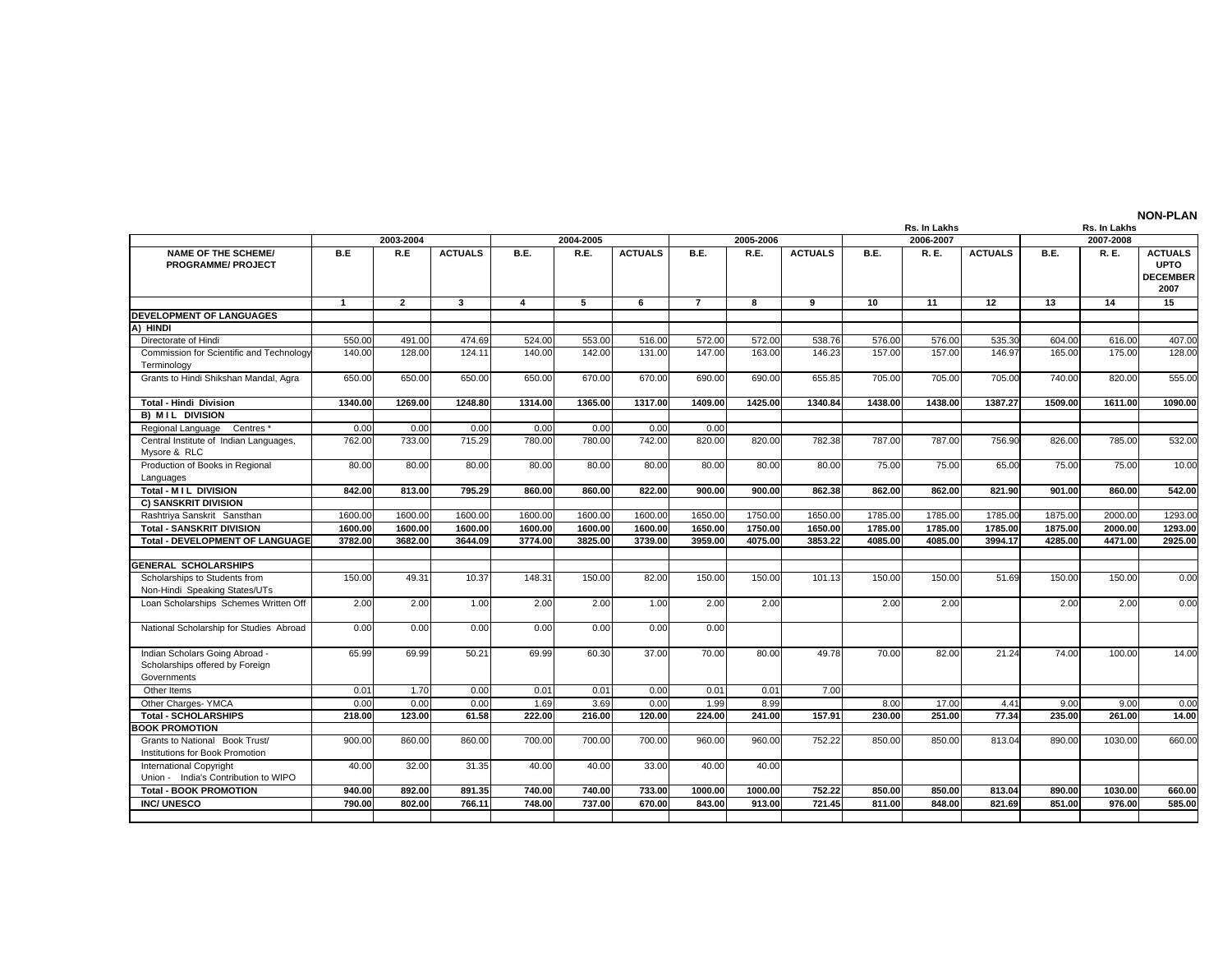|                                                                                                                   |              |                |                |                         |           |                |                |           |                |          | <b>Rs. In Lakhs</b> |                |          | Rs. In Lakhs |                                                          |
|-------------------------------------------------------------------------------------------------------------------|--------------|----------------|----------------|-------------------------|-----------|----------------|----------------|-----------|----------------|----------|---------------------|----------------|----------|--------------|----------------------------------------------------------|
|                                                                                                                   |              | 2003-2004      |                |                         | 2004-2005 |                |                | 2005-2006 |                |          | 2006-2007           |                |          | 2007-2008    |                                                          |
| <b>NAME OF THE SCHEME/</b><br><b>PROGRAMME/ PROJECT</b>                                                           | B.E          | R.E            | <b>ACTUALS</b> | B.E.                    | R.E.      | <b>ACTUALS</b> | B.E.           | R.E.      | <b>ACTUALS</b> | B.E.     | R. E.               | <b>ACTUALS</b> | B.E.     | <b>R.E.</b>  | <b>ACTUALS</b><br><b>UPTO</b><br><b>DECEMBER</b><br>2007 |
|                                                                                                                   | $\mathbf{1}$ | $\overline{2}$ | $\mathbf{3}$   | $\overline{\mathbf{4}}$ | 5         | 6              | $\overline{7}$ | 8         | 9              | 10       | 11                  | 12             | 13       | 14           | 15                                                       |
|                                                                                                                   |              |                |                |                         |           |                |                |           |                |          |                     |                |          |              |                                                          |
| <b>PLANNING NORMS</b>                                                                                             |              |                |                |                         |           |                |                |           |                |          |                     |                |          |              |                                                          |
| National Institute of Educational<br>Planning and Administration                                                  | 255.00       | 255.00         | 253.25         | 265.00                  | 275.00    | 275.00         | 265.00         | 277.00    | 271.94         | 270.00   | 270.00              | 268.13         | 284.00   | 284.00       | 213.00                                                   |
| National Commission for Minority                                                                                  | 0.00         | 0.00           | 0.00           | 0.00                    | 64.00     | 64.00          | 227.00         | 205.00    | 158.40         | 210.00   | 210.00              | 181.54         | 210.00   | 216.00       | 135.09                                                   |
| <b>Educational Institutions</b>                                                                                   |              |                |                |                         |           |                |                |           |                |          |                     |                |          |              |                                                          |
| <b>TOTAL- PLANNING NORMS</b>                                                                                      | 255.00       | 255.00         | 253.25         | 265.00                  | 339.00    | 339.00         | 492.00         | 482.00    | 430.34         | 480.00   | 480.00              | 449.67         | 494.00   | 500.00       | 348.09                                                   |
| <b>Administration</b>                                                                                             |              |                |                |                         |           |                |                |           |                |          |                     |                |          |              |                                                          |
| EXP. UPTO on Seminars, Committees,<br>Meetings etc.<br>TA/DA to Non-official Members                              | 35.00        | 35.00          | 28.53          | 35.00                   | 35.00     | 35.00          | 35.00          | 35.00     | 14.58          | 35.00    | 35.00               | 24.48          | 37.00    | 40.00        |                                                          |
| <b>Educational Institutions Abroad</b>                                                                            | 436.00       | 436.00         | 337.99         | 436.00                  | 436.00    | 315            | 436.00         | 436.00    | 309.43         | 436.00   | 436.00              | 327.90         | 458.00   | 485.00       | 20.00                                                    |
| <b>Total - ADMINISTRATION</b>                                                                                     | 471.00       | 471.00         | 366.52         | 471.00                  | 471.00    | 350.00         | 471.00         | 471.00    | 324.01         | 471.00   | 471.00              | 352.38         | 495.00   | 525.00       | 20.00                                                    |
| <b>TECHNICAL EDUCATION</b>                                                                                        |              |                |                |                         |           |                |                |           |                |          |                     |                |          |              |                                                          |
| <b>Community Polytechnics</b>                                                                                     | 200.00       | 200.00         | 87.10          | 200.00                  | 80.00     | 0.00           | 100.00         |           |                | 0.00     | 0.00                |                | 0.00     | 0.00         | 0.00                                                     |
| Grants to Indian Institutes of Technology                                                                         | 44902.00     | 44902.00       | 43515.00       | 44902.00                | 43702.00  | 43862.00       | 42800.00       | 41800.00  | 41759.00       | 43000.00 | 42100.00            | 42042.00       | 44200.00 | 49000.00     | 31685.00                                                 |
| Grants to Regional Engineering Colleges/<br>National<br>Institutes of Technology                                  | 13669.00     | 13669.00       | 13669.00       | 15642.00                | 19560.00  | 19560.00       | 19566.00       | 19546.00  | 19258.50       | 0.00     | 0.00                |                |          |              |                                                          |
| BOATs- Programme for Apprenticeship<br>Training-Scholarships & Stipends                                           | 1000.00      | 1000.00        | 997.96         | 1000.00                 | 1049.00   | 1000.00        | 1080.00        | 1080.00   | 1080.00        | 1080.00  | 1220.00             | 1220.00        | 1280.00  | 1330.00      | 950.00                                                   |
| Grants to Indian Institutes of<br>Management                                                                      | 4973.00      | 4973.00        | 2505.00        | 3000.00                 | 2200.00   | 1302.00        | 3000.00        | 1791.00   | 1790.17        | 3000.00  | 3900.00             | 3900.00        | 4100.00  | 4220.00      | 1210.00                                                  |
| Revision of Pay Scales of Teachers of<br>Technical<br>Institutions - Assistance to Institutes<br>/Cells in States | 2.00         | 62.00          | 61.65          | 0.00                    | 0.00      | 0.00           | 0.00           |           |                |          |                     |                |          |              |                                                          |
| Grants to Indian Institute of Science,<br>Bangalore                                                               | 8200.00      | 8200.00        | 8200.00        | 8200.00                 | 8200.00   | 8200.00        | 8300.00        | 8200.00   | 8200.00        | 8300.00  | 8300.00             | 8200.00        | 8715.00  | 8600.00      | 6150.00                                                  |
| AICTE                                                                                                             | 3000.00      | 0.00           | 0.00           | 3000.00                 | 1000.00   | 1000.00        | 1000.00        | 448.00    | 0.00           | 21000.00 | 22183.00            | 22182.00       | 23410.00 | 26301.00     | 17355.00                                                 |
| Board of Apprenticeship Training,<br>Bombay, Calcutta Kanpur and Madras                                           | 200.00       | 200.00         | 186.02         | 200.00                  | 218.00    | 218.00         | 218.00         | 258.00    | 257.44         | 258.00   | 318.00              | 318.00         | 335.00   | 400.00       | 240.00                                                   |
| Asian Institutes of Technology, Bangkok                                                                           | 25.00        | 25.00          | 19.98          | 25.00                   | 25.00     | 13.00          | 26.00          | 35.00     | 6.80           | 26.00    | 36.00               | 13.18          | 36.00    | 36.00        | 5.00                                                     |
| International Technical Cooperation                                                                               | 50.00        | 50.00          | 0.00           | 50.00                   | 1.00      | 0.00           | 1.00           | 1.00      |                | 1.00     | 1.00                |                | 1.00     | 1.00         |                                                          |
| N.I.I.E., Mumbai                                                                                                  | 800.00       | 800.00         | 800.00         | 800.00                  | 800.00    | 567.00         | 800.00         | 800.00    | 705.41         | 1100.00  | 1700.00             | 1628.64        | 1785.00  | 1300.00      | 771.00                                                   |
| N.I.F.F.T., Ranchi                                                                                                | 471.00       | 471.00         | 471.00         | 471.00                  | 471.00    | 471.00         | 471.00         | 471.00    | 471.00         | 471.00   | 471.00              | 471.00         | 495.00   | 810.00       | 495.00                                                   |
| S.P.A., New Delhi                                                                                                 | 600.00       | 600.00         | 600.00         | 600.00                  | 600.00    | 600.00         | 600.00         | 600.00    | 600.00         | 620.00   | 600.00              | 600.00         | 630.00   | 630.00       | 500.00                                                   |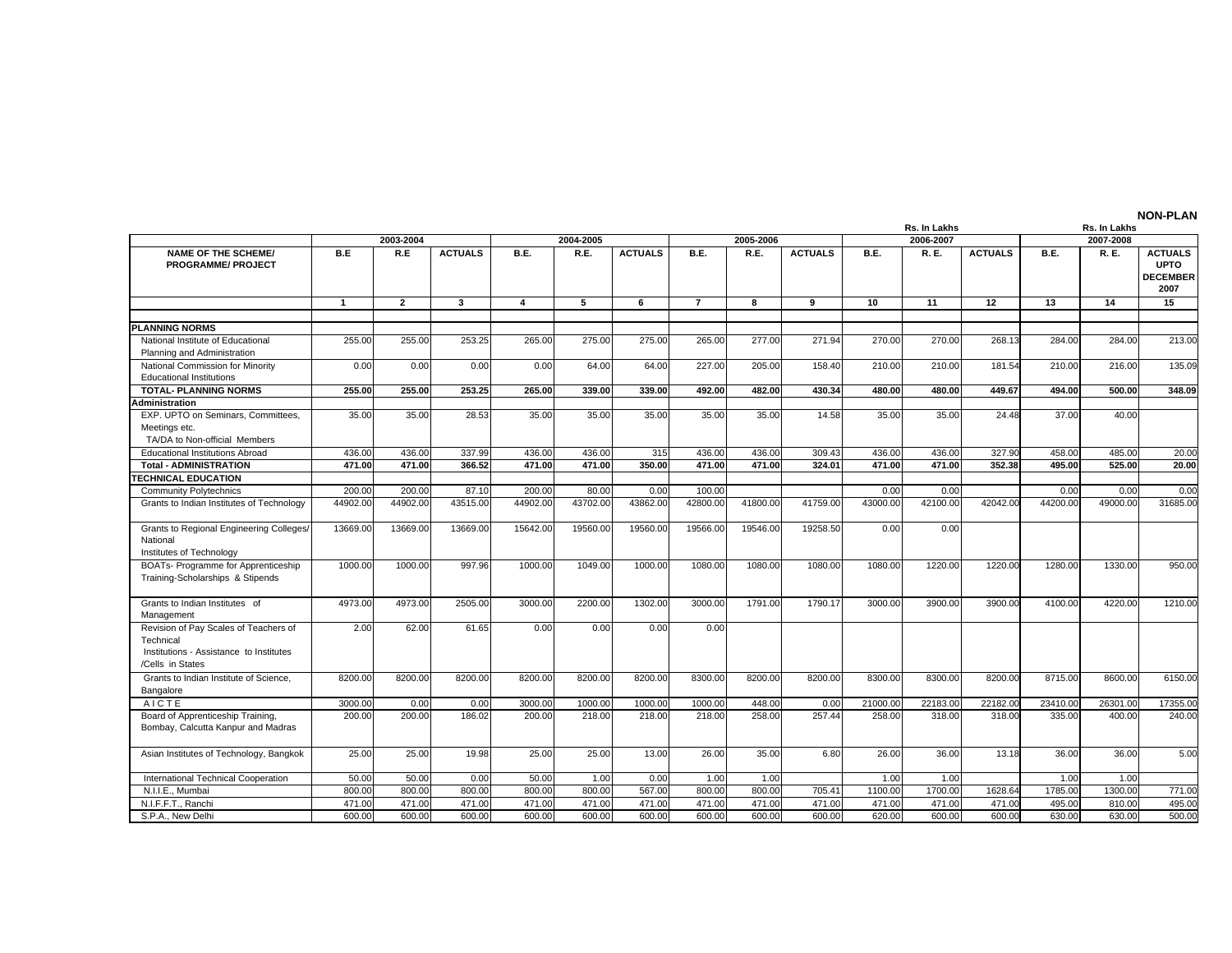|                                                                                       |          |           |                |             |           |                |          |           |                |             | Rs. In Lakhs |                |             | Rs. In Lakhs |                                                          |
|---------------------------------------------------------------------------------------|----------|-----------|----------------|-------------|-----------|----------------|----------|-----------|----------------|-------------|--------------|----------------|-------------|--------------|----------------------------------------------------------|
|                                                                                       |          | 2003-2004 |                |             | 2004-2005 |                |          | 2005-2006 |                |             | 2006-2007    |                |             | 2007-2008    |                                                          |
| <b>NAME OF THE SCHEME/</b><br><b>PROGRAMME/ PROJECT</b>                               | B.E      | R.E       | <b>ACTUALS</b> | <b>B.E.</b> | R.E.      | <b>ACTUALS</b> | B.E.     | R.E.      | <b>ACTUALS</b> | <b>B.E.</b> | R. E.        | <b>ACTUALS</b> | <b>B.E.</b> | R. E.        | <b>ACTUALS</b><br><b>UPTO</b><br><b>DECEMBER</b><br>2007 |
|                                                                                       |          |           | л              |             |           |                |          | 8         |                | 10          | 11           | 12             | 13          | 14           | 15                                                       |
| National Institutes of Technical Teachers<br>Training & Research                      | 1600.00  | 1600.00   | 1600.00        | 1600.00     | 1640.00   | 1640.00        | 1700.00  | 1675.00   | 1672.24        | 1770.00     | 1770.00      | 1672.24        | 1855.00     | 1709.00      | 1256.00                                                  |
| Indian School of Mines, Dhanbad                                                       | 1500.00  | 1500.00   | 1500.00        | 1500.00     | 1500.00   | 1500.00        | 1545.00  | 1561.00   | 1561.00        | 1600.00     | 1665.00      | 1665.00        | 1750.00     | 1750.00      | 1171.00                                                  |
| I.I.I.T. Alahabad                                                                     | 450.00   | 450.00    | 450.00         | 450.00      | 450.00    | 450.00         | 463.00   | 463.00    | 463.00         | 463.00      | 463.00       | 463.00         | 486.00      | 600.00       | 364.00                                                   |
| S.L.I.E.T., Sangrur                                                                   | 1200.00  | 1200.00   | 1200.00        | 1200.00     | 1200.00   | 900.00         | 1200.00  | 900.00    | 830.00         | 1200.00     | 1000.00      | 1000.00        | 1050.00     | 1050.00      | 525.00                                                   |
| I.I.I.TM., Gwalior                                                                    | 450.00   | 450.00    | 450.00         | 450.00      | 450.00    | 113.00         | 463.00   | 463.00    | 463.00         | 463.00      | 493.00       | 493.00         | 520.00      | 550.00       | 390.00                                                   |
| Indian National Digital Library in<br>Engineering Science & Tewchnology<br>Consortium | 0.00     | 0.00      | 0.00           | 0.00        | 0.00      | 0.00           | 2200.00  | 2200.00   | 2200.00        | 2200.00     | 2200.00      | 2200.00        | 2300.00     | 2500.00      | 2300.00                                                  |
| N.E.R.I.S.T., Itanagar                                                                | 1200.00  | 1200.00   | 1200.00        | 1200.00     | 1200.00   | 1200.00        | 1200.00  | 1100.00   | 1025.00        | 1100.00     | 1100.00      | 1100.00        | 1155.00     | 1250.00      | 998.00                                                   |
| <b>Total - Technical Education</b>                                                    | 84492.00 | 81552.00  | 77512.71       | 84490.00    | 84346.00  | 82596.00       | 86733.00 | 83392.00  | 82342.56       | 87652.00    | 89520.00     | 89168.06       | 94103.00    | 102037.00    | 66365.00                                                 |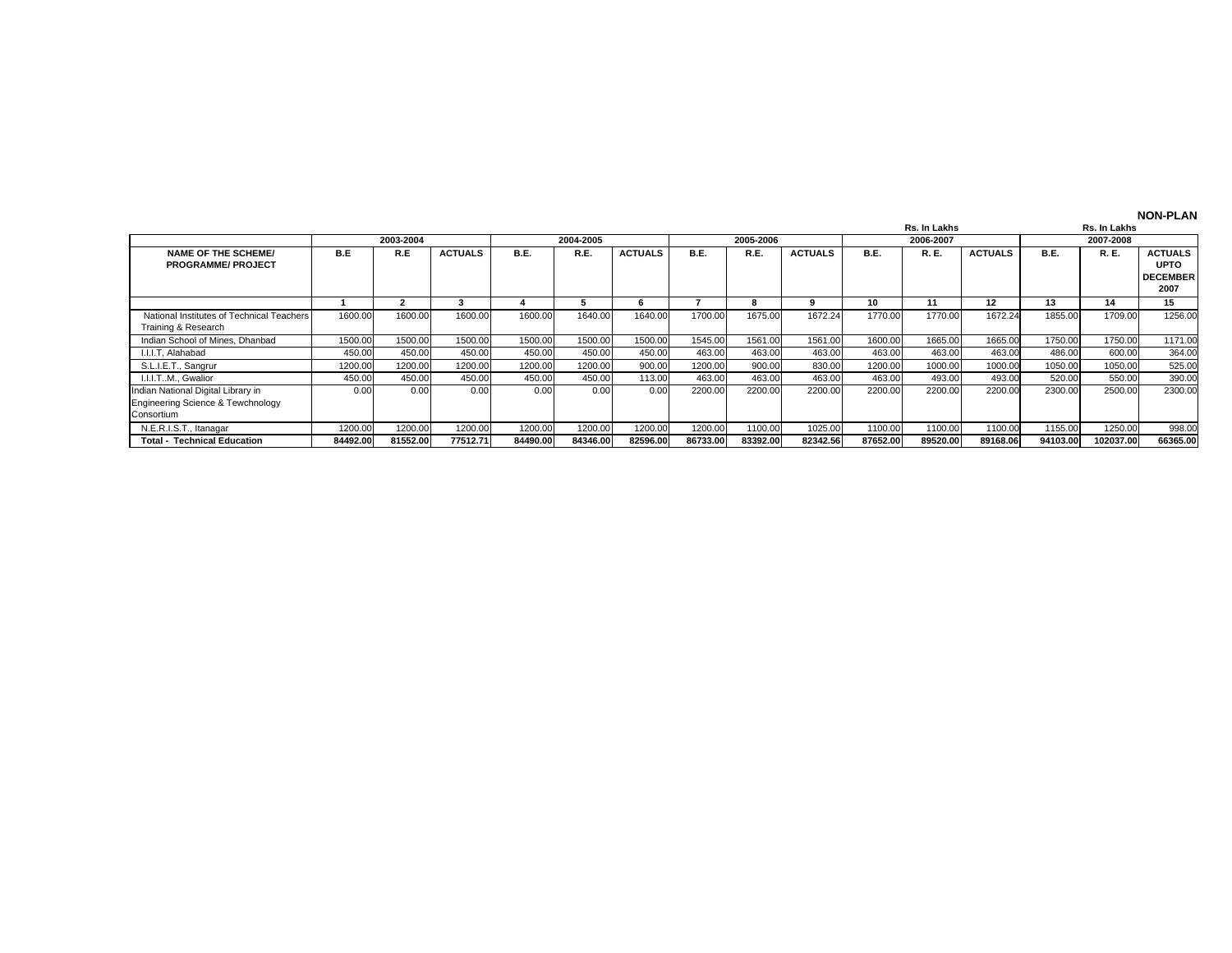## **Appendix- III**

## **OBJECT HEAD-WISE EXPENDITURE 2006-07**

*(Amount in Cores of Rupees)*

| <b>Object Head</b>                  | Plan            | Non-Plan        | <b>Total</b>    | % to Total<br><b>Expenditure</b> |
|-------------------------------------|-----------------|-----------------|-----------------|----------------------------------|
|                                     |                 |                 |                 |                                  |
| <b>Salaries</b>                     | 0.43            | 29.07           | 29.50           | 0.43%                            |
|                                     |                 |                 |                 |                                  |
| <b>OTA</b>                          | 0.00            | 0.18            | 0.18            | 0.00%                            |
| <b>Medical Treatment</b>            | 0.01            | 0.74            | 0.75            | 0.01%                            |
| <b>Domestic Travel Expenses</b>     | 0.53            | 1.35            | 1.88            | 0.03%                            |
| <b>Foreign Travel Expenses</b>      | 0.00            | 0.92            | 0.92            | 0.01%                            |
| <b>Office Expenses</b>              | 3.18            | 9.51            | 12.69           | 0.18%                            |
| Publication                         |                 |                 | 2.97            |                                  |
|                                     | 2.79            | 0.18            |                 | 0.04%                            |
| <b>Banking Cash Transaction Tax</b> | 0.00            | 0.01            | 0.01            | 0.00%                            |
| Other Administrative Exp.           | 0.84            | 0.42            | 1.26            | 0.02%                            |
| <b>Advertising &amp; Publicity</b>  | 0.03            | 0.27            | 0.29            | 0.00%                            |
| <b>Professional Services</b>        | 0.42            | 0.00            | 0.42            | 0.01%                            |
| Grants in Aid                       | 3378.48         | 3416.47         | 6794.95         | 98.14%                           |
| Contribution                        | 0.00            | 9.47            | 9.47            | 0.14%                            |
| Scholarship/ Stipends               | 35.95           | 12.20           | 48.15           | 0.70%                            |
| Lump-Sum Provision                  | 0.80            | 0.94            | 1.74            | 0.03%                            |
| <b>Other Charges</b>                | 11.78           | 6.73            | 18.50           | 0.27%                            |
|                                     |                 |                 |                 |                                  |
| Write Off<br><b>Total</b>           | 0.00<br>3435.23 | 0.00<br>3488.44 | 0.00<br>6923.67 | 0.00%<br>100.00%                 |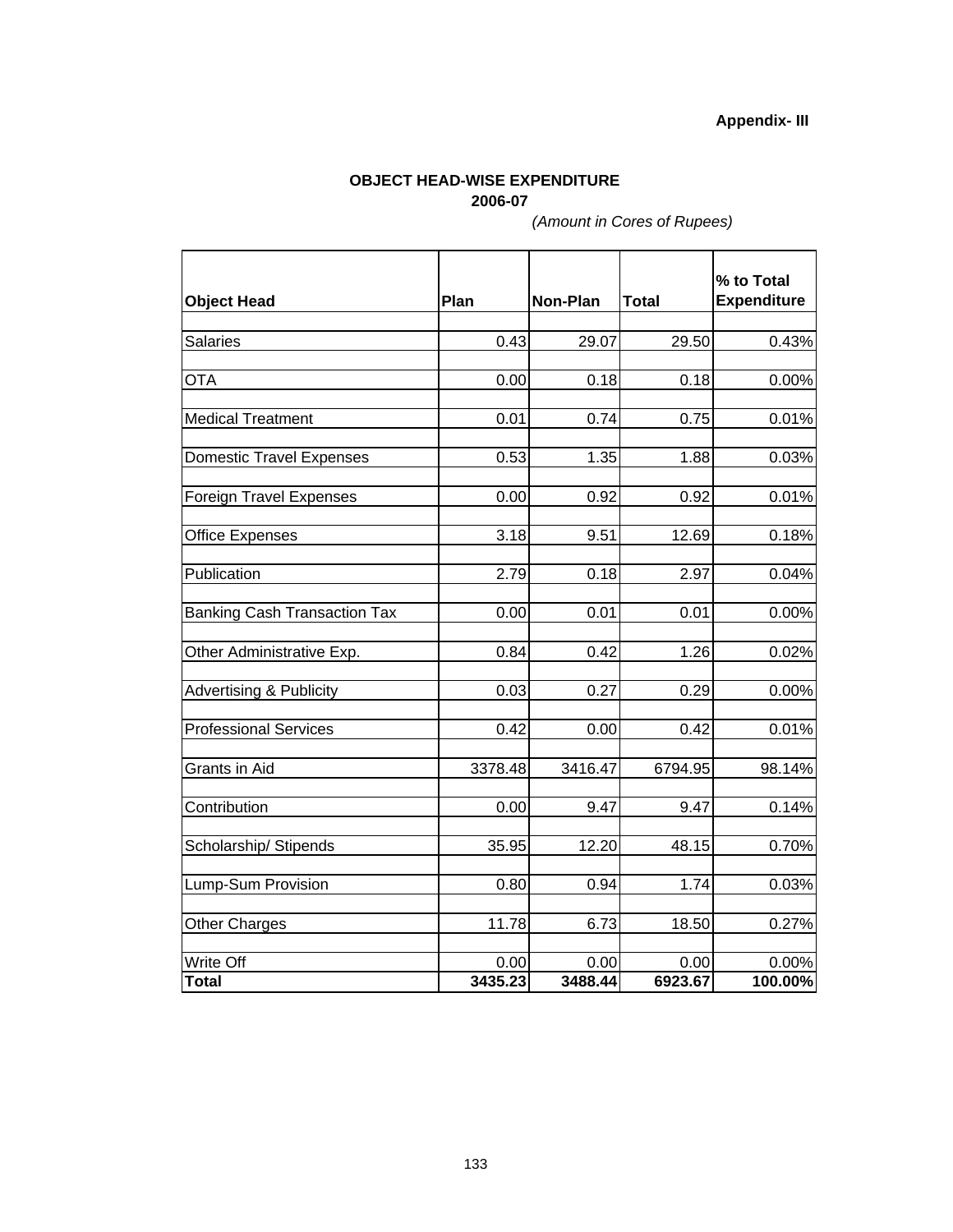## **TREND OF EXPENDITURE DURING 2006‐07 & 2007‐08 DEPARTMENT OF HIGHER EDUCATION**

| 2006-07            |                                                                                             |                                                                                                                       |                                                                                              | 2007-08                                                                                                   |                                                                                             |                                           |                                                                                   |  |
|--------------------|---------------------------------------------------------------------------------------------|-----------------------------------------------------------------------------------------------------------------------|----------------------------------------------------------------------------------------------|-----------------------------------------------------------------------------------------------------------|---------------------------------------------------------------------------------------------|-------------------------------------------|-----------------------------------------------------------------------------------|--|
|                    |                                                                                             |                                                                                                                       |                                                                                              |                                                                                                           |                                                                                             | <b>NON PLAN</b>                           |                                                                                   |  |
|                    |                                                                                             | 3366.28                                                                                                               |                                                                                              | 6480.50                                                                                                   |                                                                                             | 2729.00                                   |                                                                                   |  |
|                    |                                                                                             | 3500                                                                                                                  |                                                                                              | 3261.35                                                                                                   |                                                                                             | 3136.01                                   |                                                                                   |  |
| <b>Expenditure</b> | % of BE                                                                                     | <b>Expenditure</b>                                                                                                    | % of BE                                                                                      | <b>Expenditure</b>                                                                                        | % of BE                                                                                     | <b>Expenditure</b>                        | % of BE                                                                           |  |
| Rs. In cr          |                                                                                             | Rs. In cr                                                                                                             |                                                                                              | Rs. In cr                                                                                                 |                                                                                             | Rs. In cr                                 |                                                                                   |  |
|                    |                                                                                             |                                                                                                                       |                                                                                              |                                                                                                           | 6.45%                                                                                       |                                           | 5.65%                                                                             |  |
|                    |                                                                                             |                                                                                                                       |                                                                                              |                                                                                                           |                                                                                             |                                           |                                                                                   |  |
|                    |                                                                                             |                                                                                                                       |                                                                                              |                                                                                                           | 7.06%                                                                                       |                                           | 15.48%                                                                            |  |
|                    |                                                                                             |                                                                                                                       |                                                                                              |                                                                                                           | 13.94%                                                                                      |                                           |                                                                                   |  |
|                    |                                                                                             |                                                                                                                       |                                                                                              | 9.77%                                                                                                     |                                                                                             |                                           | 22.50%                                                                            |  |
|                    |                                                                                             |                                                                                                                       |                                                                                              |                                                                                                           | 19.31%                                                                                      |                                           |                                                                                   |  |
|                    |                                                                                             |                                                                                                                       |                                                                                              |                                                                                                           | 9.95%                                                                                       | 900.06                                    | 32.98%                                                                            |  |
|                    |                                                                                             |                                                                                                                       |                                                                                              |                                                                                                           | 19.66%                                                                                      |                                           |                                                                                   |  |
|                    |                                                                                             |                                                                                                                       |                                                                                              |                                                                                                           | 17.50%                                                                                      |                                           | 39.80%                                                                            |  |
|                    |                                                                                             |                                                                                                                       |                                                                                              |                                                                                                           | 34.57%                                                                                      |                                           |                                                                                   |  |
|                    |                                                                                             |                                                                                                                       |                                                                                              |                                                                                                           | 20.83%                                                                                      |                                           | 48.76%                                                                            |  |
|                    |                                                                                             |                                                                                                                       |                                                                                              |                                                                                                           | 41.15%                                                                                      |                                           |                                                                                   |  |
|                    |                                                                                             |                                                                                                                       |                                                                                              |                                                                                                           | 21.38%                                                                                      |                                           | 63.92%                                                                            |  |
|                    |                                                                                             |                                                                                                                       |                                                                                              |                                                                                                           | 42.23%                                                                                      |                                           |                                                                                   |  |
|                    |                                                                                             |                                                                                                                       |                                                                                              |                                                                                                           | 22.16%                                                                                      |                                           | 67.73%                                                                            |  |
|                    |                                                                                             |                                                                                                                       |                                                                                              |                                                                                                           | 43.77%                                                                                      |                                           |                                                                                   |  |
|                    |                                                                                             |                                                                                                                       |                                                                                              |                                                                                                           |                                                                                             |                                           |                                                                                   |  |
|                    |                                                                                             |                                                                                                                       |                                                                                              |                                                                                                           |                                                                                             |                                           | 87.98%                                                                            |  |
|                    | 443.25<br>530.85<br>645.05<br>661.92<br>1226.79<br>1379.97<br>1413.54<br>1935.51<br>2309.05 | <b>PLAN</b><br>3616<br>3616<br>12.26%<br>14.68%<br>17.84%<br>18.31%<br>33.93%<br>38.16%<br>39.09%<br>53.53%<br>63.86% | 430.24<br>539.01<br>893.28<br>1062.13<br>1251.28<br>1314.71<br>1759.97<br>1893.05<br>2402.04 | <b>NON PLAN</b><br>12.78%<br>16.01%<br>26.54%<br>31.55%<br>37.17%<br>39.06%<br>52.28%<br>56.24%<br>71.36% | 417.75<br>457.35<br>633.35<br>644.86<br>1134.02<br>1349.94<br>1385.25<br>1435.98<br>2309.95 | <b>PLAN</b><br>12.73%<br>35.64%<br>70.41% | 154.21<br>422.54<br>614.09<br>1086.26<br>1330.68<br>1744.25<br>1848.25<br>2400.85 |  |

FIGURES IN 'BOLD' INDICATE % OF EXPN EXCLUDING OSC ALLOCATIONS [Rs.3200 cr]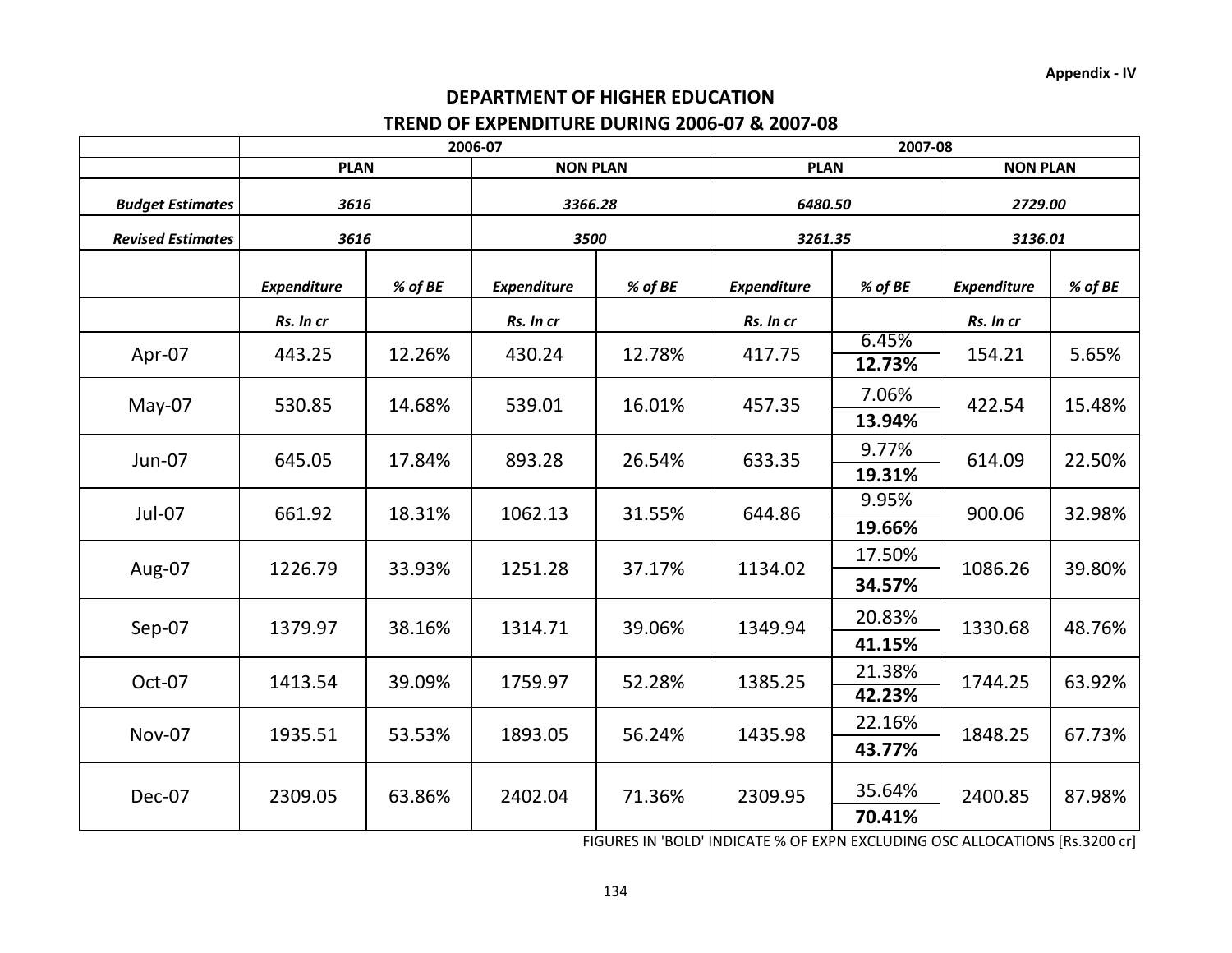# **Utilization Certificates Outstanding in respect of Grants/ Loans released**

## **-Up to 31st March, 2004.**

| No. of UCs    | Amount        | No. of UCs | Amount          | No. of UCs   | Amount       |
|---------------|---------------|------------|-----------------|--------------|--------------|
| Outstanding   | Involved      | received.  | Involved in     | outstandings | Involved in  |
| in respect of | (In crores of |            | respect of      | as on        | Outstandings |
| Grants        | Rupees)       |            | UC <sub>s</sub> | 31.12.05     | UCs (In      |
| released up   |               |            | received (In    |              | crores of    |
| to March,     |               |            | crores of       |              | Rupees)      |
| 2004          |               |            | Rupees)         |              |              |
|               |               | 3.         | 4.              | 5.           | -6.          |
| 4652          | 5510.85       | 1749       | 4975.23         | 2903         | 535.62       |

# **-Up to 31st March, 2005**

| No. of UCs    | Amount        | No. of UCs | Amount       | No. of UCs   | Amount       |
|---------------|---------------|------------|--------------|--------------|--------------|
| Outstanding   | Involved      | received.  | Involved in  | outstandings | Involved in  |
| in respect of | (In crores of |            | respect of   | as on        | Outstandings |
| Grants        | Rupees)       |            | <b>UCs</b>   | 31.12.06     | UCs (In      |
| released up   |               |            | received (In |              | crores of    |
| to March,     |               |            | crores of    |              | Rupees)      |
| 2005          |               |            | Rupees)      |              |              |
|               | 8.            | 9.         | 10.          | 11.          | 12.          |
| 6906          | 10460.53      | 4422       | 10165.94     | 2484         | 294.59       |

# **-Up to 31st March, 2006**

| No. of UCs<br>Outstanding<br>in respect of<br>Grants<br>released up<br>to March,<br>2006 | Amount<br>Involved<br>(In crores of<br>Rupees) | No. of UCs<br>received. | Amount<br>Involved in<br>respect of<br>UC <sub>s</sub><br>received (In<br>crores of<br>Rupees) | No. of UCs<br>outstandings<br>as on<br>31.12.07 | Amount<br>Involved in<br>Outstandings<br>UCs (In<br>crores of<br>Rupees) |
|------------------------------------------------------------------------------------------|------------------------------------------------|-------------------------|------------------------------------------------------------------------------------------------|-------------------------------------------------|--------------------------------------------------------------------------|
|                                                                                          | 2.                                             | 3.                      | 4.                                                                                             | 5.                                              | 6.                                                                       |
| 5241                                                                                     | 7736.66                                        | 2928                    | 7538.68                                                                                        | 2313                                            | 197.98                                                                   |

# **-Up to 31st March, 2007**

| No. of UCs<br>Outstanding<br>in respect of<br>Grants<br>released up<br>to March,<br>2006 | Amount<br>Involved<br>(In crores of<br>Rupees) | No. of UCs<br>received. | Amount<br>Involved in<br>respect of<br><b>UCs</b><br>received (In<br>crores of<br>Rupees) | No. of UCs<br>outstandings<br>as on<br>31.12.07 | Amount<br>Involved in<br>Outstandings<br>UCs (In<br>crores of<br>Rupees) |
|------------------------------------------------------------------------------------------|------------------------------------------------|-------------------------|-------------------------------------------------------------------------------------------|-------------------------------------------------|--------------------------------------------------------------------------|
| 1.                                                                                       | 2.                                             | 3.                      | 4.                                                                                        | 5.                                              | 6.                                                                       |
| 2877                                                                                     | 4229.03                                        | 509                     | 4052.28                                                                                   | 2368                                            | 176.75                                                                   |